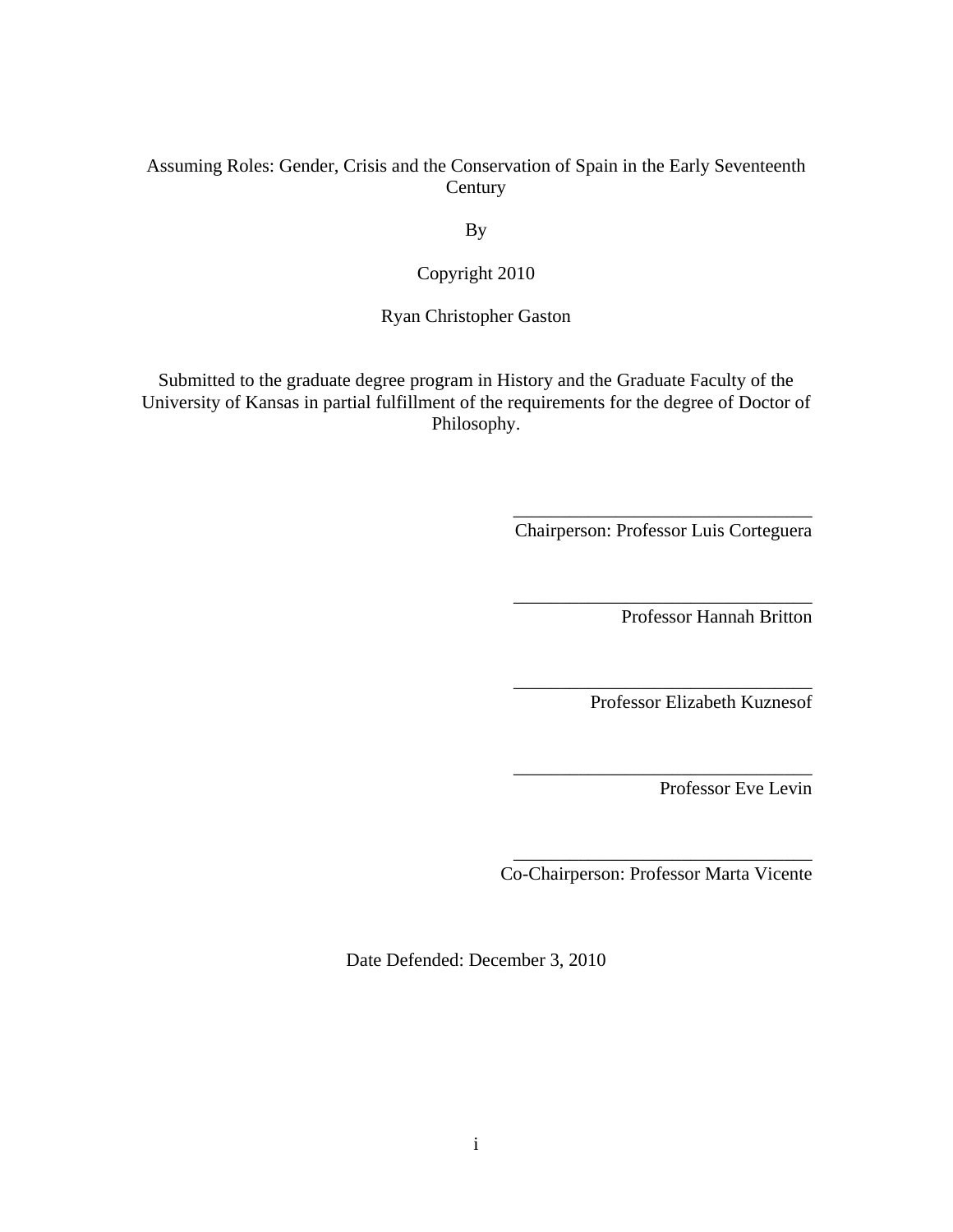## The Dissertation Committee for Ryan Christopher Gaston

certifies that this is the approved version of the following dissertation:

*Assuming Roles: Gender, Crisis and the Conservation of Spain in the Early Seventeenth Century*

Chairperson: Professor Luis Corteguera

 $\overline{\phantom{a}}$  ,  $\overline{\phantom{a}}$  ,  $\overline{\phantom{a}}$  ,  $\overline{\phantom{a}}$  ,  $\overline{\phantom{a}}$  ,  $\overline{\phantom{a}}$  ,  $\overline{\phantom{a}}$  ,  $\overline{\phantom{a}}$  ,  $\overline{\phantom{a}}$  ,  $\overline{\phantom{a}}$  ,  $\overline{\phantom{a}}$  ,  $\overline{\phantom{a}}$  ,  $\overline{\phantom{a}}$  ,  $\overline{\phantom{a}}$  ,  $\overline{\phantom{a}}$  ,  $\overline{\phantom{a}}$ 

\_\_\_\_\_\_\_\_\_\_\_\_\_\_\_\_\_\_\_\_\_\_\_\_\_\_\_\_\_\_\_\_ Co-Chairperson: Professor Marta Vicente

Date approved: December 3, 2010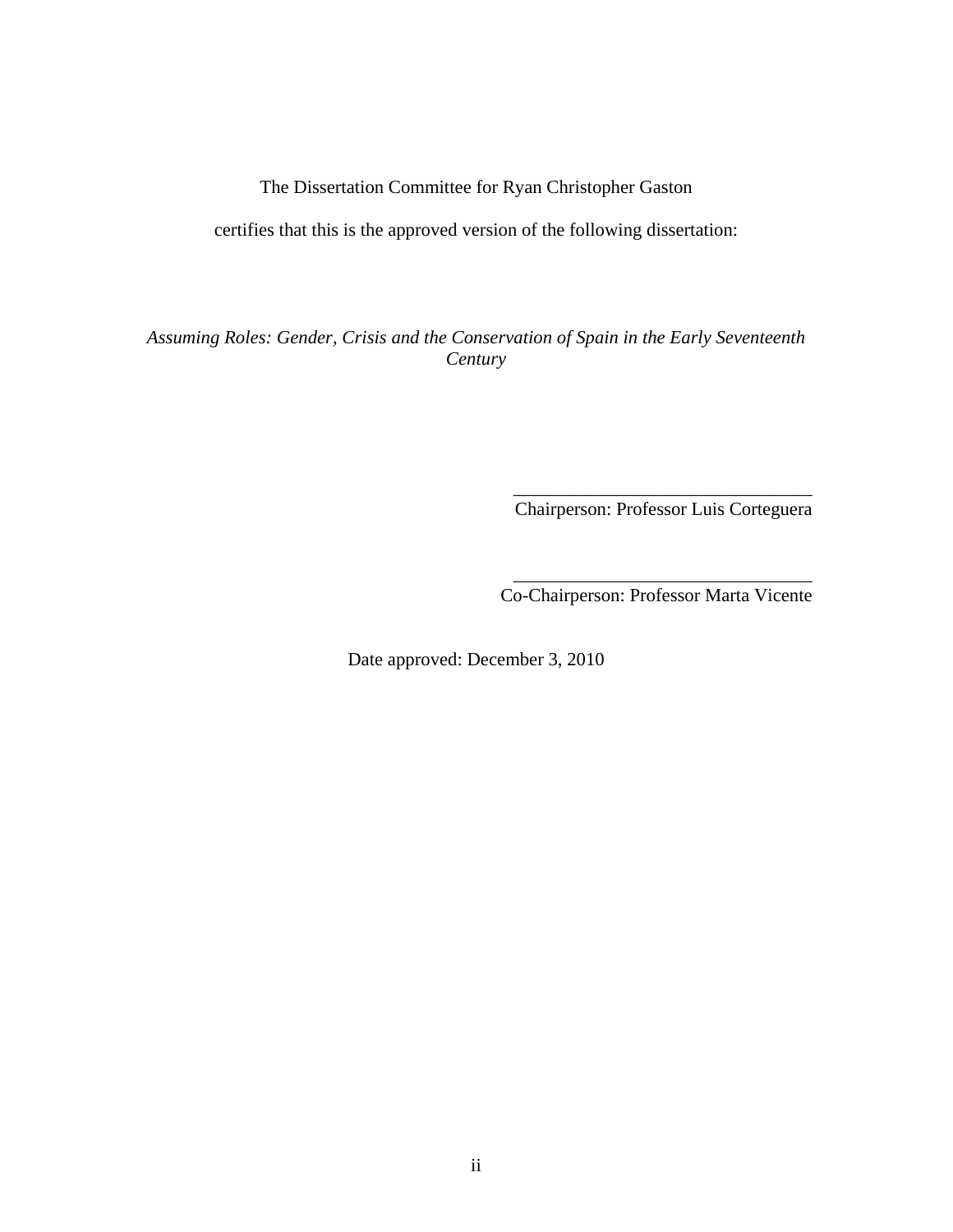### **Abstract:**

Fearful that recent military losses and continued economic difficulties indicated the decline of their once powerful state, Spanish reformers and royal officials during the first quarter of the seventeenth century dedicated themselves to finding reform programs to conserve Spain and its monarchy. They were led by the *Junta Grande de Reformación*, a unique committee formed by the monarchy to rehabilitate what many saw as the central factor in Spain's condition: faltering popular customs (*costumbres*). Reformers reached the conclusion that Spanish society had grown "effeminate," exchanging the strength and virility of Spain's successful empire for widespread foppishness and idleness. Focused on the efforts to reform customs during this era and the gendered rhetoric and notions that filled related reform writings, this dissertation seeks to understand how gender shaped the policies intended to rehabilitate popular conduct. It shows that these representations of gender revealed not only reformers' understandings of Spain's failing empire and diminished world power, but also the unique gender assumptions that gave rise to the reform plans proposed and enacted to stave off decline. Complaints of widespread effeminacy betrayed the monarchy's disdain for allegedly self-interested conduct, which royal officials felt had displaced the empire's initial commitment to king, community and the established social order. These gendered criticisms also pointed to a set of virtues, which stressed activity, productivity, duty and other qualities associated with idealized, manly conduct. The models of productive merchants or martially trained nobles offered by reformers met the needs of the state, but also conveyed a sense of balance and order that underpinned the contemporary understanding of gender and reinforced the roles Spaniards needed to fill to conserve Spain.

iii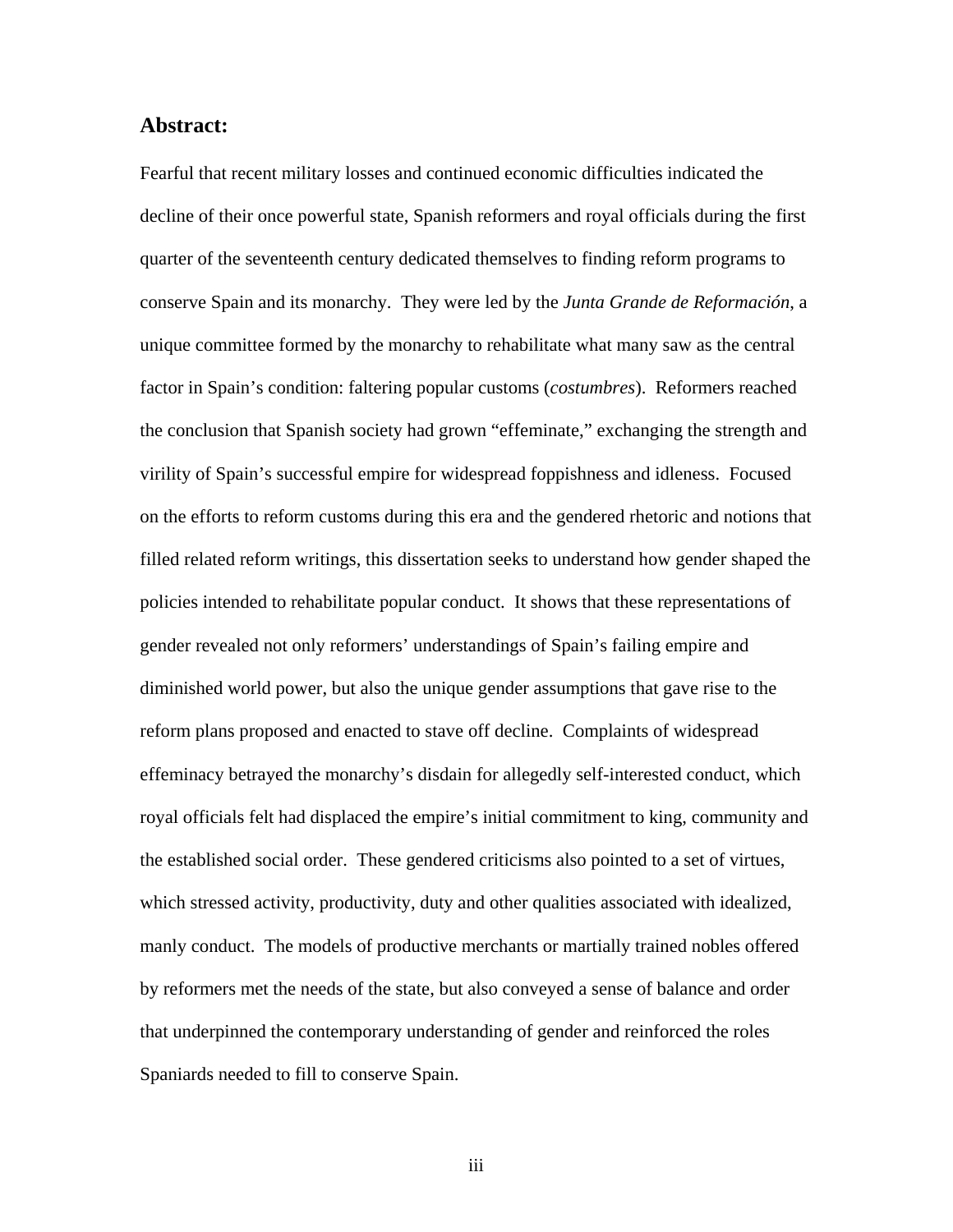### **Acknowledgements:**

The development of this dissertation would not have been possible without the assistance of many. Funding for archival research for this project came from the Harry S. Truman Foundation, and the Latin American Studies Program and the Office for Graduate Research and Studies both at the University of Kansas. I am grateful to them and to the Hall Center for the Humanities for granting me additional funding and the opportunity to present my material in a joint meeting of their Early Modern and Latin American Seminars. I also owe a debt of gratitude to the Institute for International Education and the Spanish Fulbright Commission for allowing me to undertake archival investigations during the 2007-2008 academic year. I would like to extend thanks to James Amelang for his guidance during my time in Spain, and to him and María José del Río Barredo for including me in the *Seminario de Historia Culural*. Of course, my colleagues and mentors at the University of Kansas have been invaluable. John Schneiderwind and Karenbeth Zacharias graciously took time from their own projects to provide comments, corrections, and insights. My appreciation also goes to the members of my dissertation committee (Hannah Britton, Betsy Kuznesof and Eve Levin) for their support and guidance, and of course to Luis Corteguera and Marta Vicente for their unceasing and generous direction of this project and my graduate formation. Finally, I would like to thank my wife Emily for embarking on this journey with me, and showing me the kindness and patience without which this project and degree would never have been completed.

iv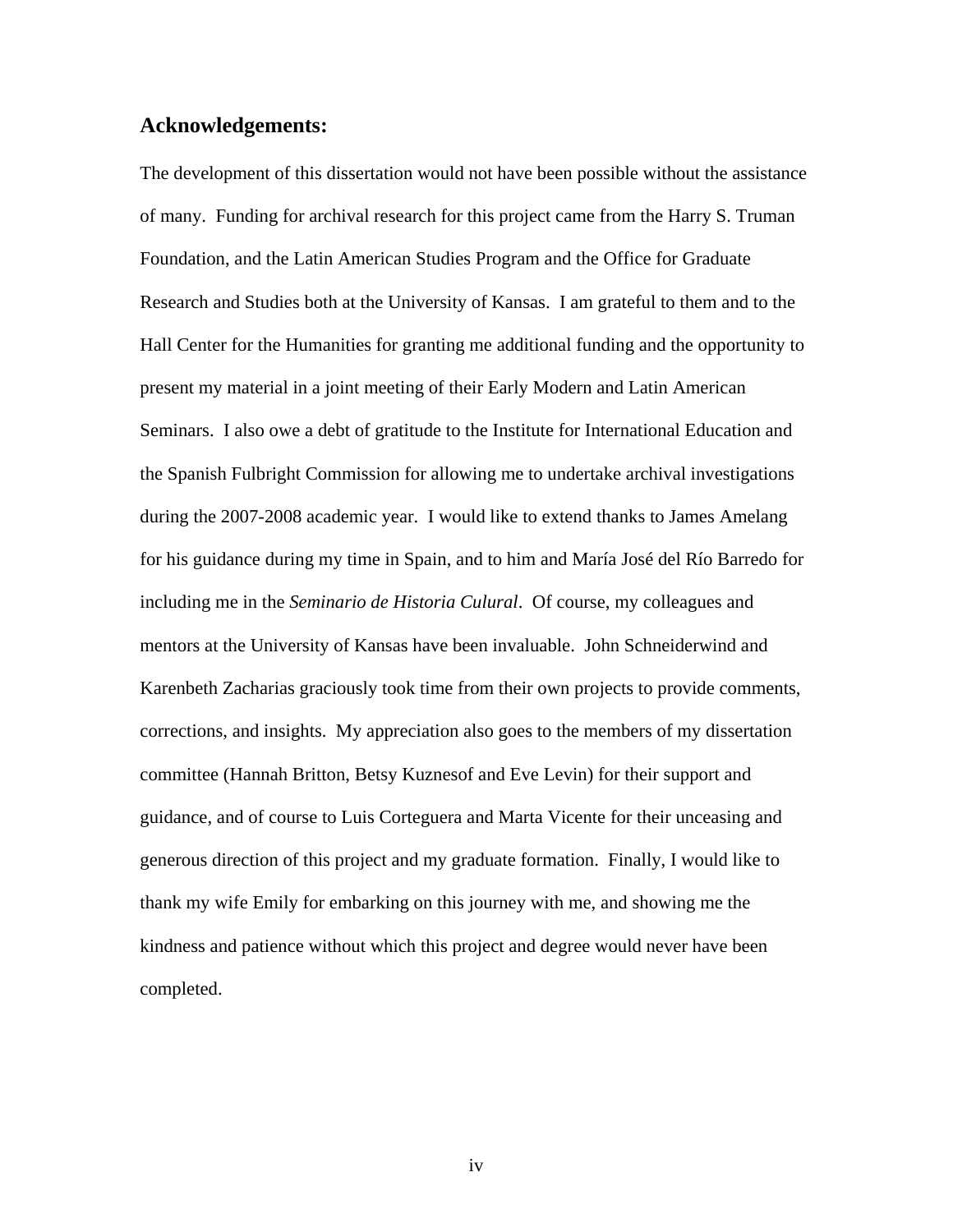# **Contents**

| <b>Acceptance Page</b>                             | $\ddot{\rm n}$ |
|----------------------------------------------------|----------------|
| Abstract<br>Acknowledgements                       | iii<br>iv      |
|                                                    |                |
| <b>Chapter 1</b> Introduction: Assuming Roles      | $\mathbf{1}$   |
| <b>Chapter 2</b> Revisiting Rome, Reviving Virtue  | 22             |
| La Mudanza: The Shift in Customs                   | 24             |
| Selecting an Efficacious Policy                    | 36             |
| <b>Revisiting the Censura</b>                      | 42             |
| Reviving the Censura                               | 51             |
| Conclusion                                         | 63             |
| <b>Chapter 3</b> Foreign Goods and Common Good     | 66             |
| Restoring "industry"                               | 68             |
| Trade Winds of War                                 | 78             |
| Good Fathers, Good Governance                      | 86             |
| Conclusion                                         | 98             |
| <b>Chapter 4</b> Farmers and Families              | 101            |
| The Question of Depopulation                       | 102            |
| From Court to Countryside                          | 105            |
| A Natural(ized) Addition                           | 128            |
| <b>Making Fathers and Sons</b>                     | 132            |
| Conclusion                                         | 141            |
| <b>Chapter 5</b> All the King's Men                | 144            |
| Defining Nobility                                  | 146            |
| The Reales Estudios                                | 150            |
| (En)gendering a Rebuttal                           | 163            |
| The Academies                                      | 166            |
| Conclusion                                         | 178            |
| <b>Chapter 6</b> Conclusion: Breaking with Customs | 181            |
| <b>Bibliography</b>                                | 192            |
|                                                    |                |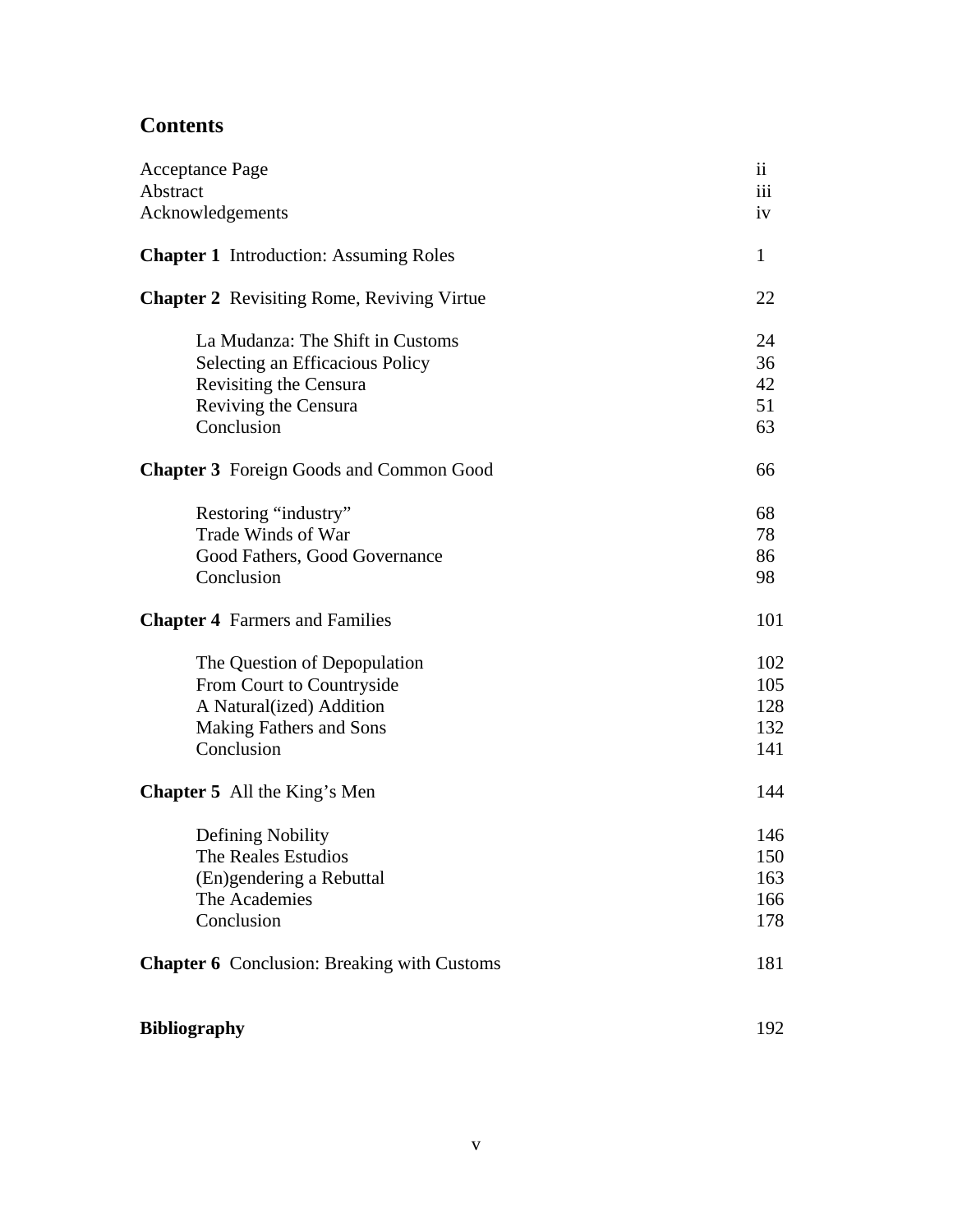### **Chapter 1 – Assuming Roles –An Introduction**

In the 1620s, the Spanish monarchy was at a crossroads. Its several military losses suggested that Spanish imperial hegemony had peaked or even begun to decline. In 1588 Spain suffered the devastating defeat of its Armada at the hands of the English navy. Despite decades of fighting against a modest Dutch military, the king's troops had also failed to regain control of the rebellious provinces of the Netherlands, forcing Madrid to grant the Dutch Republic its independence.

Since the 1590s the monarchy had also suffered drastic losses in its economy and population. Burdened by the cost of prolonged warfare and suffering from a decreased importation of silver from the Americas, the royal treasury had run out of money to pay debts and fund vital projects. The monarchy could only declare bankruptcy to escape its obligations, a strategy it employed multiple times during this period. Meanwhile, the population of Spain, especially in its central kingdom of Castile, seemed to be dropping. Whether affected by plague, migration or other possible causes of depopulation, Spain's rural regions and trades had been abandoned and were in disrepair. In all, the Spanish monarchy and its empire seemed to be in grave danger of collapse.

Despite the bleak circumstances, between the final years of the reign of Philip III, who died in 1621, and the early rule of his son Philip IV (1621-1665) many still believed possible the arrest of a decline and reversal of the monarchy's fortunes. Along with reformers from all backgrounds – collectively known as *arbitristas* for their creation of reform schemes called *arbitrios* – top officials partook in a profound introspection, considering all aspects of Spanish life as potential sources of decline.

1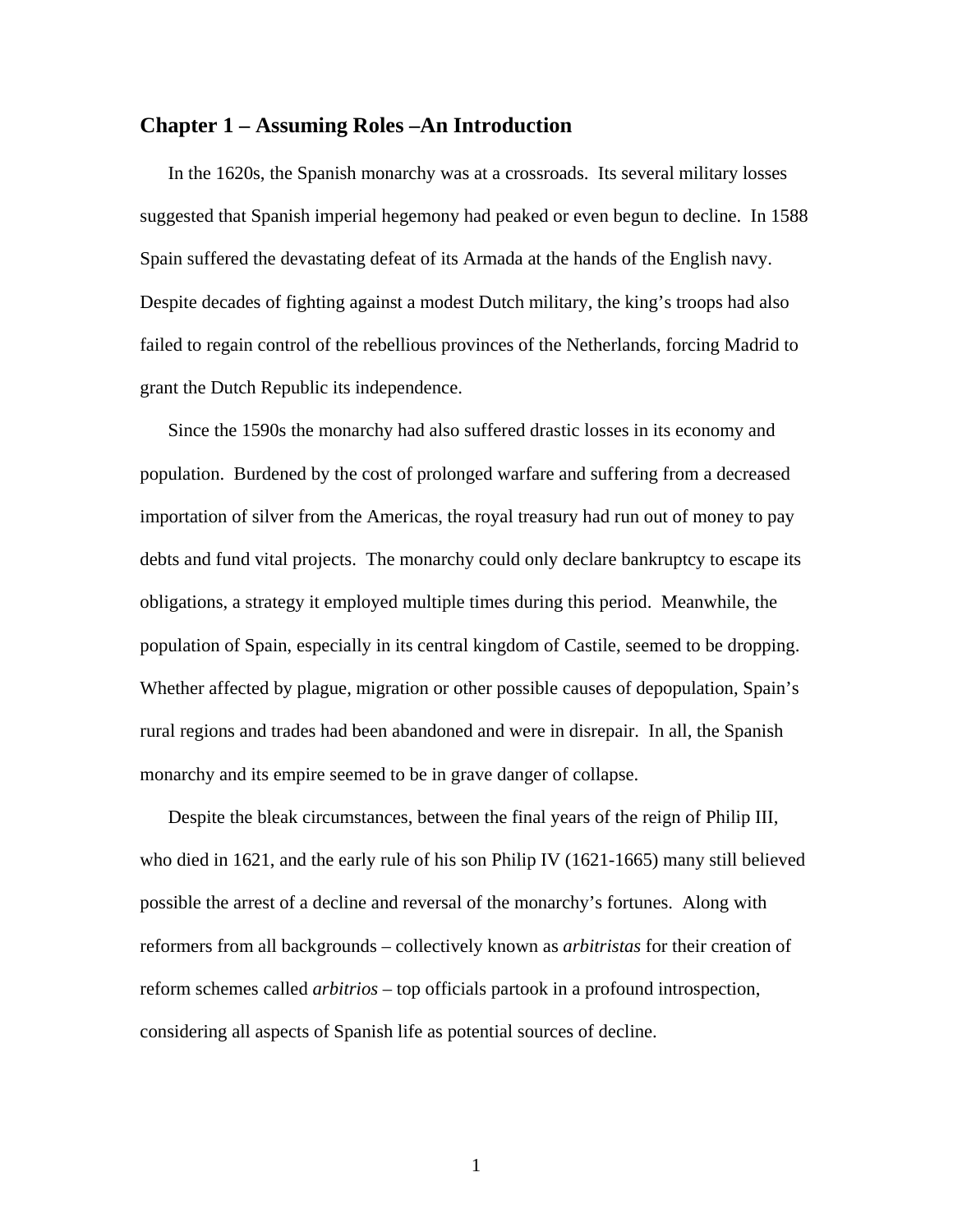In 1619, the Consejo de Castilla, the monarchy's highest council, analyzed the troubled state of affairs in Spain at the behest of Philip III. After months of deliberation the Council submitted its report (*consulta*) to the king in January 1620. It asserted that Spaniards had lost "the old, natural virtue of this crown." Explaining further, the council averred that the "presumption and perspective that should govern behavior is in decline [such that Spaniards] forget their obligation, their thoughts are muddled and effeminate, resulting in idleness and sloth in life…a lack of spirit in the king's subjects, and abandonment of work and other noble exercises appropriate to their station." Spain, as they concluded, faced collapse "not only because it is without a spine, by which it conserves itself, that being men that look and act like men, but also because with their vices and disorder they destroy it."<sup>1</sup>

The Council's depiction of Spain's situation represented well the era's reform writings. Through its consulta, it claimed that Spaniards had experienced a shift in customs or conduct (*costumbres*). Council members cited the neglect of obligations to king and kingdom, and the deterioration of bonds between Spaniards, their communities and their monarch as proof. Most notably, it couched this loss of past virtue in gendered

<sup>&</sup>lt;sup>1</sup> The entire passage reads: "Envilecense los naturales y degeneran del valor antiguo y propio de esta Corona…Declina la presunción, y punto que había de gobernar las acciones, olvidar [sic] su obligación, entorpecen y afeminan los pensamientos, y de todo junto resulta ociosidad y torpeza en la vida…poquedad en los sujetos, y hacen que huya la ocupación y ejercicios nobles, y debidos de su estado, y que sean inútiles para cuantas ocasiones se puedan ofrecer; finalmente ocasionan la ruina de la República, no sólo porque en los efectos está sin el nervio, con que se conserva, que son hombres que lo parezcan y sean, sino también porque con sus vicios y desordenes la estragan, con grande deservicio de Dios nuestro Señor y de Vuestra Majestad"; Consulta de Consejo Real a Felipe IV, January 9, 1620 in Ángel González Palencia, *La Junta de Reformación: Documentos procedentes del Archivo Histórico Nacional y del General de Simancas, 1618-1625* (Valladolid: Academia de Estudios Histórico-Sociales de Valladolid, 1932), 35-36. For more analysis of this passage as it relates to sumptuary reforms – the focus of the statement in the consulta – see chapter 4 of this dissertation.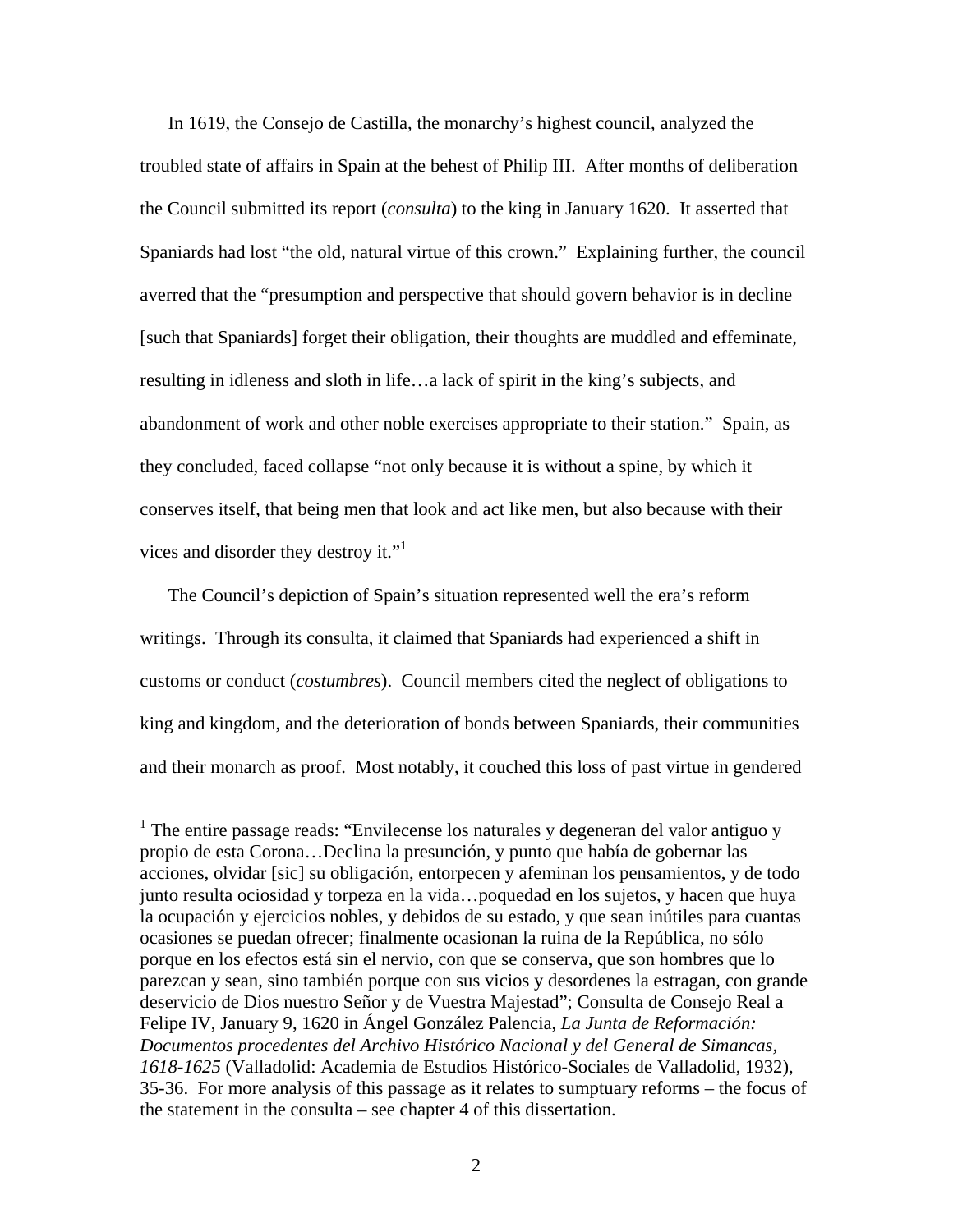terms. Priests at the pulpit and arbitristas putting pen to paper throughout early seventeenth-century Spain offered the same observations, pointing to clothing fashions, hairstyles, and a range of other contemporary behaviors as indicators of a rapidly encroaching effeminacy.<sup>2</sup> Spanish reformers, consistently concluded that Spain and its monarchy stood on the brink of disaster, maintaining that the only way to conserve them – as the Council had pointed out – was to restore virtuous, "masculine" conduct in Spain.

This dissertation, a study of the gendered criticisms and commentaries appearing throughout the reform writings of early seventeenth-century Spain, seeks to understand the role of gender in the formation of that era's reform policies. It argues that the ubiquitous representations of gender in these reform writings betrayed not only the prevalent anxieties and objectives of reformers, but also the unique gender assumptions that gave rise to the reform programs proposed and enacted. This is to say, references to Spain's effemination (*afeminación*) indicated fears of declining customs, which reformers blamed for the empire's diminished strength. They also pointed to a desire to revive virtues that privileged the preservation of king, community and the established social order above all else. At the same time, this gendered language and the call to revive past customs invoked particular gender assumptions. The idealized set of virtues reformers held as the solution to Spain's problems drew on notions of manly conduct and betrayed the contemporary belief that both gender and the commonwealth were subject to fluctuation, requiring constant and active maintenance to avoid disorder and collapse. Reformers made the conservation (*conservación*) of Spain and its monarchy their primary

 $2$  Elizabeth Lehfeldt, "Ideal Men: Masculinity and Decline in Seventeenth-Century Spain," *Renaissance Quarterly* Vol. 61, Number 2 (Summer 2008): 463-494.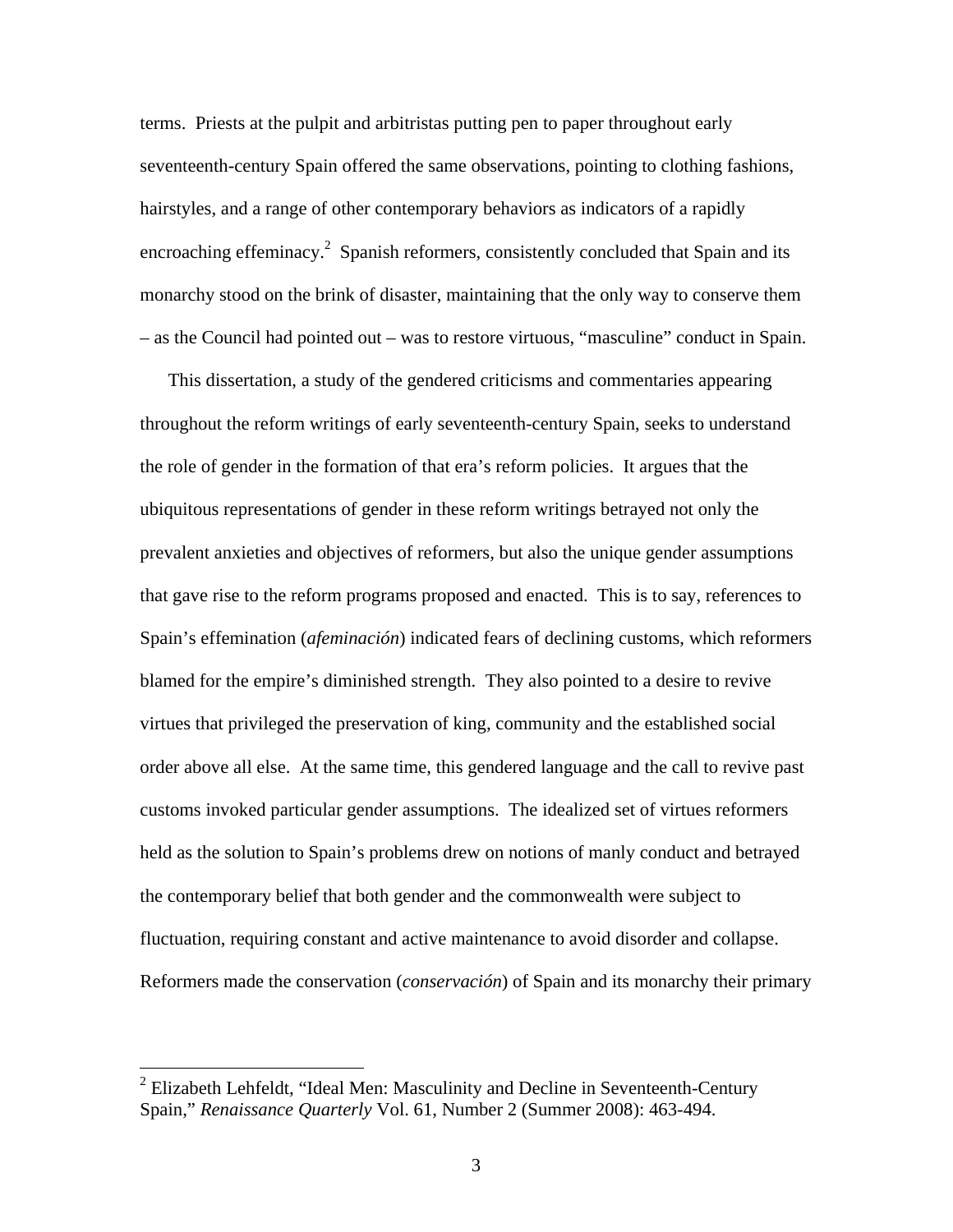objective, focusing on restoring this idealized set of virtues in order to rescue Spain from the throes of decline and restore its hegemony in Europe and the rest of the world.

In the sixteenth century, Spain had become the first worldwide empire in history. Its ascent began in 1469 with the unification of its two strongest kingdoms Castile and Aragón through the marriage of Isabella and Ferdinand, known otherwise as the Catholic Monarchs. Bringing to a close centuries of wars against Arab domination in the peninsula, they captured the southern kingdom of Granada in 1492, placing it too under the rule of the Spanish monarchy. That same year they funded Columbus' first voyage, an investment that brought Spain extended territory and increased wealth.

Their decision to marry their daughter Joanna to Philip of Habsburg, the son of the Holy Roman Emperor Maximilian I, had similar effects. When the son of Juana and Philip, Charles, took the throne in 1516 he brought with him claims to lands throughout Europe, from the Netherlands to central Europe. In 1519 he became Emperor Charles V. His son Philip II (1556-1598) would add further territory to the empire with the settlement of the Philippines and with the conquest in 1580 of the kingdom of Portugal, which had its own empire in America, Africa, and Asia.<sup>3</sup> By the time Philip IV took the throne in 1621 his empire would be so expansive it would earn him the title of the "Planet King."

Although Spain's vast empire brought it tremendous wealth and prestige, it also put tremendous strain on the monarchy's military and financial resources. In 1566, Calvinists led a revolt against their ruler Philip II. The struggle continued throughout the sixteenth century, lasting into the first decade of the next century. In an effort to recover

<sup>&</sup>lt;sup>3</sup> Henry Kamen, *Spain, 1469-1714*, 2<sup>nd</sup> ed. (New York: Longman, 1991), 256.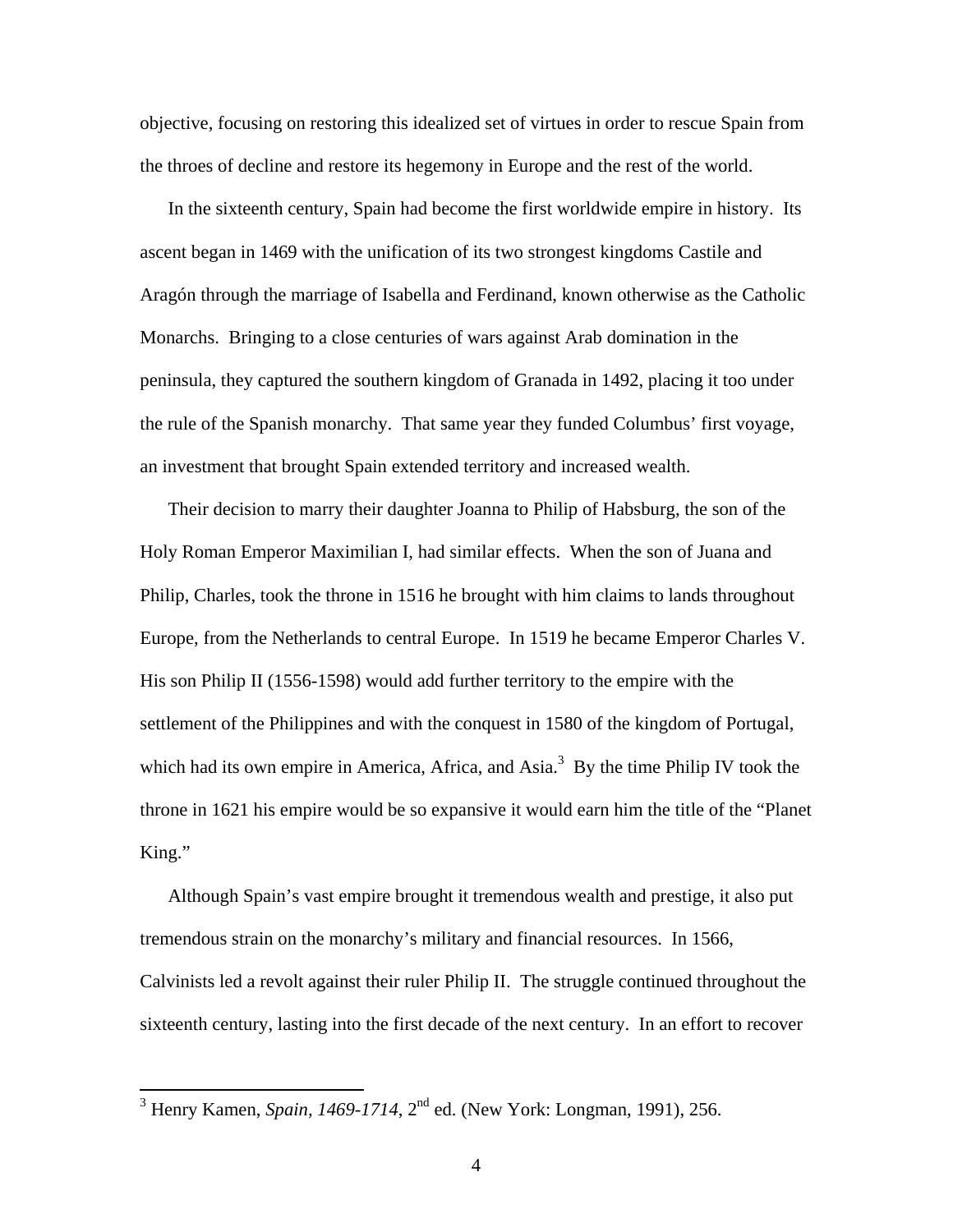the royal treasury, which had been spent on protracted warfare in the Netherlands and other locations, Philip III (1598-1621) agreed to a twelve-year peace accord with the Dutch Republic in 1609. The Spanish monarchy had already signed peace agreements with England and France largely for the same reason. The accord reached with the northern Dutch, however, was not favorable to Spain. It did nothing to prohibit the Dutch from interfering with trade in and around Spanish and Portuguese colonial possessions. Thus, as Spain attempted to convalesce, its recovery was slowed or even prevented by Dutch merchants and pirates trawling the waters around its most lucrative trade sites. Meanwhile, Dutch traders and the Dutch Republic continued to grow stronger. With hopes of halting the Dutch rise to power and preserving its own standing on the continent, Spain resumed war with its rebellious former subjects in  $1621<sup>4</sup>$ 

Despite its vast empire or perhaps because of it, Spain seemed also to be suffering a loss in population. Some critics claimed that the American colonies, which had provided unfathomable quantities of gold and silver for Spain, were taking their toll in men. Writing at the end of the sixteenth century, the Italian political scholar Giovanni Botero (1544-1617) asserted that the Spanish monarchy had not only let too many people leave their homelands, but in particular, it had given leave to Spain's most capable and hard working citizens.<sup>5</sup> Spanish authorities attempted to control the migration to the

 4 Jonathan Israel, *The Dutch Republic and the Hispanic World, 1606-1611* (Oxford: Clarendon Press, 1982), 2, and especially the first section of chapter 2 entitled "Renewed Deliberations."

<sup>5</sup> Giovanni Botero, *The Reason of State* (1589), trans. P.J. and D.P Whaley (London: Routledge, 1956), 157.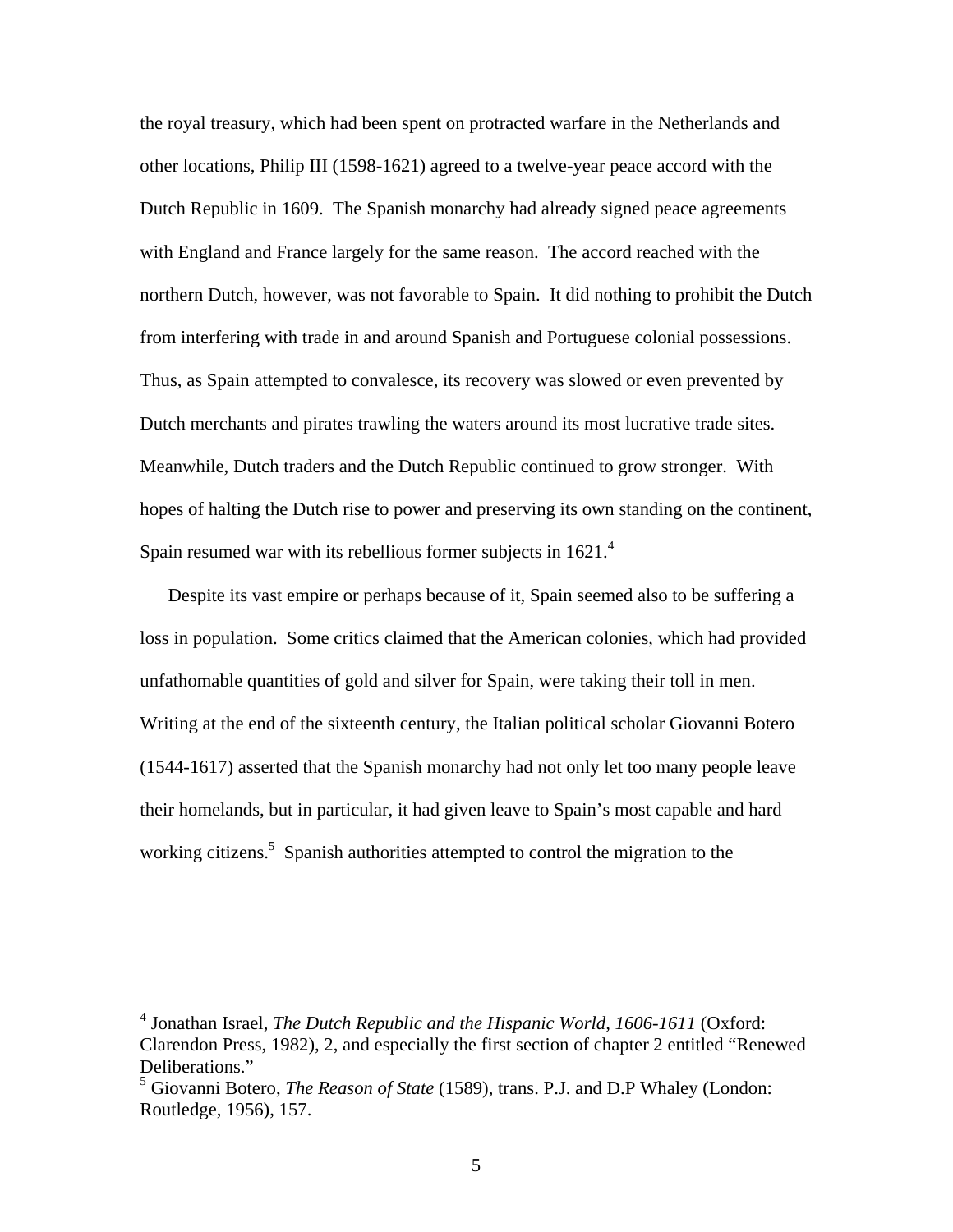Americas, but there is evidence to show that the measures they put in place may have been frequently circumvented, draining Spain of vital population and manpower.<sup>6</sup>

For historians, the migratory patterns and the degree of depopulation are still fairly unclear; but for Spanish leaders and arbitristas in the early seventeenth century, it seemed obvious that the populations of Spain's kingdoms, in particular the central kingdom of Castile, had fallen drastically. In the 1500s, Spain had experienced a tremendous increase in population. Historians have estimated an increase of around 2 million people by the last decade of the century, roughly a growth of 30% from its total in 1534.<sup>7</sup> Between 1530 and 1580 Castile seems to have also undergone a similarly staggering increase in population of approximately  $50\%$ .<sup>8</sup> But by the turn of the century this trend seemed to have reversed. Around the end of the century plagues swept through portions of Spain, killing up to half of the population in those areas.<sup>9</sup> Then in 1611 Philip III expelled the *Moriscos*, Spain's remaining inhabitants of Muslim descent, from the peninsula. Estimated to have cost the kingdoms of Aragón and Valencia alone some 620,000 inhabitants, this expulsion was viewed even by the king's contemporaries as a

 $6$  The number of emigrants to Spain's American territories has eluded historians, making any related statistics merely estimations. Passage to the Americas required a license, which could only be obtained after an extensive, bureaucratic process, but the related documentation fails to account for those that made the voyage without the consent of the government or by abandoning the crew with whom they had made the trip. For more on this see Auke Pieter Jacobs, "Legal and Illegal Emigration from Seville," in *"To Make America": European Emigration in the Early Modern Period*, Ida Altman and James Horn, eds. (Los Angeles: University of California Press, 1991), 59-84.

<sup>7</sup> James Casey takes these figures from Jordi Nadal's "La Población Española durante los Siglos XVI, XVII y XVIII. Un Balance a Escala Regional" on pages 40-41 of Vicente Pérez Moreda and David Reher, eds., *Demografía Histórica en España*, (Madrid: Editoriales El Arquero, 1988); see Casey, *Early Modern Spain: A Social History* (New York: Routledge, 1999), 21.

<sup>8</sup> Kamen, *Spain*, 98; John Elliott, *Imperial Spain, 1496-1716* (New York: Penguin Books, 1990), 298.

<sup>&</sup>lt;sup>9</sup> Ibid., 298.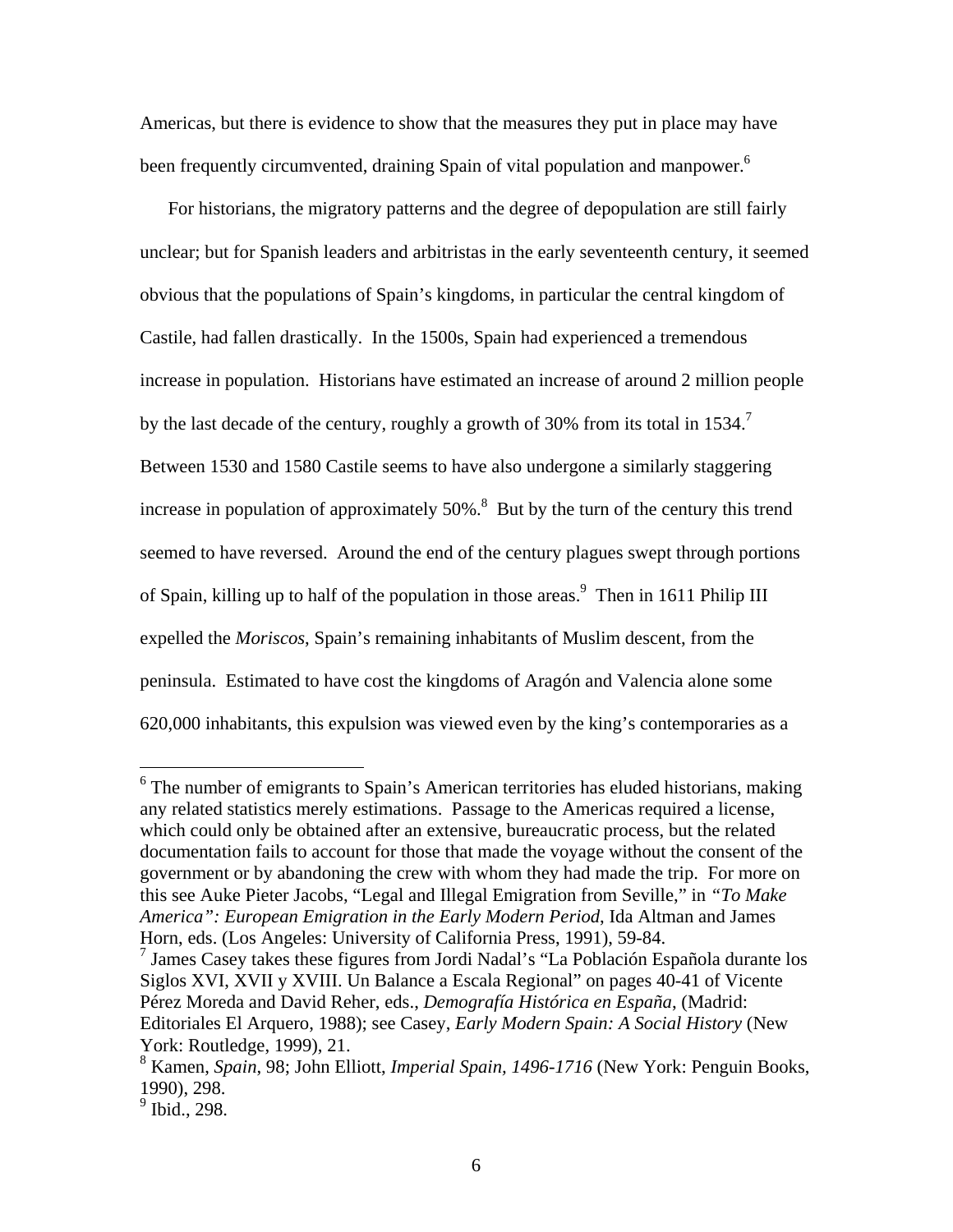bold act of faith and a questionable political maneuver.<sup>10</sup> Modern scholarship seems to validate the concerns of early seventeenth century reformers, estimating a drop in the Spanish population from 5.2 million in 1581 to 4.5 million in  $1631<sup>11</sup>$  However, with no census taken during the seventeenth century it is difficult to confirm fully or deny these numbers or the suspicions reformers had about Spain's diminishing population. Nonetheless, royal officials and arbitristas firmly believed that Spain's population was in decline, especially in the Castilian countryside, and they anxiously warned the king of the loss of tax revenue, and military and economic manpower that accompanied such

depopulation. In other words, they reminded their ruler of the loss of power and threat of

collapse that resulted from a lack of subjects.<sup>12</sup>

The endless hostilities throughout the European continent during the sixteenth and

early seventeenth centuries also jeopardized the power and stability of Spain and its

<u>.</u>

<sup>&</sup>lt;sup>10</sup> These estimates appear in Kamen, *Spain*, 221. In a 1621 writing recounting the deathbed scene of Philip III, the Jesuit priest and confidant of the king, Jerónimo Florencia, points out the negative effect of this decision while crediting the king with a pious effort to rid Spain of religious enemies; see *Cláusulas y Mandas Notables del Testamento que antes de su Muerte Hizo el muy Católico y Religiosísimo Rey Don Felipe Tercero Nuestro Señor, que Goza de Dios, con los Cristianísimos Actos, y Platicas Espirituales, que Tuvo con su Confesor, y con el Padre Jerónimo de Florencia de la Compañía de Jesús, Confesor de los Señores Infantes, en su Transito. Y Cosas muy Notables, que su Majestad Hizo y Dispuso Personalmente en este dicho Tiempo, Es Traslado de una Carta, que Escribió y Envió a su Amigo de esta ciudad de Sevilla, una Persona muy Grave, que Se Halló Presente a Todo* (Sevilla: Juan Serrano de Vargas, 1621). This account can be found in BNE VE/177/125. See also page 12r of the section titled "Muerte de Rey don Felipe Tercero" in the manuscript *Sucesos del año 1621*, BNE Mss 2352.

<sup>11</sup> Casey, *Social History*, 21.

 $12$  Antonio Domínguez Ortiz notes that no census was taken during this the whole of the seventeenth century in Spain. Domínguez Ortiz, *La sociedad española en el siglo XVII*, (Madrid: Consejo Superior de Investigaciones Científicas, Instituto "Balmes" de Sociología, 1963), 53-54, 62. For commentary on the impressionistic nature of the era's reforms, see Elliott, "Self-Perception and Decline in Early Seventeenth-Century Spain." in *Spain and Its World, 1500-1700* (New Haven: Yale University Press, 1989), 242, 254.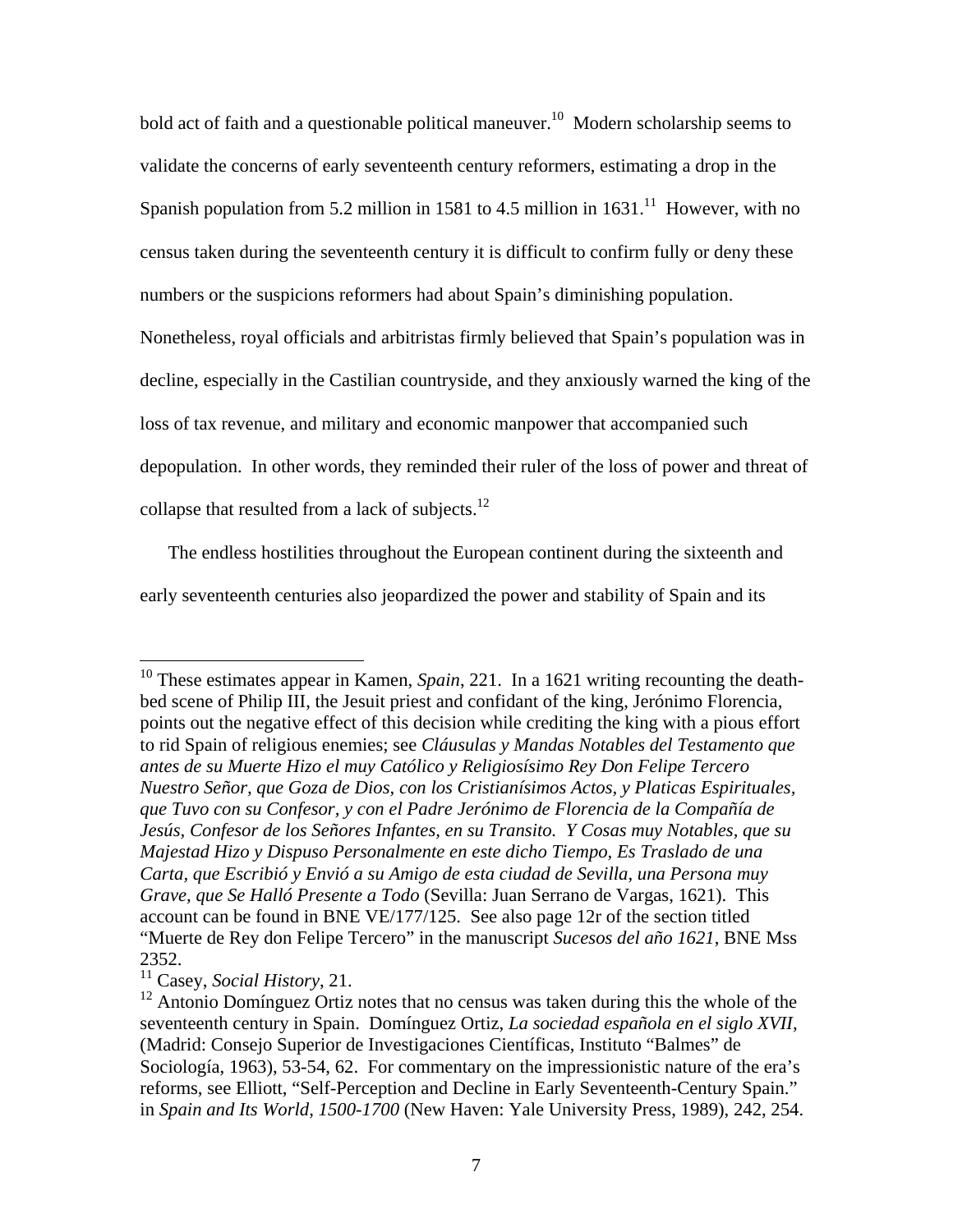empire. In addition to tending to the continued insurrection in the Netherlands, Spanish rulers committed tremendous resources to fending off Ottoman military advances, acting as the protector of the Catholic Church and leading the charge against both Protestantism and Islam in Europe. In 1583, the monarchy began constructing the Armada in order to defeat the powerful and protestant English. This mighty fleet suffered a definite and demoralizing defeat in 1588. Such military failures brought into question Spain's power among its European rivals, and as noted earlier, its consistent engagement in battle strained its troops and treasury. With its coffers empty, it resorted to loans from foreign lenders (*asentistas*) to fund military campaigns and other projects. Unable to pay its debts – a problem that was brought on at least in part by the reduced influx of silver from the Americas – the monarchy declared bankruptcy in 1575, 1596 and once again in 1607.<sup>13</sup> In an effort to resolve these numerous crises, officials and arbitristas sought out reform programs to preserve Spain and its monarchy and to return them to their former greatness.

During the first quarter of the century, reformers within and outside of the government generated reform proposals at an increasing rate, hoping to reverse these negative trends. Their proposals, which seemed to ebb away slowly after the initial years of Philip IV's reign, reflected a belief that these crises stemmed from more than particular circumstances related to population, the economy or the military. They were also the result of Spain's lost virtue. Spain would have to rehabilitate the customs of its

 $13$  Henry Kamen mentions the waning importation of silver and its demand by foreign lenders in *Spain,* 215-216. John Elliott covers the monarchy's multiple bankruptcies during the later sixteenth and early seventeenth centuries in his *Imperial Spain*, focusing on the 1607 bankruptcy briefly in chapter 8. During his discussion of the Armada he touches also on the bankruptcy of 1596; see Elliott, *Imperial Spain*, 287-290.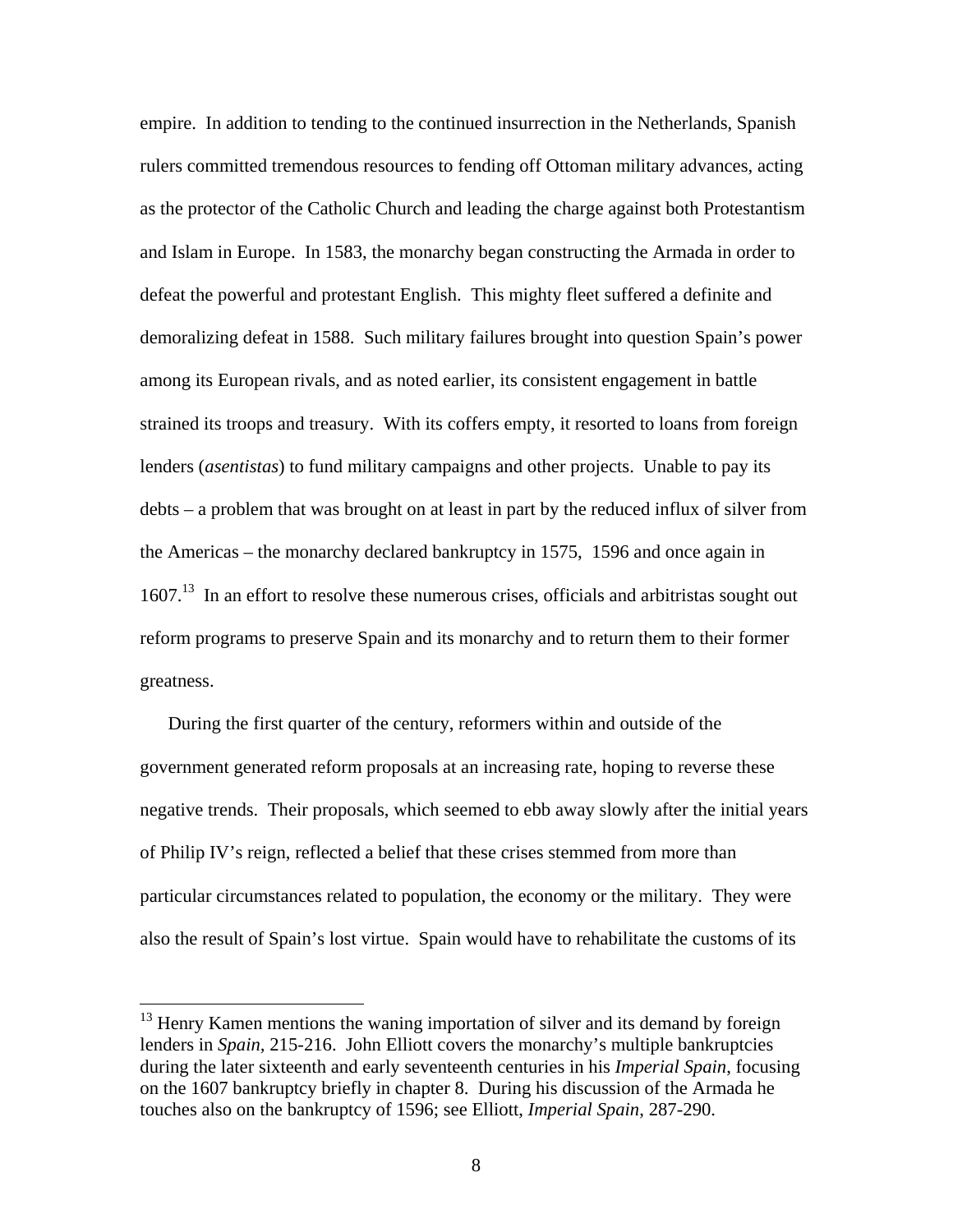people in order to bring about positive changes within the Spanish empire. From this view, no military, economic or demographic reform could succeed without the restoration of the customs that had led to Spain's imperial rise. These calls to reform customs, some of which reached the king and his top ministers, may have provoked a response from the monarchy.<sup>14</sup> Starting in the last few years of Philip III's reign and continuing into the beginning of his son's rule, the monarchy undertook an increasingly aggressive campaign to reform customs, forming a series of committees (*juntas*) dedicated to investigating and solving these issues.

Each new junta received increased power and responsibilities, but all reflected the same desire to reform Spain's customs at all levels of society. The first committee, operating under the name of the *Junta de Reformación*, was formed in the wake of the fall of the Duke of Lerma, Philip III's favorite (*valido* or *privado*), and seemed to respond foremost to the corruption in Spain's government. From the time Philip III took the throne until 1618, Lerma had served as the second-in-command of Spain and its empire, misappropriating power and royal rewards (*mercedes*) during his long tenure to build a network of loyal cronies. Considered corrupt, inept and driven only by self-interest, the valido was forced out of office in the fall of  $1618$ <sup>15</sup>. His scandalous regime and departure undoubtedly contributed to the general sensation that Spain had become corrupt and self-

 $14$  There is evidence that Philip IV ordered his ministers to read and summarize arbitrios sent to him. For a few examples, see documents XXI, XXIII, XXV and XXX in González Palencia, *Reformación*, 100-108, 117-129, 136-138, and 162-166. Furthermore, the works of some arbitristas also appear in the libraries of powerful ministers, such as the favorite to Philip IV, the Count-Duke of Olivares. See Elliott, *Count-Duke of Olivares: A Statesman in an Age of Decline* (New Haven: Yale University Press, 1986), 121.

<sup>&</sup>lt;sup>15</sup> For more on the fall of the Duke of Lerma, see chapter 11 "Fall from Power," in Antonio Feros, *Kingship and Favoritism in the Spain of Philip III, 1598-1621* (New York: Cambridge University Press, 2000), 230-246.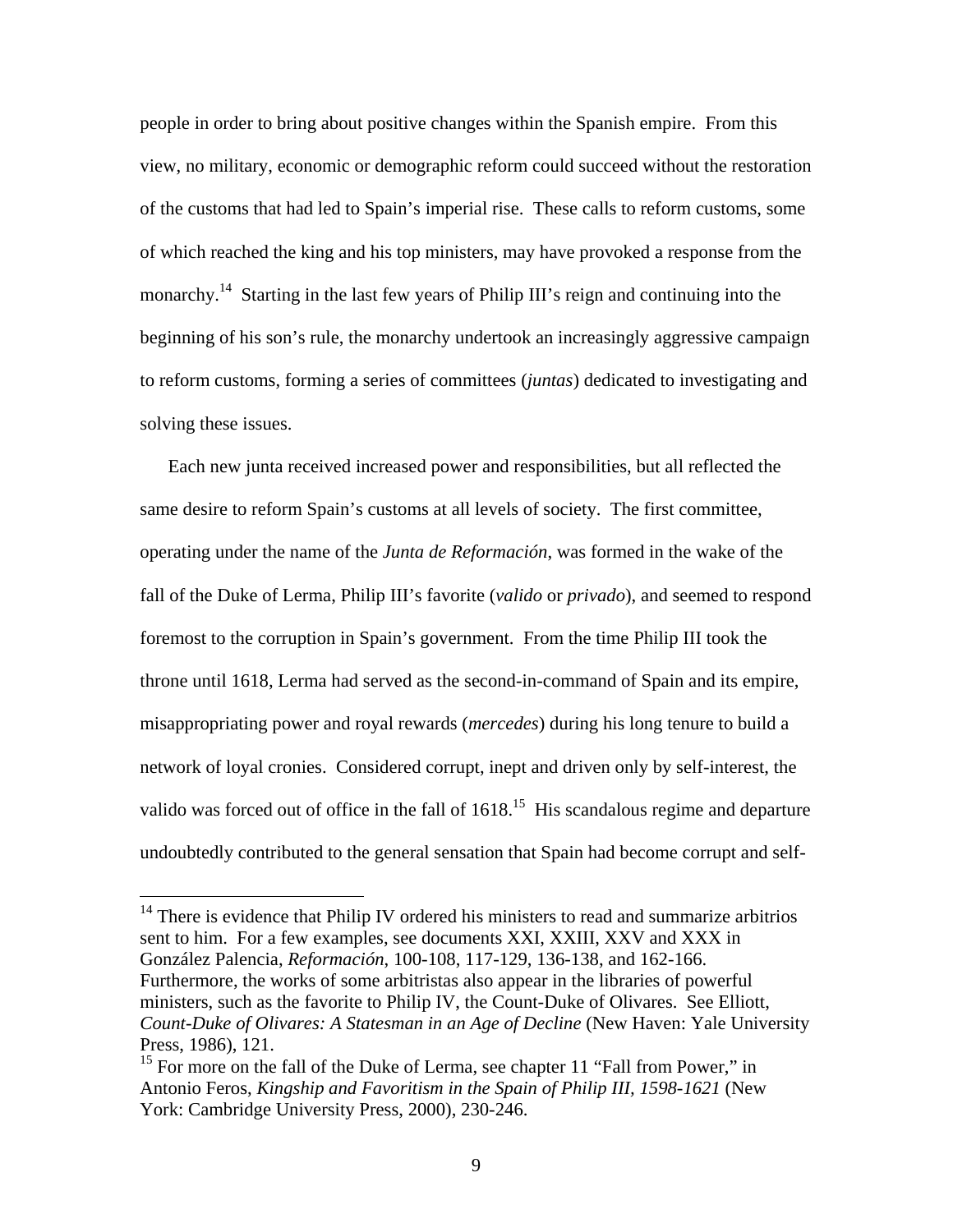serving, a feeling that guided reformers and reform committees throughout the first quarter of the century.

After his ascent to the throne, Philip IV ordered the formation of two additional juntas, assigning each broader foci and increased power. The first of the two committees formed during this new rule carried on the name the Junta de Reformación. Its successor, the *Junta Grande de Reformación*, formed in 1622, marked the apex of Spain's early seventeenth-century reform efforts. Invested with the power to create laws, it generated a series of reform articles covering a spectrum of issues. Even with their increased scope and power, these later juntas continued to focus heavily on customs, targeting corrupt and self-interested behaviors.

This was because royal reform officials and arbitristas saw these trends running through Spanish society in general. From their perspective, the customs that had underpinned Spain's successful empire had been altered. Prior concerns for king and community had been displaced by self-promotion and disregard for the common good (*bien común*). Instead of actively contributing to the welfare of their king and kingdom, Spaniards had become either ambitious or lazy, failing in the eyes of reformers to fulfill critical roles in a once-harmonious society. As they saw it, laborers and artisans abandoned their trades for more lucrative ventures, and nobles shirked duties to the crown as military officers and government officials concerned instead with making fashionable appearances at court. Both the virtues and social order of a past era seemed to be fading, taking Spain's hopes of a glorious resurgence with them.

These concerns about customs consistently manifested themselves in gendered terms (*afeminación* or *afeminados*; that is, "effemination" or "effeminate"). This can be

10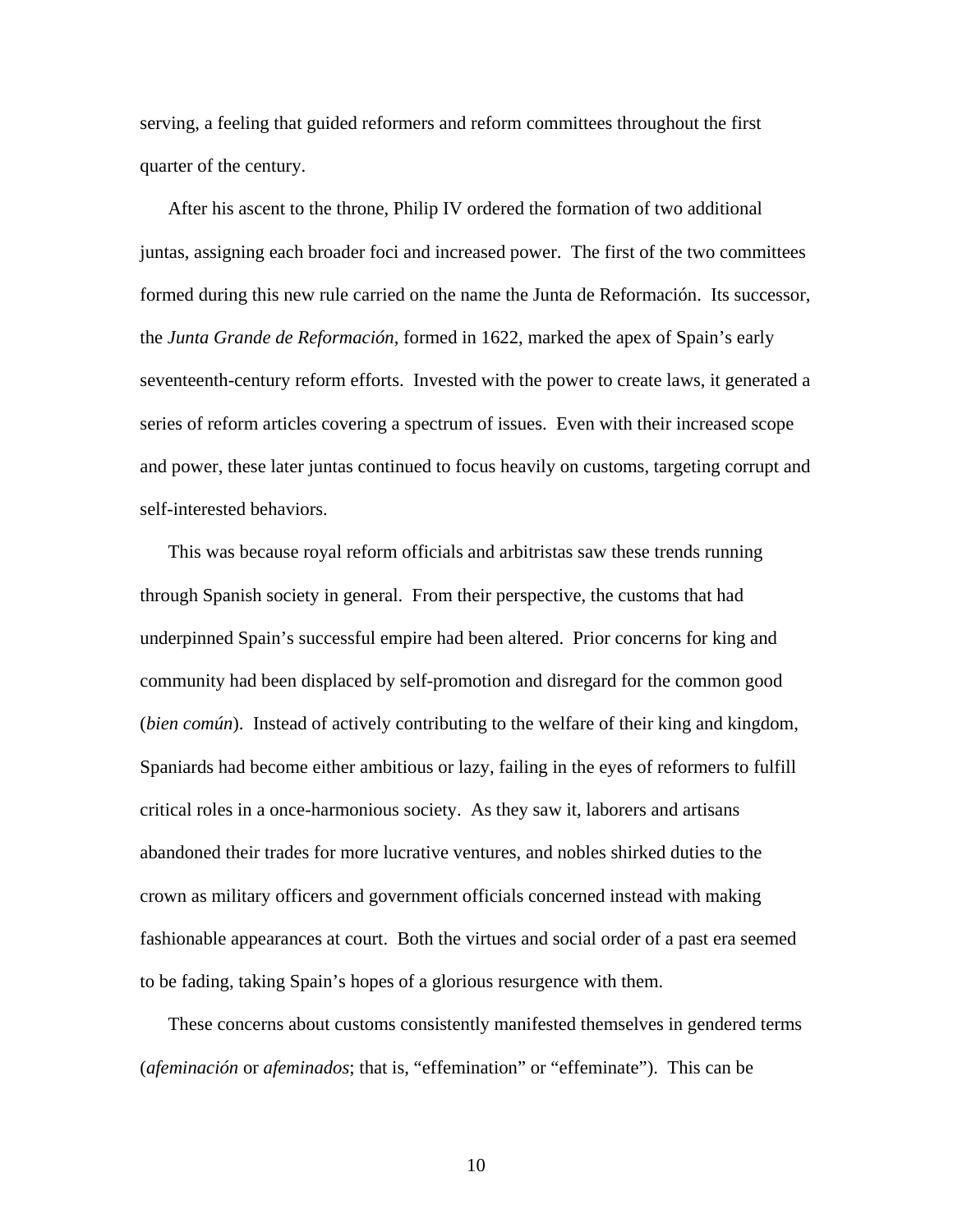attributed to the way gender operates. Gender, as Joan Scott has aptly pointed out, is both a "constitutive element of social relationships based in perceived differences between the sexes" and "a primary way of signifying relationships of power." In both instances, gender operates based on expectations. The assignment of certain traits to men and women forms seemingly natural assumptions about each sex, which are called on to interpret and structure society. These gender assumptions can then also serve as familiar references and justifications for the imposition or reinforcement of social and political hierarchies.<sup>16</sup>

The reform policies proposed and implemented in early seventeenth-century Spain stressed the rehabilitation of *virtud*, or virtue, throughout Spanish society. As Sebastián de Covarrubias clarifies in his *Tesoro de la Lengua Castellana*, an early seventeenthcentury lexicological dictionary, virtue was synonymous with notions of vigor and strength, qualities often associated with men.<sup>17</sup> Reformers counted among virtuous traits active and public expressions of productivity and loyalty, as ideally men contributed to the wellbeing of community through a variety of dutiful actions. They were expected to be self-sufficient but also connected to the people around them, providing for the common good of their families and towns. In this way, early modern men gained "social worth," receiving recognition for their contributions to society and building their reputations.18 Despite the obvious link between virtue and allegedly manly conduct, this

<sup>16</sup> Joan Scott, "Gender as a Useful Category of Historical Analysis," in *Gender and the Politics of History*, 2<sup>nd</sup> ed. (New York: Columbia University Press, 1999), 42, 45, and 48. 17 Sebastián de Covarrubias Orozco, *Tesoro de la Lengua Castellana o Española: Según la Impresión de 1611, con las Adiciones de Benito Remigio Noydens Publicadas en la de 1674*, Martín de Riquer, ed. (Barcelona: S.A. Horta, 1943), 1011.

 $18$  Alexandra Shepard notes that in early modern England a man lacking money was considered devoid of worth. He was also seen as a danger to others, as he could not be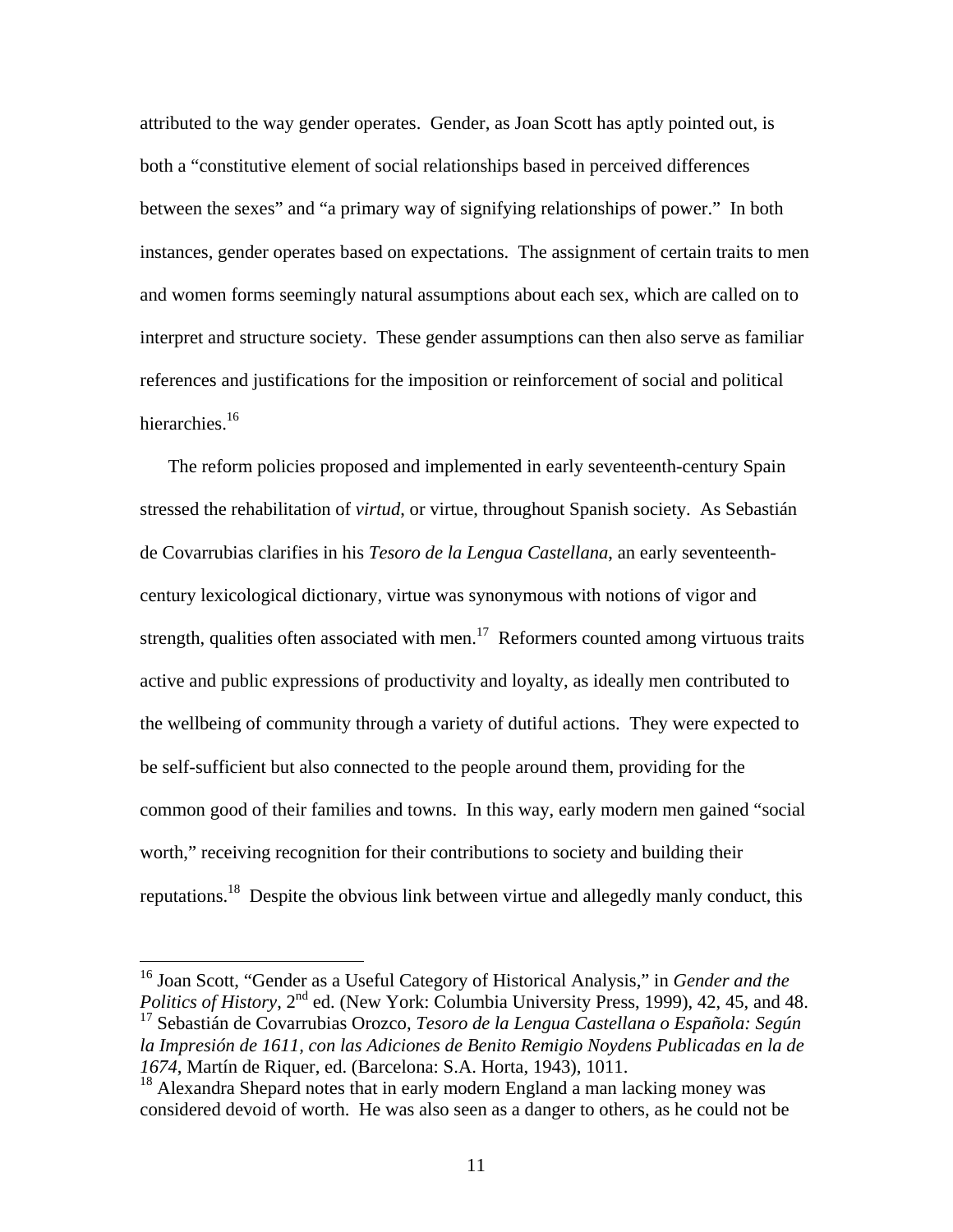did not mean that only men were to act virtuously. Women were often discouraged from the same "effeminate" behaviors as men. All were to strive to restore Spain's lost virtues, the qualities that had made possible the rise of the Spanish empire.

That reformers tapped into expectations of manly behavior for their solutions may be attributable in part to their concerns with political and military issues, both areas that were the preeminent domain of men, especially noble men. But most assuredly, reformers posited these comportments as a virtuous ideal because they saw them as central to the restoration of the empire and the solution of grave problems threatening the monarchy.<sup>19</sup> The same can be said for their selection of gendered models. Reformers placed emphasis on the virtues of provision in merchants or loyalty in fathers, believing these to be the inherent virtues of these kinds of men and recognizing that these traits could stabilize waning populations, create a steady tax base, and provide for the welfare of all.

Applied metaphorically, such gendered models also conveyed the social and political relationships that reformers saw as vital to Spain's conservation. The notion of family, a key determinant in the formation of gender throughout these reform writings, served as a convenient and recognizable way to reflect desired hierarchies that clearly delineated the social position and duties of nobles and non-nobles, kings and farmers; that is to say, all

trusted not to take the wealth of others and was, as a result of his poverty, dependent upon the riches of others. Shepard, *Meanings of Manhood in Early Modern England* (New York: Oxford University Press, 2003), 195; Elizabeth Foyster mentions the need for early modern men to maintain public recognition and reputation constantly in her *Manhood in Early Modern England: Honour, Sex and Marriage* (New York: Longman, 1999), 45.

<sup>&</sup>lt;sup>19</sup> Scott points out that the models of gender deployed by the state generally coincide with the needs of the state; see *Gender*, 46.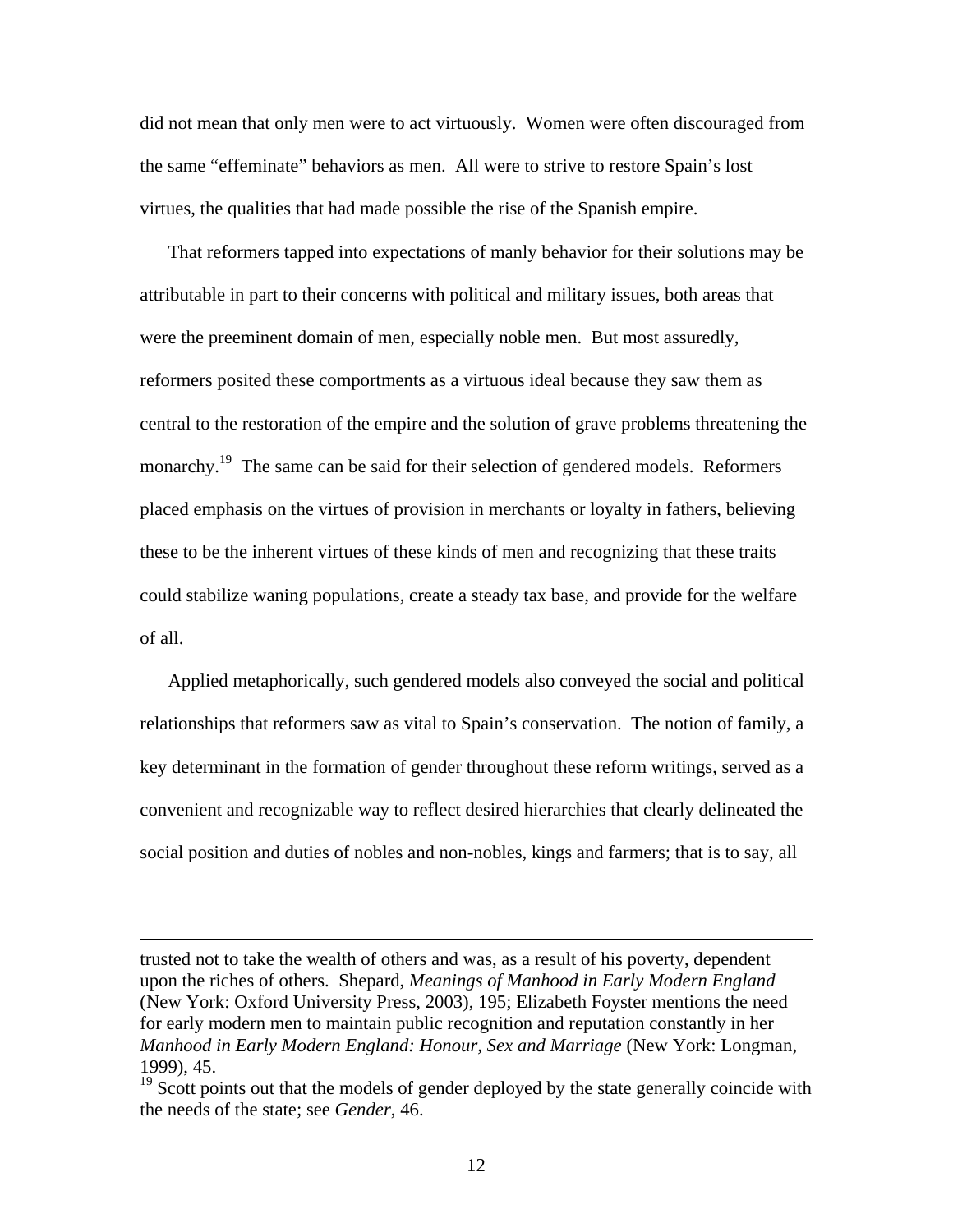of Spanish society.20 Invoked by reformers, the proper paternal-filial connection lent its internal divisions to the ordering of Spanish communities and its larger society. At the same time, these metaphorical references to fathers, mothers and children also stressed sentiments of guidance, provision and loyalty – the bonds that reformers hoped to foster throughout Spain in order to restore a harmonious social order.

Reformers also appealed to assumptions about gender itself to convey Spain's social or political circumstances. They depicted gendered images of disorder or imbalance to signify social problems. The shift in customs was for reformers a decline on a gendered spectrum, a fall from the active, contributory and manly ideal toward a useless and disempowering effeminacy. At times, lamentations of effemination indicated more than a loss of virtue, but also Spain's waning power and political standing in Europe and the world. Employing gender in this way, reformers revealed the belief that gender too could erode or fall into a state of imbalance or disorder, the same way that a commonwealth could lose political strength or population. Like the reputation of any man, maintained through publicly recognized deeds and contributions, a successful state had to be actively preserved. Its population and social order had to be put in balance, creating a structured and well functioning society, and its status among neighboring power had to be upheld through public display of power and order. Because gender operated on a spectrum there was hope for Spain's recovery. All that was necessary for the recovery of Spain and its empire internally and on the world stage was the renewal of its prior, manly virtues.

The notions of gender employed by reformers, however, were fraught with contradictions and ambiguities. They represented a hegemonic perspective, which

 $20$  Scott clarifies that, like biological sex, kinship can also give shape to gender; Ibid., 44.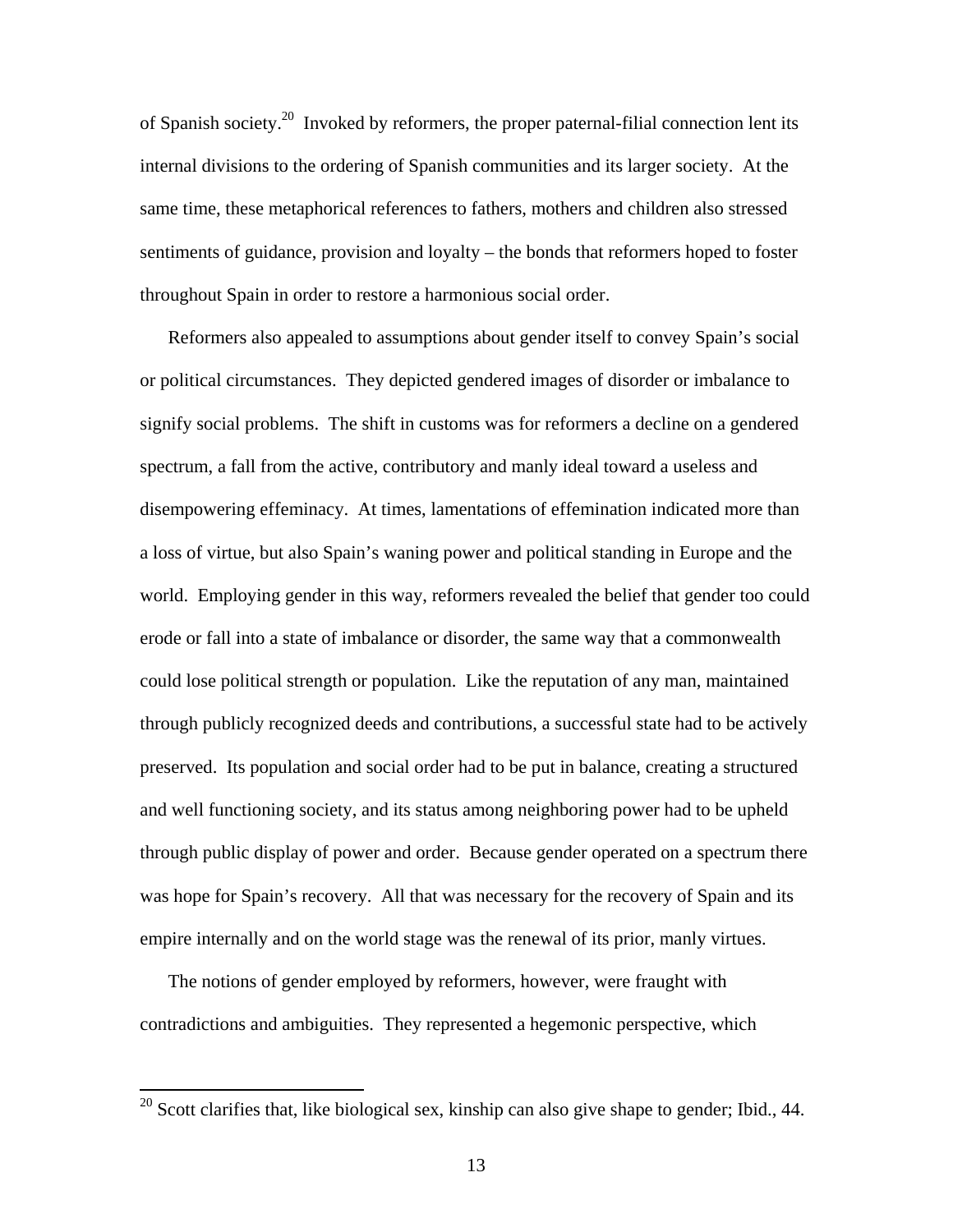generally overlooked, misrepresented or quashed alternative discourses and commonly practiced expressions of gender, sometimes rather conflictingly.<sup>21</sup> Although reformers emphasized paternal care as a vital part of the conservation of Spain and its ruler, they assiduously criticized nobles for tending to the needs of their families at the expense of the monarchy. Royal reform officials had a similarly conflicted relationship with the notion of reputation, branding as effeminate efforts to enhance reputation through ostentation but employing this tactic at key moments to bolster the monarchy's image. These contradictions show not only the conflicted nature of any model of gender, which bends to meet the needs of its author and finds varied expression based on class, religion and other social factors, but also the coexistence of competitive discourses of gender in a single society and at any point in time.

Although the reforms of early seventeenth-century Spain are dotted with gendered language, the role gender played in these reforms has received limited treatment. For the most part, histories of the arbitristas and their writings have focused only on specific economic, political or military objectives.<sup>22</sup> Works by Jean Vilar and more recently, Anne Dubet serve as great examples. Vilar has detailed the economic value of works by such arbitristas as Sancho de Moncada, the famous professor of theology at the University of Toledo, placing the professor's thoughts in the same camp as the famous School of Salamanca.<sup>23</sup> Similarly, Dubet has crafted a thorough study of the debate surrounding plans for the *erarios*, a state-run banking system intended to provide the

 $21$  Ibid., 42.

<sup>22</sup> Lehfeldt alludes to this as motivation for her study also; see *Ideal Men*, 465-466.  $^{23}$  The thoughts of the School of Salamanca have been seen as the basis for a modern science of economics. For more details, see the introduction by the editor, Jean Vilar Berrogain to Sancho de Moncada, *Restauración Política de España* (1619) (Madrid: Instituto de Estudios Fiscales, 1974).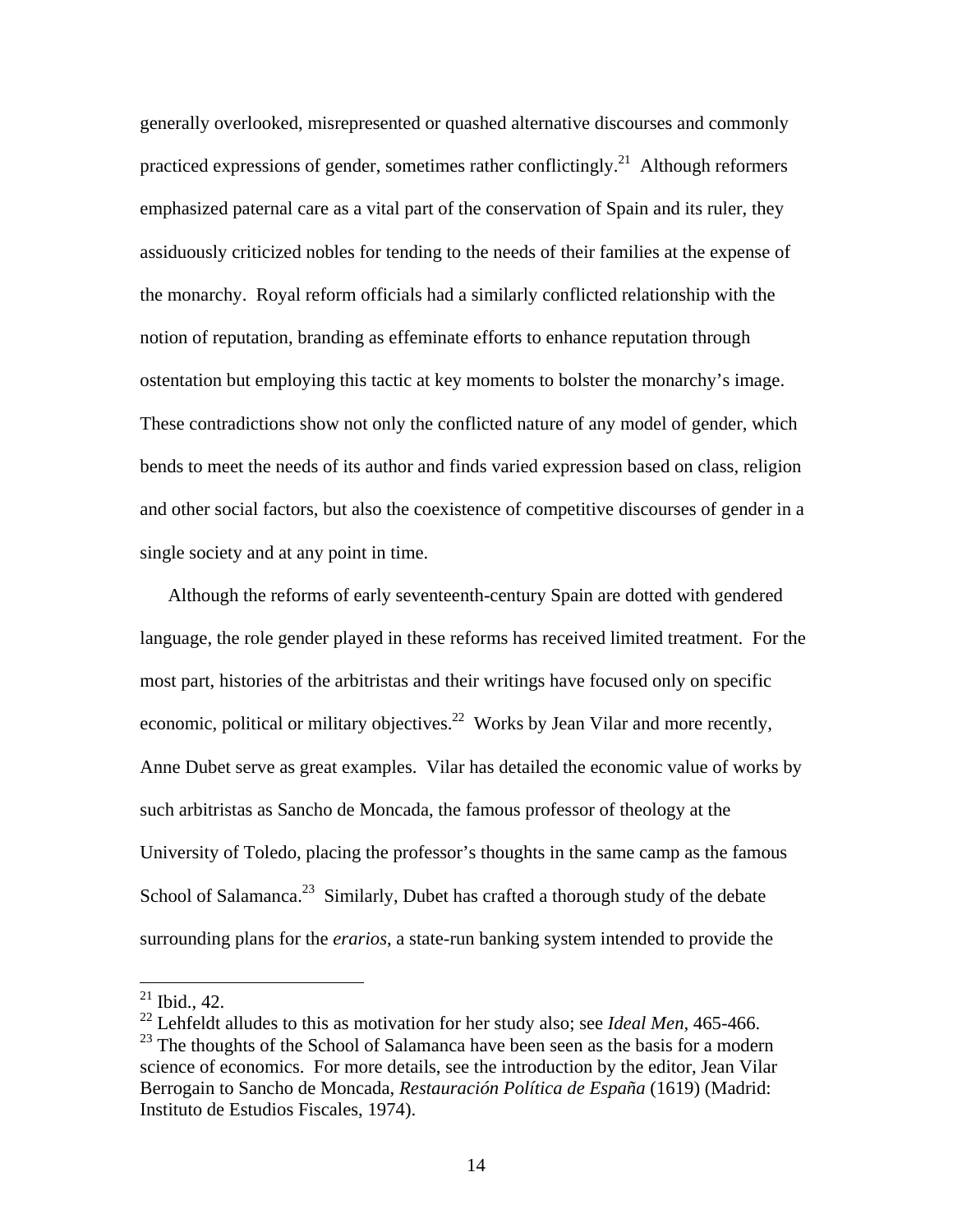monarchy with ready funds and income derived from interest on loans.<sup>24</sup> John Elliott expands on this perspective with a quick survey of the era's reform writings in his informative essay "Self-Perception and Decline in Early Seventeenth-Century Spain." Considering the "economic and social debate" appearing in arbitristas' work, he adds to the economic significance of arbitrios a view of reformers' understandings of decline in early seventeenth-century Spain.<sup>25</sup> While each scholar has provided important insight into the era's reforms, considerations of gender are absent.

The work of Elliott and others on the royal reform program has noted reformers' concerns with morality during this period. The lack of attention to gender in these instances is especially striking given that reformers often associated effeminacy and loss of virtue with Spain's increasing immorality. In his *Imperial Spain*, Elliott describes the efforts of the monarchy's juntas as the "general reform of morals and manners." While adding a great deal of detail about each committee and the involvement of government organs and arbitristas in the general call for reform in his masterful biography of the Count-Duke of Olivares, he repeats this assessment with regard to the earliest reform committees of the era.26 Juan Francisco Baltar Rodríguez credits the Junta Grande de Reformación with attempting to reform fiscal policy and to increase commerce, population and agriculture. In the end, he claims that the primary focus of the Junta Grande was "the moral reform of customs for the sake of attaining the greatest austerity,"

<sup>24</sup> Anne Dubet, *Hacienda, Arbitrismo y Negociación Política: El Proyecto de los Erarios Públicos y Montes de Piedad en los Siglos XVI y XVII* (Valladolid: Secretariado de Publicaciones e Intercambio Editorial, Universidad de Valladolid, 2003).

<sup>25</sup> Elliott, *Self-Perception*, 241-261, and especially 243-245.

<sup>26</sup> See Elliott's *Imperial Spain*, 327; and *Count-Duke of Olivares: Statesman in an Age of Decline* (New Haven: Yale University Press, 1986), 94-127, especially 104.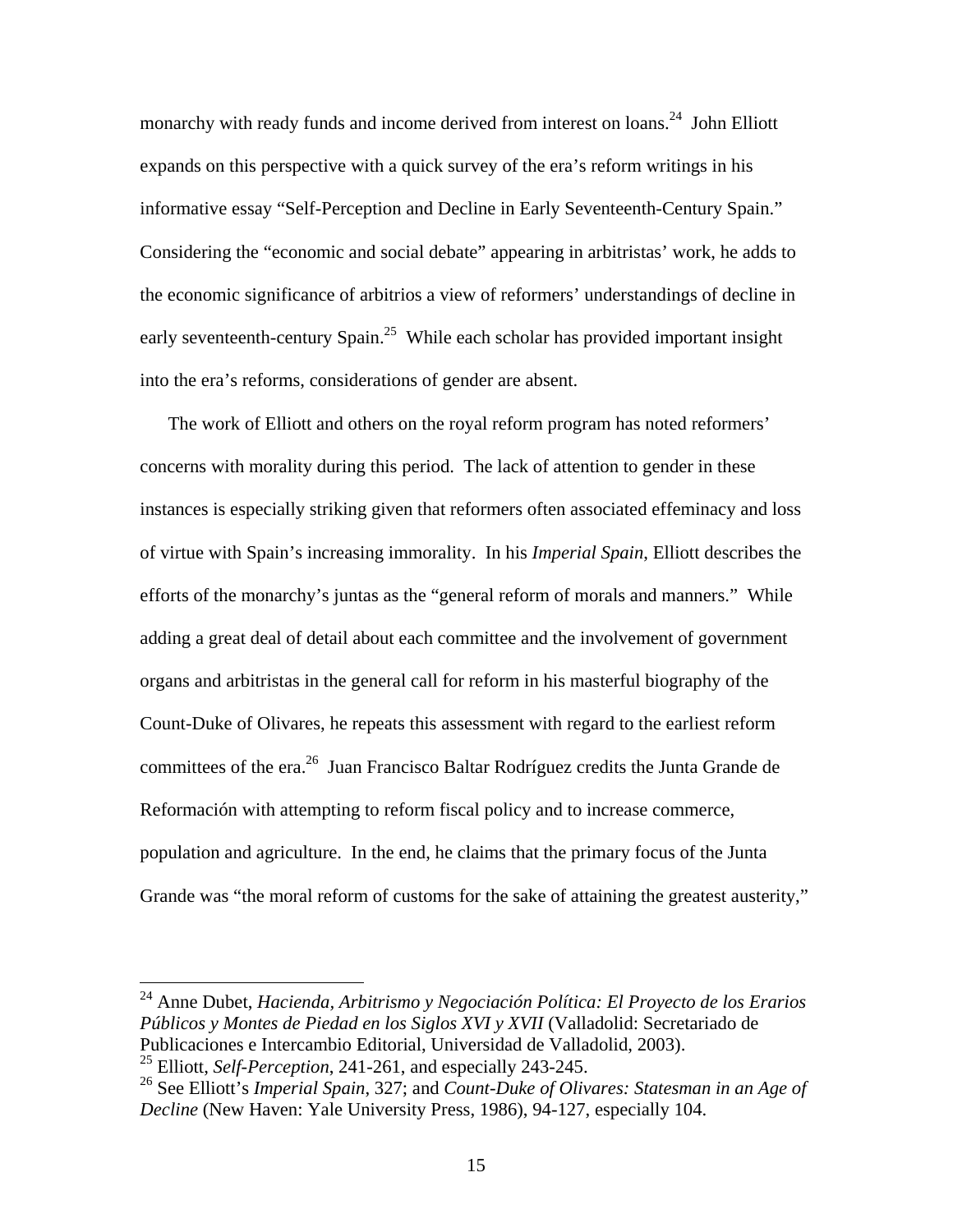a concern that he maintains had carried over from previous juntas.<sup>27</sup> In these brief looks at the monarchy's juntas, the gendered language that consistently accompanied critiques of morality and customs remains unstudied.

Only recently have the gendered references in the era's reform writings gained any attention. In a brief article, Elizabeth Lehfeldt has studied this gendered language. She interprets these gendered statements as a quest to revive productivity in Spain. Lehfeldt argues that while non-nobles could answer the call to productivity by investing their efforts in agriculture or other manual labor, productive masculinity in the case of nobles met with limitations. Nobles were left with only a martial model of productivity to emulate, a model that in Lehfeldt's estimation was obsolete, nostalgic and "uncreative" as it embraced medieval understandings of proper noble conduct that could not solve Spain's early modern crises.<sup>28</sup> Lehfeldt's work clearly points out the role of social class in the formation of gender, and clarifies the prevalent understanding among early seventeenth-century reformers of how to conserve Spain and its monarchy: only through the revival of values and comportment associated with its glorious past could Spain preserve its empire and return it to its rightful place atop the world.

Her study in general and these latter ideas in particular have proven critical to the development of this dissertation, which builds upon Lehfeldt's pioneering efforts. As with her work, it seeks to uncover the relationship between Spain's perceived decline and the creation of the gender ideologies deployed by those concerned with its conservation. It recognizes that the particular circumstances of early seventeenth-century Spain

<sup>27</sup> Juan Francisco Baltar Rodríguez, *Las Juntas de Gobierno en la Monarquía Hispánica, Siglos XVI-XVII* (Madrid: Centro de Estudios Políticos y Constitucionales, 1998), 176. 28 Lehfeldt, *Ideal Men*, especially 465-466, 472, 475, 486.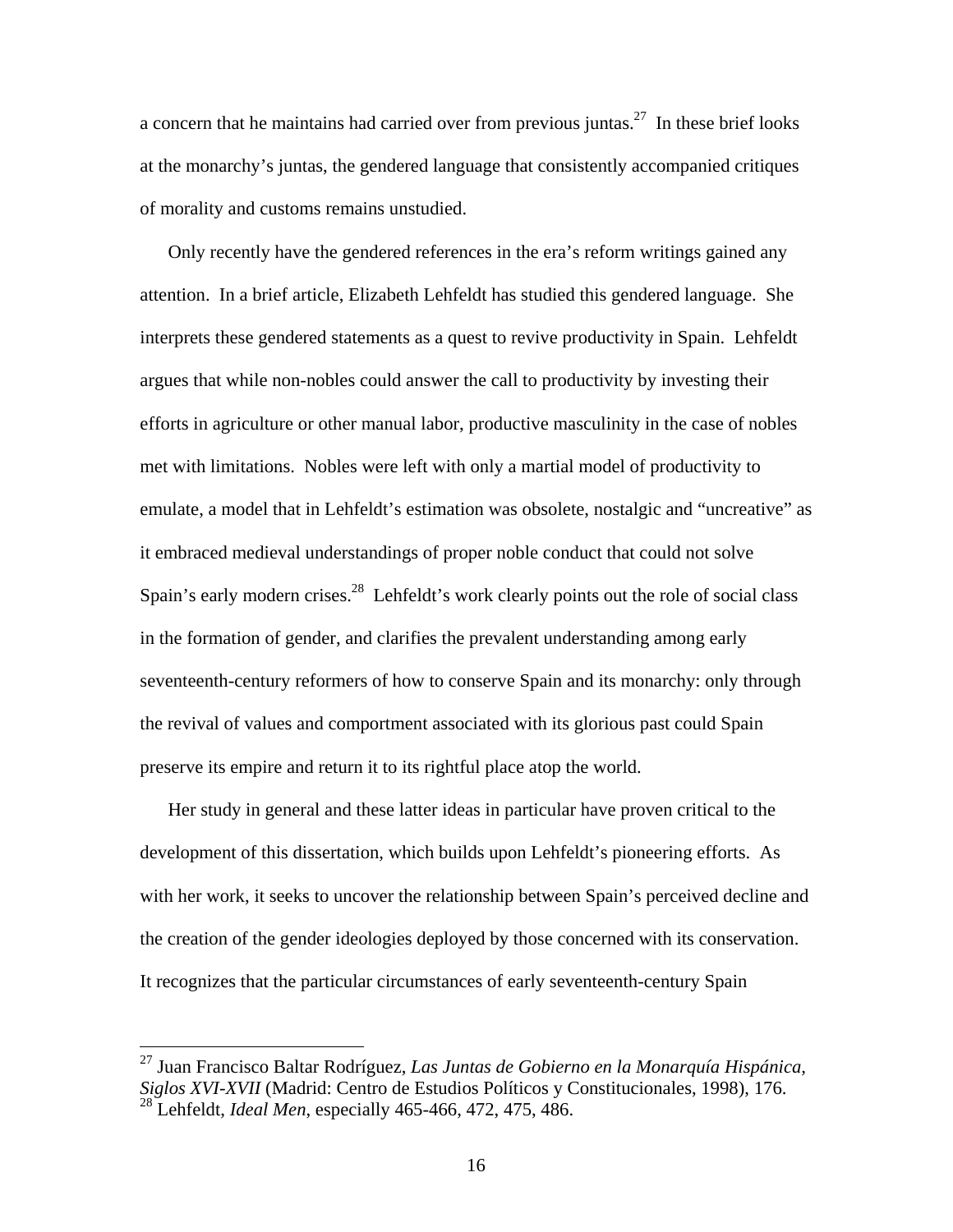contributed to the gendered notions invoked, recast and inscribed (or reinscribed) upon society.<sup>29</sup> This study, however, expands on her work in two key ways. It expands upon her understanding of gender in the context of noble society, revealing additional gendered models of nobility that competed with and complemented attempts to revive medieval models of noble conduct. Royal officials viewed the nobility as the leaders (*cabezas*) of the people, and hoped that Spain's elite would serve the government as officials and diplomats. In the case that they failed to do so, some of these officials seemed willing to consider those outside of the nobility for the same posts – a perspective that suggested a growing degree of ambivalence toward established social divisions.

This study also adds to Lehfeldt's work by taking into consideration the gendered representations of other levels of Spanish society in order to sketch out the pervasive interpretation of this era of crisis. In order to reach this larger understanding, this study takes as a methodology the analysis of the gender discourse appearing throughout the reform writings of the early seventeenth century. By identifying and analyzing keywords and concepts – both overtly and subtly gendered – it gets at the gender assumptions underpinning the era's reforms and derives from the application of these very assumptions deeper understandings of the intentions and anxieties of reformers. To put it in other words, this dissertation does not merely seek out the social norms of early seventeenth-century Spain. It strives to employ gender as a "category of historical analysis," closely studying how gender is constructed and employed in the era's reforms

 $29$  Scott makes the argument that the gendered notions that are deployed at any point derive at least in part from past understandings; thus, they are "invoked and reinscribed" *Gender*, 49.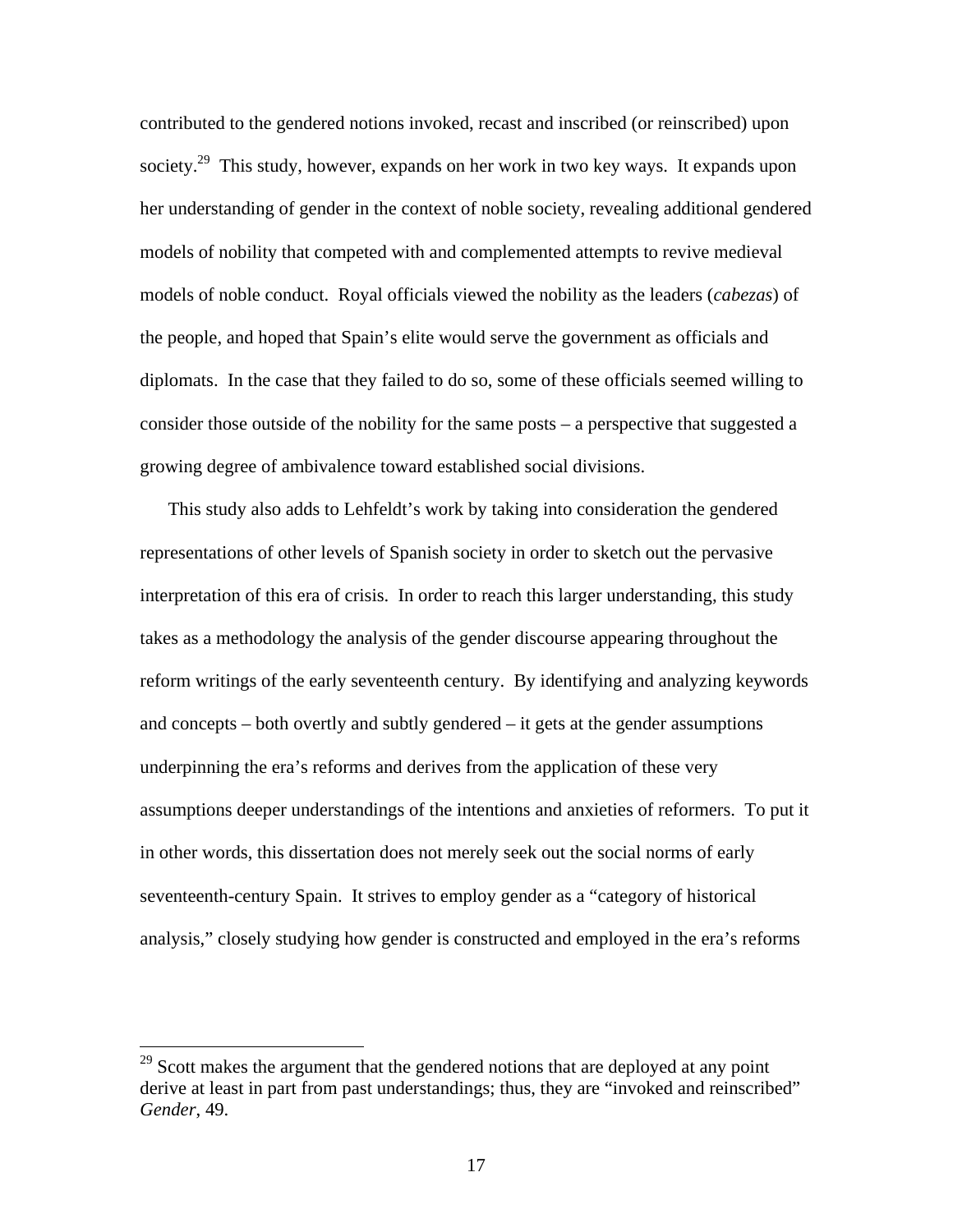to arrive at the reformers' understandings of the crises at hand, the necessary solutions and the gendered notions that informed those solutions.<sup>30</sup>

As briefly mentioned earlier in this chapter, this gender analysis of early seventeenthcentury Spanish reforms reveals political relationships that the monarchy and its most avid supporters hoped to establish between Spaniards and their ruler, as well as between the king and his foreign rivals. Within Spain the call for virtuous behavior included the restoration of an idealized social and political order in which each person carried out responsibilities that correlated with his or her social station and acted with the interests of all in mind. As reformers sketched out images of disordered gender, they conveyed notions of balance and order that they hoped to restore in Spanish society. Reformers also remained convinced that this renewed domestic order, stability and strength could restore Spain's political hegemony in Europe and throughout the world. This dissertation is the history of that impulse to reform conduct and restore public virtue in early seventeenth-century Spain; it is also a study of the role of gender in the creation and conveyance of those reforms.

Chapter 2 focuses on the widespread call for the renewal and maintenance of virtue throughout the first quarter of the seventeenth century. It shows that royal officials and arbitristas during this period spent a great deal of time considering the histories of Rome. For them, the ancient empire was a cautionary tale and a model of enduring statehood, both of which offered lessons for preserving Spain, its empire and its monarchy.

 $30$  This phrase is borrowed from Joan Scott's "Gender as a useful category of historical analysis," in which she challenges historians to study gender as its own category of historical analysis in order to expose the historical construction of gender, understand its operation in the political realm, and grasp underlying and unexpressed political motivations; Scott, *Gender*.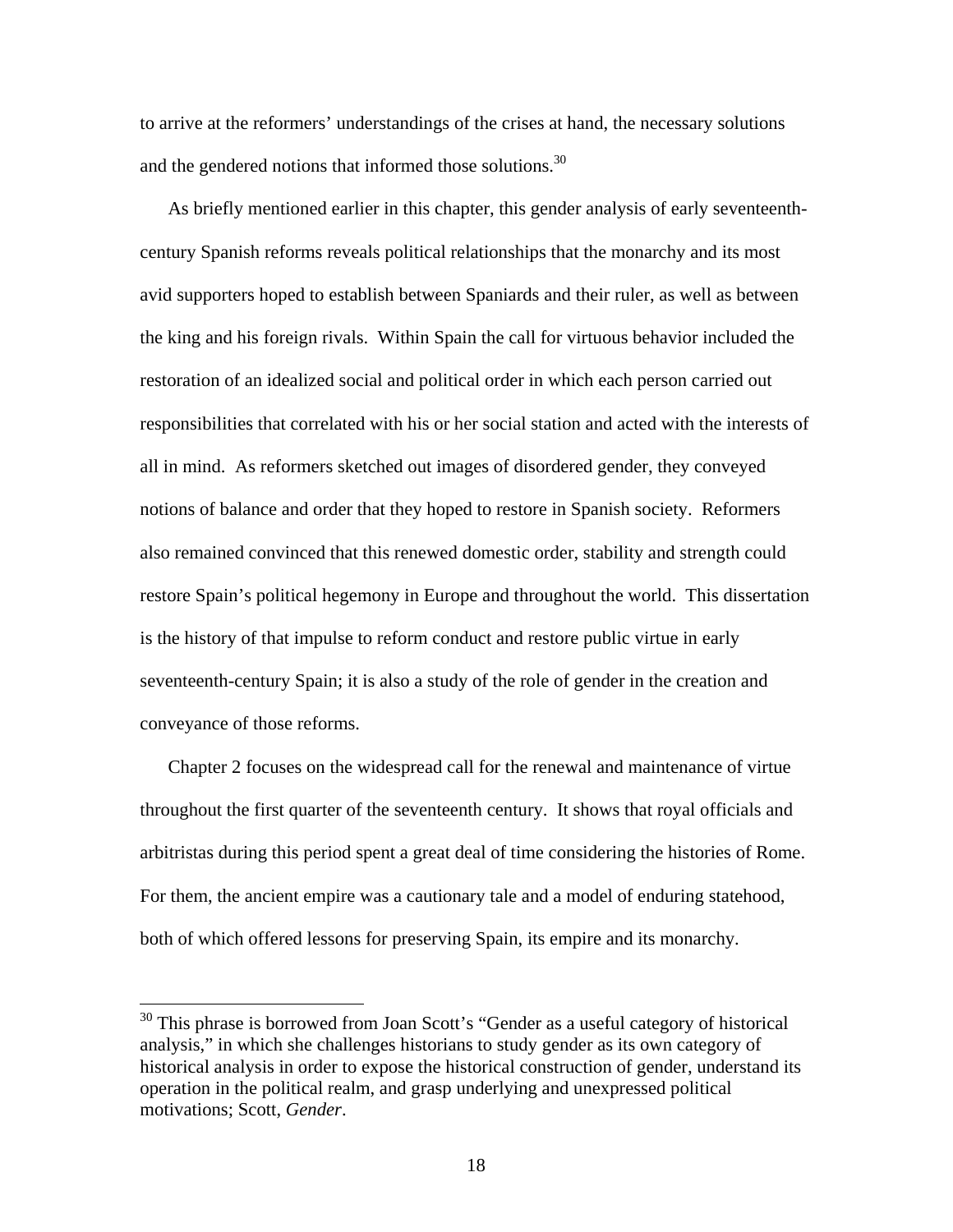Through their study of the ancients, reformers maintained that the strength of Rome had resided in its virtuous conduct and those policies that had perpetuated that virtue. At the top of this list was the Roman *censura*, a set of officials responsible for taking the census and policing the customs of the people. Through a series of institutions created during the first quarter of the seventeenth century, the Spanish monarchy hoped to revive the censura and with it the virtuous behaviors that had characterized a successful commonwealth and empire.

The middle two chapters of this dissertation take a look at the ways the era's gender assumptions gave shape to reform policies. Chapter 3 reveals the place of gender in the issue of sumptuary reforms, the subject of intense focus during the last years of Philip III's reign and the beginning of Philip IV's rule. During these years, reformers consistently referred to the purchase and use of foreign goods as effeminate conduct. Based in notions of proper male conduct, which stressed productivity and provision, these criticisms pointed to a need to restore Spanish industry and commerce. In the view of reformers, the revival of Spanish manufacturing and trade was critical to stabilizing Spain's economy and to staving off dominance by its European rivals.

With decreases in rural populations and agricultural production in Castile, the monarchy, acting in 1623 through the Junta Grande de Reformación, also created three distinct reform policies intended to bring greater stability and productivity to Castile's countryside. Chapter 4 shows that these policies and the writings leading to them since the beginning of the century relied on understandings of paternal and filial roles, as well as views of manly agrarian behavior to arrive at a solution. Good fathers procured land to provide for their kin, and good sons continued to work these holdings to honor their

19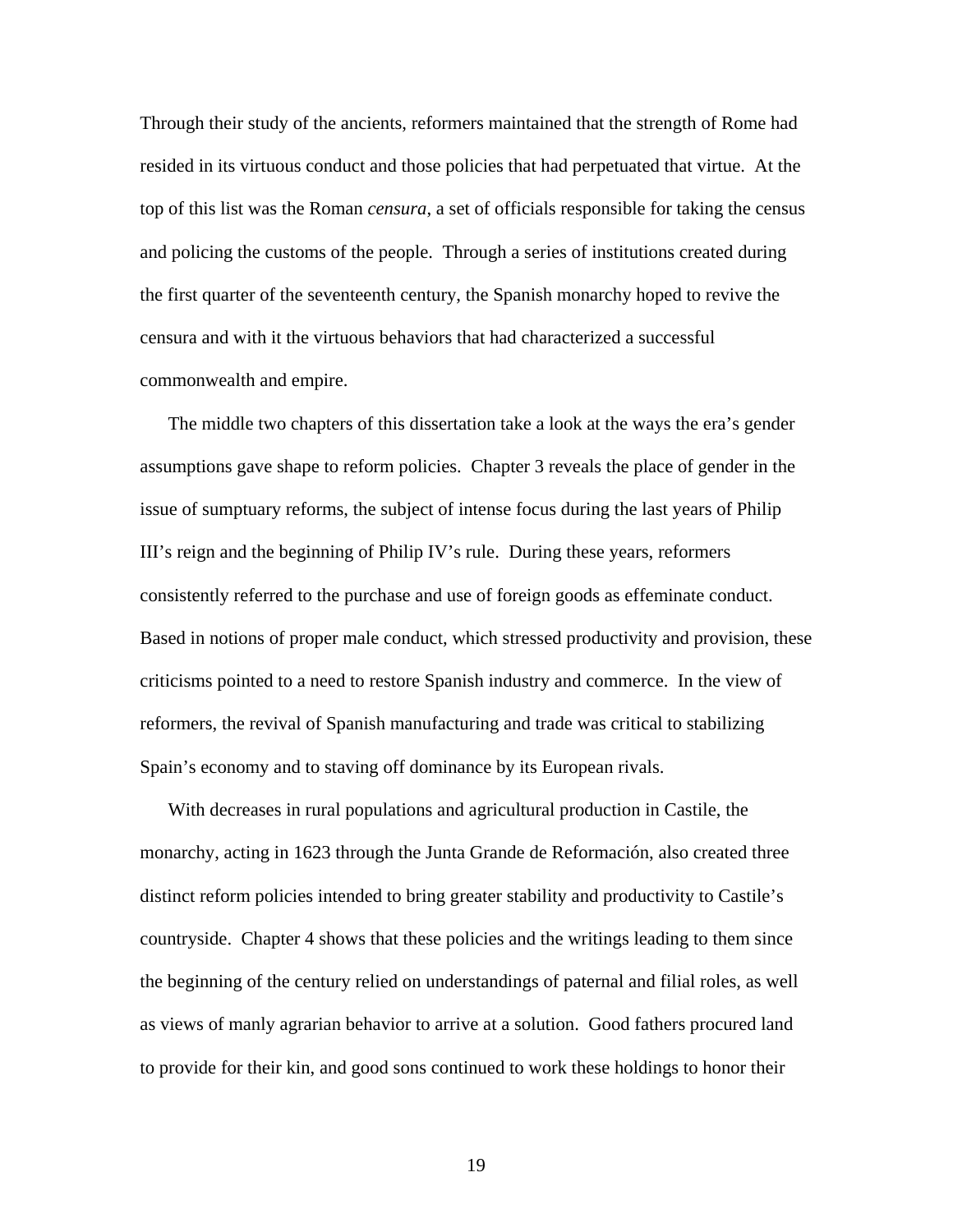families. The result was the preservation of the social order and the revival of farming, a profession which reformers equated with the provision of goods needed by all and agricultural self-sufficiency – both traits loaded with understandings of manly virtue.

As chapter 4 also reveals, reformers also placed a great deal of emphasis on family as the obvious and moral method for repopulation. Seeking to create fathers and sons, the monarchy offered incentives to marry and have children. But by making family a source of public virtue, the monarchy made family a public issue and a matter of state. These reforms, which appear to have taken the king's paternal role very seriously, comprised an invasive paternalism that attempted to usurp the rights or at least influence the decisions of fathers with regard to the marriages and births in their families.<sup>31</sup>

Chapter 5 looks at the monarchy's attempts to impose educational reforms on nobles during the 1620s and 1630s. Led by the Count-Duke of Olivares, royal reformers claimed that nobles had abandoned their obligation to serve the king as either officials or military officers, withholding their first-born sons from service for the sake of perpetuating lineage. Once again acting paternalistically, royal reformers sought to assure the service of nobles' eldest sons, conflictingly deemphasizing the duties of fathers and sons in preserving their own families by stressing service as the basis for noble virtue. In this instance, as throughout this dissertation, the malleability of gender is apparent. Shaped into a dominant form, it is contradicted and recast by its authors, as well as challenged by other members of society.<sup>32</sup> It is the goal of this dissertation to sketch out these complex formations and reformations of gender taking place in the

 $31$  As Scott notes, paternalism can be invoked to justify policies that aid the state. Ibid., 47.

 $32$  Ibid., 42.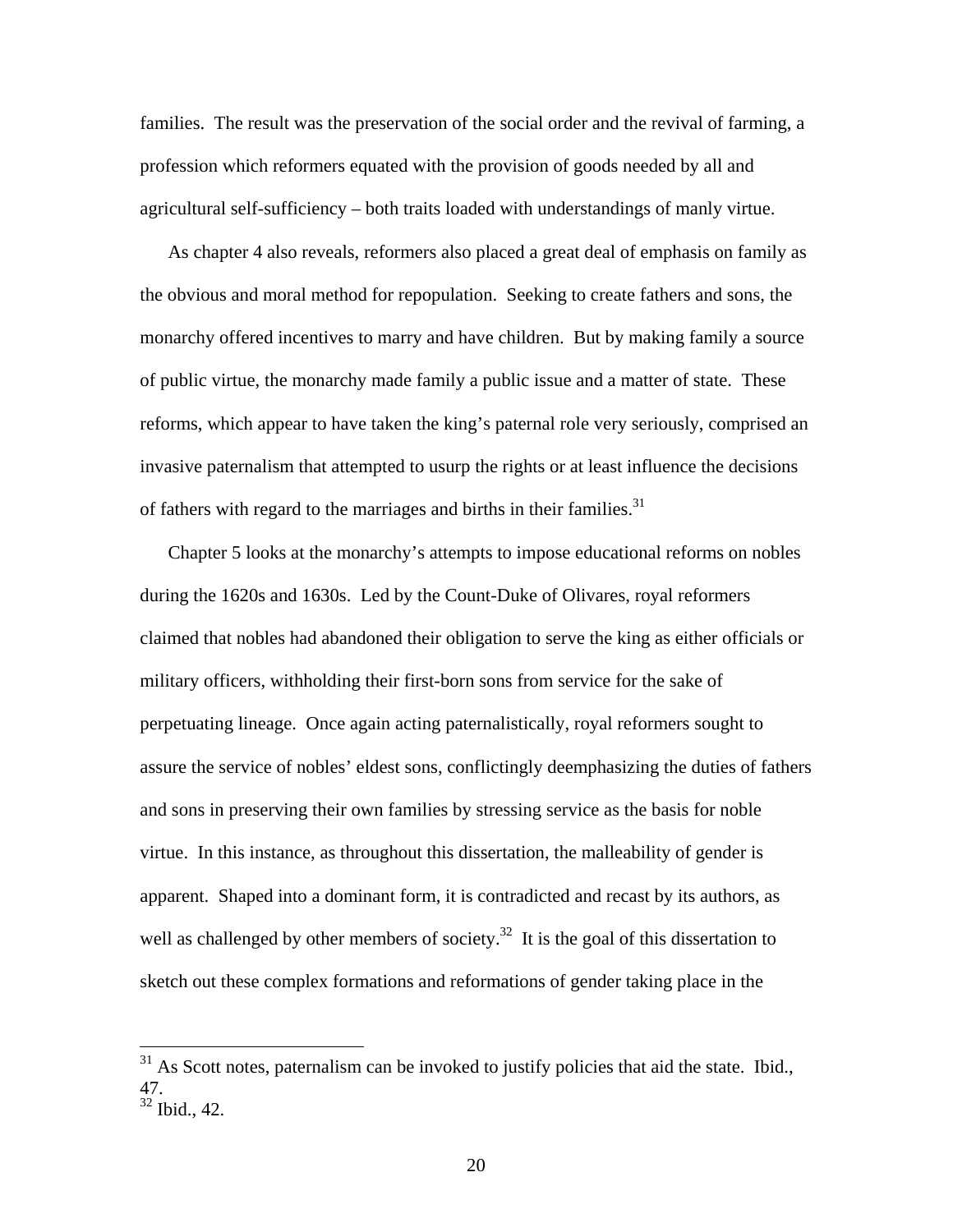efforts to conserve Spain and the Spanish monarchy. As a history of a unique reform environment, it sets out to give the reader a glimpse of the social and political milieu of early seventeenth-century Spain and shed light on the interaction of gender and politics at that time.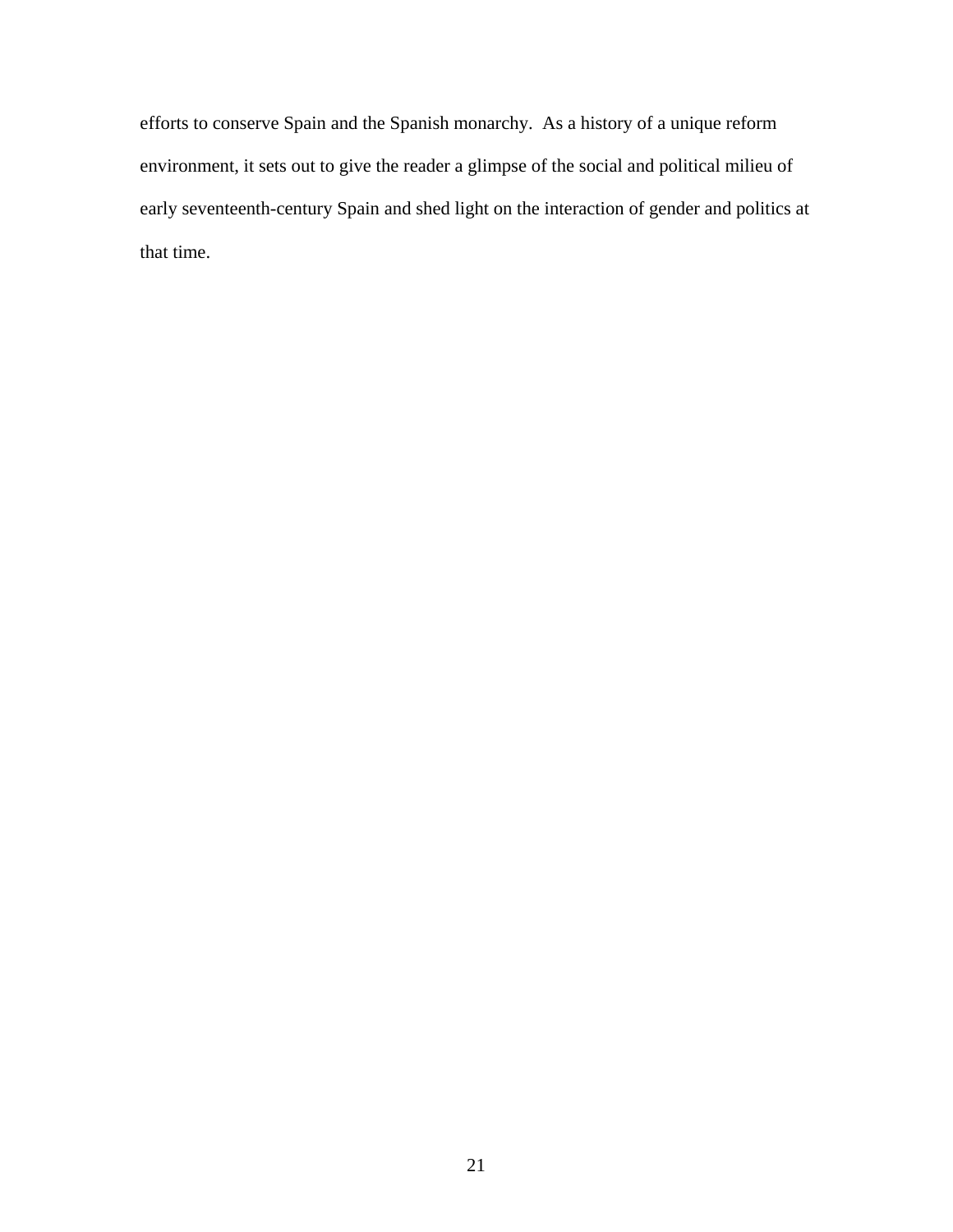### **Chapter 2 – Revisiting Rome, Reviving Virtue**

For the first quarter of the seventeenth century, advice continued to stream into the monarchy from royal officials and *arbitristas*, the era's advocates for reform. Each offered perspectives on how to effectively rule Spain in a time of crisis. Publishing his *Aforismos al Tácito Español* in 1614, the scholar Baltasar Álamos de Barrientos was no different. A distillation of Tacitus's ancient Roman histories into aphorisms, the book was intended to impart wisdom upon the king in making political decisions. For this reason, one of its aphorisms recommended that "In times of a commonwealth [*república*] it is good and necessary to know the histories of commonwealths, as well as knowing for its sake the nature and customs of the people; and in the era of a Prince those of Monarchies; in order to understand its condition and that of its subjects."<sup>1</sup>

For Álamos de Barrientos, the study of history held great potential for rulers. Paying close attention to this discipline, the author pointed out, a king could better understand the temperament and proclivities of his people, and rule them wisely. Perhaps more simple was the assertion that an awareness of the past could also provide an understanding of the present. That is to say that history could serve as a lens by which to interpret the current state of affairs in any society. Along with a number of other arbitristas and officials, Álamos de Barrientos encouraged his ruler to study the annals of history for the sake of conserving the monarchy and its subjects. However, it was neither the unifying rule of the Catholic Monarchs, Isabella and Ferdinand, nor the more recent

<sup>&</sup>lt;sup>1</sup> "En tiempos de República son buenas y necesarias las historias de Repúblicas, y *conocer por ella el natural, y costumbres del vulgo; y en tiempo de un Príncipe las de la Monarquía; para entender su condición, y la de sus dependientes*." Baltasar Álamos de Barrientos, *Aforismos al Tácito Español* (1614), ed. José Fernández-Santamaria (Madrid: Centro de Estudios Constitucionales, 1987), 302.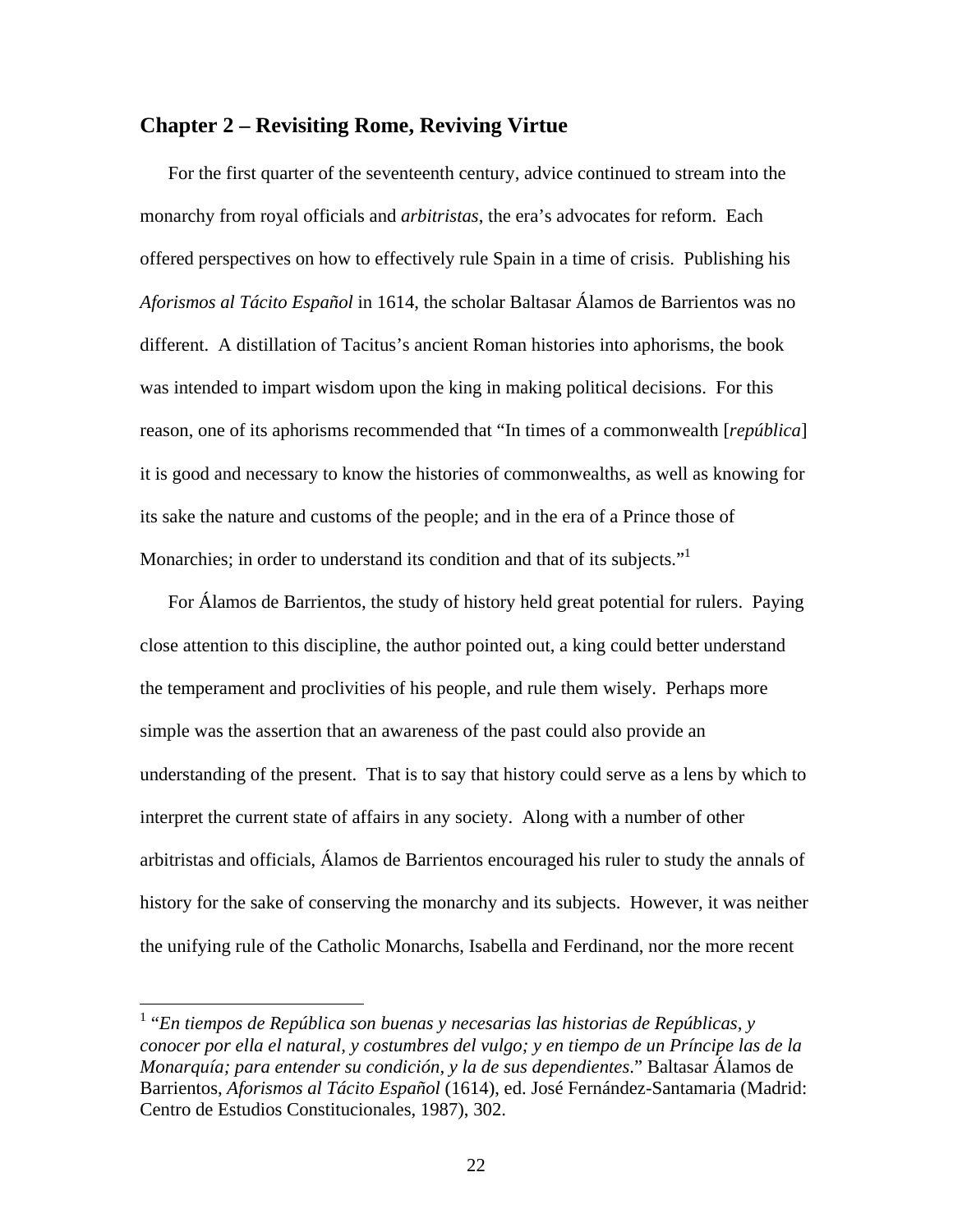rule of the "Prudent King," Philip II, that inspired them most. Just as the advice of Álamos de Barrientos derived from the ancient Roman writings of Tacitus, reformers suggested that the monarchy look to ancient Rome in order to comprehend and solve Spain's problems.

For Spain and all of early modern Europe, ancient Rome held a special place in the "political imagination." Its extensive conquests and enduring empire made it a model to emulate.<sup>2</sup> At the same time, its decline and collapse also served as a cautionary tale, reminding Europeans of the vulnerability of great states. Studying the successes and failures of ancient Rome, Spanish reformers arrived at new perspectives and clearer understandings of the problems of their own commonwealth. They also discovered Roman political policies they believed could remedy Spain's troubles. Throughout the era, reformers within and outside of the government continued to mine the histories of Rome with both views in mind.

Of particular interest to reformers were the similar domestic circumstances of the two empires, as well as the policies and practices Rome put in place to observe and control its citizens. As this chapter will argue, this was because reformers in the first quarter of the seventeenth century believed that the customs or popular conduct (*costumbres*) of Spanish society had grown corrupt, necessitating an aggressive program to both restore and maintain virtue throughout Spain. The power and endurance of Rome and its empire, they argued, lay in the virtue of its people and those institutions and policies that had perpetuated virtuous conduct. Included in these policies was the Roman *censura*, a committee of two magistrates, known as *censors*, dedicated to collecting census

<sup>2</sup> Anthony Pagden, *Lords of All the World: Ideologies of Empire in Spain, Britain and France, c. 1500-c.1800* (New Haven: Yale University Press, 1995), 11.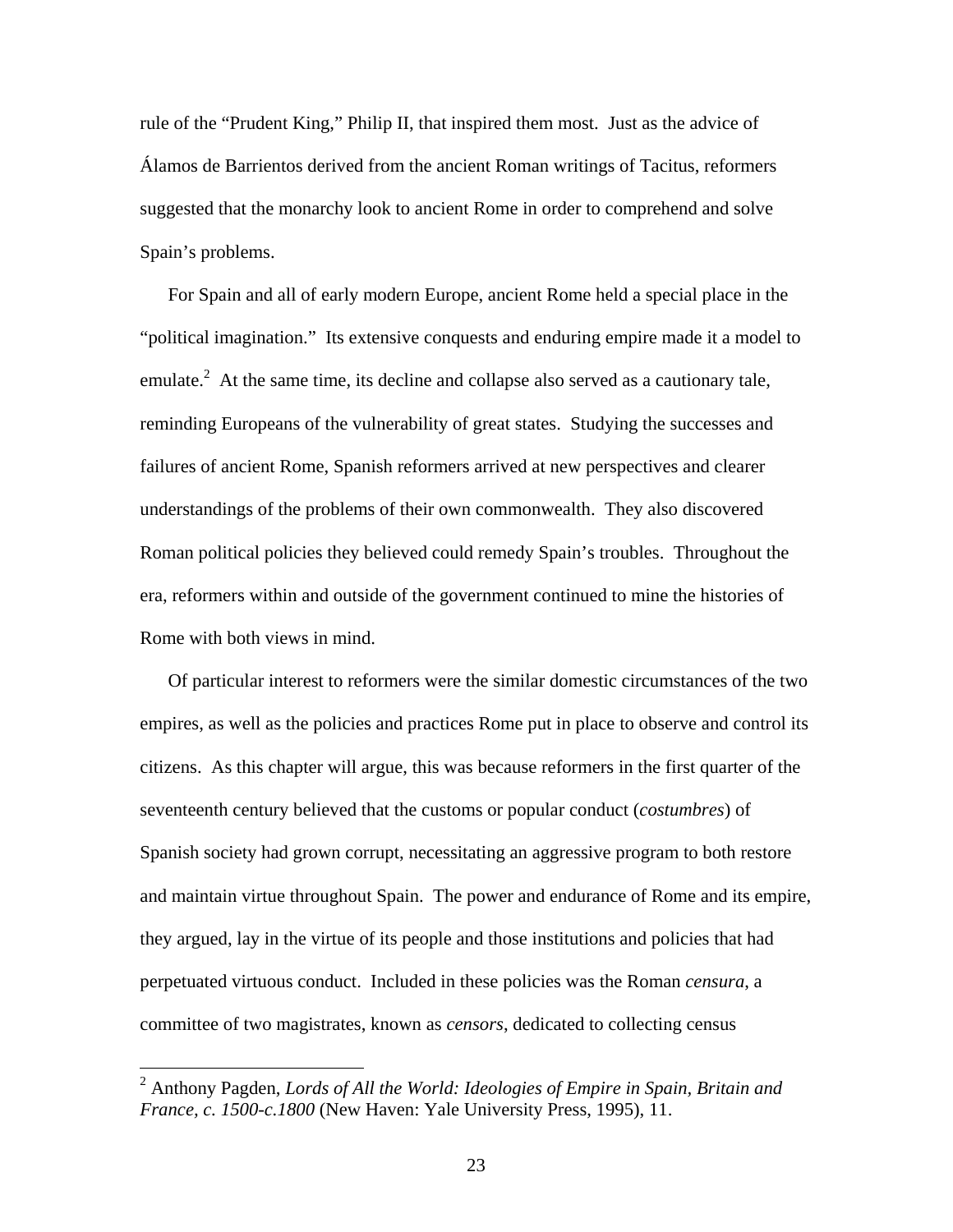information and policing and reforming public conduct. Convinced of its ability to restore and sustain the virtues of Spain's own imperial rise, the monarchy attempted to replicate the censura in the early 1620s by creating a series of committees and other government bodies endowed with similar spirit and responsibilities.

Of course, reformers called on more than reflections of Roman history to emphasize the need for restored virtue. Gender often served the same purpose. Reformers regularly referenced Spain's alleged effeminacy in order to differentiate conduct that did not serve the common good from "virtuous" behaviors that met the needs of Spain and its ruler. While this chapter introduces gender as a component in the era's reforms, it focuses more specifically the contemporary call for reformed customs and virtue, leaving subsequent chapters to study the role of gender in the formation of reform policies in the early seventeenth century. Whether studying the images of Rome or the representations of gender appearing in the era's reforms, it remains clear that Spanish reformers intended to conserve Spain by rehabilitating its virtue and restoring it to a glorious and certainly idealized past.

#### **La Mudanza: The Shift in Customs**

The trend of looking at ancient Rome for an understanding of Spain's own lost virtues dated at least to the beginning of the seventeenth century. Such references to Rome filled the pages of Martín González de Cellorigo's *Memorial de la Política Necesaria y Útil Restauración a la República de España* [Memorandum on the Necessary Policies and Useful Restoration of the Spanish Commonwealth] (1600). A reform author and attorney for the Royal Chancellery in Valladolid, Cellorigo claimed that ancient Rome had been at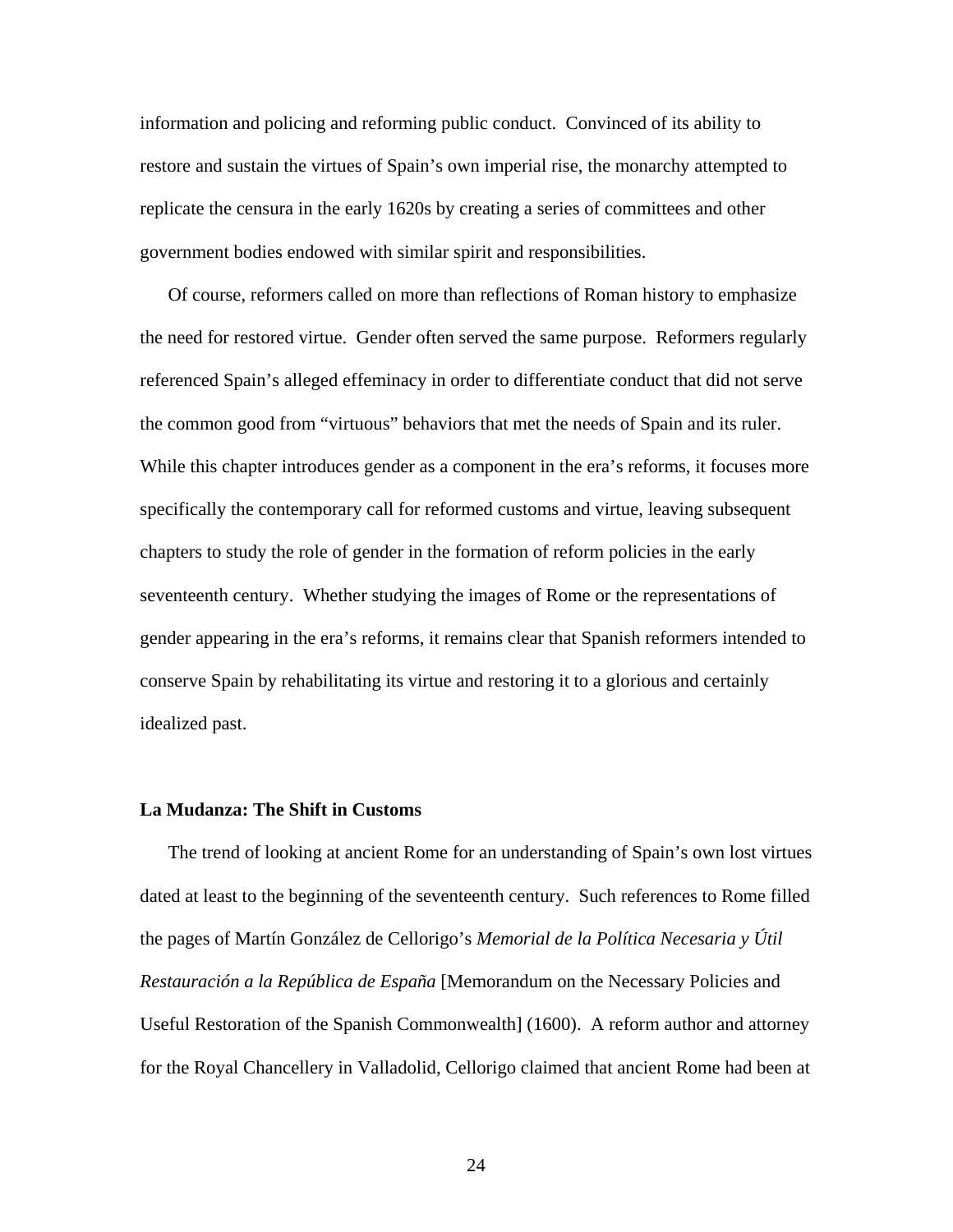its peak at its inception, at which time it produced men of great valor and virtue. Religion, he claimed, guided its subjects, and laws governed the people effectively. Rome's authorities rewarded proper behaviors heartily, and its few violators and deviants received strict punishment. In short, Cellorigo saw Rome in its early years as virtuous.

But as Rome grew in size and power, Cellorigo claimed, "avarice, ambition, vice and crime abounded so much that the Romans were left with only a shadow of their old virtue."<sup>3</sup> Cellorigo saw the same process taking place in Spain. Observing Spain at the turn of the century, he saw increasing ambition and self-importance among its people. He feared that Spaniards had abandoned the humble attitudes and customs that had brought Spain greatness, putting the monarchy and its kingdoms in danger of collapse.<sup>4</sup>

Cellorigo and other reformers attributed the dangerous "mudanza" or change in customs at least in part to Spain's imperial successes. Some reformers blamed the alteration of customs on interactions with new people outside of Spanish society.<sup>5</sup> Others claimed that an influx of wealth and new, luxury products from the New World had

<sup>&</sup>lt;sup>3</sup> "y con todo el poder, la avaricia, la ambición, los vicios, los deleites excedieron tanto, que no les quedó a los Romanos sino la sombra de la antigua virtud." Martín González de Cellorigo, *Memorial de la Política Necesaria y Útil Restauración a la República de España* (1600), ed. José Perez de Ayala (Madrid: Instituto de Cooperación Iberoamericana, 1991), 96.

 $4$  Ibid., 93-94.

<sup>&</sup>lt;sup>5</sup> Antonio de Herrera, "Discurso y tratado que la felicísima monarquía castellana fue acrecentando su imperio por los mismos modos que la Republica Romana," in *De las varias epístolas discursos y tratados de Antonio de Herrera diversos claros varones las cuales contienen muchas materias útiles para el gobierno político y militar. Con un elogio de la vida y hechos de el Licenciado Cristóbal Vaca de Castro del consejo supremo y gobernador de los Reinos de Perú. Dirigidas al Rey nuestro señor Don Felipe IV*. (Madrid, 1622), 72r.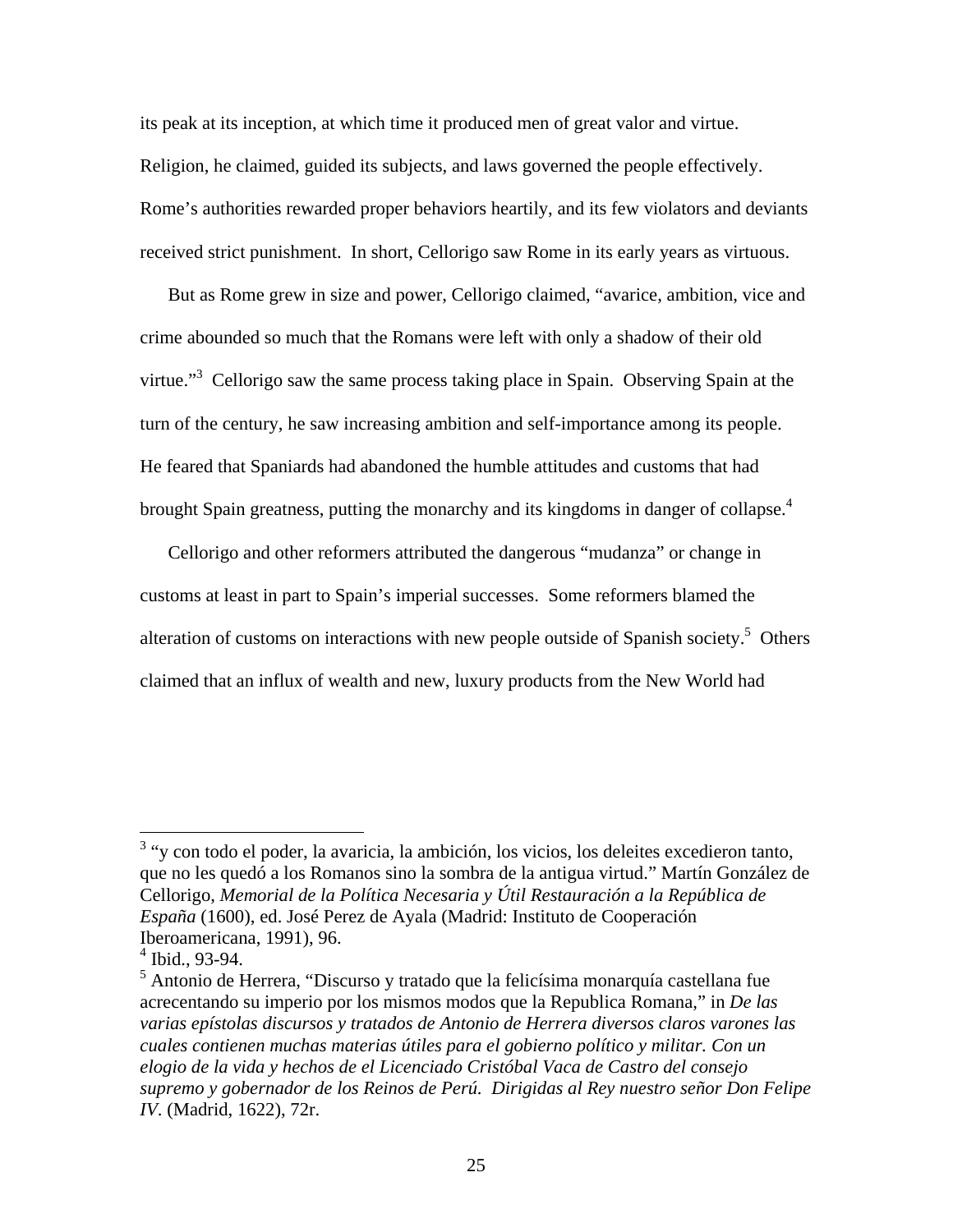provided a variety of opportunities to seek out fortune and display it readily.<sup>6</sup> Cellorigo agreed that Spain's increasing wealth had destabilized the long-standing social structures of Spain. Once comprised of farmers, artisans and other honest laborers, the middling sort of Spain had nearly vanished. The "majority of the middling sort [medianía] had accumulated [se ha acogido] in the wealthy part of society," abandoning their trades for new, frequently easier, and more lucrative ways to make a living.<sup>7</sup>

The proof for Cellorigo was the increased number of *censualistas*, or individuals who had begun to make a living by renting out their properties instead of living off their own work like good landowners.<sup>8</sup> These rentiers, another reformer vehemently claimed, contributed nothing to society, and put farmers and other laborers out of business by asking exorbitant sums in the agreements (*censos*) made with their tenants.9 Censualistas, who gained their name from the censos that provided them income, no longer carried out necessary trades or put their labor toward the perpetuation of society. Instead, they disrupted the social order and the common good of all. Their greed and self-interest, two of the traits Cellorigo associated with Rome's crumbling empire, hindered the livelihoods of others and hampered the production of goods desperately needed by the rest of Spanish society.

<sup>&</sup>lt;sup>6</sup> Baltasar Álamos de Barrientos also asserted that the corruption of Spanish society had resulted from man's attraction to wealth. As men grew more affluent they strayed from concerns about the welfare of the monarchy; *Aforismos*, 30.

<sup>7</sup> Cellorigo, *Memorial*, 52, and especially 166-167.

<sup>8</sup> Elliott confirms an increase in the number of censos during this time period in *Count-Duke of Olivares: Statesman in an Age of Decline* (New Haven: Yale University Press, 1986), 76-77, 88.

<sup>9</sup> Lope de Deza, *Gobierno Político de Agricultura* (1618), ed. Ángel García Sanz, (Madrid: Comprint, S.A., 1991), 47-48, 57-58.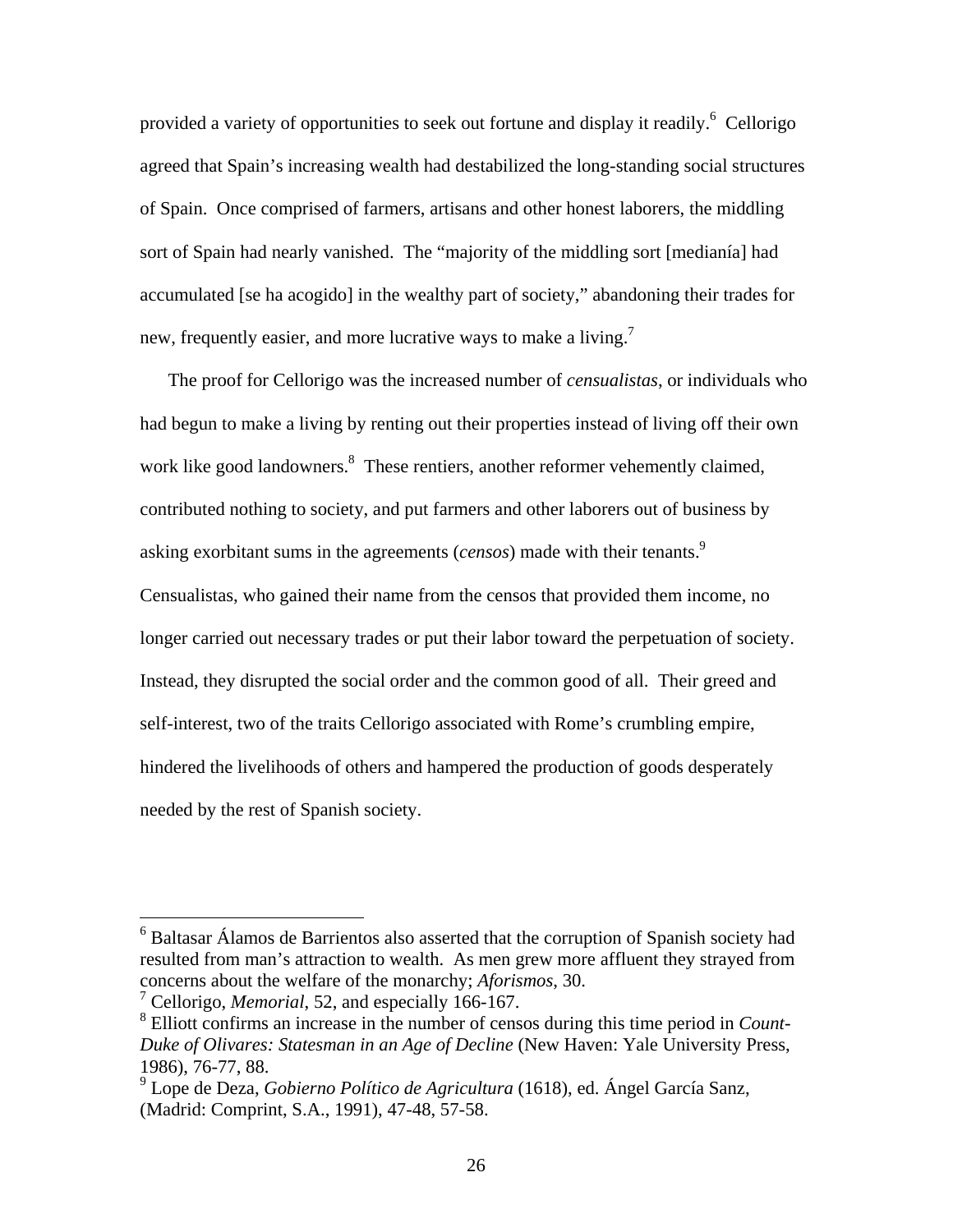Although he disdained this conduct and sought to correct it, Cellorigo explained these mudanzas in natural terms. He likened the decline in customs to the natural corruption of the human body. Born innocent and uncorrupted, man only grew more vice-ridden as he aged. He applied this view also to the Spanish empire, a conglomeration of territories which he and others deemed a commonwealth [*república*]. To quote Cellorigo, "this is because at the beginning of every commonwealth and kingdom there is kindness and balance in everything by which [these societies] develop and grow."<sup>10</sup> Fledgling states, he was convinced, thrived as a result of the devotion and selflessness of their subjects. It was his belief that under Isabella and Ferdinand, whose marriage and conquest of the Muslim kingdom of Granada unified much of the peninsula, Spanish subjects had exhibited humility and general concern for the "common good" (*bien común*). That is to say that Spaniards of this era honored their obligations to king and kingdom, maintaining a balanced society by maintaining their social station and prioritizing the interests of the young monarchy and commonwealth above their own. According to Cellorigo, Spain's corruption was beginning to show a little more than a century after its inception.

Nearly two decades after Cellorigo published his treatise, these views persisted. Writing a consultation (*consulta*) to Philip III in February 1619, the Royal Council (*Consejo Real* or *Consejo de Castilla*) also couched concerns about "mudanzas" in similar, natural terms. For them, corrupted customs were a symptom of decline, which was a part of the natural lifecycle of any state. "Cities, kingdoms and monarchies perish," they told their monarch, "as men and all living things do, as we have seen with

<sup>&</sup>lt;sup>10</sup>"reducir el ser del reino a sus principios, que cuanto más a esto se acercare, más fuerzas y más salud cobrará...Y es porque todos los principios de las repúblicas y de los reinos siempre tienen bondad y proporción en sus cosas, mediante la cual crecen y se aumentan." Cellorigo, *Memorial*, 93-94.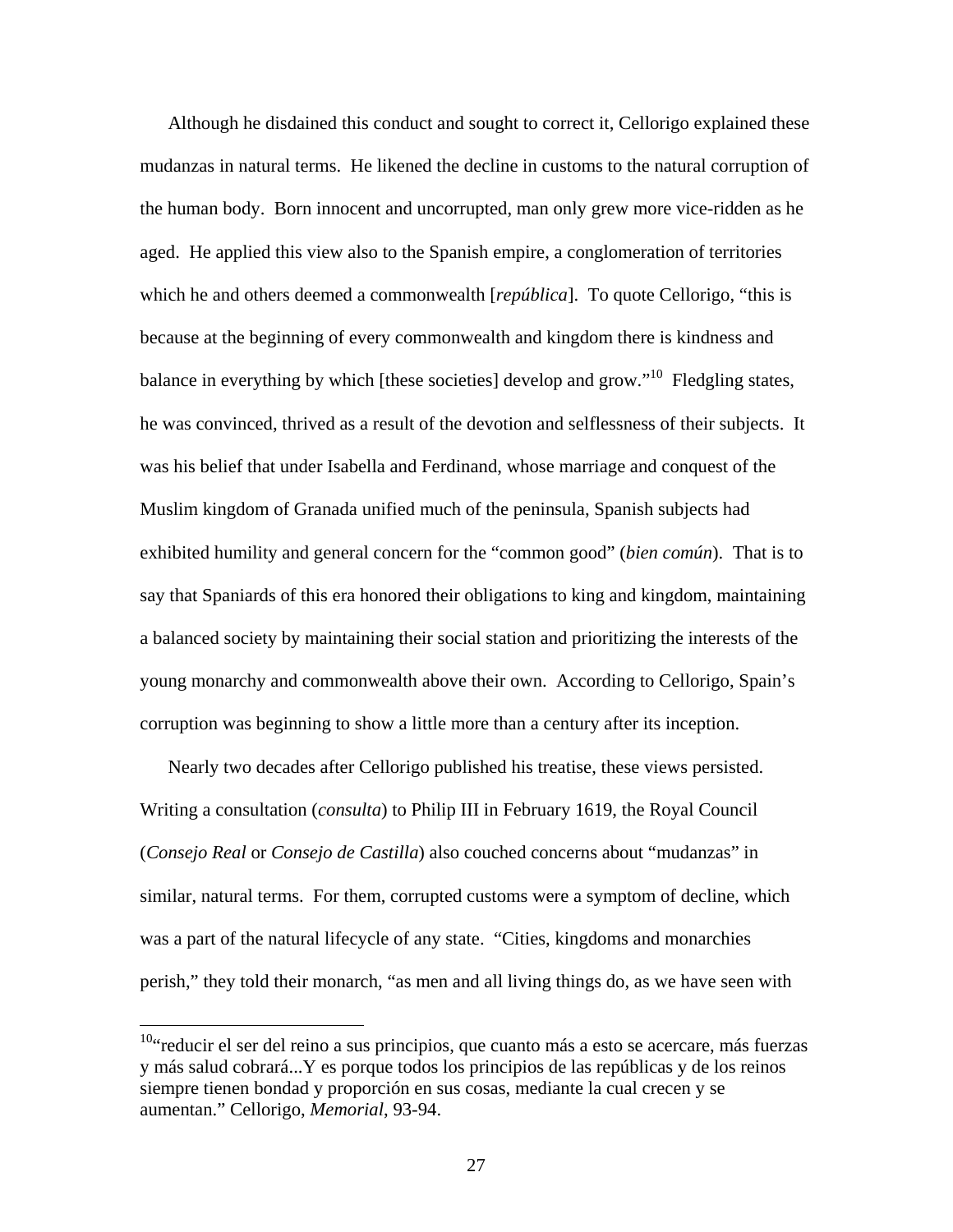the Medians, Persians, Greeks and Romans." To explain in their words, this was because "kingdoms change, altering also popular customs [costumbres]." As with Cellorigo's view of the corrupted human body, the Consejo Real viewed this decadence as part of a natural process. This increasingly common understanding of Spain's situation held that as states matured and deviated from the values of their nascent form they became vulnerable to decadence and decline.<sup>11</sup> As the Council understood it, there was only one way to reverse this process. "It is impossible to conserve [the Spanish commonwealth]," the Council informed the king, "if not by the same methods that it was earned, which are complete opposites from those used today."<sup>12</sup> The values and customs of Spain's earliest days had to be rekindled in order to preserve its kingdoms and king. Otherwise, Spain and its empire would fall just as Rome had more than a millennium earlier.

Writing around the same time as the Royal Council, Lope de Deza, an arbitrista and attorney-turned-farmer, also acknowledged "mudanzas" in Spanish customs. Citing Seneca in his *Gobierno Político de Agricultura* [The Political Governance of Agriculture] (1618), Deza claimed that both empires had lost track of their values, or their "foundation" as the ancient Stoic had termed them. From his view, widespread affluence and opulence had suppressed the poverty and humility notable in the earliest days of both

 $11$  John Elliott describes the Spanish understanding of decline in terms of a life cycle, a natural rise toward a state's prime and eventual decline through its latter years; see "Self-Perception and Decline in Early Seventeenth-Century Spain," in *Spain and Its World, 1500-1700* (New Haven: Yale University Press, 1989), 249.

 $12$  The consulta from the Royal Council to Philip III dated February 1, 1619 reads "los Reinos y las monarquías perecen, como los hombres y las demás cosas criadas, y nos lo advierten las de los Medos, Persa, Griegos, y Romanos, y demás cerca nuestra propia España, que tantos siglos ha durado el rescatarla de los moros, y es imposible conservarla si no es por los mismos medios con que se ganó, que son del todo opuestos a los que hoy usamos, y es sin duda que los Reinos se mudan, mudándose las costumbres." Ángel González Palencia. *Junta de Reformación, 1618-1625: Documentos del Archivo Histórico Nacional y General de Simancas*. (Valladolid: Poncelix, 1932), 30.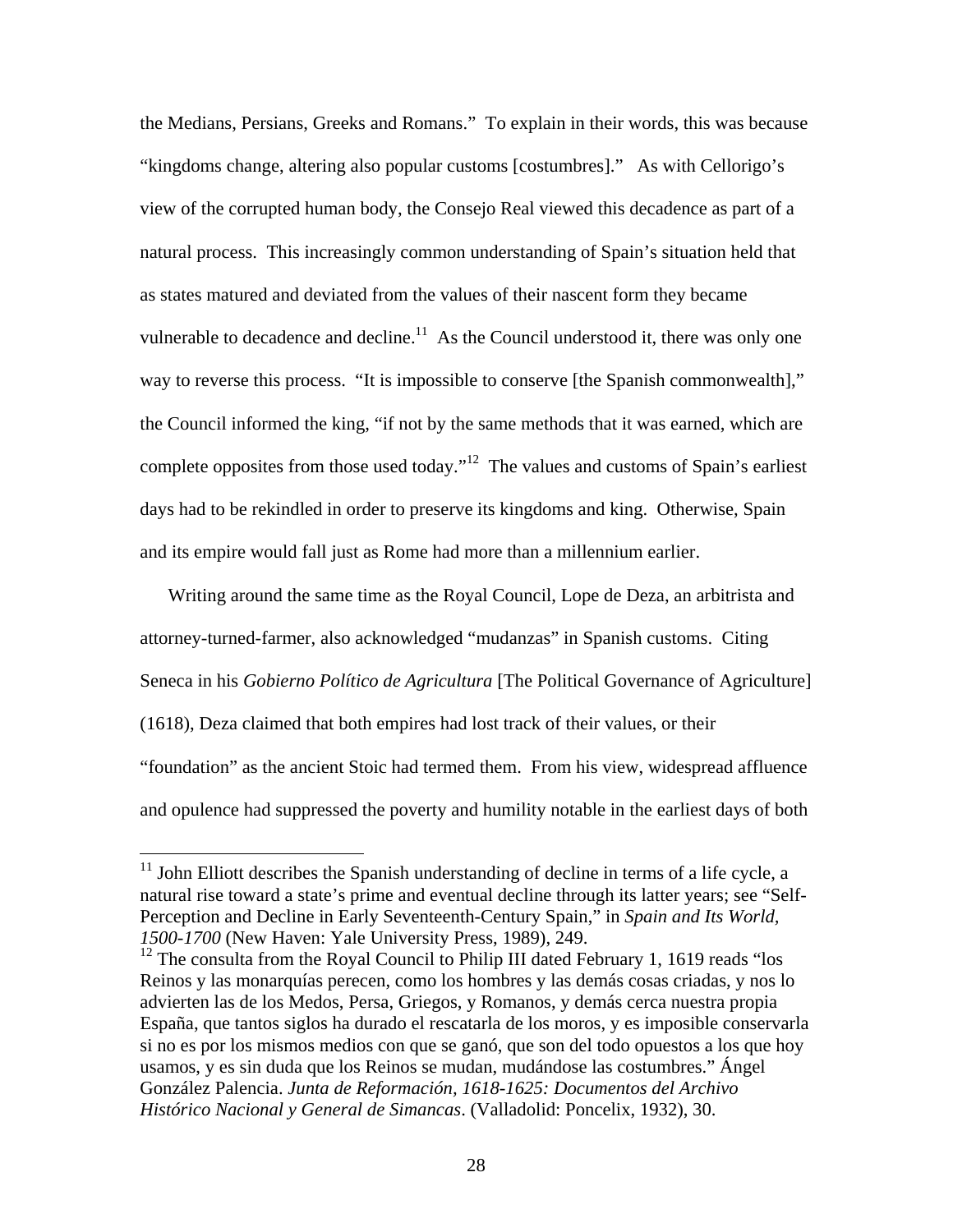Rome and Spain. Growing in power and wealth each empire had undergone changes in customs, shedding its humble origins and perspectives. Deza added to the humility and poverty of Spain's early empire a list of traits that had originally characterized it. Spaniards, in his estimation, had once exhibited modesty (*modestía*), moderation (*templanza*), genuineness (*desengaño*) as well as generosity toward others (*magnanimidad* and *liberalidad*).13 In other words, Deza believed that Spaniards had shown concern for the welfare of their society. They had lived honestly and remained satisfied to achieve within their social station. These were the traits Deza and others sought to restore to avoid the fate suffered by ancient Rome.

On the whole, the intense call for restored virtues began to fade slowly from Spanish reform writings beginning a few years into the reign of Philip IV (1621-1665). However, Philip IV and his closest ministers, especially his favorite (*valido* or *privado*) the Count-Duke of Olivares, seemed somewhat reluctant to abandon this reform approach. Starting in 1624, the king and Olivares created the Estudios Reales, a school intended to instill virtue in young nobles and train them to fill roles as Spain's military and political leaders. While the school opened in 1629 and closed only a few years later, Olivares had already begun to plan another educational program with similar designs on shaping the customs of young Spaniards.<sup>14</sup>

This same impulse seemed also to influence the choice of decoration for the Buen Retiro, the royal family's new leisure palace on the outskirts of Madrid. Literally, dozens of didactic paintings surrounded the king and his closest ministers. Created throughout the 1630s, at the same time as the construction of the palace, these paintings offered

<sup>13</sup> Deza, *Agricultura*, 121-122.

 $14$  See chapter 5 for details about these educational reforms.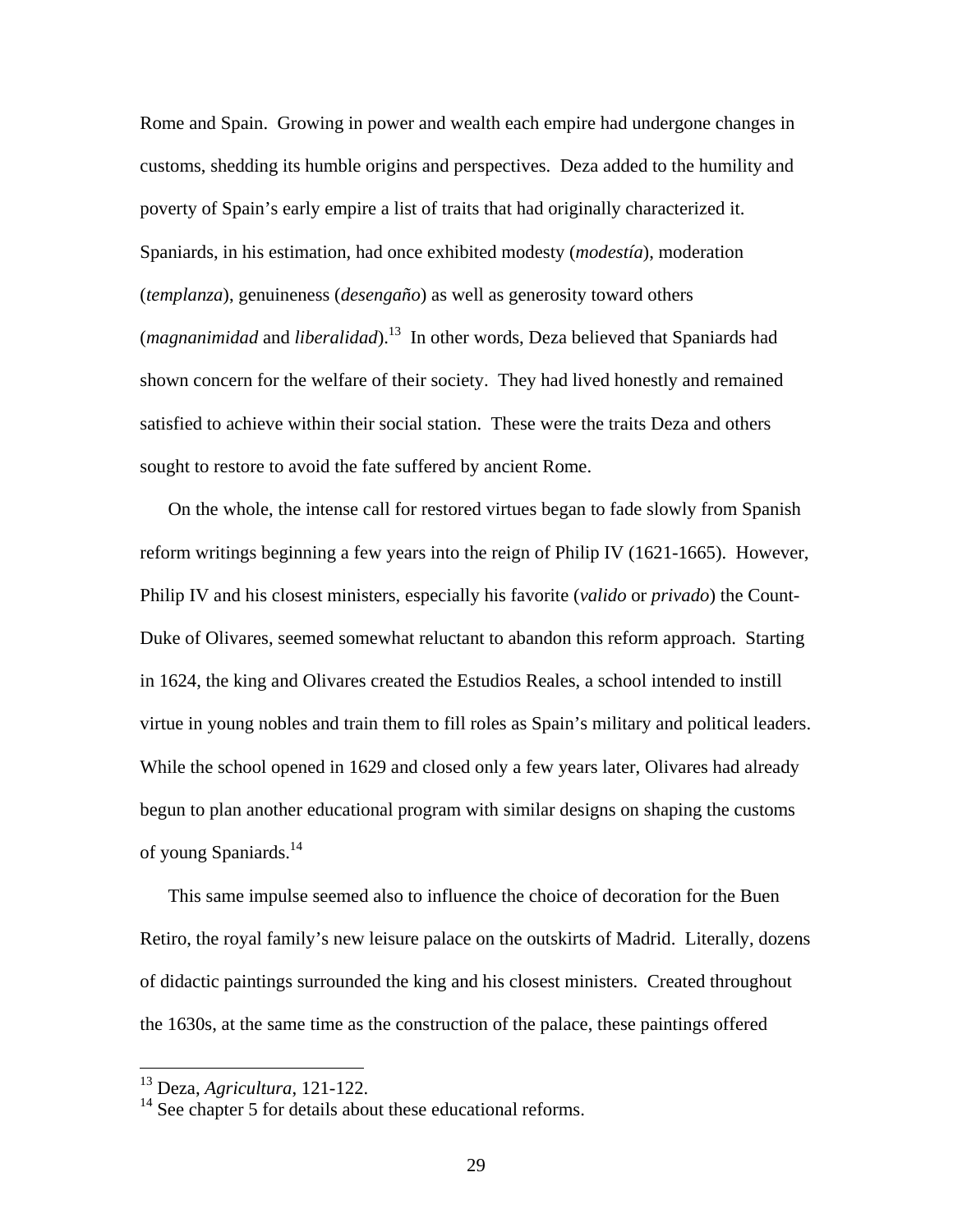scenes from ancient Rome, depicting both proper and improper behaviors and raising questions about sustaining virtue in any society. For instance, paintings of Tityos and Ixion warned of the dangers of arrogance and pride, as these two figures from Roman mythology, neither one nor the other a god, had suffered eternal punishment for their bold attempts to have sex with Roman goddesses.<sup>15</sup> As with Cellorigo's lamentations about the ambition of Spanish laborers and artisans who abandoned their professions, these paintings may have reminded their early modern Spanish viewers of the importance of accepting and maintaining one's social station.

Decorating the same walls were depictions of Roman entertainment, including two paintings entitled *Battling Women*. 16 Both were images of female gladiators engaged in combat. Credited to the famous Spanish painter José de Ribera, one painting, allegedly based on a duel between two sixteenth-century Neapolitan women, shows two nicely attired women armed and engaged in battle with one another. Although one of the figures in this painting has been wounded, cut between the neck and shoulder by her opponent's sword, the blood is subtle and death does not seem imminent. Rather the calm look on her attacker's face and the disinterested response of the crowd seems to divert the viewer from thoughts of a final and fatal thrust of the victor's sword.

By contrast, the anonymously created second painting, a much more visceral depiction of female gladiatorial battles, shows its participants fighting, bare-breasted and

1

<sup>15</sup> See Andrés Úbeda de los Cobos, "The History of Rome Cycle," in *Paintings for the Planet King: Philip IV and the Buen Retiro Palace*, ed. Andrés Úbeda de los Cobos (Madrid: Paul Holberton Publishing, 2005), 236.

<sup>&</sup>lt;sup>16</sup> Úbeda de los Cobos clarifies that this painting was catalogued in the seventeenth century as part of the collection of the Palacio de Buen Retiro. The first painting, painted around 1636, is attributed to José de Ribera, while the creator of the second it uncertain. The second painting has been attributed debatably in the past to Andrea Vacarro. Ibid., 177-179, 228-230.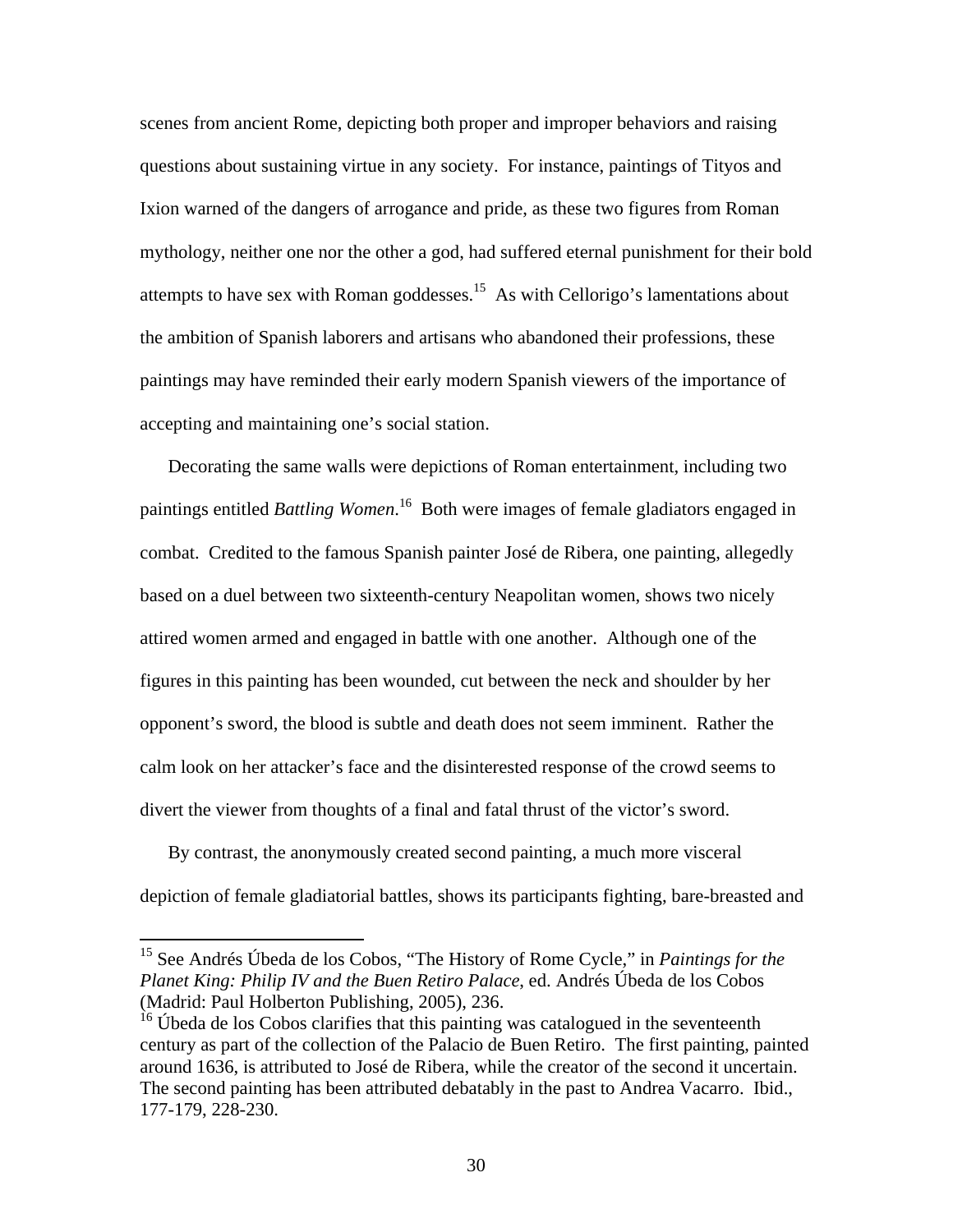ringed by spectators. The female warrior on the left clearly has bested her adversary and is thrusting her sword into her opponent's side. The gruesome sight is received by the audience – most of them women, some with children in tow – with hardened expressions.

Two distinct interpretations of these paintings seem to reflect the widespread call for renewed virtue within Spain during this era. On the one hand, these paintings could be invoking the ancient Roman notion of *virtus*, thus lauding the courageous spirit of the women depicted. A set of virtuous or valorous traits, virtus was a dutiful commitment to the Roman state and Roman society. In the years of the Roman Republic, one demonstrated virtus on the battlefield through acts of bravery and courage, but over time the understanding of virtus came to incorporate other displays of loyalty and service to Rome. $17$ 

The concept of virtus was inextricably linked to manhood, but was not limited entirely to men. As the word itself derived from the root *vir* (Latin for "man") it suggested an ideal standard of masculinity. Similarly, the common ways of demonstrating virtus took place in the public and political realms, spaces where men were generally, if not ideally seen as the sole actors. Yet it was truly a spirit that transcended sex, and a quality that could be attributed – if only rarely – to women. Although women could not acquire recognition of this trait in the same ways, their courageous and loyal deeds were noted on more than one occasion as examples of virtus.<sup>18</sup> Its status as a universal virtue may explain why when virtus was made into a deity in the Roman

<sup>17</sup> Myles McDonnell, *Roman Manliness: Virtus and the Roman Republic* (New York: Cambridge University Press, 2006), 12, 61-63, 132.

 $18$  Ibid., 161-165.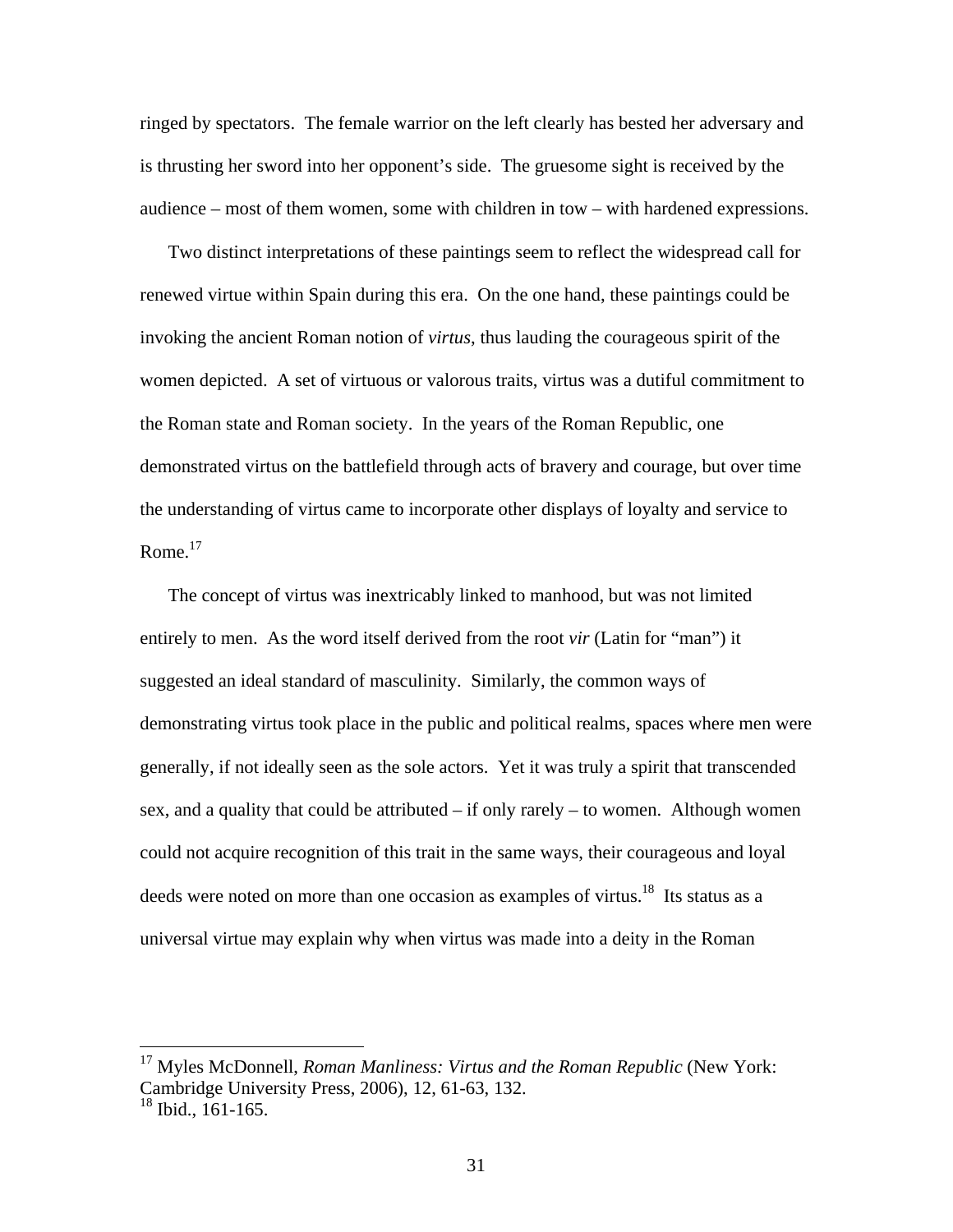pantheon it was represented as an Amazon woman in battle gear.<sup>19</sup> Virtus, as one modern historian of ancient Rome has explained, was "regarded as nothing less than the quality associated with, and responsible for Roman greatness."20 In sum, it was a spirit that all Romans should aspire to attain.

It is not hard to imagine that many early seventeenth-century Spanish viewers would have seen in these depictions of female gladiators the call for virtuous conduct that pervaded their own era. After all, in seeing these paintings, some would have recalled Spain's own transsexual icon of virtue, the *mujer varonil*. According to the late sixteenth-century author and monk, Fray Luis de León, the mujer varonil was a "manly woman," who possessed "a virtuous spirit (*virtud de ánimo*) and strength of heart, industriousness and wealth, and power…a perfect being as worthy in all things as others to whom the term [varonil] is applied."<sup>21</sup> To use the friar's terms, she was a "woman of merit," exhibiting the noteworthy traits that could make men honorable. As with the notion of virtus, these virtuous qualities may have been couched in masculine terms – as seen in the use of the word *virtud* (virtue), also derived from the Latin root *vir* – but they were admirable traits that all members of society should display.

On the other hand, those versed in Roman history may have interpreted these paintings as a criticism of an excessive or immodest lifestyle. The works of many ancient Roman historians reveal a particular high-minded disapprobation of female gladiatorial fights. The inclusion of women in gladiatorial events increased the magnificence of the

 $19$  Ibid., 2, 146-149.

<sup>20</sup> Ibid., 468.

 $21$  "virtud de ánimo y fortaleza de corazón, industria y riquezas, y poder y aventajamiento, y finalmente, un ser perfecto y cabal en aquellas cosas a quien esta palabra se aplica." Fray Luis de León, *La Perfecta Casada*, (Madrid: Biblioteca Austral, 2002), 85.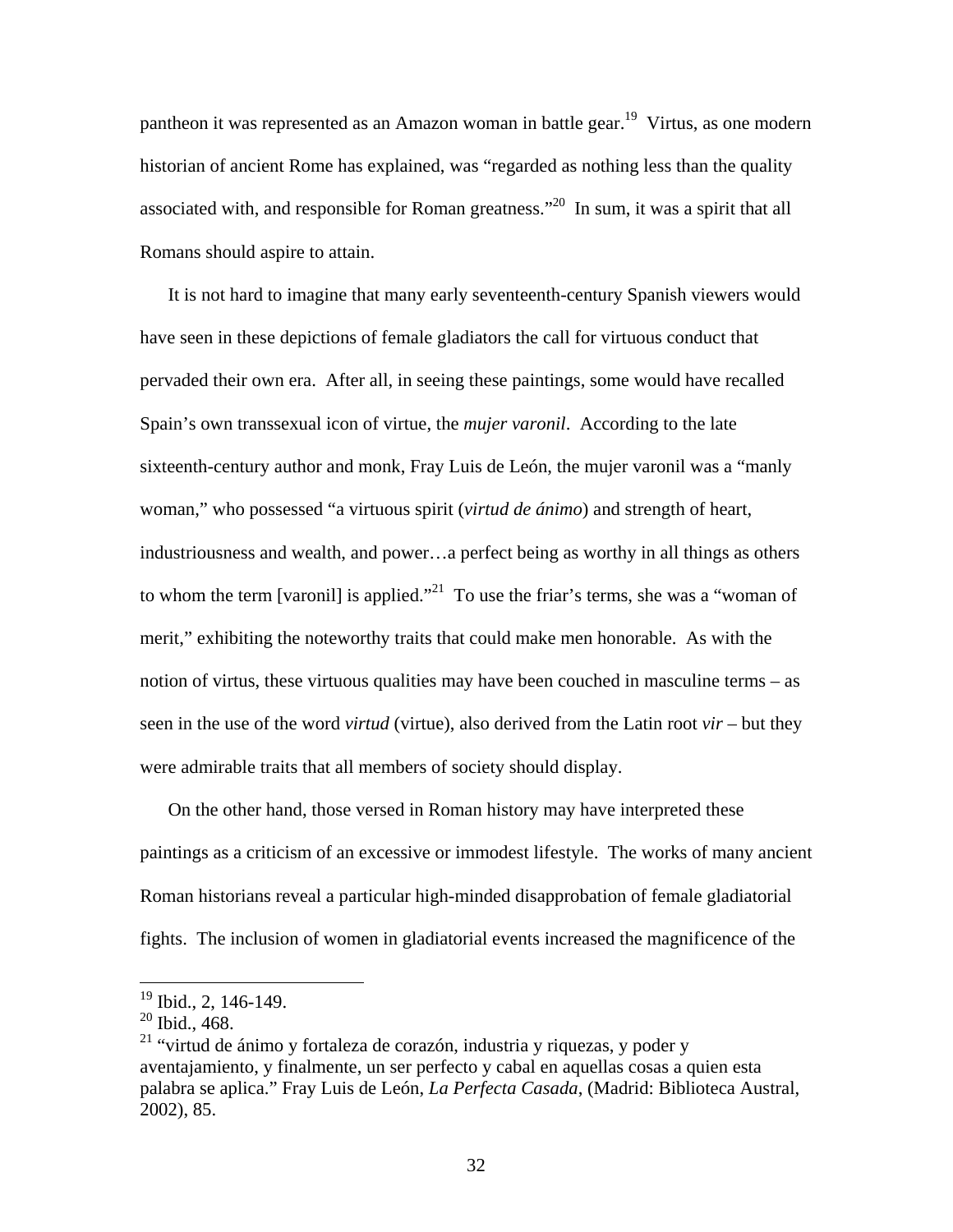spectacle, and as ancient historians commented disapprovingly, it marked the opulence and excess of the emperors and societies underwriting such displays. It seems authors such as Juvenal, Suetonius and Dio chose to write on these women as a method by which to reflect on the fallen virtues of Rome. This was also the perspective of Emperor Augustus, who advocated more conservative values and hoped to associate his rule with achievement in the arts rather than spectacles in the Forum.<sup>22</sup> Most likely to see these paintings, the king and his closest ministers, most of whom were well educated and probably fairly familiar with the histories of ancient Rome, might have gleaned a similar lesson from these works. As such, these two pieces would have related the decadence of a fallen empire and reminded their royal audience and top royal officials of the need to rehabilitate customs.

The influence of these paintings on reformers is impossible to know without discovering at the least their many viewers. Similarly the intended significance of these scenes is a mystery without further research into the artists (the anonymity of the latter painter posing further challenges). Nonetheless, that the artists or their powerful patrons selected this particular ancient spectacle for depiction endows these works with significance pertinent to the era in which they were created. Perhaps they were the king's chosen reminders of the delicate balance between political success and failure, or a contemporary artist's interpretation of the fragile and potentially fleeting virtues of any powerful state. Viewed either one way or the other, they seem to indicate the era's prevalent call for the restoration of a conserving virtue in Spain.

 $22$  For more on the training and ancient interprets of female gladiators, see Anna McCullough, "Female Gladiators in Imperial Rome," *Classical World*, Volume 101, Number 2 (Winter 2008): 197-209.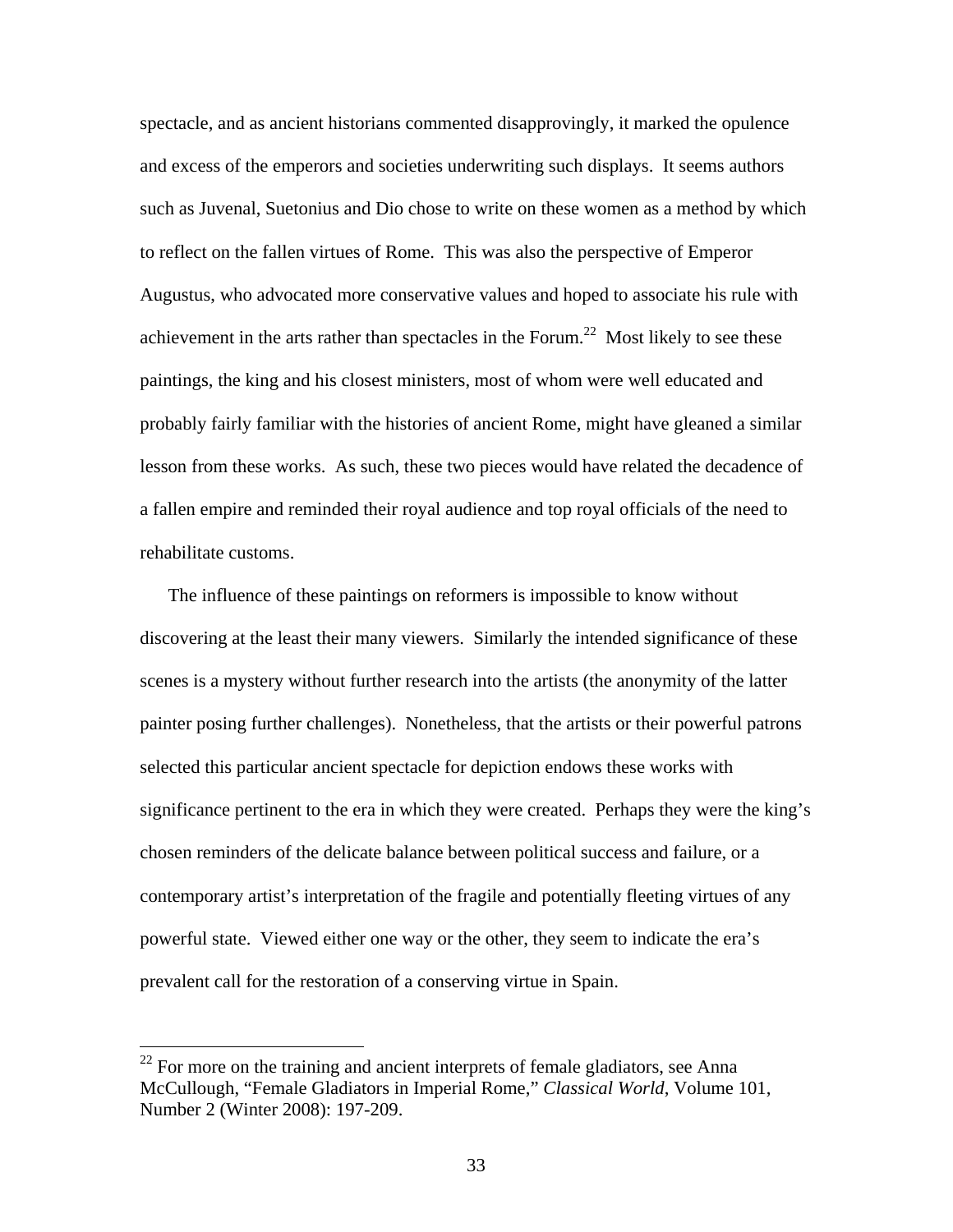The latter interpretation of these paintings certainly corresponds to the assiduous references to the increasing "effemination" (*afeminación*) of Spanish society in the era's reform literature. A prime example of this is evident in the widespread criticisms of early seventeenth-century dress. Reformers railed against expensive attire, ascribing to its wearers an effeminate obsession with clothing and a softness caused by luxurious goods.<sup>23</sup> To be sure, these thoughts also underpinned Cellorigo and Deza's calls for the restoration of Spain's former virtues. Touting the magnanimity and modesty of their ancestors, they indirectly condemned what they saw as the prevalent concern with appearance, reputation and self-promotion, traits that many reformers deemed "effeminate."<sup>24</sup>

Not surprisingly reformers throughout the first quarter of the seventeenth-century turned to the ancients for wisdom on these sumptuary issues also. At the beginning of the century, Cellorigo had advocated for the promulgation of the *Lex Opia*, an ancient Roman law meant to stem the purchase of sumptuous goods.<sup>25</sup> Almost two decades later, the famed theology professor Sancho de Moncada would make the same assertion.<sup>26</sup> Put in place by the third-century emperor Alexander Severus, the Lex Opia established an excise tax on superfluous and luxurious goods in order to limit their consumption. These were goods that, in the words of Sancho de Moncada, could only "damage customs and

 $23$  For more on the ascription of effeminacy to fashionable men, see Elizabeth Lehfeldt, "Ideal Men: Masculinity and Decline in Seventeenth-Century Spain." *Renaissance Quarterly* Vol. 61, Number 2 (Summer 2008): 482-483.

For more on the connection between sumptuary issues and Spain's alleged effeminacy, see chapter 3.

<sup>25</sup> See Cellorigo, *Memorial*, 63.

<sup>26</sup> Sancho de Moncada, *Restauración Política de España* (1619), ed. Jean Vilar Berrogain (Madrid: Instituto de Estudios Fiscales, 1974), 178.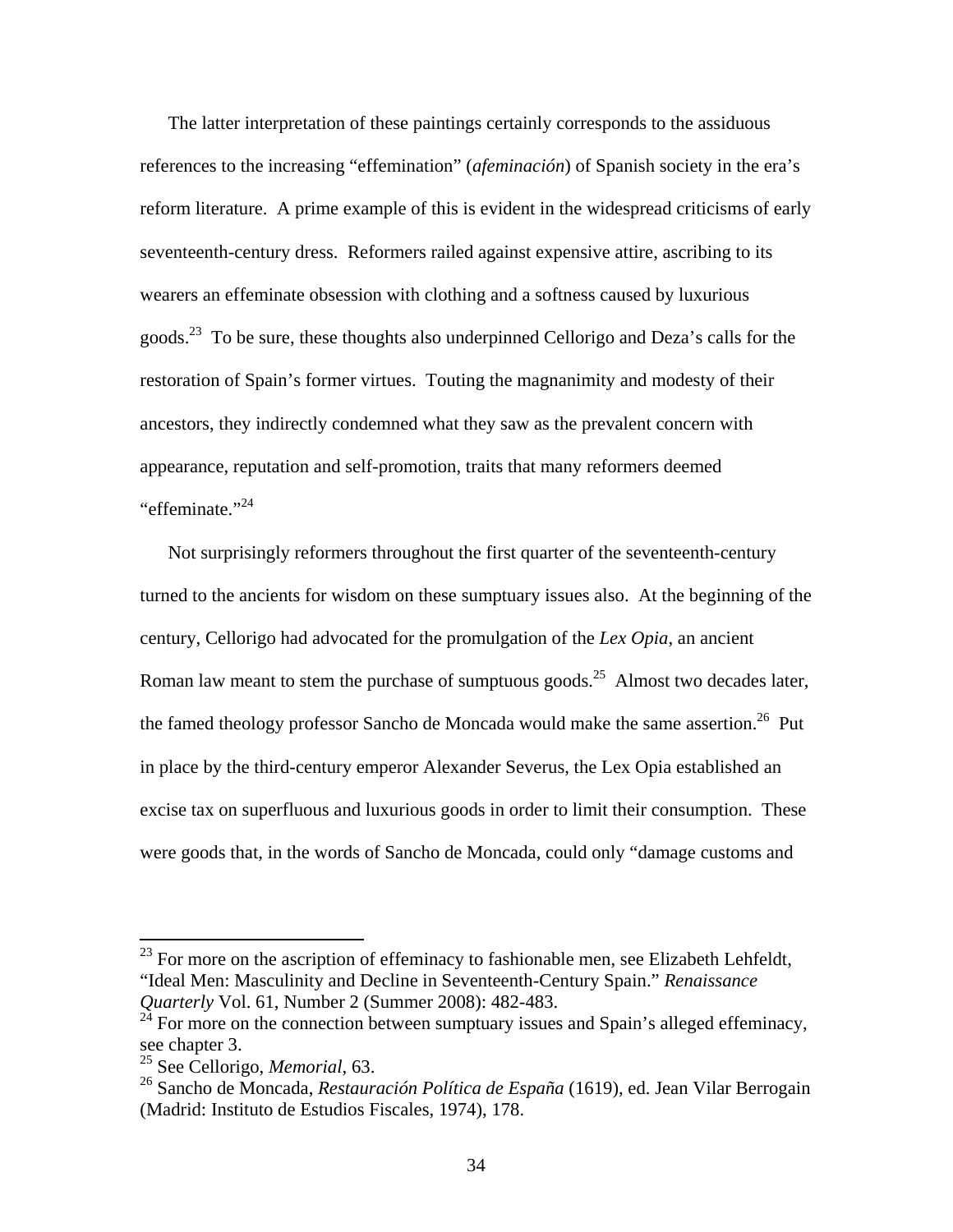cause effeminacies."<sup>27</sup> For Moncada and many others, these were synonymous. The effeminacy they claimed was running through Spanish society was indicative of declining customs and lost virtue.

The historian and reform author, Antonio de Herrera could not abide Moncada's view entirely. It was his firm belief that customs had shifted and that Spain had abandoned a virtuous humility, but that the rich apparel, especially that worn by the upper echelons of Spanish society, was commensurate with Spain's increase in power. Taking the lavish possessions and clothing of high-ranking state officials and military officers as an example, he cited Emperor Tiberius, claiming that these fine goods corresponded to the importance of these men's actions. As he put it, these items were necessary for the "recreation of the spirit and the health of the body" [*recreación del ánimo y salud del cuerpo*] of these powerful men.<sup>28</sup> Herrera agreed that since the first stirrings of the Reconquest, the capture of the peninsula from Muslim rule, Spain's customs had clearly undergone changes. However, he insisted that Spain had experienced "neither an effemination nor corruption of customs" and required no laws or orders to correct these alterations. Herrera's perspective was rare for the period's reform literature, but by making this argument he still indicated the era's growing concerns about Spain's steadily increasing effeminacy. $^{29}$ 

As reformers from the first quarter of the century made evident, concerns about Spain's effemination truly reflected worries about the "mudanza" in customs; that is, the deviation from the virtues allegedly displayed during Spain's imperial zenith. In other

<sup>27 &</sup>quot;*por ser cosas que dañan a las costumbres y afeminan*." Moncada, *Restauración*, 178.

<sup>28</sup> Herrera, *Discursos*, 70v.

 $29$  "no pueda caer afeminación, ni corrupción de costumbres." Ibid., 73r.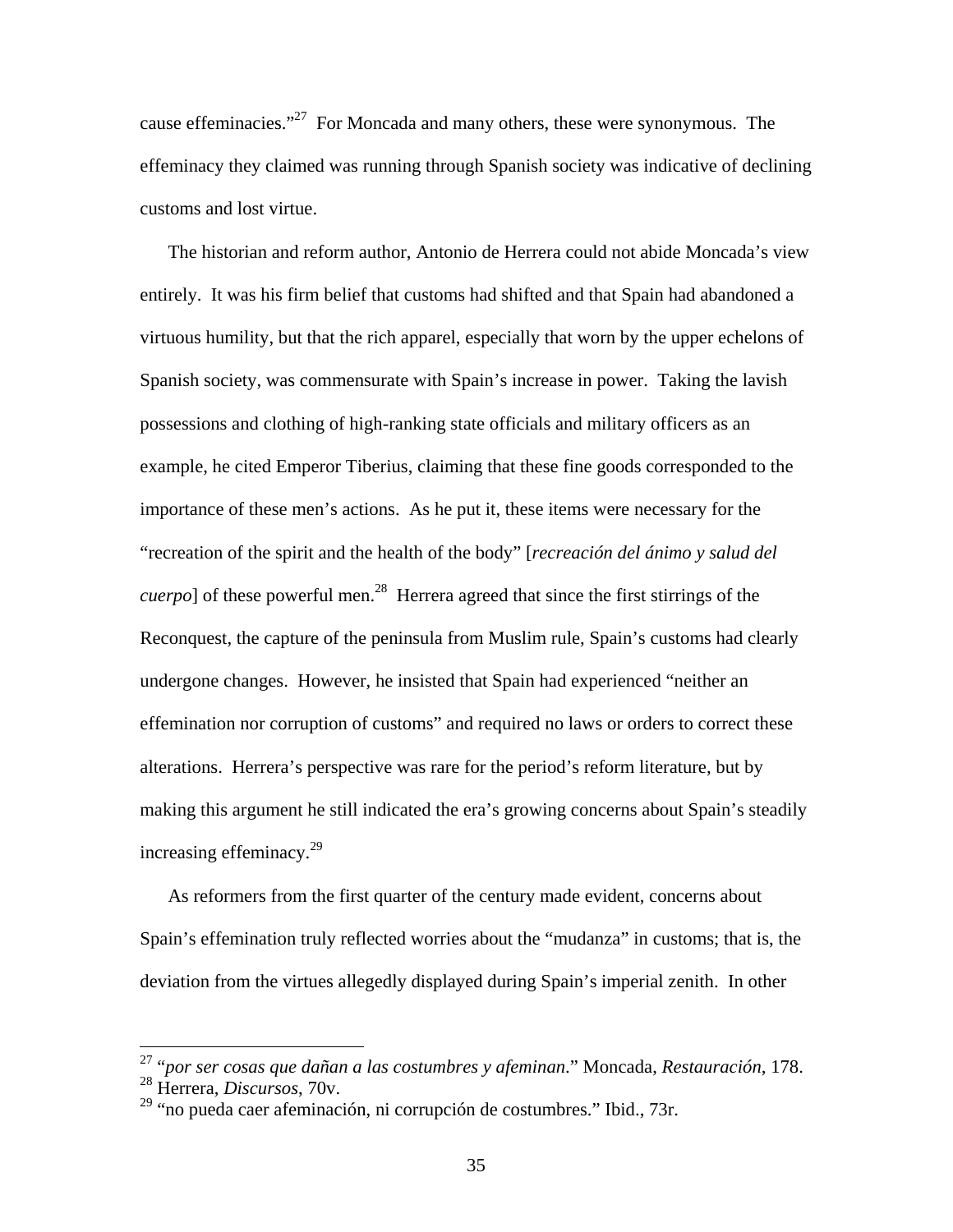words, the effeminacy referenced by reformers had nothing to do with actual sexual change. While tales of transitions between biological sexes circulated at this time and may have had some influence on reformers' representation of Spain's changing customs, it is most likely that this gendered rhetoric was a tactic to discourage seemingly detrimental behaviors and promote virtuous dedication to Spain and its monarch.<sup>30</sup> Moncada's commentary about the effeminacies stemming from the purchase and use of luxury goods presented also anxieties about poorer members of society committing unspeakable acts to gain fine clothing and emulate their social superiors. Painting his own image of disordered gender, he betrayed a worry about the loss of social order or distinction.<sup>31</sup> Such crime would certainly disrupt society, but so would the abandonment or disregard of social station. Spain was, as Martín de Cellorigo had noted, a musical instrument, which required all of its parts to carry out their role in order to remain harmonious.<sup>32</sup> As conservation-minded reformers such as Cellorigo and Moncada pointed out, working to fulfill one's role in society was one expression of a virtuous service to the king and a necessary part of Spain's perpetuation.

## **Selecting an Efficacious Policy**

As seen in the suggestions to revive Rome's Lex Opia, Spanish reformers saw another use for the histories of ancient Rome. The Romans had maintained a successful

 $30$  Marta Vicente mentions specifically an early seventeenth-century case on page 9 of her unpublished paper "The Popular Fable of Sex Change: The Medical Analysis of Sex and Gender in Early Modern Spain," presented at a joint meeting of the Early Modern, Latin American, and Gender and Sexuality Seminars held at the Hall Center for the Humanities, University of Kansas, October 2009.

<sup>31</sup> Moncada, *Restauración*, 196.

<sup>32</sup> Cellorigo, *Memorial*, 88.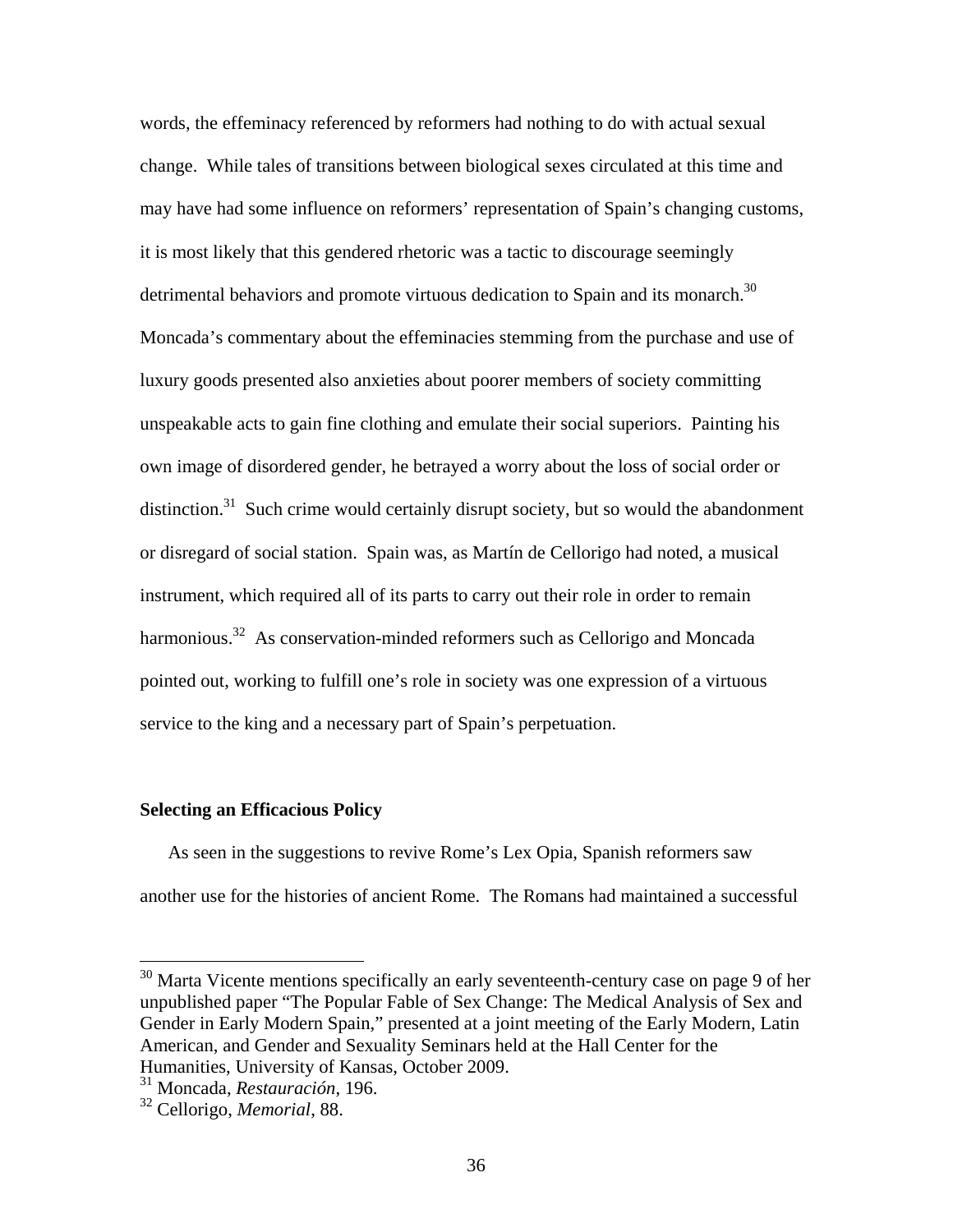and enduring empire from which Spain could borrow policies in its hour of need. In his 1618 treatise Lope de Deza put it succinctly, "With the Roman Republic having been what is now known as our Spanish commonwealth, quite similar in their greatness and diversity of foreign provinces, conquered by their troops and maintained by their laws, it is impossible not to consider the application of the successful policies of one to the other in civil matters."33 While Deza had suggested more than one Roman policy throughout his treatise, the establishment of a censura in early seventeenth-century Spain was foremost in his mind. After all, he gave this particular policy the greatest treatment, especially in the latter portions of his text. The implication of his statement was that Spain could easily activate the censura in its own lands because the two empires shared similar compositions and circumstances.

In saying this Deza was invoking the era's understandings of history and historical continuity. As seen earlier, the study of history could help its pupils to understand the events of their own society, guiding rulers in particular toward prudent decisions and effective policies. This emphasis on the study of history would take on increased importance in 1621 with the ascent of Philip IV to the throne. Thrust into kingship at the tender age of 16, the young and under-trained king undertook historical studies in his education.<sup>34</sup> The alternative was a lifetime of experience, a trajectory that came with a lifetime of mistakes. Spain could afford neither the passage of that much time nor mistakes committed by its leaders. Instructing the new king in his treatise *El Arte Real* 

<sup>&</sup>lt;sup>33</sup> "Habiendo sido la república Romana en este caso lo que al presente es la nuestra Española, tan parecidas en grandeza y diversidades de provincias extranjeras, conquistadas con sus armas y conservadas con sus leyes, no puede dejar de cuadrar a la una lo que estuvo bien a la otra en materias civiles." Deza, *Agricultura*, 117.

<sup>34</sup> John Lynch, *The Hispanic World in Crisis and Change, 1598-1700* (Cambridge, MA: Blackwell, 1992), 85.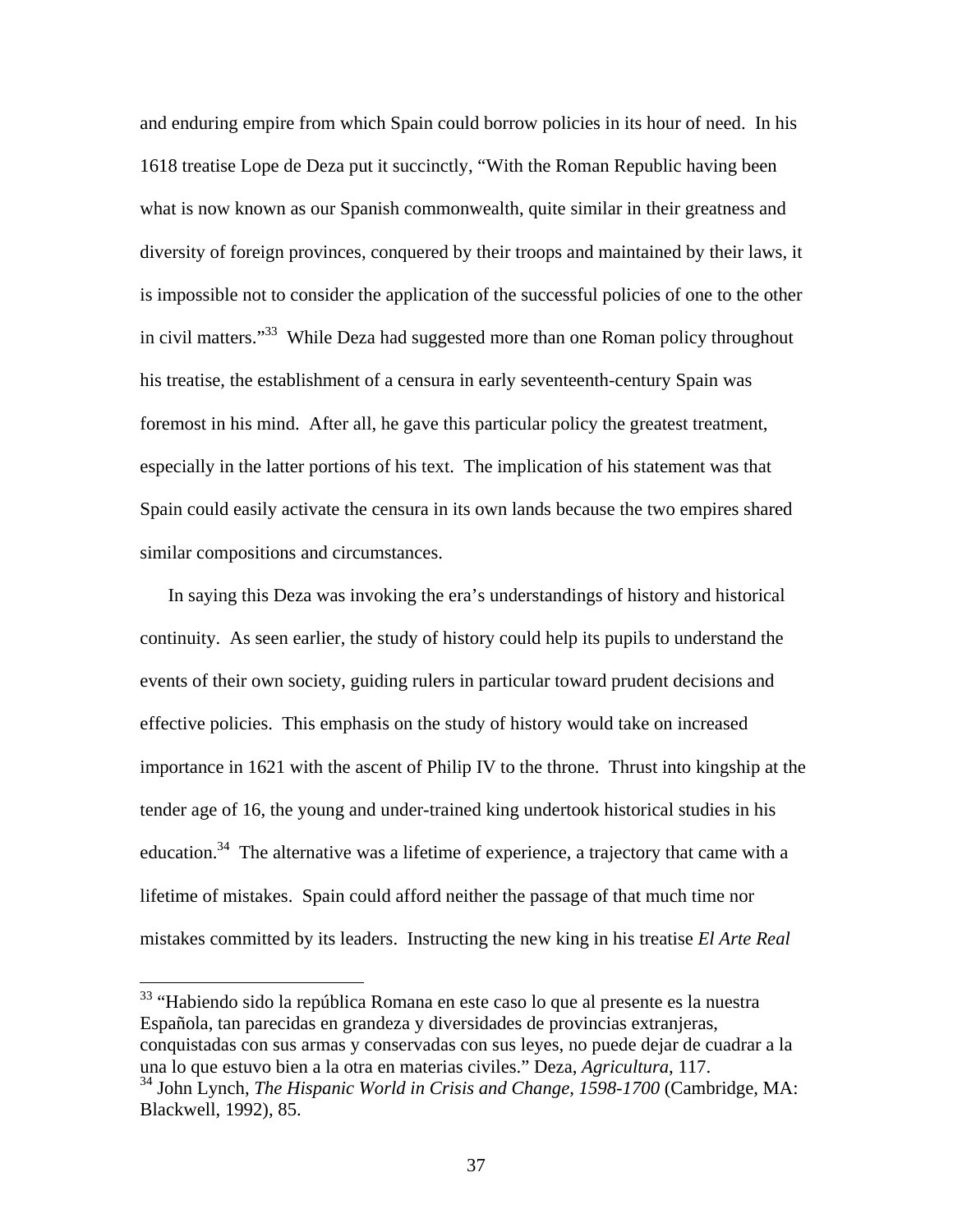*para el Buen Gobierno de los Reyes, y Príncipes, y de sus Vasallos* (1623) the arbitrista Jerónimo de Ceballos promoted historical study, asserting that young kings "make themselves older" by reading histories.<sup>35</sup> As put by Juan Márquez, a monk and author of political advice treatises, history quickly provided a ruler necessary experience. Rather than waiting and learning, he could gain knowledge of how to handle his affairs "in six pages."36 By studying history, Philip could ascertain what policies would best stave off Spain's decline and return it to its former greatness.

This was due also to the view that events of the past simply repeated themselves, making it possible to revive and implement historical policies. Reprinted several times throughout the early seventeenth century, Fray Juan Márquez's *El Governador Cristiano* [The Christian Ruler] asserted that there was nothing new in present society; history merely repeated itself.<sup>37</sup> Agreeing with this perspective, Sancho de Moncada even went as far as to claim that a combined study of historical events and political texts could result in the formation of a new "science of ruling."38 In his *Restauración Política de España*

<sup>35</sup> Ceballos' work translates to *The True Art of Good Governance for Kings, Princes and Subjects*. See Ceballos – also spelled Zeballos in some cases – *El Arte Real para el Buen Gobierno de los Reyes, y Príncipes, y de sus Vassallos* (Toledo, 1623), 14r-14v. 36 Márquez, *El Gobernador Christiano: Deducido de las Vidas de Moysen y Josue*

<sup>(</sup>Madrid: Teresa Justi, 1625), 23-24.

 $37$  The edition of Márquez's treatise used in this chapter dates to 1625 but the book was reprinted on no less than three occasions during the first quarter of the seventeenth century; Ibid., 23-24.

<sup>&</sup>lt;sup>38</sup> Moncada argued that the lessons of the past could be reduced to a collection of what he called "infallible remedies" [*remedios infalibles*]. A ruler well versed in the "norms" or "laws" (*aranceles*, to use Moncada's term) could right his kingdom the same way that a doctor applies treatments or the captain of an imperiled ship follows certain learned tactics to evade danger or attack an enemy. To further reinforce the transcendental nature of these remedies, Moncada ascribed them a divine origin. Mankind, he argued, was too imperfect and wholly incapable of mastering the panoply of political crises to create such an art. More modestly, Moncada did eventually admit to his reader that governing through the use of these pre-formed "molds" (*turquesas*) would be neither simple nor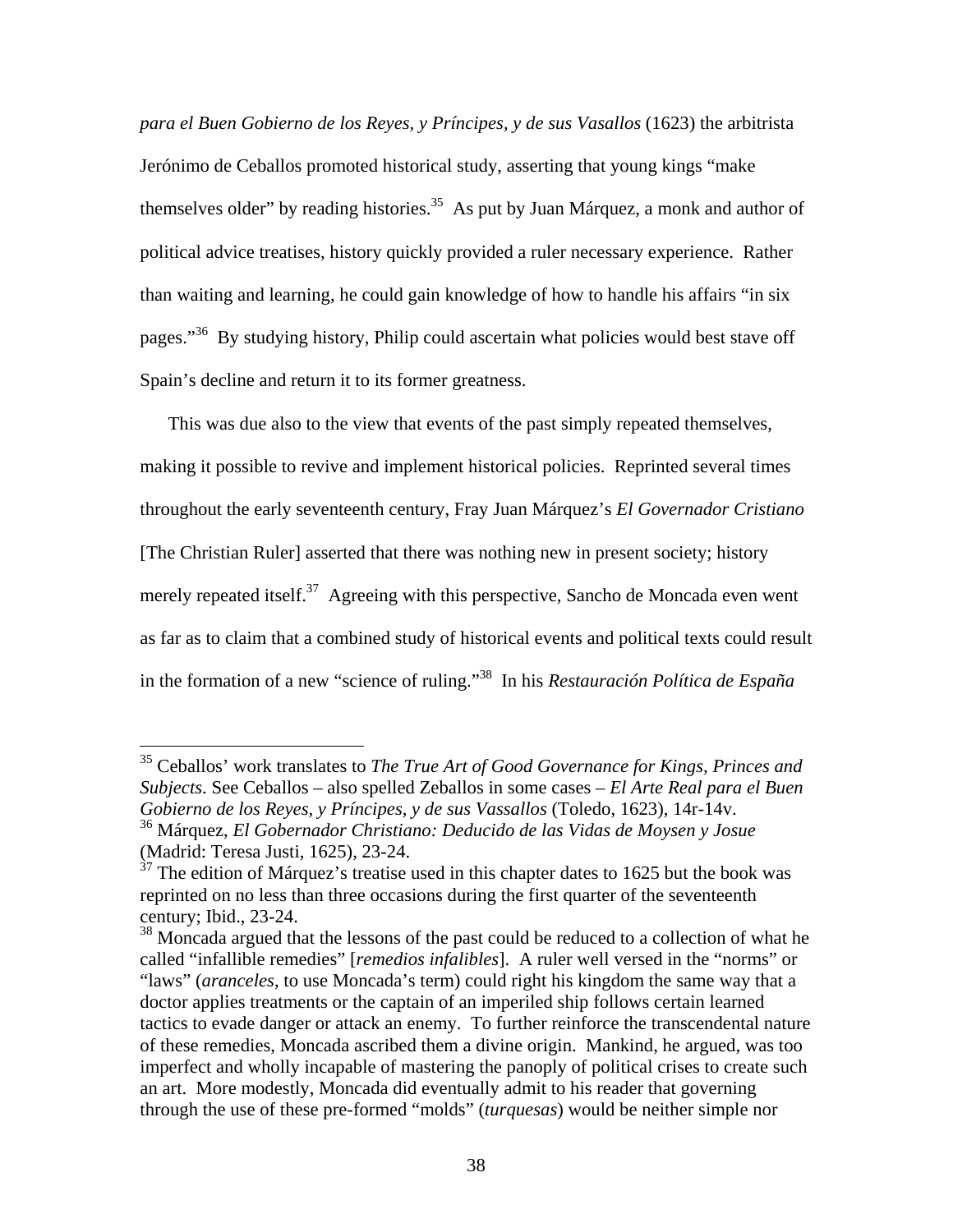[Political Restoration of Spain], published the year after Deza's treatise, Moncada cited classical authors, including Aristotle, Plato and Xenophon, as the basis of a yet unformed science that would "conserve and augment" kingdoms.<sup>39</sup>

Touting the certainty of "experienced and old" policies, Deza did warn of one difficulty in replicating past policies. "The world has experienced so much," he stated, "turned so many times that it is either temerity or foolishness that leads one to think that he can find a new solution; although to recall it and implement it in one's own time is no easy task."40 His worry was not about anachronism, but rather about the effective reinvention of such policies.

Based on his comparison of ancient Rome and early seventeenth-century Spain, Deza seems also to have anticipated the efficacy of the censura based on an understanding of the unwavering nature of people. This is not to say that all people were the same, but rather that Spain's descent from ancient Rome would assure the efficacy of Roman policies in early seventeenth-century Spain. This was one of the points made by Baltasar

fully effective, as the king's subjects comprised a "body of contrary complexions" and a "many-headed beast…of varying desires" (*cuerpo de contrarias complexiones" and "bestia de muchas cabezas…y de muchos gustos*). Any remedy proposed to solve one issue might not placate all subjects, or even worse, it might exacerbate the problems experienced by some members of society. However, it was the difference within a single society that proved complicated, not the passage of time between two similar societies. History repeated itself, making it possible to consider, if not repeat the successful policies of the past; see Moncada, *Restauración*, 229-231.

<sup>&</sup>lt;sup>39</sup> Ibid., 230. This choice of words betrayed Moncada's commitment to the ideas of the well known political writer Giovanni Botero, as they were borrowed from the opening pages of Botero's *Ragione di Stato* (1589). As D.P. Whaley notes in his introduction to Botero, *Reason of State* was a popular political text, enjoying six editions in Spanish alone between its initial publication and his death in 1617. It offered its reader general tenets for understanding and governing people. See *Reason of State*, trans. P.J. and D.P. Whaley (London: Routledge, 1956), ix, 3.

<sup>40 &</sup>quot;el mundo está ya tan andado y ha dado tantas vueltas, que es temeridad o necedad pensar que se puede hallar cosa nueva, siendo mucho el saberla traer a la memoria y cuadrarla a su tiempo." Deza, *Agricultura*, 116.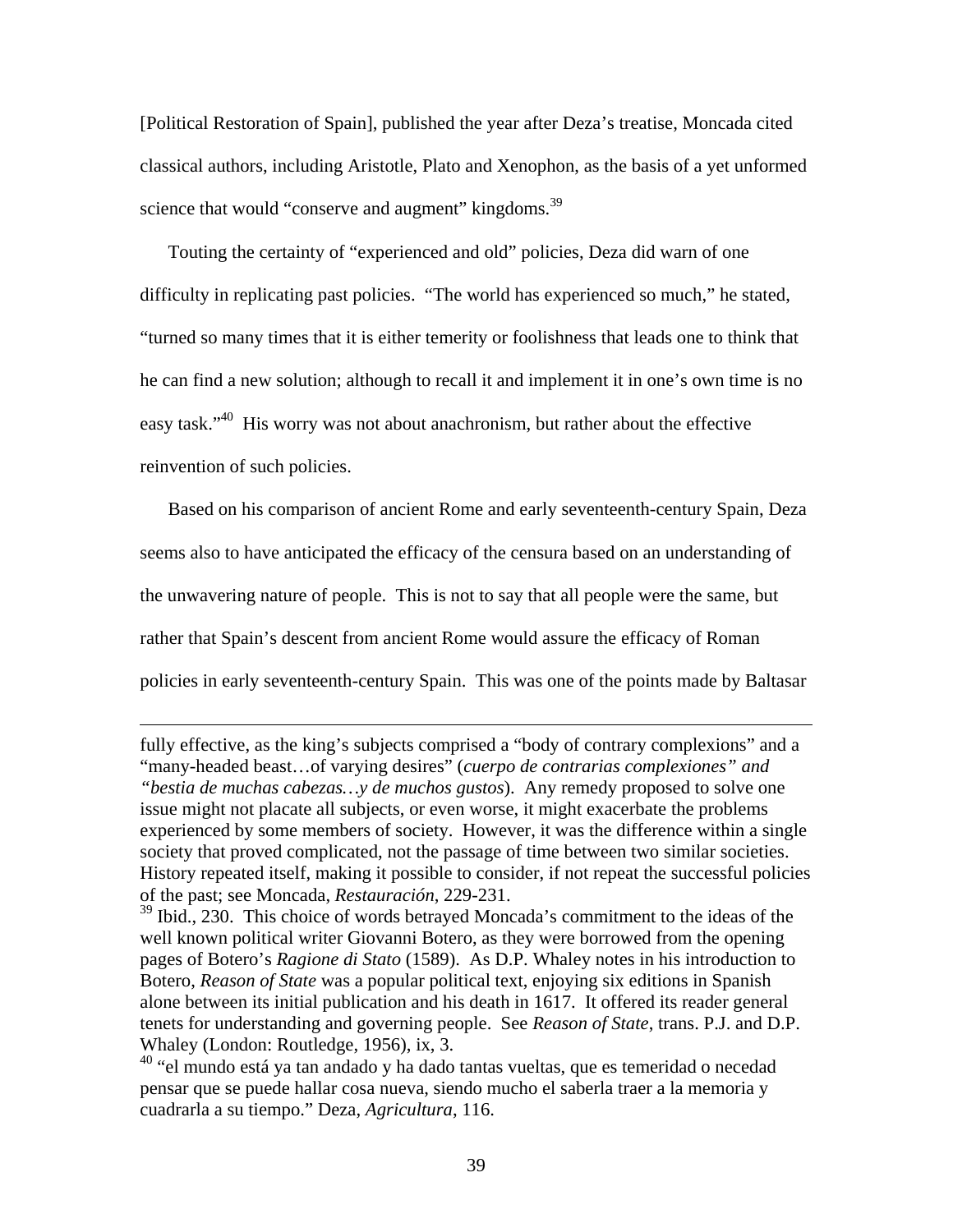Álamos de Barrientos in his *Aforismos al Tácito Español*. Publishing this work four years before Deza's *Gobierno Político*, Álamos de Barrientos's proposed that close study of history could grant an understanding of a common set of passions and proclivities (*afectos*) that transcended time. Clearly betraying his own concern with the decline of customs, he claimed that any king or royal minister familiar with these inclinations could anticipate and control the decadent behaviors of his subjects.<sup>41</sup> By being able to understand these human proclivities and proactively engaging the public, the king could "incline the popular spirit toward good and distance it from evil."<sup>42</sup> It was his belief that one could derive from the aphorisms appearing in his text an understanding of man's inclinations, or perhaps more importantly for the Spanish king, mold the virtues of his subjects and stave off impending decline.

According to Álamos de Barrientos, one of the factors that contributed to the inclinations of the populace was nature or natural attributes. Reflecting the era's continued commitment to Galenic humoral theory, he noted that each region or lineage of people ("nation" or *nación* as he termed it) had its own "nature." Some groups of people were naturally phlegmatic, others choleric. $43$  The nature of Spaniards, many reformers seemed convinced, paralleled that of their Roman ancestors, making it plausible to use the successful policies of the ancient empire to restore virtue in early seventeenth-century Spain.

The writings of the era confirm this belief in a deep genealogical and cultural link between ancient Rome and early modern Spain. The Roman Empire had been present in

<sup>41</sup> Álamos de Barrientos, *Tácito*, 32.

 $42$  "enderezar su ánimo al bien, y apartarle del mal." Ibid., 35.

 $43$  Ibid., 19.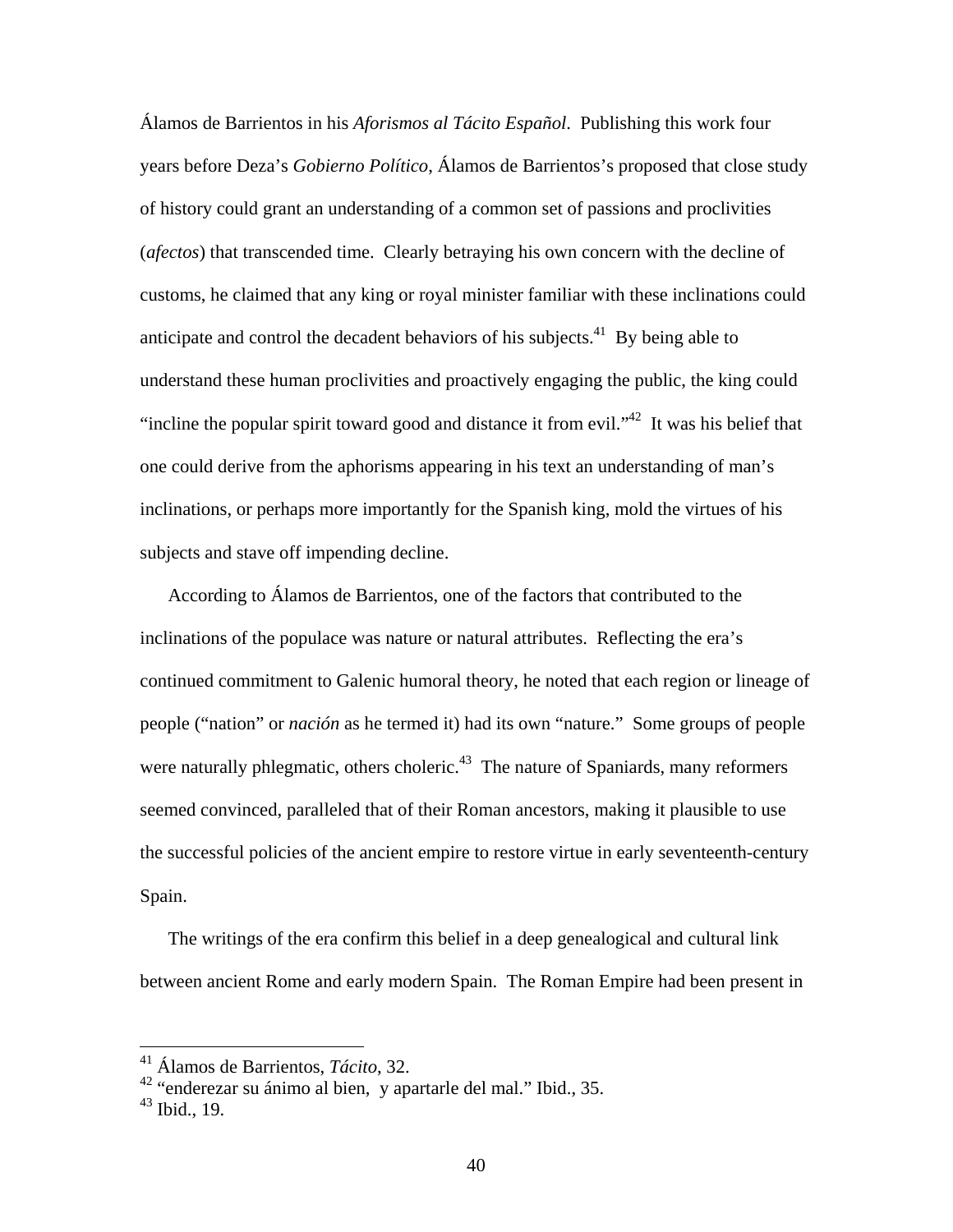and ruled over much of the Iberian Peninsula. As Juan de Mariana, the Jesuit priest and eventual chronicler of Philip IV noted in his *Historia de España* [History of Spain] (1598) one had only to review the names of Spanish cities to confirm the shared history of these two great empires.<sup>44</sup> Yet in the view of many seventeenth-century Spaniards, the Roman conquest of the Iberian Peninsula was less an imposition of Roman culture and society and more melding of the two cultures. A resilient Spain had mixed with the great empire, giving shape to an enduring heritage. It was not uncommon for Spanish authors to note that some of Rome's greatest emperors had come from Spain. Trajan, some pointed out, had been born in the peninsula, making him one of Spain's favorite sons.<sup>45</sup> He had not been foisted upon conquered Spanish lands. He was one of the contributions made by Spain to Rome at the pinnacle of its empire.

Asked to review the Count-Duke of Olivares' plans for a network of military schools in 1632 and 1635, Junta de Educación wrote Philip IV a report alluding to the same understanding of ancient Rome. In addition to supporting the formation of military academies, the committee advocated for the king to grant military honors that were once bestowed upon soldiers in the Roman Empire.<sup>46</sup> They maintained that these awards could reinvigorate the martial spirit of Spaniards, and justified this impulse by claiming these awards as part of their own history and heritage.<sup>47</sup> Clearly they felt an affinity to the ancient Romans, associating themselves with this powerful empire. The recommendation to reinstitute the rewards of their ancient past in order to restore military spirit among the

<sup>44</sup> See Juan de Mariana, *Historia General de España*, 5th ed. (Zaragoza: Editorial Ebro, 1972), 22-25.

<sup>45</sup> Ceballos, *Arte Real*, 48r.

<sup>&</sup>lt;sup>46</sup> For more on the Count-Duke's plan for military schools or the responses of the Junta de Educación, see chapter 5 of this dissertation.

 $47$  AHN, Consejos, 50113.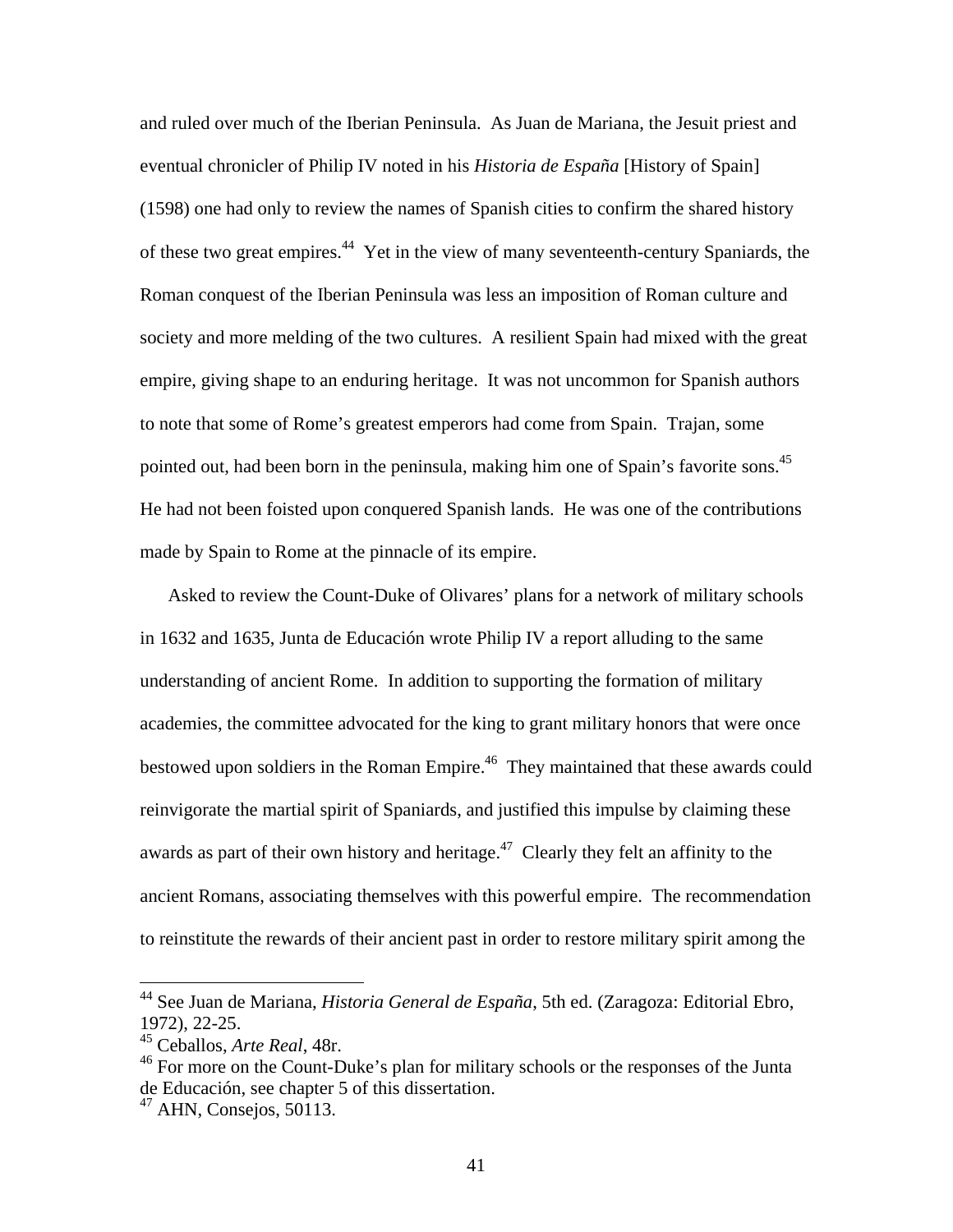people implied that the people of early modern Spain had a similar nature to the Romans. That is to say that Spaniards could be motivated to serve the king and engage in battle using the same tactics that had worked for their ancient predecessors. Apparently in the minds of reformers, Spain still bore the indelible markings of the ancients in the nature of its people, giving hope that the censura would have the same positive effects in seventeenth-century Spain as they had had in ancient Rome.

#### **Revisiting the Censura**

 $\overline{a}$ 

According to early seventeenth-century authors, the Roman censura, by which they meant the two appointed positions known as censors, had been formed during the rule of Servius Tullius, the sixth king of Rome. Citing the *Twelve Tables*, the Roman Republican law code, these authors related that the magistrates comprising the censura counted the number of people in Rome, collecting certain information about them and their households. This information included the names and ages of all members of the household, as well as their assets and professions. With the city divided into geographical sectors, known as "tribes," the latter information was then used to further divide tribe members into economic classes. The Romans used this information to place every member of the tribe in a graduated tax scale.<sup>48</sup> In summation, the censura had been used to order society and regulate Romans' fiscal contributions, critical funds to the operation of the government.

Lope de Deza may have been the most avid supporter for the formation of a censura in Spain. Among other reasons, it marked in Deza's mind an opportunity to restore

<sup>48</sup> Márquez, *Gobernador*, 198; Deza, *Agricultura*, 125-126.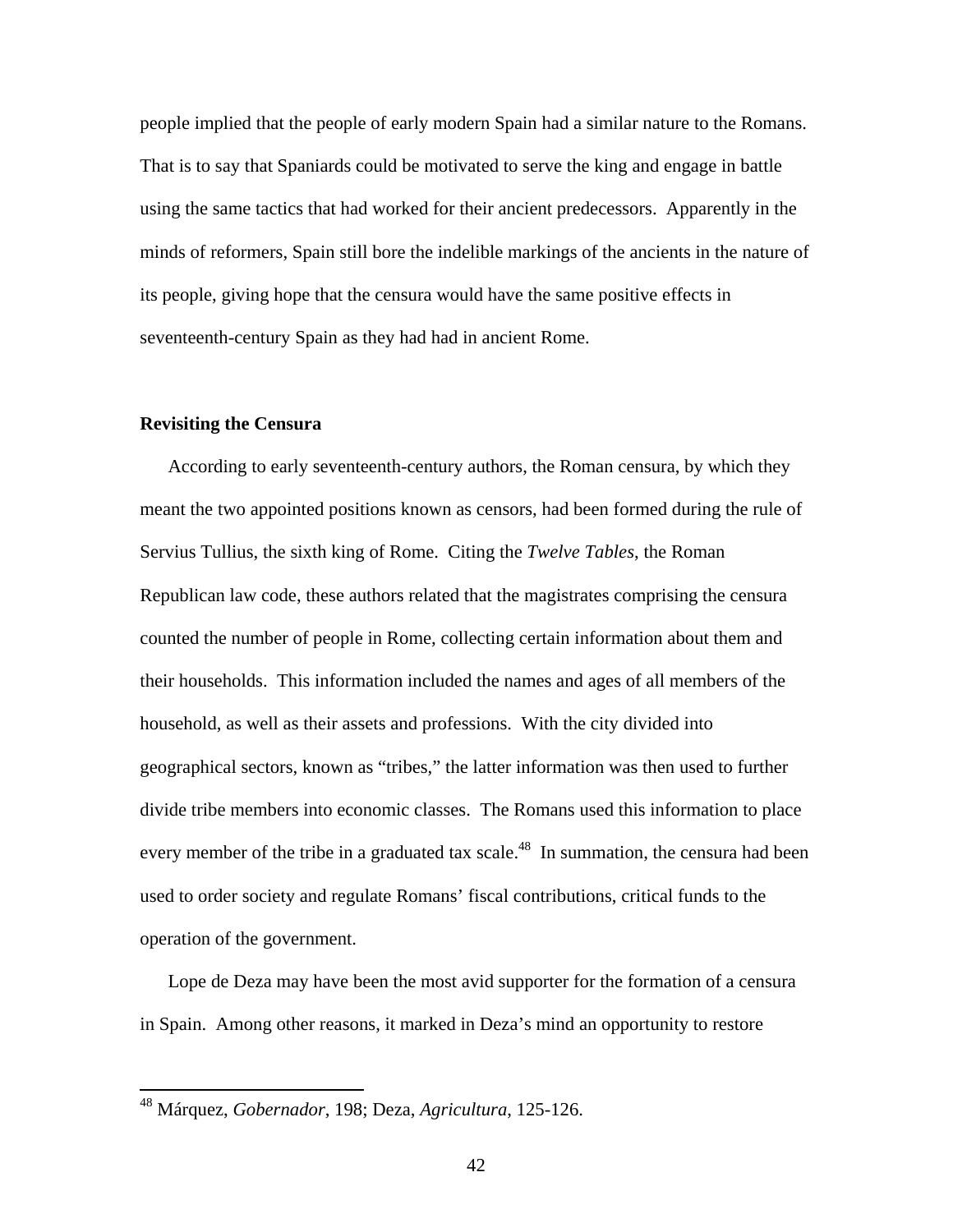balance and order within his own society. The arbitrista maintained that the demographic information collected by the censura would better the conditions of the kingdom and aid the king in properly ruling his subjects. By knowing the number of people in his kingdoms, the king could put his realms in balance. He could assure that each region had sufficient population and provisions, and make sure that the conscription of soldiers did not strip communities of necessary laborers. An awareness of the population also meant that the number of farm workers, Deza's primary concern, could be bolstered by forcing vagrants to work in the fields. Having sufficient labor in agriculture would mean having sufficient foodstuffs within Spain. As Deza and others maintained, Spain's land was not infertile. There was merely a lack of manpower working it.<sup>49</sup> If reinstituted, the censura would work toward the common good by relegating some of the king's subjects to necessary regions and professions, and prompting them to put their labor toward the welfare of all of society.

As a final suggestion, Deza argued that the revival of the censura could help the monarchy remedy Spain's unfair distribution of taxes. The brunt of the tax burden, as Deza correctly asserted, fell on the kingdom of Castile and most specifically on the Castilian farmers, merchants and other commoners. Relying on this severely limited source, the monarchy's revenue was rapidly drying up. According to Deza, the king could remedy this problem by reassessing and reassigning the tax burden. Another call for balance and contribution, the notion of justly distributing taxes was an appealing proposition to non-titled subjects like Deza and to perhaps even to some royal officials

<sup>49</sup> Deza, *Agricultura*, 41-43; Moncada, *Restauración*, 63; and Cellorigo, *Memorial*, 11.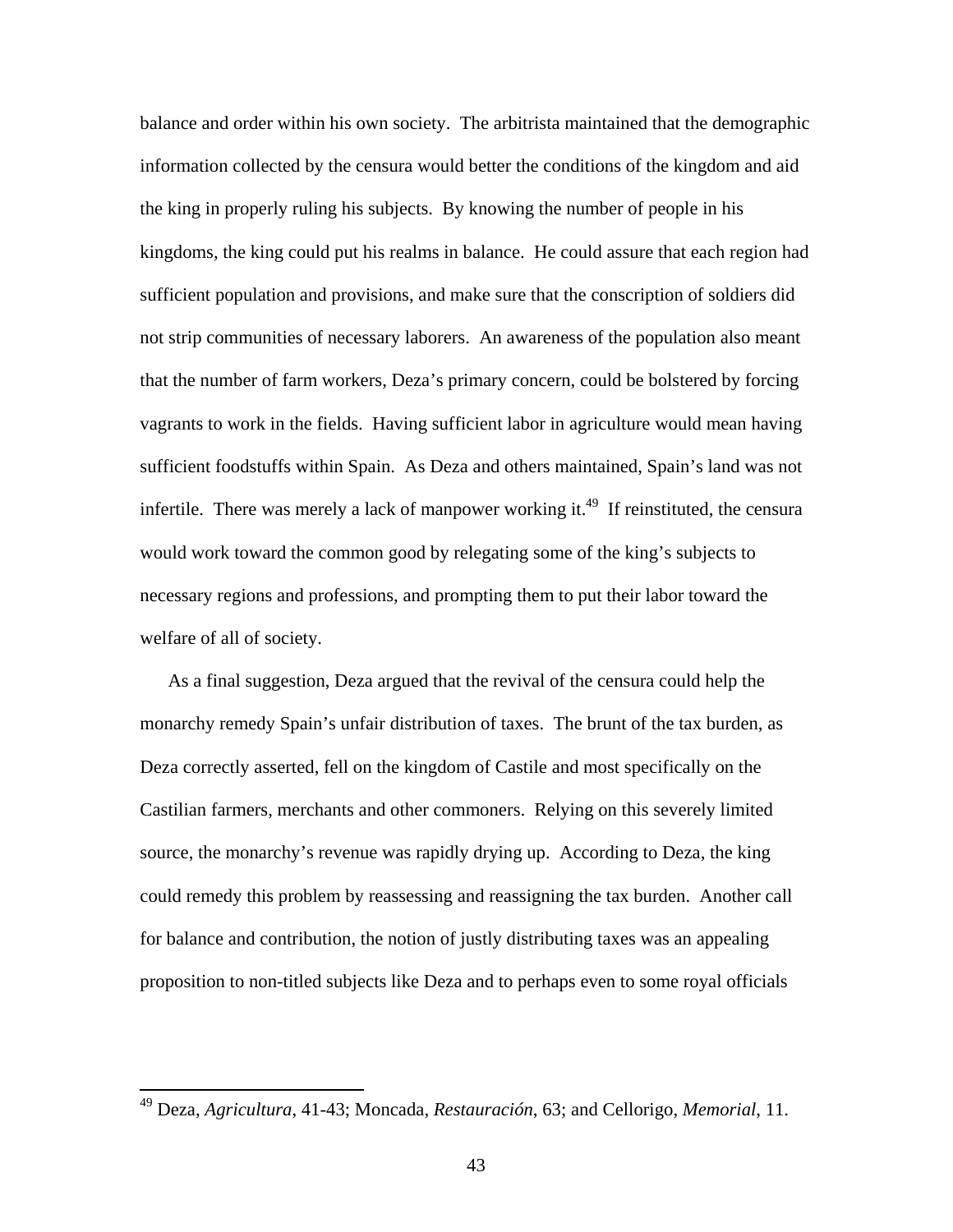familiar with the monarchy's rapidly growing need for money and mounting debt.<sup>50</sup> By contrast, such a proposal would have found no support from tax-exempt nobles and clerics.

But while the census data generated by the censura seemed potentially helpful, it was the use of this ancient institution to control the conduct of the people that most attracted Deza. This was because the Roman censura seemed to him an effective, extralegal instrument. Mining the histories of ancient scholars, Deza pointed out that the "censors" could monitor the conduct of the population, punishing behaviors that lay outside the scope of written law and that might cause harm to the state. Without jurisdictional restrictions and answering to none but the highest officials, the censura "supplemented the laws, acting as a preventive network to be sure that in their city nothing bad, indecent, defective, or superfluous went unpunished."<sup>51</sup> Censors, Deza reported, could bring about a change, as they had the power to impose fines and even summarily revoke political privileges, such as the vote, from offenders.

In arguing for the revival of the censura in early seventeenth-century Spain, Deza partially replicated the argument offered at the end of the previous century by the French political author, Jean Bodin. The Frenchman had broached this topic in his *Six Books of the Commonwealth* in 1576. Widely read throughout Europe, this book enjoyed multiple reprints into the seventeenth century, making it familiar to many learned Spaniards. In it

<sup>50</sup> Deza, *Agricultura*, 126. The city representative in the Cortes de Castilla (*procurador*) from the city of Granada, Mateo Lisón y Viedma made the same suggestion in his reform writing *Discursos y apuntamientos de don Mateo de Lisón y Viedma ...en que se trata materias importantes del gobierno de la monarquía, y de algunos daños que padece, y de su remedio*, (Madrid, 1622), 4v.

<sup>&</sup>lt;sup>51</sup> "Se suplían todas las leyes que podían faltar, siendo una red barredera para que en su ciudad no hubiese cosa mal hecha, indecente, defectuosa, o superflua que careciese de castigo y nota." Deza, *Agricultura*, 128.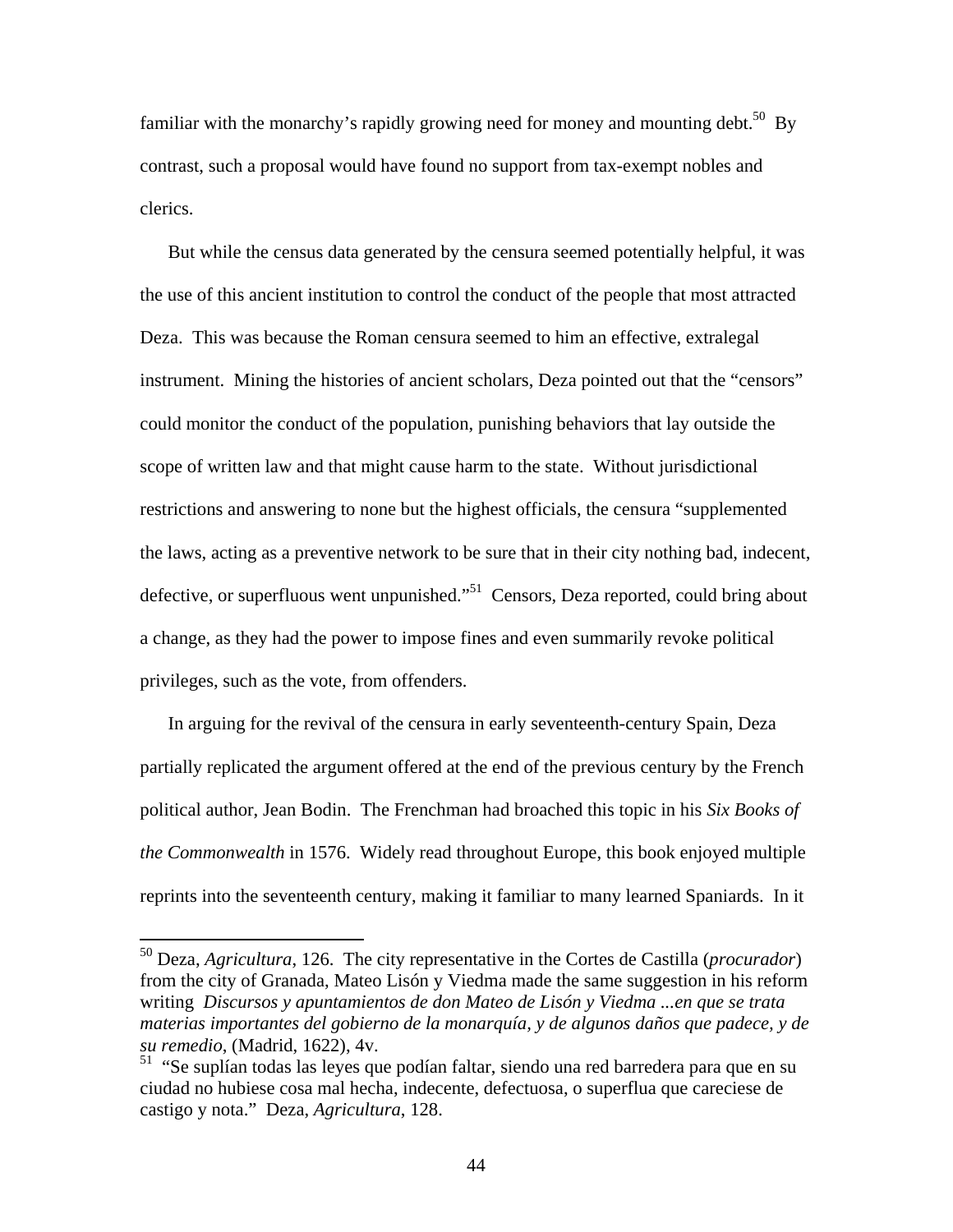Bodin argued that the revival of the censura could benefit any disordered society. He maintained that it was these particular offices which had most aided the Roman Empire in its long tenure. Its lapse in Rome's latter years, he argued, brought about the end of the empire. In his view, the absence of this revered and even feared body of reformers prompted popular disdain for and neglect of the law, as well as widespread abandonment of virtuous conduct.<sup>52</sup>

Deza's view mirrored that of Bodin on all but one count. He viewed its creation as especially crucial for the correction of corrupted habits, but noting the absence of the Christian faith at the time of the Roman censura's inception, he asserted the need to mitigate slightly the intensity of any censura instituted in Spain, trusting in piety to guide Spanish behaviors simultaneously. This attitude, as he admitted, separated him from Bodin. $53$ 

But if Deza deviated slightly from Bodin's interpretation of the censura, he concurred on its purpose, and saw in it the potential to stop the encroaching and destructive vice and self-interest of his own society. The same could not be said for the Augustinian monk Fray Juan Márquez. The views expressed by Bodin had raised the ire of Márquez during the early years of the seventeenth century. Thus, when Deza wrote his own treatise in 1618, he was largely defending the Frenchman's perspective from the attacks made by Márquez in his work from earlier in the century.

Despite expressing a belief in the repetition of history in his *El Gobernador Cristiano*, Márquez adamantly objected to the formation of a censura in his own day. He

<sup>52</sup>Jean Bodin, *Six Books of the Commonwealth*, ed. and trans. M.J. Tooley (London: Oxford University Press, 1955), 181-185.

<sup>53</sup> Ibid., 133.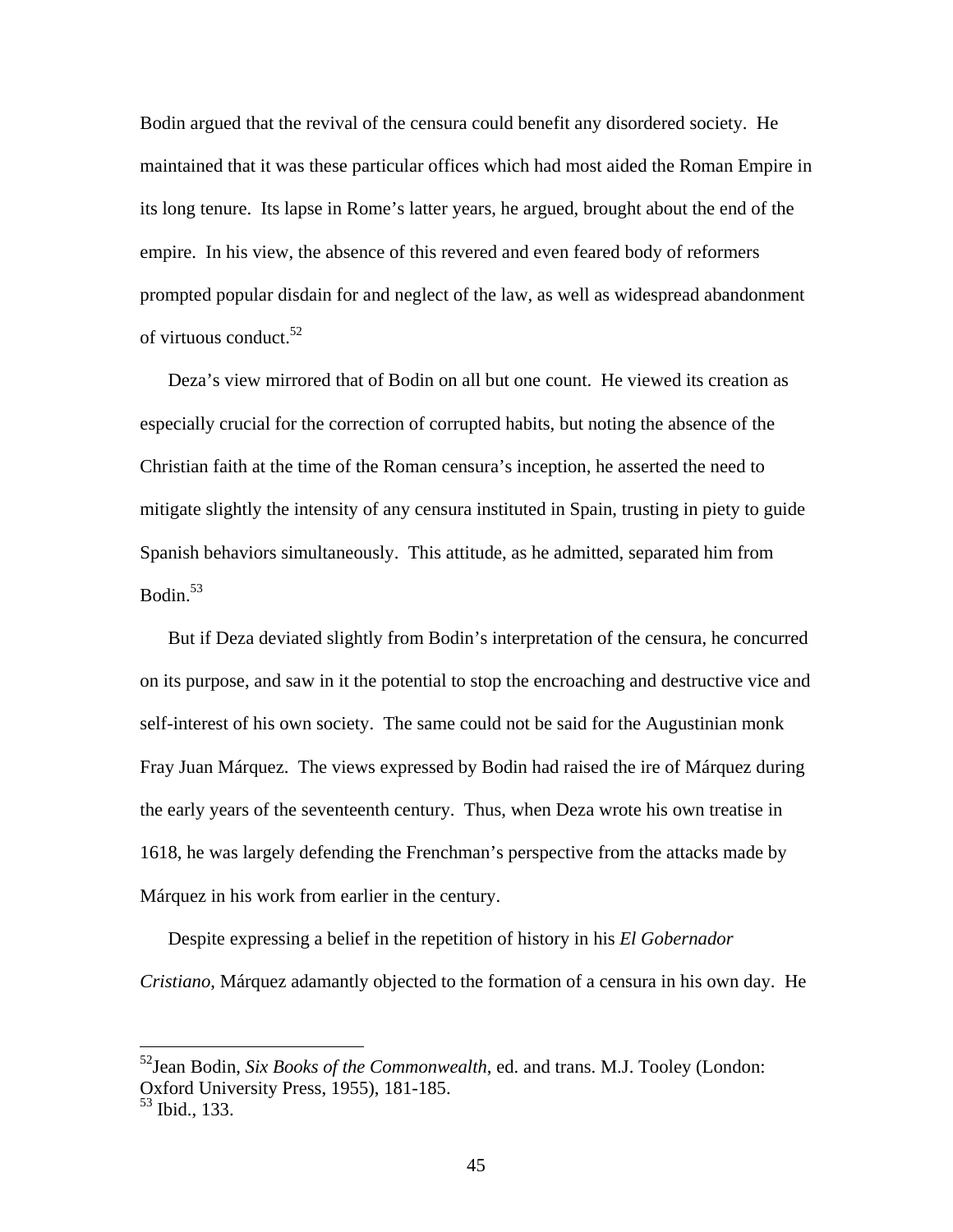argued that the biblical patriarch Moses conducted the census of his people under the mandate of God. To do so under the order of man was condemnable. In support of his view, Márquez offered as evidence the divine punishment of King David for the census he had completed of his subjects. In his view, this census stemmed from his arrogance, as King David wanted nothing more than to count his people in order to know his own power.54 The Bible made clear, according to Márquez, that there were specific reasons to keep tabs on the population through a census, and a reinstituted Roman censura complied with none of them. $55$ 

In his reply to Márquez's book, Deza claimed that there was a great difference between the biblical events cited by the friar and the censura he hoped might edify Spain. As Deza assured his reader, he and Bodin were advocating a "civil censure." The census conducted by Moses had been a singular, military endeavor. It was never a customary part of society. By contrast, the censura that Deza hoped might help his ailing monarchy and its kingdoms would be a regular part of the state, a customary body of vigilance and governance.56

Appropriating Márquez's evidence, Deza stressed once again the censura's ability to clean up unseemly behavior and order society in ways that the legal code could not. The census that God ordered Moses to complete at the time of his descent from Mount Sinai had not only discovered how many men were available for combat, it had also enlivened the spirits of Moses' people and unified them. Through the census Moses had asked the Israelites to contribute to the good of the whole in a way that fit with their social station.

<sup>54</sup> Márquez, *Gobernador*, 199.

<sup>&</sup>lt;sup>55</sup> See footnote 57 of this chapter for his view of permissible reasons for a census.

<sup>56</sup> Deza, *Agricultura*, 131.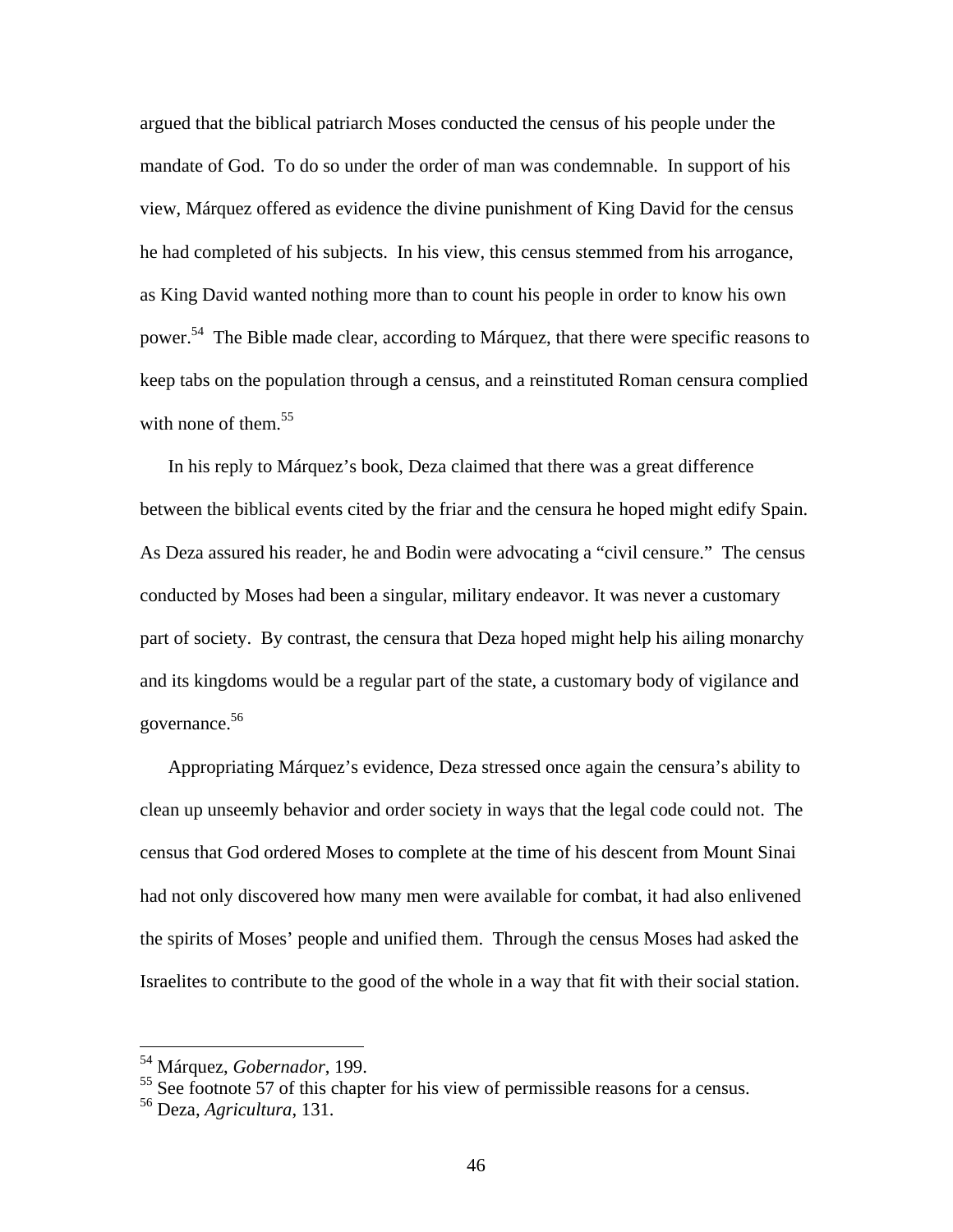To use Deza's words, this censura had inclined them "to do their part and fight together with manliness." If the Spanish monarchy could replicate this effort, perhaps it could instill its own subjects the same "spirit and valor" seen in the Israelites, as well as the same ordered comportment and contribution to the wellbeing of society.<sup>57</sup>

Márquez insisted, however, that the censura would be merely ineffectual and disruptive. He doubted if the censors could even get the truth from the inhabitants it interviewed, and asserted that the Romans had experienced great difficulty in collecting the information they needed to successfully carry out the censura.<sup>58</sup> Self-interest and personal honor, he maintained, would overtake honesty and the interests of the state. In the rare case that it succeeded in getting the personal information that it sought, recording and advertising the wealth of Spain's subjects would jeopardize the security of their estates and reputations. Thieves or even censors themselves might better know which homes to rob. Moreover, those hiding their wealth would be exposed to public envy, while shame would overtake once illustrious families stricken by poverty; Spain's social order would be shaken up.

The threat to established social bonds ran deeper than just rifts between envious or cruel, mocking neighbors, as Márquez saw it. He warned that the imposition of a censura in Spain would ruin the relations within the family. Marriages would be destroyed when the censura discovered the hidden mementos from clandestine relationships. Their publication would mean humiliation for a cuckolded spouse. Moreover, the fines

 $57$  The entire passage from Deza's work about the census conducted by Moses at the behest of God reads: "hacer de su parte lo posible y pelear en las ocasiones varoniles y concertadamente, y así con este alarde [la censura] les puso ánimo y denuedo sin que hubiese Rey que pudiese juntar y contraponer otro tal." Ibid., 133.

<sup>58</sup> Márquez, *Governador*, 200-202.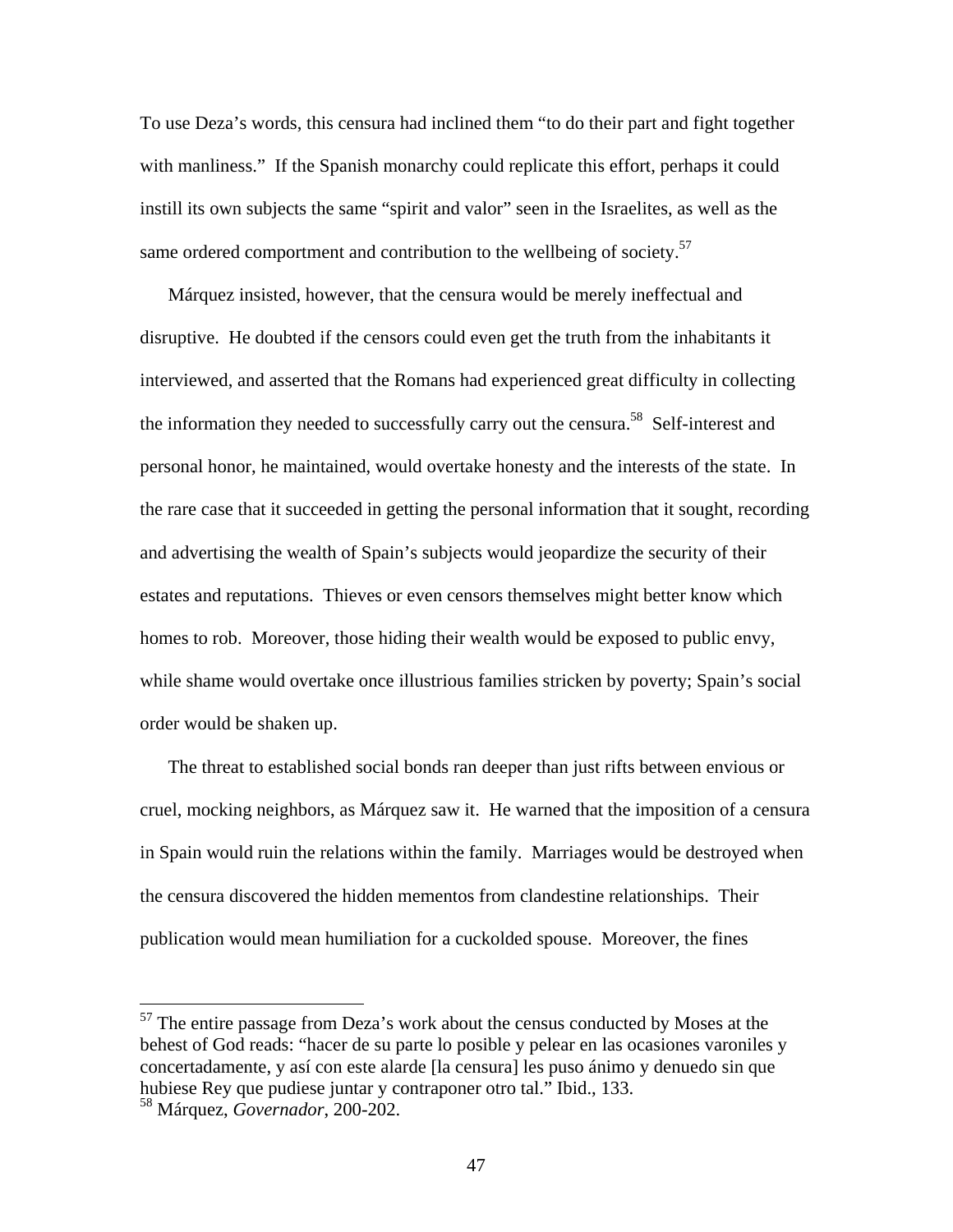imposed by the censura would put stress on paternal and conjugal bonds, as edifying the populace, Márquez asserted, was only an ancillary goal of the censura. It had truly been established to raise state revenue through the penalties it assessed.<sup>59</sup> Not only would the invasive corps of censors jeopardize the respect given to a king, but the revival of these meddlesome, ancient offices would "make the love of fathers for their children grow cold, as with the love of husbands for wives, and masters for servants."60 As fathers, husbands and masters paid for the allegedly negligent, immoral, or socially inappropriate behavior of those in their household, these bonds would fracture. Citing the Emperor Constantine, Márquez pointed out that we grow tired of those things that cause us to part consistently with our money.

Márquez was clearly a believer that a revived censura would never restore virtue in Spain. Instead, he put his faith in the existing legal and family structures to eradicate whatever immorality and improper behaviors troubled it. He even went as far as to claim that the censors would be usurping the "patria potestas," the power invested naturally in a father to rule his family. Bodin had argued the need to resurrect the Roman censura because this power had already been lost. A man, in his view, no longer had the authority over the life and death of his children, wife or servants. As a result, his authority had diminished and required reinforcement.<sup>61</sup> Márquez, countering Bodin's claim,

 $59$  Márquez also found this collection of fines offensive. He felt that the Bible clearly demonstrated that the only monies that were to be collected by a censure were tithes for the construction of places of worship. As Márquez saw it, this made fines imposed by the censura contrary to God's will. He added that the immorality of these penalties was exacerbated by the exorbitant quantities of money extorted from the people. Ibid., 204- 205.

<sup>60 &</sup>quot;resfriar el amor de los padres con los hijos, el de los maridos con las mujeres, y el de los señores con los criados" Ibid., 205.

<sup>61</sup> Bodin, *Six Books*, 12-14.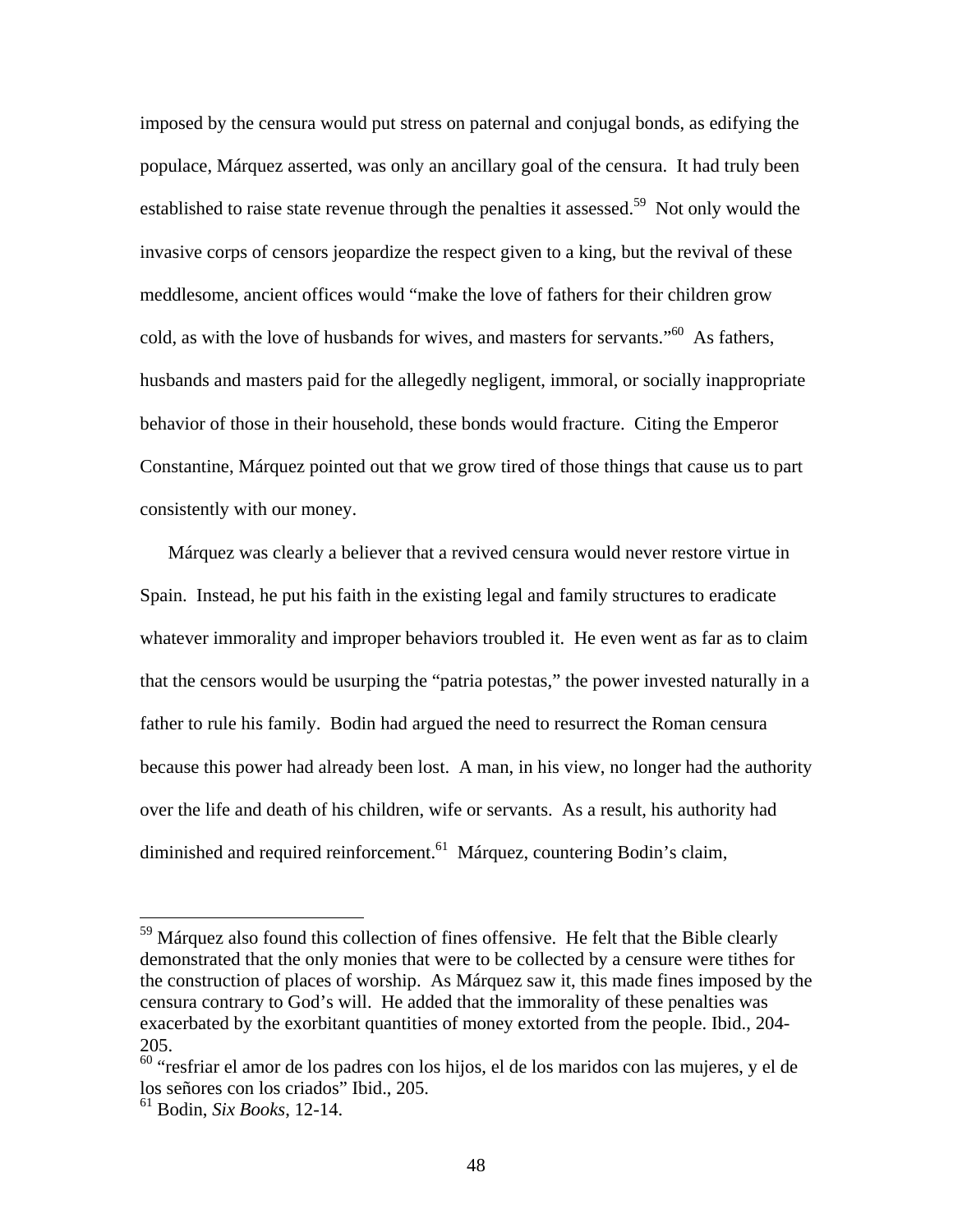maintained that Spanish men needed neither this harsh authority nor the state's intervention into their household affairs. Rather, the state should maintain its present legal functions, allowing especially the father but in some cases teachers and tutors to correct children and instill in them virtue through the use of education.<sup>62</sup>

Deza replied to most of Márquez's arguments, upholding his faith in a censura's ability to revive and sustain virtue in his era. The cruel mockery toward the poor and the covetous gaze cast toward those with greater fortune, he noted flatly, were simply part of society. To him, it seemed impossible that those in close proximity to families feigning poverty or wealth had not already suspected, if not discovered the ruse. More importantly, asked Deza, would it not be better to catch these dissimulations and make an example of them, imposing order and honesty?

With regard to the potential misuse of this office by its officials or the reigning monarch, Deza maintained that such misappropriation of power did not disprove the intrinsic value of the censura. It had gained great reputation in and for ancient Rome as it had efficaciously held conduct in check. $63$  Reviving the censura in early seventeenthcentury Spain might result in the same increase in reputation and boost in virtue. Given the many crises it faced, the monarchy could use to bolster its continental reputation, which would only be enhanced further by the obedient and productive subjects that the censura promised to create. The censura was, to use Deza's words, "conservative" (*preservadora*) implying that it could revive and sustain Spain's lost virtue, as well as perpetuate a harmonious and orderly society. "There is no philosophy," he claimed, "that

<sup>62</sup> Márquez, *Governador*, 65, 208-209.

<sup>63</sup> For the collection of arguments in these two paragraphs, see Deza, *Agricultura*, 138, 147, 164.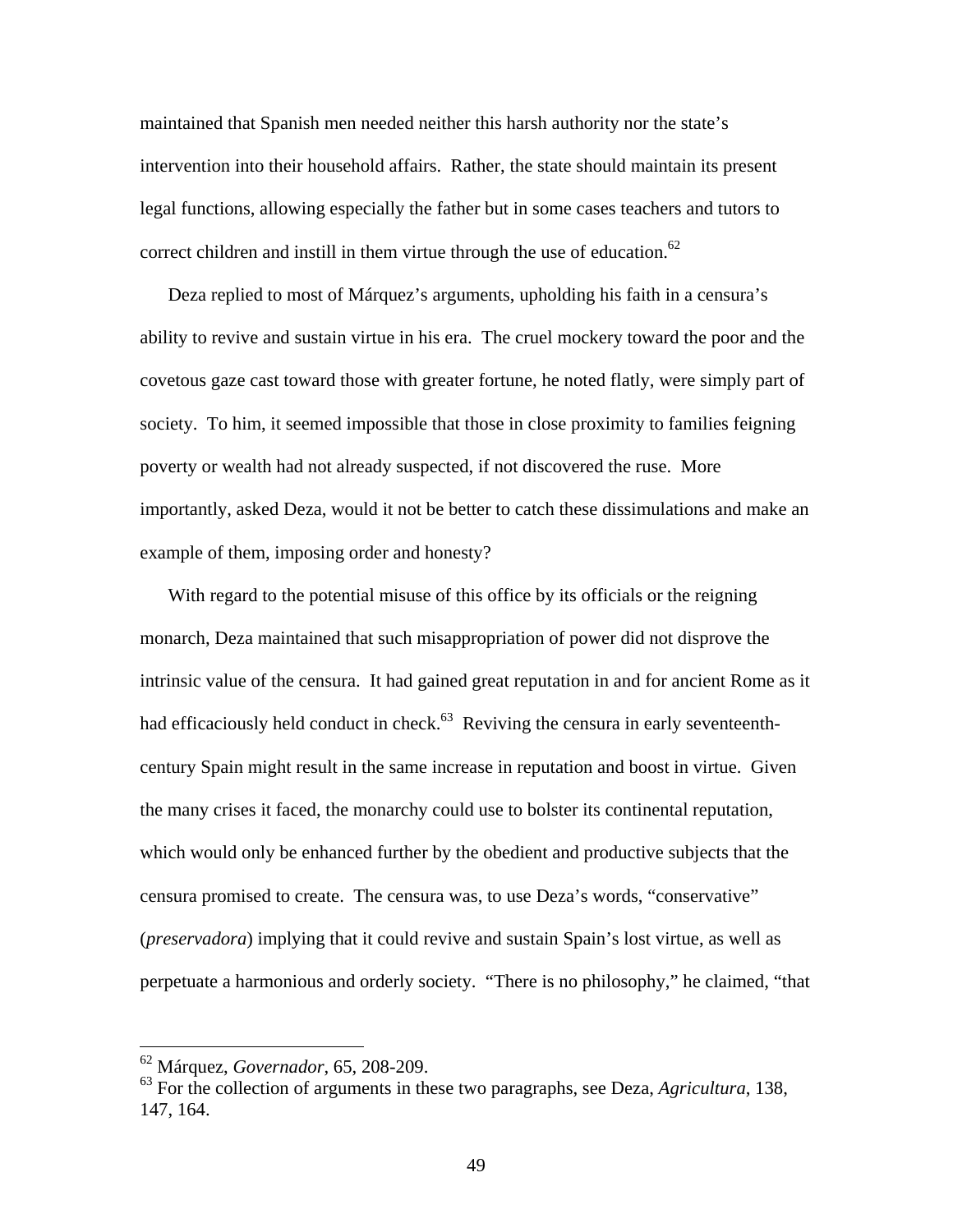can compose men, persuade them and teach them virtuous ways to live like the censura."<sup>64</sup>

As for the accusation that the censura would deprive a father of his guiding role, Deza made no direct response. Had he included in the ineffective "philosophies" rectified by the censura the child-rearing one received from his or her parents? Had Márquez been correct that advocates of the censura truly sought to usurp the power fathers had over their children? Deza never assigned a Spanish censura such duties. He only acknowledged Bodin's desire to have the censura monitor the behaviors of Spain's youth. However, this paternalistic understanding of the censura was not unprecedented in Spain.

The prominent Spanish author Juan Luis Vives had written of such a paternalistic agency during the second quarter of the sixteenth century in his *Tratado del Socorro de Pobres* [Treatise on Assisting the Poor].<sup>65</sup> Vives had called for "censors" to monitor the behaviors of young Spaniards. It was his belief that these agents should interrogate children about their upbringing, presumably to inquire into whether or not their parents were upholding their duties. He also proposed that censors question Spanish children about their daily habits (*costumbres*) and ask them to explain the reasons for sins they had committed. Although the book reviewed methods to aid Spain's poor, Vives believed that censors should observe all children regardless of social station. Keeping an eye on the behaviors of all of Spain's youth, he argued, would be of "great advantage"

 $64$  "No habría filosofía que así compusiese los hombres y les persuadiese y les enseñase las maneras de vivir virtuosas como la censura." Ibid., 147.

 $<sup>65</sup>$  The original Latin work by Vives was published in 1526 while the Spanish translation</sup> by Bernardo Pérez de Chinchón, which is used here, was completed in manuscript form sometime between 1526 and 1532. Joaquim Parellada, "Introducción," in *Tratado del Socorro de Pobres: Traducción Inédita del Siglo XVI de Bernardo Pérez de Chinchón*, Joaquim Parellada, ed. (Valencia: Biblioteca Valenciana, 2006), 68, 76.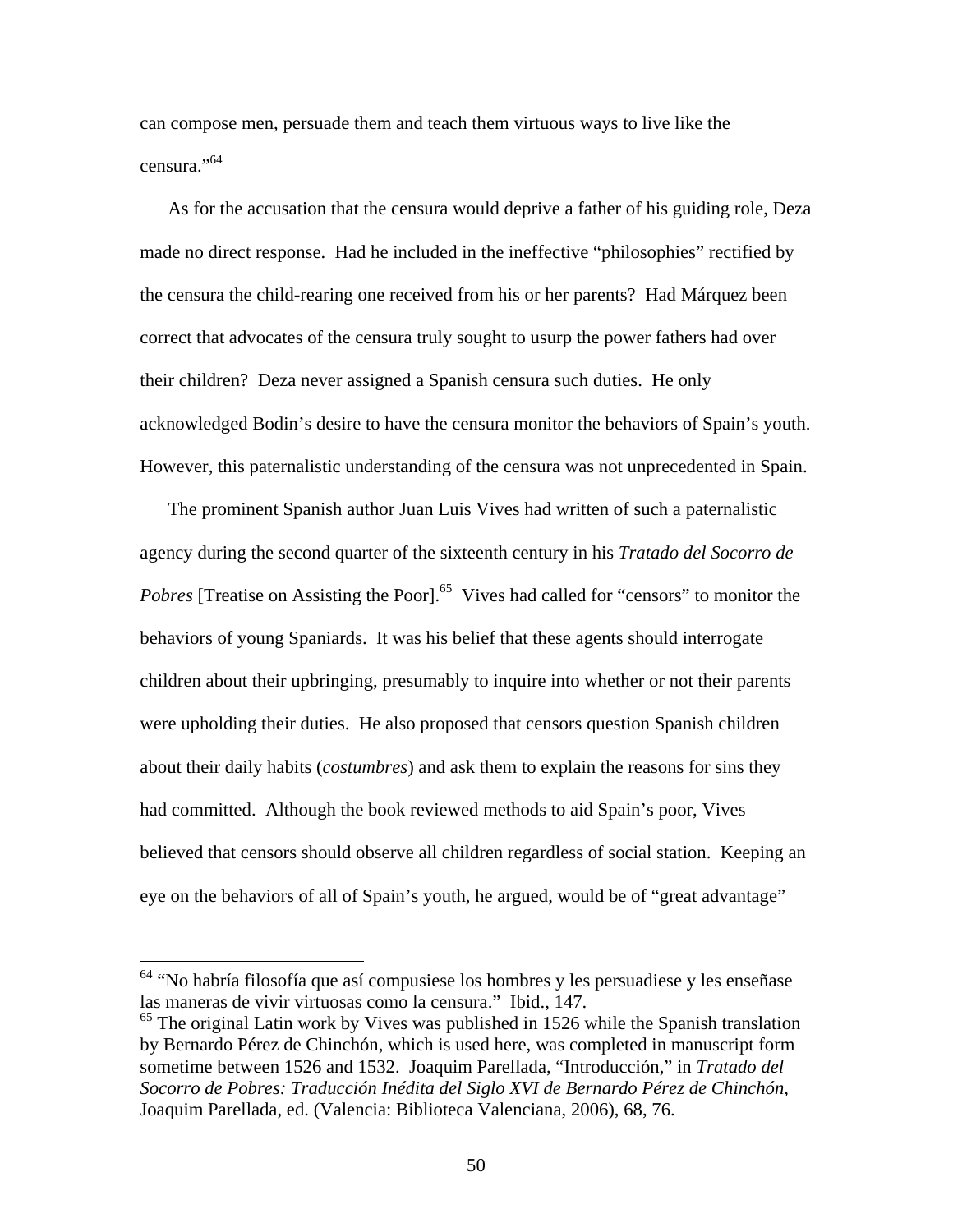[*gran provecho*] to any city. Even in the absence of their families, the youth of Spain would develop virtuously under the watchful eye of the censura to whom they would "have to pay mind…as if [the censors] were their parents."66 If Deza had intended for the censura to take on this parental or paternal role, he would not have been alone. Not only had it appeared in Vives's work, but a significant part of the reform program proposed by the monarchy in the early 1620s, at the height of its reform efforts, reflected this paternalistic attitude. It seems the king, acting as the father of his people, may have felt justified insinuating himself in the private realm of the household. Seemingly inspired by the Roman censura, the royal committees formed by the monarchy during these critical years of reform might have served as just the method to do it.

# **Reviving the Censura**

 $\overline{a}$ 

Although never formed officially under the title "censura," some of the monarchy's creations from the early 1620s exhibited the same spirit, structure and objectives of the ancient Roman censura. This included two committees operating under the title Junta de Reformación, a third junta termed the Junta Grande de Reformación, and the system of geographic division in Madrid, known as the *cuarteles* (districts or quarters). The first was actually formed twice within a matter of years. The Duke of Uceda, the second *valido* or favorite of Philip III, assembled the first committee in 1619.<sup>67</sup> It was a

 $66$  "pensar que habían de dar cuenta a estos visitadores como a sus padres mismos." Ibid., 192.

 $\frac{67}{11}$  is should be noted that the 1621 formation of the Junta de Reformación was not the first committee with aims on controlling popular behavior. According to Ignacio Ezquerra Revilla, initial trends toward the formation of the Junta de Reformación started in the 1570s during the rule of Philip II. This late sixteenth-century junta, which acted on the opportunity provided by post-Tridentine reforms to implement social controls over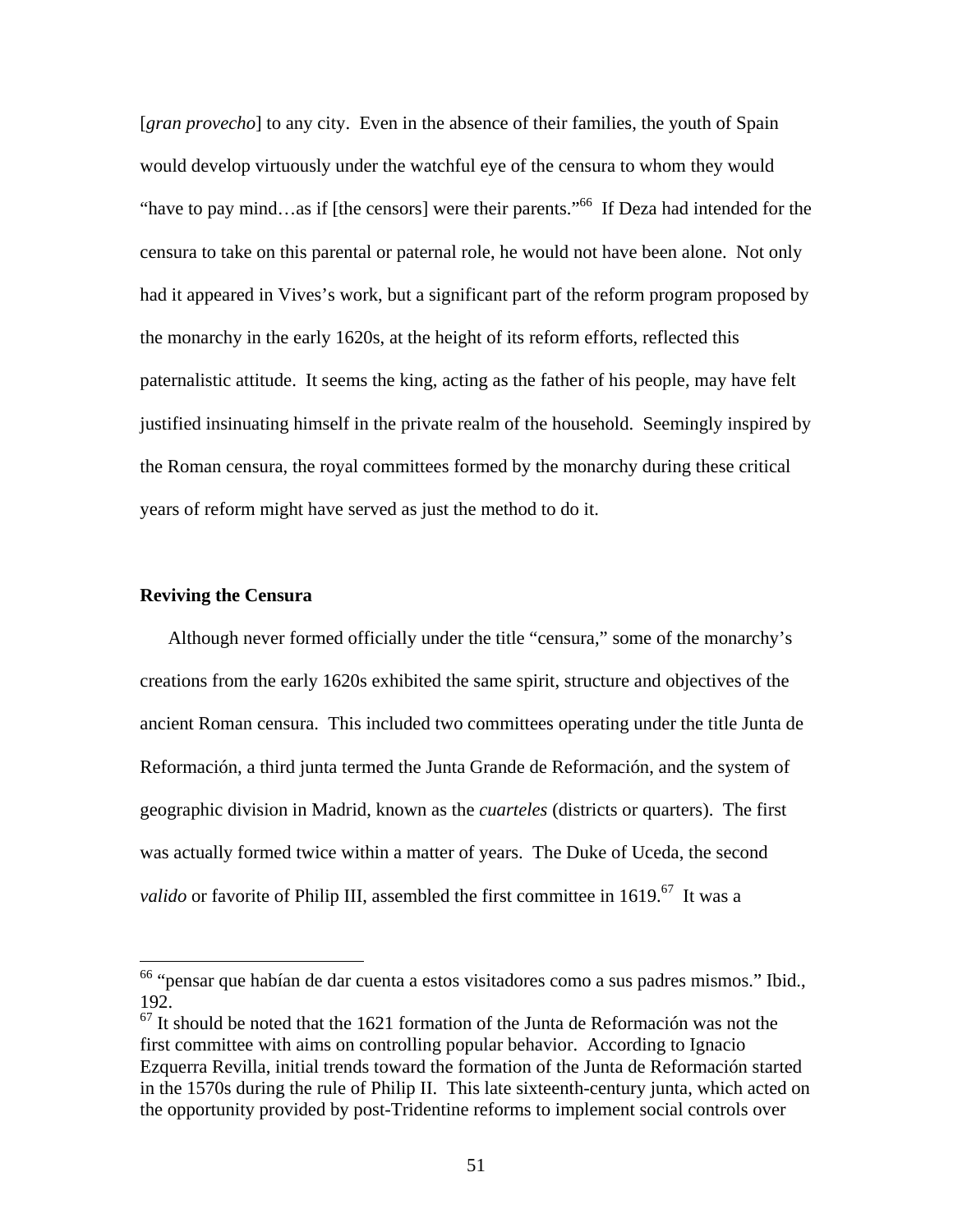committee of limited power designed presumably to placate the increasing demands for reforms throughout Spain.<sup>68</sup> It may also have been put together to improve the image of Philip III's administration in the wake of the scandalous and corrupt administration of the Duke of Lerma, the king's former valido and Uceda's father. The Duke of Lerma had been a controversial figure, but had always enjoyed the support of the king. However, in the fall of 1618 that support ran out. Lerma's use of royal stipends and rewards (*mercedes*) as well as noble titles came into question, as it became clear that he had used them to build a network of loyal associates. The events surrounding Lerma's fall from grace left a betrayed Philip III to recant earlier statements of support issued for his favorite in a 1612 royal decree and almost undeniably contributed to complaints about decreased loyalty to the king and widespread self-interest throughout Spain.<sup>69</sup>

In October 1618, the Duke of Lerma stepped down, but shortly before leaving office he recommended that the king petition the Consejo Real for reform suggestions. When the king finally asked the Council for its assistance, it was more than happy to oblige, presenting Philip III with a reform memorandum (*memorial*) the following year that

 $\overline{a}$ 

the populace, does not appear to have possessed the same title as later formations. Unlike later versions, it was also subordinate to the Royal Council and its various organs. Nonetheless, it has a nominal connection to the later committees. Like the later juntas, it focused on the general morality and customs of the body politic. It counted amongst its areas of interest the appropriate dress of government ministers, gambling, as well as female prostitution and clandestine homosexual encounters. Over time the foci would shift and the Junta would gain a greater political valence, but its roots may be apparent in this early committee. Ignacio Ezquerra Revilla, "La reforma de las costumbres en tiempo de Felipe II: Las "Juntas de Reformación" (1574-1583) in *Congreso Internacional "Felipe II*,*"* ed. Ernest Belenguer Cebrià (Madrid: Sociedad Estatal para la Conmemoración de los Centenarios de Felipe II y Carlos V, 1999), 81; and BNE 5/57511.

<sup>68</sup> Juan Francisco Baltar Rodríguez, *Las Juntas de Gobierno de la Monarquía Hispánica (siglos XVI-XVII)* (Madrid: Centro de Estudios Políticos y Constitucionales, 1998), 170. 69 This decree appears in John Elliott's biography of the Count-Duke of Olivares; *Count-Duke*, 32.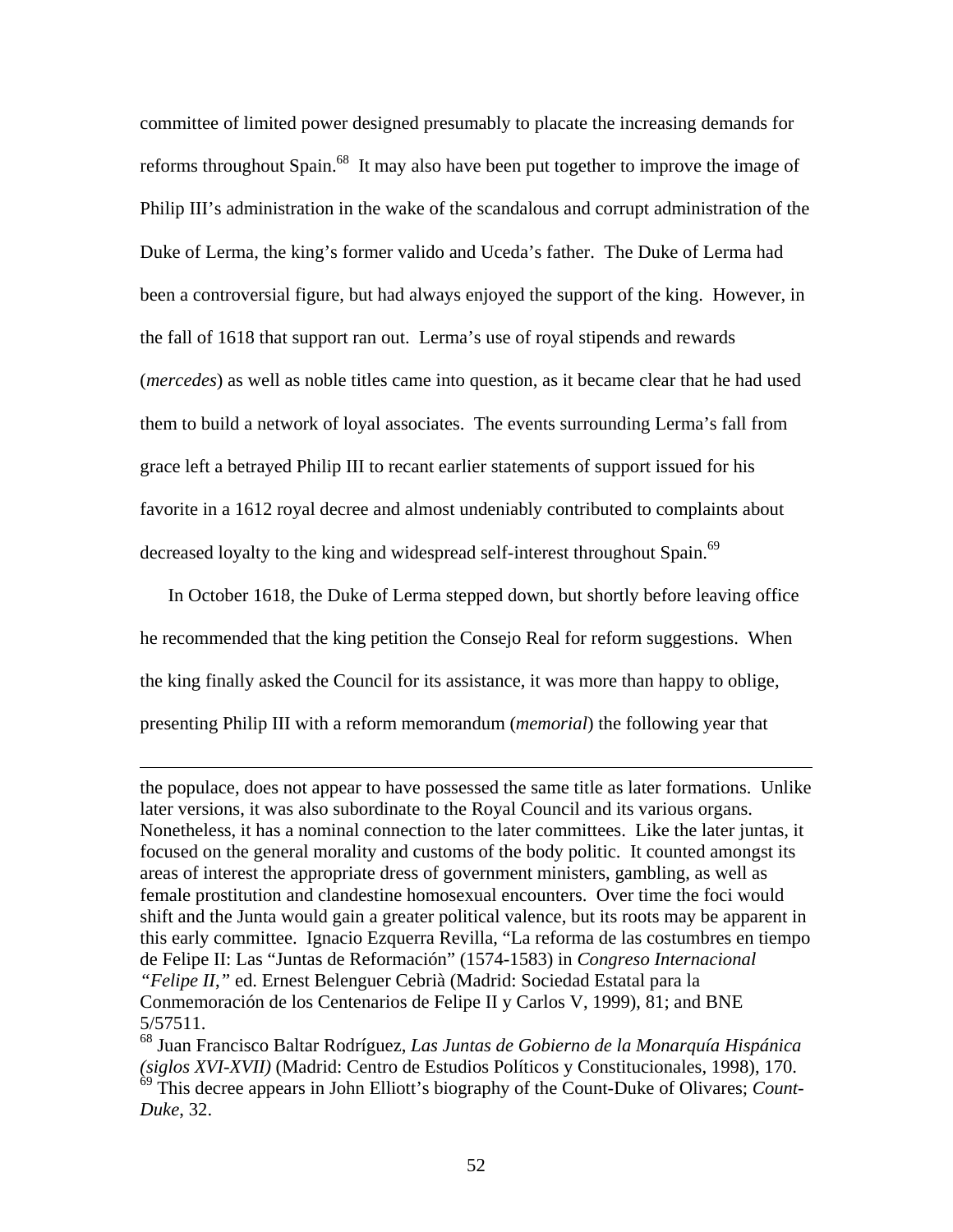assessed the problems and needs of Castile. Dated January 1, 1619, this famous memorial marked the death of the first Junta, whose limited powers were quickly superseded by the Consejo. Shortly after its inception, the fledgling Junta ceased to meet.

Roughly two years later and only eight days after Philip IV had ascended the throne, the second Junta de Reformación came into being. Issuing a royal order on April 8, 1621, Philip IV put together a committee that would assemble every Sunday, save for Holy Days, in the home of the President of Castile, Fernando de Acevedo.<sup>70</sup> Once again it was never directly stated, but the impetus behind this committee seemed to be in part a desire to give the monarch a clean image. The formation of the Junta happened amidst a number of actions intended to separate Philip IV from the Lerma administration and even the reign of his father, Philip III. In 1621, his administration carried out the trial and execution of Lerma's secretary, Rodrigo Calderón, the Marquis of Seven Churches. That same year, the king ordered the destruction of both a pulpit that Lerma had constructed in the royal chapel and a passage that connected the home of Uceda to the palace.<sup>71</sup> In a similar vein, the objectives of the new Junta de Reformación came to include the revocation of "mercedes inoficiosas" [inofficiously granted rewards and honors]

1

 $71$  The trial and execution of Rodrigo Calderón backfired on the monarchy, as the Marquis's noble and pious behavior in the face of death made him into a martyr. The trial is covered in Elliott, *Count-Duke*, 44, 107-108. The execution scene is given in detail in the sixth letter of Andrés Almansa y Mendoza's chronicles of the court. Dated October 22, 1621 this letter appears in Almansa y Mendoza, *Cartas de Andrés de Almansa y Mendoza: Novedades de esta corte y avisos recibidos de otras partes, 1621- 1626, Colección de libros españoles raros o curiosos* (Madrid: Miguel Ginesta, 1886), 85-100; and on the destruction of the chapel and passage, see page 98r of document titled "Gaceta" in BNE mss 12856.

 $^{70}$  See "Cédula real de Felipe IV por la cual crea una Junta para que le ayude en la administración del Reino. Madrid 8 de abril 1621." This document bears the call number 18670/72 and can be found at the Biblioteca Nacional de España (BNE).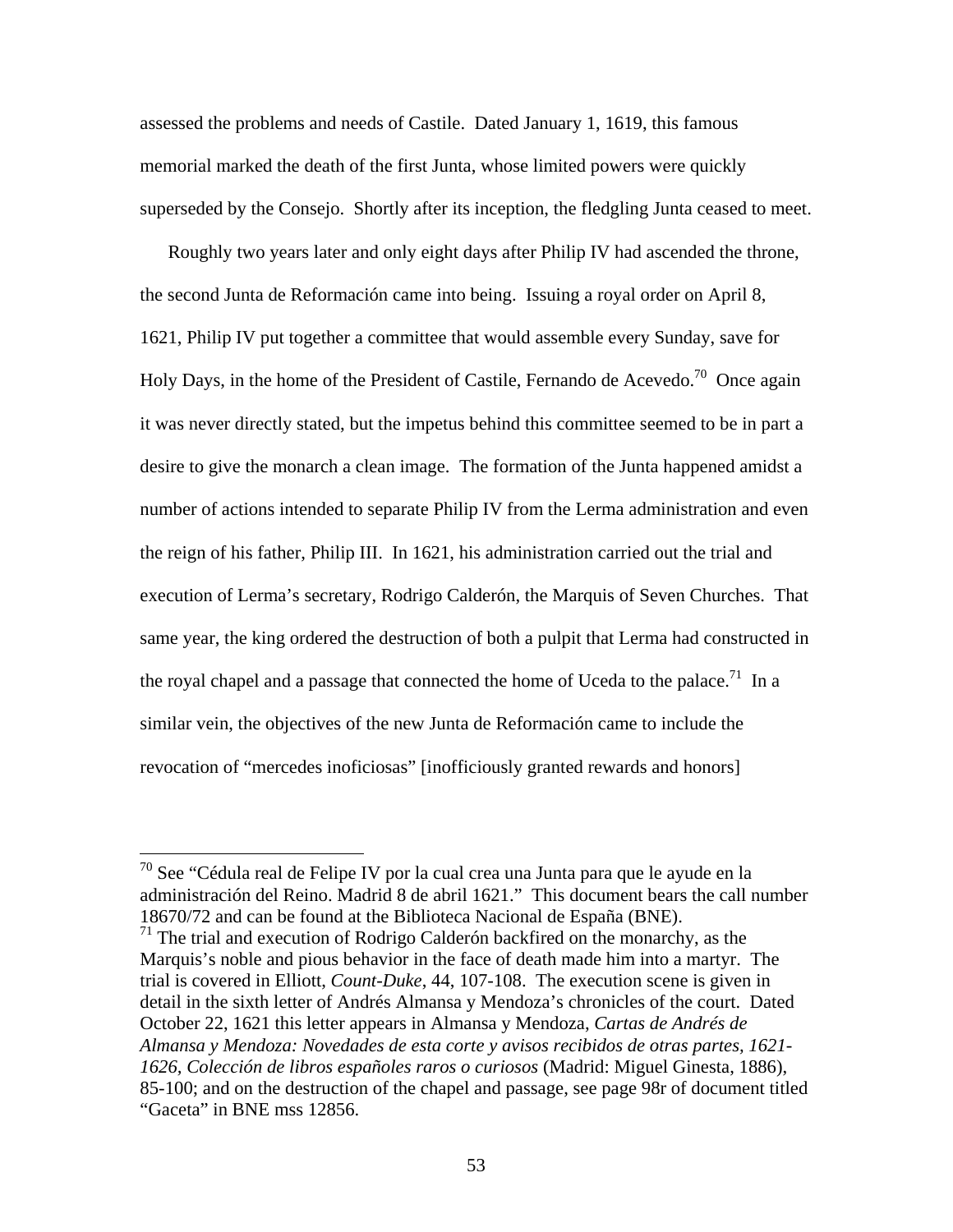implying at least a subtle desire to root out any latent corruption from the previous reign.72

At the time of its inception, the responsibilities of the Junta had still to be worked out, but after a few weeks of correspondence between junta members and the king, the committee took on the objective of implementing "diligences and modes possible to assure the wellbeing and reform of the kingdoms and the people in the present and future; [reforms] that without doubt are increasingly necessary as a result of the harm brought on by the habit of contrary customs."73 Considering a range of issues from gambling to gluttony, the Junta seemed prepared to fulfill this goal. It was targeting corrupt customs and attempting to renew virtuous conduct just as the Roman censura had done. Philip IV could only have been pleased with the potential for the new Junta, as he had made explicit his wish to create with this committee a "form of censure [*censura*] in order to uproot all [of Spain's] vice and bribery more effectively."<sup>74</sup>

 $72$  "Instructions for the Junta de Reformación from April 1621," Archivo Histórico Nacional (AHN), Consejos, legajo 7137.

<sup>73 &</sup>quot;...se trate [la Junta] de que se logren en estos Reinos y Vasallos las diligencias y medios que se pusieren para su bien y reformación en lo presente y venidero de que sin duda ninguna están necesitados, y tanto más por el daño que se ha contraído con el hábito de la costumbre contraria." See the Junta's response to the "Instrucción," titled, "Puntos para tratar en la Junta de Reformación. Sobre reformación de muchas cosas." AHN, Consejos, leg. 7137. In two other consultations between the king and the Junta, dated July 4 and August 23, 1621, the Junta takes on the issue of expelling a portion of the court inhabitants, claiming its goal to be "reform of the customs of [the] court." For similar statements about the objective of the *Junta* under Philip IV, see González Palencia, *Reformación*, 99, 135.

<sup>&</sup>lt;sup>74</sup> The order calls the Junta "una manera de censura, para mejor desarraigar todos los vicios y cohechos." This document appears in Gonzalo Céspedes y Meneses, *Historia de don Felipe IIII, Rey de las Españas* (Barcelona: Sebastian de Cormellas, 1634), 73; and in Gil González Dávila *Teatro de las Grandezas de la Villa de Madrid* (1623) (Valladolid: Ediciones Maxtor, 2003), 170.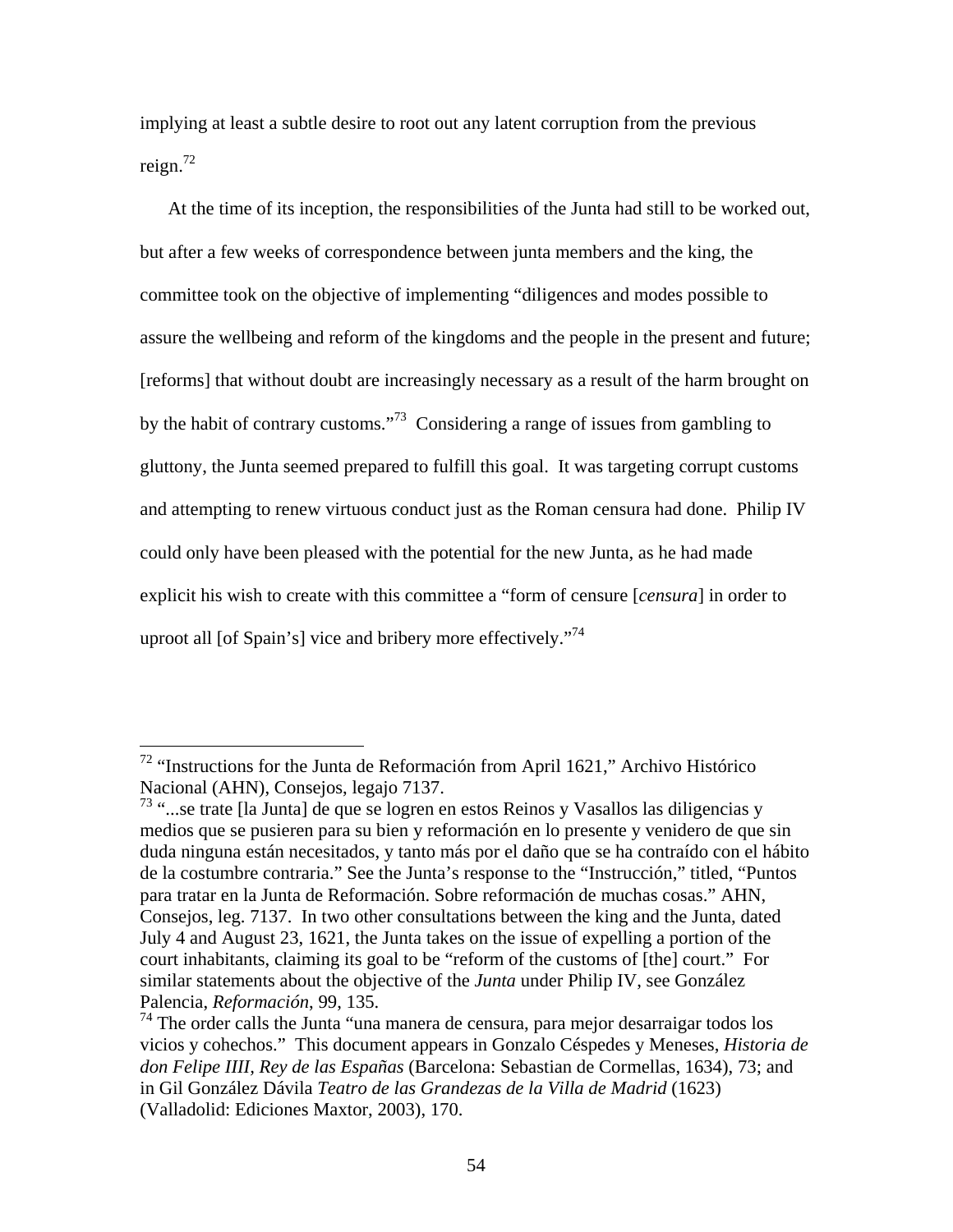Whether the king intended to allude to the censura of ancient Rome is unclear. However, writings from the era seem to assign this distinction to the second Junta de Reformación and credit it with the functions of assigned to the censors by the ancient Romans. Evaluating the beginning of his king's reign a little more than ten years after it began, Gonzalo Céspedes y Meneses equated the Junta de Reformación of 1621 with Rome's censura. Before reprinting the order that gave life to the Junta in his *De la Historia de don Felipe IV* [On the History of Philip IV] (1634) Céspedes y Meneses described the Spanish committee as a "junta of ministers, that under the name of prosecutors, or *censors for the kingdom* [*censores de la patria*], might return [the commonwealth] to health."75 The author's mention of "censors," of course, seems to associate the Junta de Reformación with the Roman censura.

The perceived duties of the committee seem also to suggest a revival of the ancient censura. The working papers of the Junta de Reformación are severely limited, and none of the extant documents assign this committee a ground-level intervention in the daily lives of the people, as seen with the Roman censura. Nonetheless, on more than one occasion the Junta seems to have fielded complaints from citizens about the immoral or inappropriate behaviors of neighbors or family members. In each case, those reporting the incidences expected the committee to intervene directly and rectify the situation. One man even threatened to kill a debauched, Flemish neighbor, who was "riling up married women," if the Junta did not get involved.<sup>76</sup> Similarly, an anonymous chronicle relating the events unfolding in Madrid between April 24 and May 1, 1621, notes the formation of

<sup>75 &</sup>quot;una junta de ministros, que con el nombre de fiscales, o de *censores de la patria*, la redujesen a salud..." (emphasis added). Céspedes y Meneses, *don Felipe IIII*, 73.  $76$  With regard to the Flemish man, the author of the complaint noted his tendency to

<sup>&</sup>quot;inquieta a mujeres casadas." González Palencia, *Reformación*, 207-209.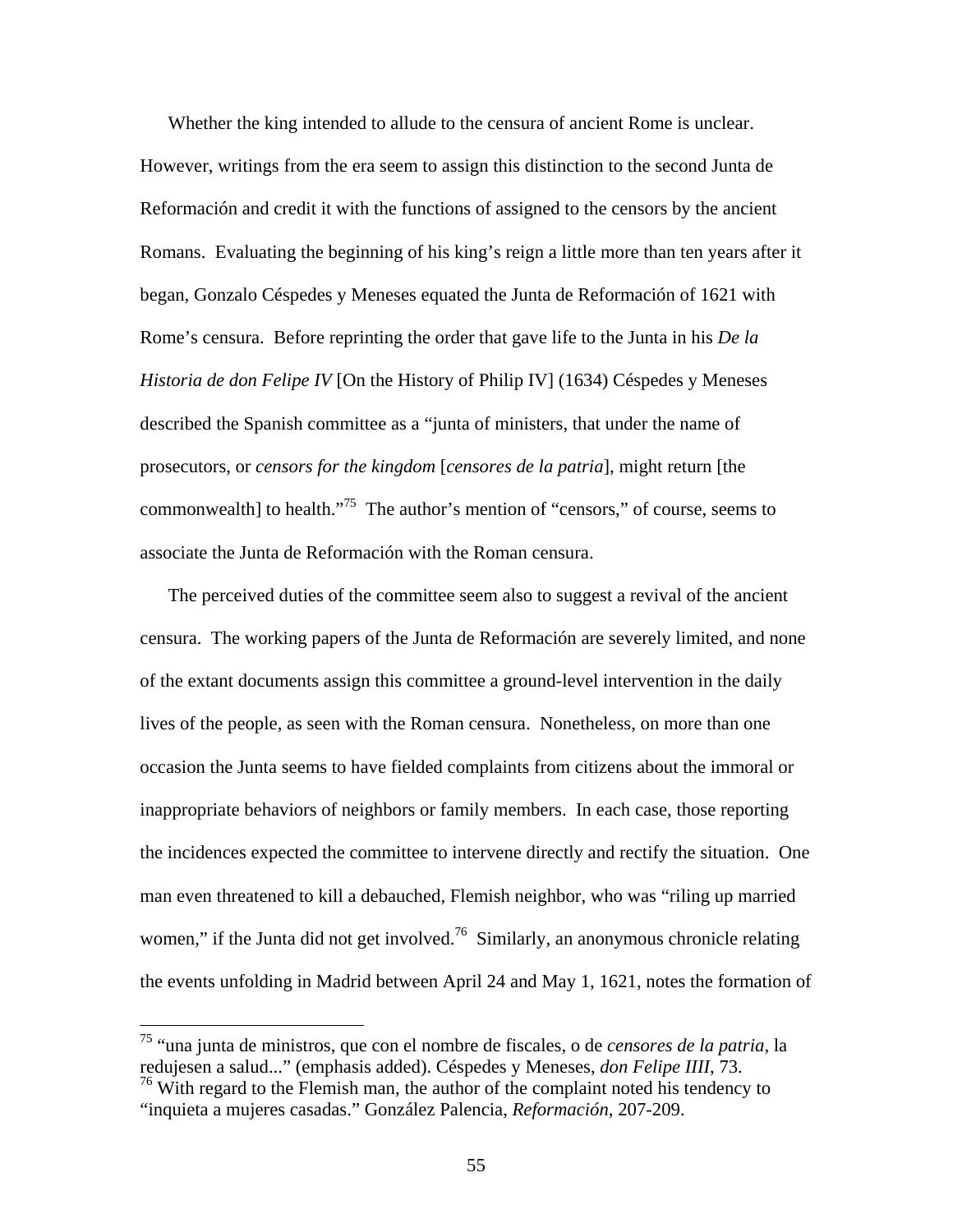a "new council for reforming vices." This new council, claims the unknown author most likely in reference to the Junta de Reformación, was looking for "two honorable people of good customs to serve as *secret guards* in order to report people causing problems where they live and remedy these troubles with severity."<sup>77</sup> It may be that Philip IV intended to revive Rome's censura and that this call for "guards" betrays an unknown detail of the Junta's duties. It is difficult to know the king's full intentions without a greater body of documentation. However, what is clear is that, if only in spirit alone, the Junta de Reformación was the recasting of the Roman censura and the monarchy's hope for bringing virtue back to an allegedly decadent Spain.

As with the Junta de Reformación, the formation of the cuarteles seems also to suggest the invention of a censura within early seventeenth-century Spain. As explained by the king's top officials, the geographical structure and objectives of the cuarteles paralleled those of the ancient reform agency. The cuarteles were geographic designations in the city of Madrid, which divided the city into six zones. All named for saints –one of the few distinctions from the ancient censura – each cuartel was then parceled into 30 divisions, totaling roughly 50 houses in each division of the cuartel.

The administration of each cuartel went to one of Madrid's *alcaldes de casa y corte* (royal judges assigned to a small, mobile jurisdiction surrounding the king's person) while subdivisions would be policed by alguaciles, lower ranking judicial officials. In order to record census data and report reprehensible conduct, the administrative structure also had to include notaries. Some versions of the royal order announcing the formation

<sup>77</sup> The untitled chronicle reads as follows: "Consejo Nuevo de reformación de vicios quiere nombrar dos personas honradas y de buenas costumbres como guardas secretas para que den aviso de la gente que en la calle donde habitan, viven mal, para remediarlo con rigor." BNE Mss. 7377, f. 307r.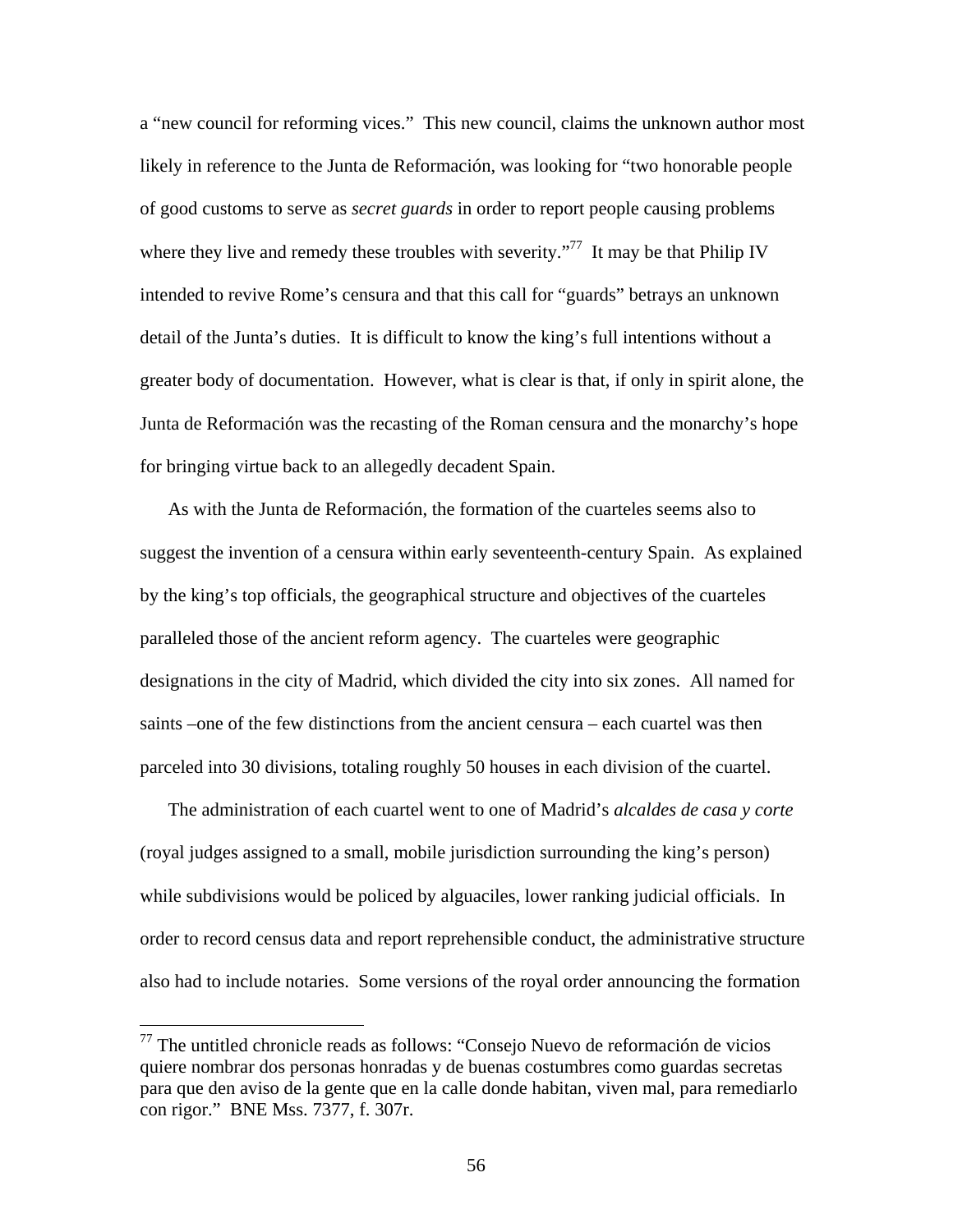of the cuarteles require a notary in each cuartel, while others assign four to be shared among the six areas of the city. To compensate him for his service, the notary of each cuartel would be paid a modest wage. Like the other administrators, he would be expected to reside in the cuartel in which he served. Notaries and minor officials would also be required to meet with their superiors every Thursday to discuss the state of affairs in each cuartel.

Each notary was to keep a book of the census information for each house in his jurisdiction. This information included the owner of the house or the name of its tenant or tenants if rented, as well as any guests in the home and the nature of their business in the court city. As mentioned by Deza while advocating for a revived censura, officials may have intended to balance the population of Spain by controlling the influx of people to the capital city. This had been a concern consistently expressed by reform authors and committees during the era, and would eventually prompt the monarchy to order an expulsion of excess population in Madrid in  $1623.^{78}$ 

The order for the cuarteles also mandated that its agents record the profession, nationality, and any titles held by head of the household. In addition to the name and age of the head of the household – assumed to be a man by the documents – this information should be given for wives, children, servants and slaves when appropriate.

Unlike previous references to Rome's censura, however, no request for a list of assets was made in any of the orders for the formation of the cuarteles. Perhaps the monarchy had learned its lesson at the beginning of Philip IV's reign, when many royal officials refused to comply with the crown's request for them to submit to the recently formed

 $78$  For more on concerns with repopulating Spain, especially Castile, and its relation to proposed expulsions of men and women from the court, see chapter 3 of this dissertation.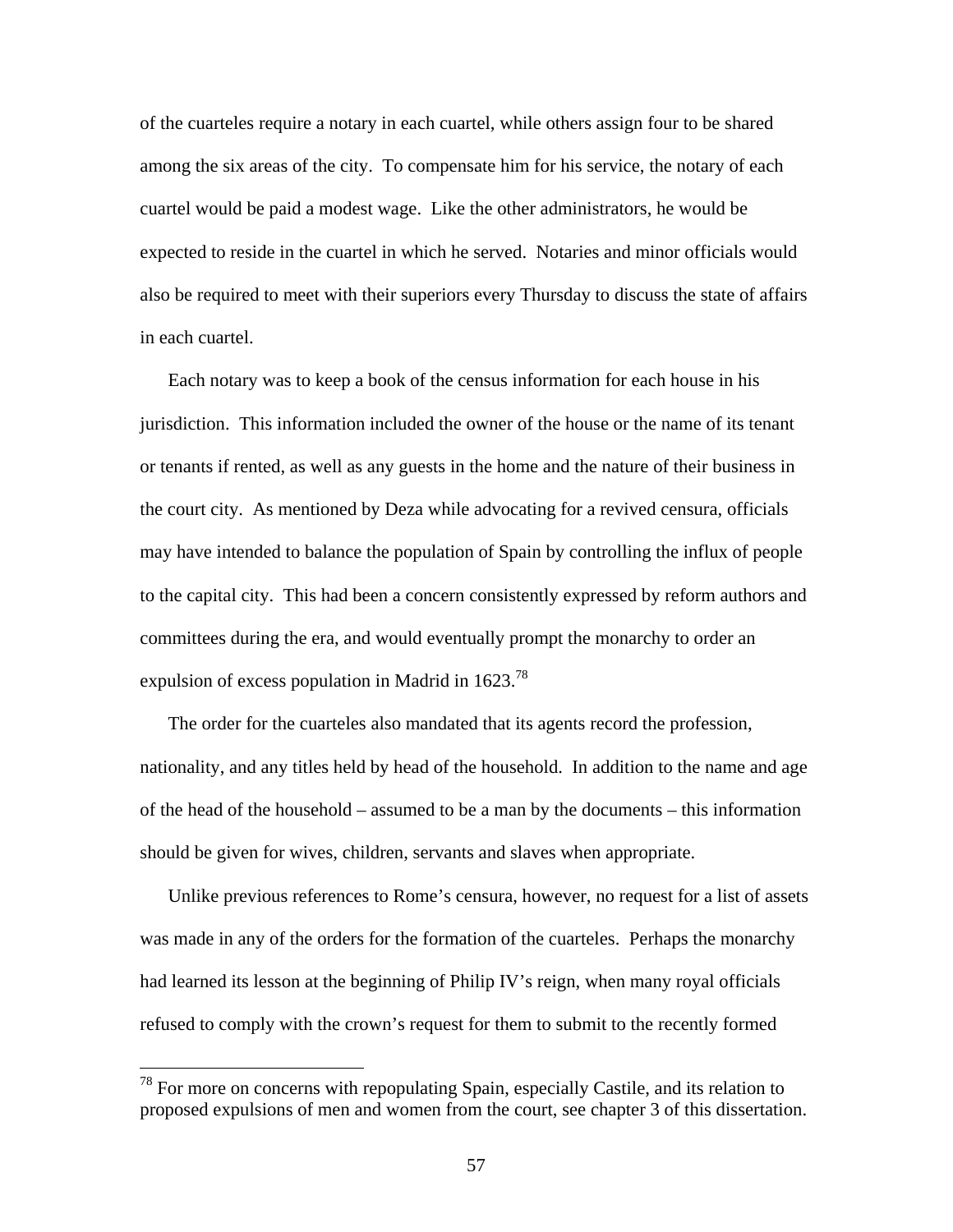*Junta de Inventarios* lists of their assets to prove they had not unjustly taken rewards from the corrupt Lerma regime – a procedure that would have publicized their families' financial situations.<sup>79</sup> If this was the case, the monarchy had taken the same stance as Márquez, considering that exposing the financial records of prominent families risked their public humiliation.

A handwritten order for the cuarteles, attributed to a minister in the Royal Council, Francisco de Tejada, and dated March 26, 1624, requests the collection of no further information, while printed orders for the formation of the cuarteles (which are presumably from the same time as they mirror Tejada's memorial nearly *verbatim*) ask for an additional piece of information. The printed orders put emphasis on recording the number of boys older and younger than fourteen years of age and the number of girls over and under the age of twelve.<sup>80</sup> The document does not clarify the significance of these particular ages, but given that these were the ages of majority in early modern Spain, it can only be assumed that the monarchy wanted either to estimate the marriageable population and project the future population or to verify that all young adults were enrolled in school or participating in the workforce.<sup>81</sup> In one case or the other, these young men and women would be contributing to the needs and wellbeing of the monarchy and their kingdom.

 $79$  The Junta de Inventarios was a committee created to check for such dishonest distribution of rewards. It requested that all government officials submit inventories of their estates dating to 1592. The mandate met with great resistance, being fulfilled only in Mexico. Despite some compliance in the Spanish colony, these inventories were sealed and never opened. Baltar Rodríguez, *Juntas*, 187-189.

<sup>80</sup> AHN, Consejos 7137. All documents related to the cuarteles appearing in this study belong to this bundle and are located in the folder titled "Quarteles 17."

<sup>81</sup> Richard Kagan, *Students and Society in Early Modern Spain* (Baltimore: The Johns Hopkins University Press, 1974), 8.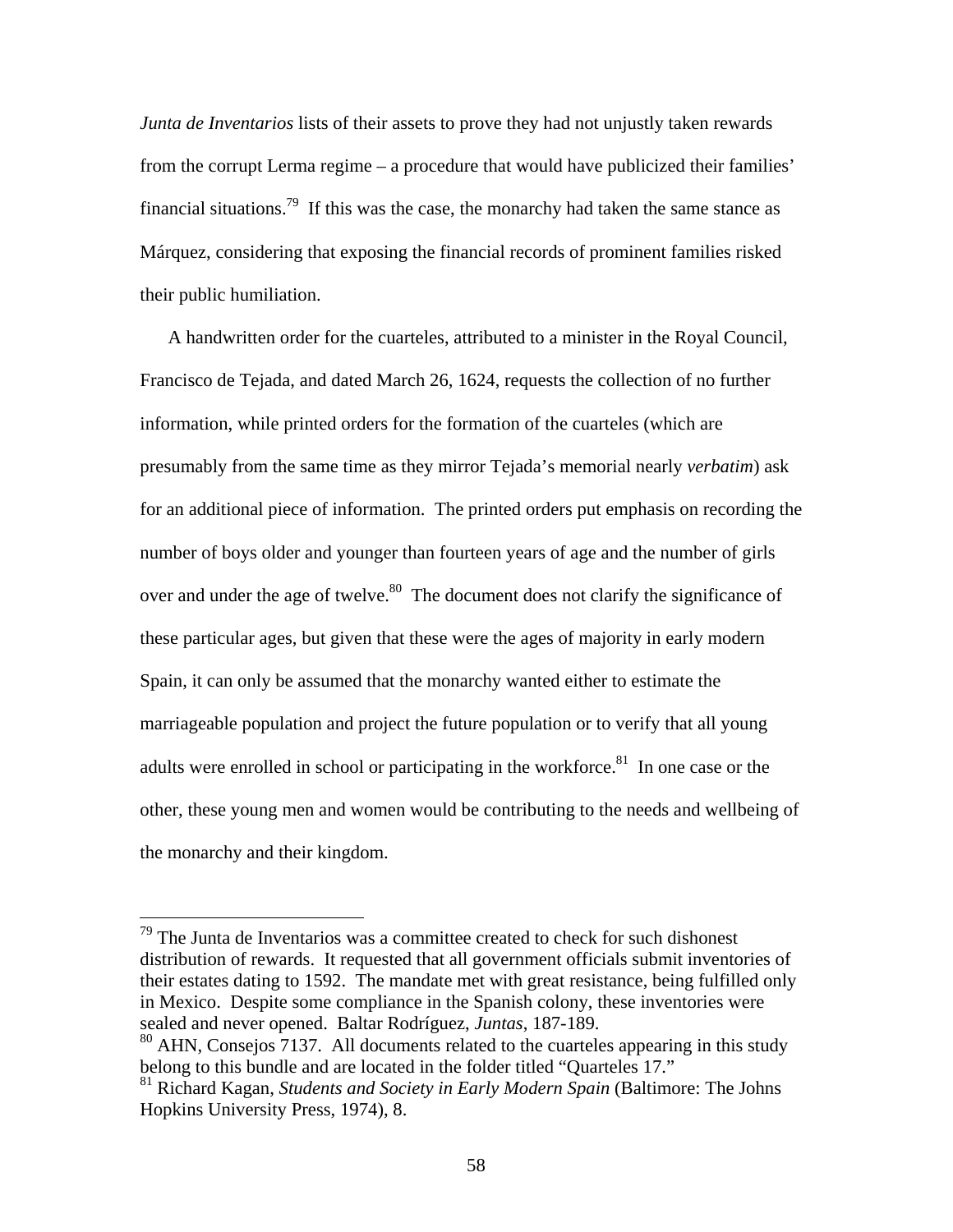While the administrative structures of the cuarteles showed tremendous similarity to the Roman censura, their responsibilities also matched up with duties of the ancient office. Emphasis was placed on the importance of the cuarteles in collecting taxes. "This," one document read, alluding directly to the ancient censura's identical role, "the Roman monarchy taught us well."<sup>82</sup> Mirroring the views of Lope de Deza, Tejada also asserted that the people would be better provided for and protected as a result of reviving the censura in Spain. Productivity could be heightened also. The number of agricultural workers might be carefully watched in this way, and the number of vagabonds reduced, returning them to the workforce. Otherwise, provisions could be procured in case of shortage, and if none could be acquired, chaos and calamity could be avoided through the strong arm of cuartel officials. Giving his frank assessment, Tejada declared that the cuarteles formed a useful instrument for Spain and its monarchy like that imposed on "ancient Europe." By this, he meant to indicate the Roman Empire and its highly reputed censura.

Most importantly, the cuarteles could uncover, to use Tejada's words, both the "quality and quantity" of people in Madrid as the Roman censura had done in ancient Rome. The cuarteles would do more than keep an accurate tally of court inhabitants. They could reveal work habits and expose illegal and inappropriate activities; in short, it could restore and sustain virtuous conduct. In Tejada's order, as well as in those later put into print, the job of cuartel administrators included monitoring and reporting "that in need of remedy and punishment."<sup>83</sup> Lower officials were to police each cuartel around the clock. To aid in this, the plans for the cuarteles provided for two separate night shifts

1

<sup>&</sup>lt;sup>82</sup> "Esto nos enseñó bien la monarquía Romana." AHN, Consejos 7137.

<sup>83 &</sup>quot;lo que hubiere digno de remedio y castigo." Ibid.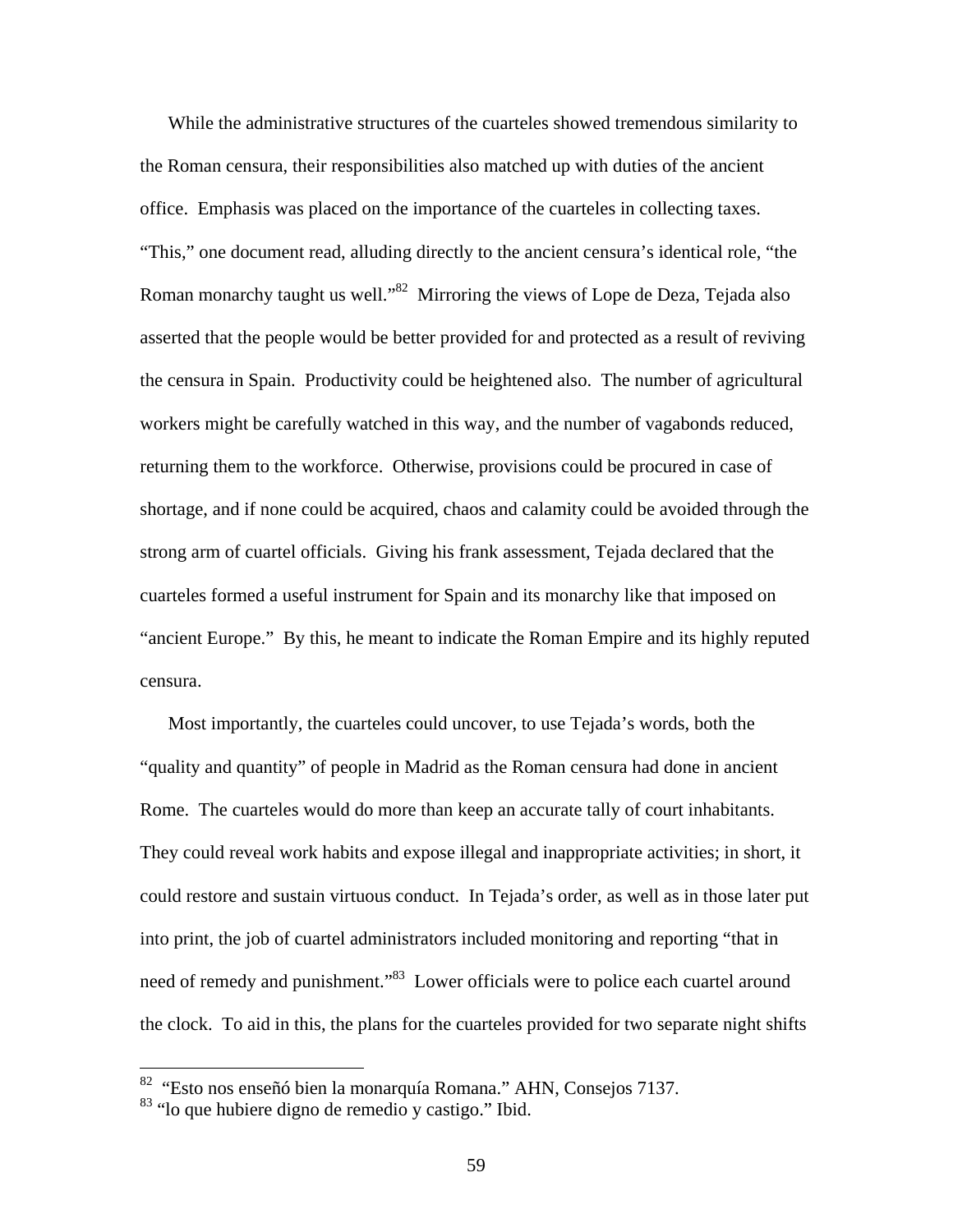– one until midnight, the other until daybreak. This vigilance, one order stated, made it so that "if any robbery, scandal, or other notable event were to happen, inhabitants of that cuartel could have at hand officers of justice in order to give them account and have the situation remedied."84 Tejada remained convinced that the presence of these officials would strike fear in the hearts of would-be criminals and ruffians. As with the anticipated effects of the censura by earlier authors, he foresaw the number of crimes decreasing. Fear, he assured, was much more effective than counting on man to succumb to a fondness of virtue.<sup>85</sup> Counting instead on vigilance, the occasional punishment and the reputation of the cuarteles and their agents – all traits of the Roman censura – Madrid and eventually Spain might be able to reform popular comportment and return to a harmonious and glorious state.

While the cuarteles remained in place in Madrid, the second Junta de Reformación faded fairly soon after its formation in  $1621$ .<sup>86</sup> It was plagued by internecine conflict, and despite the initial enthusiasm in the committee's mission, interest in it diminished. After a brief period, Acevedo failed to attend the meetings he was to be hosting, and the king showed greater interest in other issues of state and leisure rather than his new committee.87 Although the king's enthusiasm about reforming his kingdoms diminished from the beginning of his reign, the interest in social reform persisted in general. Officials and arbitristas believed it was still possible to reshape behavior and halt the

<sup>&</sup>lt;sup>84</sup> "que si sucediere algún hurto, escándalo, o [sic] otra cosa notable, tengan los vecinos a mano la justicia para darle cuenta, y que lo remedie." Ibid.  $85$  Ibid.

<sup>&</sup>lt;sup>86</sup> The dates of the implementation and discontinuation of the cuarteles are unclear. While the handwritten order from Tejada is dated 1624, the other orders bear no date. There is also no existing history of the cuarteles by which to determine their starting or ending dates.

<sup>87</sup> Baltar Rodríguez, *Juntas*, 170-174.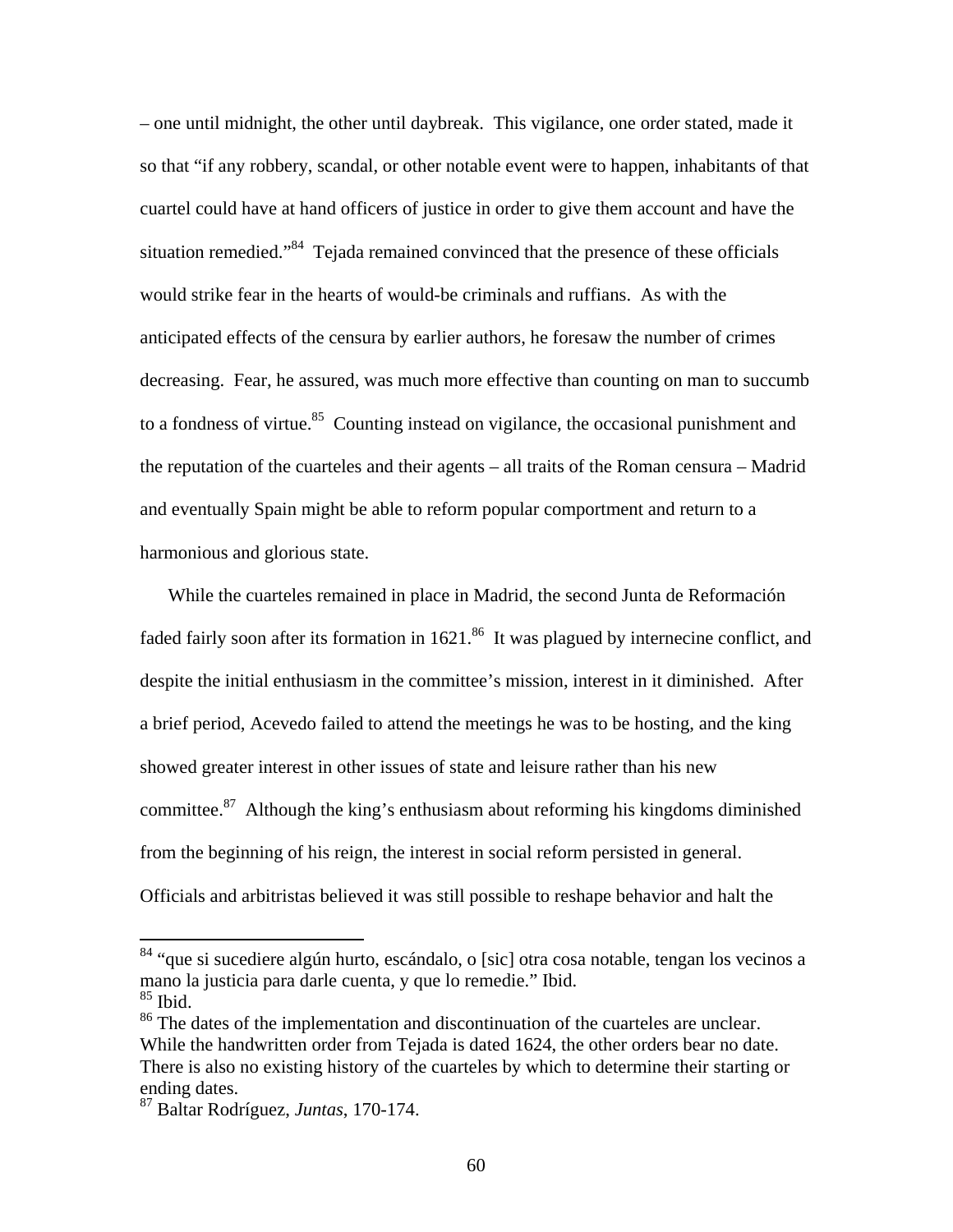decline of Spain. Philip IV's favorite and Spain's lead reformer in the 1620s and 1630s, the Count-Duke of Olivares, renewed these reform efforts in 1622, reestablishing this junta again in a more proactive form.

Indicative of either the addition of new members to the committee or to its increased power – perhaps both – the newest junta would be called the *Junta Grande de Reformación*. The king and his valido tapped many members of the second Junta de Reformación to serve once again, but they added to the newly formed committee the presidents of the government's highest councils. Acevedo was replaced by the new President of Castile, Francisco de Contreras, an elder statesman pulled out of retirement to serve the monarchy in its moment of great need.

Olivares and the king met with this committee for the first time on August 11, 1622. Like previous versions of the committee, the Junta Grande de Reformación received access to the papers and writings related to the reforms at hand, but it added to its arsenal the power to propose decrees. The Junta Grande answered only to the king. According to Philip IV, any reforms it proposed held the same legitimacy "as if put together by the Cortes."88 This was an unparalleled power that provided expedience but prompted jealousy and great resistance from the Cortes of Castile, the kingdom's legislative body. Granted the power to promulgate laws without the approval of the Cortes, the Junta Grande had usurped some of the powers of the Castilian assembly. Set on a collision course with the Cortes, the Junta Grande would encounter further resistance from the

<u>.</u>

<sup>&</sup>lt;sup>88</sup> AHN, Consejos, legajo 7137.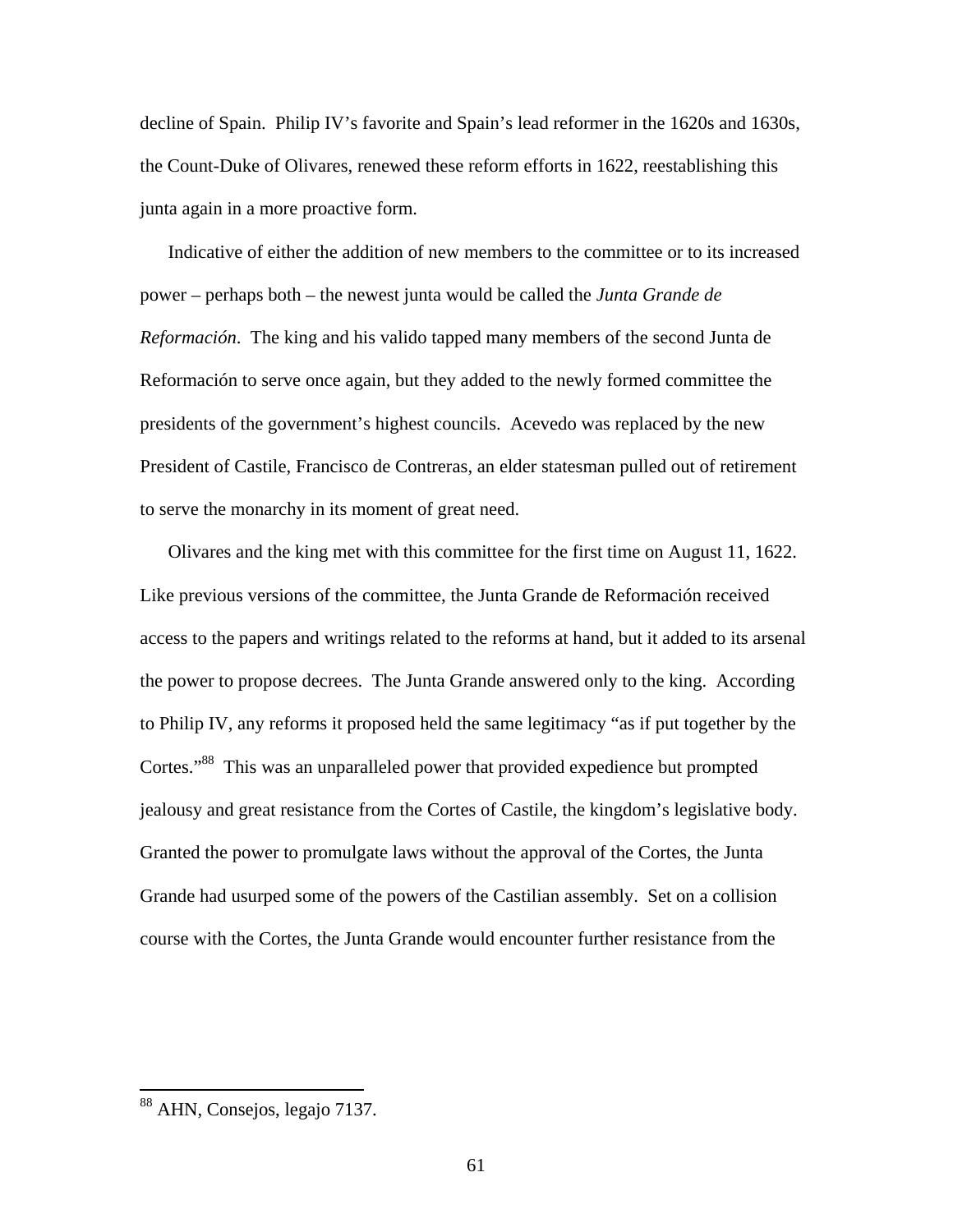assembly as a result of its attempts to reduce public offices in order to cut down on costs, a reform which targeted positions such as those held by the deputies of the Cortes.<sup>89</sup>

In the fall of 1622, the Junta Grande de Reformación put together a comprehensive set of reforms. Aware that they would not have the backing of the Cortes, the Junta Grande and the king sought other forms of popular support for their proposed reforms. Instead of negotiating with the Cortes, the king sent a letter in October 1622 to the city councils of the Castilian cities represented in the assembly, explaining the content of and need for the reforms. All but a few cities refused to support the monarchy's agenda, suggesting that the Cortes be called into session to review the reforms. In a show of its authority and perhaps to let it be known that its reforms would be implemented regardless of the Cortes' protests, the monarchy redacted the letter sent to the cities, publishing the new document as a set of twenty-three reform articles. On February 10, 1623, three days before the Castilian cities received letters convoking the Cortes, the Junta Grande's articles came off the press. $90$ 

 $89$  The proposed reduction of offices appears in the king's letter to the cities from October 1622, which appears in González Palencia, *Reformación*, 381. The proposal was the topic of discussion throughout the beginning of the Cortes of 1623. See May 8, 1623 as one of the first days of discussion of this proposed reform in Volume 38 of *Actas de Cortes*. See *Actas de las Cortes de Castilla, Publicadas por acuerdo del Congreso de los Diputados a propuesta de su Comisión de Gobierno Interior. Cortes celebradas en Madrid desde el Día 4 de febrero de 1617 al 28 de marzo de 1620. Tomo XXVIII*. (Madrid: La Real Casa, 1908), 95-96.

 $90$  It is the assertion of Baltar Rodríguez that the Count-Duke and the king intended to deliver a message about their unwavering commitment to the proposed reforms of the Junta through this publication; see Baltar Rodríguez, *Juntas*, 183.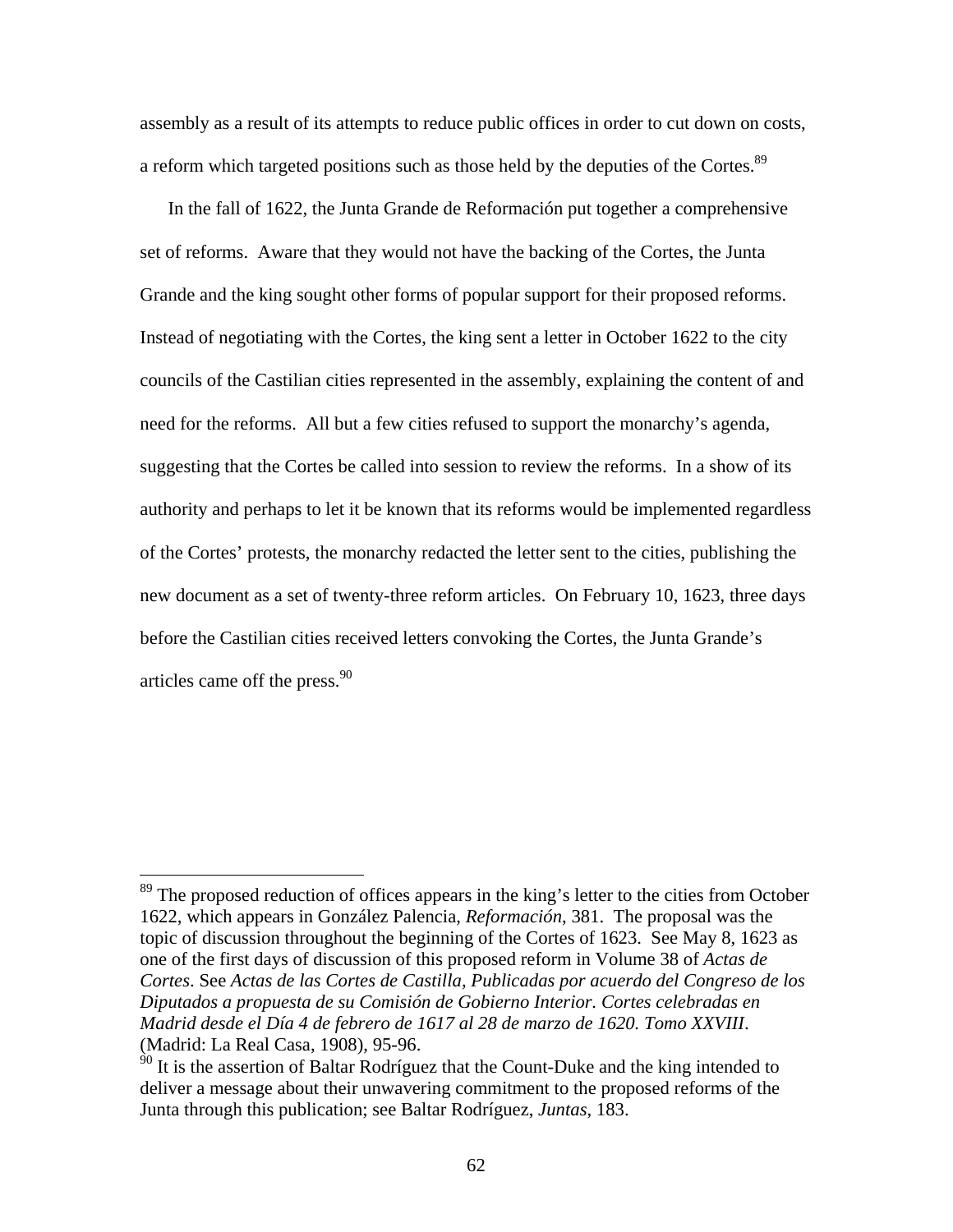## **Conclusion**

The reform articles of the Junta Grande de Reformación touched on a variety of issues.<sup>91</sup> They mandated the reduction of public offices, created regulations on judges, and put stipulations on grammar schooling. The final article of the Junta Grande even outlawed prostitution. Although it had been subject to certain restrictions, prostitution had been legal in Spain.<sup>92</sup> Junta members claimed that this tolerance had gone on too long. In their estimation, this sinful practice had to be stopped as it was a source of vice that would bring divine vengeance upon Spain. Empires and monarchies survived and thrived only with the favor of God, averred the committee. Although committee members never mentioned Rome specifically, they noted that other great empires had fallen as a result of succumbing to such sensual and carnal pleasures.<sup>93</sup> In saying this, they alluded to the undertone of morality that ran throughout the era's reforms.

But it was more than morality that prompted the Junta Grande to forbid prostitution. Junta members cited as a major reason for its prohibition the "inquietudes" (anxieties or disorder) that it caused. It is not entirely clear what the committee meant. Perhaps the Junta Grande felt that Spain could be more productive without prostitution. Men would be saved from the tempting pleasures of the flesh that made them squander their money and distracted them from their duties. Maybe its members viewed prostitution as a threat to family, and a distraction from procreation within marriage – one of the committee's

<sup>91</sup> For the complete set of reform articles, see González Palencia, *Reformación*, 415-455.  $92$  For the restrictions and the eventual movement away from tolerating prostitution in early modern Seville, see Mary Elizabeth Perry, "Deviant Insiders: Legalized Prostitutes and a Consciousness of Women in Early Modern Seville," *Comparative Studies in Society and History*, Vol. 27, No. 1 (Jan., 1985): 138-158.

<sup>93</sup> González Palencia, *Reformación*, 453-454.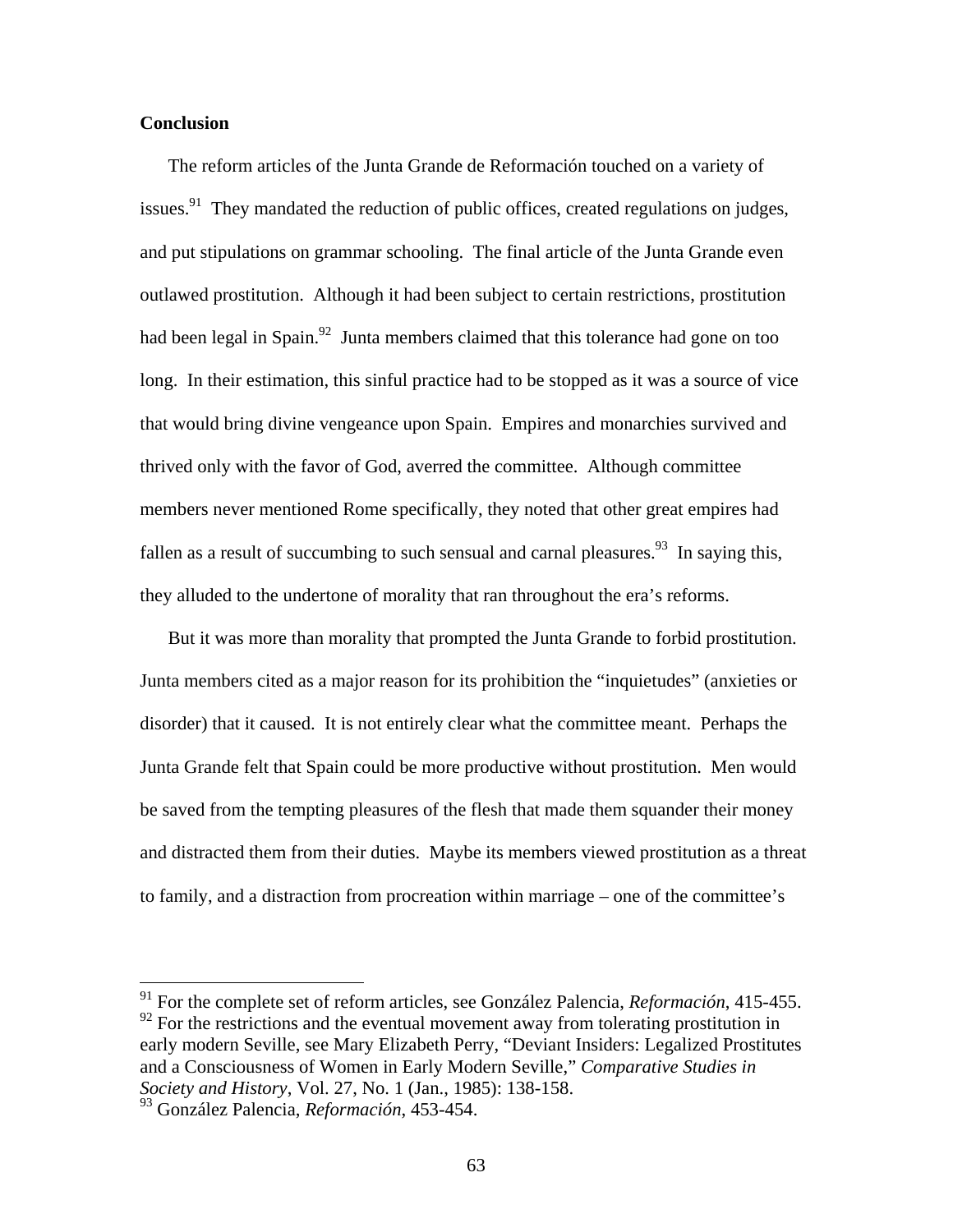hopes for boosting Spain's diminished population.<sup>94</sup> Whatever the intended use of the term, the committee seems to have reflected the essence of the era's reforms: Spain could only be conserved by the rejuvenation of virtuous conduct that restored order, considered the common good, and of course, benefitted the monarchy.

This was the perspective that guided royal officials and reformers, such as Deza, toward the Roman censura, and as will be seen in the next chapter, it would also be the impulse that would motivate the Junta Grande and other reformers to show interest in sumptuary reform. Guided in part by Francisco de Contreras, who took a near-draconian stance on sumptuary reform, the Junta Grande crafted reforms on the use of gold and silver in clothing and household items.<sup>95</sup> In part, this reform was a push to revive the alleged moderation of a past era, and to focus Spaniards on the fulfillment of their social station instead of the self-promotion that hindered duty and neglected the common good.

In some instances, Rome was the "category of useful historical analysis," reflecting the values and virtues that reformers and reform officials hoped to revive. However, as this chapter briefly reveals and the remaining chapters demonstrate, the gendered language and models appearing throughout the reforms of early seventeenth-century Spain offered similar insight. Pointing to effeminate conduct as justification for sumptuary restrictions, reformers tapped into notions of manhood that privileged productivity and provision, revealing their wish to assure the common good in Spain and

 $94$  For more on the Junta Grande de Reformación and repopulation policies, see chapter 4 of this dissertation.

<sup>&</sup>lt;sup>95</sup> As one member of the Consejo Real put it during the reign of Philip III, Contreras' proposals for sumptuary reform were "obscure, petty and cruel." See Escagedo Salmón, "Los Acebedos," *Boletín de la Biblioteca Menéndez y Pelayo*, (vol. 8) 340-341, as cited in Elliott, *Count-Duke*, 105.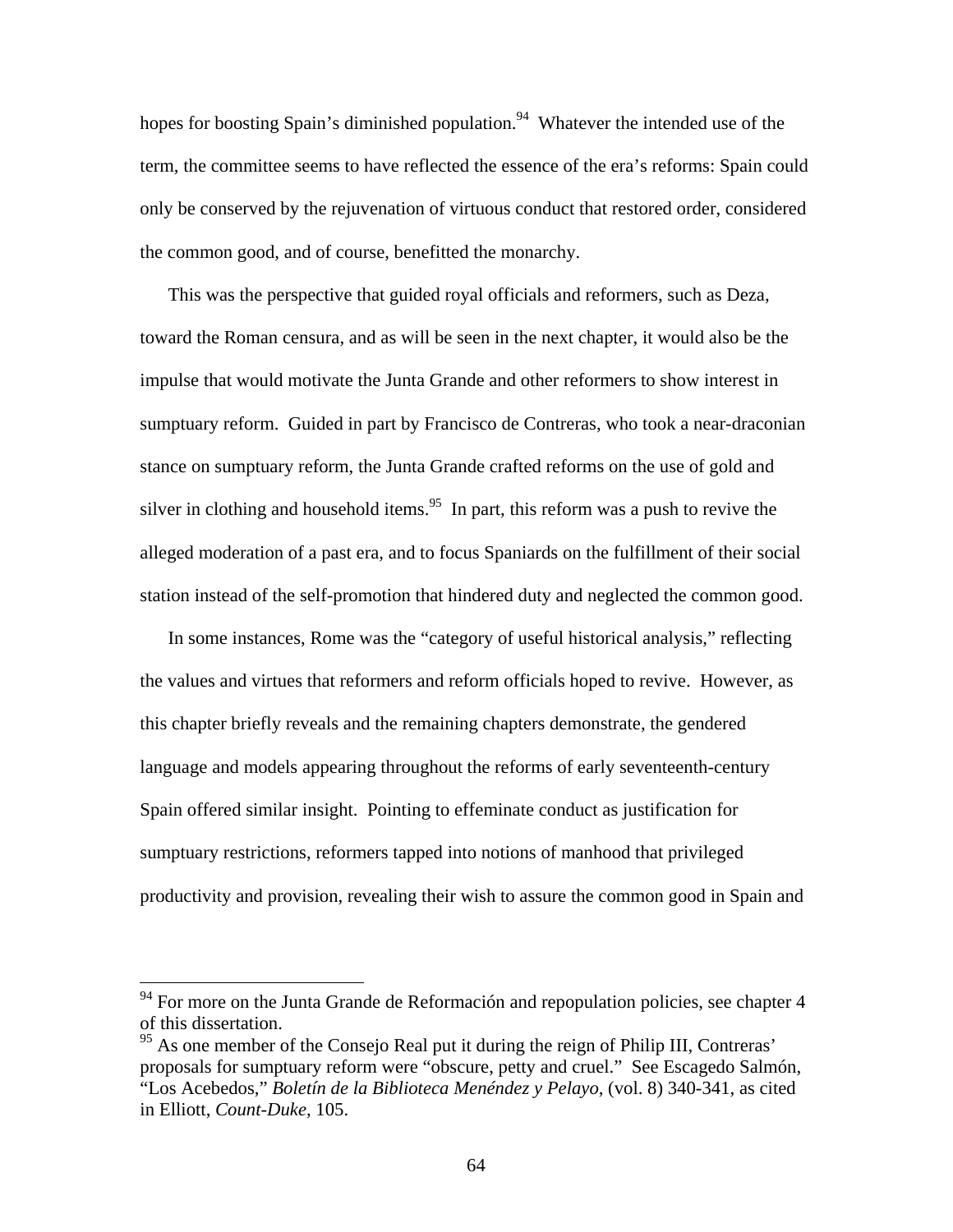to bolster Spanish industry, work ethic, and imperial strength. These are the themes studied in the next chapter.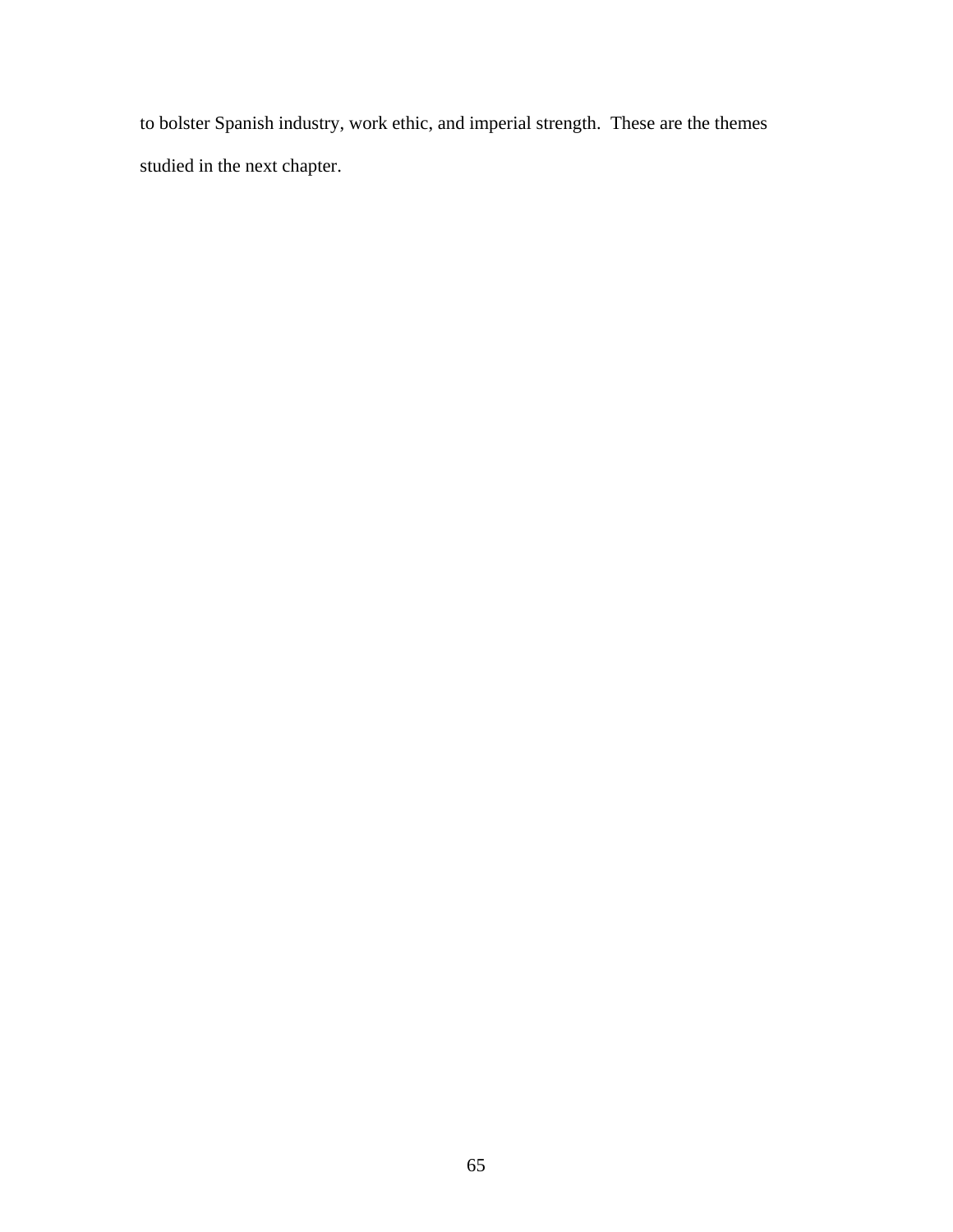# **Chapter 3: Foreign Goods and Common Good**

On October 16, 1621, some of the jewelers of Madrid sent a petition to Philip IV. They pleaded with him to intervene in what they saw as the unjust persecution of their trade. Earlier in the month, the *alcaldes de casa y corte* (royal magistrates) had descended suddenly upon the jewelry vendors along the *calle* Mayor, one of Madrid's main commercial streets. Allegedly under the orders of the President of the Council of Castile, they confiscated a number of clothing items and accessories, including elaborate Dutch ruff collars (*cuellos*), the more modest *valona* collars, and ornamented belts and shoes. Gathering in the calle Mayor, the alcaldes turned these goods over to the executioner to be burned on the spot, clarifying authorities' desire to extirpate these sumptuous goods from Spanish society. The confused shop owners could not comprehend the impetus behind the raid and mock execution, which the alcaldes had not made clear. Frustrated and concerned for their livelihood, the jewelers wrote the king, asking for a fair judgment on the issue and the opportunity to vend their remaining goods in order to salvage their investments.<sup>1</sup>

Chronicling events in Madrid at the time, the courtier Andrés Almansa y Mendoza identified the raid on Madrid's jewelry shops as the beginning of a campaign of sumptuary reforms.<sup>2</sup> The author's observation was fairly accurate. Although some sumptuary reforms had been attempted earlier in the century, it was during the period between 1618 and 1623 that Spain witnessed heightened attention to sumptuary matters.

<sup>&</sup>lt;sup>1</sup> The jewelers' petition, an untitled document, can be found at AHN Consejos, legajo 7137.

<sup>&</sup>lt;sup>2</sup> The fifth letter, dated October 14, 1621, relates the events that took place on the calle Mayor. The autor assigns the date October 8, 1621 to these events. Andrés Almansa y Mendoza, *Cartas de Andrés Almansa y Mendoza: Novedades de esta Corte y Avisos Recibidos de otras partes (1621-1626)*, (Madrid: Miguel Ginesta, 1886), 83.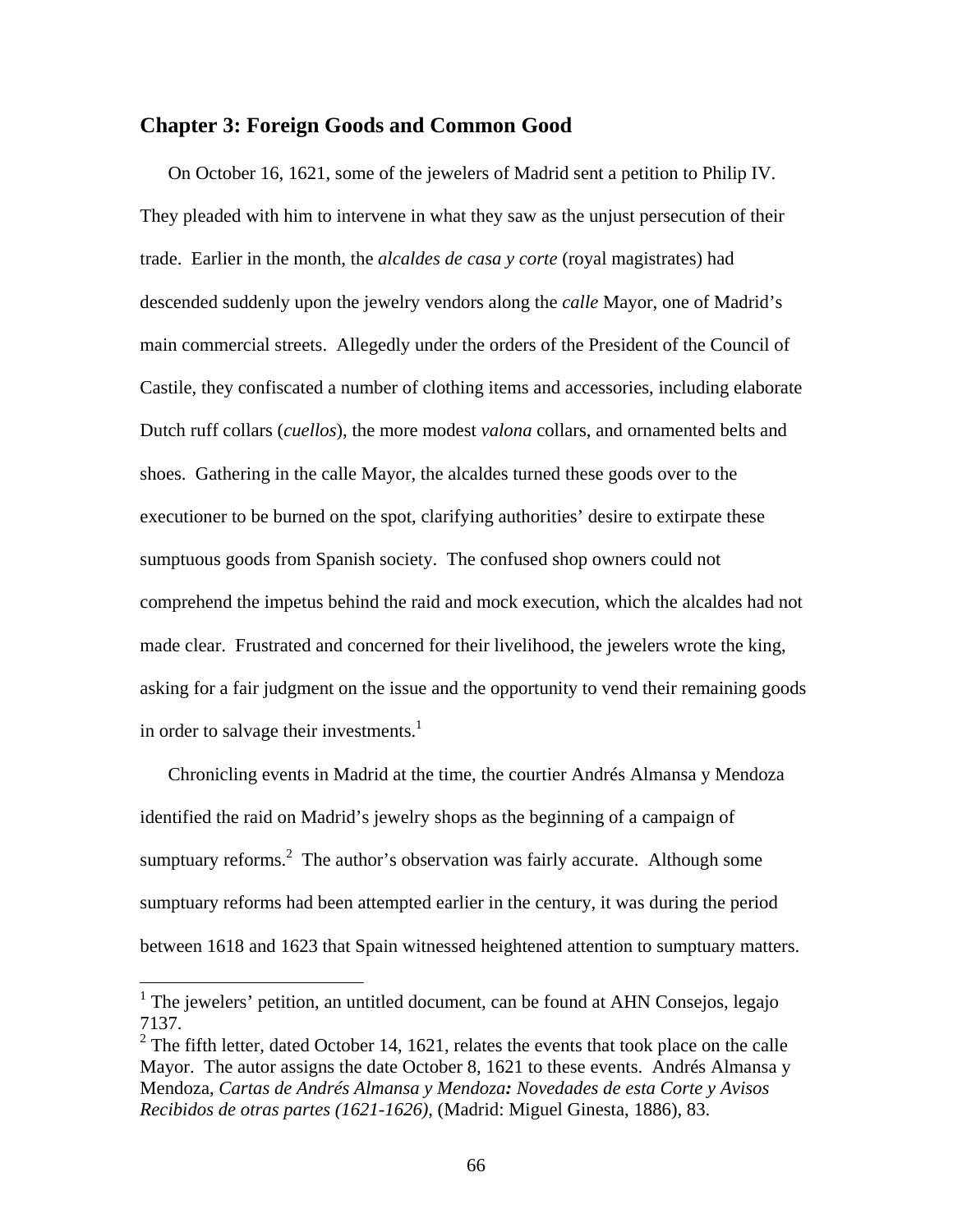Discussions about sumptuary issues had begun to intensify in the last years of Philip III's reign (1598-1621) appearing in the reform writings of both royal officials and Spain's proponents of reforms (*arbitristas*). Some of the ideas in these discussions came to fruition in the early years of Philip IV's rule. Acting through the most recent reform committee, the Junta Grande de Reformación, the king and his top ministers created a set of twenty-three reform articles in February 1623. Roughly half of the articles addressed sumptuary issues.

This intense period of sumptuary reform, which manifested itself most often in the criticism and restriction of imported products, revealed the belief that Spanish commerce needed to be revitalized.<sup>3</sup> As this chapter shows, reformers saw commerce as vital to the recovery of domestic stability and continental power, and predicated its success upon the fulfillment of certain gender expectations. Through criticisms of effeminate products and consumers, reformers stressed activity and productivity, as well as moderation (*moderación*) and provision (*provision*), qualities they drew from notions of ideal manhood. In the minds of reformers, reviving these virtues would restore social order, inciting a greater sense of duty and increasing manufacturing. As such, Spain would gain commercial and political power over its continental rivals, very important objectives given the high tensions and eventual renewal of conflict between Spanish and Dutch during this period.

<sup>&</sup>lt;sup>3</sup> This chapter takes as part of its foundation Elizabeth Lehfeldt's suggestion of a connection between criticisms of noble fashions and their foreign origins, in which she asserts that tensions with neighboring lands underlay these negative commentaries; see "Ideal Men: Masculinity and Decline in Seventeenth-Century Spain," *Renaissance Quarterly* Vol. 61, Number 2 (Summer 2008), 482-483.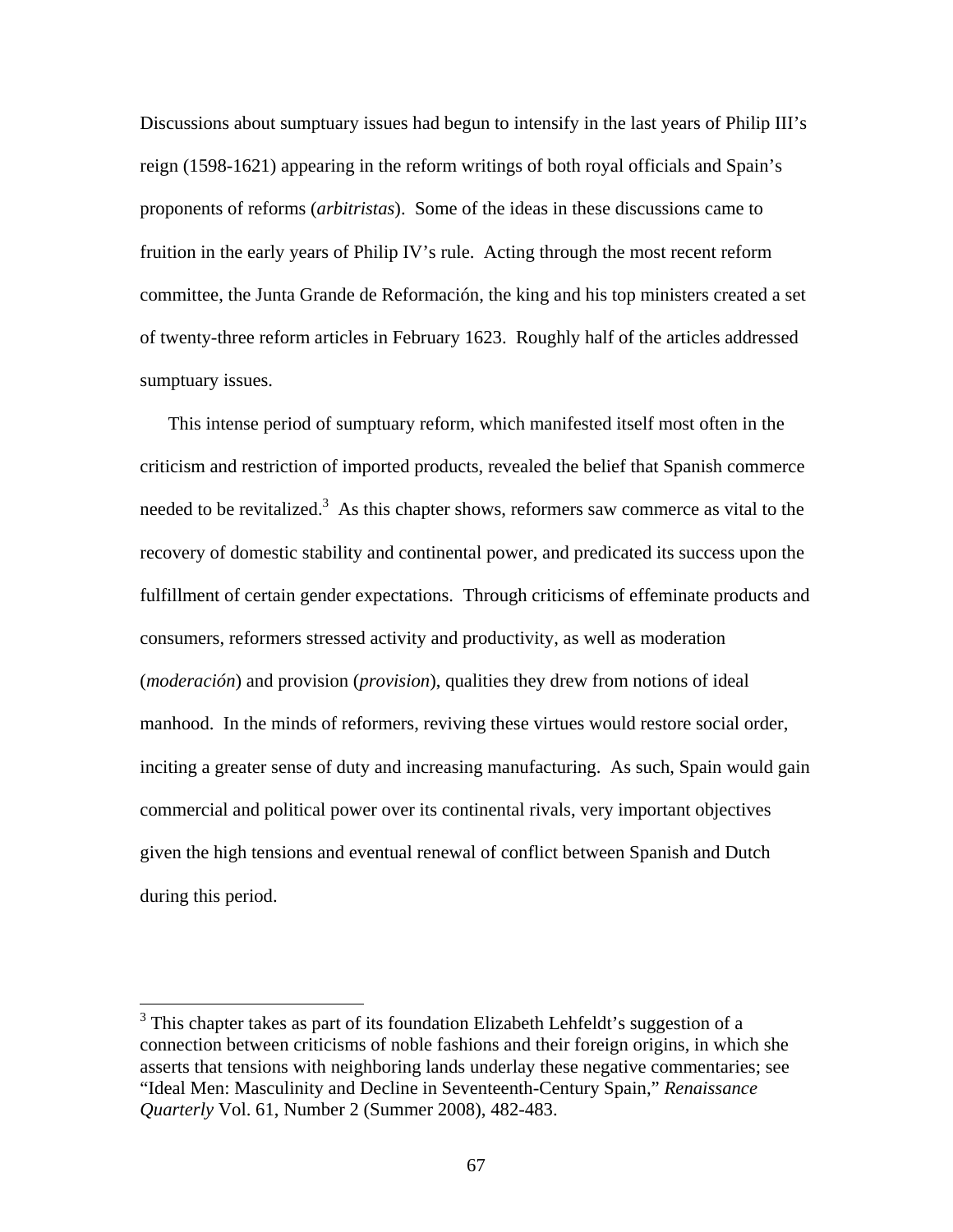## **Restoring "Industry"**

On January 9, 1620 the Consejo Real sent Philip III a report (*consulta*) pertaining in part to sumptuary issues. Written in an anxious and impatient tone, the consulta nearly chided the king for not following up on its previous report. Nearly a year earlier and at the behest of the king, the Consejo had written its famous reform report in which it advised the king to consider placing restrictions on *cuellos* – Dutch ruff collars and some of the future "victims" of the 1621 public execution on the calle Mayor. The Consejo suggested limiting the width of the accessory as well as halting the importation of Dutch powders used to dye them. The delay in addressing the situation had prompted the council to issue its second consulta.

Stressing the urgency of the situation, the Council once again encouraged the king to take action against the purchase and wearing of cuellos in his kingdoms. "In all monarchies," the Council claimed, "the excesses, styles, and inventions in fashion have been taken to be and experienced as pernicious with regard to men, especially when the fashions are effeminate."<sup>4</sup> In a scathing invective that followed this statement, the Consejo explained further what they meant. As a result of these foreign goods, claimed the council:

Native Spaniards have become vile and decline from the old, natural values of this crown…The presumption and perspective that should govern behavior is in decline [such that Spaniards] forget their obligation, their thoughts are muddled and effeminate, resulting in idleness and sloth in life…a lack of spirit in the king's

 4 "En todas las monarquías se ha reconocido y experimentado por pernicioso en los hombres el exceso, modo y invención de los trajes, y más cuando son afeminados." This passage appears in an additional consulta attached by the Consejo to its report dated January 9, 1620. The date the additional consulta was created is not specified. See Ángel González Palencia, *La Junta de Reformación: Documentos procedentes del Archivo Histórico Nacional y del General de Simancas, 1618-1625* (Valladolid: Academia de Estudios Histórico-Sociales de Valladolid, 1932), 35.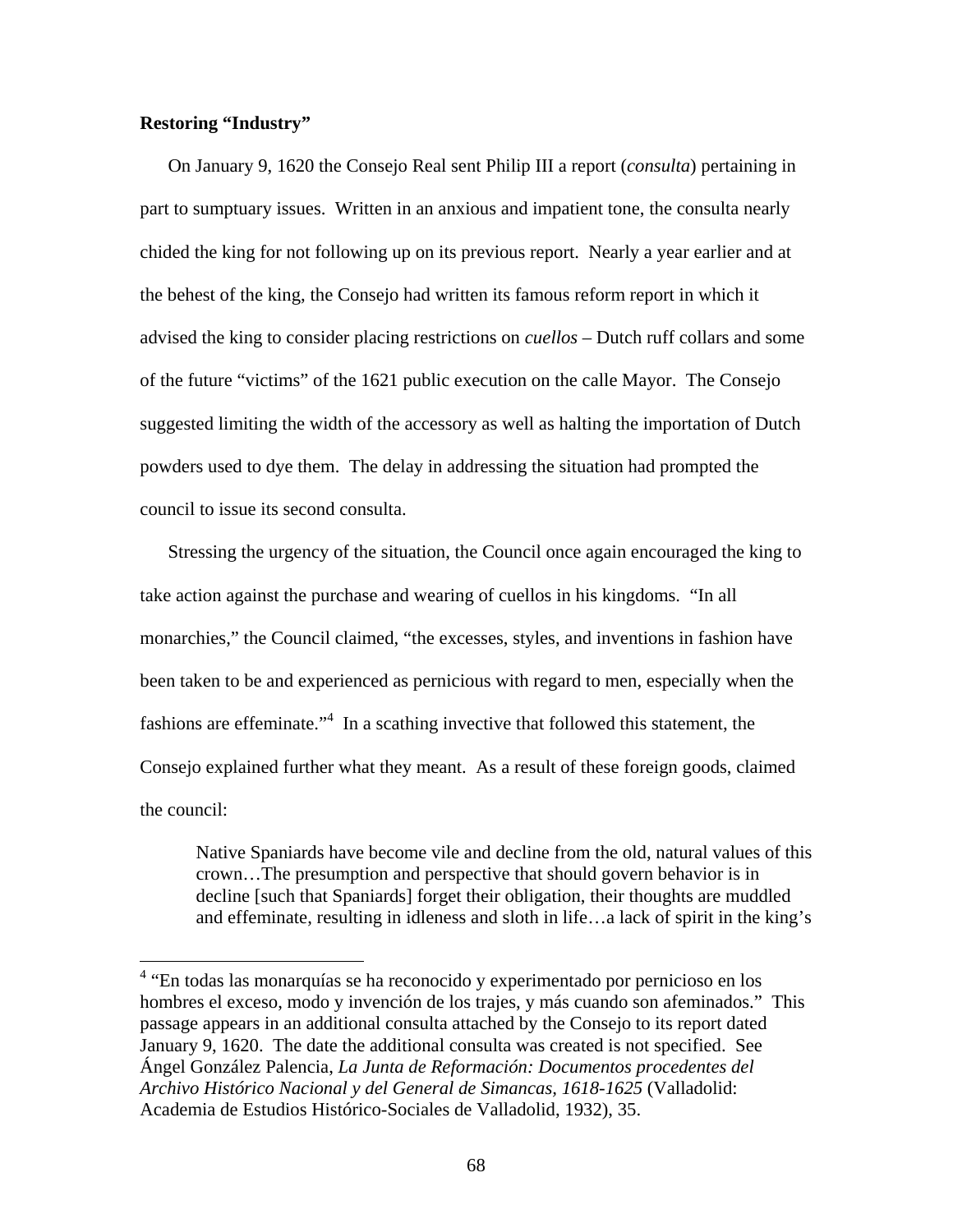subjects, and abandonment of work and other noble exercises appropriate to their station. They will bring about the ruin of the commonwealth not only because it is without a spine, by which it conserves itself, that being men that look and act like men, but also because with their vices and disorder they destroy it, with great disservice to God, our Father and to His Majesty."<sup>5</sup>

From the council's perspective not only were cuellos themselves effeminate articles, but they also effeminized those that wore them. Placed on the bodies of Spanish men, these "pernicious" items stripped them of the manly virtues that had brought the Spanish empire to its zenith. Effeminized by wearing these styles, Spaniards were now idle and lazy, a drain on society rather than productive agents. Concerned most with appearance and image, they disregarded obligations and failed to carry out their duties. This meant nobles neglected public or military offices that made them Spain's leaders, while derelict commoners attempted to emulate their social superior, abandoning jobs necessary to sustain them and Spain in general. In both cases, reputation had taken priority over responsibility, as effeminized Spaniards sought to attain higher social status not the common good of Spain.

The effeminacy identified by the Royal Council reflected not only failed virtues but also social disorder. In the same way that structured and productive – that is "manly" – behavior had yielded to foppish and chaotic effeminacy, the social order, which gave each member of society a role to fulfill, had given way to leisure and profligacy. If Spain

 5 "Envilecense los naturales y degeneran del valor antiguo y propio de esta Corona…Declina la presunción, y punto que había de gobernar las acciones, olvidar su obligación, entorpecen y afeminan los pensamientos, y de todo junto resulta ociosidad y torpeza en la vida…y hacen que huya la ocupación y ejercicios nobles, y debidos de su estado, y que sean inútiles para cuantas ocasiones se puedan ofrecer; finalmente ocasionan la ruina de la República, no sólo por que en los efectos está sin el nervio, con que se conserva, que son hombres que lo parezcan y sean, sino también porque con sus vicios y desordenes la estragan, con grande deservicio de Dios nuestro Señor y de V. Magd." Ibid., 35-36.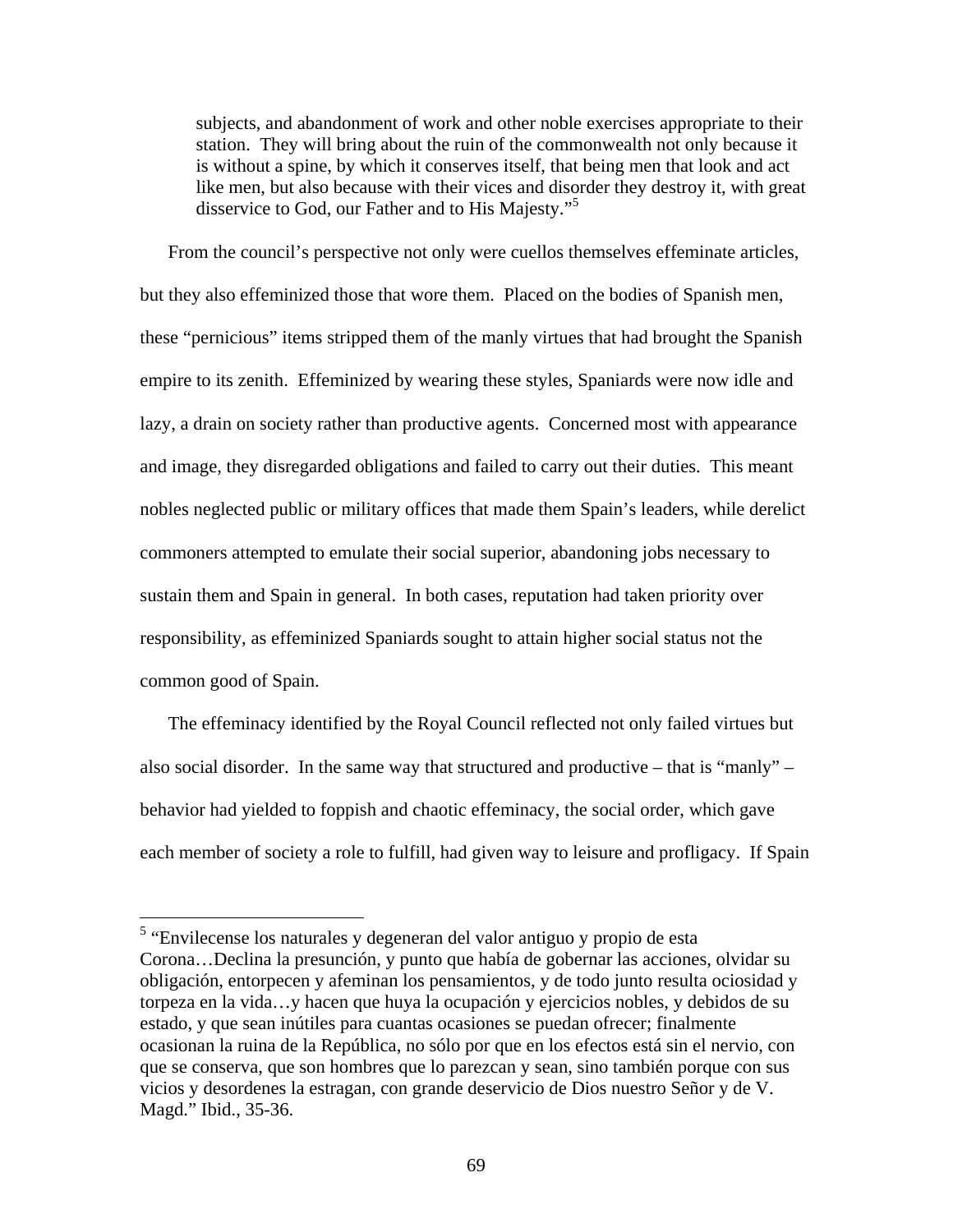was going to withstand its many crises, everyone had to do his or her part, fulfilling the duties commensurate with his or her social station.

Hoping to combat the effeminate idleness and leisure identified by the Royal Council, more than one of the era's reform authors proposed that the monarchy create a program of mandated labor for non-nobles not working. Borrowing extensively – sometimes *verbatim* – from his fellow arbitrista Martín González de Cellorigo, one anonymous reform author offered examples of the Roman emperor Gratian, who had allegedly imposed laws making orphans into slaves to the state. The unnamed author argued that these actions had benefited both the state and its people. This included those enslaved, who, as the author asserted, gained the guidance of a paternal government and learned the lessons of morality that their neglectful parents did not afford them. The anonymous author proposed that Spanish authorities provide that same guidance, teaching Spain's wards a virtuous work ethic and gaining from them beneficial labor (termed *industría* by reformers along with the notion of work ethic) by incorporating them into the royal galleys.<sup>6</sup> In its reform articles it created in 1623, the Junta Grande de Reformación would allude to a similar employment of orphans as sailors in the king's army, but it would not go as far as to mandate their labor.<sup>7</sup>

The economic arbitrista from Toledo, Damián de Olivares, also called for mandated labor. He asserted that some societies put even the blind and physically disabled to work. If missing his sight, the author declared, a man can crank the wheel of a machine, and

<u>.</u>

<sup>6</sup> "con las manos o con los pies, sigun (*sic*) la dispusician (*sic*) de cada uno," This anonymous treatise sent to the monarchy bears no date. Its title is "Discurso Breve y Sumario de las Causas Porque Se Han Disminuido y Despoblado Mucha Villas y Lugares en estos Reinos de Castilla y León y Venido a Tanta Pobreza los Vasallos de ellos, y los Remedios que Se Ofrecen para el Reparo de estos Daños," in Ibid., 243.

 $<sup>7</sup>$  Ibid., 453. For more on this article, see chapter 5 of this dissertation.</sup>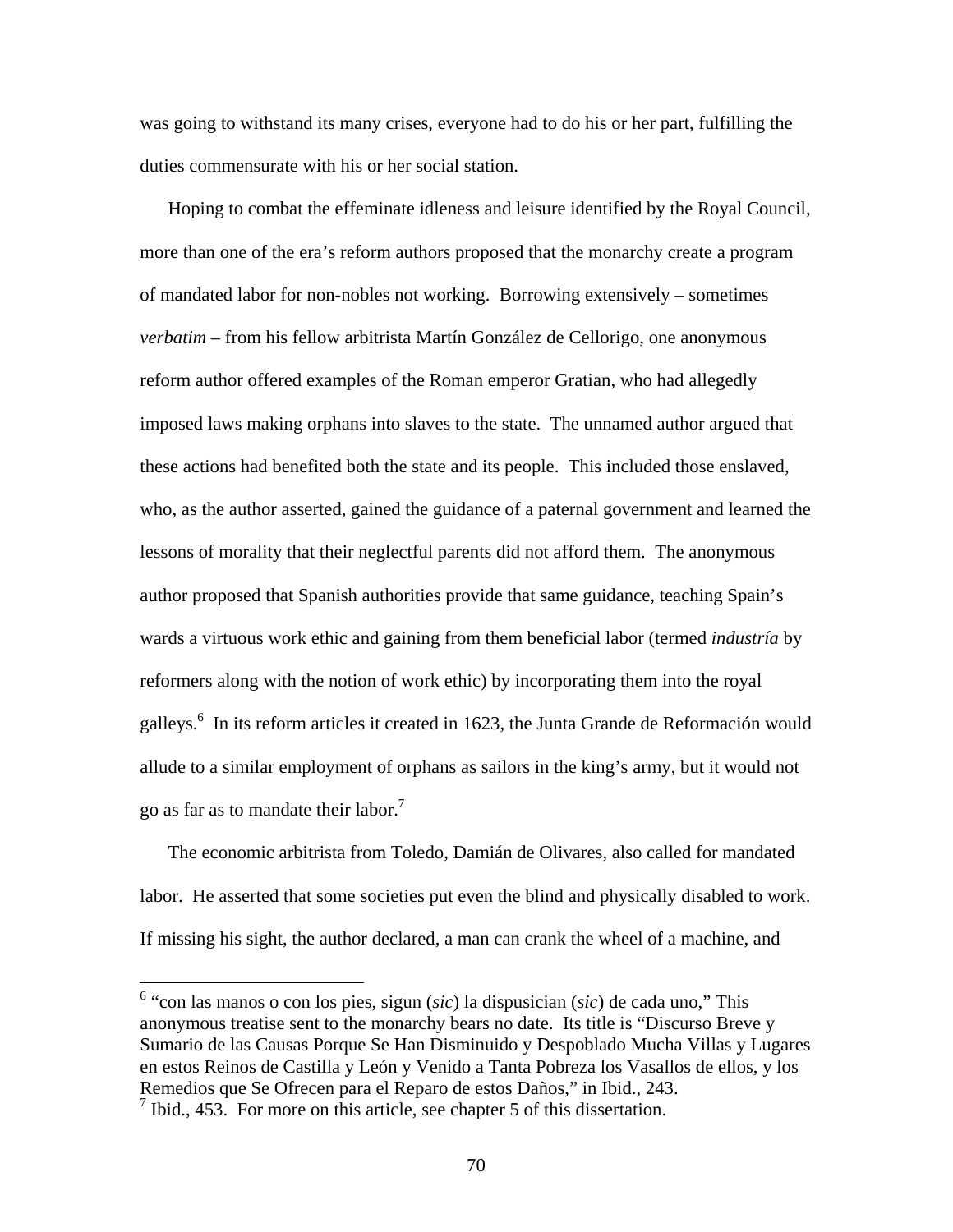those unable to stand due to injury or disability, can take on the trade of a shoemaker or tailor, remaining seated to carry out the job. The author, who claimed to be citing Chinese labor law, asked his audience: why if the "barbarous Chinese" [bárbaros chinos] had implemented such a system had the industrious Spanish failed to do so?<sup>8</sup> As with his anonymous colleague, Damián de Olivares was pointing out that everyone must work, fulfilling his or her duty and contributing to society in order to restore Spain's former success.

The Royal Council, however, deemed more than idle laborers effeminate in its 1620 consulta. It applied similar gendered rhetoric to the gainfully employed *abridores*, literally, the "openers" of *cuellos.* The Council called this "an occupation so undignified of men and so prejudicial to the public, [these men should] find work in other, more useful jobs, which are more greatly needed and which can result in greater benefit."<sup>9</sup> In essence, the Consejo seemed to brand male abridores less-than-men. This was not because these tasks were inextricably linked to women. While some might have associated the intricate lacework or sewing of cuellos with the needlework traditionally performed by women, the reforms eventually imposed by the monarchy would forbid either men or women from carrying out these tasks under punishment of public humiliation and exile from the city in which they violated the law.<sup>10</sup> Rather, the

 8 Damián de Olivares, *Respuesta de Damián de Olivares, a un Papel que Ha Salido sin Autor, que Se Intitula Advertencias para la Prohibición de Las Mercaderías Extrajeras, que Dice Da Causas porque no Se Deben Prohibir por Ley Absoluta, y Pregón Escandaloso* (Madrid: February 20, 1622), 4v. The printer is not credited on this treatise. <sup>9</sup> "ministerio tan indigno de hombres y tan prejudicial a lo público, se empleen en otros más útiles y de que tiene más necesidad, y de que pueda resultar mayor fruto." González Palencia, *Reformación*, 36.

 $10$  An anonymously authored paper, written in 1622 and presented by Philip IV and his closest ministers to the Cortes de Castilla in May 1623, assigns women the task of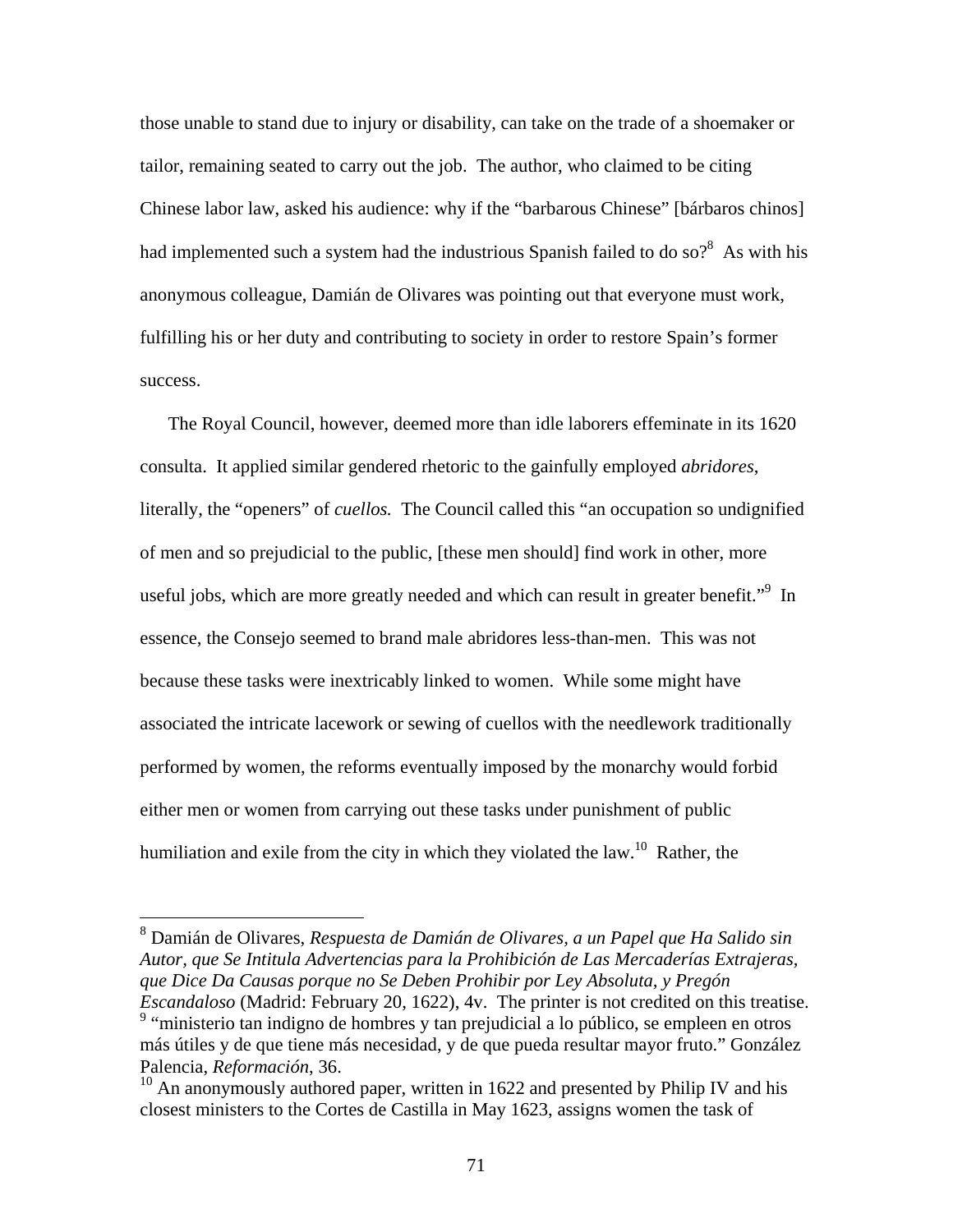Council's gendered language seemed to discourage men from working as abridores, calling them instead to contribute in ways that would answer the needs of Spain and its monarchy. Though it is less likely – given that most abridores were probably located in major cities, where the most current fashions flourished – some council members may have hoped those that opened cuellos would take on agricultural jobs, one area of the Spanish economy that seemed to be suffering greatly.<sup>11</sup> It is most probably that they intended male abridores to leave behind their work with cuellos for a job manufacturing or selling Spanish-manufactured products.

After all, some of Spain's most lucrative forms of commerce and industry appeared to be in decline. Among the most notable was the trade of silk and wool, as well as the production of products made from these materials. The export of raw wool had been significant in the sixteenth century. Estimates put exportation at around 17,000 sacks in the year 1570. Over the next half century, the exportation of wool nearly vanished, plummeting to only 605 sacks exported in  $1622<sup>12</sup>$  If Spaniards could be convinced to abandon the production or preparation of "useless goods" like the cuello, their efforts could be directed toward the revival of Spain's once-great commercial industries.

creating and maintaining cuellos and other accessories; see "Advertencias del Estado en que están el Patrimonio Real, y el Reino, y de los Medios por donde Se Podría Tratar de su Reparo" (1622), 83v. In a treatise reviewed by royal officials in December 1621, Pedro Alcocer de Hurtado and Manuel Riberos de León lament the entrance of *puntas* (lacework) from Flanders. He calls them "pernicious" and argues that that these intricate creations could be produced by nuns in Spanish convents without forfeiting Spanish money to foreign merchants; see González Palencia, *Reformación*, 171. The Junta Grande de Reformación's fourteenth article prohibited both men and women from being abridores, see González Palencia, *Reformación*, 433-434.

 $11$  See chapter 4 for more on agricultural reform.

<sup>&</sup>lt;sup>12</sup> Geoffrey Parker, *Spain and the Netherlands, 1559-1659: Ten Studies* (London: Collins, 1979), 189.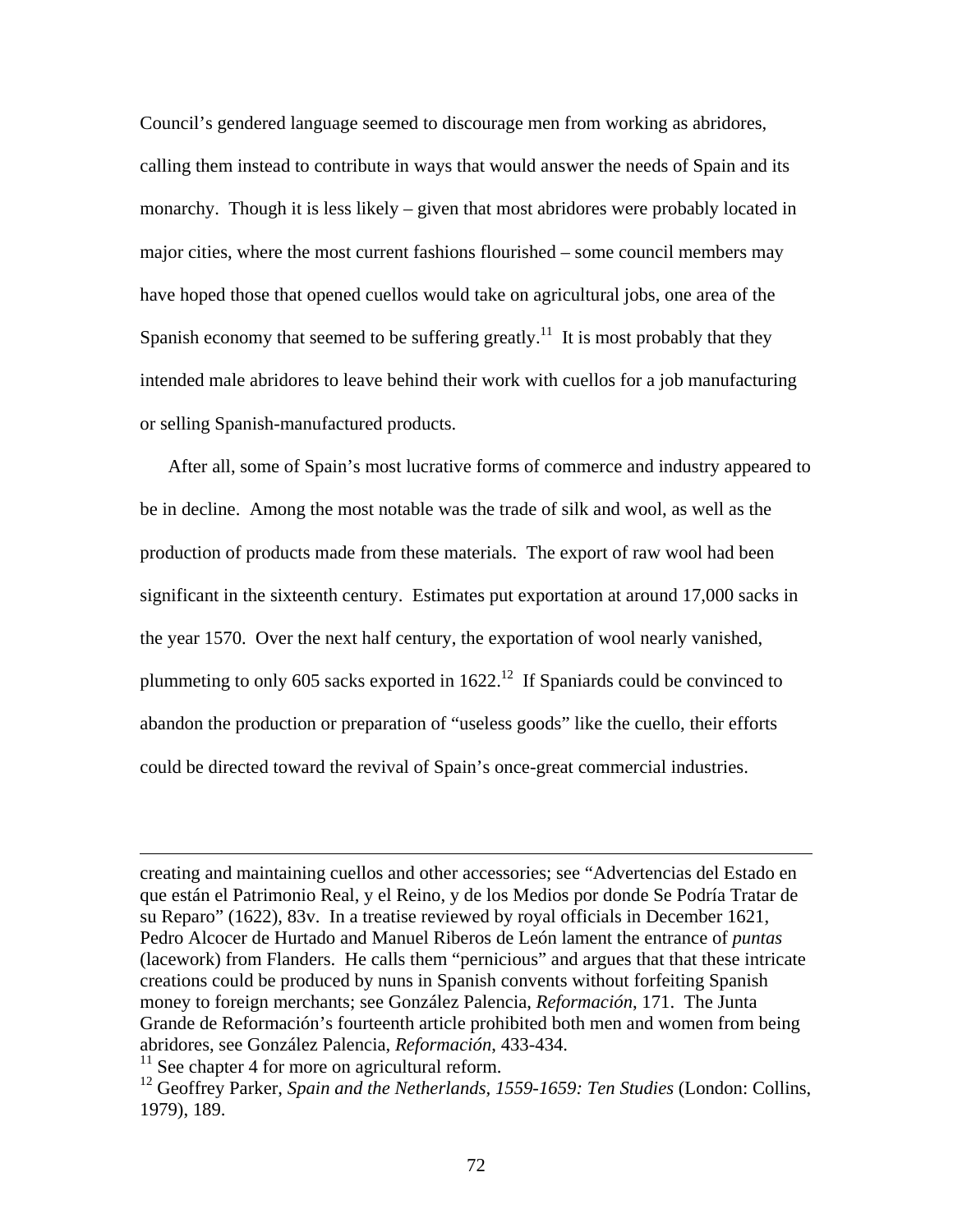In one of his many *memoriales* (memoranda) published in the early 1620s, Damián de Olivares gives an estimate of just how lucrative and beneficial the revived silk and wool textile industries could be. Worker by worker, pound by pound of fabric, he details the production of each fabric. His detailed list reads like a history of these industries, naming each position required in the process and the number of workers normally employed at that job. His memorial fleshes out an image of a successful textile industry filled with a host of Spanish merchants, each offering three or four qualities of cloth at corresponding prices. It is an image of a successful and varied market that caters to all levels of society, creating a visible demarcation of social strata.

Tacitly accepting that these industries were in decline, Damián de Olivares provides estimates of the jobs and revenue that would result from their restoration. The author approximates the amount of the woven wool fabric entering Spain at 4,080,000 pounds per year. Breaking the amount of woven wool down by job, including in the count everyone from carders to dyers to merchants, he arrives at 34,189 as the number of workers employed to create and sell a nearly identical quantity of woven wool within Spain. Doing the same for the silk industry, as well as for the production of fabrics made from mixes of wool and silk, such as the thick, mixed cloth known as *jerguilla*, he estimates the number of jobs in these areas respectively at 38,484 and 38,250. In addition to creating roughly 110,000 jobs in these industries, Damián de Olivares estimates that Spain would gain 1,937,727 ducats and 2 reales in revenue if it could revive the silk industry alone.13 Turning abridores into workers in one of these valuable industries could

<sup>&</sup>lt;sup>13</sup> This estimate comes from the memorial by Damián de Olivares printed in Madrid on November 26, 1621 and titled "Memorial de Damián de Olivares, *Para* A*clarar Más la Cuenta del que Hizo a 27 de Julio de 1620 para la Junta que Su Majestad que Está en el*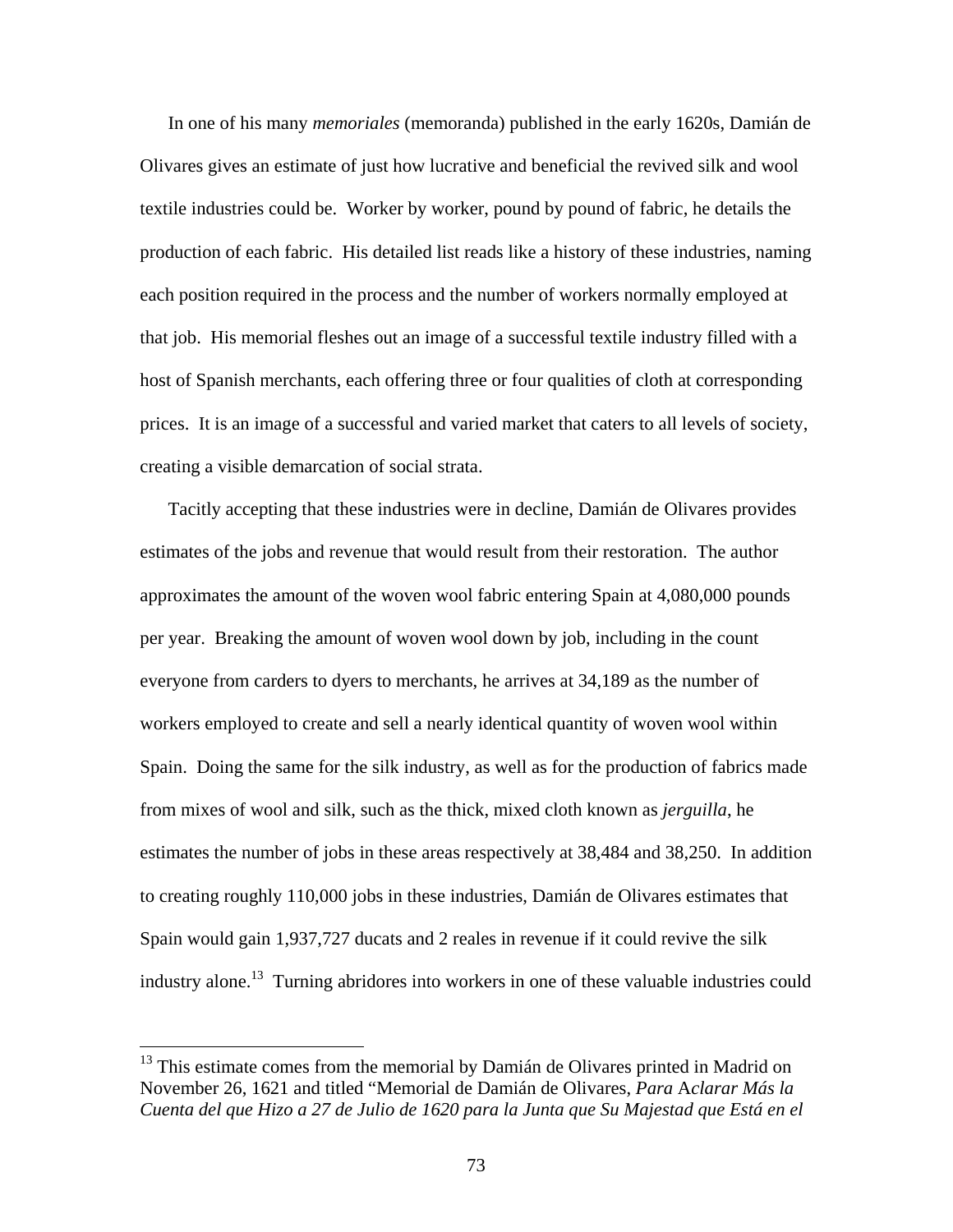mean the recovery of Spanish commerce as well as the recovery of Spain. After all, as the king would later state, "trade and commerce are the only foundation for the conservation and augmentation of monarchies."<sup>14</sup>

As the king pointed out in this statement, commerce and industry were more than just conservative. Betraying a common view of the era, they were also the site of political competition. The argument – seemingly a mercantilist one – stood that governments either dominated manufacturing and commerce or were dominated by neighboring lands.<sup>15</sup> Each sought independence from imported goods and the creation of a beneficial trade balance, traits which required the heightened productivity and increased labor forces – concepts in line with mercantilist policy and, as seen earlier, also aligned with interpretations of manliness. Seemingly also a proponent of mercantilism, Damián de Olivares would advocate prohibiting the importation of products natively made in Spain, as well as push for the eventual production in Spain of manufactures traditionally made in foreign lands.<sup>16</sup> It was not just that Spain stood to gain at least 2 million ducats by reviving its own textile industries. It would also continue to lose that amount and more if industry was not restored and expanded to new, originally foreign products.

Bemoaning the effeminate conduct of Spaniards consuming foreign goods, the Royal Council seemed to invoke similar attitudes in its consultas. That is to say, the effeminacy

*Cielo, Nombró. Y para Responder a Algunas Dudas a este Ultimo que Hizo a 24 de Octubre, de este Presente año de 1621. Dirigido al Excelentísimo Señor Conde Duque de Olivares*. Neither the printer nor the location of publication is noted in this document. The document also lacks pagination.

<sup>&</sup>lt;sup>14</sup> See Philip IV's October 28, 1622 letter to the cities of Castile in justification of the Junta Grande de Reformación's reform articles in González Palencia, *Reformación*, 397. 15 For more on Mercantilism, see John Mills, *A Critical History of Economics* (New

York: Palgrave, 2002), 51-55.

<sup>16</sup> Olivares, *Para Aclarar*.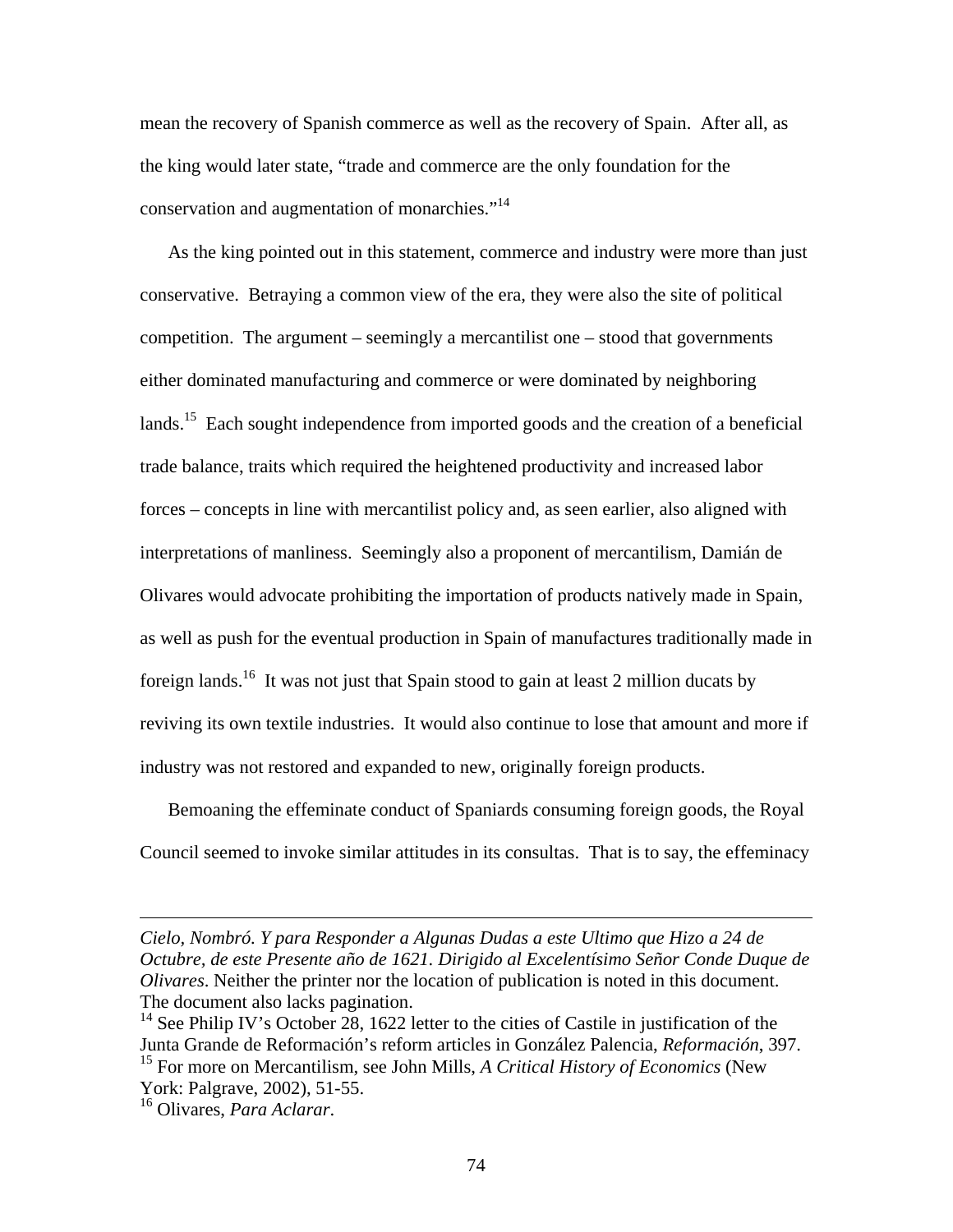that they referenced seemed also to reveal their belief in Spain's waning commercial and political power in Europe. In its second consulta it made the point that the purchase and use of Dutch goods caused "effeminate and clouded thoughts" among Spaniards, prompting them to abandon their obligations. It equated the consumption of foreign goods with a mental decline, an impulsiveness and illogic incommensurate with manly conduct.

Allusions to the effeminizing effect of foreign goods on Spain's mental state appeared again in a paper written in 1622. With the Cortes de Castilla called to session in 1623, the President of the Royal Council distributed this paper to the representatives (*procuradores*) on behalf of the king. It was intended to inform the Castilian legislators of the benefits of forming *erarios*, a hotly contested network of state-run banks. In addition to discussing the erarios, the anonymously authored paper took on the issue of sumptuary reforms at varying points.

Foreign goods, the paper argued, "effeminize and corrupt the king's subjects and it is known that many adorn themselves in this useless attire to the point of consuming their entire estate: our enemies get richer, our customs become depraved, our nature shifts, [and] idleness gains power over His Majesty's subjects.<sup>17</sup> Echoing the sentiments of the Royal Council, this paper laments the loss of manly virtues to fashions which had taken rule over the king's subjects. Spain, in the anonymous author's view, had lost its "old moderation."18 Now the king's subjects were rendered idle by these goods, failing to

1

 $17$  "afeminanse y envilecense los sujetos y se sabe, que muchos llegan a afeitarse de manera que en una cosa tan inútil se consumen las haciendas: nuestros enemigos se enriquecen, las costumbres se depravan, la naturaleza se muda, el ocio se apodera de los sujetos, y la República se ofenda." *Advertencias*, 85r.

<sup>&</sup>lt;sup>18</sup> "antigua moderación." Ibid., 84v.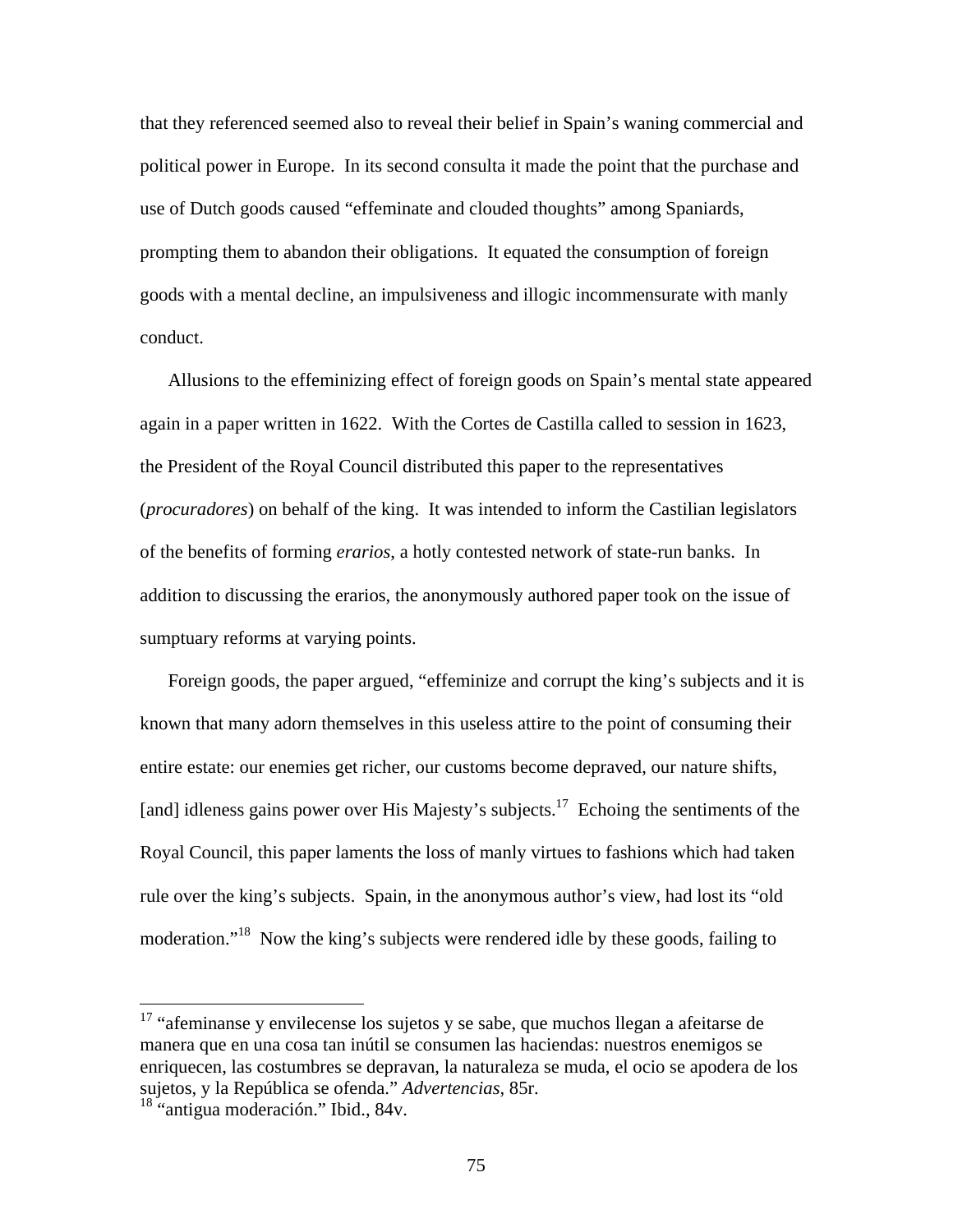work. The passage seems to suggest a "deep wearing" of these effeminate, foreign fashions. That is to say that the very nature of Spaniards had been penetrated and changed by this attire.<sup>19</sup> By wearing these articles of clothing Spaniards had allegedly become impulsive, illogical, and recklessly indulgent, helplessly handing their estates to European rivals, and as a result, jeopardizing Spain's continental power.

Other reform writings also suggest that Spaniards were putting their king and kingdom at risk by handing away crucial funds that could otherwise be put to the good of Spain and its monarchy. Their effeminate, impulsive mental state itself marked Spain's tenuous standing among European powers, if not its inferiority to rival lands. In his *Real Arte de Buen Gobierno* [Royal Art of Good Governance] (1623) the well known arbitrista and jurist Jerónimo de Ceballos lamented Spaniards' vulnerability and weakness for imported goods. Foreign traders, Ceballos says, "bring different silk and wool cloths to Spain daily, because they know our condition, the insatiable appetite for new items; by which they extract money, and leave our people idle. $\cdot^{20}$  That foreigners brought silk and wool fabrics, both traditionally made in Spain, speaks to the decline of Spanish industry, an impression given also by his references to idle Spaniards. But Ceballos speaks of Spaniards' conduct as if speaking of an addiction. Unable to resist the very goods they themselves could produce, Spaniards accept or even aid the dominance of commercial and thus political rivals.

<sup>&</sup>lt;sup>19</sup> Rosaline Jones and Peter Stallybrass indicate a belief by some during the early modern period that clothing could alter or "make" people just as a spell or incantation could. *Renaissance Clothing and the Materials of Memory* (New York: Cambridge University Press, 2000), 65.

<sup>&</sup>lt;sup>20</sup> "y así se meten en España cada día diferentes telillas de seda y lana, porque nos conocen la condición, y el apetito insaciable de usos nuevos; con lo cual nos sacan el dinero, y hacen ociosos a nuestros naturales." Jerónimo de Ceballos, *El Arte Real para el Buen Gobierno de los Reyes, y Príncipes, y de sus Vassallos* (Toledo, 1623), 33v-34r.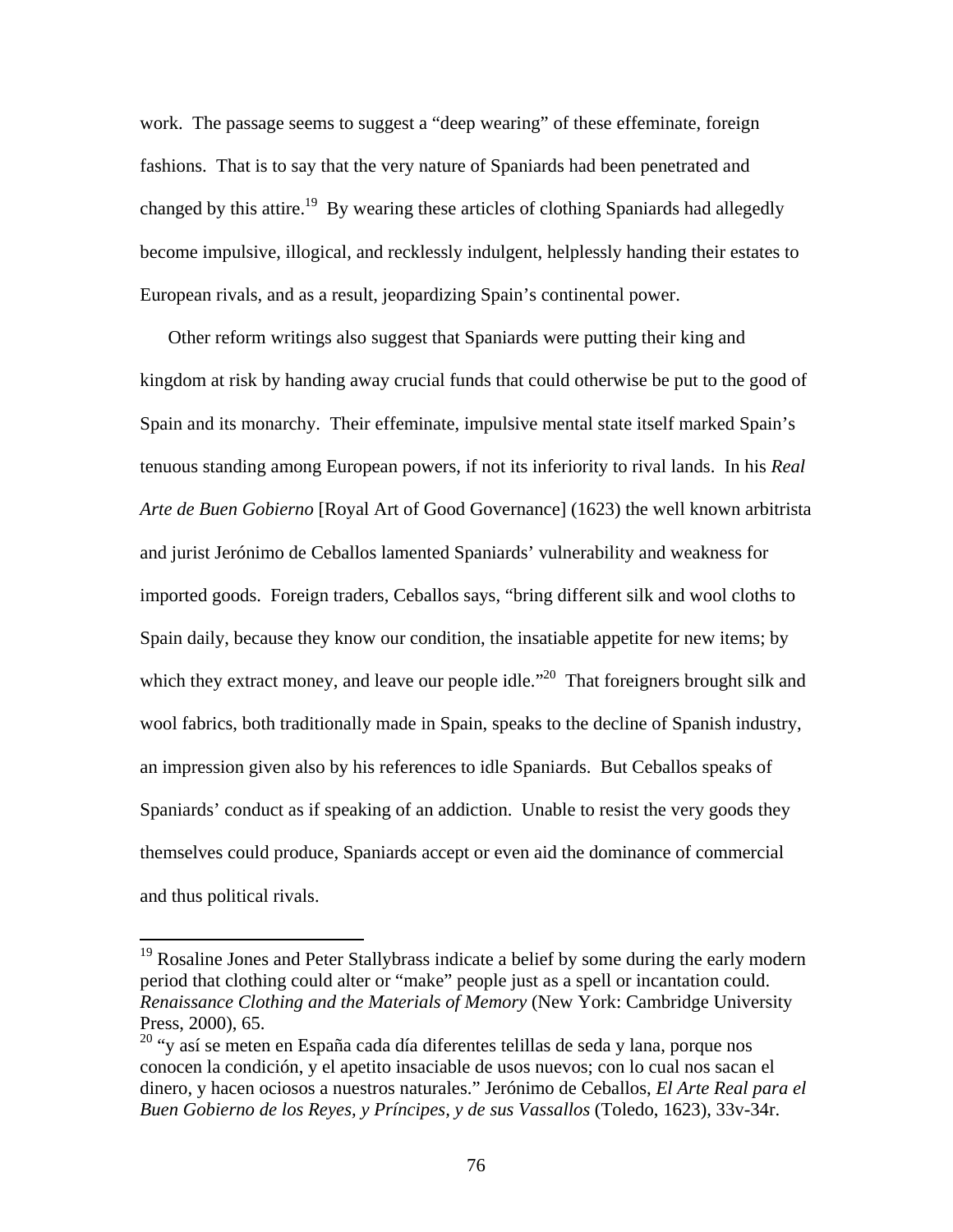This same sense of disempowerment or inferiority appears also in comparisons by the era's reformers of Spaniards to American Indians, depicting both as naïve, obsessed, and commanded by the need to consume useless, foreign trinkets and baubles. Hoping to persuade the monarchy's highest ministers to stop the entrance of these invasive goods, the arbitristas Pedro Hurtado de Alcocer and Manuel Riberos de León stated in a jointly written memorial, referring particularly to German traders, "It appears as if they have come to trade with Indians."<sup>21</sup>

Damián de Olivares offered the same analogy, comparing Spaniards snatching up imported manufactures to Guinea Indians. He later explained this comparison in his writings, noting the proclivity of those around him to buy every new invention carried into the peninsula no matter how poor its quality or how little it was actually needed. The arbitrista claimed that, by contrast, the foreign merchants that brought these goods felt no temptation toward their own cheap products. They had learned to avoid them from watching the impulsive behaviors of the Spanish.<sup>22</sup> While the Spanish handed over their hard-earned savings for commodities of no value, foreign merchants profited from Castilian foolishness. If Spaniards had once conquered bewildered Indians, selling them unnecessary wares to benefit Spain's economy, the roles had now changed. Of effeminate or illogical mindset, Spaniards were no longer in power. They were the conquered; bested in the competitive realm of commerce, less of a man than their continental neighbors. In the estimation of reformers, it was vital to restore successful commerce and industry to enhance and maintain Spain's power on the European continent, a view that took on increasing meaning in times of war.

<sup>21</sup> González Palencia, *Reformación*, 172.

<sup>22</sup> Damián de Olivares, *Respuesta*, 2v.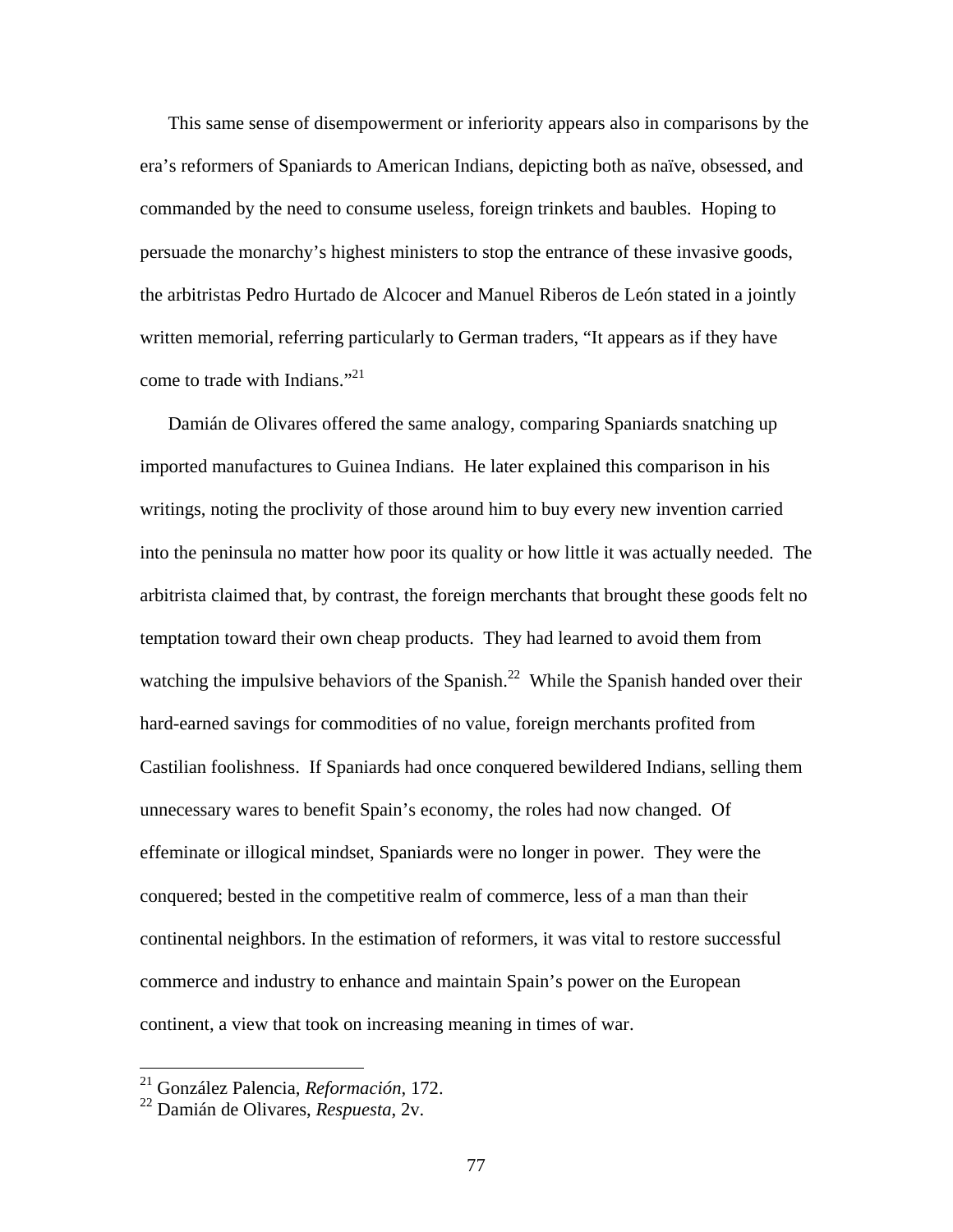## **The Trade Winds of War**

1

The Royal Council's references to effeminate products and effeminate consumers reflected more than Europe's competitive commercial environment. They also revealed escalating tensions between Spain and the northern provinces of the Netherlands, or the Dutch Republic. In 1566, a religious civil war had erupted between Catholic Spain and the Protestant provinces of the Netherlands over which it presided. The conflict continued throughout the sixteenth-century with no clear victor. After forty years of fighting, negotiations began for a cease-fire in 1606, resulting eventually in the Treaty of Antwerp in April 1609. Set to last for a period of twelve years, the treaty was not advantageous to Spain. Much to Philip III's chagrin, the commander of the army of Flanders, Ambrosio Spinola, and the Archduke Albert, the Habsburg ruler of the remaining Dutch territories, had agreed to recognize the independence of the Dutch Republic, but had failed to secure in the accord a clause that prohibited the Dutch from trading in the Americas and in Portugal's territories in the Far East. As the 1620s approached, Dutch traders and pirates continued to plague Spanish and Portuguese territories, stealing trade and revenue from them. Dutch Protestants, many Spanish officials believed, were abusing the terms of the treaty to make headway against Catholic Spain. $^{23}$ 

This was the environment in which the Royal Council penned its consultas to Philip III in 1619 and 1620. To be sure, the effeminacy they ascribed to the cuellos was due at

<sup>23</sup> See Jonathan Israel's books, *The Dutch Republic and the Hispanic World, 1606-1611* (Oxford: Clarendon Press, 1982), 2-3, 66-67; as well as *Empires and Entrepôts: the Dutch, the Spanish monarchy, and the Jews, 1585-1713* (London: Hambledon Press, 1990), 3-5.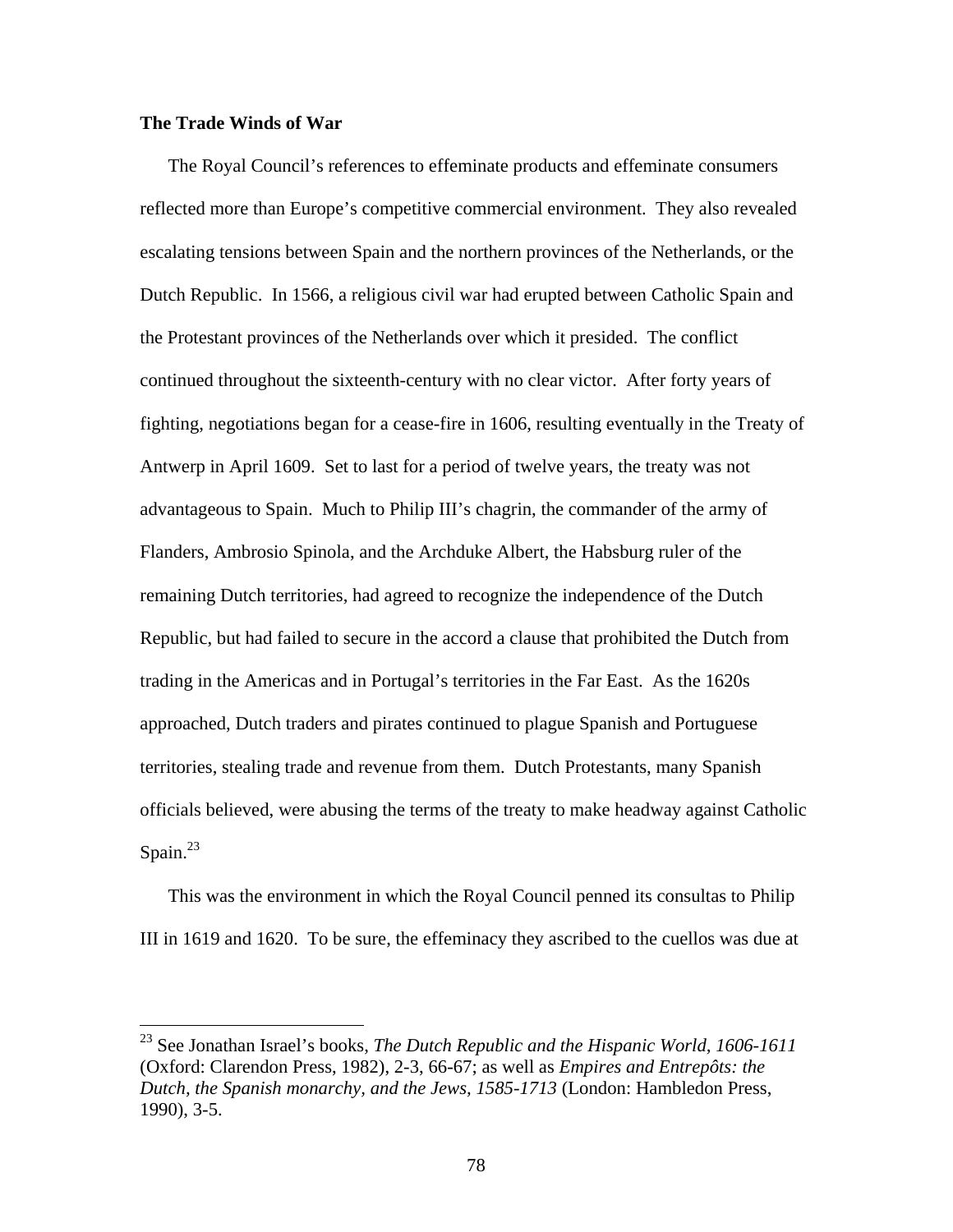least in part to their Dutch origin.<sup>24</sup> As with their ascription of effeminacy to abridores, the council may also have expressed its disapprobation of these Dutch goods and their use by deeming them effeminate.

Writing a few years later, Damián de Olivares would also employ another gendered approach in his criticisms of Dutch goods. To discourage the consumption of Dutch products – presumably to bolster Spanish industry but perhaps also to combat the enemy – he presented Dutch merchants and their wares as dubious. "Foreign clothing," he argues in one of his early writings, "is made using false and artificial labor, and will not endure or give satisfaction.<sup> $25$ </sup> He estimates that clothing purchased from foreign merchants will endure only a few months. Olivares attributes this inferior quality to the dishonesty of the foreign merchant. In his opinion, once the Dutch were permitted to enter Spain and trade due to the cease-fire of 1609, they introduced a variety of cheap products of slipshod quality. Arguing against the notion that raising tariffs on imported goods would slow their entrance and sale, he remarks that sly Dutch manufacturers would only find ways to make cheaper, even less durable products to maintain the same prices and level of sales.<sup>26</sup>

This approach played on the socially imposed link between the reputation of salesmen and the integrity of the products they sell. As such, it tapped into gendered expectations about proper manhood. The importance of honesty in ideal models of manhood and business is apparent in Manuel de Ocampo's 1624 conduct manual, titled *Breves Definiciones y Discursos Morales sobre las Acciones y Costumbres del Hombre* or *Brief* 

1

<sup>24</sup> Jones and Stallybrass, *Materials*, 66-72.

<sup>25 &</sup>quot;la ropa de extranjeros es de falsa y artificial labor, de poca dura y aprovechamiento." Damián de Olivares, *Para Aclarar*. 26 Damián de Olivares, *Respuesta*, 6r.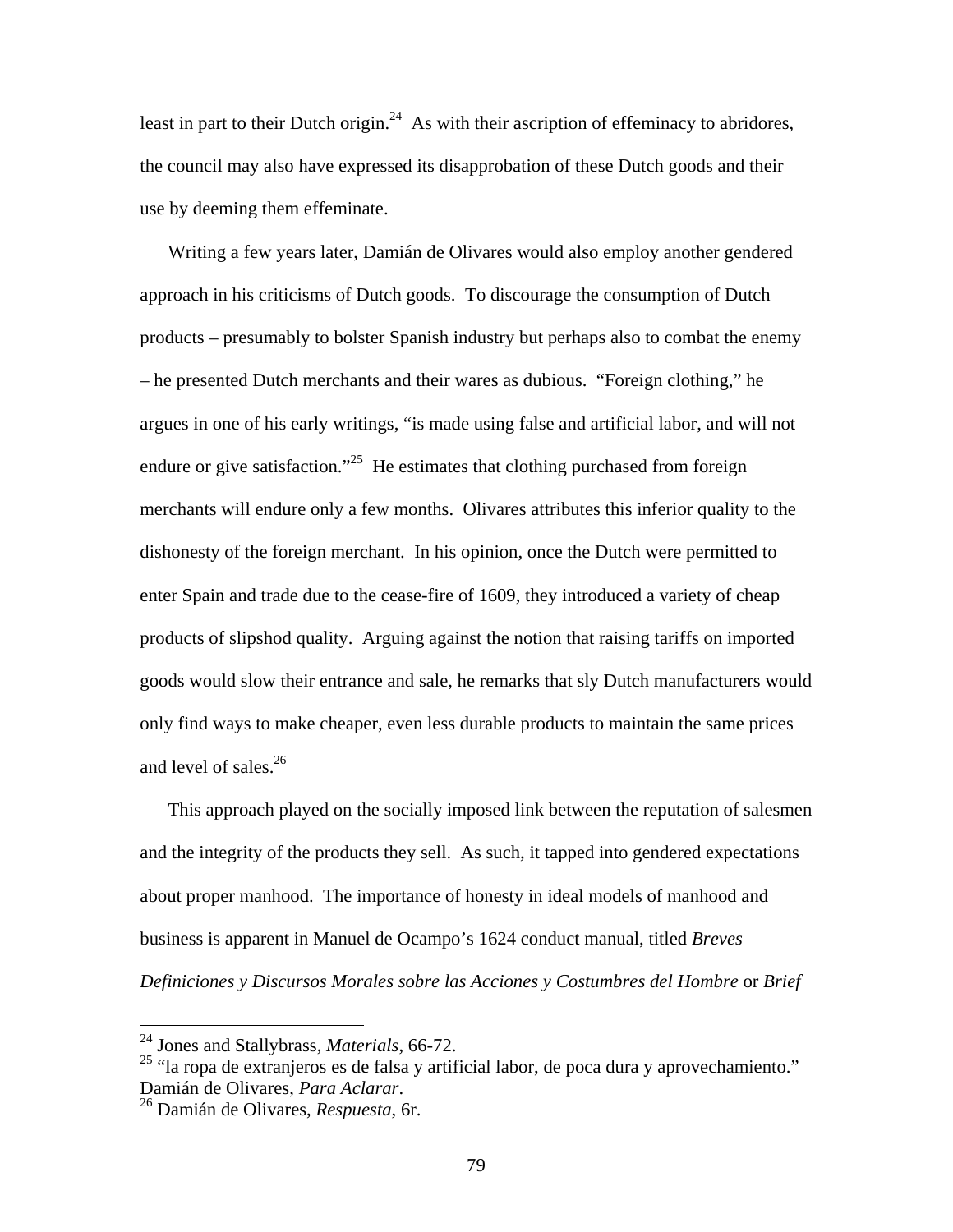*Definitions and Discourses Regarding Men's Actions and Behaviors*. Honesty (termed "verdad" or "truth" by Ocampo) is defined as "a clear and transparent crystal that reveals one's heart and shows his word to be equal to its content, without deceit…it is key to wealth, credit, peace, quiet and good governance of Republics, and is the main adornment that gives a man esteem."<sup>27</sup> Honesty, as can be seen, was understood to be part of the conduct of a virtuous man. In the close-knit communities of early modern Spain, the businessman's reputation for honesty affected directly his ability to make a sale and a living (to put it in Ocampo's terms: to gain wealth and credit). Damián de Olivares appealed to this virtue to call into question the use of imported products, particularly Dutch goods, and to indicate to his readers the need to support Spanish industry.

By contrast, Spanish manufactures were familiar and honest products, according to Damián de Olivares. Castile, the arbitrista asserted, had "an established, well rooted industry in which you can call many good items natural; durable clothing from which one can get his or her money's worth, and enough of it for the Kingdom to dress honestly."<sup>28</sup> The author was clearly angling for the monarchy to focus on the revival of old Castilian industries, such as textiles. But as he revealed, Spanish silk and wool cloths possessed more than financial value. Invested in them were years of culture and heritage. This

 $27$  "Es la Verdad clara y trasparente vidriera, que descumbre y manifiesta el corazón, midiendo siempre igualmente las palabras con lo que tiene dentro de sí, sin engañar en ninguna cosa de las que dice, efecto y demostración de la verdadera nobleza, lealtad, puntualidad, y confidencia, que es de donde depende el caudal, el crédito, la paz, la quietud y buen gobierno de las Repúblicas, y es el principal adorno que engrandece al hombre, pues tiene la parte de mayor consideración que ha menester para el acierto de su procedimiento y justificación de todas sus acciones." Manuel de Ocampo, *Breves definiciones y discursos morales sobre las acciones y costumbres del hombre; al excelentísimo señor Gaspar de Guzmán* (Madrid, 1624), 33v-34r.

<sup>&</sup>lt;sup>28</sup> "de nuestros géneros el Reino tiene industria tan Antigua y asentada, que se puede llamar natural de muy buenos géneros, ropa de dura y aprovechamiento, bastante para que el Reino se vista honestamente." Olivares, *Respuesta*, 2r.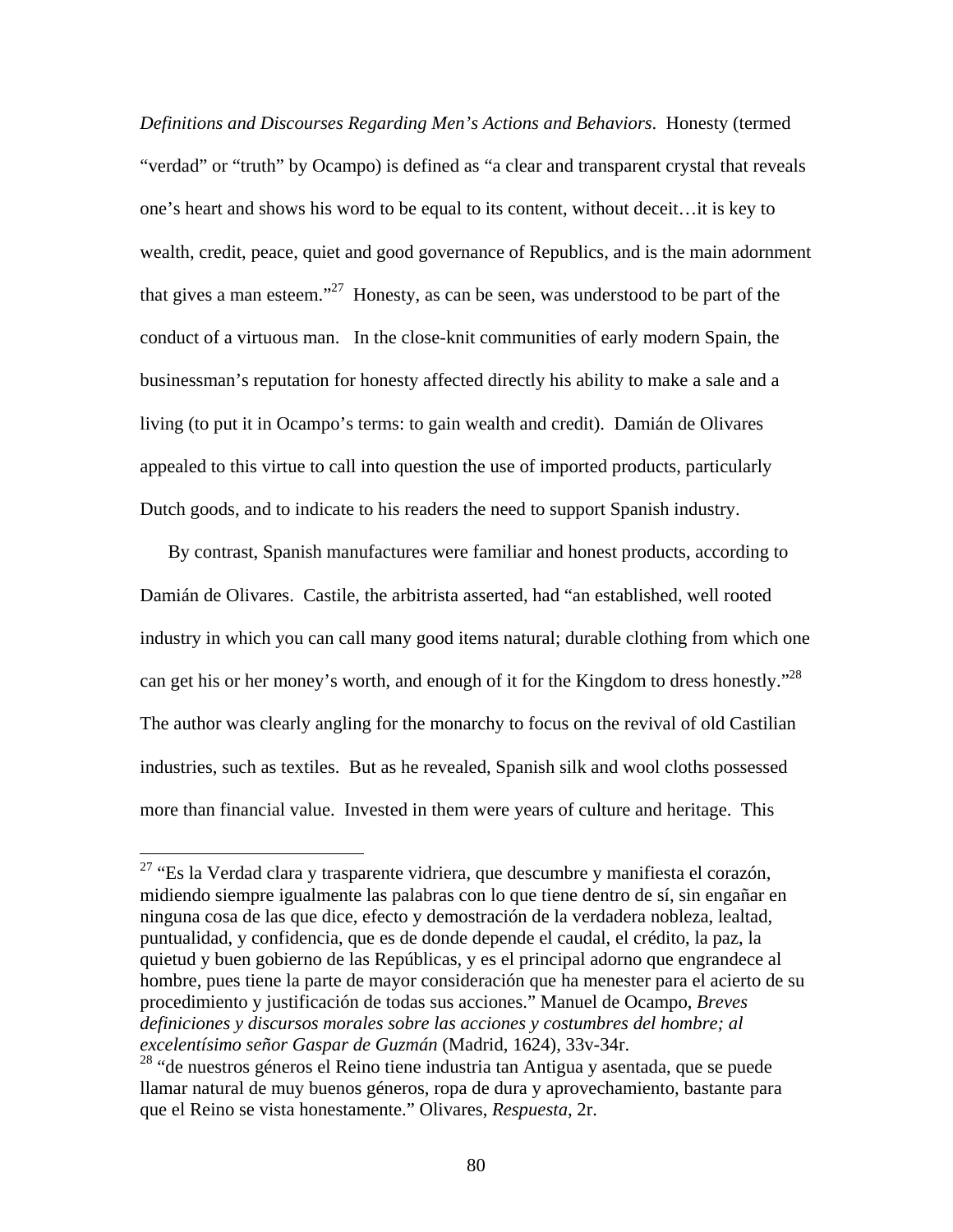meant that they possessed enough familiarity to help minimize social dissimulation and maintain social order. They also came from time-tested methods that granted them credibility and durability. According to Damián de Olivares, a dress made of Spanish fabrics would last two or three years.<sup>29</sup> He intended to point out a much longer duration than the life of any cheap, Dutch product, and to steer Spaniards from purchasing such effeminate goods or buying from their less-than-manly Dutch manufacturers.

Before the truce had drawn near its conclusion, the common belief inside and outside of the government was that the Dutch had gained greatly from peace, increasing their wealth and power, while Spain had shown only modest recovery. Writing around 1618, an unknown author claiming experience in the matters and service to the king in the Netherlands, asserted that the previous 42 years of war between Spain and its rebellious Dutch territories had been less costly than the nine years of peace that had passed. The author assessed that the Dutch had taken over trade both in Spain and its American territories. The result, in his estimation, was the "subjugation" of Spain and its commerce to its enemies. Soon the Dutch would be "lords of both Indies." The author asked his high-ranking readers to imagine the Dutch with such power. They were, after all, the nation of people that "with so little resources had defended themselves against the powerful Spain...and reduce it to the fractured reputation and lacking treasury for which it is now known."<sup>30</sup> Spain, it appeared, would have to return to war simply to salvage its reputation and standing in Europe. This was the view of the future favorite, the Count-

<sup>&</sup>lt;sup>29</sup> Olivares, *Para Aclarar*.<br><sup>30</sup> "con tan pequeñas fuerzas pudieron defenderse contra la potencia de España...y reducirla a la quiebra de reputación y falta de hacienda que se sabe." Anonymous, "Discursos varios, que tratan materias de gobierno, de estado y de Guerra en tiempo de Felipe III," on page 258r of *Sucesos del año 1619*, Biblioteca Nacional de España (BNE) Mss 2350.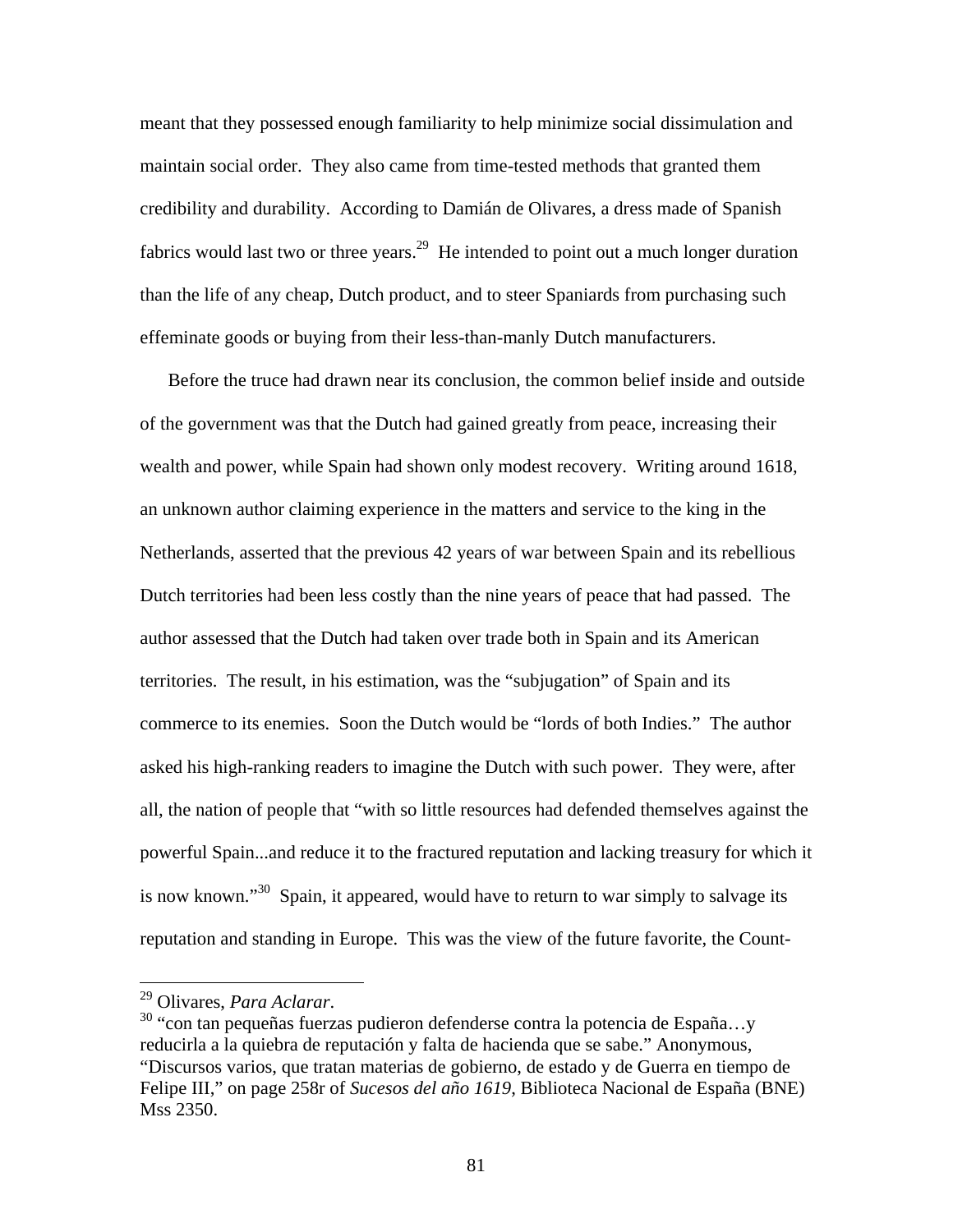Duke of Olivares, and his uncle Baltasar Zúñiga, a member of the Council of State and a very influential voice at court.<sup>31</sup> Writing to the Archduke on February 4, 1621, Philip III reiterated similar concerns.<sup>32</sup>

Thus, by April 1621, during the first month of Philip IV's reign, it had become clear that Spain had to let the truce lapse and focus efforts on halting the Dutch commercial and military development. The hope was to distract the Dutch from their ventures in the Indies by engaging it in war in Europe.<sup>33</sup> Rather than simply continuing a land war, which had proven only moderately successful for the Spanish in the past, the crown and its agents turned commerce into a battlefield.<sup>34</sup> The crown ordered all ships from the Dutch Republic out of Spanish ports and placed an embargo on the entrance of northern Dutch goods. Advice written to the king a little less than a year later by the Royal Council member, Francisco de Tejada, conveyed this militant use of commerce and the attitude of the era toward Dutch goods. In the same consulta in which he lambasted Spanish subjects for their idleness, he noted the Dutch dependency on trade and extolled any effort to inhibit their commercial success. To quote Tejada, the *corregidores*, the royally-appointed municipal magistrates that would be searching the ships for Dutch contraband, should be considered "capitanes a guerra" or "wartime captains."35

On June 30, 1621, the fledgling Junta de Reformación issued a memorandum born out of the renewed hostilities. The memorial once again broached the topic of abridores.

<sup>31</sup> John Elliott, *Count-Duke of Olivares: Statesman in an Age of Decline* (New Haven: Yale University Press, 1986), 58.

<sup>32</sup> Israel, *The Dutch Republic*, 74.

<sup>33</sup> Israel, *Empires*, 15.

<sup>34</sup> Antonio Domínguez Ortiz, "Guerra Económica y Comercio Extranjero en el Reinado de Felipe IV," *Hispania*, LXXXIX (1963), 3-42.

<sup>&</sup>lt;sup>35</sup> Memorial from Francisco de Tejada to Philip IV, February 8, 1622, González Palencia, *Reformación*, 274.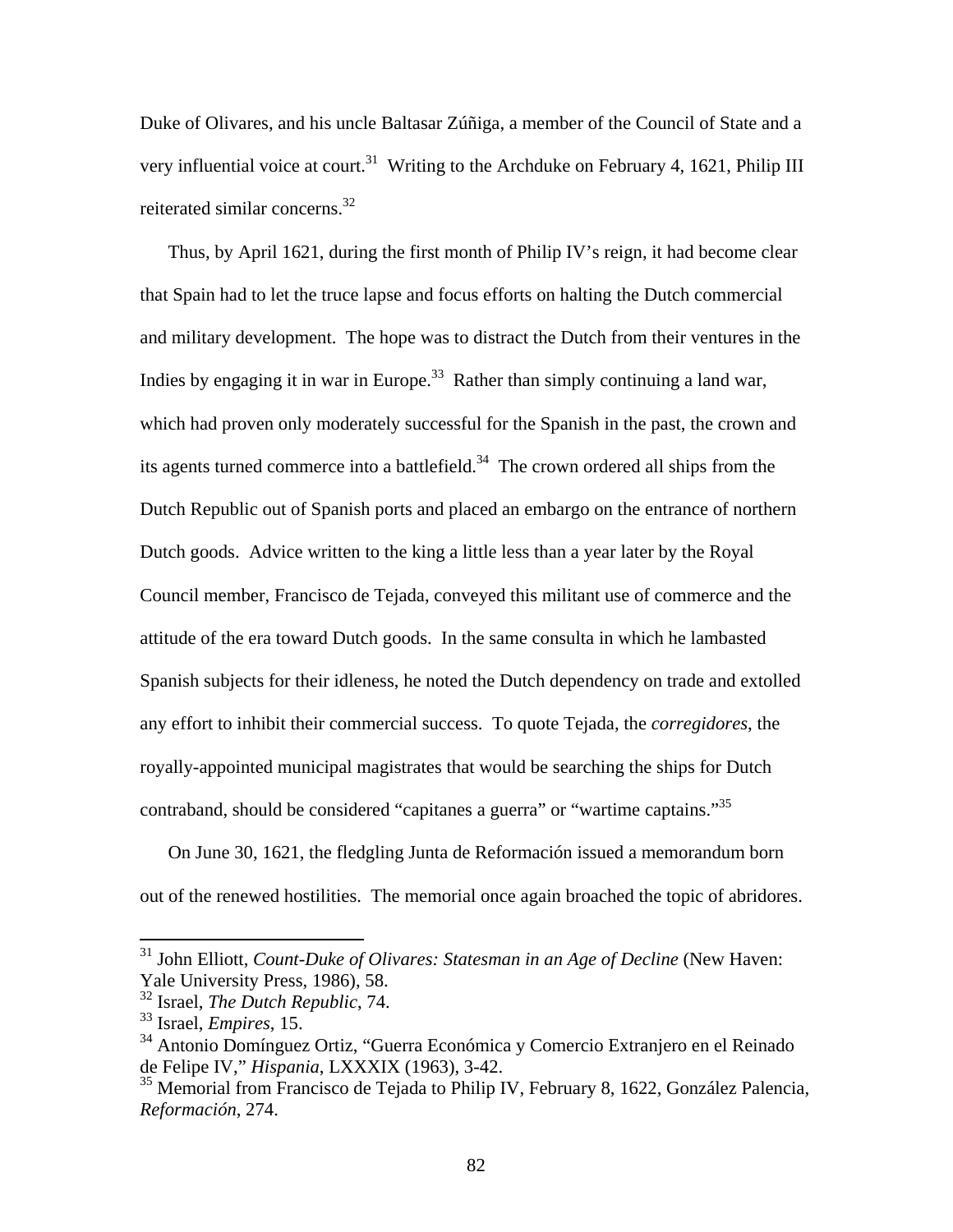Not surprisingly, the assessment was negative, pointing again to their role as distracters from duty and detractors from Spanish greatness. The committee, which had been revived by the king in April 1621, reiterated previous criticisms about abridores, maligning their commitment to a useless and effeminate job. They added, however, that abridores also had hampered the success of the king's armies.

In their view, the services offered by abridores merely enabled the immoderate desires of Spanish consumers, drawing money away from Spain and lining instead the pockets of Dutch merchants and their republic. This reckless spending not only weakened Spain, as the Junta averred, but also enhanced the Dutch naval and military strength, increasing its ability to make war on Spain.<sup>36</sup> In its 1620 consulta, the Royal Council had estimated that Spanish consumers forfeited some 400,000 ducats each year to the Dutch by purchasing cuellos. This included not only the collar and its materials, but also the variety of colored powders used to decorate them.<sup>37</sup> This estimate paled in comparison to that offered later by officials of the Junta Grande de Reformación. Perhaps informed by the paper issued to the 1623 Cortes de Castilla (Castile's legislative body) by the king and the President of Castilla, the Junta Grande gave the impression that roughly 2 million ducats went to waste on these items annually.<sup>38</sup> Already in tremendous debt, Spain could ill afford to hand away the specie that was barely trickling into the peninsula.

<sup>36</sup> Ibid., 97.

 $37$  This estimate is cited in the Royal Council's consulta from January 9, 1620; Ibid., 36.

 $38$  This estimate appears in the king's letter to Castile's cities in October 1622; Ibid., 389. The same estimate appears in the anonymous paper issued to the Cortes in 1623 by the President of Castile; see *Advertencias*, 85r.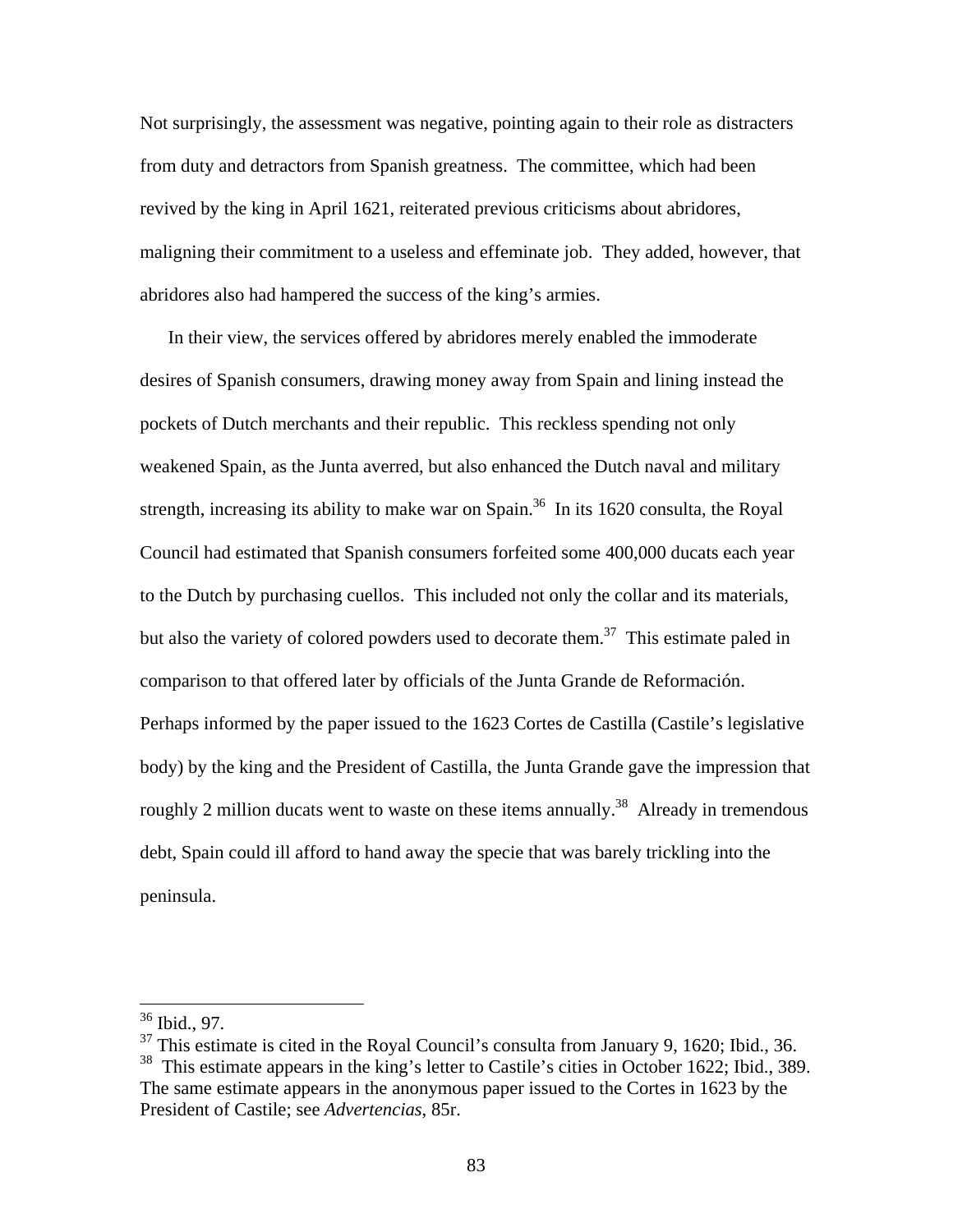Moreover, the Junta de Reformación complained in its consulta that the services of abridores had deprived Spain of its former martial spirit. The perpetuation of the cuello in Spain, along with other invasive, foreign goods, had made men spoiled (*regalado*) and caused them to be worthless in combat. Once a land of "valiant and bellicose people," they claimed, now Spain was populated with men that "carried on pompously, so encumbered by their ruffs that they cannot move their limbs freely."<sup>39</sup>

Perhaps exaggerating the extent to which cuellos had grown, the Junta did not fail to make its point clearly. Ruff collars had become the focus of competition and reputation, most specifically among Spain's notables. Noblemen donned increasingly large collars hoping to outdo their colleagues and gain status through the increasingly conspicuous displays. Concerns with one's own appearance and social promotion preceded all others, including the needs of the king and kingdom.

These complaints truly revealed one of the practical expressions of manhood in early modern Spain – the competitive dress of nobles at court. Quashing this alternative gendered expression, the Junta simply maintained that these heavily adorned noblemen fell short of the manly virtues expected of them. They were effeminate because they sought reputation through sartorial displays instead of displays of courage in battle. Turned "soft," they failed to embody the robust, physical attributes that reformers held aloft as part of ideal noble manhood. They also neglected to dedicate their bodies to the military endeavors that perpetuated and advanced the monarchy.

<sup>&</sup>lt;sup>39</sup> "ande envarada y embarazada con estos cuellos de manera que no pueda usar sus miembros con libertad." Consulta to Felipe IV from the Junta de Reformación, June 30, 1621; González Palencia, *Reformación*, 97.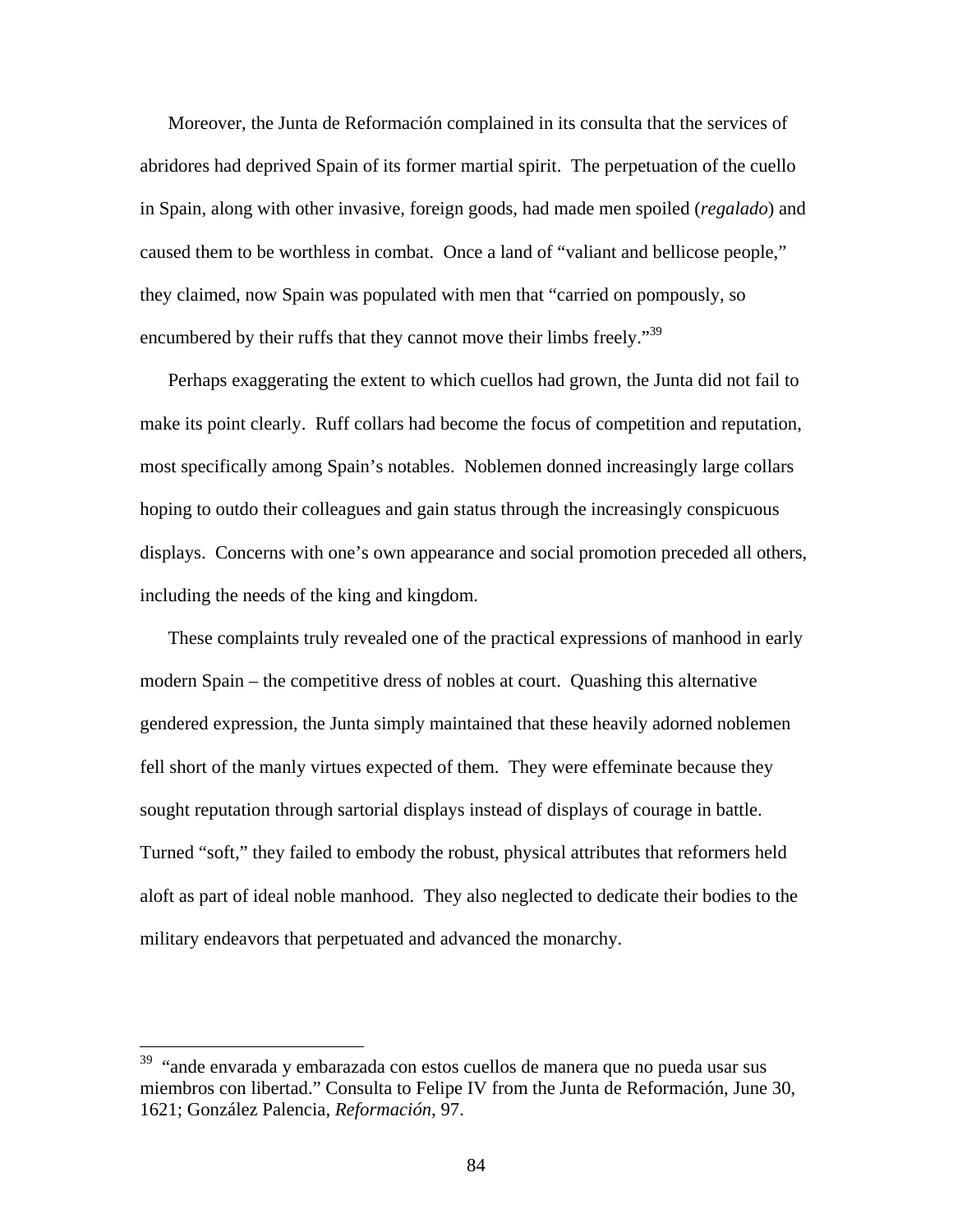This was only a slightly mitigated version of what the Royal Council had said in its own inquiries about the cuello in 1619. The Council's first consulta to Philip III had claimed that Spaniards would "exist more honorably and decently with goods made from the earth in Spain, as our forefathers did, in whose era the spirit and strength of men did not diminish so much, as they do now consumed by superfluity and prone to great vices and sins."40 While the Junta de Reformación chose to represent the physical impairment of nobles as just that, an impediment that could be easily overcome, the Royal Council represented this foppish decadence as the deteriorating physical condition of Spaniards. Perhaps the harsh assessment generated by the Royal Council reflected a critique of the behavior of common Spaniards, not nobles, making it easier to take such a tone. Whatever the explanation, both commentaries pointed to a diminution of activity among consumers, namely men. Each reflected the general call for productivity and the invocation of manly qualities that the crown hoped to reinvigorate throughout Spanish society. In short, they charged Spaniards to fulfill their roles in society and invest their physical labors toward the common good of Spain. This request was not entirely dissimilar from that appearing in the era's population reforms, which called for Castilian men to demonstrate their virility and devote their bodies to the needs of the state by starting families. $41$ 

By claiming that abridores were complicit in the decline of Spain's martial spirit, the Junta de Reformación's consulta also reflected the desire to bolster troops in preparation

<sup>40 &</sup>quot;pasar más honrada y decentemente con las mercaderías de la tierra labradas en España, como lo hicieron nuestros antepasados, en cuyo tiempo no se enflaquecían tanto los ánimos y fuerzas de los hombres, ni los acababa y consumía la superfluidad de que ahora usan ocasionada a grandes vicios y pecados." Consulta from the Royal Council to Philip III, February 1, 1619; ibid., 24.

<sup>&</sup>lt;sup>41</sup> See chapter 4 for more on the monarchy's pronatalist attitudes and the policies.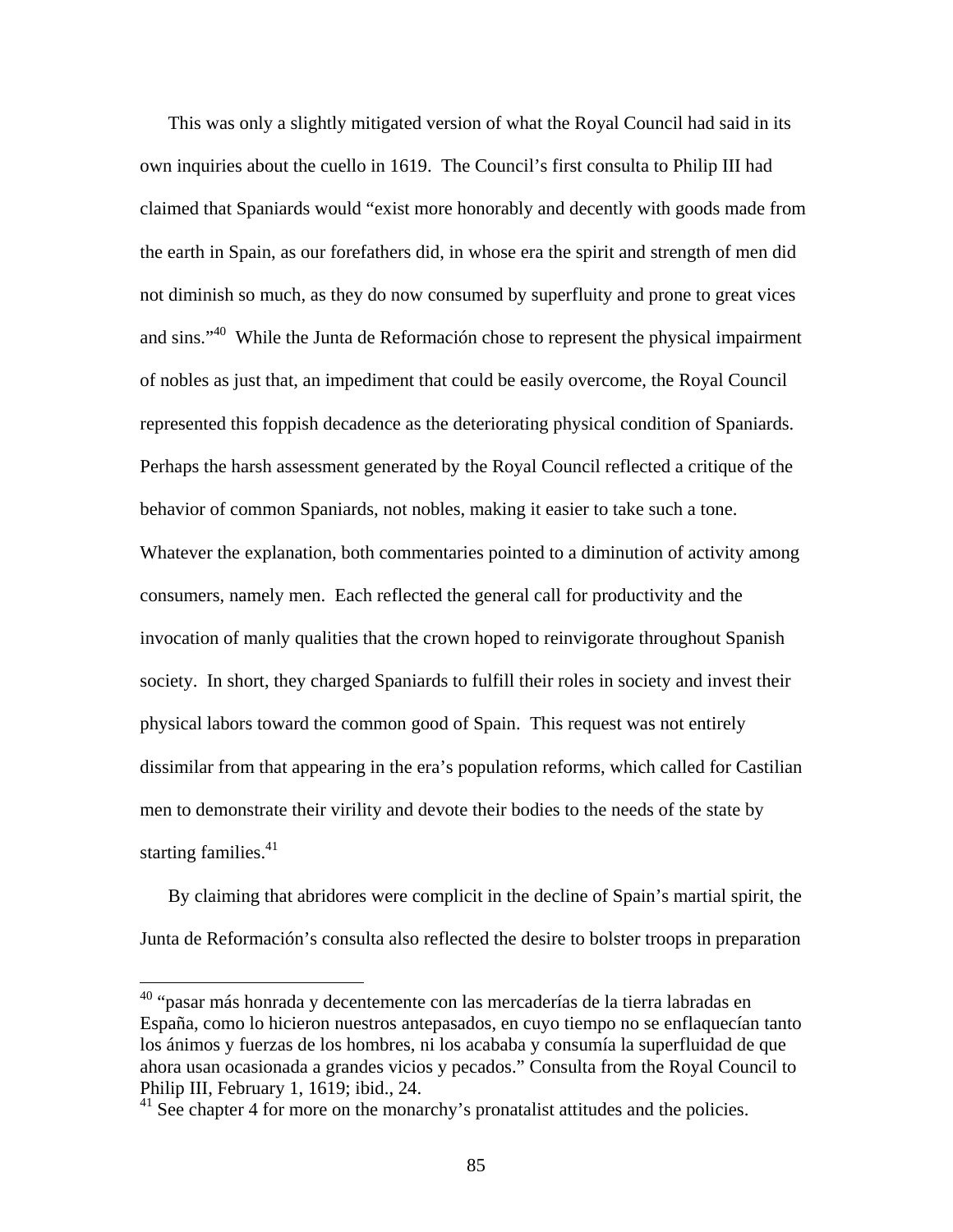for battle. When the treaty expired, neither the Dutch not the Spanish were prepared militarily to resume the conflict. Despite renewing its embargo on the Dutch and expelling their ships from Spanish ports, battle itself did not commence until that fall.<sup>42</sup> Thus, in June 1621, when the Junta de Reformación issued its consulta about abridores impeding Spain's armies, there was still time to build up troops. By branding the ruff and abridores as effeminate, the committee betrayed its hopes for steering men toward a career as loyal soldiers devoted to the protection and advancement of their king and kingdom.

## **Good Fathers, Good Governance**

Despite the inefficacy of the renewed embargo, the monarchy continued this approach to combat the commercial dominance of the Dutch and other European powers during the initial years of Philip IV's reign. In February 1623, with the king's full support, the Junta Grande de Reformación put severe limitations on the importation of foreign goods. In particular, the thirteenth of their twenty three articles forbade the entrance of any finished product made of wool, silk, any mixture of the two, cotton, canvas, leather, lead, stone, shell or horn to name a portion of the forbidden materials. Presumably to promote Spanish manufacturing, the importation of these raw materials was not prohibited.<sup>43</sup> The justifications given by the Junta Grande de Reformación matched those given by the king in his letter to Castile's cities the previous autumn. Each claimed that the prohibited foreign goods inhibited "governance" (*gobierno*).

1

<sup>42</sup> Israel, *Dutch Republic*, 85-86.

<sup>43</sup> Reform articles of the Junta Grande de Reformación, February 10, 1623; González Palencia, *Reformación*, 432.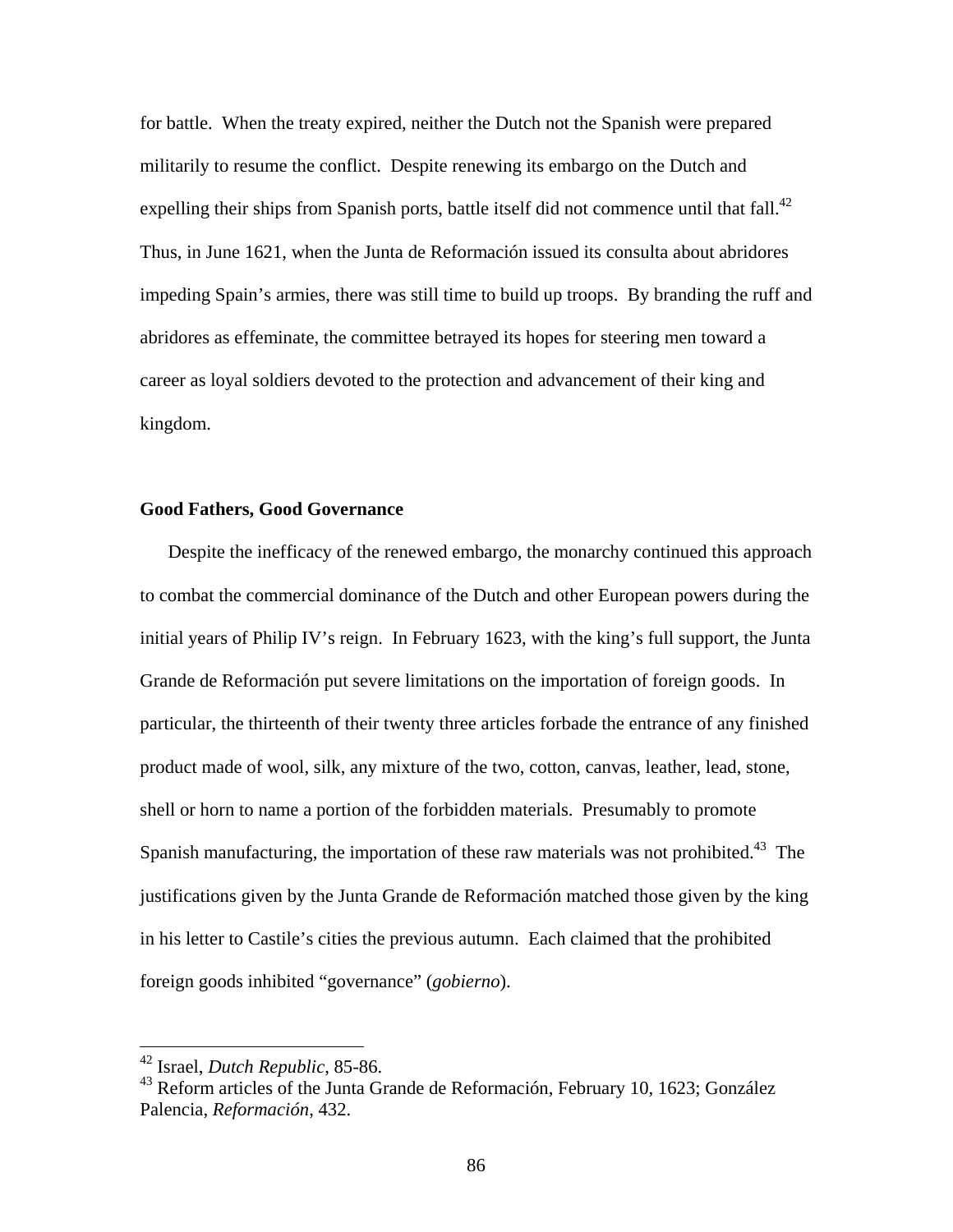As Sebastián de Covarrubias points out in his *Tesoro de la Lengua Castellana* (1611) the term "governance" had multiple meanings in early seventeenth-century Spain.<sup>44</sup> It reflected the control exerted over another by an authority. It also related to the idea of sustenance or provision. A well fed and kept hunting falcon, noted Covarrubias, was "well governed…well maintained" [*bien gobernado…bien mantenido*].45 In other words, it was well disciplined and cared for well also. In its thirteenth article, the Junta Grande noted the importance of both kinds of governance.

The importation of goods, they stated, "results in a great inconvenience to governance, it deprives craftsmen of jobs and the ability to earn a living and sustain themselves, leaving infinite people idle, impoverished, and in danger of acting rashly upon their needs."<sup>46</sup> The committee showed concern that unemployed subjects might pose a problem to the maintenance of an orderly society, relying on crime or other unseemly measures to survive in the instance that foreign goods cost them their jobs. But the committee's greatest concern was clearly the conservation of jobs, which would allow workers to sustain themselves and their families.

The king's letter to the Castilian cities also expressed concerns with provision and sustenance, although it took a slightly different bent. The letter, which justified the future reform article, stated that the forbidden goods caused "harm to governance, great

<sup>44</sup> Sebastián de Covarrubias Orozco, *Tesoro de la Lengua Castellana o Española: según la impresión de 1611, con las adiciones de Benito Remigio Noydens publicadas en la de 1674*, Martín de Riquer, ed. (Barcelona: S.A. Horta, 1943), 652. 45 Ibid., 652.

<sup>&</sup>lt;sup>46</sup> "resulta grande inconveniente al gobierno, pues con esto se quita a los oficiales la ocupación y disposición de ganar la vida y sustentarse, quedando desacomodada y ociosa infinita gente, y en los peligros a que obliga la fuerza de la necesidad;" see the Junta Grande's articles, González Palencia, *Reformación*, 432.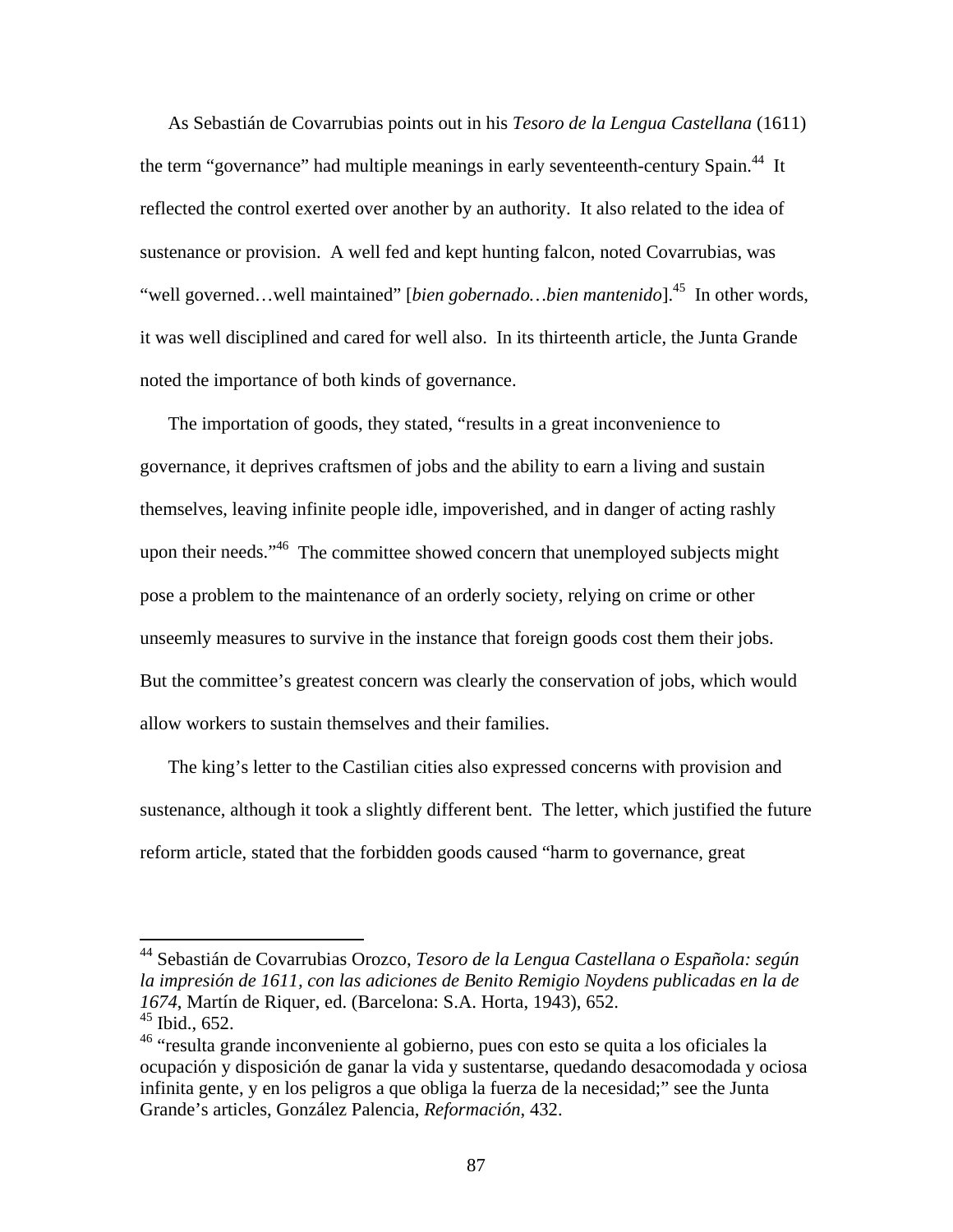destruction to estates and considerable benefits to foreigners."<sup>47</sup> The final point was a familiar argument. The others reflected the king's view that the overindulgent spending of his subjects imperiled governance or sustenance. "Everyone," the king asserted, depicting a horrifying scene in another part of his letter, "takes [the display of foreign goods] as a matter of reputation, choosing first to starve to death and that their children should suffer the same fate rather than be without these items…it is in the best interest of all to stop this harm and give forgiveness to all who provide and show moderation [*dar disculpa a todos en la provisión y moderación*]."48 It is doubtful that this drastic and gruesome scenario truly played out within Spain with any frequency, but it delivered a powerful message: parents should privilege the wellbeing of their families over their own desires for social status, assuring their good governance. This was especially true where status was predicated on the consumption of foreign goods.

Good governance required the preservation of the inheritable estates (*haciendas*) mentioned in the king's letter. In its fifth reform article, which focused on limiting expenses on luxuries ranging from servants to jewelry, the Junta Grande echoed these sentiments. "The luster and authority of their houses and beings," claimed committee members, "will result and sustain better, being out of debt and endowed with assets."<sup>49</sup> With this statement, the Junta Grande meant to reference mainly the heads of noble houses, as they were most able to pay for servants and other luxuries. They were to

<sup>47</sup> Ibid., 388.

<sup>48 &</sup>quot;gastos voluntarios y superfluos...cada uno lo toma por punto de reputación, queriendo antes morir de hambre y que la padezcan sus hijos, que faltar a ello...conviene atajar este daño y dar disculpa a todos en la provisión y moderación." Ibid., 386.

<sup>&</sup>lt;sup>49</sup> "el lustre y autoridad de sus casas y personas se dispondrá y conservará mejor estando desempeñados y acomodados de hacienda." See article 5 from the Junta Grande de Reformación in ibid., 428.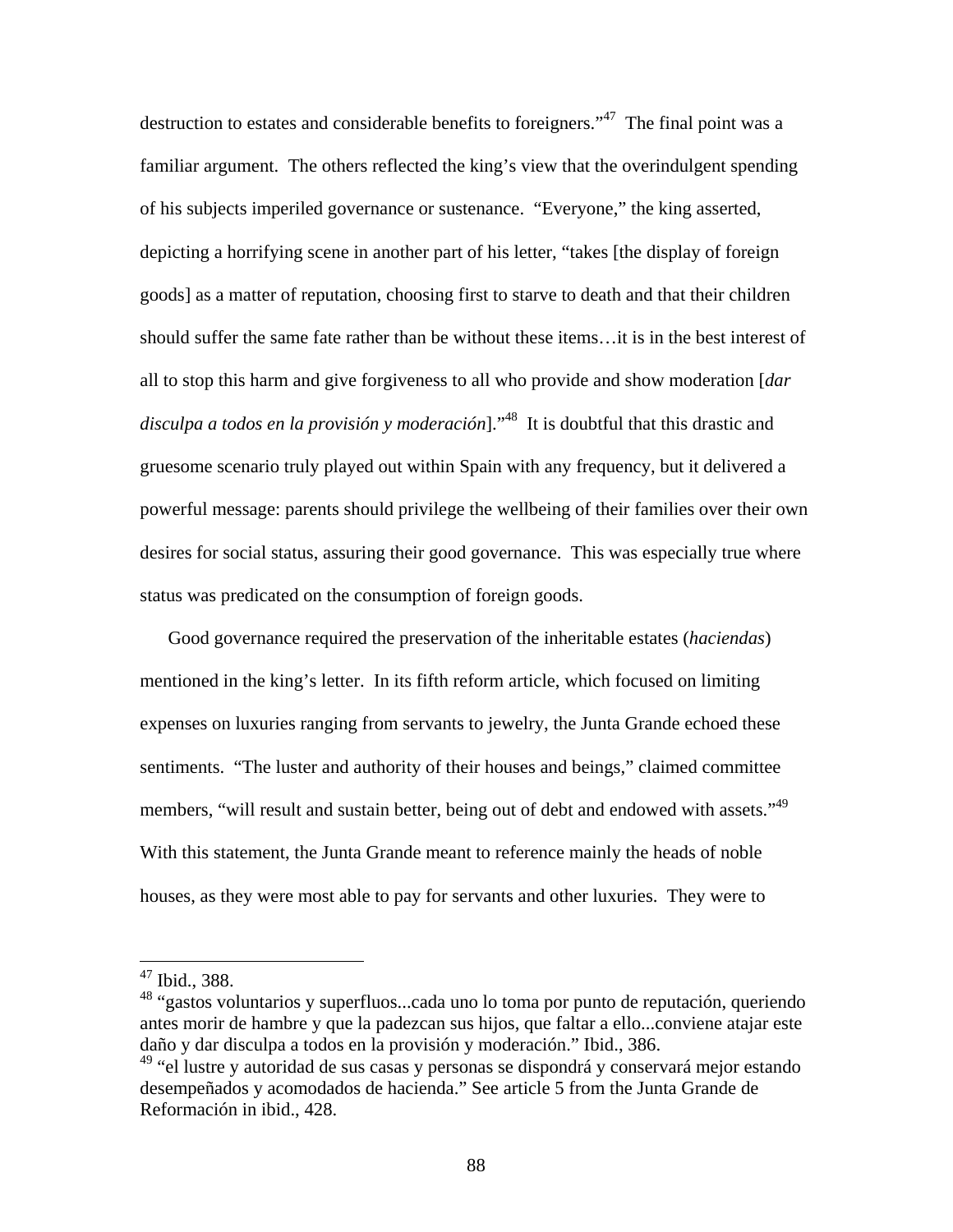temper their spending, providing for and ensuring the future of their houses and families through moderate and logical spending.

While it may have been concerned to some degree with the wellbeing of noble families, the monarchy gave the impression that concerns about the preservation of noble estates related more to its own financial needs. As members of the royal treasury wrote to Philip III in a memorandum about preserving noble estates, titled Spaniards were "the defensive walls of the kingdom." By spending their estates ("vainly" the treasurers argued) they could not serve the king by defending the crown and its kingdoms.<sup>50</sup> These statements implied that nobles had an obligation to fund projects, primarily military campaigns, that the monarchy deemed necessary.

This view was not dissimilar from the impression given by Jerónimo de Ceballos, who chided those who squandered their estates for failing to assist their king with his needs. "When princes and kings are in need of help from their subjects," Ceballos warned, "they will find them without money but rich with jewelry, vanities and paintings which could be done without."<sup>51</sup> These were all purchases most likely made by nobles, who Ceballos added not only had an obligation to their king but to their community too. He added that Spaniards frittering away their estates would merely add to the number of poor in addition to eliminating the source charity that normally aided the needy. As such, they would also fail to fulfill their Christian duty to their community. Ushered toward moderation and provision, wealthy and noble Spaniards were to dedicate themselves and

 $50$  The exact year of this memorial is unclear. It is estimated to have been created in either 1620 or 1621. Ibid., 56.

<sup>&</sup>lt;sup>51</sup> "cuando los Prícipes, y Reyes han menester socorros de sus vasallos, los hallan faltos de dineros, y ricos de alhajas, camarines, y pinturas, que se podrían excusar." Ceballos, *Arte Real*, 34r.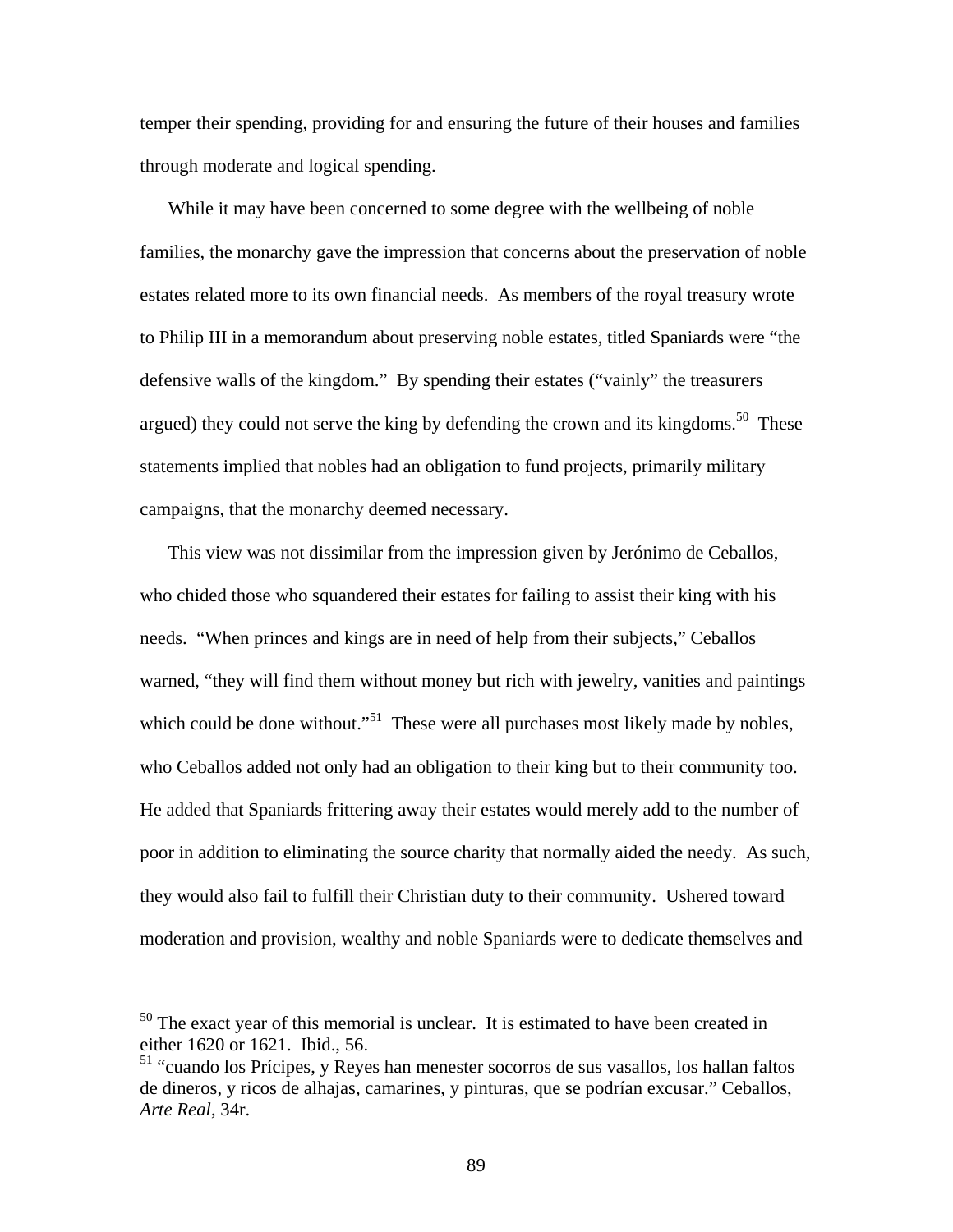at least a portion of their money to the good of king and kingdom, not their own image and self-aggrandizement.

Reformers also extended this general call for provision to merchants. The worth of merchants in early modern Spanish society depended on their ability to provide goods that the people needed but lacked. Merchants and vendors unable to do so were as worthless as the wares they hawked. The arbitrista Martín González de Cellorigo argued in 1600 that commerce was made honorable or dishonorable by the quantity and quality of the products being imported and sold. Merchants should bring into Spain a great variety of high quality goods so that they might "make it abundant of everything needed."<sup>52</sup>

Writing nearly two decades later, the pro-agriculture arbitrista Lope de Deza reiterated this understanding of commerce. The honorable merchants were those that brought an abundance of necessary products to be sold "amongst many with utility."<sup>53</sup> Economic reformers of the era recognized the inability of any land to grow and manufacture all that it needed to survive. Therefore, the merchant gained social worth from his ability to provide for his people. Those who failed to meet these criteria, which according to Deza included perfume makers, musicians, and ambulatory salesmen (*buhoneros*) were merely "useless professions" [*artes inútiles*].<sup>54</sup>

<sup>&</sup>lt;sup>52</sup> "la hacen [la República] abundante de todo lo necesario." Martín González de Cellorigo, *Memorial de la Política Necesaria y Útil Restauración a la República de España* (1600), ed. José Perez de Ayala (Madrid: Instituto de Cooperación Iberoamericana, 1991), 85.

<sup>53 &</sup>quot;entre muchos con utilidad," Lope de Deza, *Gobierno Político de Agricultura* (1618), ed. Ángel García Sanz, (Madrid: Comprint, S.A., 1991), 19.

 $<sup>54</sup>$  Lope de Deza included in this category perfume makers, musicians, comedy players</sup> and buhoneros. The latter was an ambulatory salesman, who gained his name from his attempts to attract attention and sell his products through by belting out a sales pitch. The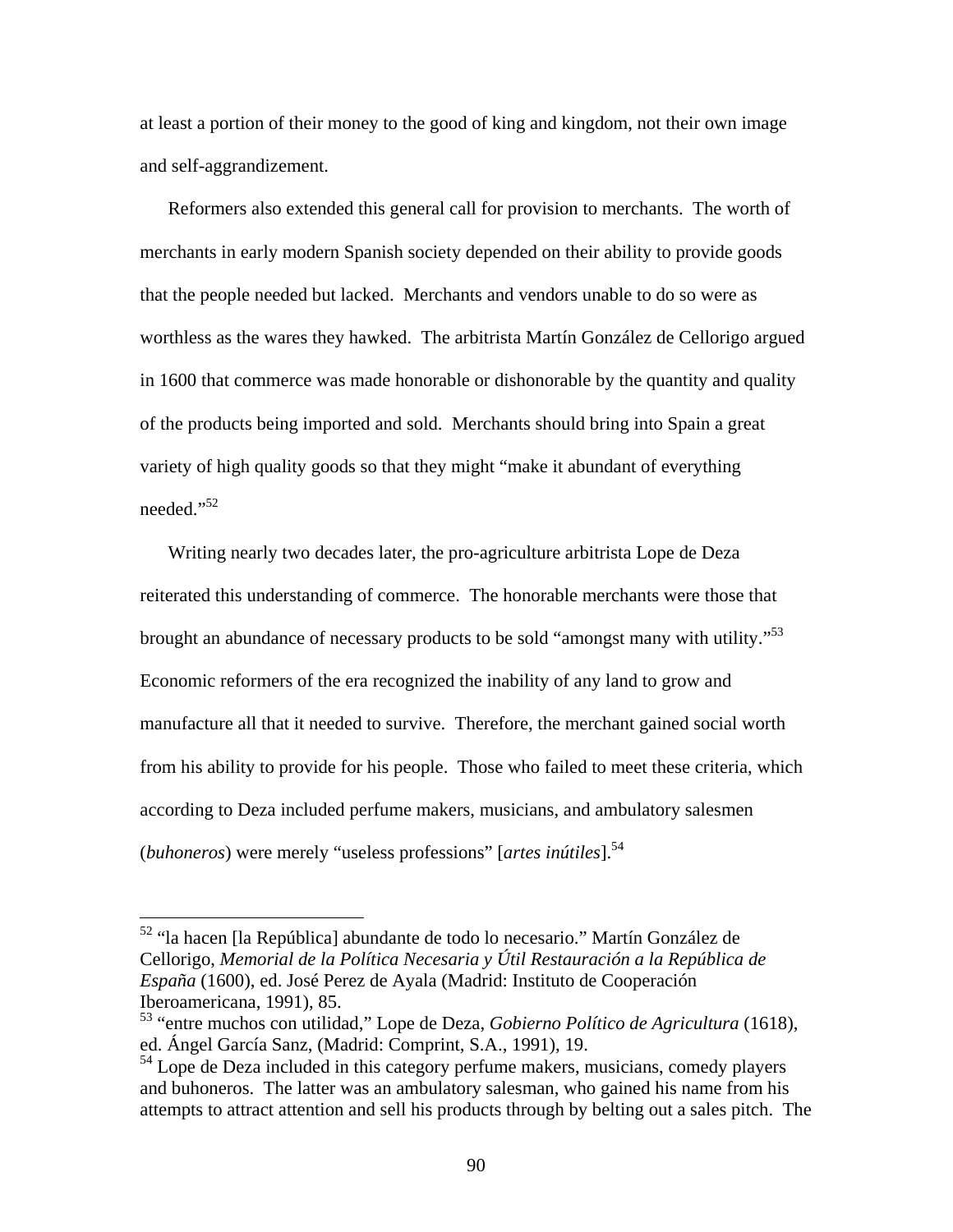Officials of the late sixteenth and early seventeenth centuries consistently pointed to the job of *regatón* as an example of a "useless profession." Allegedly numbering around 50,000 toward the end of the sixteenth century, *regatones* were store owners, who bought in bulk for the sake of selling for a greater profit. Writing of these merchants in 1583, the corregidores of Castile called them "public thieves" (*ladrones públicos*).<sup>55</sup> Revisiting this theme in 1621, parish officials (*jurados*) from the southern city of Seville offered clarity to this criticism, complaining that regatones in their city were driving up the prices of basic necessities to the detriment of all, most especially the poor.<sup>56</sup> Both sets of officials were certainly disgusted by the lust regatones felt for profit. They may also have been turned off by the foreign origin of these peddlers' goods. For as Covarrubias explains, regatones not only drove down their bulk price through negotiation (the verb being *regatear*) they brought down the price of their inventory by purchasing inexpensive goods from foreign merchants.<sup>57</sup> What is clear is that reformers and officials saw the behavior of regatones as unbefitting of a salesman or any man. These dishonest vendors clearly disregarded the common good and community accord, privileging profit at the unfortunate expense of some of Spain's neediest citizens.

The criticisms of useless consumers and vendors appearing in the writings of the Royal Council, the king's juntas, and many other reform-minded officials derived from

name was associated the word "bufón" or "buffoon" due to his loud outcries. For this list of workers, see ibid., 51.

 $55$  The estimate of 50,000 regatones is given by the corregidores of Castilla in this report, which appears in proximity to some of the papers of the Junta de Reformación, suggesting the possible use of it by this and subsequent reform committees; González Palencia, Reformación, 46.

 $56$  Report from jurados of the city of Seville to Philip IV, December 30, 1621; Ibid., 184. <sup>57</sup> The act of negotiating a price, according to Covarrubias, is "muy del regatón" [part of being a regatón]; see *Tesoro*, 900.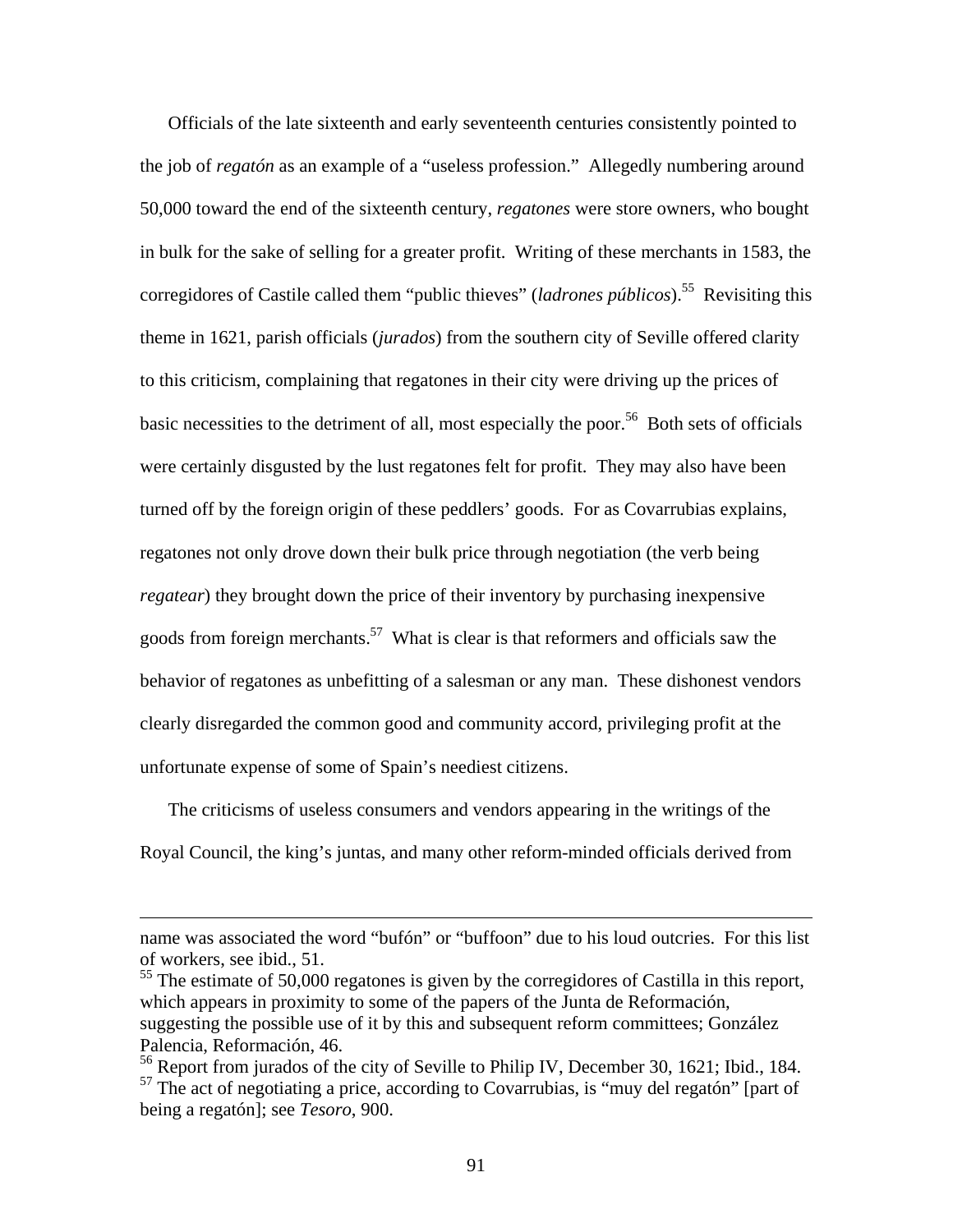popular notions of social worth frequently associated with men. In the early modern world, a man was measured by his fulfillment of duty and the contributions he made to the community in which he lived. For merchants, this meant providing for that community, but this could also be as simple as a common man working honestly and putting his wages toward the care of his family. Of course, in the case of nobles contributions often took the form of public service or public works. Men were also expected to be self-sufficient and independent, as relying on the aid of others made him a ward of and liability to the community.<sup>58</sup> This meant that proper manhood was marked by activity and productivity, qualities that sustained the social order and common good. It was this notion of social merit that reformers promoted when railing against idleness or the common practice of gaining social standing through ostentatious display – both actions (or inaction in the former case) that the reformers of early seventeenth-century Spain had repeatedly deemed effeminate. Whether it was a nobleman performing military service or a wool carder completing his daily manual tasks, each was to contribute to the conservation of Spain by actively fulfilling his duty.

This notion of masculine social worth applied at all levels of Spanish society, even to the king. As the father of his people, the king was expected to care and provide for his subjects, a duty of which advisors and pundits reminded him regularly during the crisisfilled early seventeenth century. A professor of theology at the University of Toledo, Sancho de Moncada described the responsibilities of the monarch by stating that the "universal obligation of His Majesty, is in sum: master, shepherd, doctor, father, and head

<sup>58</sup> See Alexandra Shepard, *Meanings of Manhood in Early Modern England* (New York: Oxford University Press, 2003), 188-195.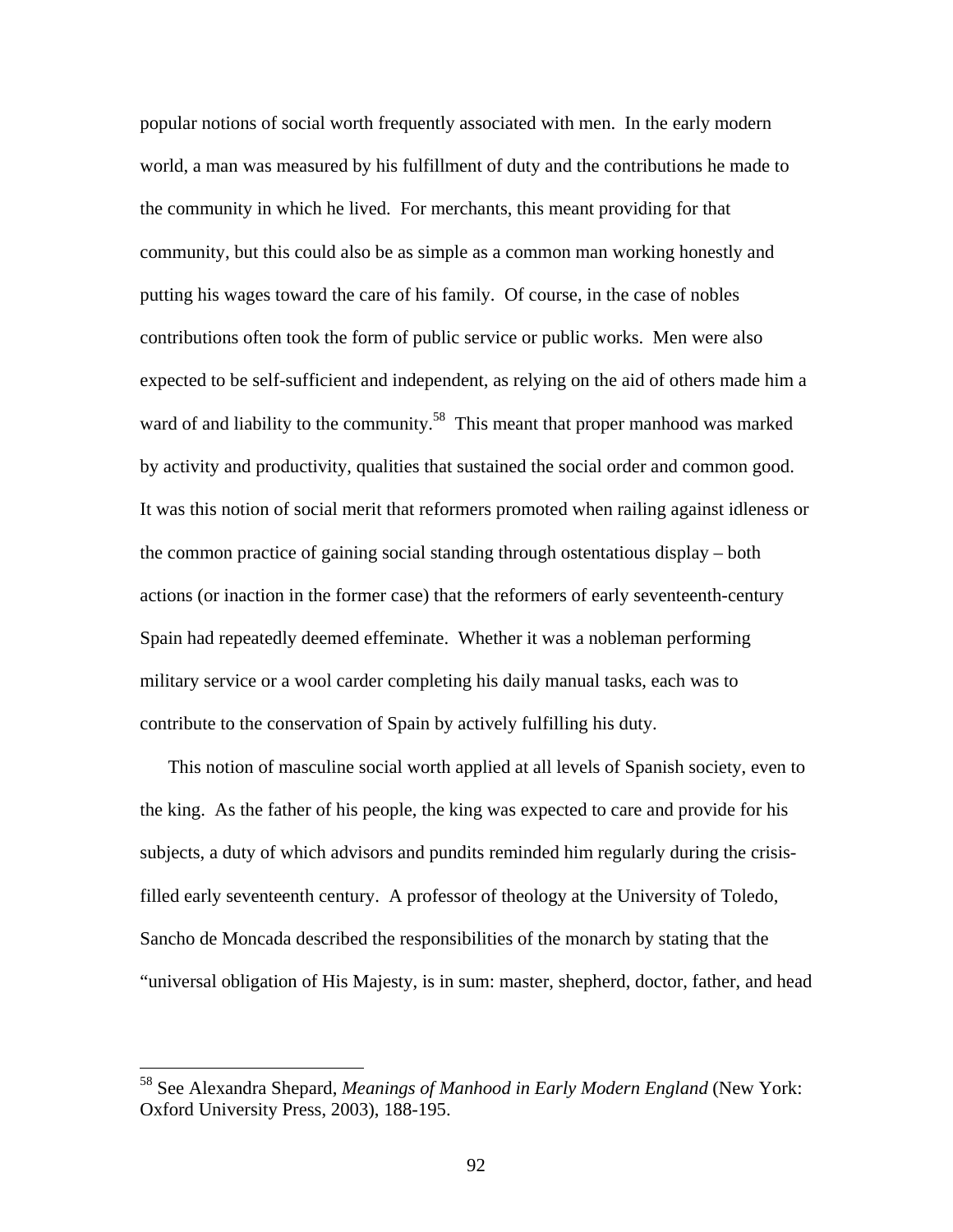of the commonwealth [República], all positions that oblige him to watch over her."<sup>59</sup> Citing the *Siete Partidas*, the law code of the venerated medieval king Alfonso X (known by the moniker "El Sabio" or "The Wise") royal reformers claimed the king was to "love and care for all…like a father advising his son."60 These representations meant that the king was to guide his subjects, taking into consideration each individual and his or her situation to the best of his ability.<sup>61</sup> Lope de Deza added in his 1618 *Gobierno Político de Agricultura* [Political Governance of Agriculture] that the place of the king was one of "supply and provision" [*abasto y provision*] assuring the basic needs of his people just as the leader of any city or the head of a household would do for those in his care.<sup>62</sup> Early seventeenth-century writings bear endless reflections of the king's paternal role, implying that this understanding of the monarch was universally understood and suggesting that the king, like any other man, was judged by his commitment to and provision for those under his charge.

As can be inferred from the king's letter to the cities and the Junta Grande's articles, this meant that the king was responsible for protecting the jobs of Spaniards from the threat of imported goods, providing Spaniards the opportunity to earn a living and sustain themselves and their families. This seems to be the attitude adopted by Damián de

1

<sup>&</sup>lt;sup>59</sup> "y siendo obligación universal la de Vuestra Majestad, es suma pues es maestre, pastor, médico, padre, y cabeza de esta República, todos oficios que obligan a mirar por ella." See Sancho de Moncada, *Restauración Política de España* (1619), ed. Jean Vilar Berrogain (Madrid: Instituto de Estudios Fiscales, 1974), 3v.

 $60$  Consulta of the Junta de Reformación to Philip IV, May 23, 1621; González Palencia, *Reformación*, 78.

 $61$  The recent work of Luis Corteguera has uncovered the era's belief that the king should even grant audience to each individual if possible, a literal understanding of a father counseling his sons and a near impossibility given the size of the Spanish empire. Luis Corteguera, "King as Father in Early Modern Spain," *Memoria y Civilización*, 12 (2009), 49-69.

<sup>62</sup> Deza, *Agricultura*, 33.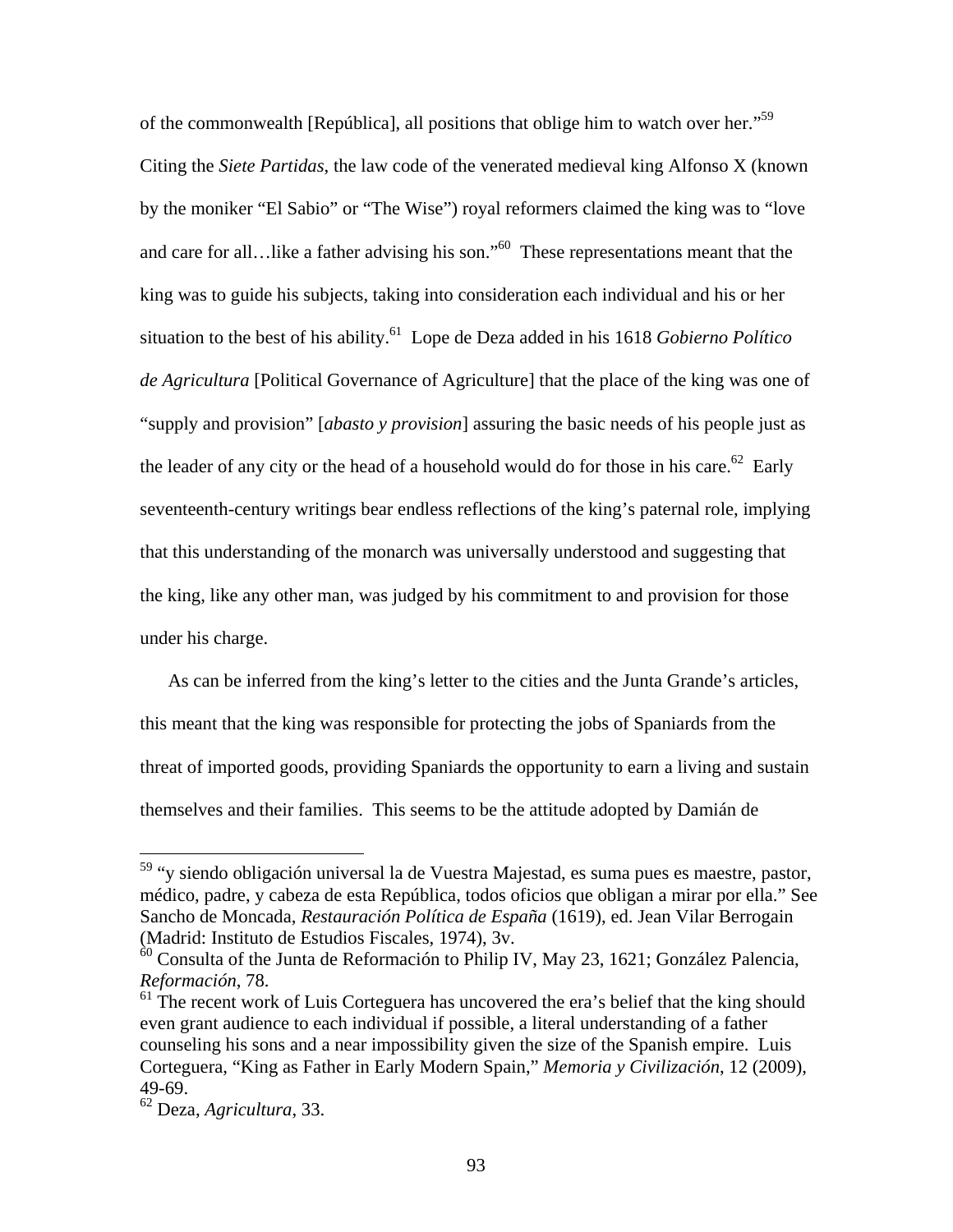Olivares in his painstaking analysis of the silk and wool industries. Listing each kind of job lost as a result of Spain's dying textile industry, the author ends each job title with the approximate number of people who could be employed in that position, as well as the phrase "con sus familias" [with their families].<sup>63</sup> As noted earlier, Damián de Olivares was asking for the king to protect Spanish industries by prohibiting the importation of goods that could be made instead in Spain, but he seems to call for the fatherly care of his king over the workers and their families, playing on the obligations and sentiments of his ruler.

As Damián de Olivares' colleague Pedro Hurtado de Alcocer would point out, the king needed to provide each Spanish household the opportunity to fulfill its duties, to make a living, and to be self-sufficient. Imported goods, he maintained, posed a greater threat to the lives of Spaniards than any famine or plague. Provoking a lack of work and food, these products would result in "the husband separating from his wife, the father from his son, leaving them to beg for alms, in the end to reside in charitable hospitals, where each individual wastes away and perishes, suffering, weak and gaunt, deteriorating from the traditional virtue of his or her parents."64 From Hurtado de Alcocer's view, imported goods would not only cost Spain jobs, but also bring about the disintegration of the family, destabilizing social order and further depopulating Spain (another concern, as seen in chapter 4). Furthermore, if denied the chance to earn an honest living, once

<sup>&</sup>lt;sup>63</sup> Damián de Olivares, *Para aclarar*.<br><sup>64</sup> "todo causado de no tener en que trabajar ni de que comer, por cuya causa el marido se aparta de la mujer, y el padre del hijo, y van mendigos y a pedir limosna, y al cabo a parar a los hospitales, donde se consumen y el individuo perece, y si alguno ay, con la miseria tan débil y flaco, que degenera de aquel antiguo valor de los padres." González Palencia, *Reformación*, 174.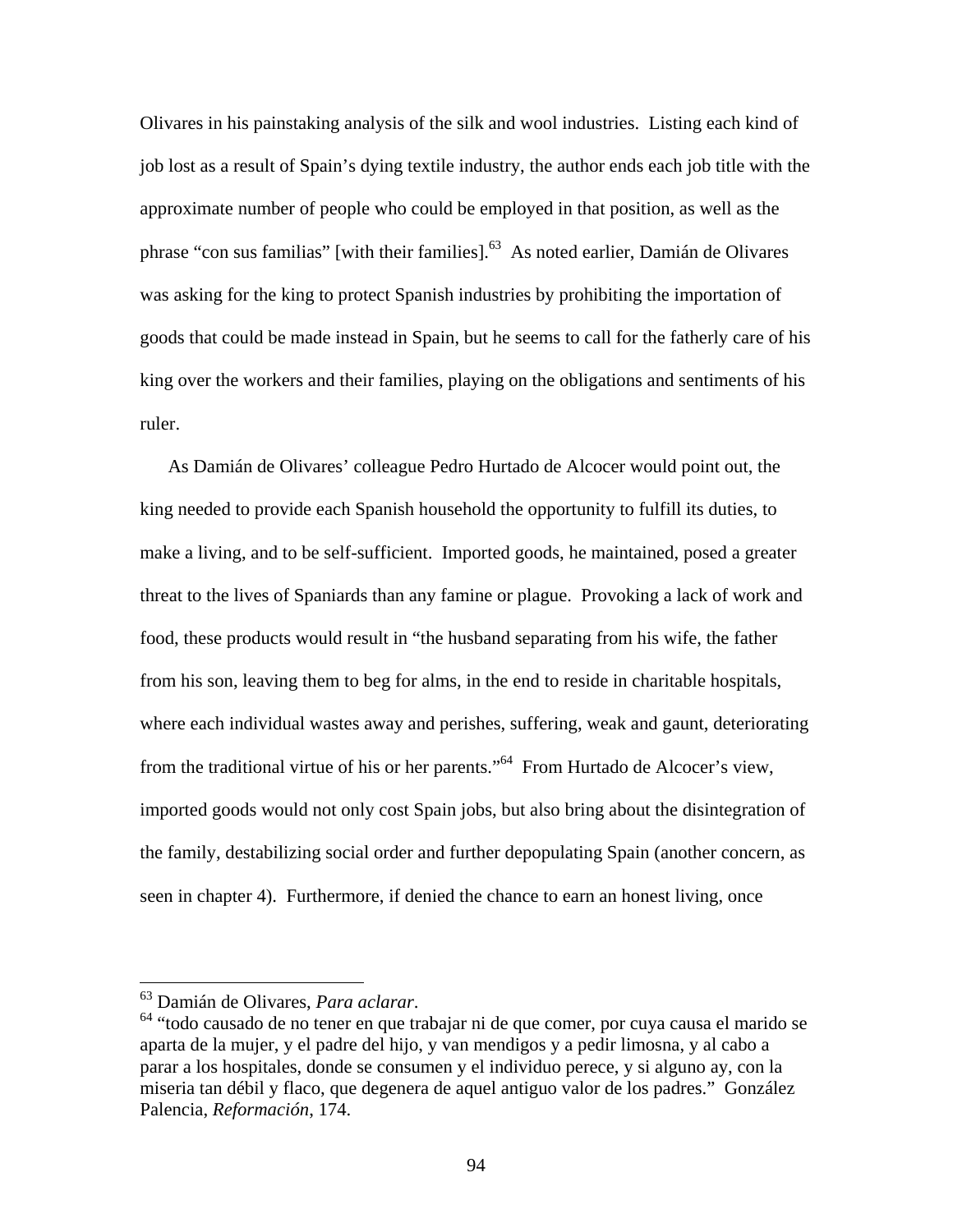virtuous and self-sufficiency Spaniards would grow dependent and weak, fading away not unlike the monarchy and kingdom that relied on them.

The king remained convinced that the formation of state-run banks, or erarios, would make possible the reestablishment of Spanish industry and give a foundation for the selfsufficiency of his subjects. As stated in the paper he issued to the Cortes in 1623, by collecting the savings and taxes of Spaniards, the erarios could make loans to Spanish farmers, artisans and merchants. Honorable, hard working Spanish businessmen and farmers could begin or maintain their livelihood, bolstering Spanish commerce.

Moreover, taking a loan from the erarios at 7% interest gave Spanish workers a chance to repay the loan without tapping into vital capital needed to sustain their profession. This was as opposed to the exorbitant interest rates of greedy money lenders. Usurers were, to use the words of the arbitrista and advocate of the erarios Luis Valle de la Cerda, masters of a "diabolical art." He alleged that they lent money at interest rates between 10 and 32 percent.<sup>65</sup> Playing on gender in similar ways to those criticizing the regatones, Valle de la Cerda depicts usurers as an unmanly, gluttonous and monstrous corps of lenders, willing even to prey on "ignorant widows." Describing them further, the arbitrista says:

[Usurers] embark kings in their sea of contracts, keeping them bewitched and entranced until they have no more use for them, and abusing the divine commandments they drain the purses of their own princes, chug the assets of the nobility, suck the blood from the poor, diminish all the victuals, cause an abundance of taxes, give rise to rebellions in towns, destroy military discipline,

 $65$  Luis Valle de la Cerda lists the general rates at between 10 and 20 percent interest, but notes that the Lombards from northern Italy frequently lent money in the Netherlands and Spain at an enormous 32 percent interest. See his *Desempeño del Patrimonio de su Majestad y de los Reinos sin Daño del Rey y Vasallos y con Descanso y Alivio de Todos por Medio de los Erarios Públicos y Montes de Piedad* (Madrid: Luis Sánchez, 1618), 50r, 59r.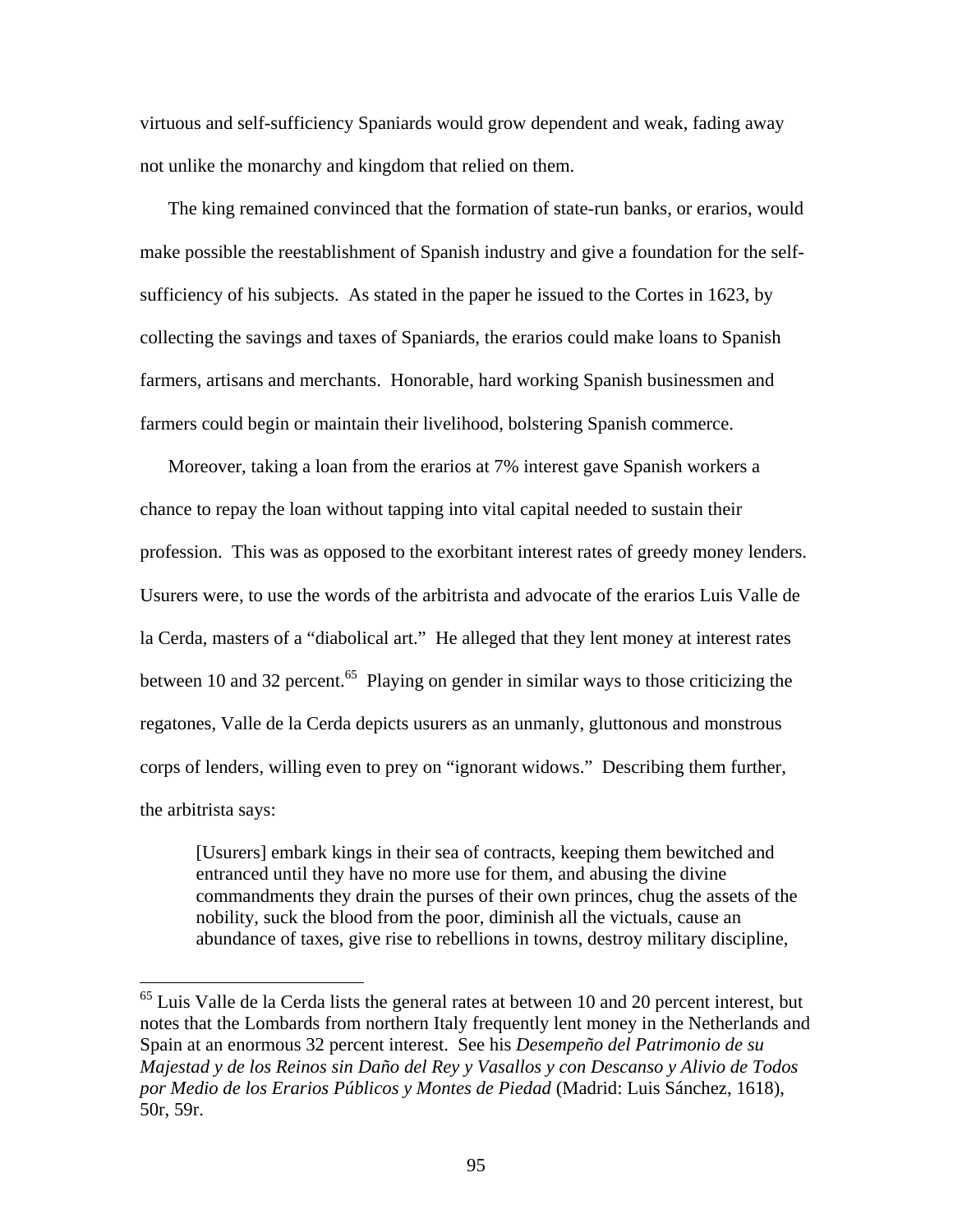and with the ruin of public and private affairs, they acquire infinite riches; experience shows us this throughout Europe.<sup>66</sup>

According to Valle de la Cerda, usurers were like a plague of locusts, devouring the resources of Spaniards, taking from them the chance to earn a living, and destroying social accord. As such, the erarios offered an opportunity to escape the stranglehold that usurers had on the money lending market, as well as on Spanish workers and commerce.

Of course, advocates of the erarios were clear that the monarchy too would benefit from the formation of the erarios. Through the creation of this banking system, commerce could be restored and Spain made more competitive and powerful in Europe, but the formation of the erarios also assured money for the crown to fund its own critical projects. Collected savings would be set at roughly six percent interest, while loans that were granted would carry an interest rate of seven percent. This meant that the monarchy would gain much needed revenue. In addition, the monarchy could borrow from the erarios monies previously borrowed from usurers to fund military and other vital projects. The king could afford to pay the thousands of soldiers fighting throughout the empire, maintaining their allegiance and discipline or avoiding mutinies caused by a shortage of pay. He could also maintain the peace in his lands, caring for the poor as the father of his people by staving off rebellion and oppressive taxes.

Like his subjects, the king would also be free from the malicious practices of lenders. For many years, Spain's assets had exited the peninsula as fast as they entered, and in

1

<sup>&</sup>lt;sup>66</sup> "junto todo en la mar de sus contratos, embarcan a los Reyes y los llevan encantados y embelesados hasta dar con ellos al través, y abusando de los divinos mandamientos vacían las bolsas de sus propios Príncipes, tragan los bienes de la nobleza, chupan la sangre de los pobres, encarecen todas las vituallas, causa multiplicaciones de alcabalas, dan ocasión a las rebeliones de los pueblos, destruyen la disciplina militar, y con la ruina del estado público y particular se adquieren infinitas riquezas, como muestra la experiencia en toda Europa." *Desempeño*, 50v.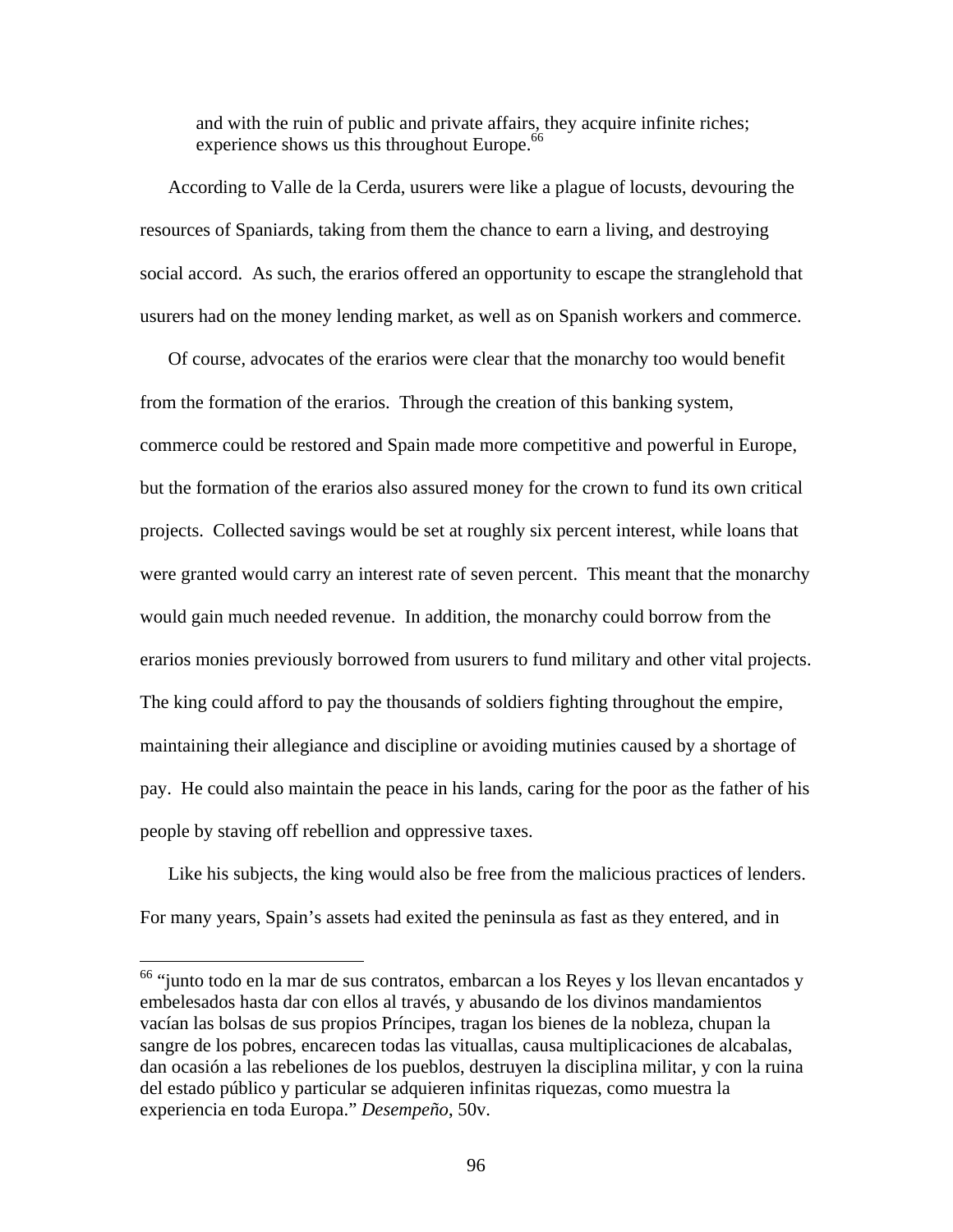order to maintain imperial and domestic projects, the king had generally to turn to foreign lenders (*asentistas*) for financial support. Sadly, the king's reputation had been damaged by the recent memory of military failures, weakened trade, as well as the previous bankruptcies declared by Spain's rulers. As the anonymous author of the paper issued to the Cortes in 1623 by the king notes, lenders were all too aware of this reputation, subjecting the king to "contingencies" – ridiculous clauses, conditions and interest rates included in the promissory agreements for the loans. "[Asentistas] are neither governed by love, nor fidelity to the king and the Crown," says the unnamed author, "only by the greed of their own self-interest."<sup>67</sup> As a result, the author explained, they are willing to subject the king to "a kind of slavery" through loan conditions so harsh that the king must represent their acceptance "under the guise of public conservation in order for it to seem justified."<sup>68</sup>

The anonymous author's reflection on the erarios had many implications. As with descriptions of effeminate consumers, his representation of asentistas ascribed to them a condemnable self-interestedness and advocating – as seen so often in the era's reforms – for the common good and welfare of the monarchy. At the same time, it once again suggested that the king was subject to similar measures of social worth as other men. It showed not only that the king's duties included the care of his charges – a point made by the king's acceptance of asentista's ridiculous loan agreements – but that the monarch himself was also judged in terms of self-sufficiency. The king's lack of self-sufficiency

<sup>67 &</sup>quot;No los gobierna amor, ni fidelidad a Su Majestad, y su Corona: sino la codicia de su interés; puestos en estado tan aventurado." *Advertencias*, 4r.

 $68$  "una especie de esclavitud...con capa de conservación pública para que tengan apariencia de justificadas." Ibid., 4r.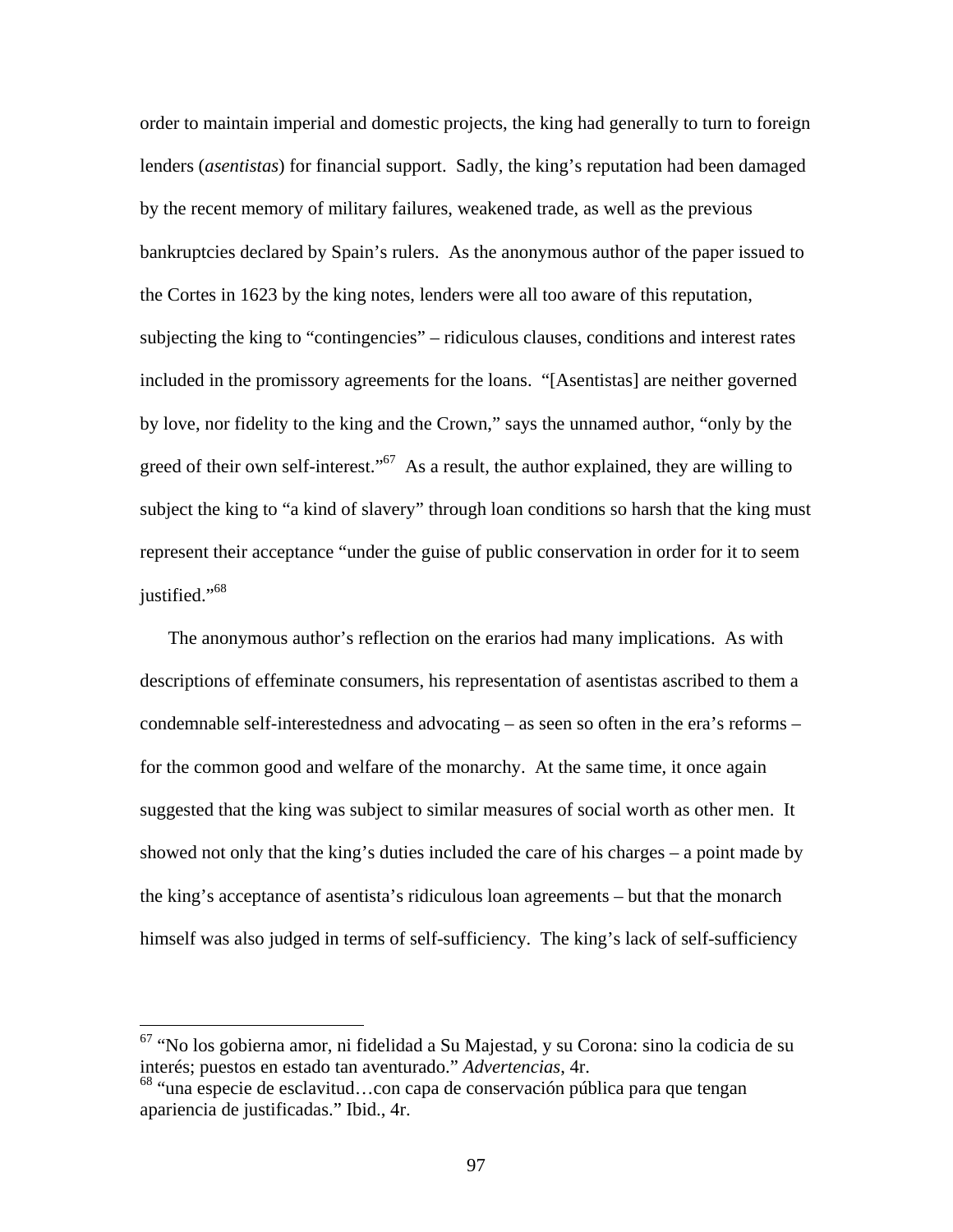allowed lenders to impose harsh loan conditions. It also disempowered or devalued the king in the eyes of continental rivals.

Relating an anecdote of a conversation with a foreign acquaintance, Damián de Olivares points out this denigration. Having broached the topic of the recent arrival of the Spanish treasure fleet from the Americas, his non-Spanish colleague laughed. The foreigner questioned why Spaniards refer to the fleet as "their Armada." After all, he exclaims, "we only give you a few thimbles full out of a thousand to place to your lips like little children, and carry the rest to our land."<sup>69</sup> Paying endless and extensive debts to foreign lenders, the king not only handed away money to his rivals but became increasingly impotent, a weaker and lesser power in Europe. Disempowered or "enslaved" by these loans, the king sought in the erarios a source of renewed selfsufficiency and reputation.

### **Conclusion**

After an intense flurry of sumptuary reform literature and law, the efforts of arbitristas and royal officials nearly halted altogether in mid March 1623. Wanting to set an example in the early part of the month, the king started by wearing the valona, the modest collar which he had ordered to replace the extravagant, foreign cuello. Again on March 7, the king was seen in public with his brother, the Infante Charles, both wearing the moderate valona.<sup>70</sup> The king's commitment to reform seemed unwavering. His example – which he had promised in his letter to the cities about the Junta Grande's

<sup>&</sup>lt;sup>69</sup> Damián de Olivares, Para aclarar.

<sup>&</sup>lt;sup>70</sup> Ángel González Palencia, ed. *Noticias de Madrid, 1621-1627* (Ayuntamiento de Madrid, Publicaciones de la Sección de Cultura E Información, Madrid, 1942), 49.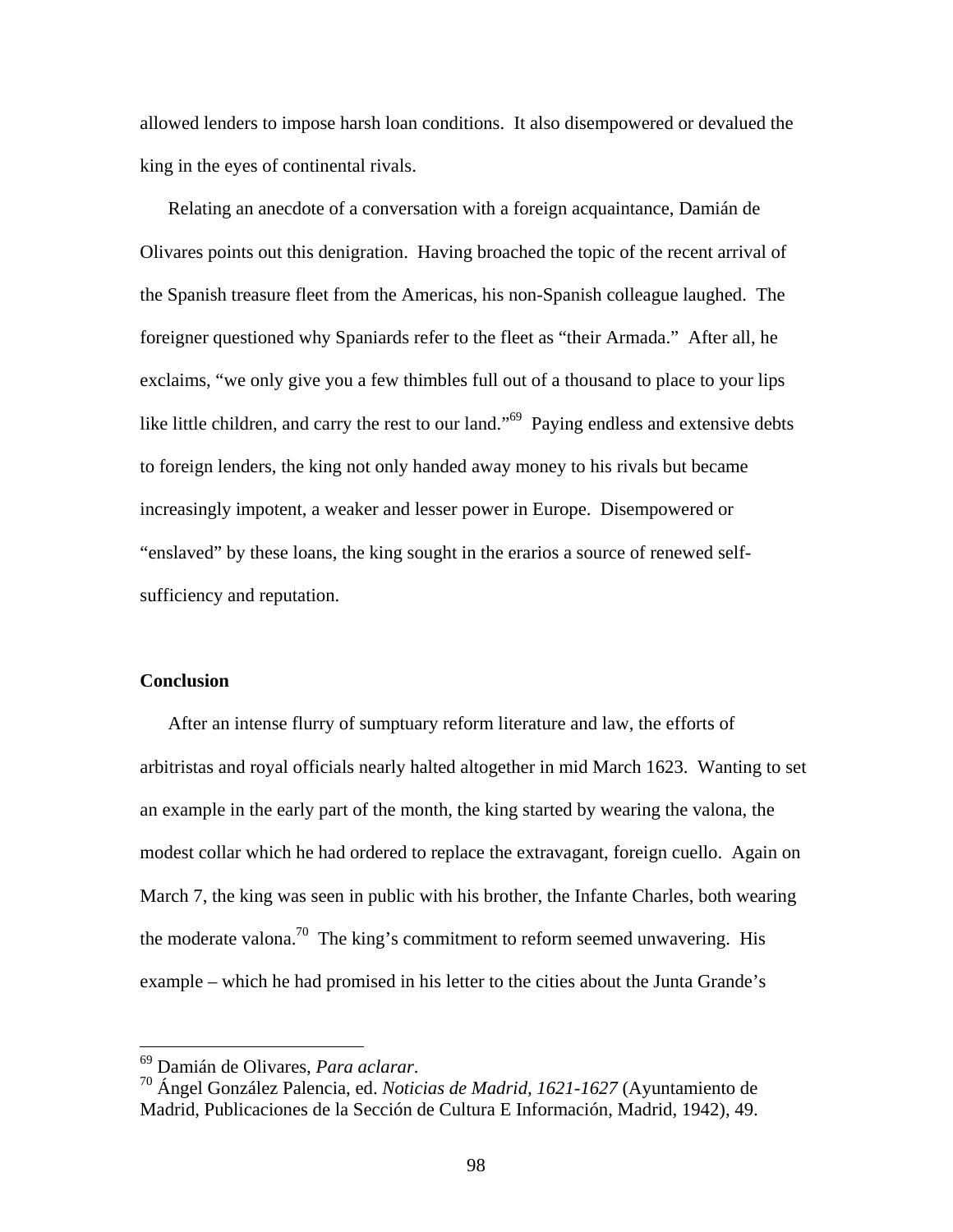reform articles – guided nobles and commoners to see the need for moderation and responsibility in order to combat Spain's crises.<sup>71</sup> However, after taking these steps and after years of condemning ostentatious reputation-seekers, the king suddenly lifted all restrictions on clothing on March 21. The occasion was the visit of a foreign dignitary, the Prince of Wales, who had arrived with the Duke of Buckingham in Madrid four days earlier.<sup>72</sup>

In an effort to promote peace and alliance between the two European powers, Spain and England had discussed the possibility of wedding the king's sister the Infanta Mariana to the future Charles I of England. According to the era's chroniclers, the welcome extended to the prince was gracious and extravagant, and intended to make an impression. For this very reason, the sumptuary restrictions put in place by the Junta Grande de Reformación in February were lifted by the king before the end of the very next month  $^{73}$ 

Present for one of the festivals celebrating the arrival of the Prince of Wales, as he had been for the raid on Madrid's jewelry store, Andrés Almansa y Mendoza provided an extended description of the event. Accompanying the prince was a procession of Spanish nobles and their servants. To mention only one notable participant, the procession included the Duke of Cea, who sat atop his brawny, brown horse finely attired and holding in his hands reigns decorated in silver. Surrounding him were fifty footmen dressed in outfits made of silver cloth, with tawny and white doublets, scarves of woven

<sup>71</sup> González Palencia, *Reformación*, 407.

<sup>72</sup> Elliott, *Count-Duke*, 147.

<sup>73</sup> González Palencia, *Noticias*, 50.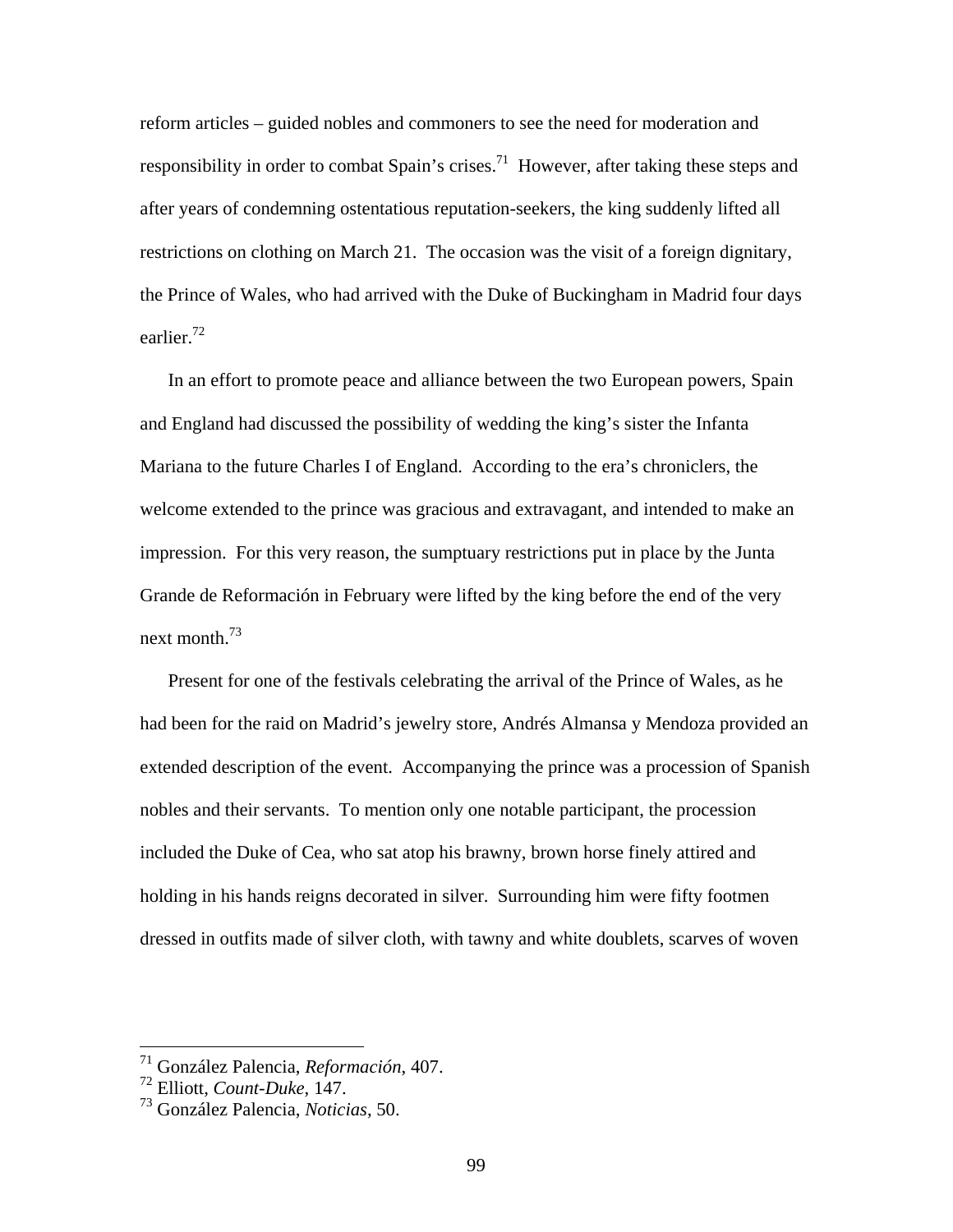silver and silver sheaths attached to their hips.<sup>74</sup> This extravagant display was still modest compared to the presentation put on by other participants in the procession.

In order to make a great impression, the monarchy and its subjects put their best foot forward. However, in its attempt to impress the Prince of Wales, the monarchy lent credence to the social trends it had attempted to quash in its reforms. For that brief stay, reputation and social worth clearly became associated with appearance rather than action, perhaps contributing to the overall failure of sumptuary reforms to take root in early seventeenth-century Spain.

This also meant that the king and his closest ministers abandoned the gendered rhetoric they had maintained throughout their reforms with their decision to suspend sumptuary restrictions. Instead of equating austerity with virtuous manliness, the reformminded monarchy gave way to an alternate and competing expression of gender and virtue, an expression they had condemned as effeminate. As such, it reflected the malleable nature of gender, a trait that will become apparent in chapters 4 and 5 through their study of the understanding and application of the father-son relationship in policies on repopulation, agriculture and education.

<sup>&</sup>lt;sup>74</sup> Andrés Almansa y Mendoza, "A la Villa de Madrid Cabeza del Mundo" (1623) BNE R/30371.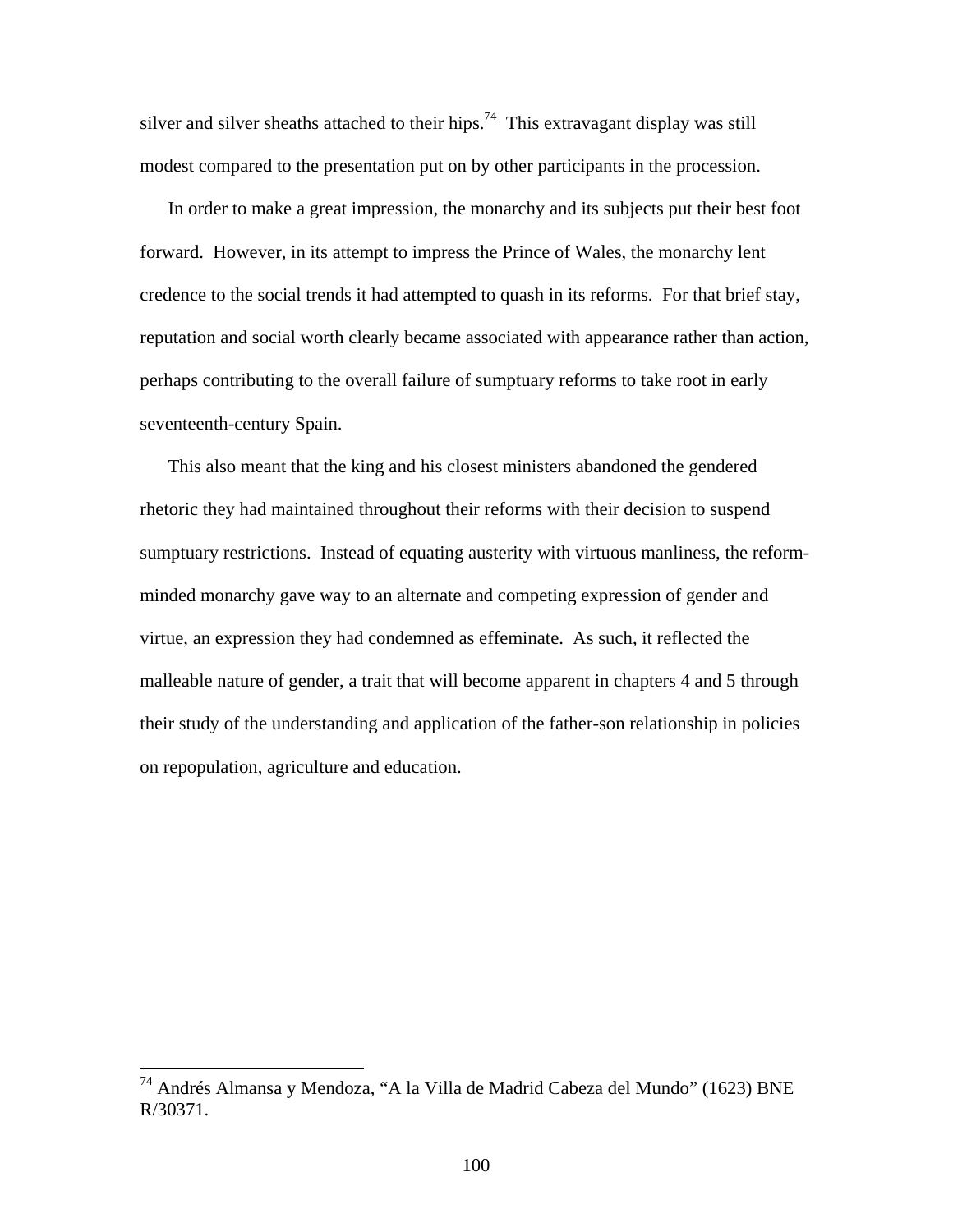# **Chapter 4 – Farmers and Families**

 $\overline{a}$ 

Among the many concerns of the era's reformers was the depopulation of Castile, Spain's central kingdom. In 1622, on the eve of the monarchy's most intense attempts to affect reform, Mateo Lisón y Viedma published his *Discursos y Apuntamientos sobre el Gobierno de la Monarquía* [Discourses and Summaries Regarding the Governance of the Monarchy]. In it the former representative (*procurador*) of the city of Granada in the Cortes de Castilla offered a bleak description of the kingdom's countryside. Rural cities and towns, he claimed, had become "untilled lands [with] the vassals that once cultivated them, wandering the roads with their wives and children, moving from one place to another in search of the remedy, eating grasses and roots to survive."<sup>1</sup> To Lisón y Viedma, and a host of other reform-minded Spaniards it seemed rural Castile was hemorrhaging inhabitants, resulting in a complex of problems. It was apparent that in order to conserve Spain its rural communities had to be restored.

In his descriptions of rural Castile, Lisón y Viedma pointed to the two key elements of reform he and others hoped would revive rural Castile: farmers and families. This emphasis on farmers and families, or more specifically fathers and sons, appeared throughout early seventeenth-century reform writings, and carried over into the 1623 reform articles of the Junta Grande de Reformación. The Junta Grande's articles included three policies intended to revive rural Castilian communities: an expulsion of

 $<sup>1</sup>$  "Muchos lugares se han despoblado y perdido... los templos caídos, las casas hundidas,</sup> las herederes perdidas, las tierras sin cultivar, los vasallos que los cultivaban andan por los caminos con sus mujeres e hijos mudándose de unos lugares a otros buscando el remedio, comiendo yerbas y raíces del campo para sustentarse." Mateo Lisón y Viedma, *Discursos y apuntamientos de don Mateo de Lisón y Viedma...en que se trata materias importantes del gobierno de la monarquía, y de algunos daños que padece, y de su remedio* (Madrid, 1622), 3r.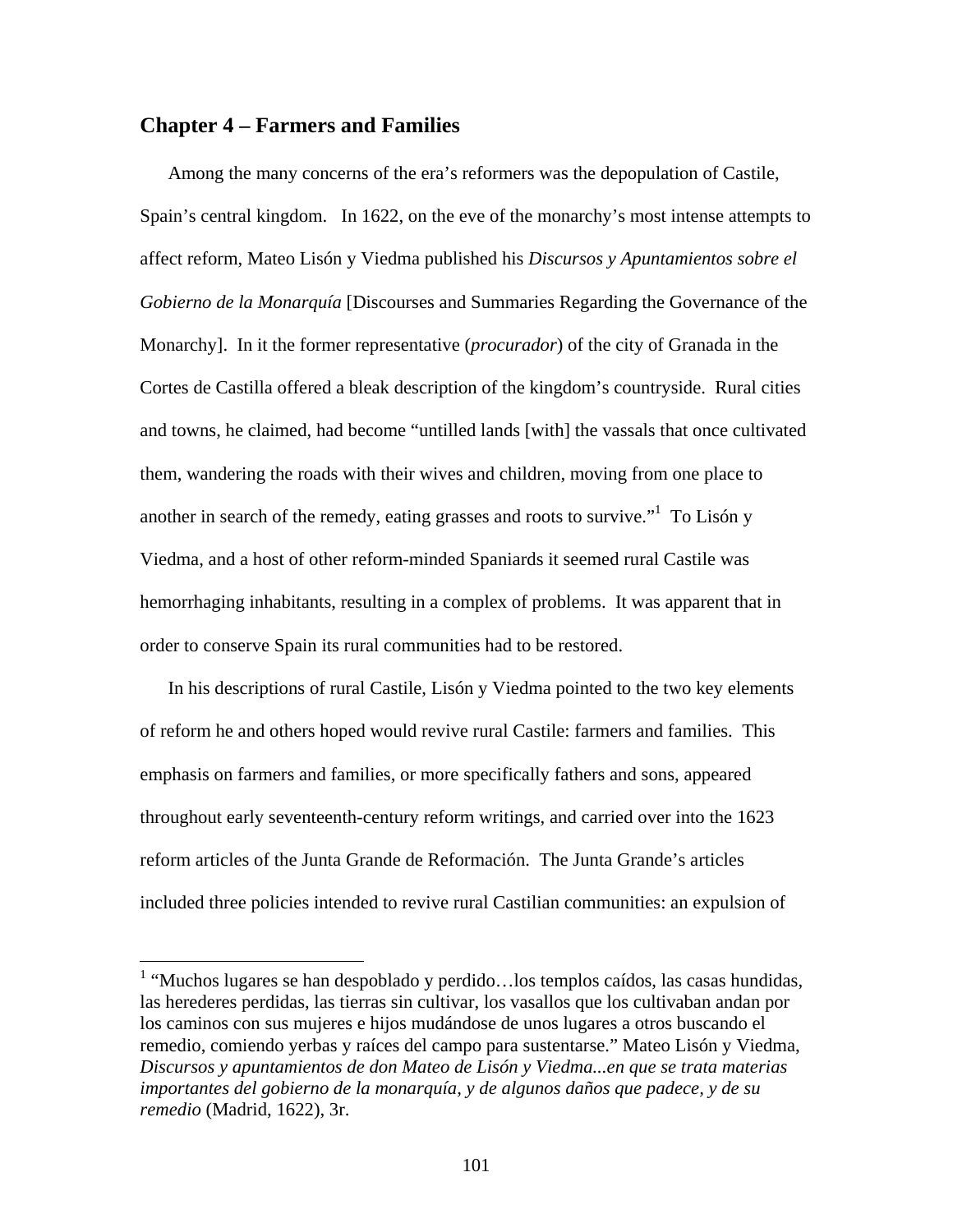superfluous inhabitants from Castile's largest cities, especially the court city of Madrid; a selective migration of foreigners to Spain and naturalization of established foreign residents; and a pronatalist program which sought to achieve repopulation through an increase in marriages. For a kingdom perceived to be suffering losses in agriculture and population, these policies seemed the most obvious ways to reestablish families and farmers in the dwindling towns of rural Castile. However, in the minds of reformers these figures were charged with more than just productive or reproductive power.

This chapter reveals that reformers associated each – the farmer, the father and the son – ideally with a set of virtues that would reverse the decline of rural Castile. Royal officials and arbitristas anticipated the undying loyalty and duty of all three, equating these traits to the perpetuation of the agricultural trade and the existing social order, and as a result of both, the perpetuation of Spain and its monarchy. In its request for the use of Spaniards' productive and reproductive capacities, this call for farmers and fathers was a call for active, physical devotion. As reformers saw it, their kingdom and monarchy could be preserved and even returned to their previous glory if they could revive the strength and virility that made up a part of Spain's lost virtue. But geared to promote marriage and stimulate procreation, the committee's pronatalist efforts turned private familial issues into a matter of state, resulting in an invasive paternalism that superseded the prerogatives of biological parents in the lives of their marriageable children.

#### **The Question of Depopulation**

Spanish reform writings from the first quarter of the seventeenth century are peppered with references like those issued by Lisón y Viedma about the devastating depopulation

102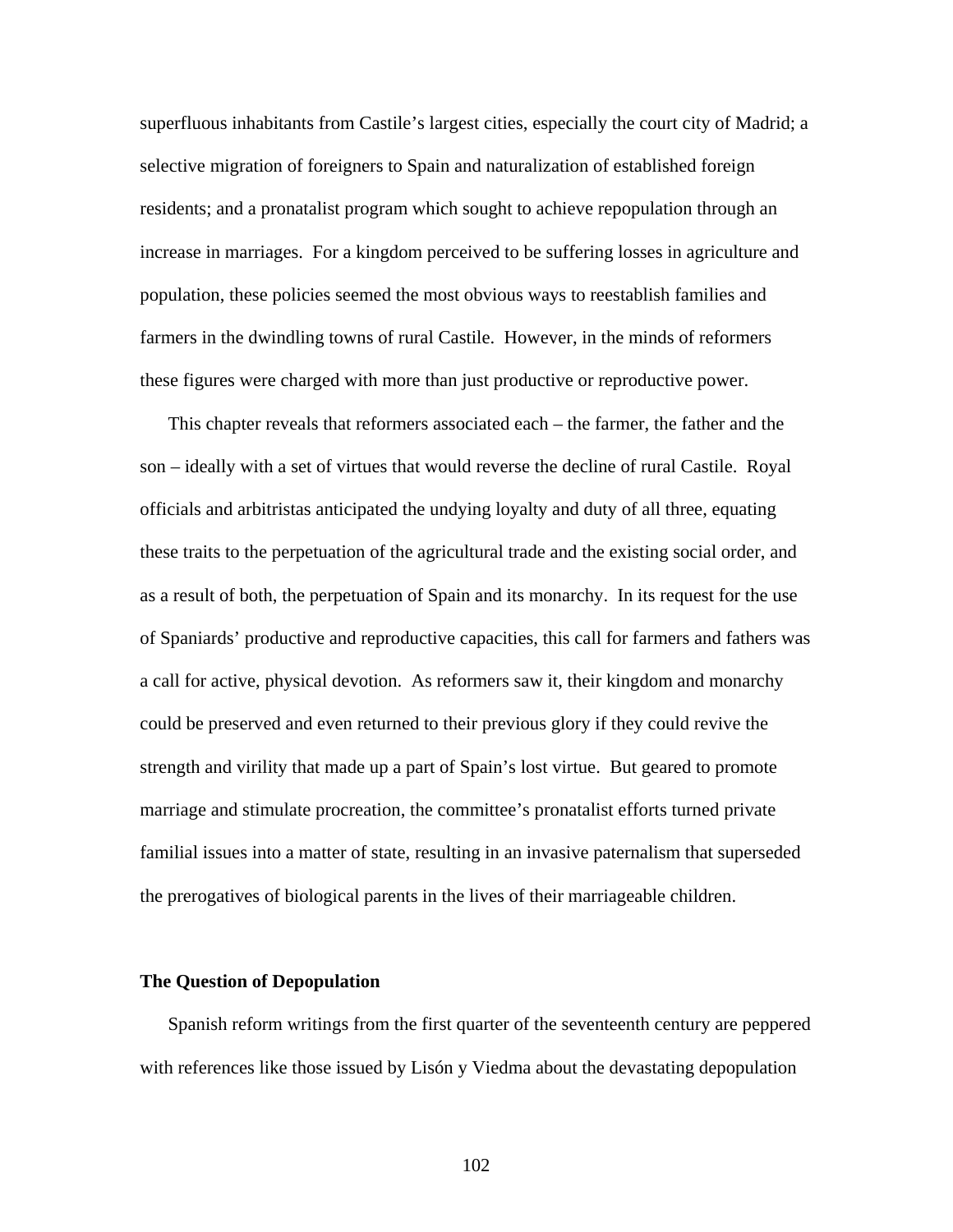of Castile. Despite the frequency of the warnings, it remains unclear whether or not the kingdom was truly suffering a crisis of population. Modern scholars have estimated that the Castilian population dropped from roughly 5.2 million people in 1581 to 4.5 million in 1631. $^2$  No census data exists from the era, making it nearly impossible to know accurate statistics for the population of Castile's many cities, towns and villages. $3$ Nonetheless, a pervasive anxiety about depopulation persisted throughout this period, giving reformers impetus to focus their efforts on repopulation policies.4

Reformers found a variety of explanations for the declining populace. Some pointed to the negative effects of the expulsion of the *Moriscos*, Spain's remaining inhabitants of Muslim descent, from Spanish kingdoms in 1611. Ordered by the zealously Christian Philip III, the expulsion was considered by contemporaries to be both a pious and costly decision due to the resulting loss of laborers and taxable citizens.<sup>5</sup> Indeed the king had

<sup>&</sup>lt;sup>2</sup> These statistics and others related to the waning Castilian population and the loss of population throughout Spain are cited on pages 6 and 7 of this dissertation.

<sup>3</sup> Antonio Domínguez Ortíz notes that no census was taken during the entire seventeenth century in Spain. He has estimated the population based on the rate of purchase of papal bulls. Taking the total sale of bulls during the sixteenth century and dividing by the recorded population, he then applies this rate to the seventeenth century, arriving at an estimate of 6,700,000 inhabitants. To be sure, this method has its flaws, as any number of factors may weigh into the increase or decrease in sales of papal bulls. What is most important is the ubiquitous sense amongst reformers that Castile was suffering from tremendous depopulation. Domínguez Ortíz, *La sociedad española en el siglo XVII*, (Madrid: Consejo Superior de Investigaciones Científicas, 1963), 53-54, 62.

<sup>&</sup>lt;sup>4</sup> John Elliott, "Self-Perception and Decline in Early Seventeenth-Century Spain," in *Spain and Its World, 1500-1700: Selected Essays* (New Haven: Yale University Press, 1989), 254.

 $<sup>5</sup>$  In a 1621 writing recounting the death-bed scene of Philip III, the Jesuit priest and</sup> confidant of the king, Jerónimo Florencia, points out the negative effect of this decision while crediting the king with a pious effort to rid Spain of religious enemies. See *Clausulas y mandas notables del Testamento que antes de su muerte hizo el muy Católico y Religiosísimo Rey Don Felipe Tercero nuestro señor, que goza de Dios, con los Cristianísimos actos, y platicas espirituales, que tuvo con su Confesor, y con el Padre Jerónimo de Florencia de la Compañía de Jesús, Confesor de los Señores Infantes, en su*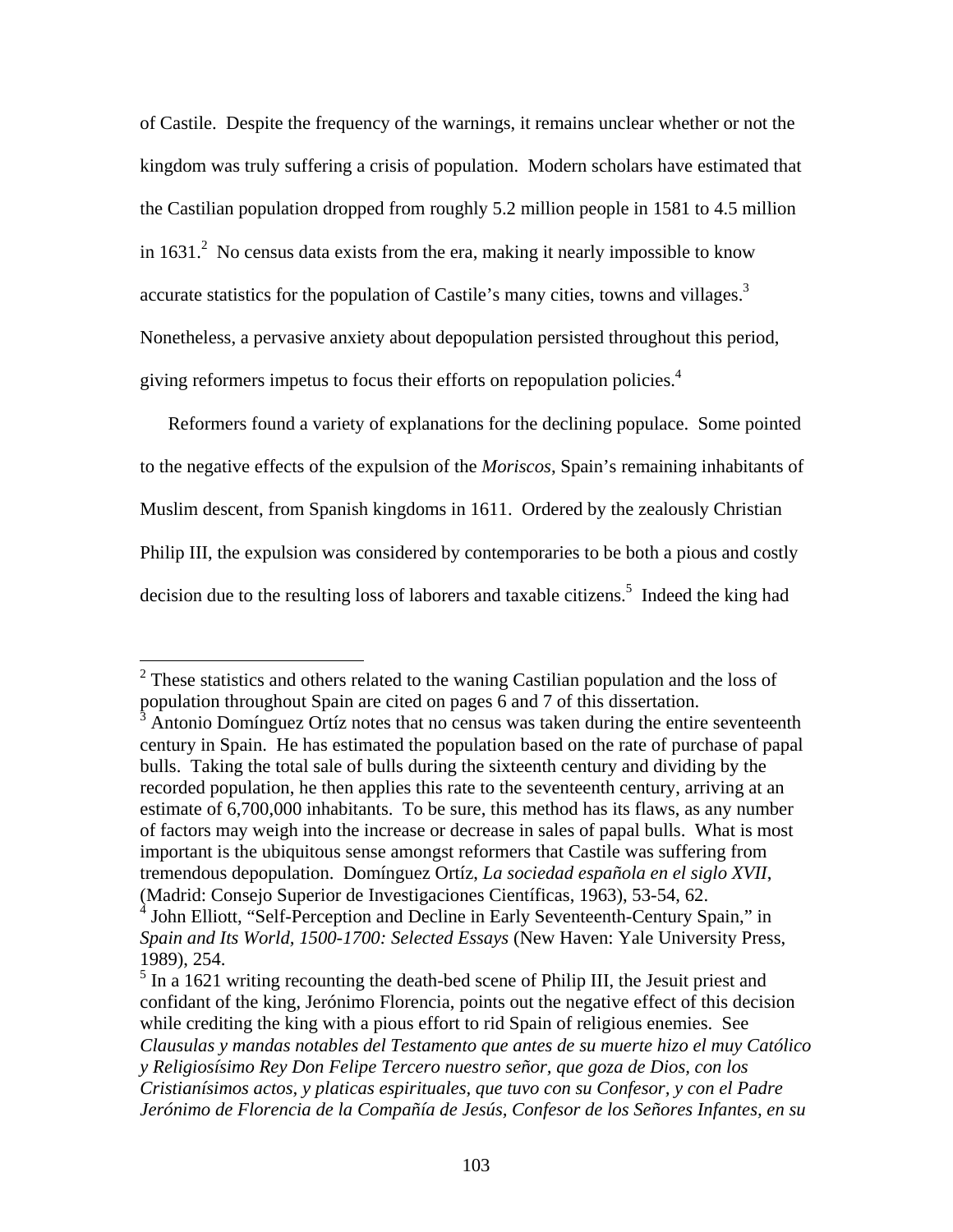allegedly preserved Spain from the threat of internal heretics but the removal of the Moriscos had cost the kingdoms of Aragón and Valencia alone 1/5 and 1/3 of their populations respectively.<sup>6</sup> Some suggested the passage of Spaniards to America was a possible drain on population.<sup>7</sup> Others pointed to the plagues of the late sixteenth century as an equally devastating cause for the loss of population. An anonymous paper written in 1622 estimated the death toll from the plagues of 1598 and 1599 at roughly 30% of the Spanish population.<sup>8</sup> Yet with all these potential explanations, reformers paid the greatest amount of attention to domestic migration.

Reformers claimed that Granada and Seville, two of the kingdom's largest cities, as well as Madrid, the seat of the royal court, attracted a great number of migrants from Castile's rural regions. As the Junta de Reformación put it in a consulta to Philip IV on May 23, 1621, "almost the entire kingdom was coming to the court, leaving Castile's most principal locations depopulated and smaller districts and towns in total ruin."<sup>9</sup>

*transito. Y Cosas Muy Notables, que su Majestad Hizo y Dispuso Personalmente en este Dicho Tiempo, Es traslado de una Carta, que Escribió y Envió a un amigo de esta Cuidad de Sevilla, una Persona Muy Grave, que Se Halló Presente a Todo* (Sevilla: Juan Serrano de Vargas, 1621). This printed account can be found in Biblioteca Nacional de España (BNE) VE/177/125. See also page 12r of the section titled "Muerte de Rey don Felipe Tercero," in the manuscript *Sucesos del año 1621*, BNE mss. 2352.

 $<sup>6</sup>$  Henry Kamen, *Spain, 1469-1714: A Society of Conflict*,  $2<sup>nd</sup>$  ed. (New York: Longman,</sup> 1991), 221.

 $7$  Giovanni Botero presented this possibility in the late sixteenth century in his famous *Reason of State*. This book was well read in Spain during the early seventeenth century and would have introduced the idea to or confirmed its possibility for many. Giovanni Botero, *The Reason of State* (1589), trans. P.J. and D.P Whaley (London: Routledge, 1956), 157.

<sup>&</sup>lt;sup>8</sup> See the anonymous treatise "Advertencias del Estado en que están el Patrimonio Real, y el Reino, y de los Medios por donde Se Podría Tratar de su Reparo" (1622), 4v. This manuscript can be found at BNE mss. 17468.

<sup>&</sup>lt;sup>9</sup> " a esta Corte se viene casi todo el Reino, quedando despoblados los lugares más principales de [el Reino] y las aldeas y lugares pequeños del todo arruinados," González Palencia, *Reformación*, 78.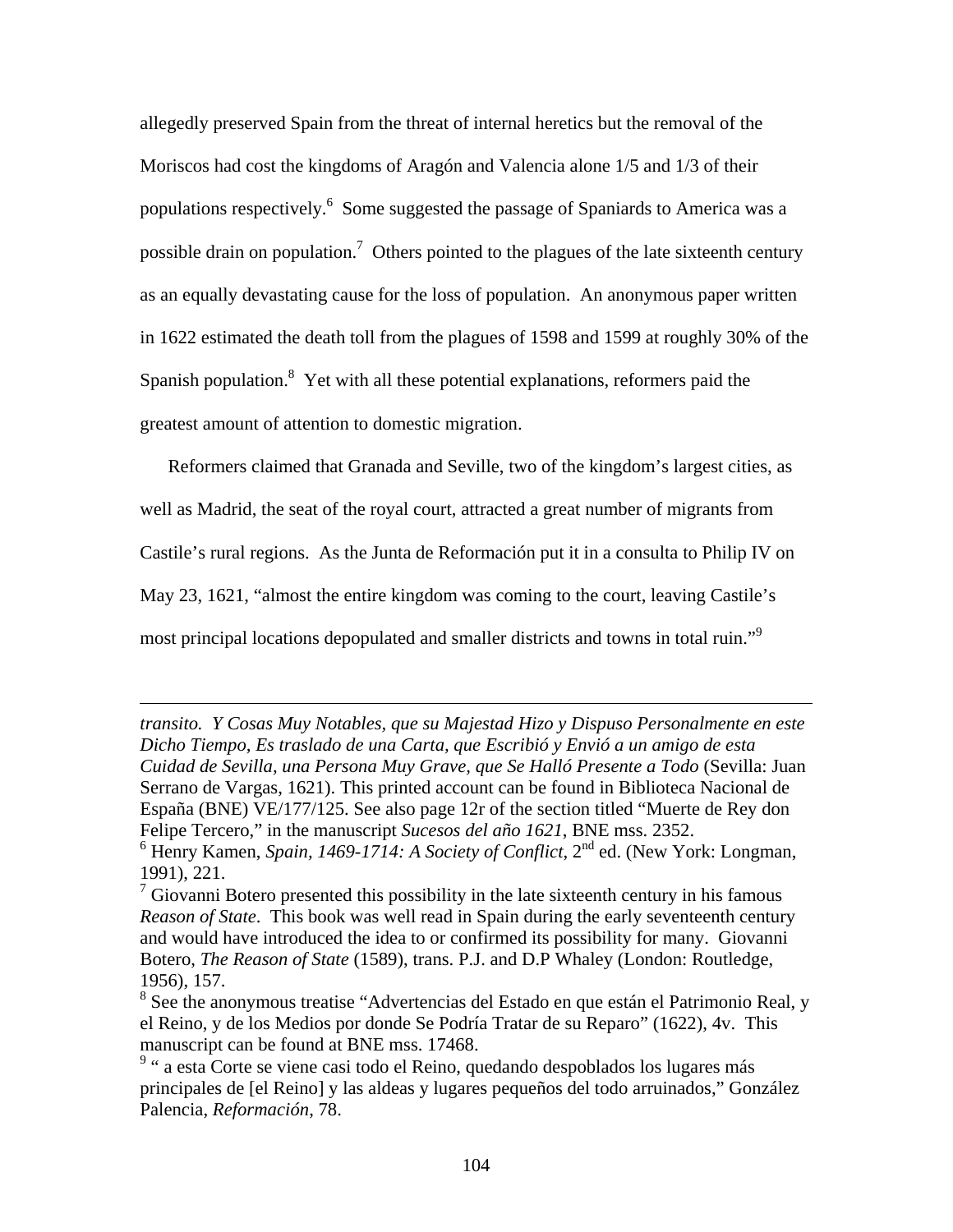When the reform articles of the Junta Grande de Reformación came off the press in 1623 they made similar assertions. Although its twenty-first reform article briefly reiterated the existing policy on migration to the Americas, prohibiting any passage to Spain's colonial possessions without government approval, their reforms focused heavily on carrying out an expulsion of what it saw as Madrid's superfluous inhabitants.<sup>10</sup>

## **From Court to Countryside**

It seems that before 1623 the monarchy had placed no restrictions on migration within Spain despite suspicions that large numbers of migrants from other parts of the kingdom had moved to the court and Castile's major cities. It was only with the publication of the Junta Grande de Reformación's articles that the monarchy took formal action to stop internal migration. Taking a harsh stance in article twenty one, the Junta Grande prohibited anyone from moving to Granada, Seville, or Madrid, and threatened to fine any person or family 1,000 ducats for doing so. A penalty of 200 ducats would be assigned to anyone facilitating such a move. $11$ 

The Junta Grande added to this punitive policy stipulations for expulsion from Madrid. It mandated the expulsion of anyone without a public office or business to conduct at court. As its second article made clear, those with business in Madrid would be limited to thirty days at court *per annum*. Upon entering the royal court visitors would have to register with that council or government office with which they had business. They were also to sign out at the conclusion of the stay.<sup>12</sup> This way the king could

 $10$  Ibid., 449.

 $11$  Ibid., 450-451.

 $12$  Ibid., 417-418.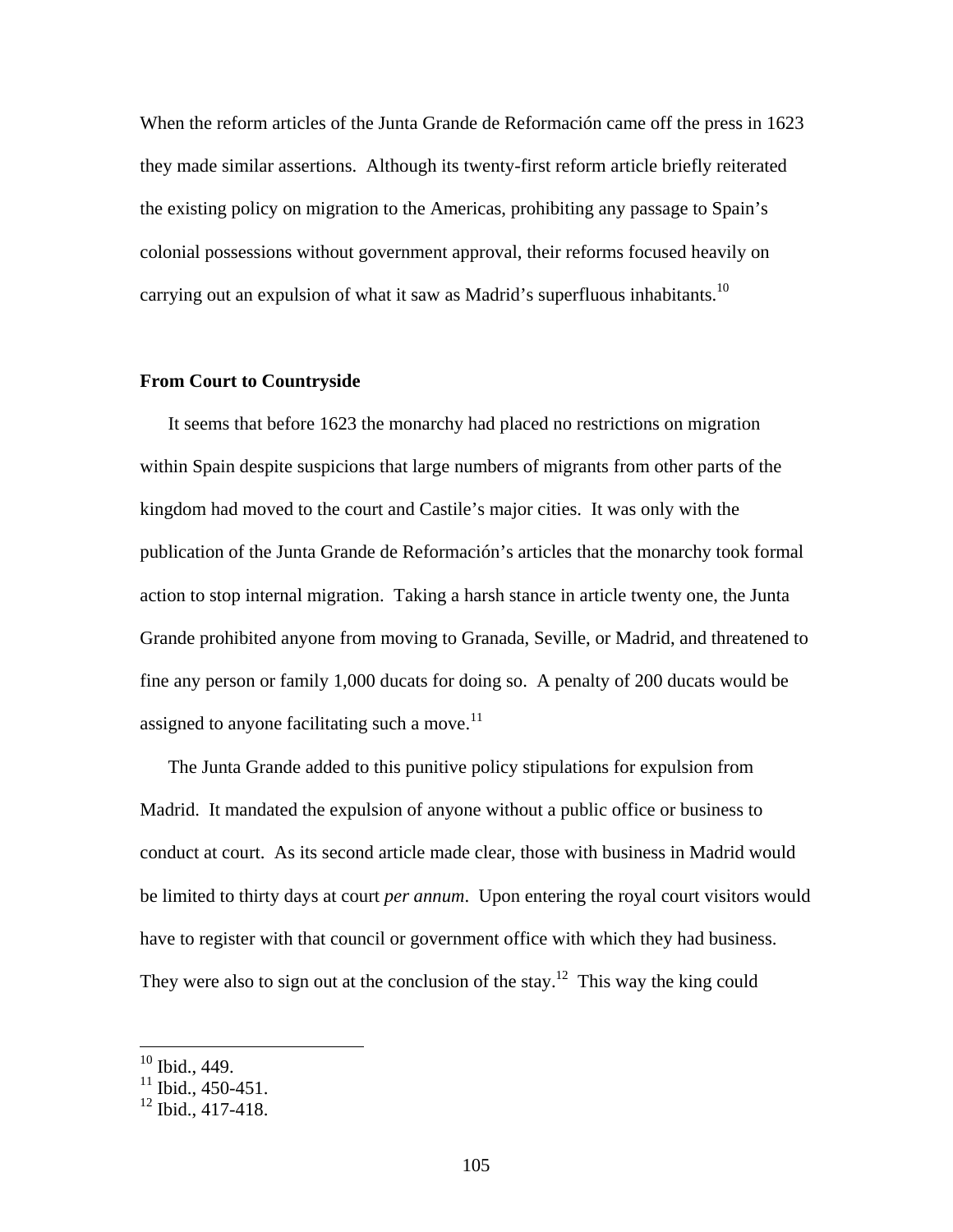remain in touch with the needs of the people, continuing to grant them audience when legitimately needed. Those staying past the allotted thirty days or without legitimate reason for being at court would be expelled.

Although they were the first to act upon the impulse, the members of the Junta Grande were not the first reformers to consider an expulsion of the court. Royal officials had shown support for an expulsion of Madrid starting in the latter years of Philip III's reign. Proposing a similar measure to that taken by the Junta Grande, the Royal Council recommended to Philip III in February 1619 a reduction of the court population by limiting the number of days that non-residents could spend in Madrid.<sup>13</sup> Around the same time, the Castilian assembly had also expressed a similar inclination toward an expulsion, proposing an investigation of Madrid's inhabitants and their reasons for being at court. It stipulated that residents should be either categorized as approved or unapproved to stay at court, with the latter promptly expelled. The deputies of the Cortes proclaimed that forcing unneeded inhabitants back to their own towns would result in the "conservation and population of the various places in these kingdoms."<sup>14</sup>

Reassembled in 1621, the Junta de Reformación revisited this issue, supporting the stance of previous officials. In a report to the king written the year of its revival, the committee cited the proposal of the Cortes as one reason to carry out an expulsion of Madrid, adding its assertion that an expulsion of some of Madrid's inhabitants would have beneficial effects for the court. They presented historical evidence as proof. According to the Junta's members, Gratian and Theodosius, the contemporaneous rulers

<sup>&</sup>lt;sup>13</sup> Consulta from the Royal Council to Philip III, February 1, 1619; Ibid., 23.

<sup>14 &</sup>quot;conservación y población de los lugares de estos reinos." Cited in the May 23, 1621 consulta from the Junta de Reformación to Philip IV; Ibid., 86.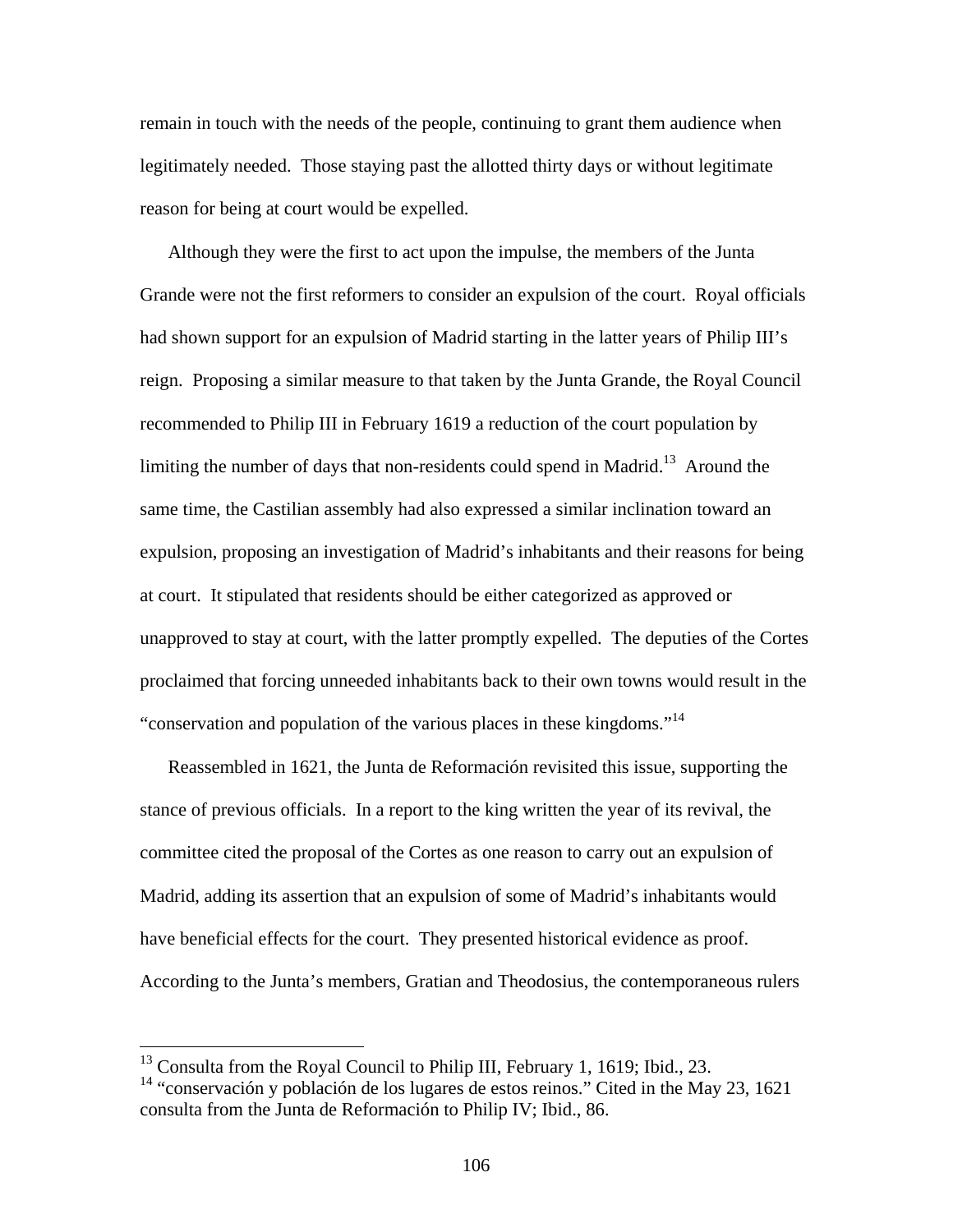of the eastern and western halves of the Roman Empire, had both removed those without office from the capital city. Justinian, they added, had expelled all but the most illustrious courtiers, once again returning Constantinople to a pleasant state. The Junta encouraged their king to follow the lead of the ancients, reducing the unnecessary population of Madrid and with it the immorality and disorder which had come to characterize it.<sup>15</sup>

To clarify its point and further illustrate the positive effects of such an expulsion, committee members offered a common analogy from the political realm: Galenic medicine. The committee compared the proposed expulsion to a "copious letting of even good blood, so that the bad would leave too and because an abundance brings only illness."16 The understanding was that an excess of any humor in the body threatened illness, bodily dysfunction and potentially death. Reformers applied this same view to the body politic, asserting that the Spanish population itself was out of balance. Like the humors of a troubled and sickly body, people had pooled in the court, bringing about decay and dysfunction in other locations. The Junta hoped to solve the imbalance in order to reanimate the dying regions outside of Castile's largest cities.

But the imbalance identified by the Junta de Reformación transcended concerns with Madrid's overpopulation. This was a quality it ascribed to the court itself. By removing its excess inhabitants, members of the Junta hoped also to rid the court of the metastasizing corruption manifest in the conduct of many living there. For in the minds of junta members and many other reformers, Madrid was a site of excess and opulence.

<sup>&</sup>lt;sup>15</sup> Consulta from the Junta de Reformación to Philip IV, May 23, 1621; ibid., 79. 16 "una copiosa sangría, aun de la buena sangre, así por que a vueltas de ella salga la mala, como por que de la abundancia se originan las enfermedades." Ibid., 81.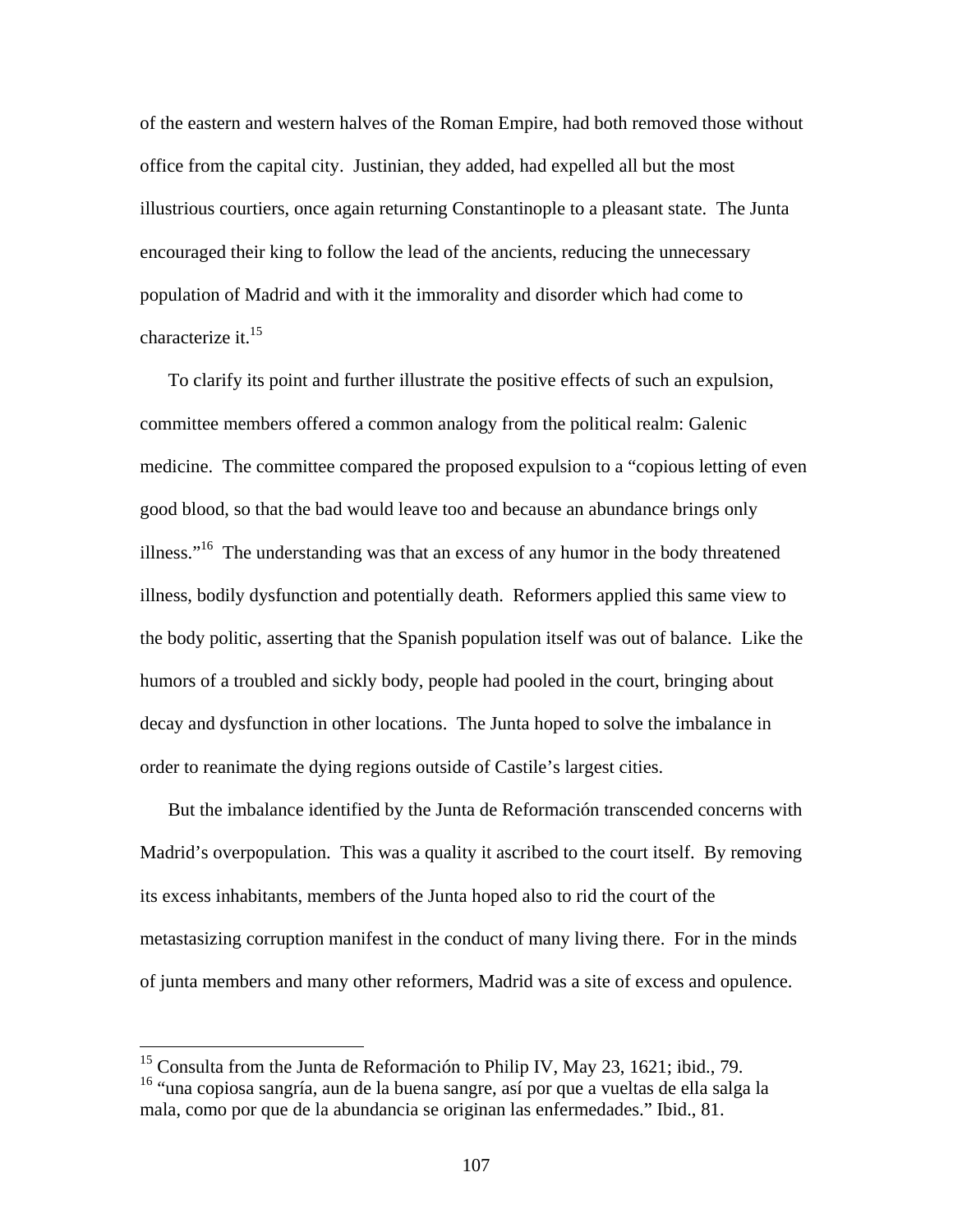Describing the court in 1600, the attorney for the Royal Chancellery Martín González de Cellorigo claimed that the throngs of people in Madrid masked unspeakable sin taking place throughout the court.<sup>17</sup> To use the words of the theology professor and arbitrista, Sancho de Moncada, the court was a "bottomless sea of vice and vice-riddled people" ["un mar sin suelo de vicios y viciosos"].<sup>18</sup> Madrid, as some termed it, was the new Babylon, a place of overly indulgent conduct (termed *excesos* or *abusos* by reformers).19 It was chaotic and devoid of self-restraint or moderation. To put it in other words, the disorderly and imbalanced court was effeminate, and lacked all virtue.

Reformers represented the lifestyle at court as one of uncontrolled carnality, unbridled spending and excessive luxury, comportments associated with women in early modern Spain.20 One author wrote of "glutinous women" roaming Madrid and willing to "perform a mortal sin for an empanada."<sup>21</sup> In 1621, the Junta de Reformación complained of widows, who had taken up residence in Madrid after the death of their husbands. They were, in the committee's estimation, a source of "excesses and

 $\overline{a}$ 

 $^{20}$  Elizabeth Lehfeldt, "Ideal Men: Masculinity and Decline in Seventeenth-Century Spain," *Renaissance Quarterly* Vol. 61, Number 2 (Summer 2008), 471; see also Georgina Dopico Black, *Perfect Wives, Other Women: Adultery and Inquisition in Early Modern Spain* (Durham, NC: Duke University Press, 2001).

<sup>17</sup> Martín González de Cellorigo, *Memorial de la Política Necesaria y Útil Restauración a la República de España* (1600), ed. José Perez de Ayala (Madrid: Instituto de Cooperación Iberoamericana, 1991), 186.

<sup>18</sup> Sancho de Moncada, *Restauración Política de España* (1619), ed. Jean Vilar Berrogain (Madrid: Instituto de Estudios Fiscales, 1974), 198.

 $19$  See page 20 of the memorial from the University of Alcalá against the foundation of the royal school in Madrid known as the Reales Estudios in Archivo General de Simancas (AGS), Gracia y Justicia, 972. For more on the Reales Estudios, see chapter 5.

<sup>&</sup>lt;sup>21</sup> "que harán un pecado mortal para una empanada," This statement appears in a consulta from the Alcaldes de Casa y Corte to Philip IV. It bears no date but is estimated to have been generated in 1621. González Palencia, *Reformación*, 212.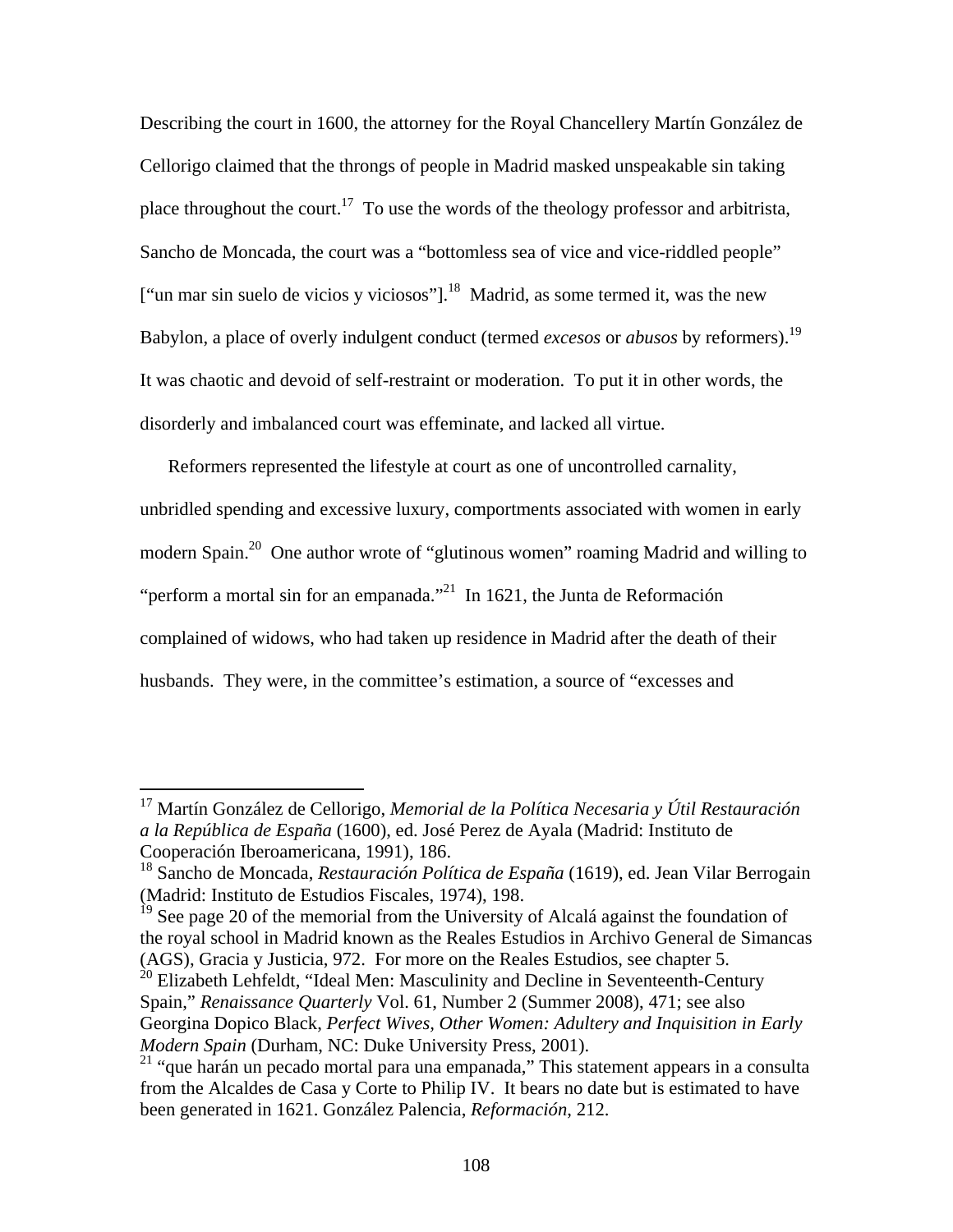inconveniences worth reforming."<sup>22</sup> Their complaints may have been in reference to an anonymously reported case of an accountant and officer of the judicial system (*solicitador*) by the name of Melchior de Castro Macedo. The anonymous informants claimed that Macedo had fathered five children with an unnamed widow, who lived on Carretas Street in the heart of Madrid.<sup>23</sup>

The lack of sexual restraint in Madrid was matched in the minds of critics only by the extravagance and self-promotion of those at court. To use the words of Lisón y Viedma, the social life at court was a wasteful array of "parties, grand galas…clothing, [and] machination and confusion of pretensions."<sup>24</sup> This competitive social environment mandated that court dwellers, especially nobles, spend enormous amounts of money in order to sustain or enhance their reputations. The amounts they spent were often more than they could truly afford. Reformers consistently criticized men at court for such extravagant spending and for relying on fashion to build a reputation. Time and again, reformers branded such conduct as immoderate, ambitious, and most often effeminate.<sup>25</sup>

Reformers often referred to visitors to court as "pretendientes," a term that meant "petitioners" and implied that their purpose at court was merely self-serving. This was the attitude adopted by the Consejo Real, who in its February 1, 1619 consulta estimated that nobles had moved to court for the purpose of social advancement, dragging with them numerous commoners from their rural Castilian towns to serve them and to enhance

 $^{22}$  Consulta from Junta de Reformación to Philip IV, May 23, 1621; Ibid., 78.

 $23$  This undated and anonymous report sent to Philip IV is estimated to have been written in 1621; see ibid., 207.

<sup>24</sup> Lisón y Viedma, *Apuntamientos*, 3v.

 $^{25}$  For more on the view of excessive spending and competitive consumption as effeminate traits, see chapter 3 of this dissertation.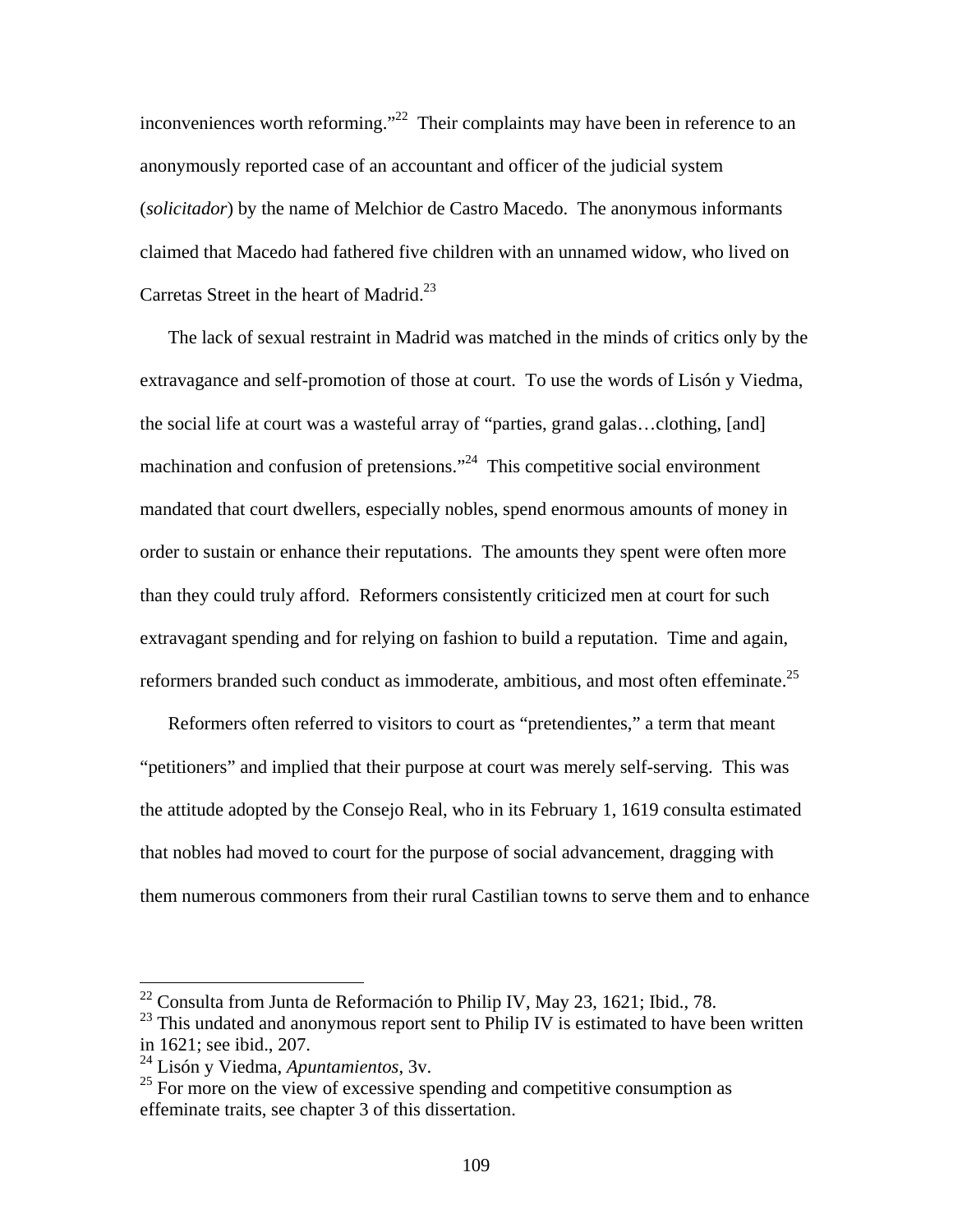their reputation.<sup>26</sup> Citing a list including footmen, coachmen and "other useless attendants [otros oficios inútiles]" that accompanied the wealthy to court, the Junta de Reformación complained in a 1621 report of "each noblewoman's pernicious use of an infantry squadron to tend to her chair."<sup>27</sup> Ushered to court to carry out these duties, this profusion of servants had been "perniciously" and selfishly extracted from the places that needed them gravely, neglecting their professions at home and risking the good of their native towns. Although they did consider that some rural dwellers, especially farmers, may have left their towns in search of employment, the Consejo Real assumed that many of these tagalongs had come along in search of a more comfortable and leisurely living, seeking the same elevation of status and reputation as their masters and lords.<sup>28</sup> Seeking only reputation and social status, the court's unnecessary inhabitants had to be removed, restoring the balance of population and social order.

Although it did not offer the same depictions of self-aggrandizement and lacking selfcontrol given by others critical of Madrid, the Junta Grande de Reformación made clear its desire to restore social order by its mandated expulsion. "It is best," the Junta Grande wrote in article twenty one, "that all regions are populated so that the land is conserved and justice better administered."<sup>29</sup> Though the meaning of this statement is slightly obscured, it seems fairly certain that the committee was calling for the return of nobles and commoners to their native lands in order to fulfill their roles in the social order. As

 $^{26}$  Consulta of Consejo Real to Philip III, February 1, 1619, González Palencia, *Reformación*, 22-23.

 $27$  "pernicioso uso de cada señora de un escuadrón de infantería junto a su silla" Consulta from Junta de Reformación to Philip IV, May 23, 1621; Ibid., 81.

<sup>&</sup>lt;sup>28</sup> Consulta of Consejo Real to Philip III, February 1, 1619; Ibid., 22-23.

 $29$  "Conviene que en todas partes haya población y gente para que en todas esté conservada la tierra, y la justicia mejor administrada" Ibid., 450.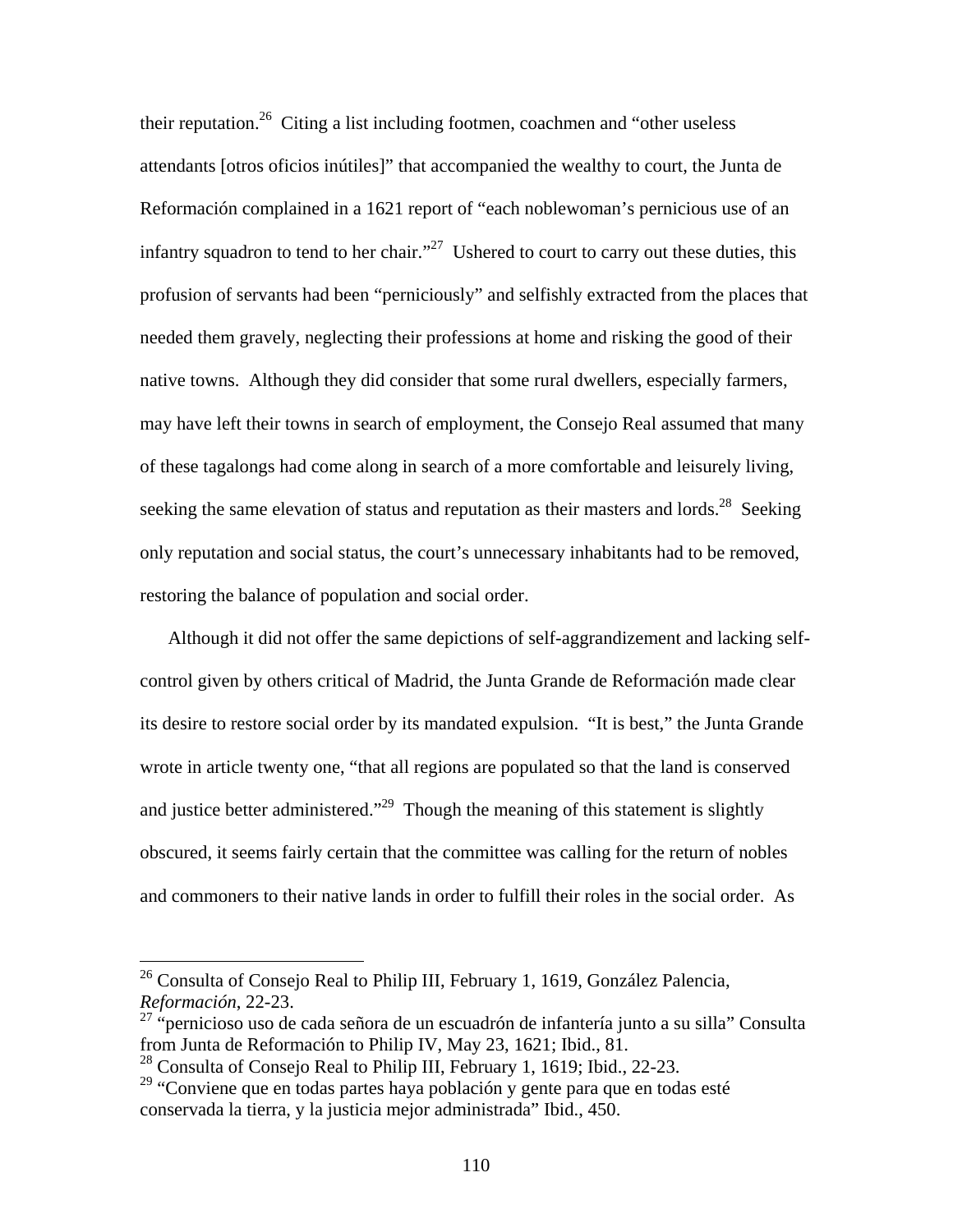their articles relating to population reform made clear, they hoped nobles would return to their cities to guide their townspeople, and commoners (although less clearly indicated in this statement) to carry out the vital agricultural and other labors upon which these communities and Spain in general depended.

Despite the absence of criticisms of effeminacy and effeminate conduct seen in the era's other reform writings, these calls for restored social order still appealed to gender. The committee invoked notions of fatherhood to reflect the critical obligations that noblemen were neglecting. The Junta Grande chided noblemen residing at court for their failure to fulfill duties to family. Put succinctly by the Junta Grande in its second article, "the great convergence of pretendientes in this court is prejudicial to their houses and families as a result of the state of neglect and need in which they are left."<sup>30</sup> According to their reformers, these men left their families to fend for themselves. As the heads of their households, fathers were to provide for their families, meeting their needs and giving them guidance. As the heads of noble houses or lineages, it was their responsibility to preserve their families by maintaining their estates. In reality, their visits to court were most likely intended to secure greater reputation for their families either through ostentatious displays that earned the respect of their cohort or actions that earned honors and titles from the king. Nonetheless, critics maintained that they were frittering away family estates at court, seeking their own social advancement and putting the future of their houses in danger.

Seemingly a criticism of nobles' dereliction as fathers of their own families, the writings of era suggest that these worries about the unfatherly squandering of Castile's

<sup>&</sup>lt;sup>30</sup> "continua asistencia y grande concurso de pretendientes en esta corte se sigue perjuicio a sus casas y familias por el desamparo y necesidad en que las dejan." Ibid., 417.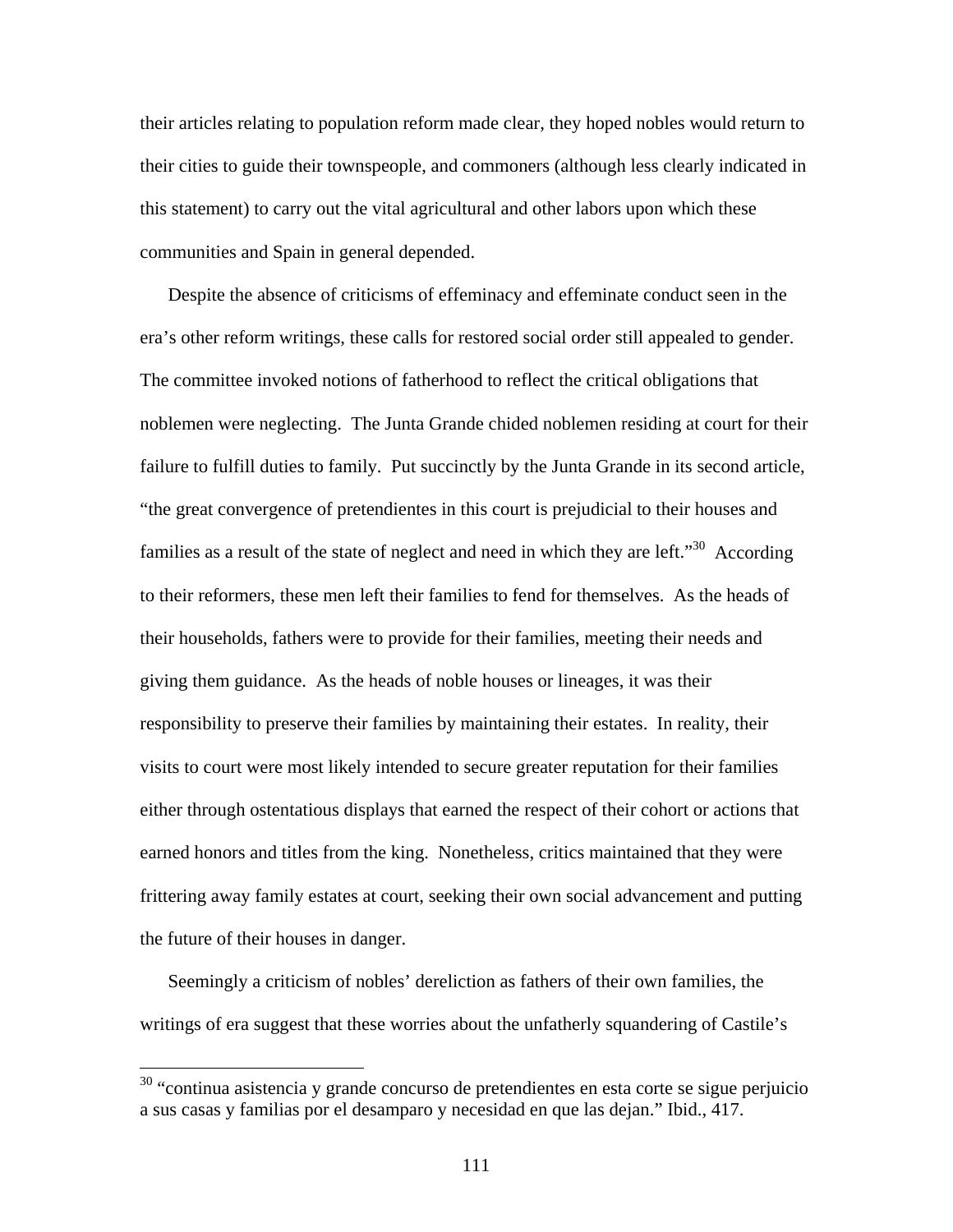wealthiest estates related more to the duties that nobles had to Spain and its monarchy.<sup>31</sup> The estates of nobles were, after all, crucial funds for the monarchy. When the Junta de Reformación expressed its desire to reduce this competitive consumption of goods and assets, it clearly stated that its goal was to see Spain's "illustrious houses...returned to their old splendor that adds a luster to these kingdoms and provides so many services for their kings."32 Sustaining the wealth of noble families most assuredly benefited the family, but it seemed also to enhance the monarchy's reputation, as its realms appeared rich and successful. Moreover, the "services" to which the Junta referred were most likely the traditional funding of military campaigns by noble officers. This was what royal treasurers had meant to imply in a memorandum to Philip III when they referred to nobles as "the defensive walls of the kingdom." By spending their estates they could not dedicate it to defending Spain and its monarchy.<sup>33</sup>

The paternal duties assigned to nobles did not end at tending to their own houses and households. Considered by many to be the leaders (*cabezas*) of their own communities, they were expected to guide and care for those living in their native towns. Thus, just as the king was the father of his kingdoms, nobles were to act as the fathers of those residing in their hometowns.<sup>34</sup> With this thought in mind, the Junta Grande further justified its

 $\overline{a}$ 

32 "que el valor de casas ilustres sea reducido a la Antigua grandeza que tanto ilustra la de estos Reinos y de tantos servicios es para los Reyes." Consulta from Junta de Reformación to Philip IV, May 23, 1621; González Palencia, *Reformación*, 83. <sup>33</sup> This memorial from the Royal Treasurers to Philip III had no date but is estimated to have been written between 1620 and 1621; Ibid., 56.

 $31$  This point is made in Lisón y Viedma's treatise, as well as in a number of writing concerned with expenditures on fashion during this era; see *Apuntamientos*, 3v and for additional references, see chapter 3 of this dissertation.

 $34$  Joan Scott mentions that gender can be applied metaphorically to convey relationships of power. Joan Scott, "Gender as a Useful Category of Historical Analysis," in *Gender*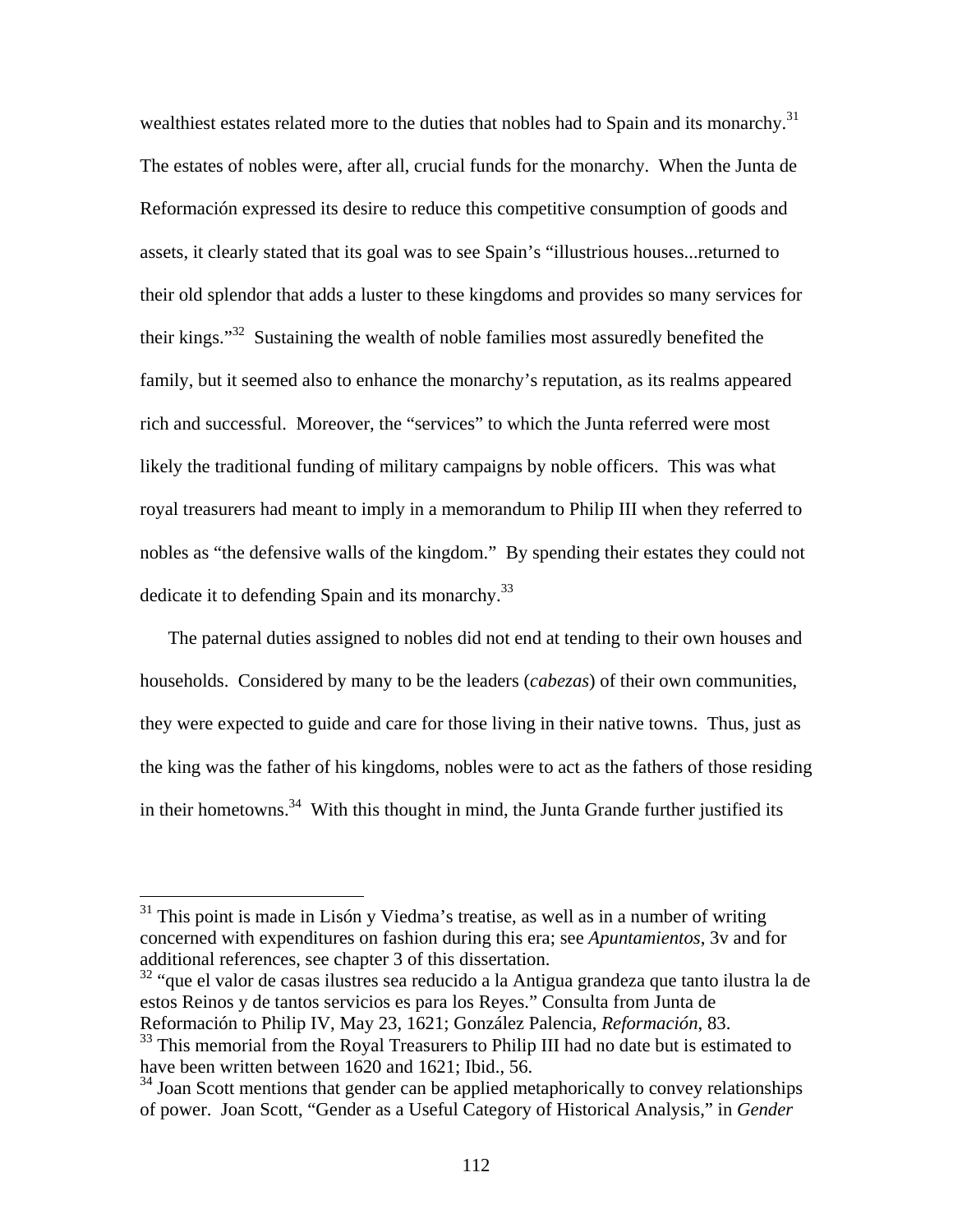mandate to vacate the court, charging nobles with providing for those living "in their shadow."<sup>35</sup>

The king and the Junta Grande asserted that nobles, acting as the fathers of their towns, were to mete out justice directly to the people. The absence of nobles in the rural towns, the committee maintained, meant that townspeople were "neither well sustained nor provided with peace and justice as they should be."<sup>36</sup> Through this statement, the Junta Grande appointed nobles the duty of hearing the disputes of those under their care. Acting as a judicial figure would preserve the peace of the town, maintaining accord in the community. Nobles might also be able to bring a quick resolution to disputes that might otherwise tie up money needed to preserve local businesses and farms. The fair adjudication of conflicts, the king had said in his letter anticipating the Junta Grande's articles, made men "the fathers of their realm, governing out of love and zeal toward royal service, as opposed to self-interest."<sup>37</sup> To do otherwise, claimed Lisón y Viedma of corrupt or neglectful municipal leaders, was to act as their "step-fathers" [*padrastros*], a disinterested and false substitute for the paternal conduct that could bring order and stability to Spain's threatened communities.<sup>38</sup>

According to those writing before the Junta Grande, it was more than justice that fell under the paternal duties of nobles. It was also their responsibility to provide for their

*and the Politics of History*, 2<sup>nd</sup> ed. (New York: Columbia University Press, 1999), 28-50, especially 41.

<sup>&</sup>lt;sup>35</sup> This statement appears in the twenty-first article, as well as in "los pobres naturales que a la sombra de estos vivían y con sus haciendas se sustentaban." Consulta from Consejo Real to Philip III, February 1, 1619; González Palencia, *Reformación*, 23.

<sup>36 &</sup>quot;no están bien gobernados ni mantenidos en paz y justicia como debieran." Article 21 from the Junta Grande de Reformación; Ibid., 451.

 $37$  "padres de la patria y gobernándolos el amor y celo a nuestro servicio, y no su interés." Ibid., 381.

<sup>38</sup> Lisón y Viedma, *Apuntamientos*, 47r.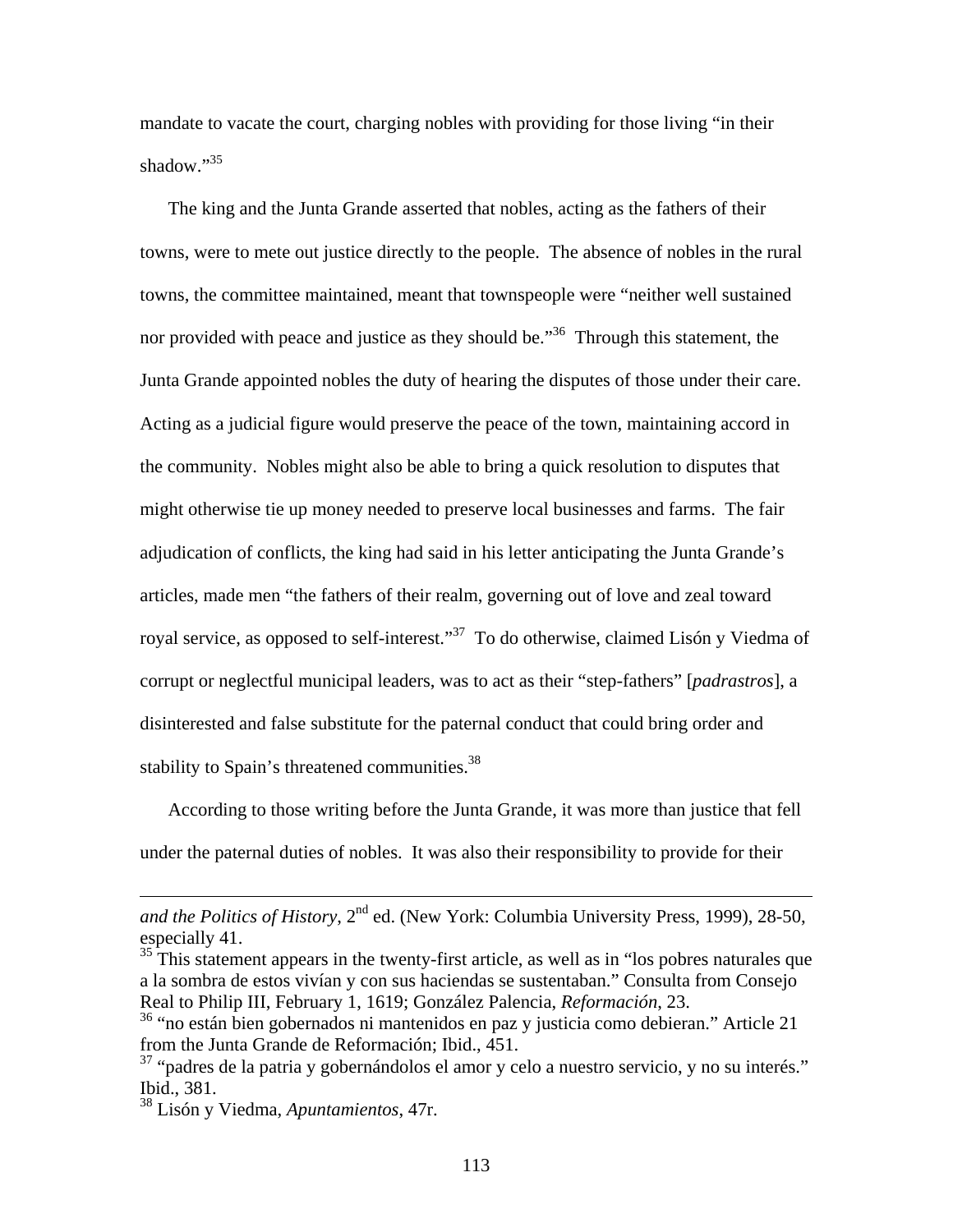towns and assure the satisfaction of the basic needs of the townspeople. In 1619, the Royal Council had made the assertion that titled Spaniards had an obligation to "give sustenance to the poor and tend to them when they lack work or a way to earn food."<sup>39</sup> Of course, this alluded to the Christian charity and the religious virtue also expected of Spain's elite. Yet there was more to this paternal role. Two year later, the Junta de Reformación summed up the fatherly duty of nobles, claiming they should "love [the people] well, give them justice as well as pay mind to their jobs, the needs that they suffer, and how to remedy them."<sup>40</sup> This was not dissimilar from the view of Mateo Lisón y Viedma, who suggested a year later that nobles presiding over their towns should seek to procure a "better disposition for the population." He included in this improved condition the provision of arable land and irrigation.<sup>41</sup> Although reformers did make the argument that the return of nobles meant that the local economy would be infused with greater capital, they were not merely asking noblemen to hand out money for the needy.<sup>42</sup> As they ushered nobles back to their lands and to the people over whom they presided, advocates of expulsion hoped to induce an emotional bond between nobles and their people. Guided by a sense of paternal obligation, they would to provide for and guide them as any father would, doing their best to assure a functioning, populated and harmonious community.

1

<sup>&</sup>lt;sup>39</sup> Consulta from the Royal Council to Philip III, February 1, 1619; González Palencia, *Reformación*, 22.

 $40$  "los señores conocerán sus vasallos, querranlos bien, hacerles justicia y verán al ojo los trabajos y necesidades que padecen y remediárselas." Ibid., 82.

<sup>41 &</sup>quot;mejor disposición para la población." Lisón y Viedma, *Apuntamientos*, 4v.

 $42$  This suggestion that the return of nobles to their rural towns and villages would infusion the local economies with capital appears in Consulta from the Royal Council to Philip III, February 1, 1619; González Palencia, *Reformación*, 23.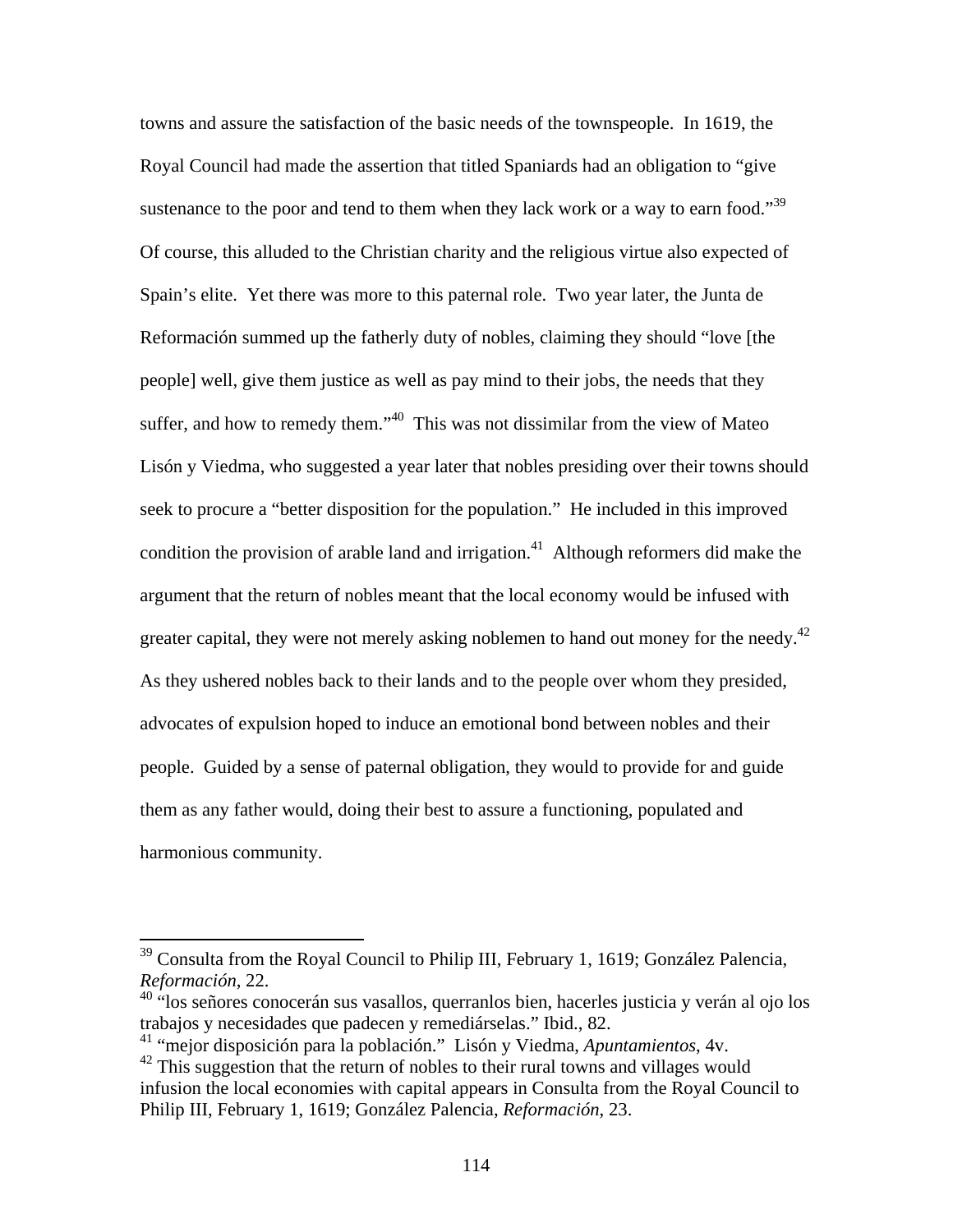As noted earlier in the Junta Grande de Reformación's articles, the migration to the court jeopardized more than the justice and order of rural towns. To use its vague wording, this movement of people also put at risk the "conservation of the land." A royal order sent by Philip III to the Royal Council in 1619, offered possible interpretations of this phrase. Asking the Council for ideas on how to preserve the dwindling communities of rural Castile, the king stated, "It is clear just how quickly these places are losing population, with entire families leaving, abandoning their homes and lands, losing their inheritances, leaving no one to cultivate the earth, resulting in a lack of tax revenues, and leaving all without defense, as one presently sees."<sup>43</sup> Viewed through this lens, the worries of the Junta Grande may have indicated the loss of manpower needed to serve in the militia and defend these under-populated towns. However, it seems most likely that the committee was pointing to another of the king's observations: the loss of agricultural and other laborers that endangered the Castilian countryside.

After all, its second article justified the expulsion of the court by stating that extended stays at court prevented rural laborers from carrying out their jobs. In terms of their professions, court visitors "could neither carry them out nor use their time decently or fruitfully."<sup>44</sup> With pretendientes growing idle and unproductive at court, the committee seemed to be saying that an expulsion would have a remedial effect on both the rural workforce and the laborers themselves. Farming and other forms of rural living, the

1

<sup>&</sup>lt;sup>43</sup> "se ve cuanto a priesa se van despoblando los lugares, saliéndose de ellos las familias enteras, dejando sus casas y desamparando las tierras, sin que quede quien las cultive, con que faltan los tributes y rentas, quedando todo tan sin defensa, como se ve." This statement was taken from an earlier decree from Philip III and appears in the March 4, 1618 consultation of the Consejo de Castilla to the king. González Palencia, *Reformación*, 65.

 $44$  "ni pueden ejercitarlas [profesiones], ni emplear el tiempo con la decencia y fruto que conviene." Ibid., 417.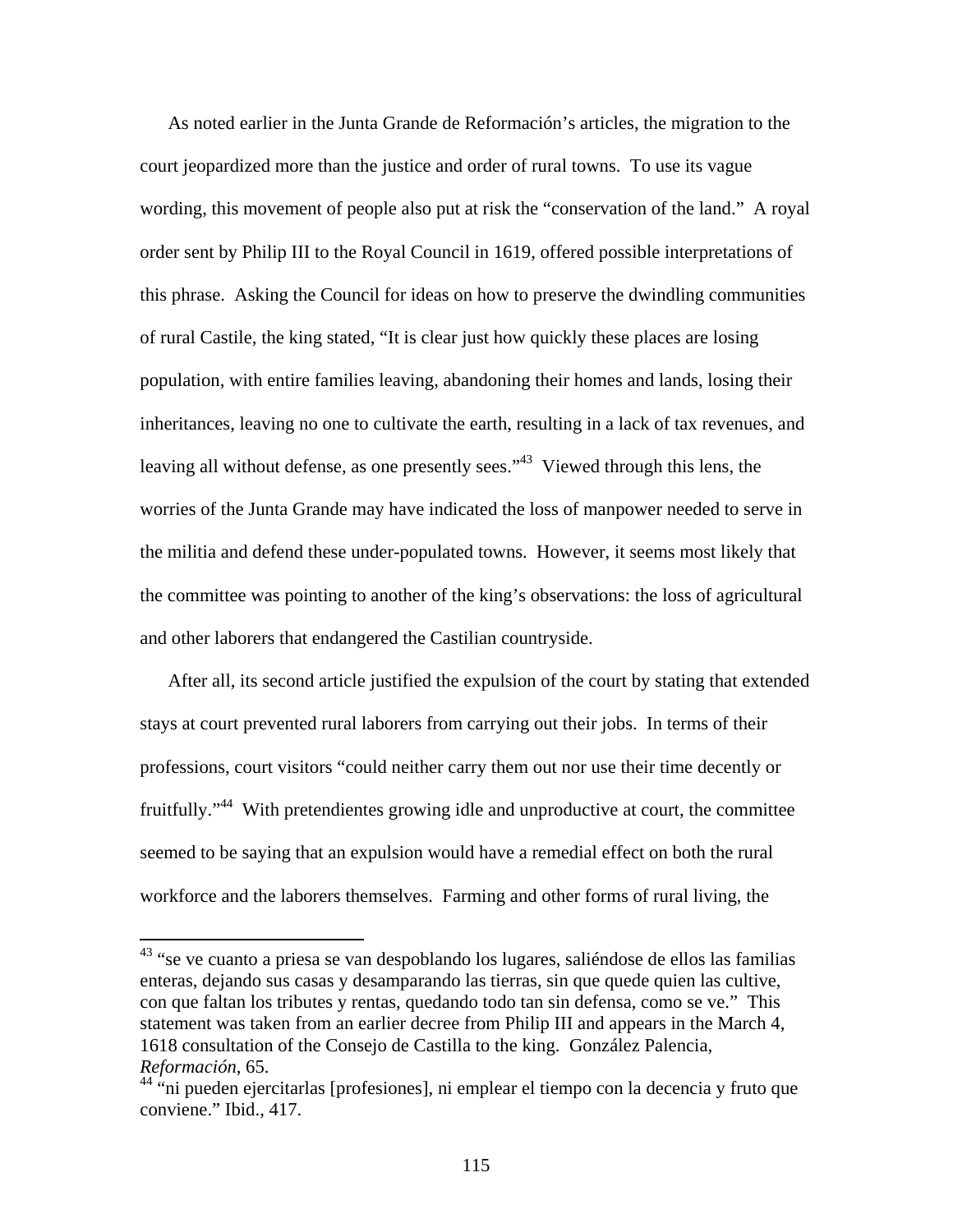Junta Grande implied, were imbued with a certain honest and productive virtue that contrasted with the less-than-manly lifestyles of those at court.

This was certainly a view that persisted throughout the reform writings of the late sixteenth and early seventeenth centuries. The Royal Council argued in 1619 that with an expulsion of the court's unnecessary inhabitants "excess would cease, customs would improve…men would apply themselves more to work, and God would be more greatly served."<sup>45</sup> Indicative of reformers' negative view of life at court, this statement also revealed an understanding of rural life and farmers as endowed with certain virtues that Spanish reformers felt had diminished in Spain. Farming, deemed the "ayo" or "tutor" of virtue by the arbitrista Lope de Deza, could once again make Spaniards vigorous, dutiful, and self-sufficient.<sup>46</sup> In other words, it could make them manly and virtuous, helping rural Castile and Spain in general recover and return to greatness.

In support of his view, Deza offered a list of virtuous, historical figures who had dedicated themselves to cultivating the earth. He was not alone, as nearly two decades earlier Martín González de Cellorigo had compiled a similar list. As one of his examples of farming fostering virtue, Deza related an encounter between Cyrus the Younger, the Persian emperor, and the Spartan ruler, Lysander. Visiting Cyrus' impressive gardens, the Spartan discovered that Cyrus had planted them all himself. Deza quotes Lysander as saying, "from your great virtue has arisen your fortune."<sup>47</sup> The author is clearly equating

<sup>&</sup>lt;sup>45</sup> "cesaría lo superfluo, las costumbres se mejorarían, y los hombres se aplicarían más al trabajo, y Dios nuestro Señor sería más servido." See the Council's consulta of February 1, 1619; Ibid., 25.

<sup>46</sup> Deza, *Agricultura*, 17.

 $47$  Ibid., 15.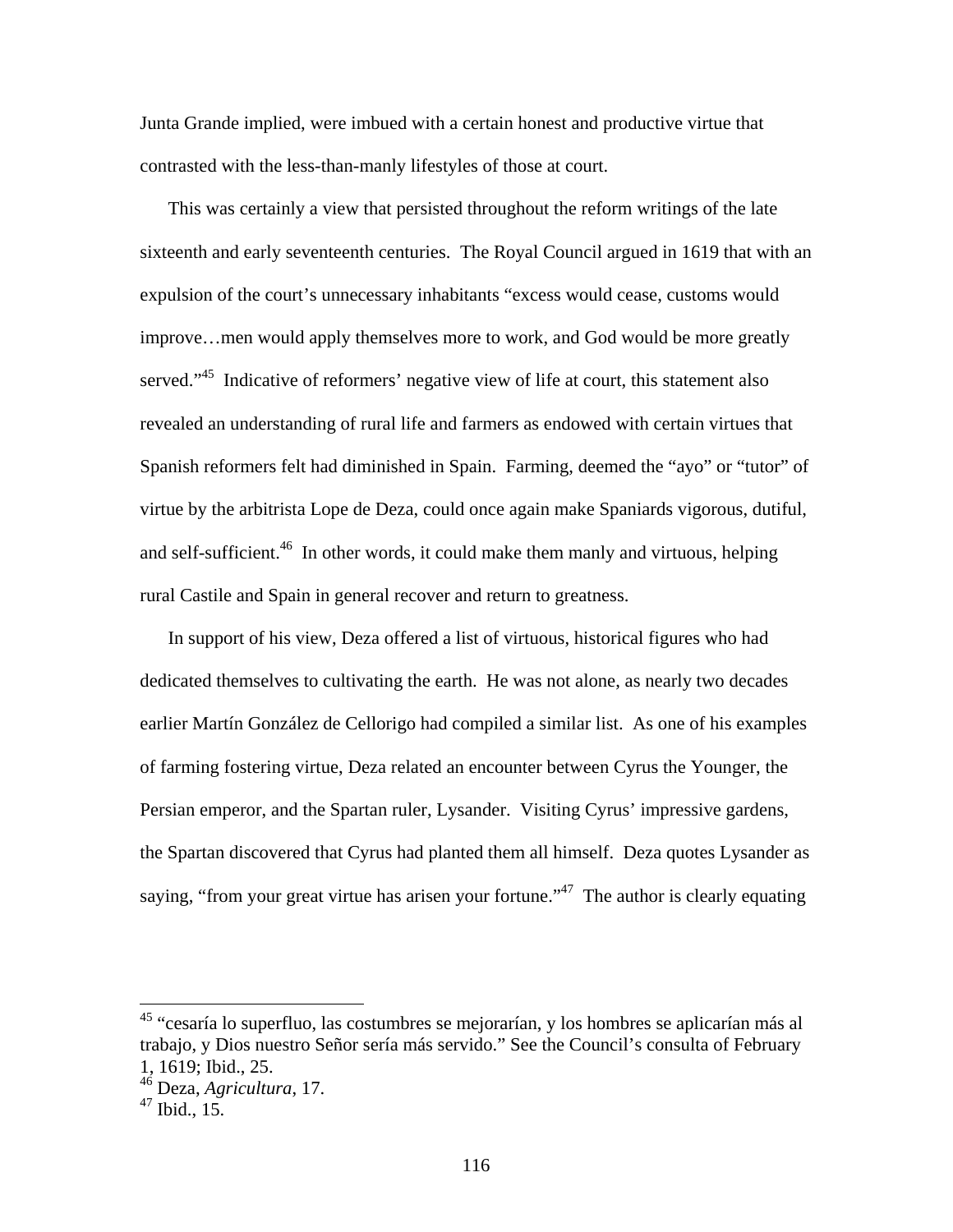the success of the Persian empire with its leader's diligence and work ethic, manly and productive qualities learned through his agrarian tasks.

Both authors included in their lists the Emperor Diocletian and the dictator Lucius Quinctius Cinncinatus. As both authors recall, Diocletian had retired from office, taking up residence outside of Rome, when he was summoned back to Rome to serve the state again. He questioned those making the request why he would leave his garden. Farming, Deza credits him with saying, granted him respite from the chaos of the city and made him self-sufficient. "I would rather earn my food with my hands here in this village," the author relates him saying, "than to carry the weight of the Roman Empire on my back."<sup>48</sup> These authors told a similar tale of Cincinnatus, who was also found tending his fields when asked to return to Rome to rule. Attempting to convince his reader of the honorable nature of farming, Cellorigo declares that the Roman dictator's farming had not lessened his image in the eyes of those sent to retrieve him, but rather as a result of his efforts to cultivate the land their respect for him had grown.<sup>49</sup>

Cellorigo and Deza clearly valued the dedication and self-sufficiency exhibited by these ancient farmers. In contrast to the self-interested conduct of the court – which they clearly used as a foil in the example of Diocletian – these virtues emphasized the common good. Cincinnatus, a man of the land, had sacrificed his own interests for the good of the state, showing his loyalty by returning to Rome. Conveniently glossing over Diocletian's refusal to return, the authors still held both he and Cincinnatus aloft as exemplars of self-sufficiency. Each had provided foodstuffs for himself and possibly for

1

<sup>&</sup>lt;sup>48</sup> "me quiero ganar de comer con mis manos antes en esta aldea que traer a cuestas el imperio Romano." Ibid., 15-16.

<sup>49</sup> Cellorigo, *Memorial*, 82.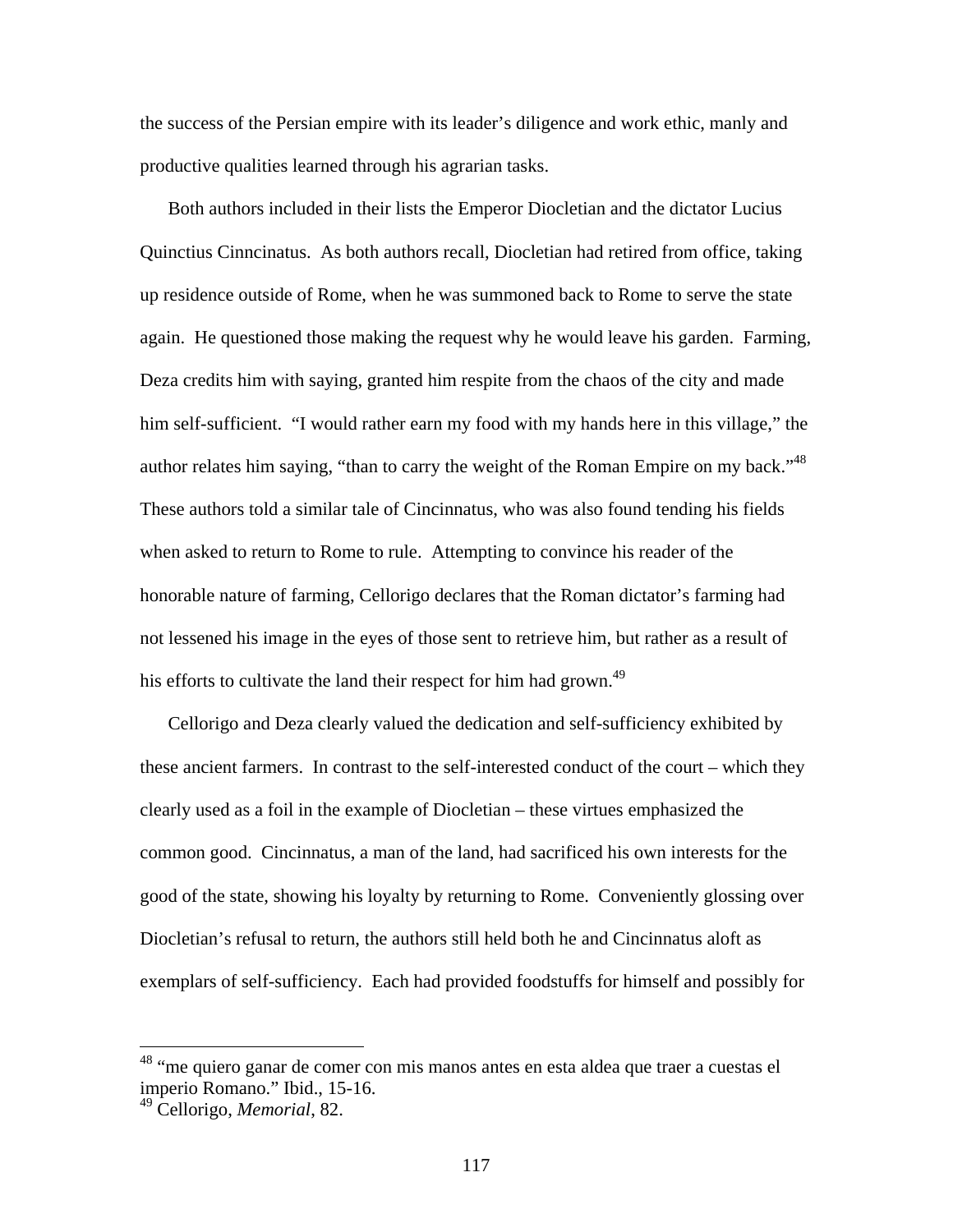those around them. On an individual level, each carried out his responsibilities and prevented himself from becoming a ward of his society, a role that would have been seen as less-than-manly by an early modern reader.<sup>50</sup> For reformers familiar with Spain's intermittent dependency on foreign grain during this era this self-sufficiency would have also stimulated thoughts of revived Spanish power on the continent.<sup>51</sup>

In addition to self-sufficiency, reformers counted physical strength among the traits of farmers. In fact, Deza claimed that *labradores* (a term often used in reform writings generically to indicate "agrarian laborers") developed tremendous physical endurance through the practice of farming. In a hyperbolic description of the physical endurance and capabilities of the farm laborer, Deza claims that the labrador is:

accustomed to inclement winds and other disasters of the skies…to sleeping securely through the night and walking with bare feet over ice covered grounds, and tolerating thirst, and satisfying an empty stomach with acorns, to taming wild beasts, to defeating streams by swimming them, to leaping across ravines in a single bound, to knocking down and dominating the old oak with an ax…from these hearty encounters flowers the spirit, vigor and agility of his being, and the robust strength that resides in his chest, maintaining his lively members and a crude robustness in his nerves.<sup>52</sup>

1

<sup>51</sup> Modern scholarship has shown a drop in grain production by an estimated 30% during the first half of the seventeenth century in Spain. It has also noted that areas along the coasts were often reliant during this time on imported cereals; see respectively Enrique Llopis Agelán, "Castilian Agriculture in the Seventeenth Century: Depression, or 'Readjustment and Adaptation'?," in *The Castilian Crisis of the Seventeenth Century: New Perspectives on the Economic and Social History of Seventeenth-Century Spain*, eds., I.A.A. Thompson and Bartolomé Yun Casalilla (New York: Cambridge University Press, 1994), 82; and from the same collection, page 68 of Gonzalo Anes, "The Agrarian 'Depression' in Castile in the Seventeenth Century."

<sup>50</sup> See Alexandra Shepard, *Meanings of Manhood in Early Modern England* (New York: Oxford University Press, 2003), 190-195.

<sup>52 &</sup>quot;acostumbrado a recibir las inclemencias de los vientos y demás ruinas del cielo, sin reparo…a dormir al sereno toda la noche y andar con el pie desnudo por los cuajados hielos, y a tolerar la sed, y a satisfacer con bellotas el ayuno estómago, a cansar las fieras corriendo, a vencer los arroyos nadando, a pasar de un brinco las quebradas, a derribar y rendir con la hacha a la envejecida encina…de aquí nace el aliento, vigor y agilidad de su persona y habita por esto en su gran pecho la robusta fuerza, aquellos fuertes encuentros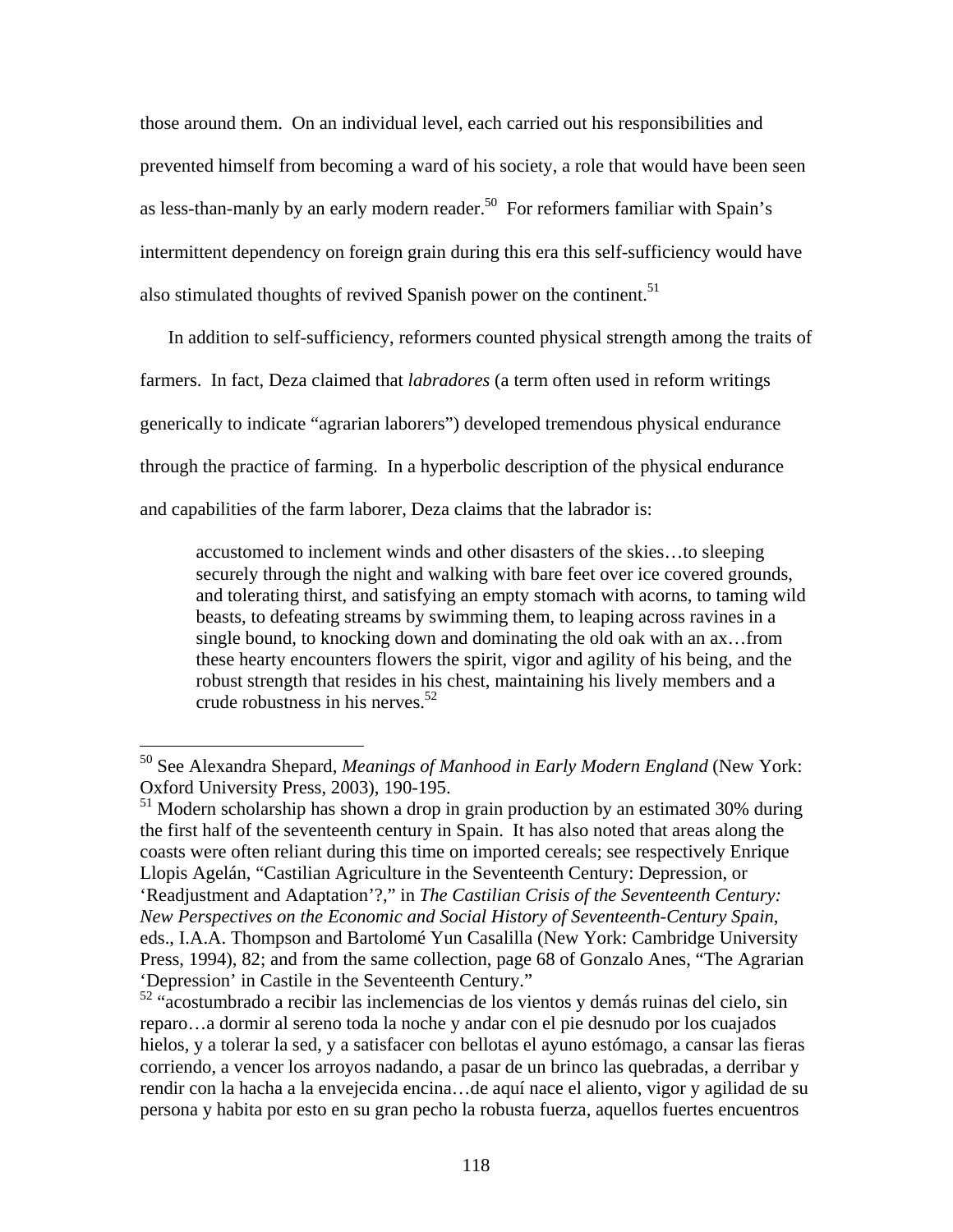By this ridiculous account, the farmer or farm laborer was the physical apogee of manliness. But as Deza and others clarified, it was the investment of this strength in physical labor that truly translated to virtue.

With his strength and endurance, Deza argued, the farmer could serve as a soldier. As he put it, farming "naturally makes laborers virtuous and simple, and trains them to an extreme for war and other public needs."<sup>53</sup> This is to say that the labrador gains from his trade not just the physical strength, but also the spirit and skills of a soldier. Capable of overcoming the physical danger of wild beasts and unflinching in adverse conditions, the farmer was ready for the harsh lifestyle of the campaign. His work with tools in the field, much as his expertise with an ax, made him fit to wield a weapon in the king's army. For a state faced with constant military conflicts, the prospect of a battle-ready corps of soldiers must also have seemed at least moderately attractive.

More simple and direct than Deza's assertion of martial capabilities was the view that the strength of farmers could be used productively in the everyday labors of their trade. This was the perspective of a 1583 memorandum sent to Philip II by a group of royal magistrates (*corregidores*) from cities throughout Castile. This document, which can be found among the reform papers of the monarchy's juntas, describes the Spanish farmer in the following way: [the farmer] lays the foundation for his house, creates an inheritable estate for his kin, pays expenses, devotes his physical labor, and pays taxes without

guardan los animosos miembros y se entienden con cruda robusteza los nervios; de aquí la estatura grande y belicoso horror de la frente." Deza, *Agricultura*, 17-18.

<sup>53 &</sup>quot;naturalmente hace virtuosos y sencillos a los labradores y los endurece para la guerra y demás necesidades públicas extremadamente." Ibid., 16-17.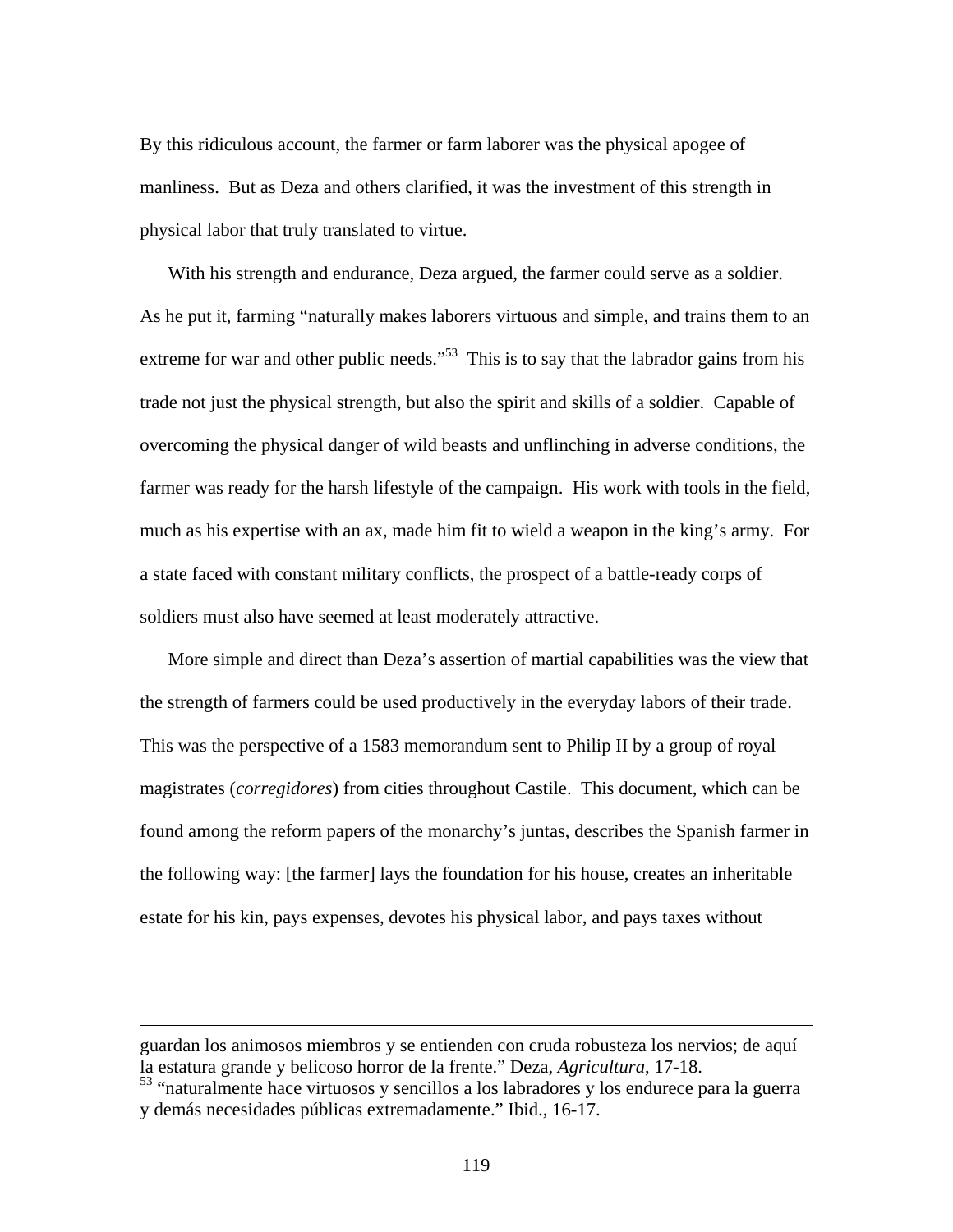discounting anything.<sup>54</sup> As the apex of virtue, the farmer depicted in this document is active and productive, putting his strength and hard work into the creation of a house and farm, as well as into the cultivation of his land. Writing in the next century, reformers maintained that the Spaniards had only to exert themselves physically to restore rural Castile. Spain, assured more than one reformer, was not barren. The land, stated Cellorigo, anticipating the views of future reformers, lacked only "human industry" [*industría humana*].<sup>55</sup> Its inhabitants simply needed to invest in it some of their physical labor.

The corregidores' depiction of the farmer also emphasized provision. Honest and hard working, the farmer selflessly and devotedly turns his labor into goods that can benefit many. The labor he puts into crops or livestock results in products needed by all. He builds a house, and grows and sells his produce and livestock to bring in income, all of which he puts into an estate that he can give to his children or other family members. Inheriting land to cultivate will give his descendants a future, just as hens, heads of cattle, or teams of oxen, as a later reform author pointed out, might be used as dowry for one of his daughters.<sup>56</sup> Seen in this light, the farmer is undeniably paternal, working to provide for his family and community.

The unwavering loyalty ascribed to farmers by the corregidores seemed to assure the stability and perpetuation of Castile, its rural towns, and its ruler. Loyal to the crown,

<sup>54</sup> "El labrador pone la simiente de su casa y el caudal que valen sus heredades, y los gastos y costas, y el trabajo de su persona, y paga diezmo por entero sin descontar cosa alguna." This document appears in the papers of the Junta de Reformación, although its use by the committee is not clear. González Palencia, *Reformación*, 46-47.

1

<sup>55</sup> Deza, *Agricultura*, 41-43; Moncada, *Restauración*, 63; and Cellorigo, *Memorial*, 11. 56 Guillén de Barbón y Castañeda, *Provechos Arbitrios al Consumo de Vellón,* 

*Conservación de Plata, Población de España, y Relación de Avisos Importantes a las Cosas que en ella Necesitan de Remedio*, (Madrid: Juan González, 1632), 13v.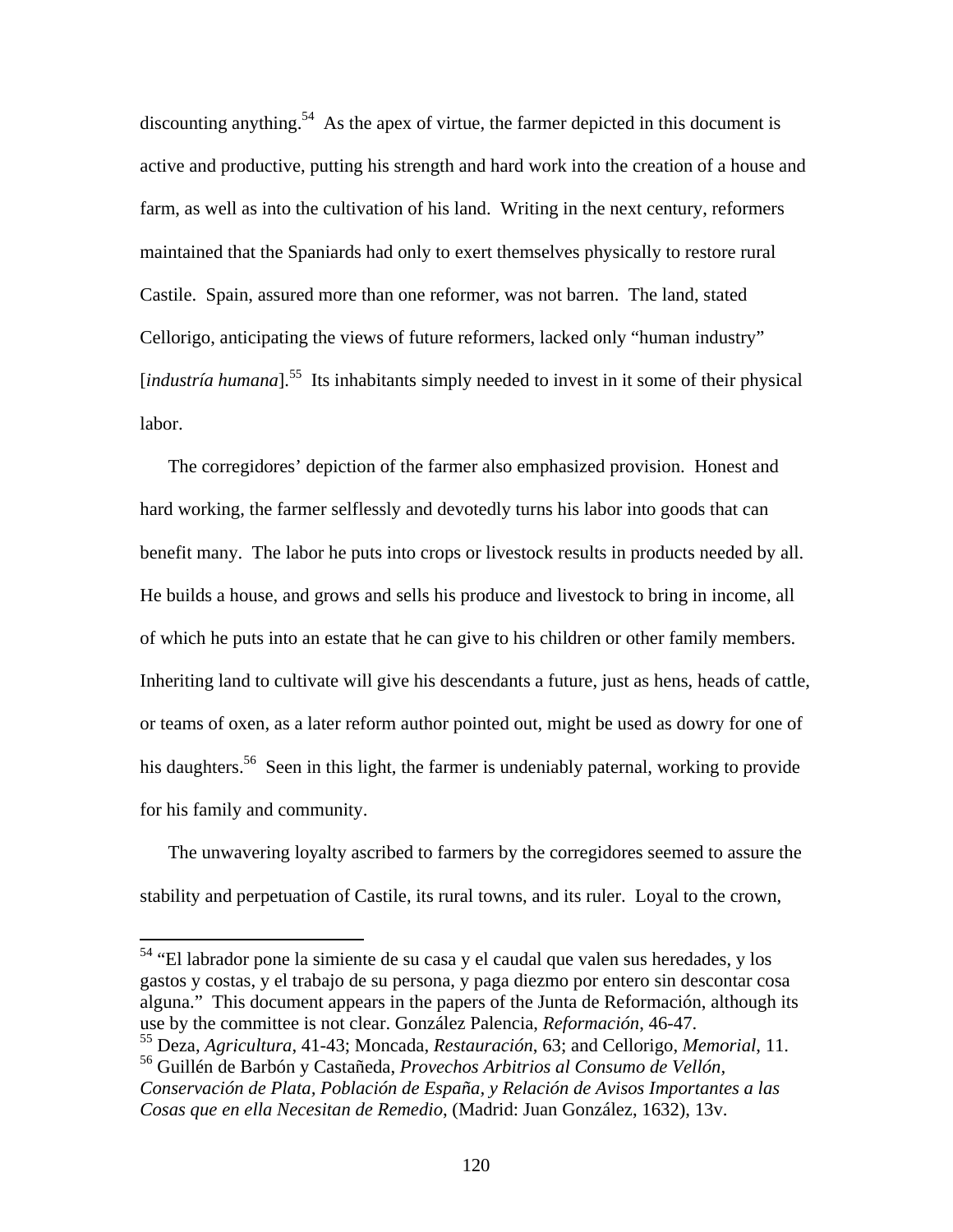farmers paid their taxes, sustaining their king and kingdom. Loyal to their families, they created an inheritable estate, an investment in the future that anchored farmers and their families to the land they owned and cultivated, stabilizing the rural population.

Reformers turned to another gendered model to make the same point: the proper son. "Good sons," they argued, showed loyalty to their families by carrying on the family trade. Farming, most especially, was a generational affair. In the way that the Castilian corregidores pointed to the fatherly virtue of the farmer, which prompted him to build his house and establish an estate that would preserve the land for future generations of his family, the expectation was also that the sons of farmers would hold the land and tend to it as had past generations.

There were, as reformers consistently noted, a number of obstacles to successfully transferring land and the agricultural trade to sons. One was the ambition of the sons themselves. Lope de Deza blamed Spain's universities for the growing neglect of family farms. Directing his attack primarily toward the study of law, which he had personally abandoned to cultivate his own fields, he claimed that these institutions attracted young men from the farm, making them into lawyers and filling them with the sense that they were better than their ancestors.<sup>57</sup> Martín González de Cellorigo had also believed this to be a trend at the beginning of the seventeenth-century. He lamented the proclivity of the *medianía*, a class of artisans and laborers residing in the social scale between the well-todo and the helpless poor, to seek out new, more lucrative professions than those of their

<sup>57</sup> Deza, *Agricultura*, 52.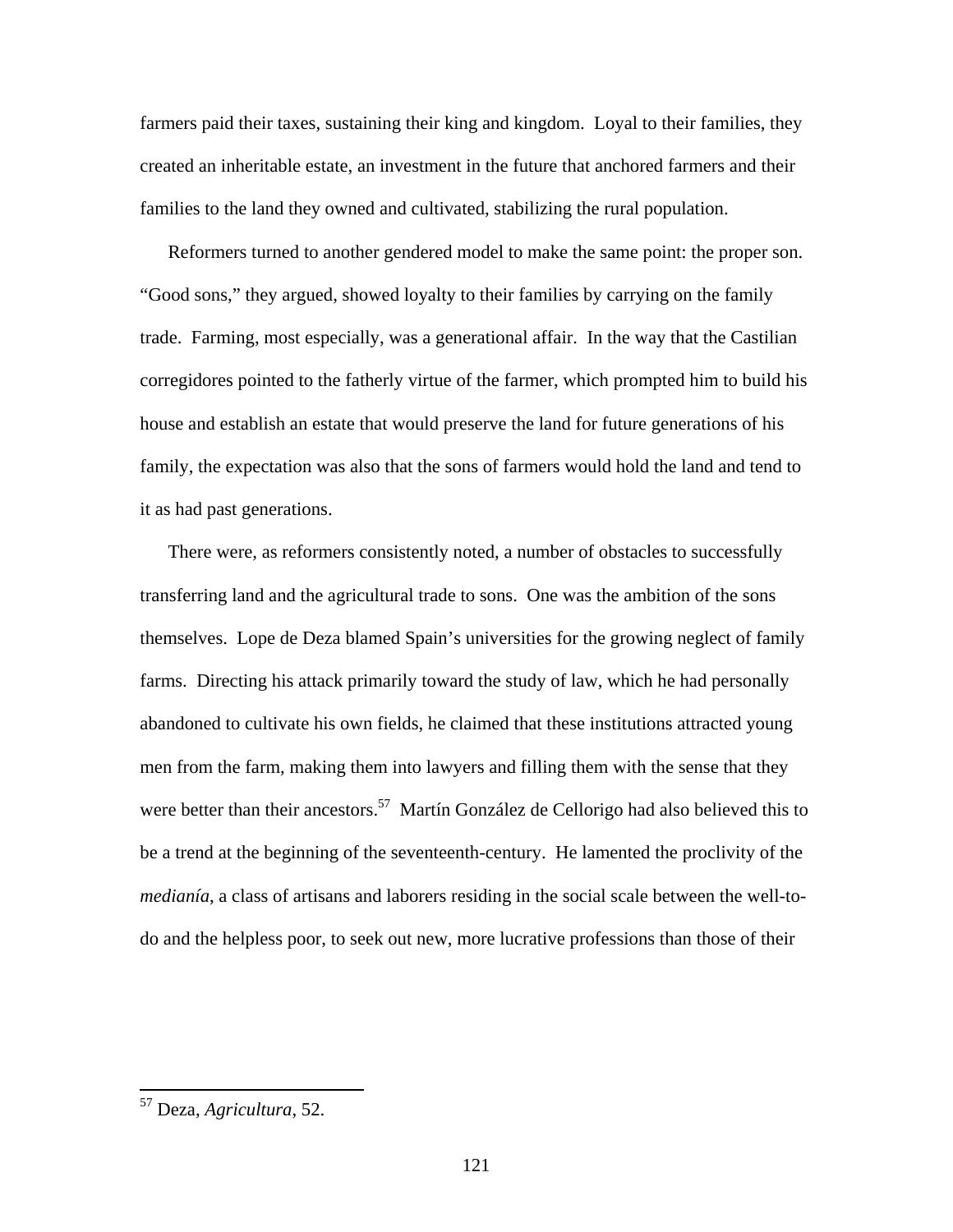parents and grandparents.<sup>58</sup> The ambition of these sons had fractured the bonds between generations and disrupted the social order that had brought Spain to its zenith.

Another obstacle was the class of *censualistas*, the landowners who rented property to farmers under annuities or contracts called *censos*. Reformers claimed that much like the allure of the universities honest laborers were being drawn into the rentier class. More generous authors credited censualistas with attempting to escape society's demeaning view of farmers, a claim that suggested that the virtuous poverty of the labrador was also seen by some members of society as a laughable simplicity and rusticity. Most reformers applied similar criticisms to censualistas as they had pretendientes at court, assuming they were motivated by a desire to gain social standing or a lifestyle of greater ease. Censualistas, some claimed, sought to emulate the nobility, shunning hard labor that could damage public honor.<sup>59</sup>

Despite different interpretations for the growth of the rentier class, all agreed that censualistas were a menace to Castile's agriculture and social order. Their quest to elevate their own social status not only took them away from their family trades, according to countless reformers it also destroyed the livelihood of Castile's agricultural workforce. Calling censos the "other form of farming" [*otra granjería*] reformers claimed that censualistas merely drained tenants of their harvests and sapped their financial resources through the rental agreements they made. $60$  One anonymous author complained that farmers could barely make ends meet, living a very meager existence, dressing and eating with extreme modesty, and still losing their lands and the inheritances

<sup>58</sup> Cellorigo, *Memorial*, 159, 166.

<sup>59</sup> Ibid., 80; Deza, *Agricultura*, 21

 $60$  Deza uses this term in reference to censos, juxtaposing it to the actual act of cultivating the land; see Deza, *Agricultura*, 47-48.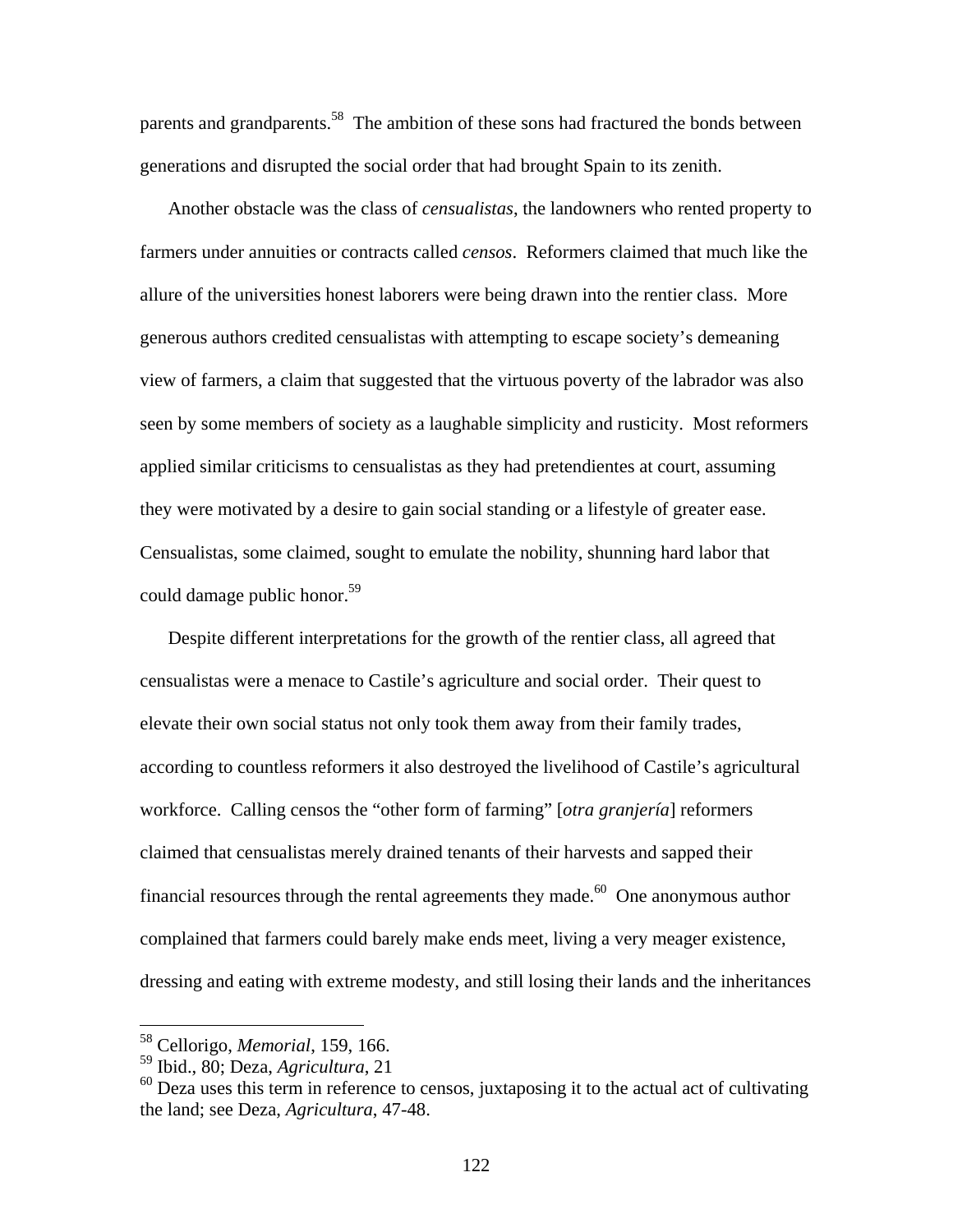of their children to censualistas.<sup>61</sup> Farming families could not fulfill the conditions of these contracts, which kept them in debt for multiple generations or extracted capital from agrarian laborers that could otherwise be invested back into the cultivation of the land.<sup>62</sup> When labradores defaulted on payments, they found themselves in debtors' jail, and their wives and children unattended. Undoubtedly questioning the integrity of censualistas, reformers pointed out that they destroyed social order, breaking apart families and denying the children of farmers a future in their family's trade.

The antithesis of farmers, censualistas contributed nothing to society and did nothing to perpetuate it. Rather, they merely lived off the labor of others. These traits earned them the distinction "zánganos" or "drone bees" in an anonymously authored paper appearing in 1618 under the title *Relación de las Causas del Empeño del Reino y su Remedio* [Reflection on the Causes the Kingdom's Debt and its Remedy].<sup>63</sup> Referencing the ancient works of Pliny the Elder to give a definition of "zánganos" in his *Tesoro de la Lengua Castellana* (1611) Covarrubias reveals the contemporary belief that these members of the hive were born to bees reaching the end of their lives, and as a result, were "imperfect." Born weak and without a stinger, they served as slaves to the other bees, who had to coax them into working and punish them for not carrying out their duties. Covarrubias clarifies that for these reasons the term "zángano" had also been assigned to those unwilling to work in Spanish society.<sup>64</sup>

<sup>61</sup> Anonymous, *Relación de las Causas del Empeño del Reino y su Remedio* (1618) Archivo General de Simancas (AGS), Patronato, legajo 15, documento 9, 201r-201v. 62 Ibid., 201r; Deza, *Agricultura*, 57-58.

<sup>63</sup> *Relación*, 202r.

<sup>64</sup> Covarrubia's *Tesoro*, which translates to *Treasury of the Spanish Language*, was an encyclopedic review of popular words used during the era. Terms such as "zángano" – which was spelled in the *Tesoro* "çángano" – preceded a generally brief entry, describing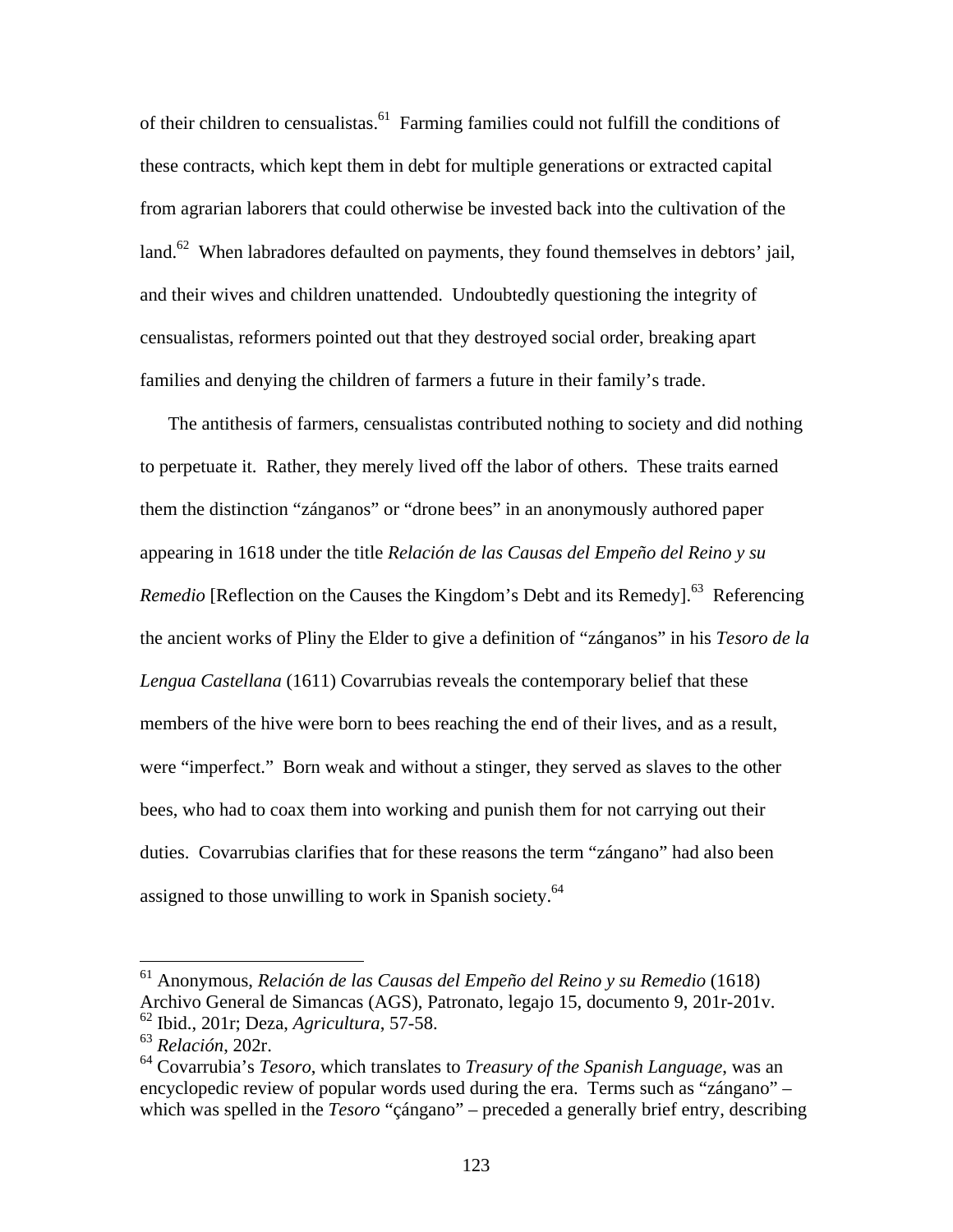The anonymous author's choice to describe censualistas in this way may have reflected a desire to see similar punishment inflicted upon this class of landholders, but it was most assuredly a commentary on their lacking work ethic and the harm they caused the communities in which they lived. Drones were the bees, according to Covarrubias, that ate their own honey before they had made it. As a result, they "lived off the sweat of others" [comerse el sudor de los que trabajan] rather than providing for themselves and those around them. Reformers used the same phrase to describe censualistas. Referencing Adam, the first man and first farmer, they argued that *censualistas* had deviated from God's order at the time of man's expulsion from paradise. Instead of putting their labor into the land, they earned a living "from the sweat of another's brow."65 Censualistas were completely devoid of the manly virtue reformers sought to instill in Spaniards. They lived off the backs of laborers, lacking the honesty and selfsufficiency of the farmer. Finally these allegedly weak and lazy creatures – traits that reformers had branded effeminate – contributed nothing to the welfare of society but looked out only for themselves.

While the anonymous author of the *Relación* hoped to draw attention to the detrimental practices of censualistas, he also continued to seek other ways to halt the loss of land brought on by farmers' debts. A royal decree, issued by Philip II in 1594, had

the meaning of the word and linking it to other words in the extensive volume. Sebastián de Covarrubias, *Tesoro de la Lengua Castellana o Española, Según la Impresión de 1611, con las Adiciones de Benito Remigio Noydens Publicadas en la de 1674,* ed. Martín de Riquer (Barcelona: S.A. Horta, 1943), 395.

<sup>&</sup>lt;sup>65</sup> Deza points out the importance of farming due to its illustrious history. The first man, Adam, he argues, was a farmer by trade, proving its worth as a practice. According to Deza, God would not have assigned such a task to man if it were not notable, decent and even pious; see Deza, *Agricultura*, 11; and also "Discurso breve," González Palencia, *Reformación*, 242.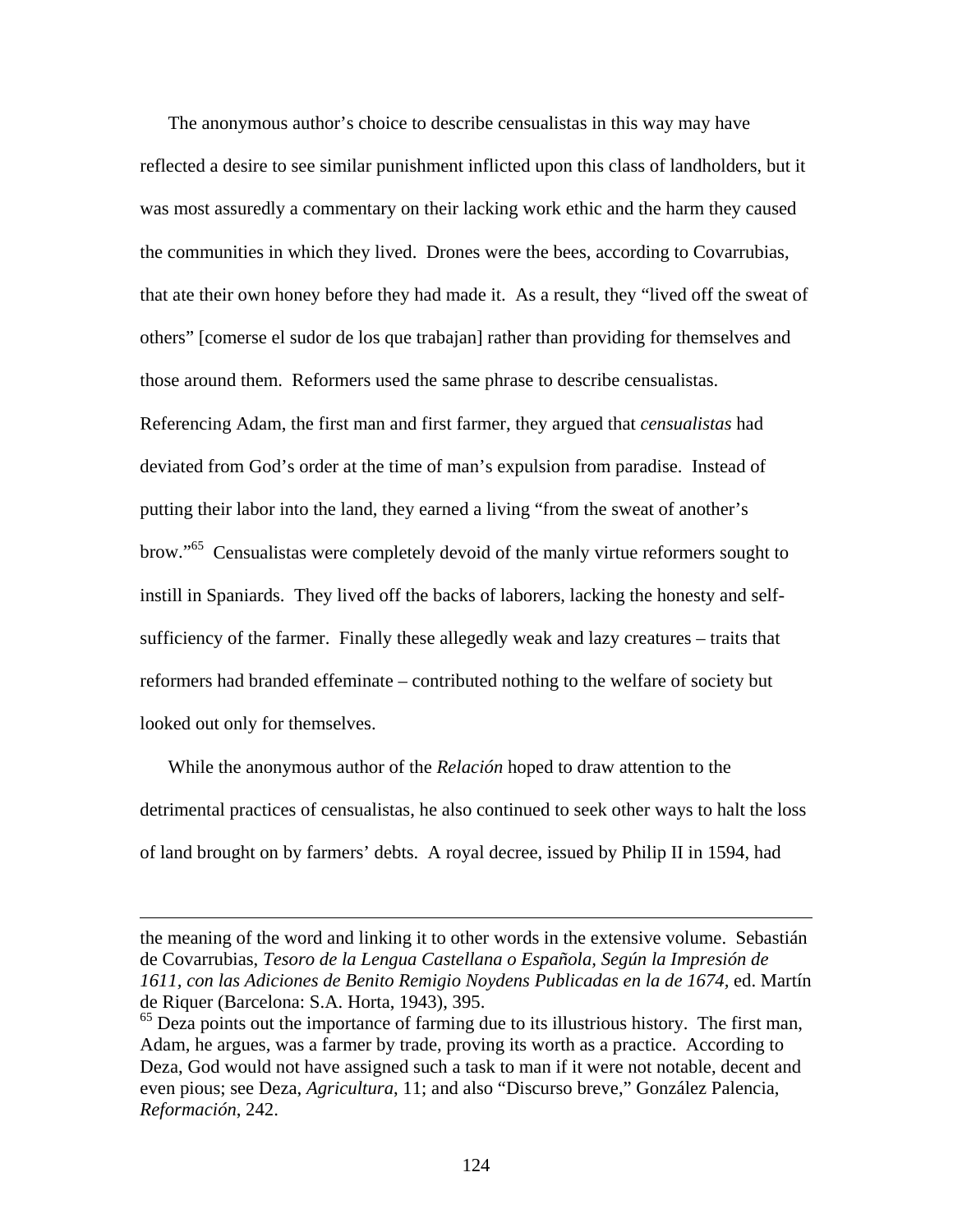prohibited the imprisonment of indebted labradores during the planting and harvesting seasons, but agriculture advocates of the early seventeenth century argued the need to extend this privilege to the full year, as attention needed to be paid to the fields year round.<sup>66</sup> The anonymous reformer wrote in support of extending these privileges, keeping indebted labradores out of debt and out of jail would allow them to perpetuate their families and for future generations to perpetuate the family trade. In other words, it "would keep [sons] in the grave and honorable occupation of their fathers of working their lands."67

On more than one occasion, reformers employed this filial bond metaphorically to convey the need for loyalty to rural Castile and its agrarian lifestyle. Reflecting on the need to expel nobles from court in 1621, the Junta de Reformación invoked this filial link to describe the relationship nobles should have with their native towns. It recalled the ancient Athenian practice of gifting a golden adornment shaped like a cicada to those of the noble class. According to the Athenians – or so the Junta said – the cicada never left the land where it was born, making it an ideal symbol for a noble's dedication to his homeland. Titled Spaniards, the reform committee asserted, should feel the same devotion and love to their lands, staying there to preside over their townspeople paternally and to serve their native lands as loyal sons.<sup>68</sup>

In his pro-agriculture treatise, Lope de Deza employed this understanding of filial loyalty to convey man's obligation to agrarian work and condemn ambitious Spaniards

<sup>66</sup> Deza, *Agricultura*, 83.

<sup>67 &</sup>quot;y se quedarían en el oficio de sus padres grave y honoroso de laborear sus haciendas." *Relación*, 206r.

 $68$  Consulta from the Junta de Reformación to Philip IV, May 23, 1621; González Palencia, *Reformación*, 82-83.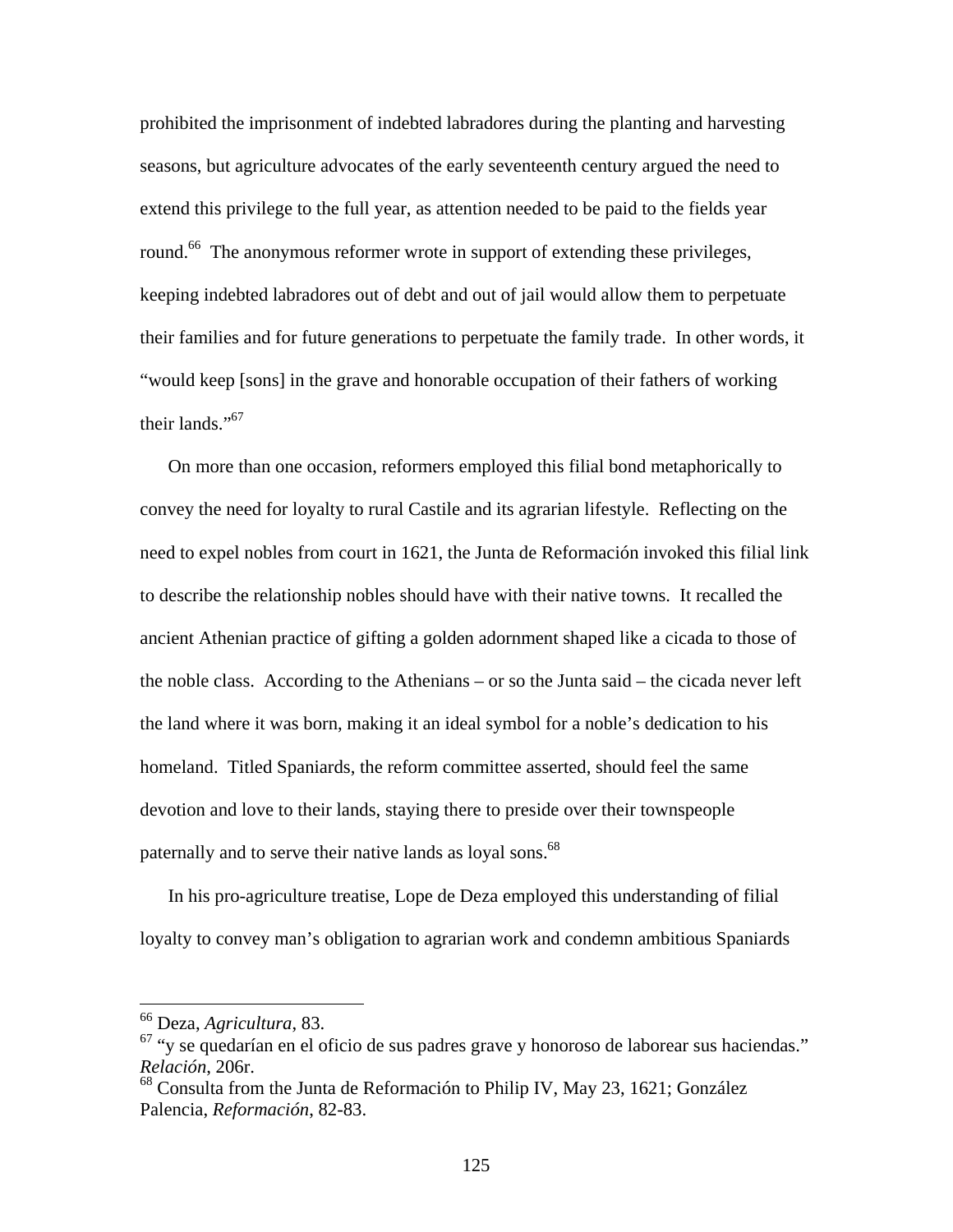who abandoned farming for more lucrative professions. Describing the relationship between the labrador and the land, he considered the earth the mother of man and demanded that man show the respect due his own mother. As Deza put it:

Let us understand that the antiquity of Agriculture is that of the world, it corresponds with heaven, conforms with nature, and the earth sustains us as a mother that we, as its children, must cultivate, without seeking step-mothers from whom to acquire. $69$ 

A complex reflection on farming, this statement begins with an association of agriculture with divine powers. In part, Deza was expressing his belief that knowledge of celestial bodies contributed to successful crop growth.<sup>70</sup> This was also certainly an additional allusion to the divine mandate that forced Adam to toil on the land. Farming, as Cellorigo had reminded his own readers, was "the natural institute, as well as the original and ancient precept that God gave to man."<sup>71</sup>

Yet most importantly, by referring to the earth in this gendered manner, Deza depicts a broken parental-filial bond between rural people and the land they were meant to cultivate. His portrayal of this bond invokes a powerful sense of obligation and loyalty that could be widely understood. One was to remain true to one's family, to honor his or her parents.

Widely published accounts of Philip II's death reflected this common social pressure. One account reveals that the new king, Philip III, took a personal interest in planning the

 $69$  "...resumamos que la antigüedad de la Agricultura es la del mundo, su correspondencia con el cielo, su conformidad con la naturaleza, que la tierra nos sustenta como madre y la hemos de cultivar como hijos, sin buscar otras madrastras como lo son las demás adquisiciones." Deza, *Agricultura*, 20-21.

<sup>70</sup> Deza develops this belief in books two and three of his *Gobierno Político de Agricultura*.<br><sup>71</sup> "el instituto natural y precepto original y antiguo que Dios a los hombres dio."

Cellorigo, *Memorial*, 173.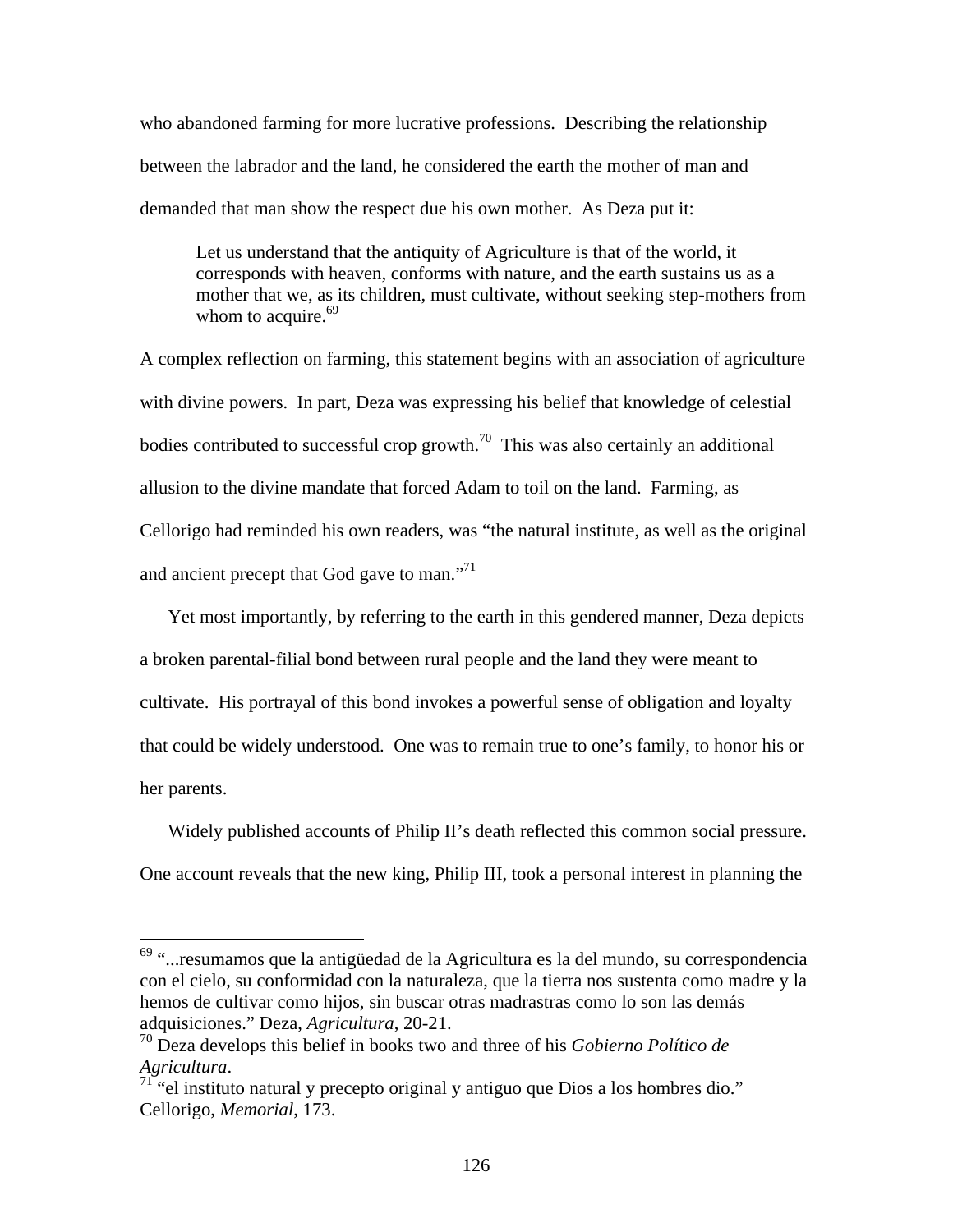construction of his father's tomb. Nearing death, Philip II had informed his son of his desire for a peaceful and simple burial site. Unable to abide because of social expectations placed on him as a son, Philip III commissioned an illustrious tomb. Reminded of his father's wish by an advisor, Philip III responded, "My father said this according to his generous spirit, I have to show that I am his son through my desire to honor him."<sup>72</sup> Much like the pressure placed on parents to care for their children, daughters and especially sons experienced pressure to maintain the family name and their parents' legacies, elevating them in public and personal esteem.

Agriculture, as Deza aptly noted, had long been the source of sustenance and conservation for Spaniards, and as a result, it deserved the respect and dutifulness that a child should show his mother. Turning to other sources to make a living, was a foolish betrayal, as no "step-mother" could provide the same kind of nurturing or nourishment. "Naturally," declared Lope de Deza of the process of farming, "nurturing and sustenance proceed from the mother to the men of the earth."<sup>73</sup> Embracing annuities or similar forms of income, an anonymous author of the era pointed out, abandoned a more secure living. Payments from investments and rented property trickled in, if they came in at all. Like a true mother's milk, the earth and its cultivation always sustained man, even if the quantities were uncertain.<sup>74</sup>

Much like earlier statements about corrupt nobles, who were deemed "step-fathers" for their neglect of the people, Deza's statement reflects a seemingly common association

 $72$  "Mi padre hizo en eso según su ánimo generoso, yo he de mostrar ser su hijo en desear honrarle." Gil González Dávila, *Teatro de las Grandezas de la Villa de Madrid* (1623) (Valladolid: Maxtor, 2003), 59.

<sup>&</sup>lt;sup>73</sup> "Naturalmente la crianza y sustento procede de la madre y así a los hombre de la tierra." Deza, *Agricultura*, 20.

<sup>74 &</sup>quot;Discurso breve," González Palencia, *Reformación*, 232.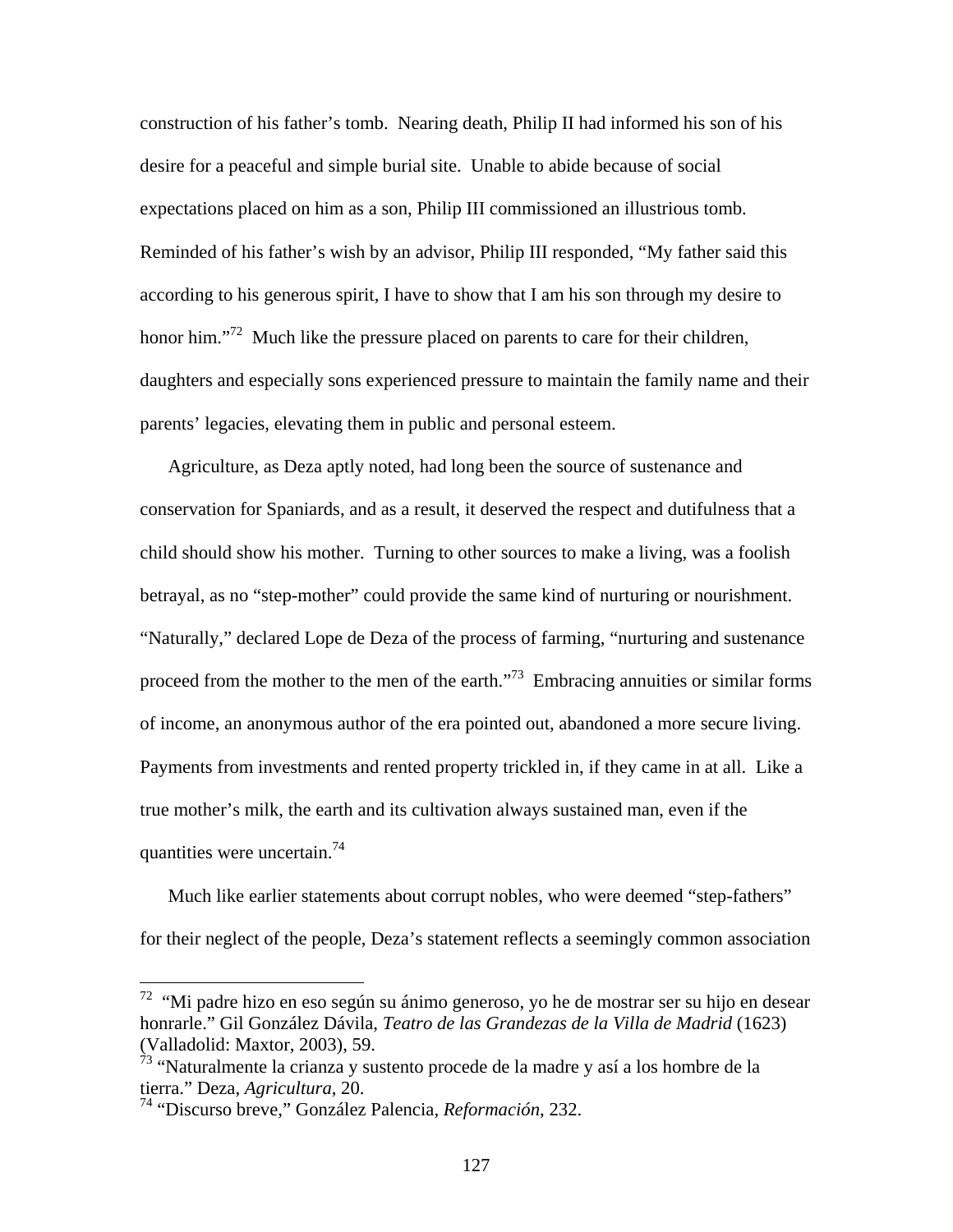between step-parents and faulty familial relations. In one sense, these corrupted and disruptive professions were invasive. Like welcoming a step-mother into an established home these financial practices, allegedly of foreign origin, had broken up the happy balance of Spanish society, nearly wiping out the honest profession of farming.

Deza's accusation that farmers were embracing these "step-mothers" also suggests a sense of disrespect for the ancient and generous tradition of farming. These insolent sons were fracturing a bond with the mother that sustained their lives. The quest for wealth by means other than farming disturbed man's natural connection to the earth: his mother. Spurning a mother in favor of a "step-mother" was simply unnatural. Despite promises of easy living, no one could provide the same unwavering care. Man had to rely on his mother, the earth, for his sustenance and perpetuation. He should not deny her assistance, but should bond with her loyally, reaping from the relationship what he put into it.

## **A Natural(ized) Addition**

The understanding of familial loyalty also underpinned the Junta Grande's decision to repopulate Castile through the migration and naturalization of foreigners. As with the mandate to expel courtiers from Madrid, this was not the first consideration of this plan. The Junta de Comercio, acting under the behest of the monarchy and its ministers during the early 1620s, formed a modest, commercial colony of Flemish tapestry weavers in the small Castilian town of Arévalo. The colony promised to provide rural Castile with a renewed population and a much needed body of workers. Officials may have also been motivated by the international implications of this plan. Writing his famous *Reason of State* in 1589 – a text that underwent translation into Spanish and went through at least

128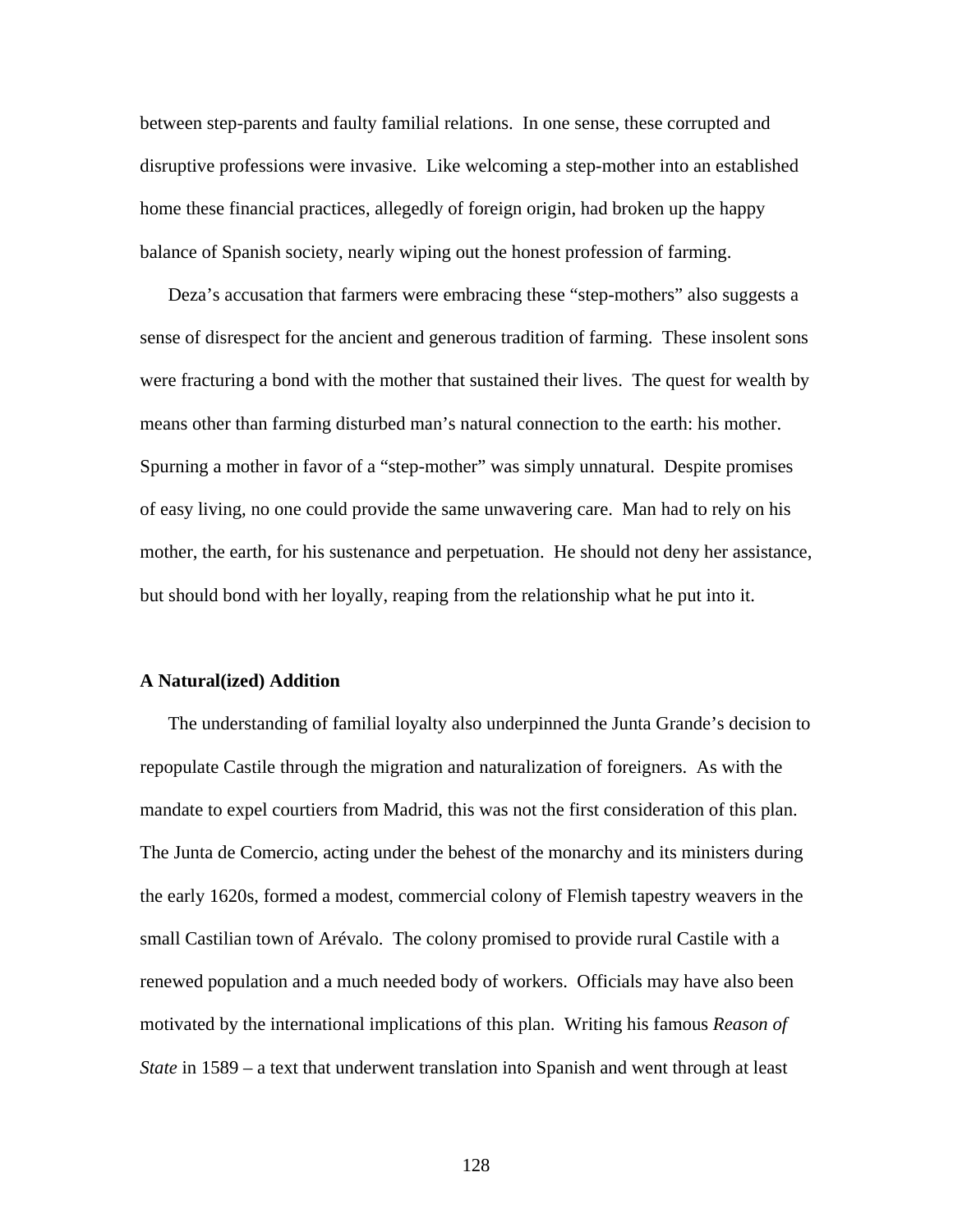six editions in Spain during the era – Giovanni Botero suggested that kings seek to strengthen their own economy and weaken that of neighboring states by luring laborers from foreign countries to their realms to carry out the production of the same goods.<sup>75</sup> Perhaps taking Botero's advice, the monarchy may have hoped to enhance Spain's economy and continental standing. In the hostile environment of seventeenth-century Europe, commerce was a weapon and a way to vie for power.<sup>76</sup> In the end, financial difficulties kept the project from ever getting off the ground. Proponents of the plan petitioned for funding. Perhaps reluctant to allocate funds or give jobs to foreign immigrants, especially while many penniless and jobless Spaniards suffered, officials denied the project the money it needed to survive.<sup>77</sup>

After all, the fear of a foreign presence permeated the literature of the era. In merely one example, the arbitrista Miguel Caja y Leruela lamented the invasion of foreign immigrants-turned-landowners. His 1623 work, titled *Discurso Sobre la Principal Causa y Reparo de la Necesidad* [Discourse on the Principal Cause and Repair of Necessity] linked foreign landownership to the rise in censos – an illegitimate form of "farming," the author contested.78 In his view, agriculturists had been forced into other professions by greedy censualistas, leaving foreigners to purchase their lands.

Caja y Leruela was not alone in his disapproval of foreign migration to Spain. The author Pedro Fernández Navarrete also disagreed with the committee's impulse to bolster the population through immigration. He believed immigrants brought with them vices

<sup>75</sup> Botero, *Reason*, 153.

<sup>&</sup>lt;sup>76</sup> For more on continental competition within commerce, see chapter 3 of this dissertation.

 $77$  AHN Consejos 51445.

<sup>78</sup> Miguel de Caja y Leruela, *Discurso sobre la principal causa y reparo de la necesidad*, (Madrid: 1623), 9r-10r.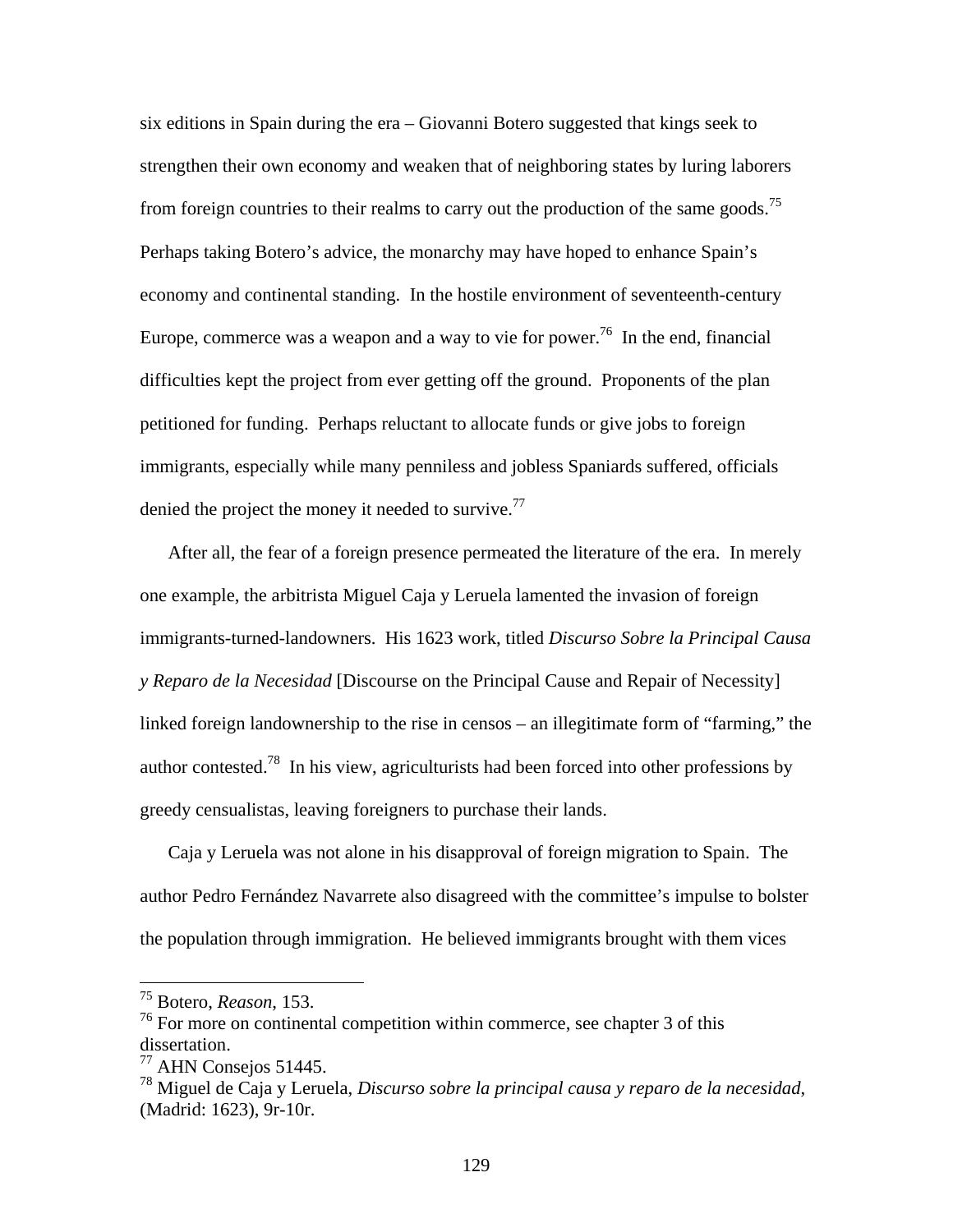from their homelands, as well as vulnerability to attack by their native kingdoms.<sup>79</sup> This was because immigrants, unlike natives to that land, "do not find themselves bound [to their new ruler] by either faith or love."<sup>80</sup> He argued that the bond – seemingly paternalfilial – between ruler and ruled existed naturally between a king and his own subjects, and hoped to find what he termed "legal routes" for repopulation within the depleted Castilian populace. He later clarified what he meant. Realigning his view with the Junta Grande, he was promoting the use of rewards to increase marriage rates and stimulate procreation, a tactic the committee would embrace in its efforts to restore Castilian population.

Despite the fears expressed by some, the government stayed committed to the idea, publishing it in the reform articles of the Junta Grande de Reformación. Of course, committee members placed certain stipulations on who would be allowed to enter. As the twenty-first article states, Castile would benefit from the increased immigration of "friends of the Crown."<sup>81</sup> This meant Catholic citizens of lands allied with Spain. Not wanting to invite those who would not contribute the good of the whole society, they made the acceptance of these immigrants contingent upon their having an occupation prior to entering Spain. Local justices were to "accommodate" sanctioned migrants with houses and lands on which to work, if necessary. In exchange for their migration and

 $79$  This perspective may have been a remnant of the late sixteen-century belief that foreign and non-Christian inhabitants in Spain secretly aided those of their ethnic, religious or geographic background in trying to invade Spain; see Bruce Taylor, "The Enemy Within and Without: An Anatomy of Fear on the Spanish Mediterranean Littoral," in *Fear in Early Modern Society*, eds. William Naphy and Penny Roberts (New York: Manchester University Press, 1997), 79.

<sup>80</sup> Pedro Fernández de Navarrete, *Discursos Políticos*. (Barcelona, 1621), 25r.

<sup>81</sup> González Palencia, *Reformación*, 451.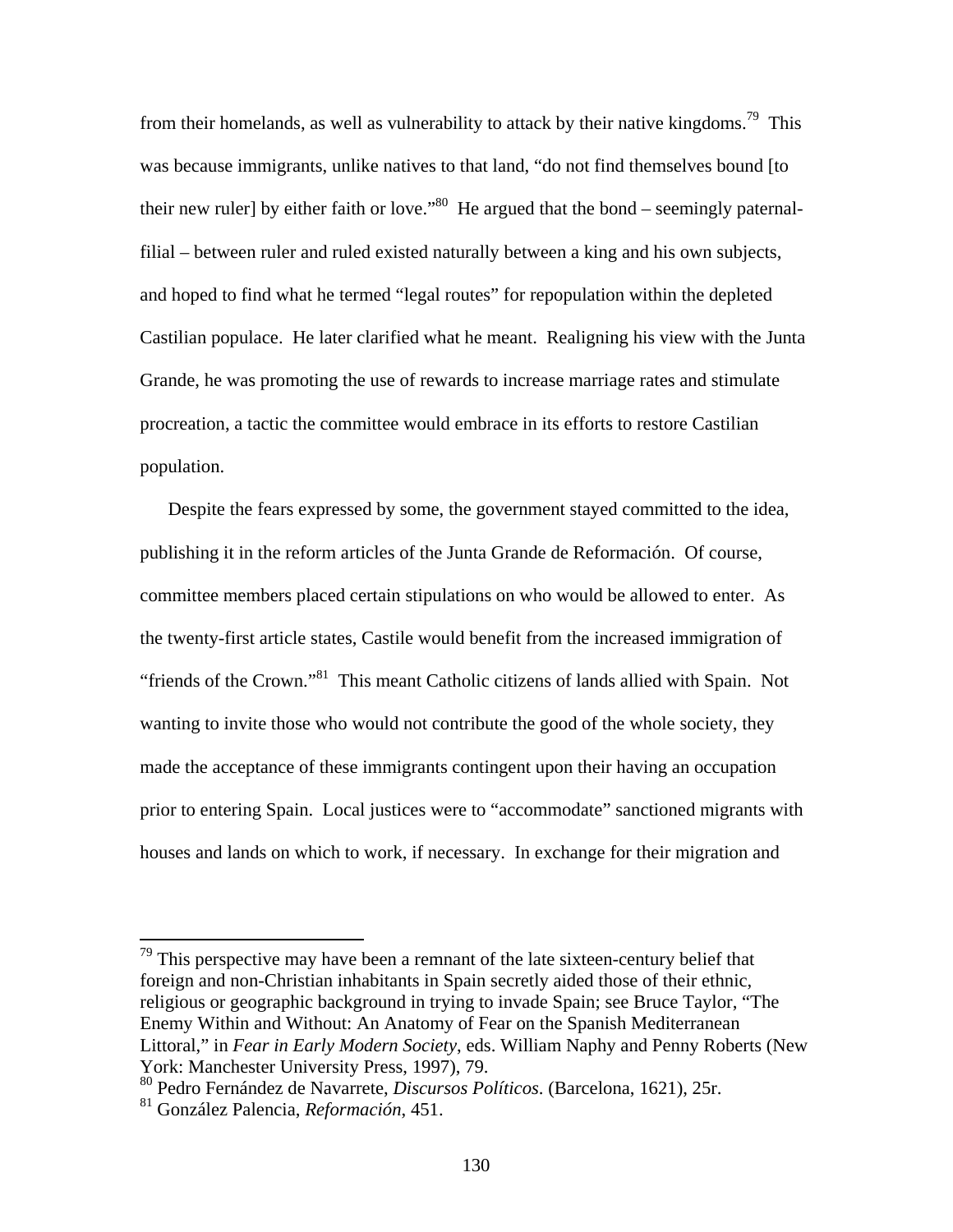contribution to the welfare of the king's lands and people, they would be exempted from municipal duties, as well as local and royal taxes for a period of six years.<sup>82</sup>

The article also proposed to extend certain rights of citizenship to other foreigners residing in Spain. Once again, this was provided they met the specified criteria. Any foreign man with ten years of residency in Spain was eligible to be naturalized and to hold low-ranking public offices. Specifying further criteria, the article mandated that six years of that ten-year residency had to be spent married to a Spanish woman. Candidates for naturalization also had to be the head of a "populated house" (*casa poblada*).<sup>83</sup> Naturalization cases of foreign merchants seeking Spanish citizenship during this period show the use of identical criteria by petitioners, implying a general understanding of paternal conduct in the era.<sup>84</sup>

As seen earlier, the assumption about fathers was that their loyalty to family anchored them to the communities in which they lived, making them a stable part of the population. Having a wife and children – a "casa poblada" – imposed upon a man certain social expectations. He was to remain with his family and conserve them to the best of his ability, or perhaps even develop an estate for his children, investing in the perpetuation of his family and community as seen in reformers' depictions of farmers. An understanding of these obligations and virtues appears in a report about a suicide that took place on January 17, 1623. The victim, an archer in the king's guard, had hung himself, leaving behind a wife and children. In a state of disbelief that any man would do

1

 $82$  Ibid., 451.

<sup>83</sup> Ibid., 452.

 $84$  For two examples of these proceedings, see the 1623 petitions of Frenchmen Juan Francisco David and Pedro de la Farxa in Archivo General de las Indias (AGI) Contratación, 50B.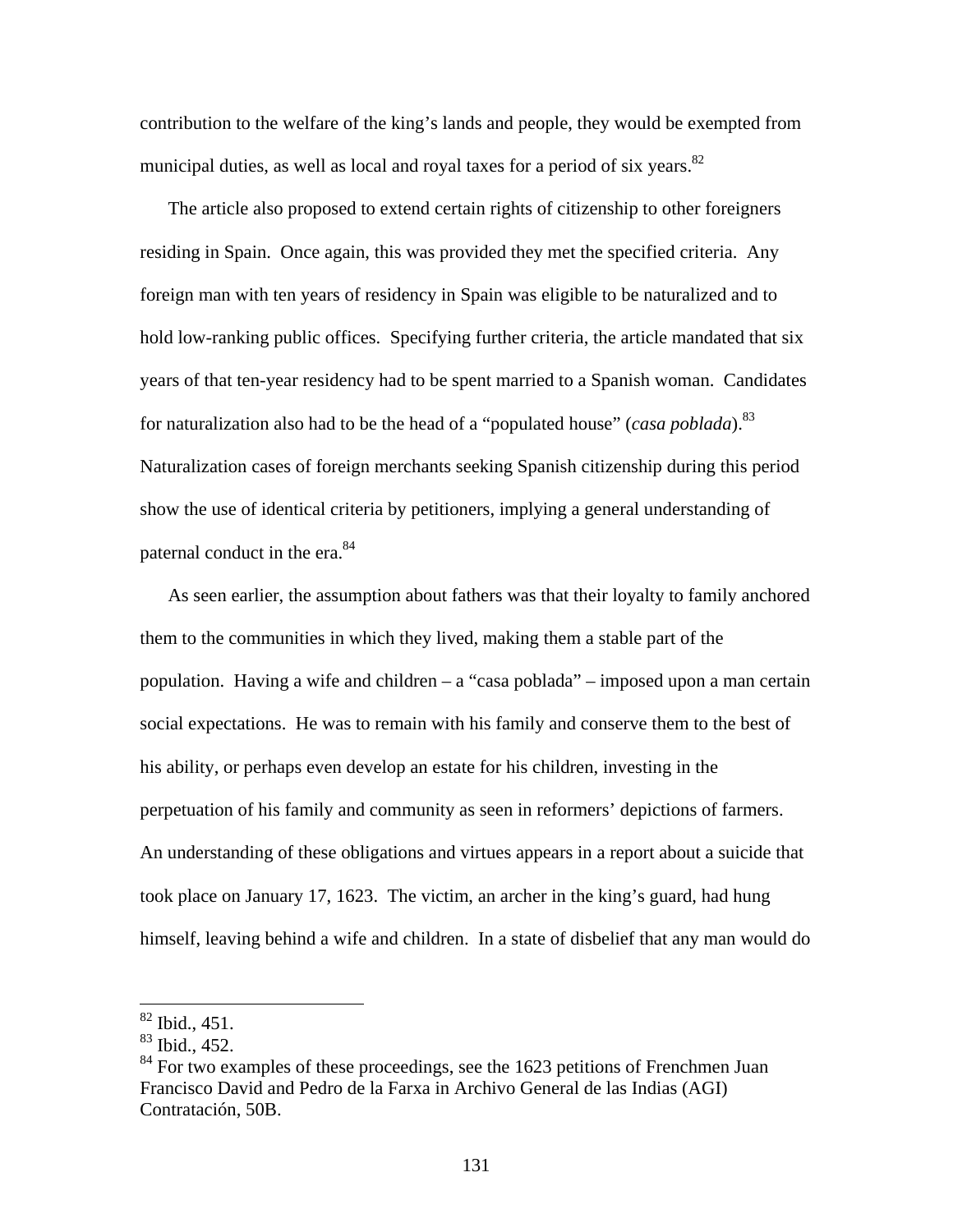such a thing, reporters could only describe the victim as "crazy, bewitched, or possessed" ["*loco, hechizado o espiritado*"].<sup>85</sup> There seems to be little concern about the eternal damnation of his soul for having sinned by committing suicide. Rather, emphasis is placed on the abandonment of his wife and children, implying that any man in his right mind would have acted otherwise, compelled at least by a sense of duty toward his family, if not a satisfaction with family life. Of course, even devoted fathers might have to leave home or uproot their families to seek out employment elsewhere.<sup>86</sup> But the Junta Grande saw in the figure of the father and family man the qualities most likely to assure the stability of dwindling rural communities.

## **Making Fathers and Sons**

1

While their plans to expel court visitors and naturalize foreign citizens had called on notions of fatherhood, the Junta Grande's third policy sought to introduce men into it. Generated in the same set of twenty-three reform articles were regulations intended to increase Spain's marriage rate and thus promote procreation among married, Spanish couples. In doing so, however, reform officials exercised an invasive paternalism over their subjects. They insinuated themselves into the private household and attempted to exert control over the prerogatives and responsibilities of fathers. Most assuredly, the

<sup>85</sup> Ángel González Palencia, ed. *Noticias de Madrid, 1621-1627* (Ayuntamiento de Madrid, Publicaciones de la Sección de Cultura e Información, Madrid, 1942), 45. <sup>86</sup> According to Pescador, some Basque towns experienced the migration of men, including fathers and husbands, to the Americas in order to make a living and preserve the family. See Juan Javier Pescador, *The New World Inside a Basque Village: The Oiartzun Valley and Its Atlantic Emigrants* (Las Vegas: University of Nevada Press, 2004), 47-51. Allyson Poska has also noted the same in Galicia in her "When Bigamy is the Charge: Gallegan Women and the Holy Office," in *Women in the Inquisition: Spain and the New World*, Mary E. Giles, ed. (Baltimore: Johns Hopkins University Press, 1999), 194-195.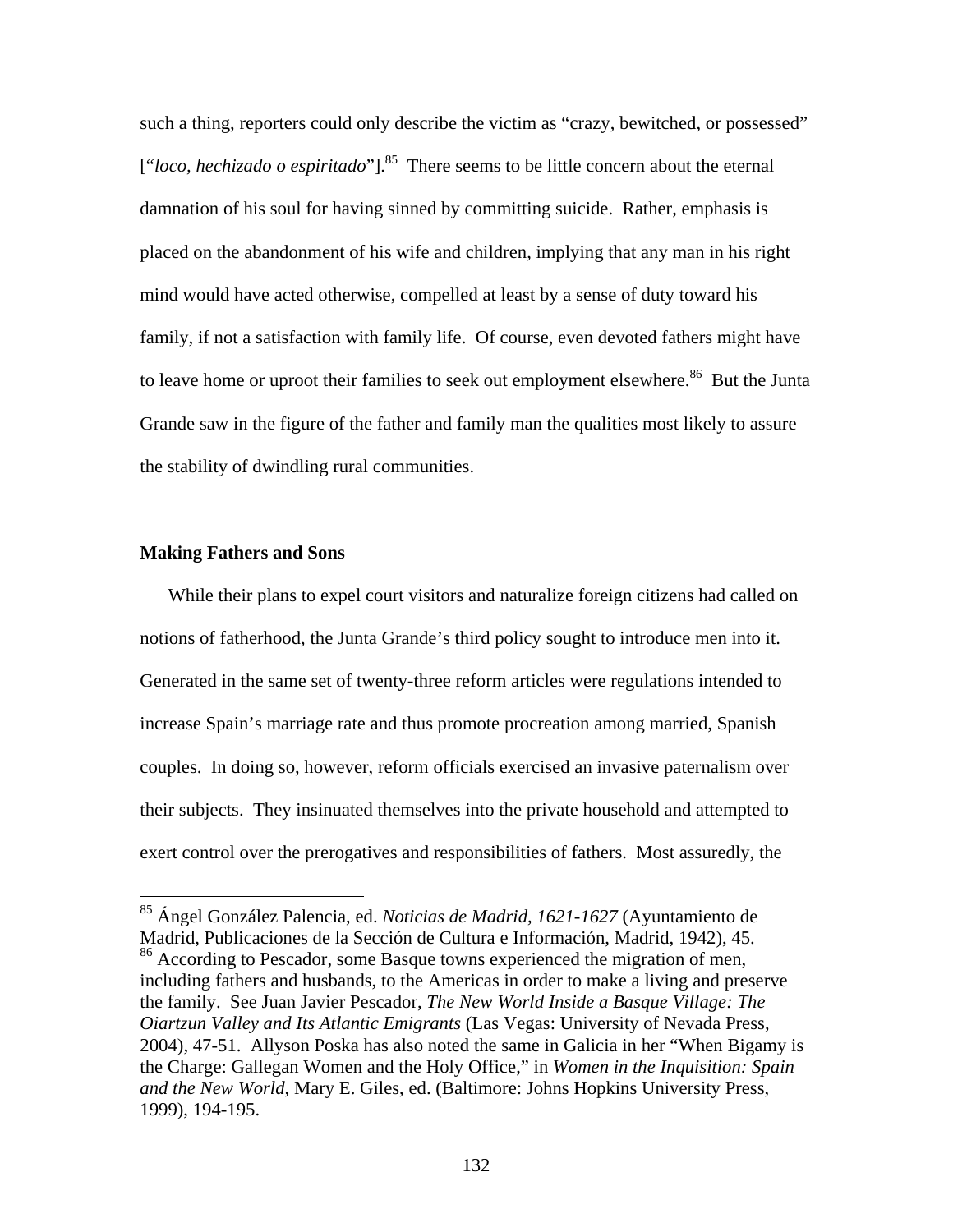monarchy had always recognized the importance of population to the strength and operation of its kingdoms. To quote, the Junta de Reformación from its May 23, 1621 consulta to the king, the "greatness and authority" [*grandeza y autoridad*] of kings lay in the size and composition of their populations. $87$  Despite this view, the monarchy had never directly engaged its subjects on these issues. The Junta Grande's articles, however, did just that. By molding the conditions for marriage and offering incentives to procreate through the committee's reform articles, the monarchy actively pursued the pronatalist goal of repopulating Castile, turning a matter that had generally been conceived of in familial terms into a matter of state. The perpetuation of family, through marriage and then procreation, became synonymous with the dutiful perpetuation of the kingdom and monarchy.

In their 1623 reform articles, the Junta Grande de Reformación made perfectly clear their desire to bolster population through an increase in marriages. Article nineteen, to quote the committee, was designed to "help with multiplication…and the facility and frequency of the state of marriage by which multiplication is achieved.<sup>88</sup> Although repopulation was the goal, royal reformers and their king also made clear that marriage was "the only legitimate method for population."<sup>89</sup> In part, the monarchy was revealing its fear of the divine retribution that unsanctioned sexual unions would bring – a fear that had prompted them to halt prostitution in the same articles, claiming that such illicit

<sup>87</sup> González Palencia, *Reformación*, 77.

<sup>88 &</sup>quot;porque [sic] en todo se ayude a la multiplicación, como cosa tan importante, y a la facilidad y frecuencia del estado del matrimonio por donde se consigue." González Palencia, *Reformación*, 443.

<sup>&</sup>lt;sup>89</sup> This quotation is taken from the king's letter to the Castilian city officials explaining the Junta Grande's reform articles. It is dated October 28, 1622. González Palencia, *Reformación*, 391.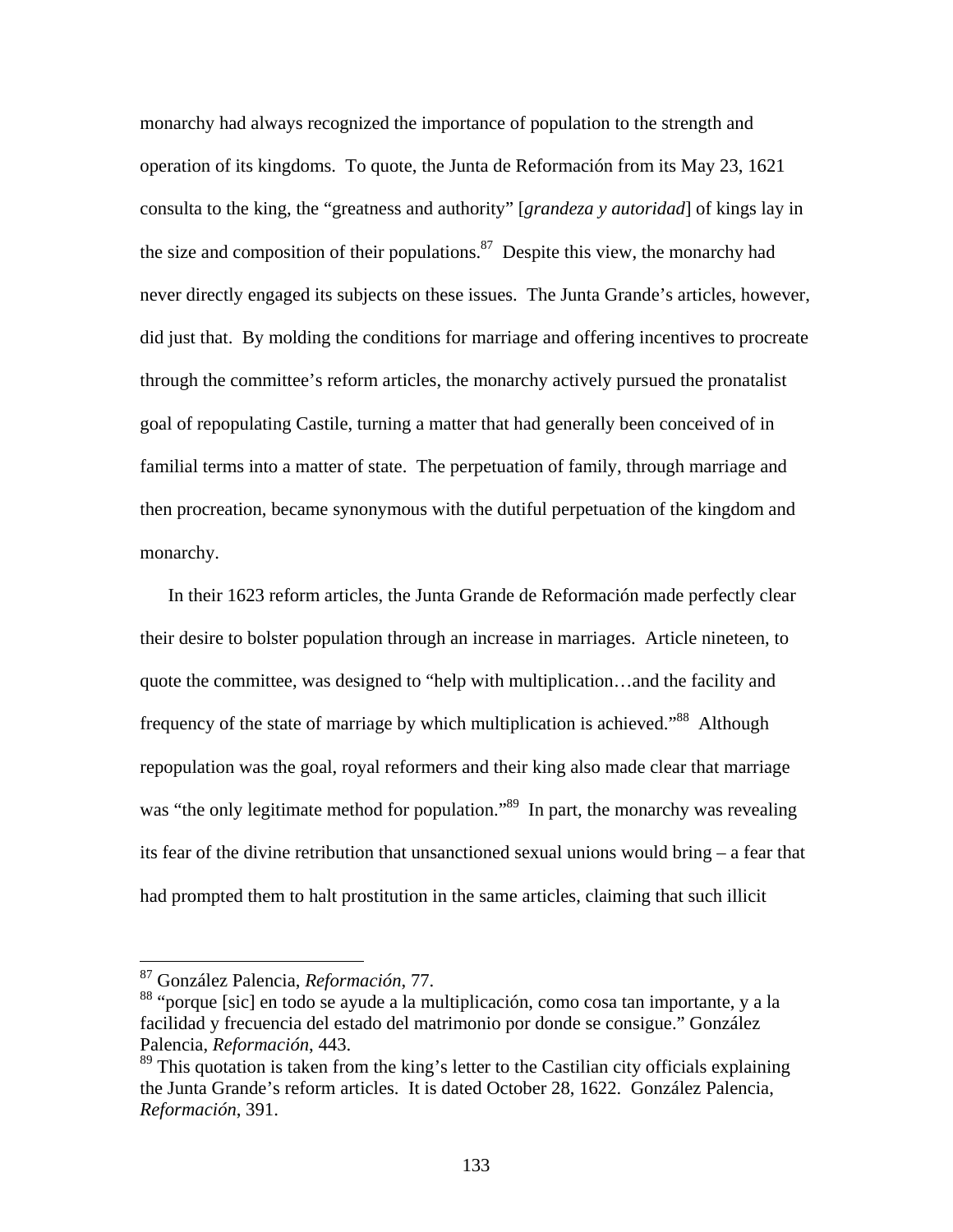activities had brought divine wrath on other empires.<sup>90</sup> At the same time, the monarchy may have been heeding the warnings of reformers, who in calling for Spain's repopulation, pointed to the critical need for a proper upbringing.

Many of the era's reformers feared that children resulting from affairs out of wedlock would not receive proper care or upbringing, failing to become useful and contributing members of society. According to one anonymous arbitrista, these children were the unwanted result of women who were unable to curb their carnal "appetites," and would be disposed of before they could ever become an asset to Spain. "[These children] become servants," the unnamed author claimed, "hidden and mistreated, so that most of them perish, greatly harming the multiplication of this Commonwealth."<sup>91</sup> These monstrous mothers, whose detachment from their children made them the embodiment of disordered gender, neglected these poor creatures, curtailing their lives and depriving the king of subjects. If cared for and nourished by a legitimate mother and father, these children would grow to be adults, increasing the population, contributing to society and serving the monarchy. For these reasons, Cellorigo stressed the ability of marriage to "fertilize [fertilizar] our commonwealth with good people, born to and conceived legitimately by honorable parents."<sup>92</sup>

According to Cellorigo, the repopulation of Castile was only a matter of entering people into marriage. Drawing a parallel to Spain's agricultural troubles and refuting Giovanni Botero's assertions about the difficulties of farming in Spain, the arbitrista

<sup>&</sup>lt;sup>90</sup> See article 23, Ibid., 453-454.

<sup>&</sup>lt;sup>91</sup> "si tienen hijos ilegítimos, son criados a escondidos y de tal manera y poco cuidado que los más de ellos perecen en daño de la multiplicación de la República;" see the anonymous paper, "Discurso breve," in Ibid., 237.

<sup>&</sup>lt;sup>92</sup> "fertilizar nuestra República de buena gente, habida y procreada de legítimos y honrados padres." Cellorigo, *Memorial*, 58.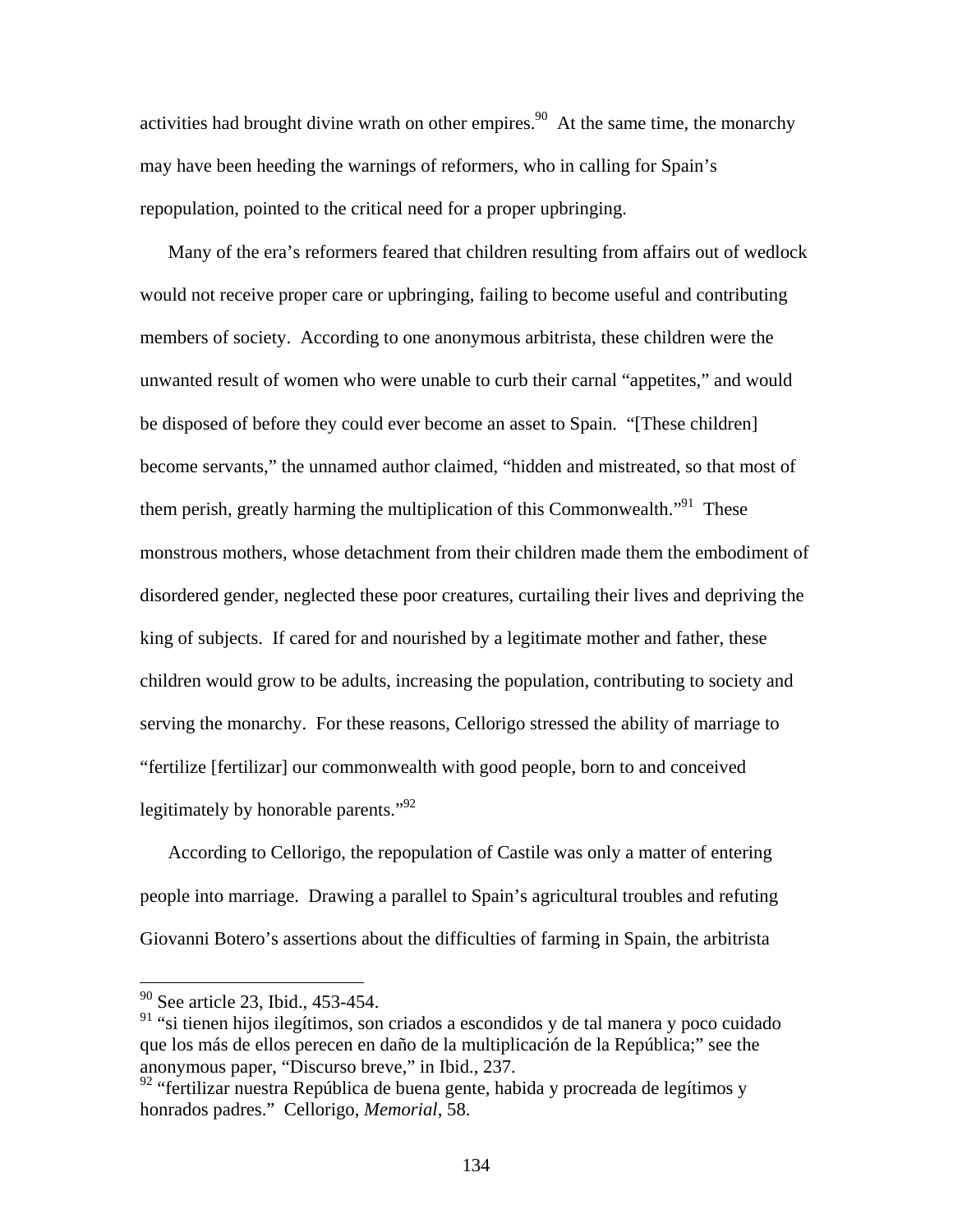noted, "Spain is taken to be a sterile province…it is not that the earth is defective, but that it lacks people."<sup>93</sup> To be sure, Cellorigo was intending to point out that a revived population could restore agriculture, but it is not inconceivable that he also meant to encourage the act of procreation. It was not a matter of infertility, but rather a need to plant the seed, to use Spain's physical resources.

Although set on increasing marriages and thus raising birth rates, reformers were well aware that there were challenges to meeting their goal. The era's reform literature reported "distractions" that kept Castile's younger generations from marrying. <sup>94</sup> One such obstacle was the purported view that early seventeenth-century Spanish men had of women. According to those writing on the subject, men held women in low regard and marriage in even lower esteem. Taking a wife had become costly, both in terms of honor and expense. Some argued that the prevalent threat of adultery deterred many young men from seeking a wife. Men were all too aware that a wife's extramarital affair would result in lost honor and reputation for her husband.<sup>95</sup> The law, as Cellorigo pointed out, permitted a man to punish a woman and her lover by his own hand. Still, he felt adulteresses were going unpunished. Executing an unfaithful wife, he argued, lowered the husband to the ranks of the most dubious man in society, the executioner, and admitted his cuckolding to the public. As a victim already, Cellorigo asked, why should he suffer further by becoming the joke of the town?<sup>96</sup>

<sup>93 &</sup>quot;España es tenida por estéril, como dice Juan Botero, no es por defecto de la tierra, sino por la falta de gente." Ibid., 58.

 $\frac{94}{10}$  The use of the verb "distraer" to describe these obstacles appears in Ibid., 59.

<sup>95</sup> Georgina Dopico Black, *Perfect Wives, Other Women: Adultery and Inquisition in Early Modern Spain* (Durham, NC: Duke University Press, 2001).

<sup>96</sup> Cellorigo, *Memorial*, 59-60.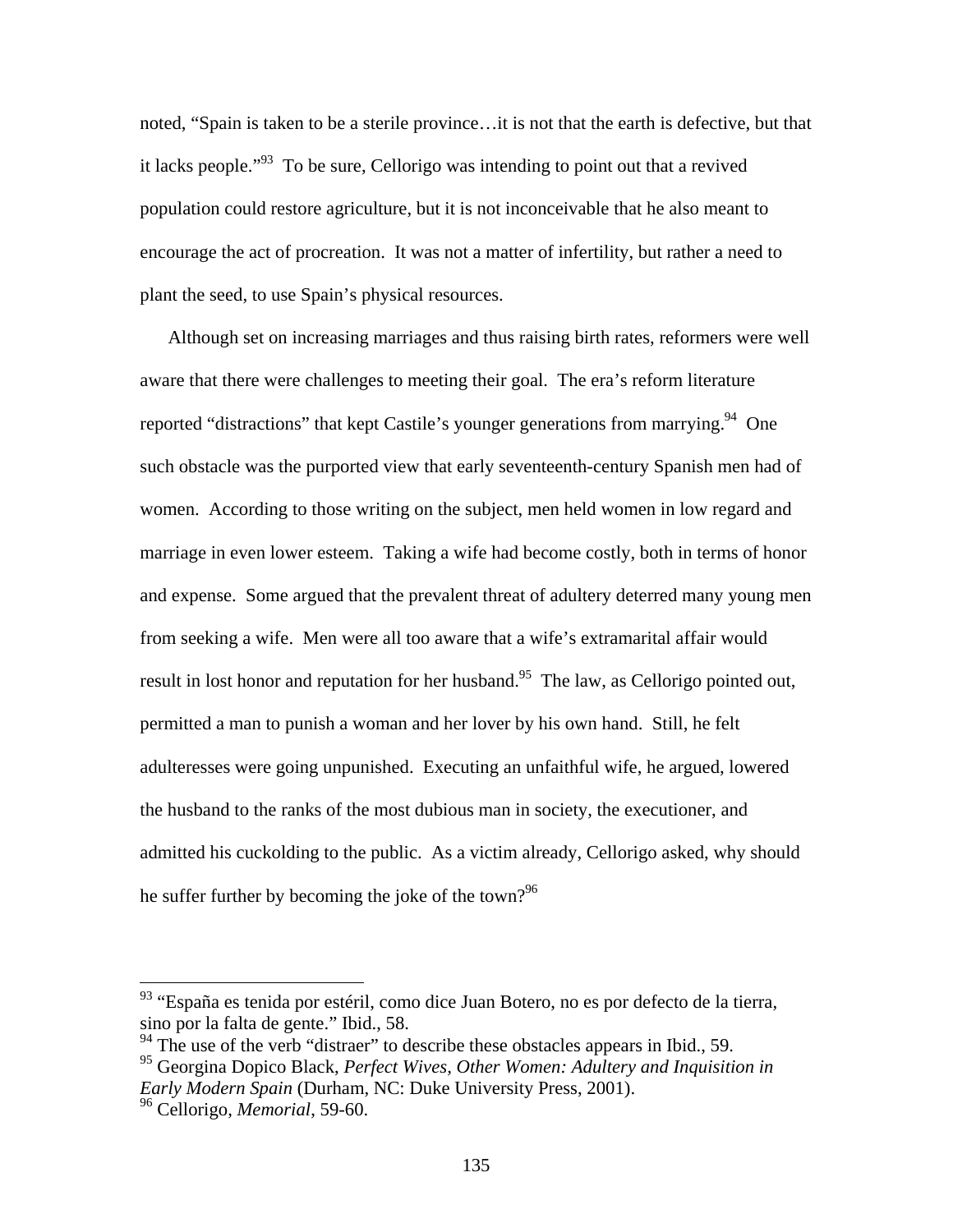As if a loss of reputation was not costly enough, Cellorigo claimed that potential suitors also faced an inability to pay for the exorbitant lifestyles of young, Spanish women. Men allegedly fled from marriage either unwilling or unable to provide their wives with the opulent lifestyles to which they had become accustomed. He proposed that the monarchy reform conduct, especially of women who had given "unabated entrance" [*anchurosa entrada*] to their caprices and were simply avoiding marriage in order to continue this excessive lifestyle.<sup>97</sup>

Also inhibiting to marriage were the expensive dowries that had become customary in Spain. Even if a young couple did hope to wed, the woman could not marry if her family could not provide a dowry. A steady inflation of dowries made it increasingly difficult for fathers to marry off daughters. This was caused, in part, by the competitive use of marriage to make social connections and political alliances with other, especially prominent families. Many daughters served their families by entering into strategic marriages that would benefit their family financially, socially and even politically. The problem was that multiple families might bid for these alliances, driving up the amount of dowry gifted to the bride.<sup>98</sup> For other women, simply finding the assets to cobble together a dowry was a challenge in the depressed Castilian economy.

Writing in 1618, an anonymous arbitrista pointed to poverty as a hindrance also to young married couples having or raising children. As if writing a scene from one of the era's picaresque novels, the author claimed that "misery is so extreme [in Castile] that

<sup>97</sup> Ibid., 58; and "Discurso breve," González Palencia, *Reformación*, 237.

<sup>98</sup> No research has been done on this in early modern Spain, but great insight on these issues in Italy appear in the work of Christiane Klapisch-Zuber; see especially, "The Griselda Complex: Dowry and Wedding Gifts in the Quattrocento," in *Women, Family and Ritual in Renaissance Italy*, trans. Lydia Cochrane (Chicago: University of Chicago Press, 1987), 213-246.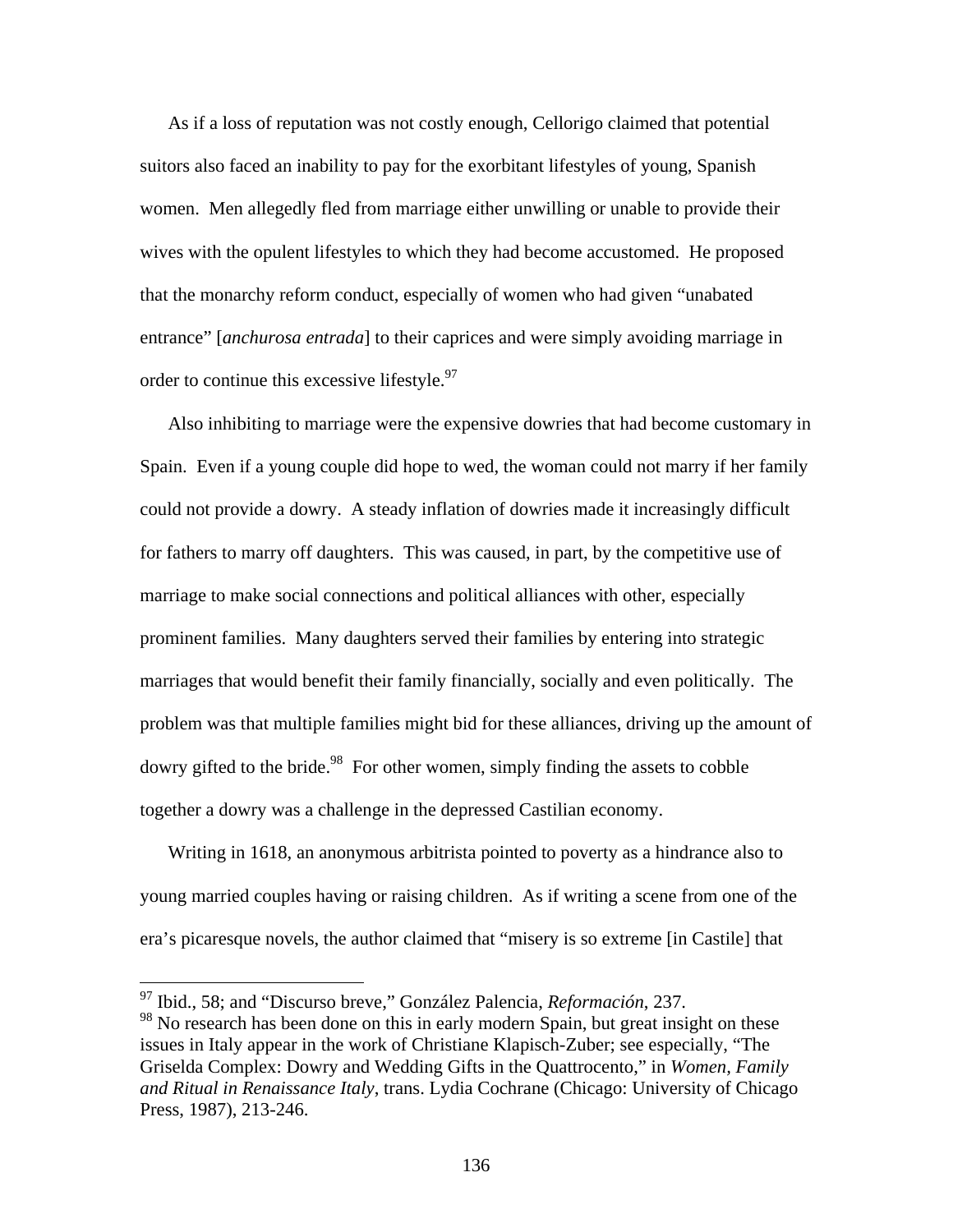many married couples explicitly avoid having children because they cannot feed them and those that have them send them out into the world as servants…neglecting the cultivation of the land. Thus, the multiplication of workers also fails and places fall to rubble."<sup>99</sup> Focused on the Castilian countryside, this author claims that growing poverty had prevented families from restoring these waning rural populations. Those choosing to have children, the author estimated, were forced to send these children away from home as they could not care for them. It was the author's belief that poverty was limiting family-building in Spain and keeping rural towns and cities from rehabilitating their populations.

None of these obstacles went unnoticed by the Junta Grande de Reformación. To encourage young men and women to forget these deterrents and enter into marriage, the committee offered incentives to marry and have children in its nineteenth article. The Junta Grande promised to give newlyweds a four year reprieve from certain taxes and public responsibilities. For two years after taking their vows, the couple would be free from royal and local taxes, while for two additional years they would be exempted from public offices, collections (vaguely termed "*cobranzas*" in the article) and requests to billet any guests, including soldiers.<sup>100</sup> By contrast, the committee intended to shame men not married by the age of 25. Beginning to show the invasively paternalistic attitude of the monarchy, the committee order that even if these young men were still living in

1

<sup>&</sup>lt;sup>99</sup> "solo quiero advertir que llega a tanto la miseria que muchos casados procuran no tener hijos por no tener con que sustentarlos y los que los tienen los envian por ese mundo a servir...y todo junto hace grande falta a la labranza de la tierra. También falta la multiplicación de los labradores con que se caen y destruyen los lugares." *Relación*, 203r. 100 González Palencia, *Reformación*, 443.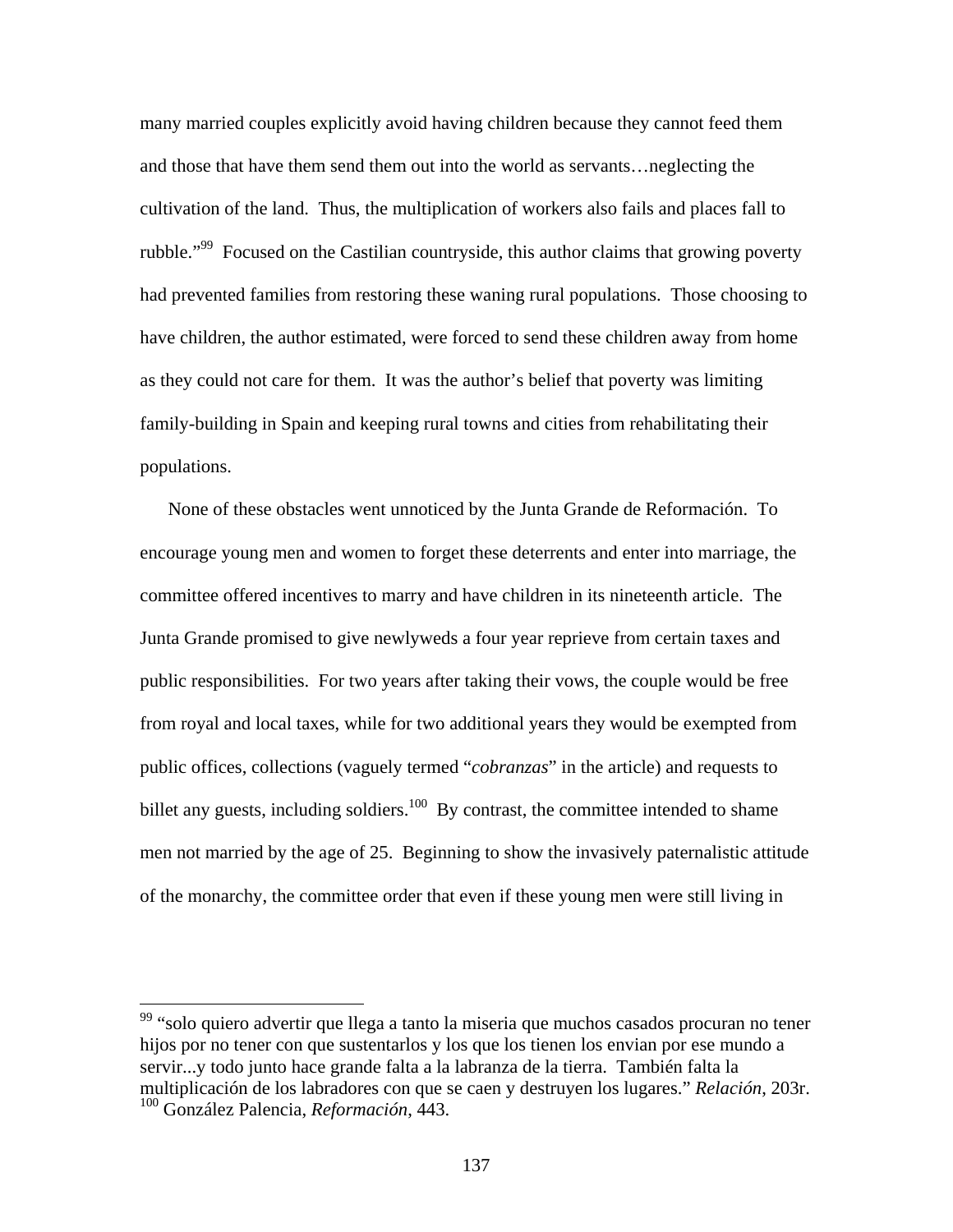their parents' house, existing under "patria potestas" or parental authority as the committee put it, they would be charged taxes simply for failing to wed.<sup>101</sup>

Perhaps to encourage Castilians with limited assets to have families, this reform article also created immense tax breaks for those families with six or more sons. The article read: *el que tuviere seis hijos varones, sea libre por toda su vida de las dichas cargas y oficios concejiles* [he who has six male children is free for the rest of his life from the stated taxes and municipal duties].<sup>102</sup> Given the financial need of the Spanish monarchy, the proposed exemption from taxes demonstrates a sense of urgency it felt toward the need to repopulate Spain's central kingdom.

In its articles, the Junta Grande also attempted to halt the inflation of dowries in order to stimulate marriage rates. Efforts to control dowries began in the late sixteenth century and continued through the Junta Grande's reform articles. As with concerns about the court and its negative effects on the wealthy households, officials feared that the financial foundation of the empire, the nobility, was dissipating as a result of the competitive use of dowries for political alliances of families. They hoped that suppressing inflated dowries would save noble estates and bring about a rise in marriage rates.<sup>103</sup>

The articles of the Junta Grande de Reformación simply mandated the enforcement of past laws on dowries. Previous laws on dowries came from the *Recopilación de las Leyes*, a code of laws compiled by Philip II in 1567 from existing decrees and orders. Reiterating the old law, the committee specified a graduated scale that limited dowries based on the annual household income – a policy that maintained the social order that

 $101$  Ibid., 443.

<sup>102</sup> Ibid., 443.

<sup>&</sup>lt;sup>103</sup> See the king's letter to Castilian city officials, October 28, 1622; Ibid., 388.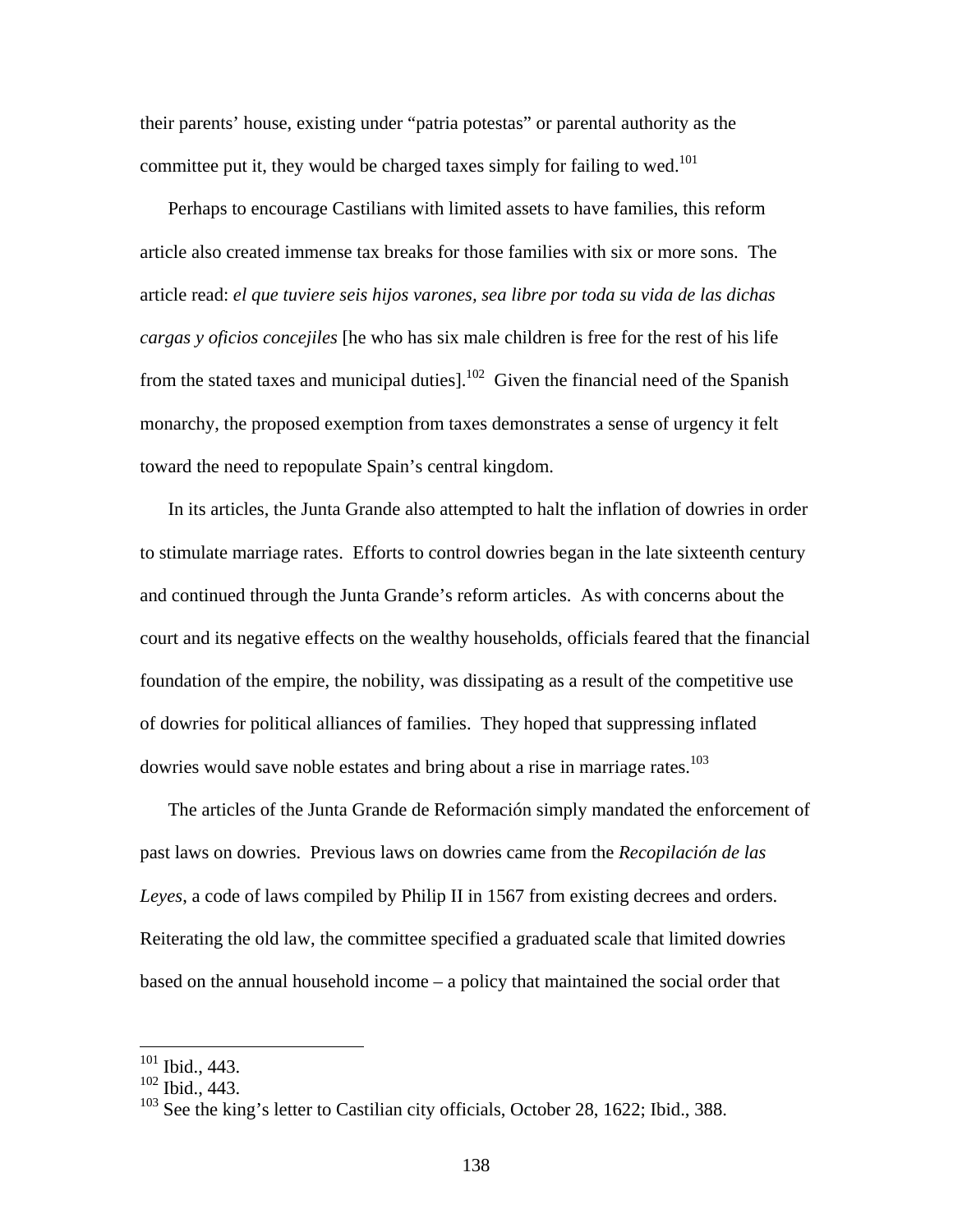reformers sought to preserve. Those making below 200,000 maravedis were not to allot more than 600,000 maravedis for each legitimate daughter, while a household income between 200,000 and 500,000 permitted dowries of up to one million (*cuento*). The first of these categories applied to artisans or other laborers, and the second to merchants. Having a household income ranging from 500,000 to 1,400,000 allowed a father to give each bride-to-be a dowry of 1,500,000 maravedis. Households with revenue greater that 1.5 million maravedis could gift up to 12 million maravedis in dowry. These latter categories pertained to nobles and professionals with high ranking office.<sup>104</sup>

The article also took into account nuptial gifts. Dresses, jewelry and various other items gifted to the bride before the wedding were to be considered in the overall dowry and could not exceed a value of 1/8 of the total dowry. Limitations also applied to the gifting of *arras* between families and the couple. The existing laws limited these gifts, tokens of recognition of the contract binding the bride and groom, to a value of one tenth of the liquid assets of the either family. The limitation on arras suggests that families during this era sought ways to remain competitive despite limitation on the amount of dowry they could offer, offering instead nuptial gifts to the families they were attempting to court. To be sure that the parties involved complied with the laws, the Junta Grande proposed that municipal governments maintain a registry of dowries and gifts, and that

 $104$  The assignment of these professional categories to the amount of dowry permitted is based on James Casey's statistical analysis of dowries in seventeenth-century Granada. James Casey, *Family and Community in Early Modern Spain: The Citizens of Granada, 1570-1739* (New York: Cambridge University Press, 2007), 105. Helen Nader clarifies the value of the maravedi in terms of reales and ducats in her *Liberty in Absolutist Spain: The Habsburg Sale of Towns, 1516-1700* (Baltimore: The Johns Hopkins University Press, 1990), 229-230.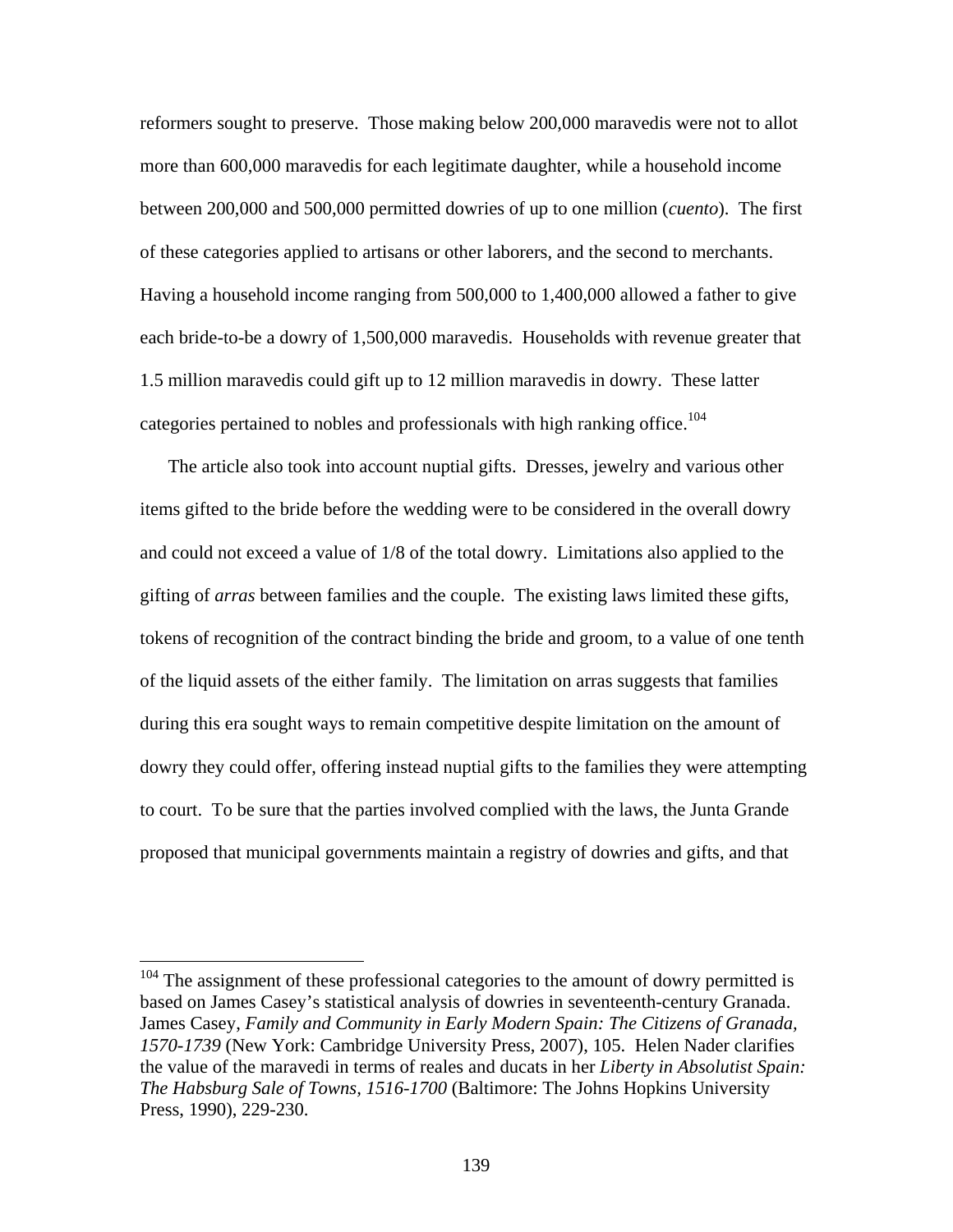authorities investigate the total assets of each family to verify that laws were not being broken. $105$ 

But even with limits on dowries or wedding gifts, reform officials recognized that a critical portion of society still lacked the ability to provide their daughters with a dowry. To remedy this situation, the Junta Grande turned to the churches of Castile. Through their articles they requested that the kingdom's churches contribute money to help fund the dowries of poor and orphaned women. This meant setting aside the estates of those that died intestate, funds usually reserved for the church. They also asked parishes to evaluate collections normally devoted to pious works. Those judged as "useless" should be dedicated to sheltering women and orphans within convents or used to provide dowries for women without one. The sum collected from these sources would be entrusted to an officer appointed by the government, who would then distribute them accordingly. Showing their desire to make these marriages fruitful and revive the population of Spain, the Junta specified that the Royal Council would aid with choosing the recipients of these state-sponsored dowries. The criteria for selection in these cases included need, class, as well as age. That the last of these three appeared first on their list of criteria was certainly no coincidence.<sup>106</sup> It showed an unspoken bias toward women of childbearing age, reflecting the monarchy's continued desire to repopulate Castile.

 $105$  See article 16, Ibid., 440-442.

<sup>&</sup>lt;sup>106</sup> The terms used to distinguish these women from one another were (in the order appearing in the proposal): "edad, calidad y pobreza;" see article 21, Ibid., 443.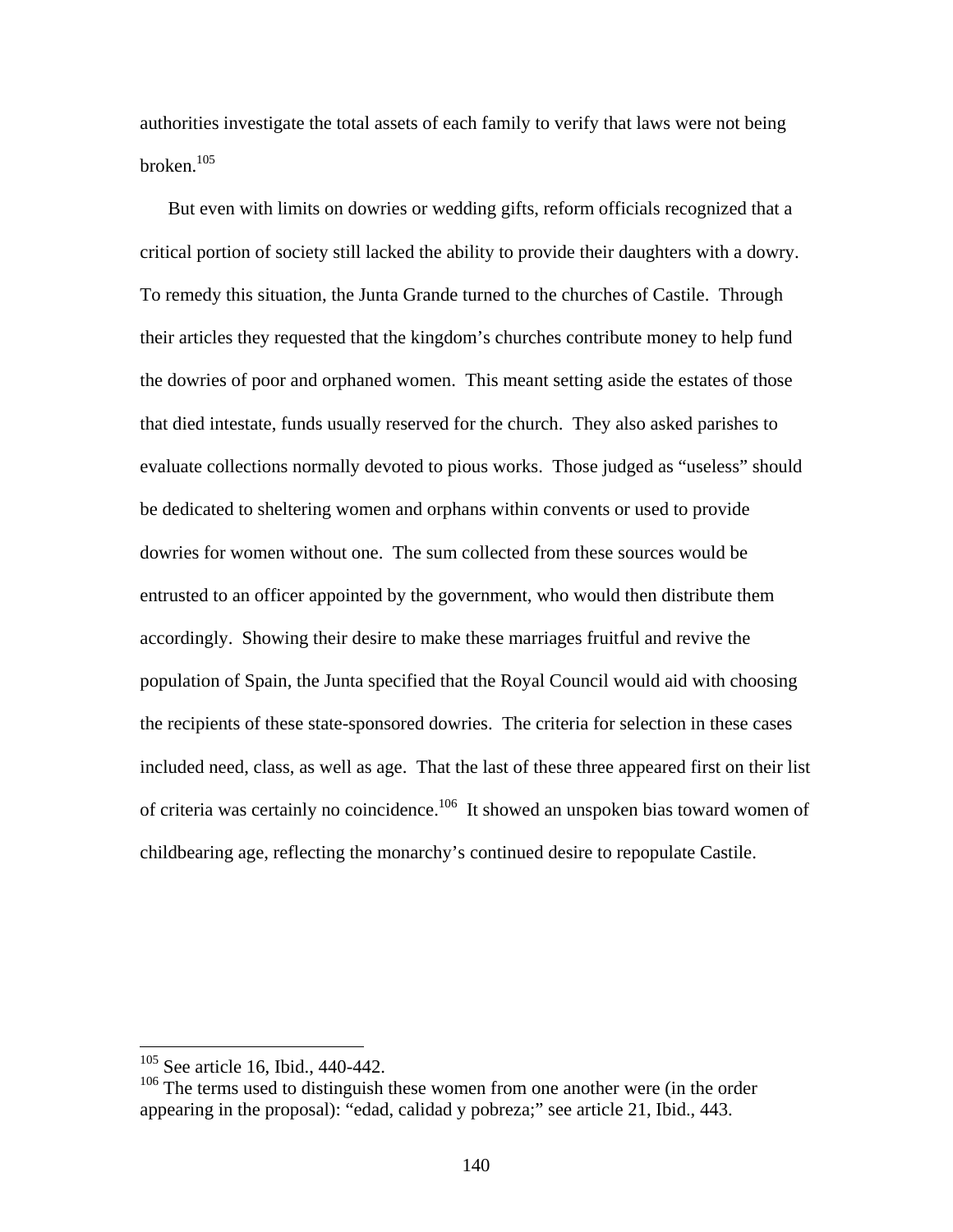### **Conclusion**

The Junta Grande's pro-marriage and pronatalist policies reveal the complex role of gender in these reforms. It was not just that notions of fatherhood informed or justified the policies proposed to and enacted by the monarchy. Gendered notions of the king as the father of his people, it seems, also led the monarchy to act paternalistically. Focused on dowries and procreation, each article granted the king increased power over private issues, and encroached upon the rights of fathers and patriarchs to control the marriages and births in their own families.

Exerting power over dowries limited fathers' options and in some cases replaced fathers altogether. In order to accomplish its goal of reviving rural Castile, the monarchy had sought to act as father by providing dowries to young women in need and deciding the appropriate quantity of gifts and other assets that should be exchanged in celebration of a marriage. In the former case, the monarchy manipulated its female subjects the same way as fathers in early modern Spain might their daughters, seeking to commit their bodies to the perpetuation of Spain and the family line respectively. In the latter case, fathers did not negotiate the sums dedicated to dowries. Rather the king and his men would dictate the proper amounts, limiting competition and the advancement of families seeking to ascend in the social hierarchy. The king had not taken complete control of these issues, but his paternal presence could certainly be felt.

The use of incentives and punishments to promote marriage and procreation was also very paternalistic. This tactic implied that marriage and parenthood were institutions intended to serve the state's needs. The exemption from taxes was an honor, and as with honors given for devotion on the battlefield or in public office, the implication was that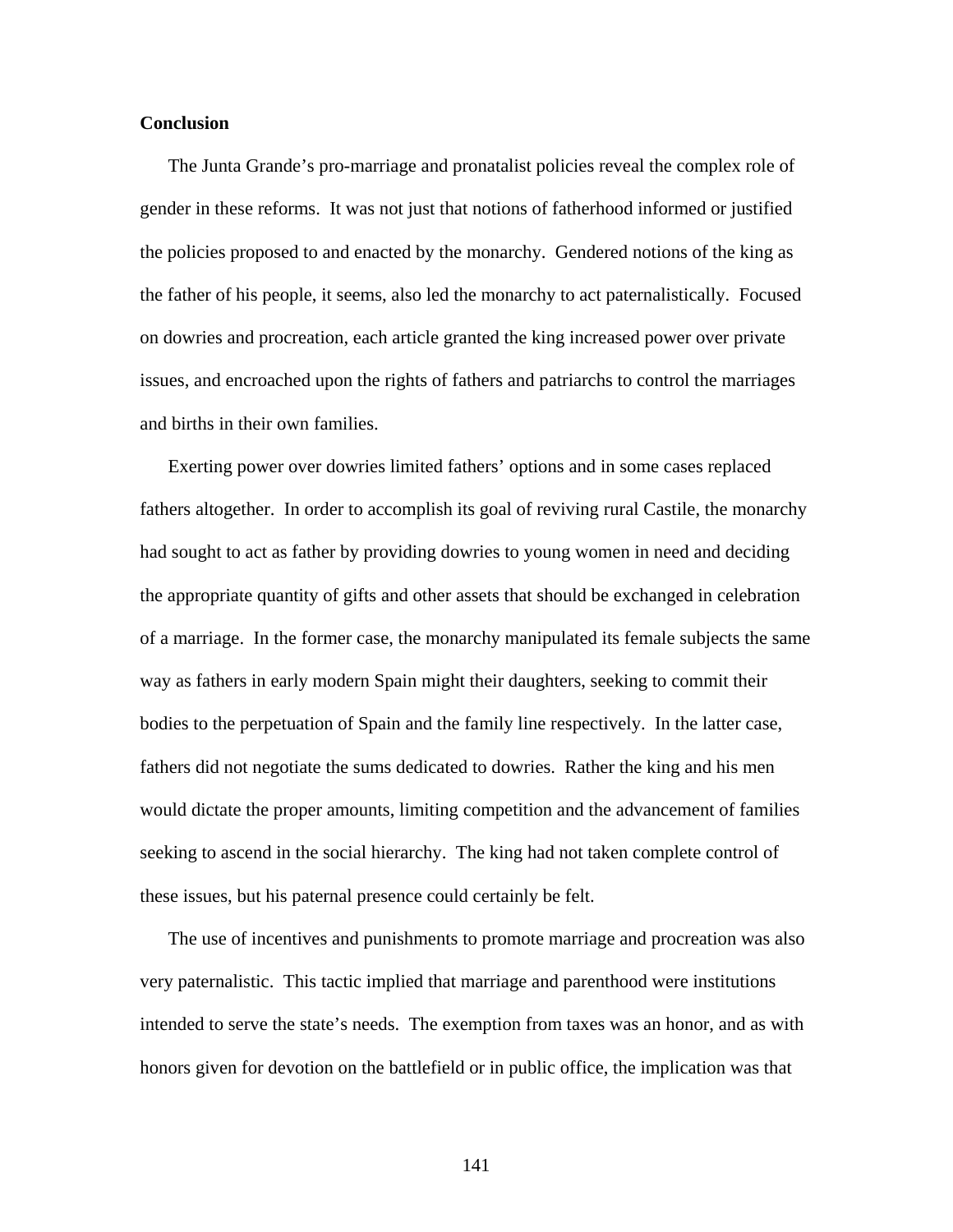these men and women were performing a service for their king.<sup>107</sup> The punishments assigned to unwed men, as well as reformers' castigations of "distracted" subjects, recommended that these Spaniards had flouted social norms and abandoned their obligations, avoiding marriage to maintain a pleasure-filled and self-interested lifestyle. In many ways this was no different than criticisms of pretendientes, who were alleged to have neglected their social responsibilities for the pursuit of pleasure and self-promotion at court. Neither foppish court visitors nor unwed, young men lived up to expectations of manly conduct and virtue, and they certainly were not acting toward the interest of family, community and the general common good of Spain.

As these policies subtly drew on gendered notions that placed the king as the father of the people, they also came into conflict with gendered practices and views that had taken root among the people. Large dowries and fashionable lifestyles (as seen in chapter 3) reflected wealth and power; in other words, the manliness respectively of fathers and men at court. These alternative forms of gendered expression, however, conflicted with the needs of the monarchy, prompting the king and his top ministers to either brand these behaviors effeminate or to act in the place of fathers unwilling to consider the monarchy's needs. Quite conflictingly, this included fathers acting in the best interests of their families, or more specifically, those men putting the interests of their families before the interests of Spain. Gender expectations placed on men held that fathers should care

 $107$  This use of rewards to promote procreation has also been studied briefly by Sarah Hanley, who points to similar political policies in early modern France as efforts by the middle class magistrates to perpetuate their values, their power and their lineages. While Spanish reformers may also have shared some of these sentiments, they seem largely concerned with reversing a crisis of depopulation by promoting marriage and its hopefully inevitable by-product – procreation. See Hanley, "Engendering the State: Family Formation and State Building in Early Modern France." *French Historical Studies*, Vol. 16, No. 1 (Spring 1989), 12.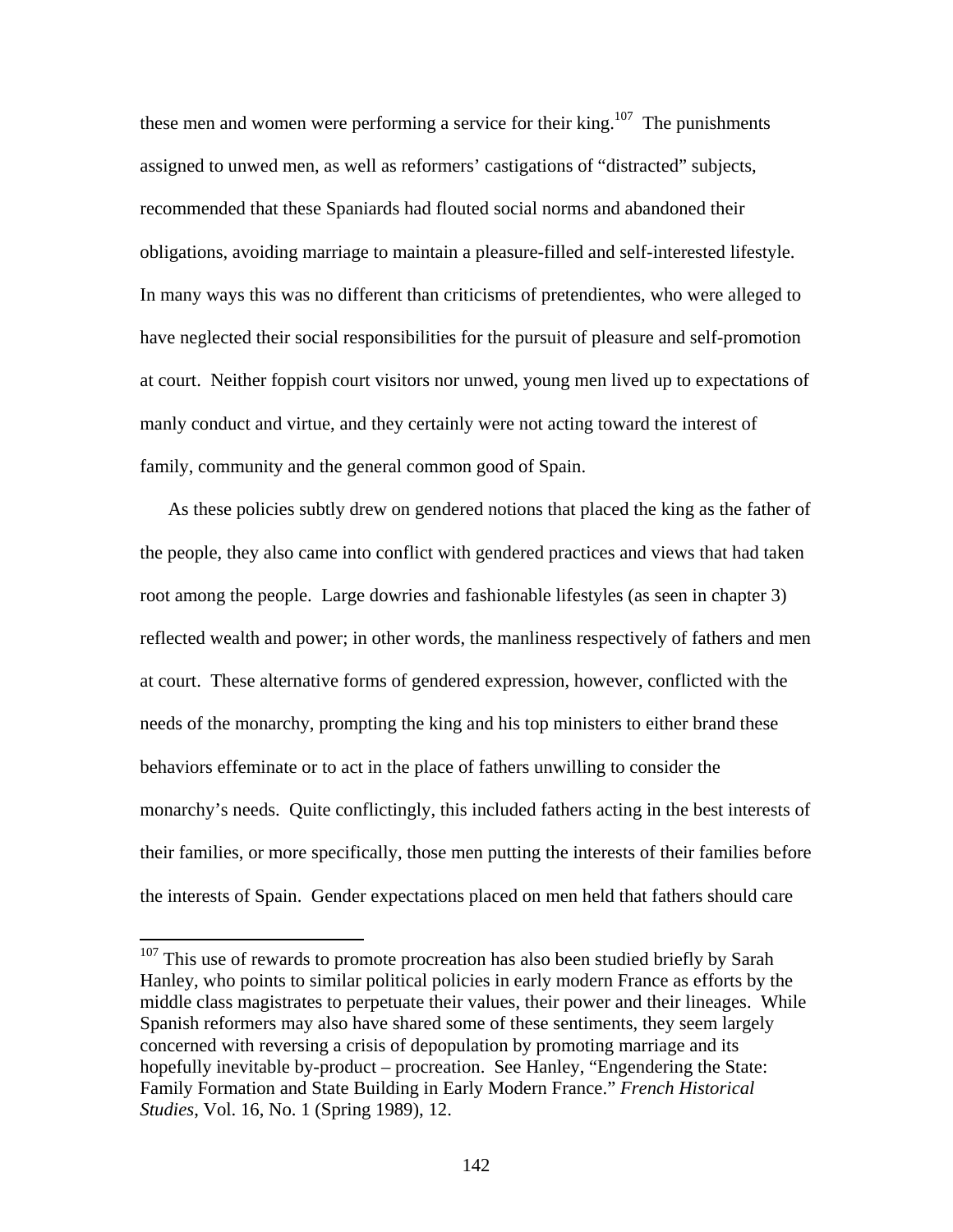for their families at all cost, but the models of virtue offered by the monarchy qualified this view to fit its needs. Indeed, fathers were supposed to care for their families; however, not at the expense of Spain and the common good. It is this conflict, as seen in the educational reforms of the 1620s and 1630s, which serves as the focus of chapter 5.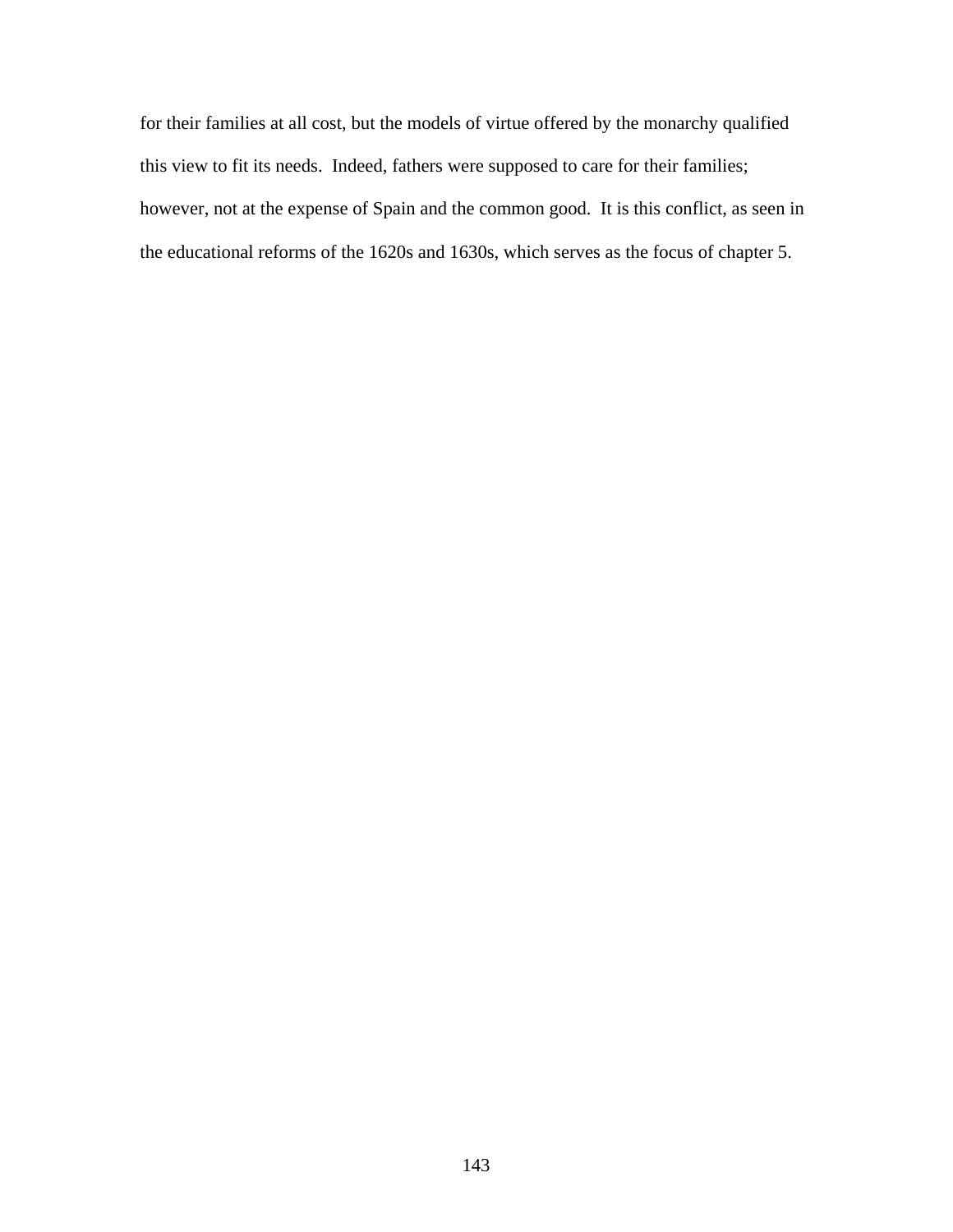# **Chapter 5 - All the King's Men1**

 $\overline{a}$ 

While the issues of population, agriculture and commerce seemed to take center stage in the writings of many reformers, there was still one more area of reform that could bring about the restoration of virtuous customs – education. From the time the Junta Grande de Reformación issued its reform articles in 1623 to nearly the end of the 1630s, Philip IV and his ministers, most specifically his closest advisor (*privado* or *valido*) the Count-Duke of Olivares, turned their attention to the reform of education, especially of Spain's nobility.

What made nobles the primary focus of these reform efforts was their role as the natural leaders of Spanish society. Traditionally nobles had served the monarchy as government officials and military officers. The king, Olivares, and many other officials alleged that nobles had begun to neglect these duties, paying closer attention to their own needs than those of the monarchy. The once industrious and honorable behavior of the nobles, lamented Olivares, had turned to "a lack of obedience and tepid love [for Spain] and an obsession with one's own ends."<sup>2</sup> By educating the children of Spain's nobles and imparting knowledge, skills, and a greater sense of duty, the monarchy and its officials hoped to stave off the threat of decline.

<sup>&</sup>lt;sup>1</sup> A version of this chapter appears under the title "All the King's Men: Educational Reform and the Restoration of the Service Nobility in Early Seventeenth-Century Spain" in the forthcoming edited volume *Contested Spaces of Nobility in Early Modern Europe,* ed. Charles Lipp and Matthew P. Romaniello (Ashgate).

 $2^2$  The statement "falta de obediencia y tibieza de amor y sobra de fines propios" appears in a September 1632 letter from the Count-Duke of Olivares to the Cardinal-Infante Fernando, the brother of Philip IV. See Document XI in *Memoriales y Cartas del Conde Duque de Olivares*, Tomo II, eds. John Elliott and José de la Peña, (Madrid: Editoriales Alfaguara, 1978), 75.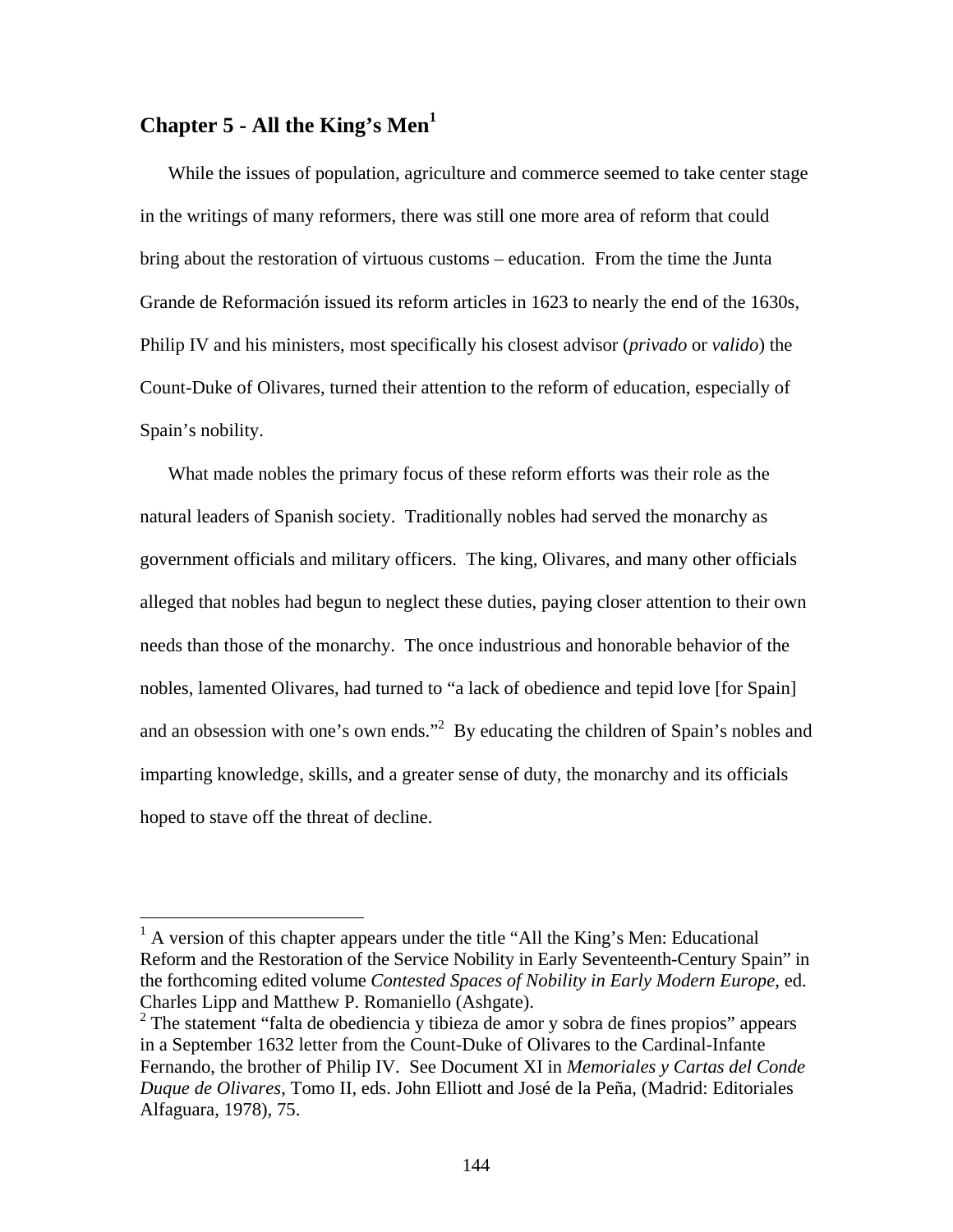In order to effect these changes, the monarchy would have to compete with nobles' allegiance to their families. Being a noble in early-modern Spain called for commitment to both family and the crown. In addition to filling crucial offices for the monarchy, a good nobleman sought out honors at court and other ways to advance family name and reputation. Family interests consistently influenced his actions and decisions. Service to family and the monarchy were not incompatible, but for a government that feared its impending collapse, the priority of these obligations was clear: the conservation of the monarchy should be the first concern of the nobles. In an effort to secure the loyalty and service of the nobility, Philip IV and royal officials would wage an educational campaign for nearly twenty years, skillfully navigating the contentious notion of nobility.

As this chapter shows, these educational reforms, which stressed service to the crown as the key tenet of nobility and plotted duty to the king against prominent noble concerns with legacy and lineage, did more than assert the monarchy's own contentious understanding of nobility. They revealed the contradictions, conflicts and fluctuations in the gendered notion of virtue represented in royal reforms during the first quarter of the century and into the 1630s. Although it had emphasized paternal obligations and sentiments as the bases for Spain's perpetuation and promoted marriage and familybuilding for the sake of repopulating Spain (as seen in chapter 4) the monarchy downplayed the obligations of nobles to their families. This inconsistency demonstrated the importance of social station to the formation of gendered conduct, and the struggle to define the roles of noble fathers revealed the coexistence of competing discourses of gender during the era. Faced with new circumstances in the early 1630s, royal reformers would revisit the question of education, considering its broader implementation in the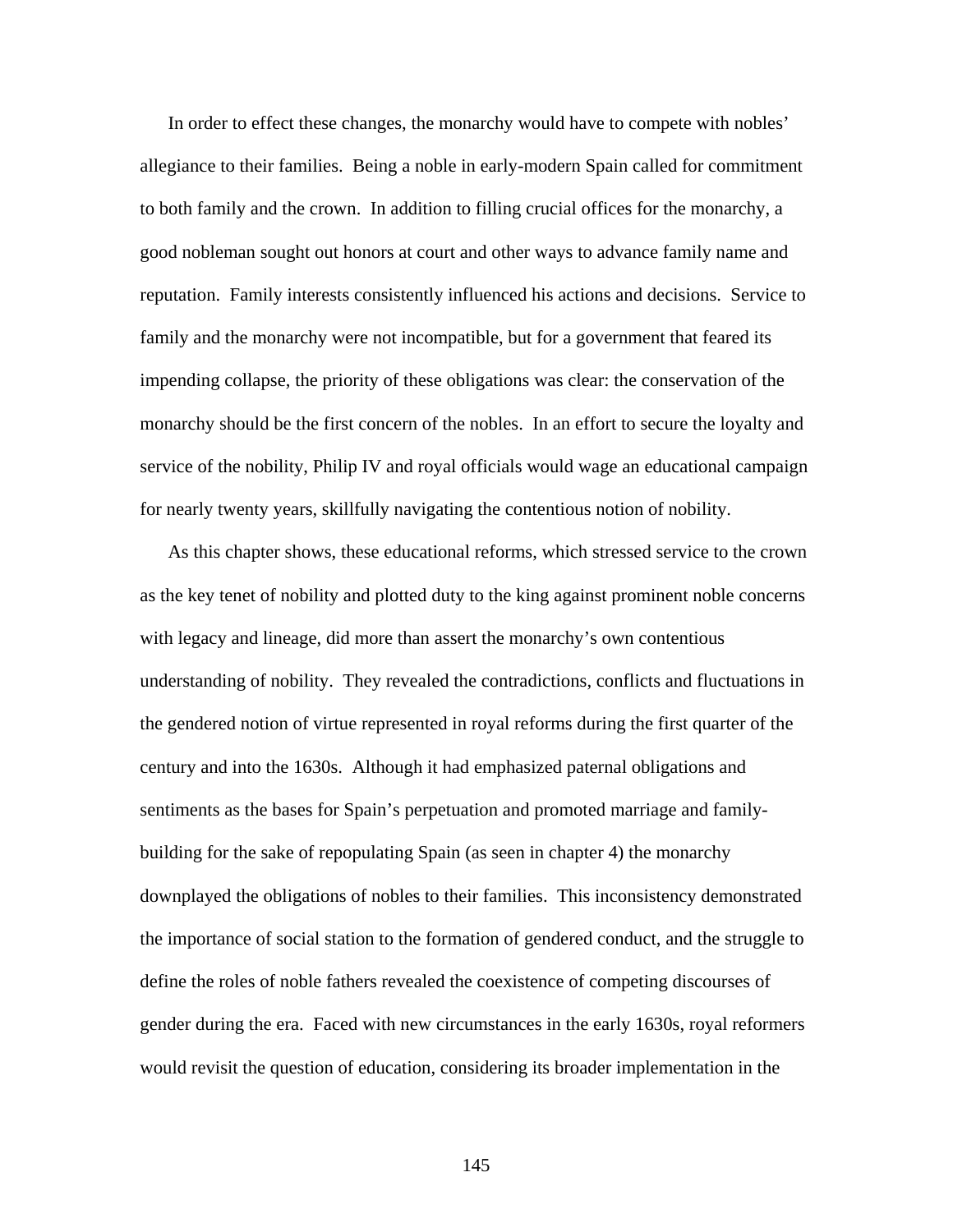peninsula and showing how gender could be formed and reformed to fit the perceived needs of Spain and its monarchy.

#### **Defining Nobility**

1

The early modern understanding of nobility was complicated and contentious. The nobility was a social class comprised of a complex hierarchy of titled and non-titled subjects, who perpetuated those titles and that social class by carrying on their lineage. The new generations of each noble family inherited the titles earned by their ancestors. At the same time, nobility had long been considered a distinguished trait or set of traits, which became manifest through deeds done in the service of the king or for the public good. Such noble qualities served as impetus for the ruler to grant a title of nobility to a valorous man, and thus to his family for perpetuity.

Debates in the era considered which of these two elements reflected the true source of nobility. Those writing on the topic in France during this era placed a growing emphasis on nobility through birth, intending to quash or rein in the independent actions of nobles.<sup>3</sup> These same questions of family and public service were woven deeply into the Spanish understanding of nobility, but Spanish authors, perhaps influenced by a sense of crisis, took a slightly different view.

In his *Discourse on the Spanish Nobility* (1622) Bernabé Moreno de Vargas recognized the importance of both family and service to the concept of nobility. However, his analysis of this relationship stressed action over heredity. Moreno argued repeatedly that nobility was a natural trait that manifested itself in one's actions. "Those

<sup>3</sup> Ellery Schalk, *From Valor to Pedigree: Ideas of Nobility in France in the Sixteenth and Seventeenth Centuries* (Princeton: Princeton University Press, 1986).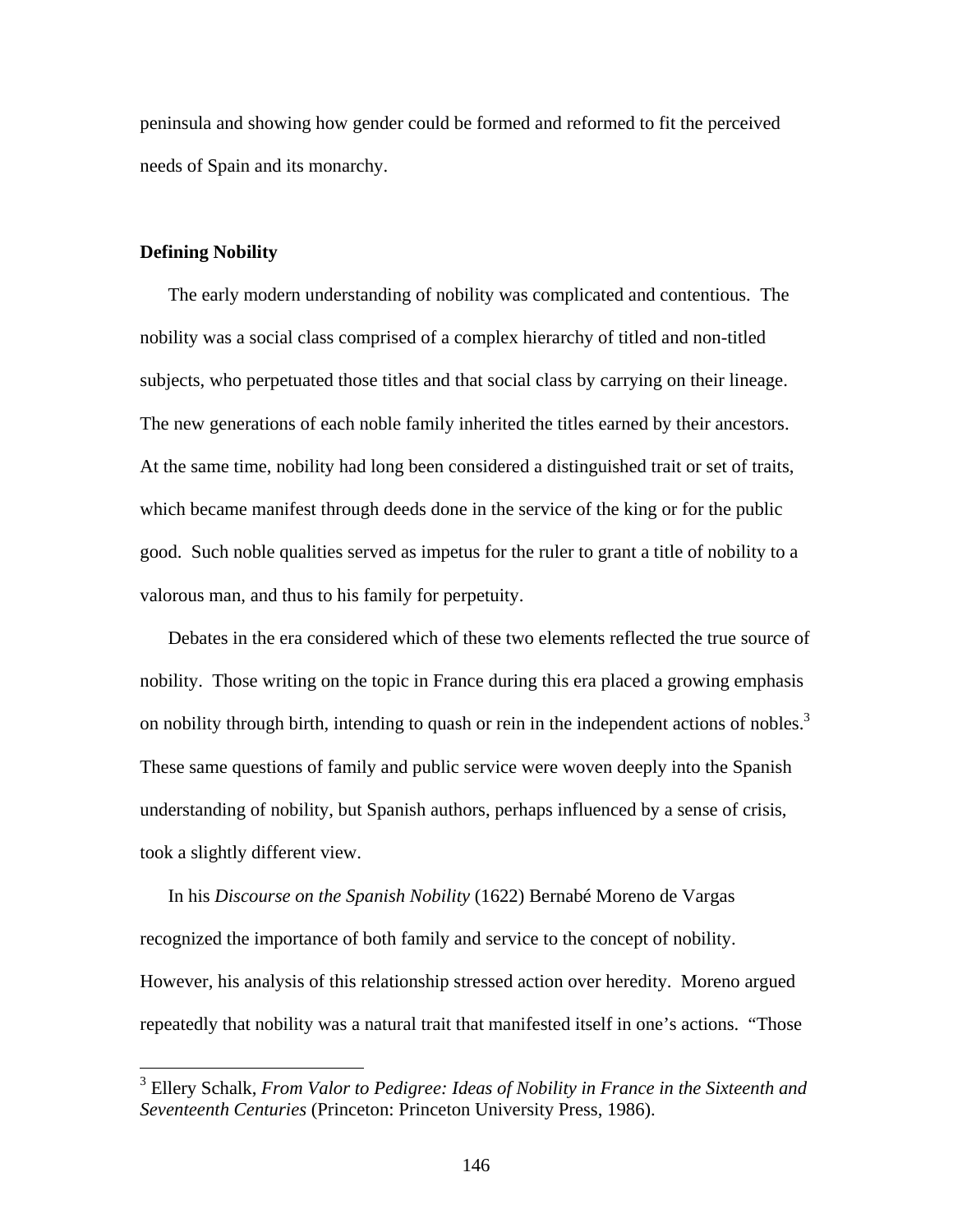that possess natural and true nobility," Moreno maintained, "have it in their very spirit (*ánimo*)."<sup>4</sup> This meant that anyone with these traits could become a noble if recognized by the king as a noble due to their honorable deeds. The titles and honors that marked members of the nobility, the author diligently reminded his readers, were merely acknowledgements of these natural traits and their expression through service; they marked society's leaders, but they did not comprise nobility. Subsequent generations received these same titles, but did not necessarily possess the same noble spirit as their ancestors, who had earned these admirable distinctions from their rulers.

With these qualifications in mind, Moreno admitted – perhaps a bit reluctantly – that the legitimate inheritance of noble titles was also a "natural" form of nobility. But quickly quelling the notion that lineage was more important than service, he clarified, "that which is natural is the familial bond, the blood and the lineage, not the nobility."5 Again, this was because Moreno viewed the inheritance of noble titles as less "effective" than the noble qualities with which some were born. Many of the nobles inheriting titles and honors did not possess the truly noble qualities of their ancestors. Despite this difference, the author claimed, people frequently conflated these natural and hereditary forms of nobility. For him, true nobility was an inclination toward and execution of service to king and kingdom, but he recognized that the antiquity of noble families garnered great respect in Spanish society.6

<sup>&</sup>lt;sup>4</sup> "posseedores de la natural y verdadera nobleza...consiste en el ánimo." Bernabé Moreno de Vargas, *Discursos de la nobleza de España* (Madrid: Viuda de Alonso Martín, 1622), 9r. The same idea is repeated on page 13r.

<sup>&</sup>lt;sup>5</sup> "lo natural, es la filiación, la sangre, y el parentesco y no la nobleza." Ibid., 10r. 6 Ibid., 13r-v, 48r.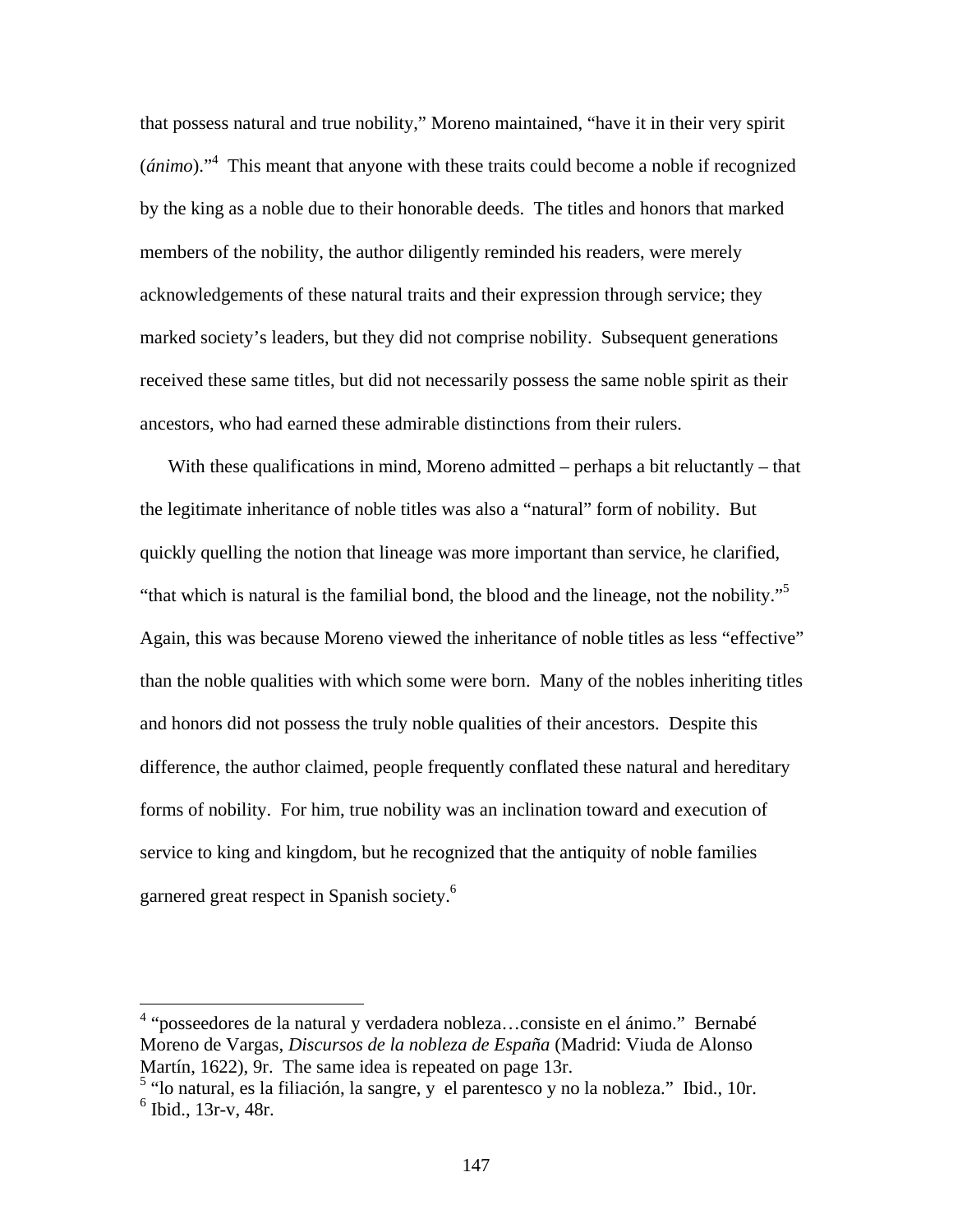The notion that nobles owed allegiance to both king and family appears throughout early-modern Spanish society. One has only to look at the life of Gaspar de Guzmán, the Count-Duke of Olivares for proof. Although known for serving as the king's *privado*, much of his life was shaped by family interests. Olivares abandoned studies at the University of Salamanca and an ecclesiastical career to go to Valladolid, then the site of Philip III's court. Called there after the death of his older brother, his father wanted him to seek honors and rewards (*mercedes*) in order to advance the family name and reputation. The same quest for social status had also underpinned Olivares' arranged marriage with his cousin, Doña Inés Zúñiga y Velasco, a strategic marriage that strengthened the alliance of these two houses. After being relieved of office as the *privado* to Philip IV in 1643, Olivares worried that his dismissal meant that he had failed his family, tarnishing the reputation of his ancestors.<sup>7</sup> His worries reflected the guidance given in a debate published in Madrid in the 1630s. It reminded its readers that a proper nobleman not only dedicated himself loyally to his king but also remained always "advantageous to his family" (*provechoso a su familia*).8

This debate, set for discussion at the Imperial College (*Colegio Imperial*) in Madrid, offered a perspective absent from Moreno's work. It maintained that noble behaviors could be learned. Less condemning of hereditary nobles than Moreno, the unknown authors of the debate – alleged to be government ministers – made the following statement: Nature gives nobility, and for the virtue of the heir to a noble title there are

<sup>7</sup> John Elliott, *Count-Duke of Olivares: Statesman in a Time of Crisis* (New Haven: Yale University Press, 1986), 18-19.

<sup>8</sup> Agustín Castro, "Conclusiones políticas...defendiéndose en los Reales Estudios de Colegio Imperial de la Compañía de Jesús." (Madrid) Biblioteca Nacional de España (BNE), VE/12/5.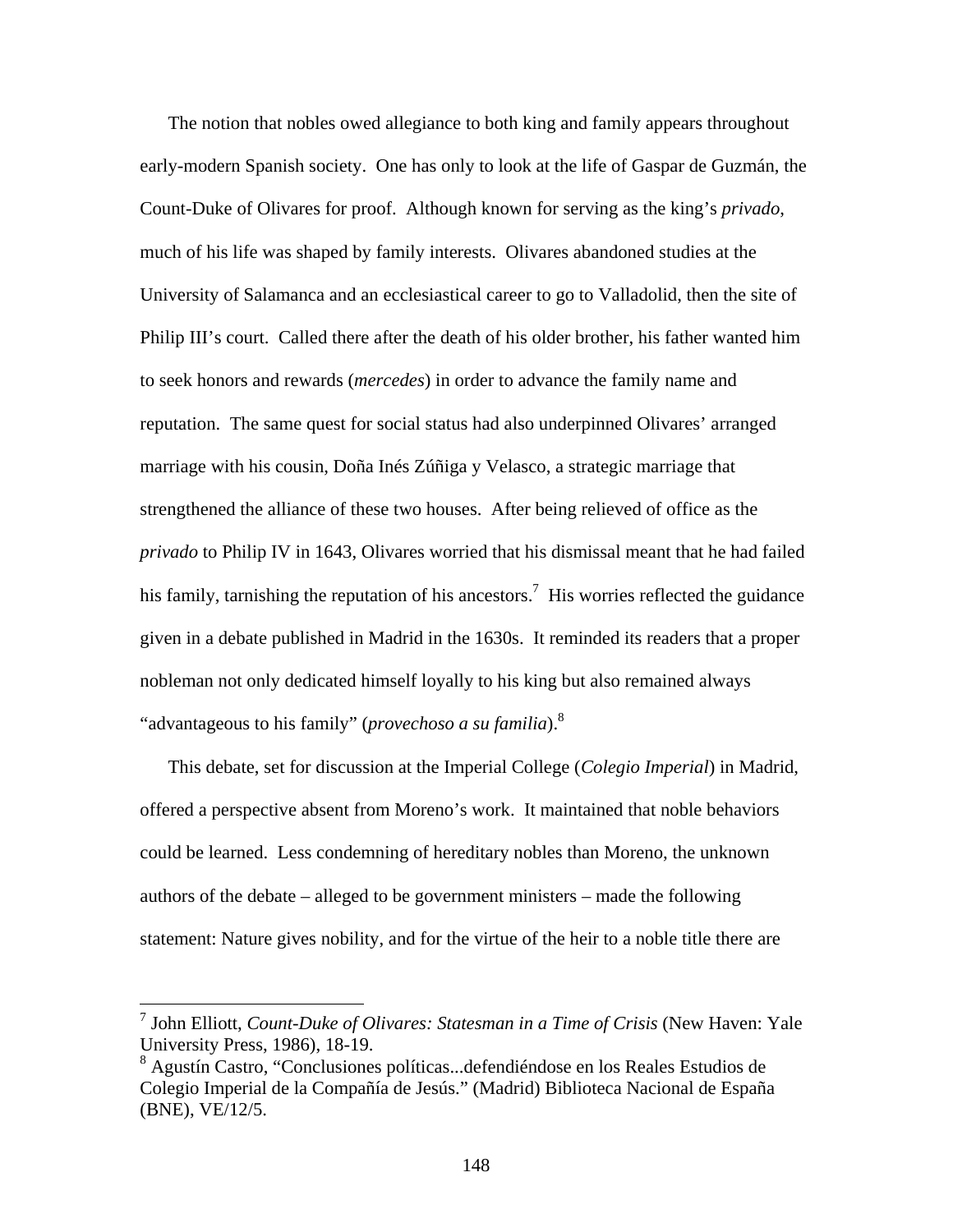ways of teaching him the "what," and "when," and the "where" that a noble should know.<sup>9</sup> Once again, these authors attributed nobility to a natural root, but as they termed it later, this was only a "remote foundation." Lacking inherent, noble traits, the heir of a noble title could "cultivate" (*granjear*) his nobility by learning how to carry out noble tasks and serving the king.<sup>10</sup>

Requisite training, they clarified, included either military drilling or formal schooling. For the sons of nobles seeking a military career, they encouraged travel and gaining experience by joining the king's armies. The authors exempted only the first-born sons of Spain's titled nobles from either travel or rigorous studies, excepting of course that the king requested them to represent him abroad. Family was important, but as these authors saw it, service was top priority.

This publication presented some of the reemerging and debated strategies for noble education, arguing for example the virtues of practical learning over theory. The monarchy embraced some of these pedagogical tactics in its own educational reforms. More importantly, its reforms also reflected an awareness of the contentious division in the lives of nobles between public service and duty to family. As they crafted their educational programs, the monarchy followed one key principle offered by Moreno and his cohort: service was the true essence of nobility. $^{11}$ 

<sup>&</sup>lt;sup>9</sup> "Naturaleza le da Nobleza, y en virtud de la primogenitura heredamientos: el arte ajena, le enseña, que, y cuando, y donde deba saber." Ibid.

 $10$  Ibid.

 $11$  Ibid.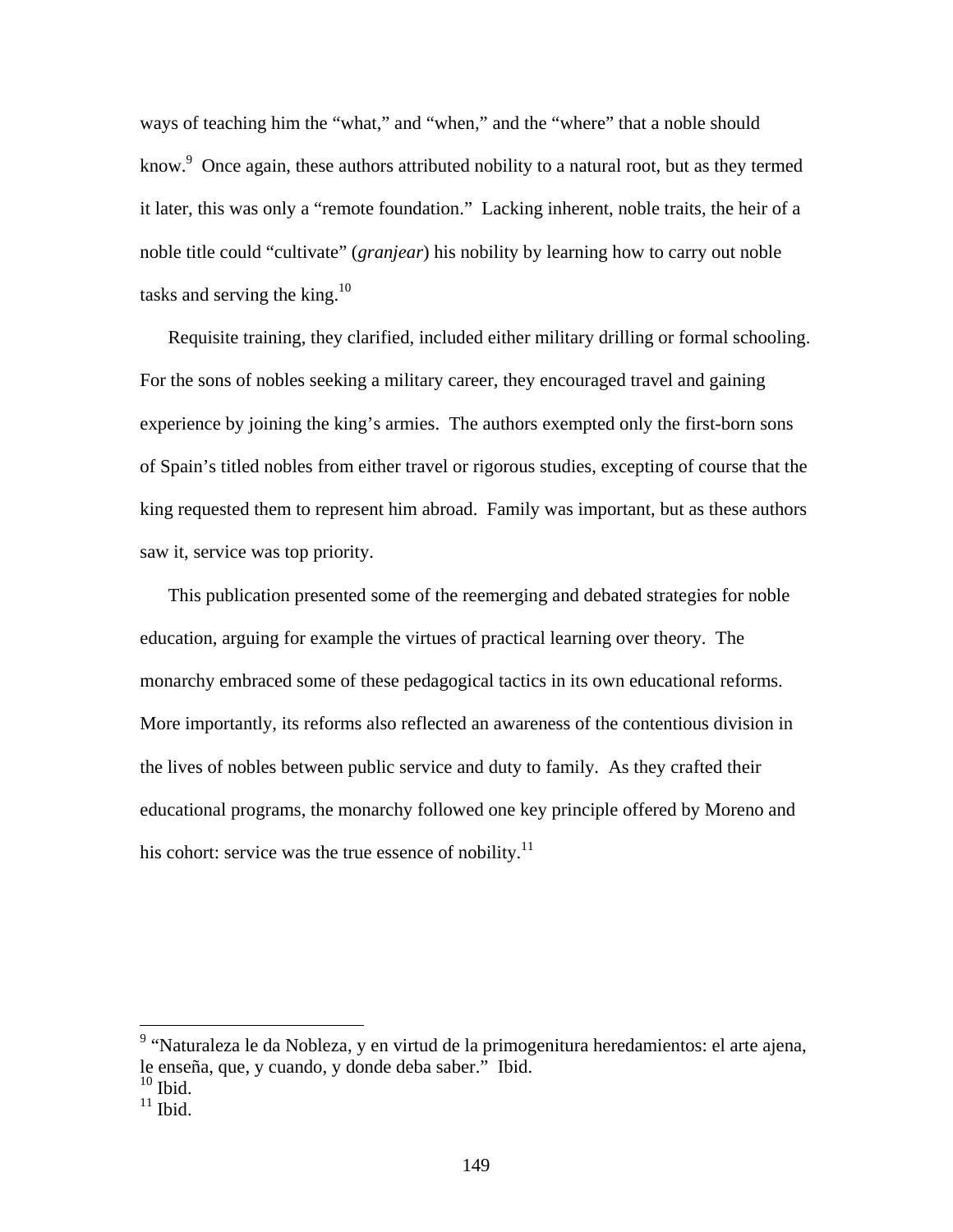## **The Reales Estudios**

Less than three years after the start of Philip IV's reign, the king and the Count-Duke of Olivares put into action a plan to start a school of "general studies" in Madrid. In early 1624, the king and his privado sent a letter to Rome to the administration of the Society of Jesus, better known as the Jesuits. Aware of the successful establishment of Jesuit schools throughout the European continent and in the New World, Philip IV and Olivares hoped that the Society would direct the new school. The Jesuits eventually agreed, and with the designation of Madrid's *Colegio Imperial* as the site for the new institution, the "Reales Estudios" took a few steps closer to becoming a reality.<sup>12</sup>

Over the next few years, the monarchy and the Jesuits hashed out details about the Reales Estudios. Funding would come from taxes levied in the Indies as well as from the so-called "chest of the dead" (*caja de difuntos*) a collection of state-owned possessions left by those who died intestate.<sup>13</sup> At this time, Father Aguado, the provincial of the Society and the confessor of Olivares sought out candidates for the school's twenty-three teaching chairs. Presumably due to connections between funding and taxes from the Indies, the president of the Council of the Indies, Juan de Villela, received the post of superintendent of the school.

On January 23, 1625, Villela finished an official plan for and description of the school. This plan became public the following year, but only in an effort to placate the complaints of the local Castilian universities, who had heard rumors about the new

<sup>12</sup> José Simón Díaz, *Historia del Colegio Imperial de Madrid*, 2ª edición (Madrid: Instituto de Estudios Madrileños, 1992), 149.

 $13$  Ibid., 156.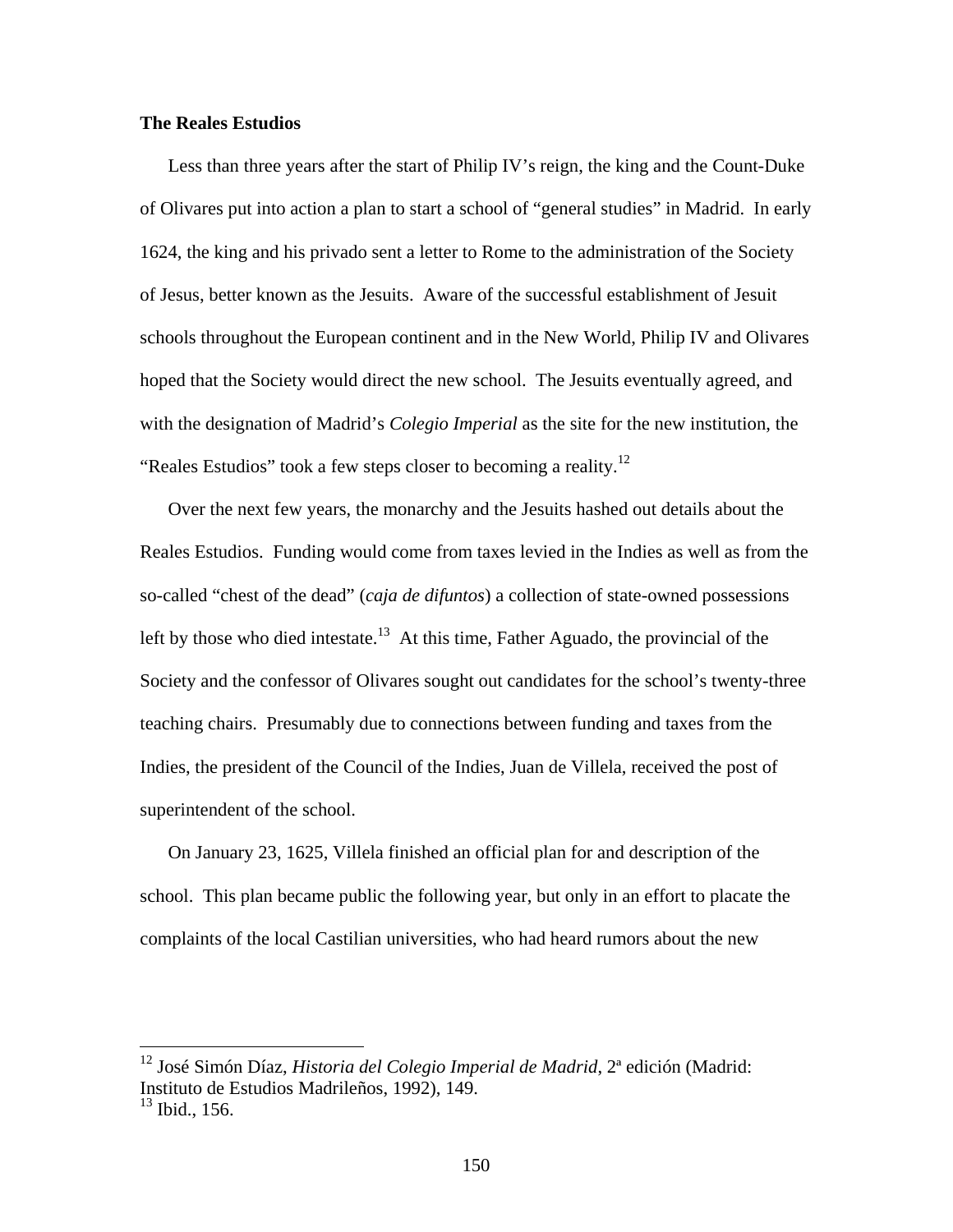school.<sup>14</sup> In his plan, Villela explains the motivations behind its creation. According to the author:

> Although there is great interest in extending education to common people, it is much more important that education not be lacking among the children of princes and nobles because they are the most principal part of the Republic; with good or bad customs this group will forcibly drag along the rest of society, and with the passage of time, control of the government and administration of the Kingdom will eventually rest in their hands before they are rid of the vices they developed as children.<sup>15</sup>

The Reales Estudios would educate young nobles and mold them into the next generation of leaders – *cabezas* – who would govern the Spanish state. As the natural leaders of their people, nobles were expected to serve in this role. Thus, Villela justified the school on grounds of saving and cultivating the "superior potential of their souls."<sup>16</sup>

Although Villela failed to mention it directly, the service of nobles also included duty as officers in the military. This responsibility did not escape the founders of the school. The lower divisions of the curriculum consisted of liberal arts courses, including studies in ancient languages and philosophies. The school's upper division continued liberal studies but added courses in mathematics, astronomy, hydraulics, and geometry. Supplemented by lessons on building fortifications, the curriculum reflected the

 $14$  Ibid., 149, 157.

<sup>&</sup>lt;sup>15</sup> "aunque se interesa mucho en que esta buena educación se extienda a la gente común, pero mucho más importa que no les falte a los hijos de los Príncipes y gente noble, porque es la parte mas principal de la Republica, la cual con sus buenas, o malas costumbres lleva tras si con violencia todo lo demás, y porque con el tiempo viene a parar en sus manos el gobierno y administración del Reino." This study uses a reprint of the 1625 plan, which appears in a publication defending the school against attacks by the Universities of Salamanca and Alacalá de Henares. See page 1v of the document titled "Por los Reales Estudios que el Rey Nuestro Señor ha fundado en el Colegio Imperial de la Compañía de Jesús de Madrid," in Archivo General de Simancas (AGS), Gracia y Justicia 972.

<sup>16 &</sup>quot;las potencias superiores del alma." Ibid., 2r.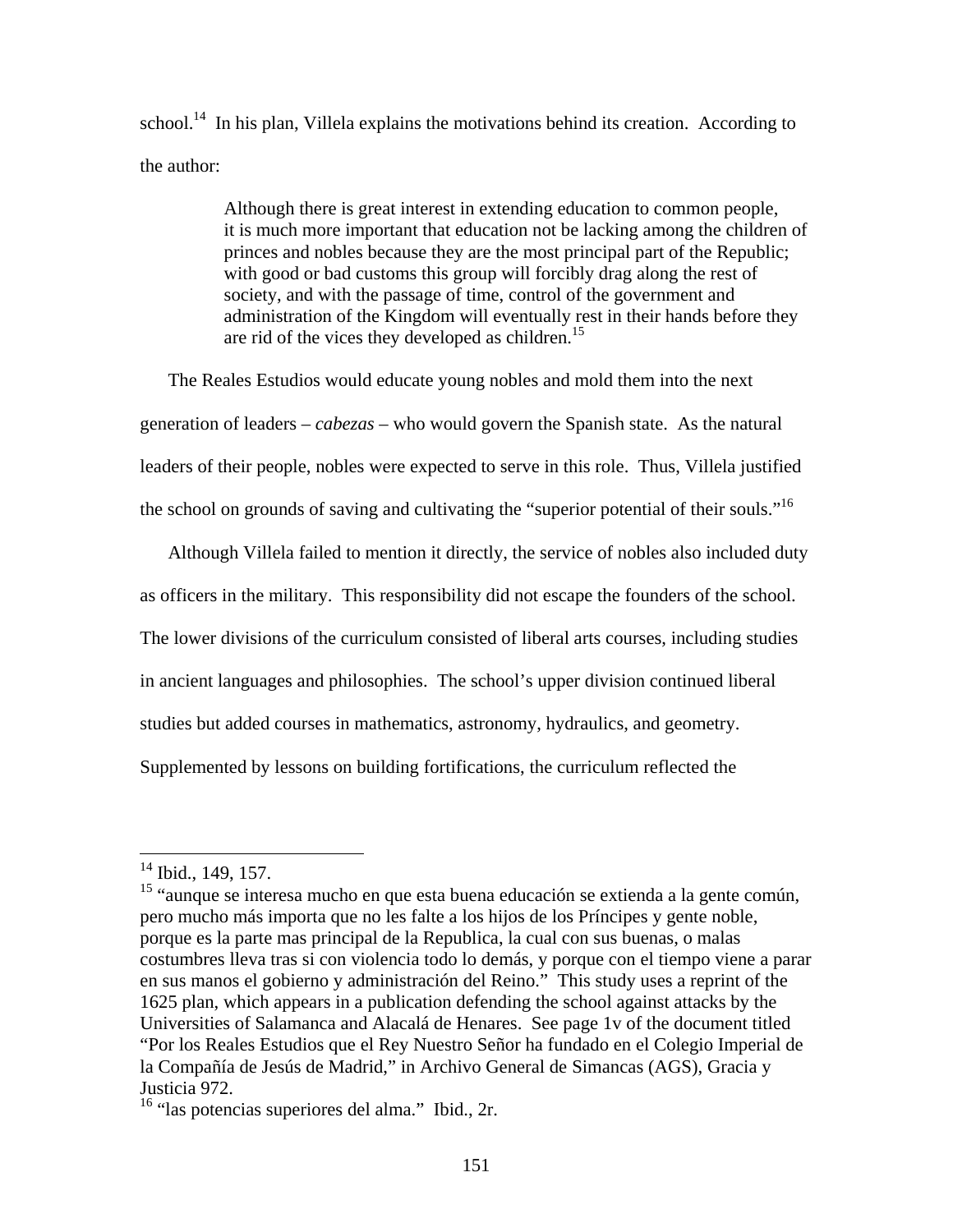monarchy's desire to teach young nobles the art of seafaring and give them greater technical and tactical knowledge of warfare.<sup>17</sup>

The exclusion of non-noble Spaniards from the new school aligned with other educational reforms of the 1620s. Like so many other reforms of the era, the earliest educational reforms of Philip IV's rule sought to conserve the monarchy by having men fulfill jobs commensurate with their social station. Thus in February 1623, Junta Grande de Reformación, a special committee directed by the Count-Duke of Olivares for the restoration of social order and general reform of conduct in Castile, sought to reduce the number of grammar schools in Spain to one school in each of its largest cities. The committee argued that common Spaniards had fruitlessly invested in education, distracting them from "other occupations and positions that were more useful to them and the Republic."18 Orphanages and charitable hospitals should abandon lessons in grammar. Administrators and caretakers should instead direct their young charges toward other forms of training, particularly that of becoming sailors "for which they would be very useful given the lack of sea captains in these kingdoms."<sup>19</sup> A 1627 order from Philip IV to Spain's major cities made similar attempts. Based on a memorandum (*memorial*) by a noble from Palencia by the name of Andrés Gutiérrez de Haro, the order called for the formation of municipal boards that would tend to the care and professional training of Spain's growing population of orphans. These children could be treated for

 $17$  Ibid., 3r, 6v. Similar curricula also appeared in French military academies of the era; see Jonathan Dewald, *Aristocratic Experience and the Origins of Modern Culture: France, 1570-1715* (Los Angeles: University of California Press, 1993), 54.

 $\overline{a}$ 

<sup>18</sup> "que empleado en otras ocupaciones y ministerios hubiera sido más útil a ellos y a la República." Ángel González Palencia, *La Junta de Reformación: Documentos procedentes del Archivo Histórico Nacional y del General de Simancas, 1618-1625* (Valladolid: Academia de Estudios Histórico-Sociales de Valladolid, 1932), 452.

<sup>&</sup>lt;sup>19</sup> "en que serán muy útiles, por la falta que ay en este reino de pilotos." Ibid., 453.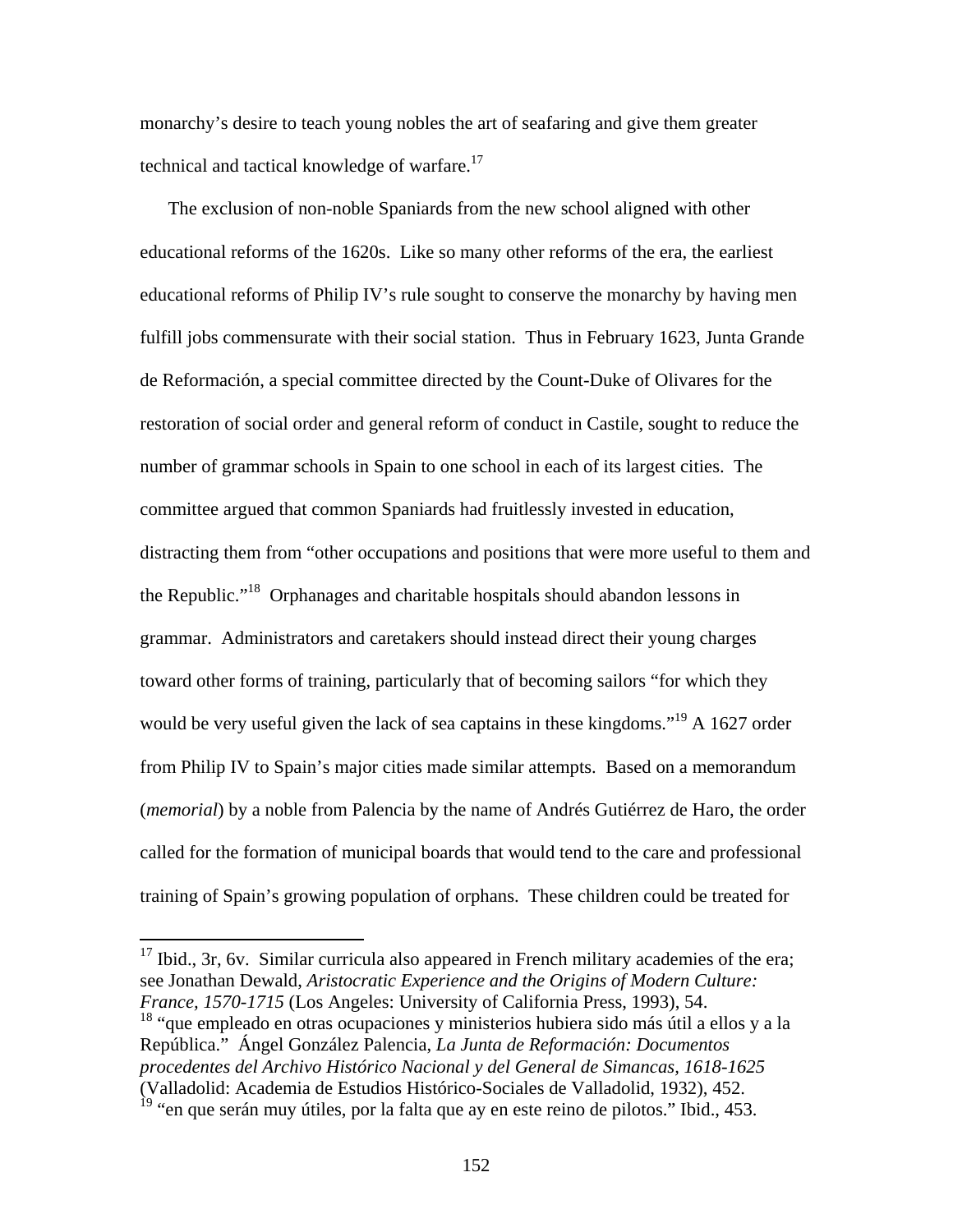illnesses, clothed, and have their skills assessed. From there they could be assigned to a master to learn a trade. The effort, Gutiérrez assured his king, was worth "the fruit it is bound to bear."<sup>20</sup> If properly cared for and given basic training, these children could turn into a good, inexpensive form of labor, bolstering the workforce and improving Spain's economic situation. This was provided that these future apprentices focused on their careers and not on frivolous lessons in grammar or other such studies. $2<sup>1</sup>$ 

By contrast, the failure to provide children – noble or non-noble – with the proper education or training left them vulnerable to vice and deprived the king of their service. Gutiérrez de Haro assured his ruler that the neglect of Spain's parentless children would result in their corruption. Rather than useful subjects contributing to the welfare of the kingdom, they would merely spread "sickness and vices, being a greater detriment than benefit to the Republic."<sup>22</sup> As seen above, Villela offered a similar assessment of noble children in his plan for the Reales Estudios. To reiterate his previous statement, he claimed that young nobles, "With good or bad customs…will forcibly drag along the rest of society, and with the passage of time, control of the government and administration of the Kingdom will eventually rest in their hands before they are rid of the vices they developed as children." Like Gutiérrez, Villela noted the susceptibility of children to corruptive influences. He feared that young nobles would take their positions as the leaders of Spain guided by improper customs or habits (*costumbres*). Villela may have

<sup>&</sup>lt;sup>20</sup> "el fruto que se espera de ella." Archivo Histórico Nacional (AHN), Osuna, legajo 3620, 25-1.

<sup>&</sup>lt;sup>21</sup> See document titled "Propuesta de don Andrés Gutiérrez de Haro, Caballero del Hábito de Calatrava, sobre la crianza y aplicación de los niños desamparados" in AHN, Osuna, legajo 3620, 25-2.

<sup>&</sup>lt;sup>22</sup> "con enfermedades y vicios, siendo antes de daño que de provecho en la Republica." Ibid.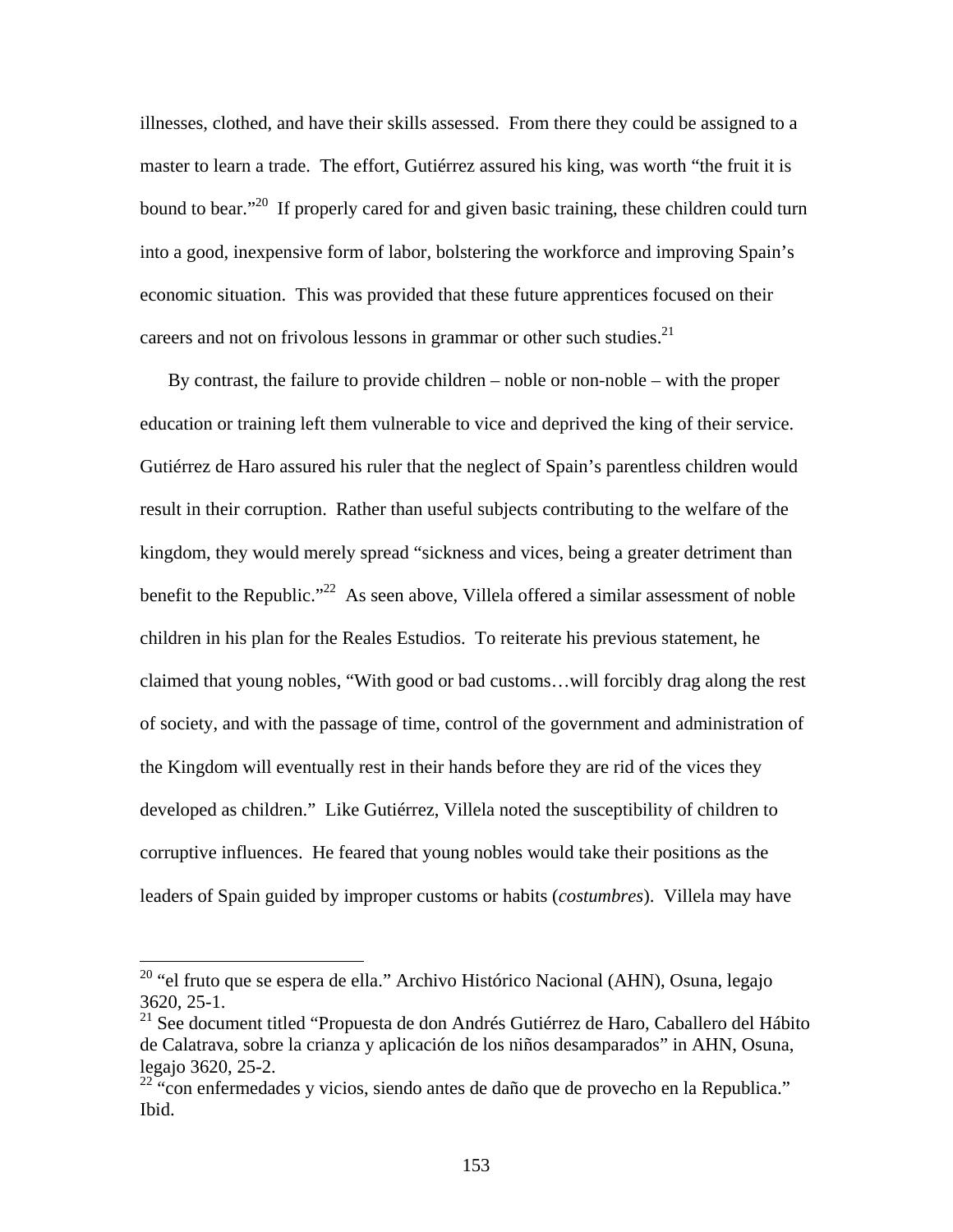worried that nobles would be poor exemplars of virtuous conduct for the rest of Spanish society, but based on the latter portion of this statement, it seems most likely that his greatest concern lay with the inability of decadent nobles to properly guide or lead the people. As he later pointed out, reforming profligate and corrupted nobles to make them suitable for government service would take a great deal of time, costing the king years of valuable service from these elite subjects or leading to countless errors by vice-ridden officials. Fearful of the impending collapse of the monarchy, reformers like Villela knew that the state could neither afford nor endure such mistakes or lapses in duty.<sup>23</sup>

The key to avoiding these undesirable behaviors and assuring greater service to the king was education. Only by teaching children from an early age could they be saved from an otherwise inevitable life of vice and sloth, and develop proper conduct and habits for the rest of their lives. The Jesuit and royal chronicler Juan de Mariana explained the role of education in his 1599 *De Rege et Regis Institutione*. 24 According to Mariana, children are pure by nature, but if not tended to while young they become ruined by vice as they age. He maintained that youthful attraction to the flesh and other pleasures always threatened to "invade" and corrupt the *ánimo* or *espíritu*, the spirit or soul of the child. Still impressionable, children internalized lessons, giving shape to a particular spirit and affecting conduct throughout their adult life. Well educated and endowed with a good spirit, these children would continued to fend off vice.<sup>25</sup> Beginning this education

 $^{23}$  Archivo General de Simancas (AGS), Gracia y Justicia 972, 2v.

<sup>&</sup>lt;sup>24</sup> Mariana's text, created in Latin as an educational text for the new king Philip III, was translated to Spanish in 1981. The translation is used here. Juan de Mariana, *La Dignidad Real y la Educación del Rey* (Madrid: Centro de Estudios Constitucionales, 1981).

 $25$  Ibid., 179 and 208.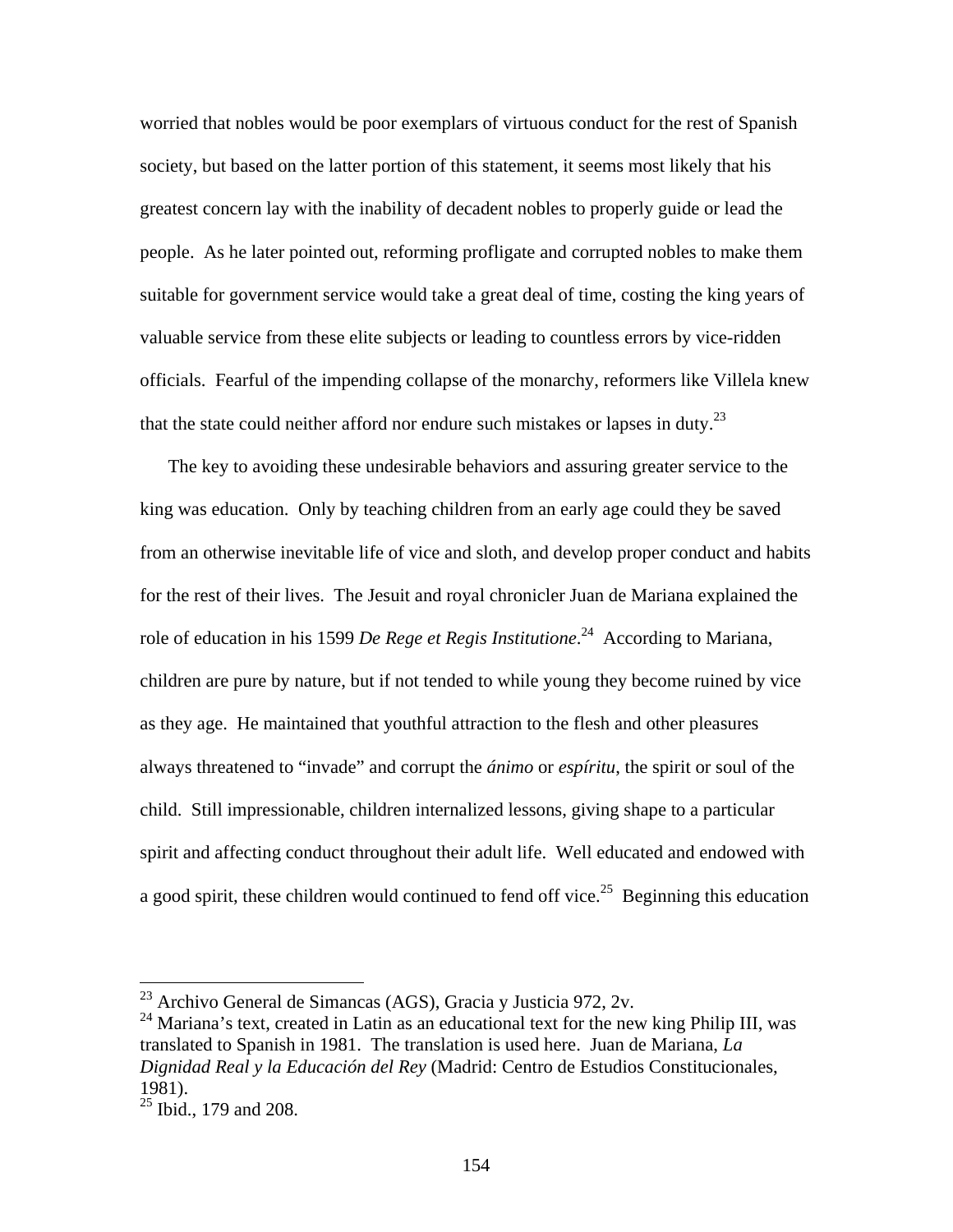early was crucial. "No matter the precepts given," Mariana claimed, "at no other age will people admit any outside change or reform."26

The 1620 novel *El Caballero Perfecto*, by Alonso Jerónimo de Salas Barbadillo, illustrates these principles clearly. The novel, which touts the virtuous effects of education, recounts the life of a nobleman referred to as Don Alonso. During his childhood, Don Alonso undergoes an education of both "armas y letras" (military drill and studies). In addition to practicing military arts, he gains theoretical knowledge for navigation and combat from mathematical studies. He completes his education with liberal arts lessons meant to instill in him virtue and good customs. Studies in disciplines such as history, which the Salas Barbadillo divides into the fields of divine and secular history, provided Don Alonso with a better understanding of past societies as well as virtuous models of behavior. The result of this comprehensive education is the protagonist's "perfection of spirit" (*perfeción del ánimo*), a quality which makes him an invaluable servant to his king and helps him to fend off vice and temptation throughout his life. This is especially true when Don Alonso is faced with the death of his family. Salas Barbadillo comments, "possessing a wealthy estate, without parents or siblings, and with a free disposition [Don Alonso] could have given in unconditionally to vice, if he had not possessed in his spirit and understanding so many internal weapons with which to defend himself."<sup>27</sup> Despite a loss of guidance and a tremendous increase in wealth and

<sup>&</sup>lt;sup>26</sup> "En otra edad ya no admiten, por preceptos que se les dé, cambio alguno exterior ni reforma." Ibid., 135.

<sup>&</sup>lt;sup>27</sup> "rico de hacienda, desamparado de padres y hermanos, y en la disposición libre que pudiera entregarle desfrenadamente a todos los vicios, si él no tuviera en su espíritu y entendimiento tantas armas interiores para defenderse." See Alonso Jerónimo de Salas Barbadillo, *El Caballero Perfecto*, ed. Pauline Marshall (Boulder: University of Colorado Press, 1949), 6 and 9 for the above quotation.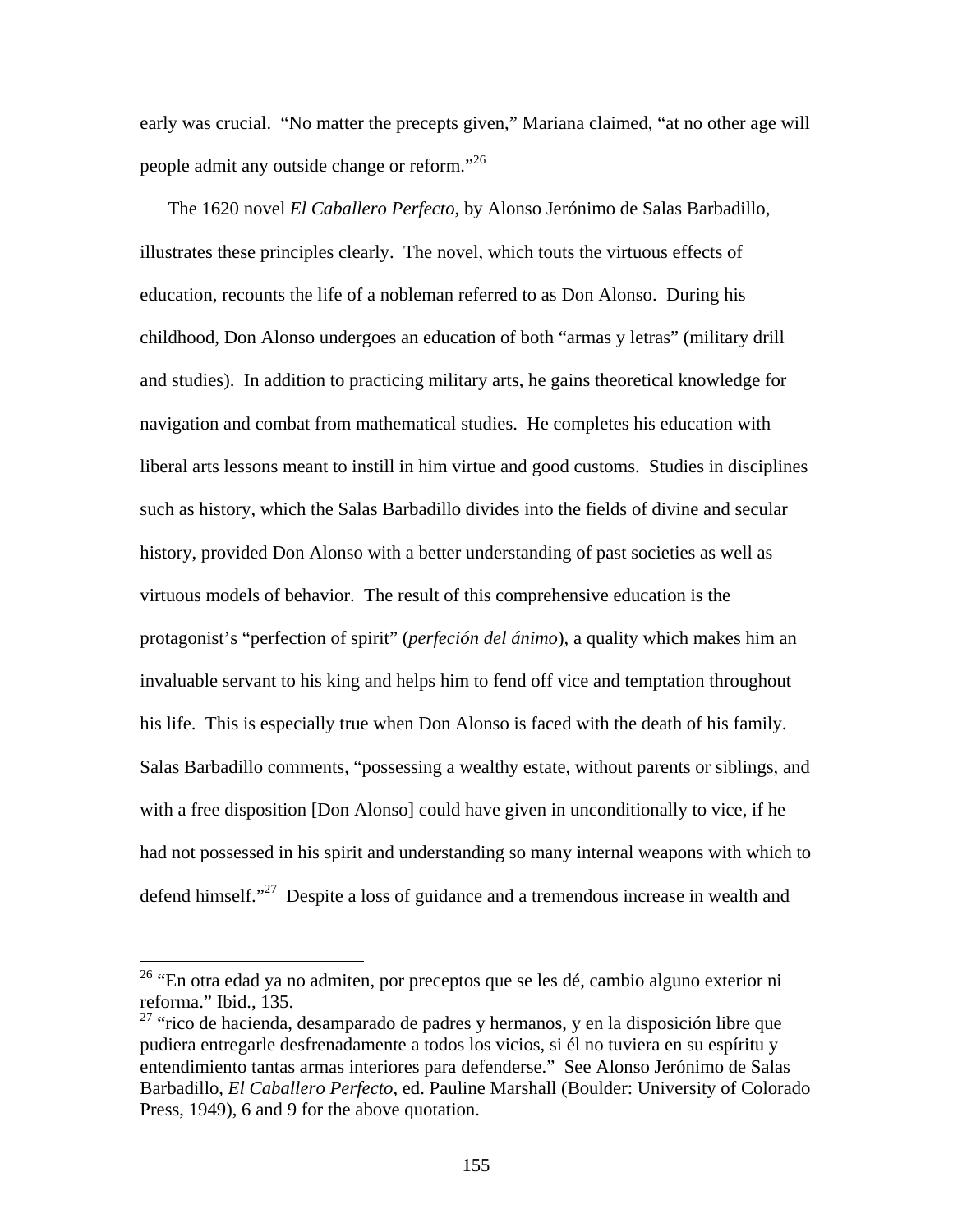power, the young noble is able to withstand the temptations that surround him as a result of his education. Without an edifying education, such as that provided by the Reales Estudios, Villela feared that Spain's young nobles would not fare as well upon inheriting power or money.<sup>28</sup>

As seen earlier, the curriculum planned for the Reales Estudios had similar content and objectives to the studies completed by Salas Barbadillo's protagonist. The schedule for the Reales Estudios lacked practical lessons in military skills, but mirrored Don Alonso's education in most other areas. In addition to the training necessary for the formation of a good military officer, it also included similar studies in liberal arts disciplines and theology. The study of scripture, supporters of the Reales Estudios pointed out, was a way to shape the customs and character of young men. Villela averred that lessons learned from the Bible could "mold" and "work" (*labrar* and *cultivar*) young nobles the same way that an artisan crafted a finished product or the farmer cultivated land. That is to say that these lessons yielded moral adults and dutiful subjects to serve the king. $^{29}$ 

Toward the middle of his plan, Villela offered his readers an additional justification for forming the school. He felt the schooling of young nobles was insufficient. Most nobles received an education through private tutors.<sup>30</sup> To Villela, tutors could provide only an incomplete education. Unlike schools, which offered a variety of classes taught by specialists in each field, tutors had a limited scope of subjects they could teach. He

 $28$  AGS, Gracia y Justicia 972, 2r.

<sup>29</sup> Ibid., 1v, 9r.

<sup>30</sup> Richard Kagan, "Olivares y la Educación de la Nobleza Española," in *La España del Conde Duque de Olivares: Encuentro Internacional sobre la España del Conde Duque de Olivares celebrado en Toro los días 15-18 de septiembre de 1987*, eds. John Elliott and Ángel García Sanz (Valladolid: Universidad de Valladolid, 1990), 232.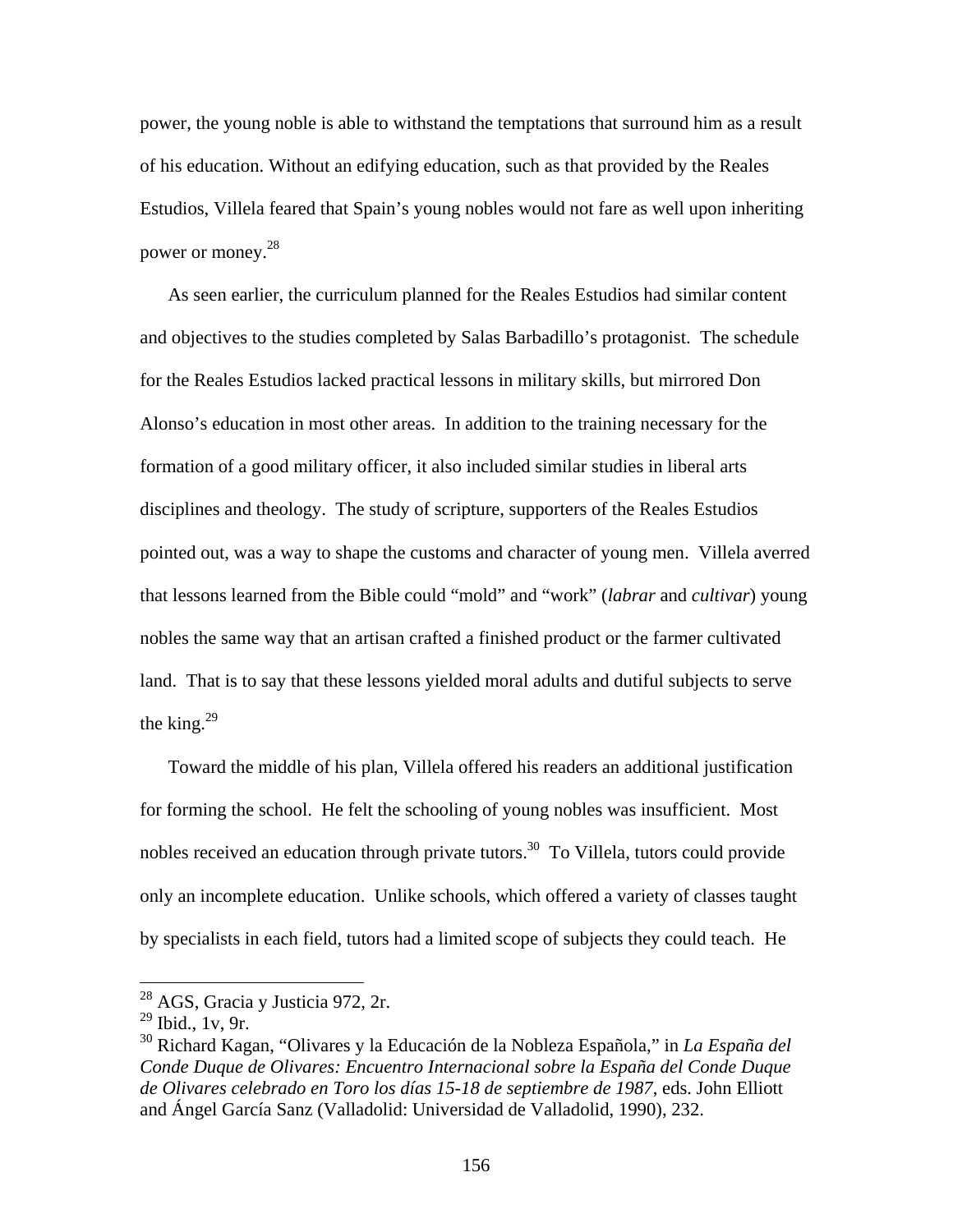added that students taught by tutors lacked motivation to succeed academically. After all, privately tutored pupils lacked the competition which pushed students to excel in public schools. $31$ 

Villela argued that some noble parents even neglected their children's education entirely. He commented disapprovingly that noble parents "[did] not provide for or hope for anything more than for their sons to live in order to carry forward the antiquity of their families...they conserve them by not engaging them in study or any other activity that might cause them pain or annoyance."<sup>32</sup> In particular, he meant that nobles refused to educate their first-born sons. By choosing not to educate their eldest sons, noble parents hoped to protect them from the obvious perils of military training as well as the strain of rigorous studies, which were believed to have an unhealthy effect if pursued too vigorously.33

As Villela noted, nobles protected first-born sons because they represented the future and perpetuation of noble families. They inherited *mayorazgos* or entails, which held the majority of the family fortune. They were also the children upon which the family depended for the continuation of the bloodline. Having an heir to carry on the family name and title meant more than leaving a legacy. The perpetuation of lineage, as Moreno de Vargas had clarified, was the basis for tremendous public esteem.<sup>34</sup> Motivated by

 $31$  AGS, Gracia y Justicia 972, 2r.

<sup>&</sup>lt;sup>32</sup> "ni desean más que vivan, para que lleven adelante la antigüedad de sus familias, y libran buena parte de su conservación [de sus hijos] en no ejercitarles en el estudio, ni en otra ocupación que les cause pena o fastidio." Ibid., 1v.

<sup>&</sup>lt;sup>33</sup> Stated somewhat vaguely, Juan de Mariana likens intensive study to, or perhaps equates it with, spending too little time in the sun and fresh air, without which he feels the student's body will physically degrade; see his *Dignidad Real*, 192-3.

<sup>34</sup> Moreno, *Discursos*, 13r-v.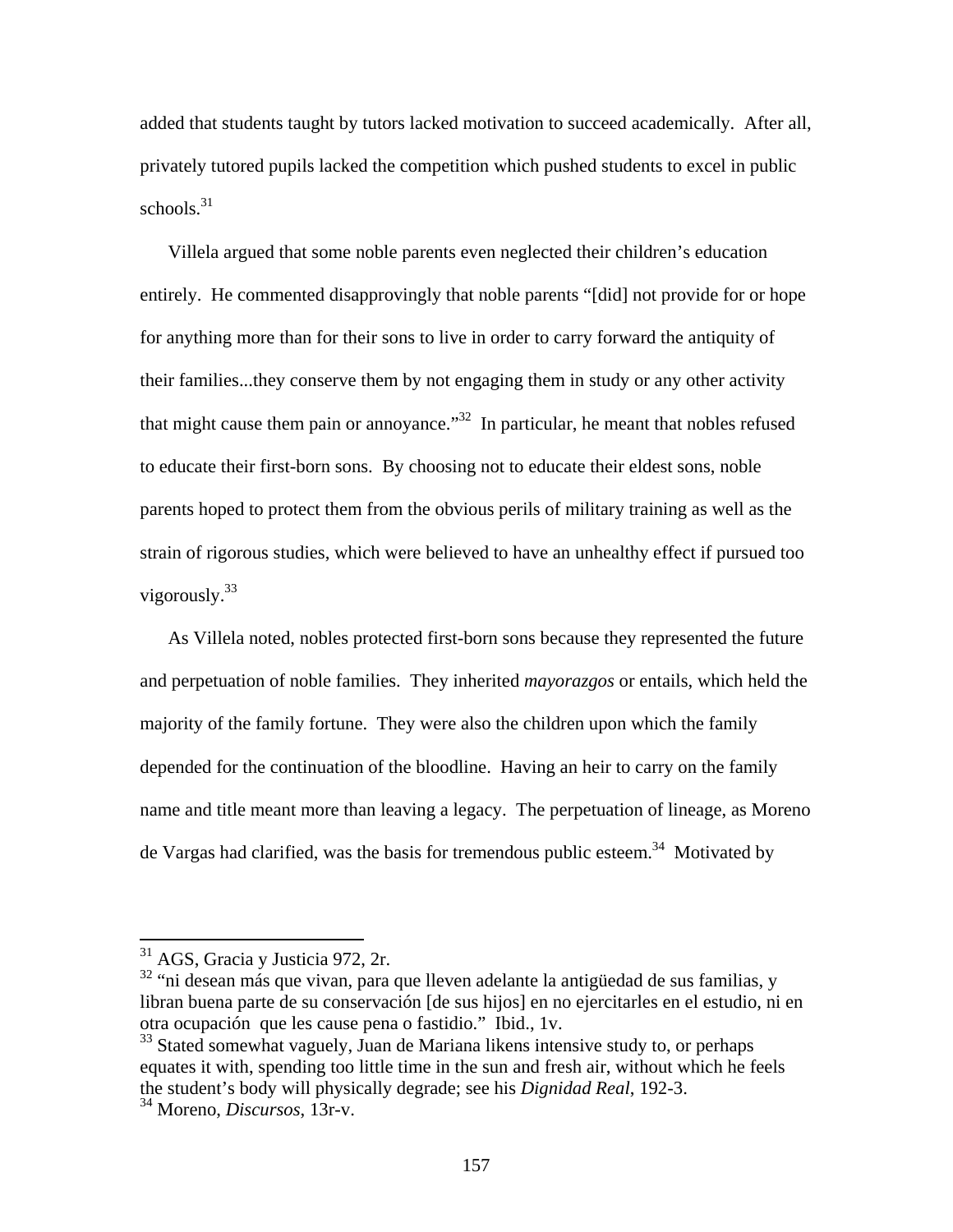these reasons to protect their eldest sons, noble parents withheld their children from a potentially perilous education.

Salas Barbadillo's novel *El Caballero Perfecto* lends credibility to Villela's claim. Because he is the second son in the family, Don Alonso receives what the author refers to as "a mayorazgo in a virtuous upbringing."<sup>35</sup> By this the author means to reference Don Alonso's comprehensive education, which stands in contrast to the true *mayorazgo* (family inheritance) that his older brother, Luis, will inherit. While he provides a lengthy description of Don Alonso's education, Salas Barbadillo makes no mention of any formal schooling or military training for Luis. In fact, he shows the family's desire to shelter Luis, writing that the boys' parents and servants discourage Alonso from inviting his brother to hunt with him. Resisting this protection, Luis leaves to hunt on his own, and realizing his family's greatest fears, suffers a fatal fall from his horse. The author seems to allude to the dangers of noble education in his book, but he also traces the successful career of his protagonist as a soldier and statesman, elucidating the importance of education to the creation of a "perfect noble."<sup>36</sup>

Through his criticisms of neglectful parents, Villela hoped to make the same point. Priority should be placed on raising and training nobles to be loyal subjects, not on their isolation and protection as the primogenitures of their families. Endowed with a good education, the children of nobles could carry out their public duties, but without they would become useless to the monarchy and unable to serve the king in their traditional capacities. Dedicated only to the perpetuation of their families, they would conserve

<sup>35 &</sup>quot;le establecieron el mayorazgo en la virtuosa crianza." Salas Barbadillo, *Caballero Perfecto*, 5.

 $36$  Ibid., 5-7.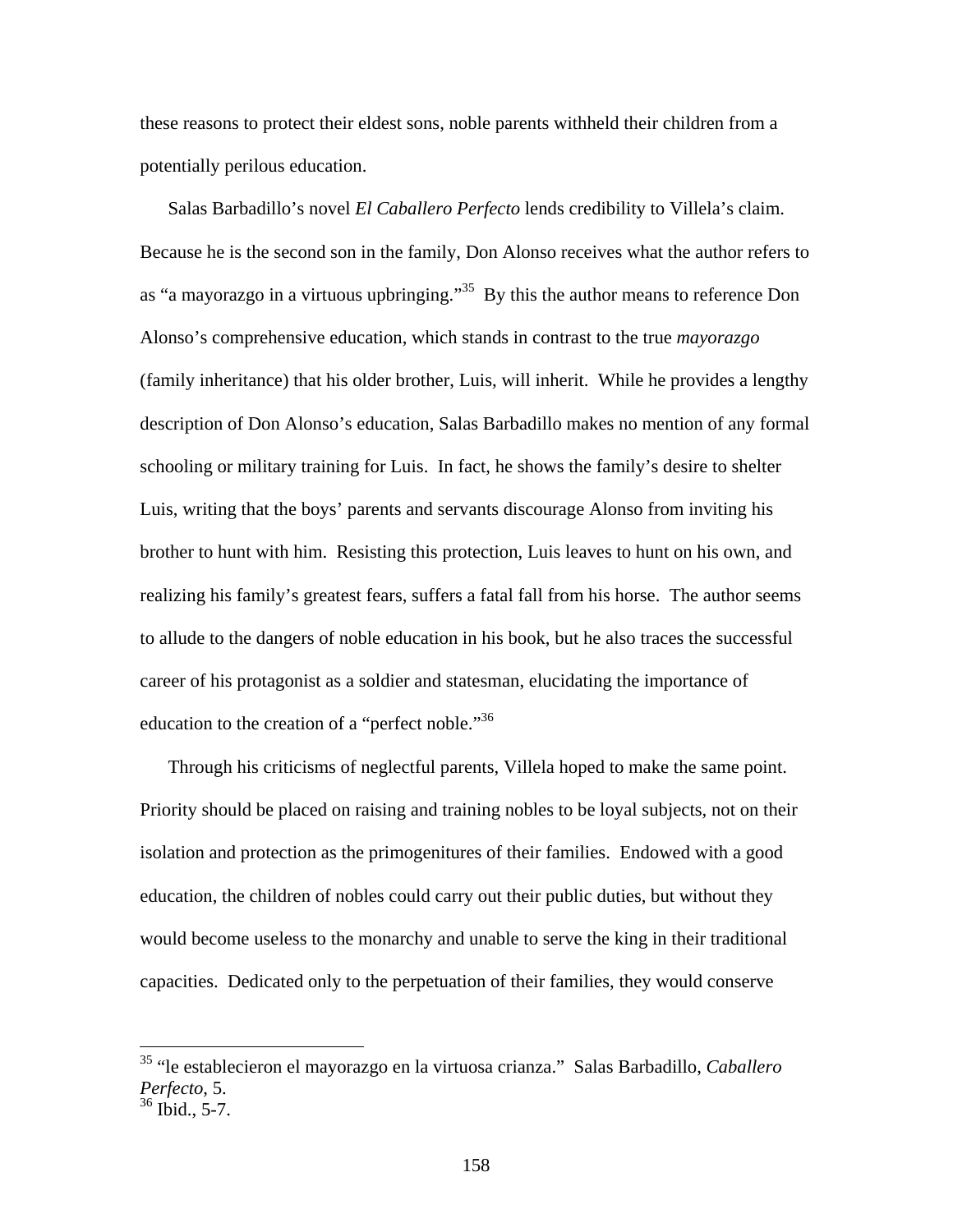their lineage but not the monarchy. Claiming that the self-interest of nobles had always caused problems for the monarchy, Villela firmly asserted, "It is because of this that no well governed Republic has trusted the education of its children to the diligence and care of their parents; for this reason they invented public schools."37

With this statement, he laid bare the deep tensions between the expectations placed on noblemen by their kings and by their families, as well as the monarchy's aggressively paternalistic attitude toward the education of young nobles. Villela's attempts to emphasize the importance of noble service and the need for the monarchy to provide young nobles an education did more than dismiss the role of family; it encroached upon parental authority. According to the era's authors, the education given to children was the prerogative of their parents. Through the well read *El Gobernador Cristiano* [The Christian Governor] Fray Juan Márquez protested the state's interference in disciplining children.<sup>38</sup> It was the preserve of fathers or the tutors they hired to educate children and teach them right from wrong.<sup>39</sup> Gil González Dávila offered a similar view in his 1623 *Teatro de las Grandezas de la Villa de Madrid*, referring to the *Ayo* or the private tutor to the prince as "an extension of the authority of the father, in order to prepare, reform, mold and correct the spirit and thoughts of [his child]."40 Aggressive and paternalistic, Villela's statement attempted to subjugate parental prerogative to the monarchy's needs.

 $37$  "Ninguna Republica bien gobernada ha fiado la educación de sus hijos de la diligencia y cuidado de sus padres." AGS, Gracia y Justicia 972, 1v.

 $38$  As noted in chapter 2 of this dissertation, this text was reprinted at least three times during the first quarter of the seventeenth century.

<sup>39</sup> Márquez, *El Gobernador Christiano* (Madrid: Teresa Justi, 1625), 65, 208-209. <sup>40</sup> "que Ayo no es otra cosa que un traslado de la autoridad del padre, para enderezar, reformar, recoger, y corregir el ánimo y pensamientos del Príncipe." Gil González Dávila, *Teatro de las Grandezas de la Villa de Madrid* (1623) (Valladolid: Maxtor, 2003), 321.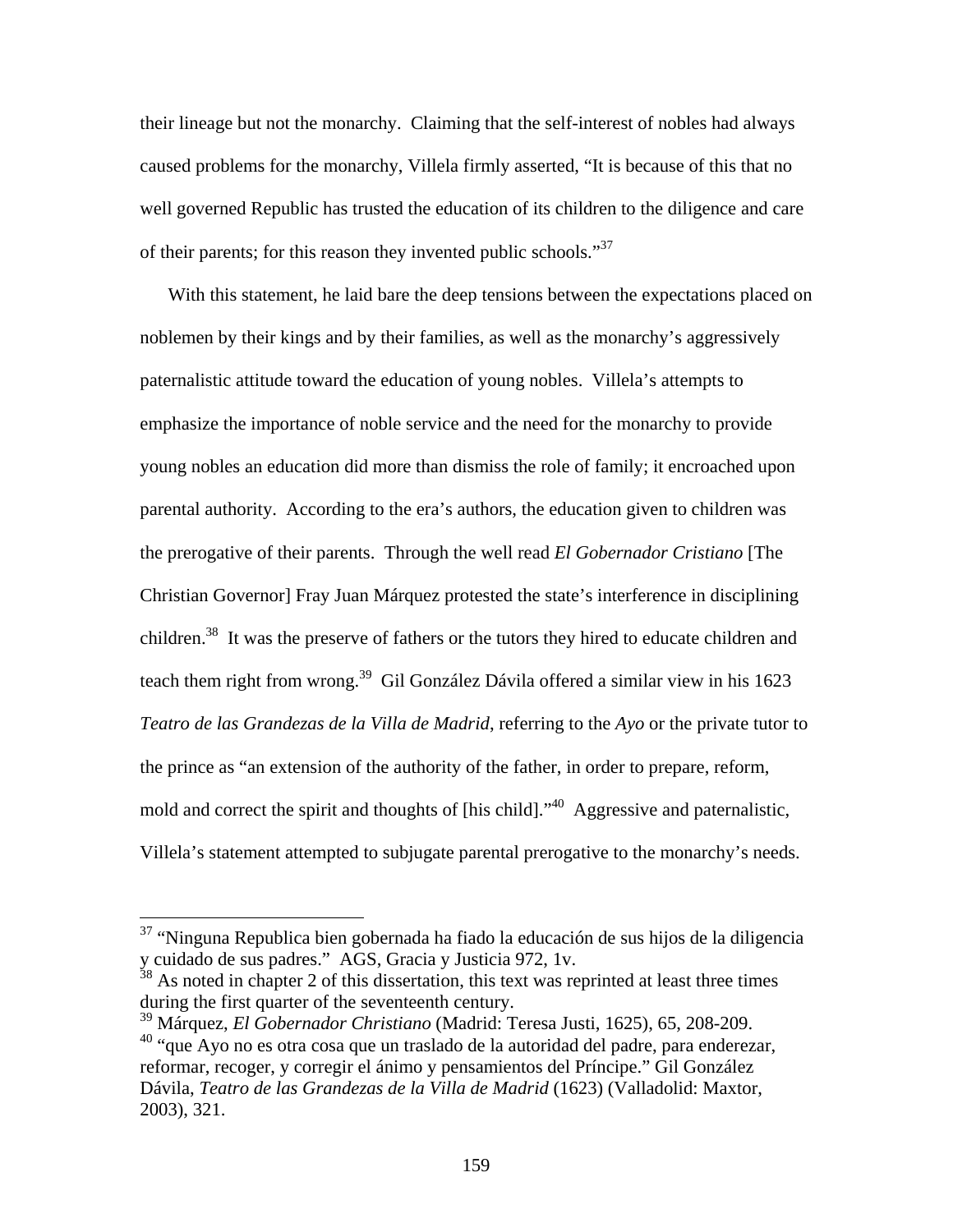It called for the unwavering loyalty and dedication to the king of both noblemen and their sons. If the monarchy was to survive, sons would have to become the military and government leaders they were born to be, and fathers would have to put aside their familial concerns, giving the king their sons to train for the good of the monarchy.

But while the monarchy and its agents deemphasized the importance of preserving noble lineage in the plan for the Reales Estudios, they may not have discounted entirely the needs of noble families. Proponents of the school may have intended to bolster the reputation of the Reales Estudios not only to bring it prestige and but also to encourage nobles to enroll their sons in the new institution. As noted earlier, nobles sought opportunities to build their families' public honor and reputation. If it was not enticing enough for nobles to place their children in a school personally endowed and endorsed by the royal family, its creators surrounded the opening of the Reales Estudios with pomp that might tempt them to enroll their children. Attended by the king and queen, the inaugural ceremony appears to have included a reading of Lope de Vega's poem *Isagoge a los Reales Estudios* ("Preamble to the Reales Estudios") as well as a presentation from the students of the recently opened school. The latter was very well received, and its multiple performances granted the children of nobles the opportunity to impress the royals and the general public. Meanwhile, the former provided a further dimension of popular recognition for the school, as Lope de Vega was a very celebrated literary figure in the  $era^{41}$ . In both cases, the Reales Estudios provided nobles with a chance to affiliate themselves with the new institution and raise their families' public esteem.

<sup>41</sup> Simón Díaz, *Colegio Imperial*, 90-91.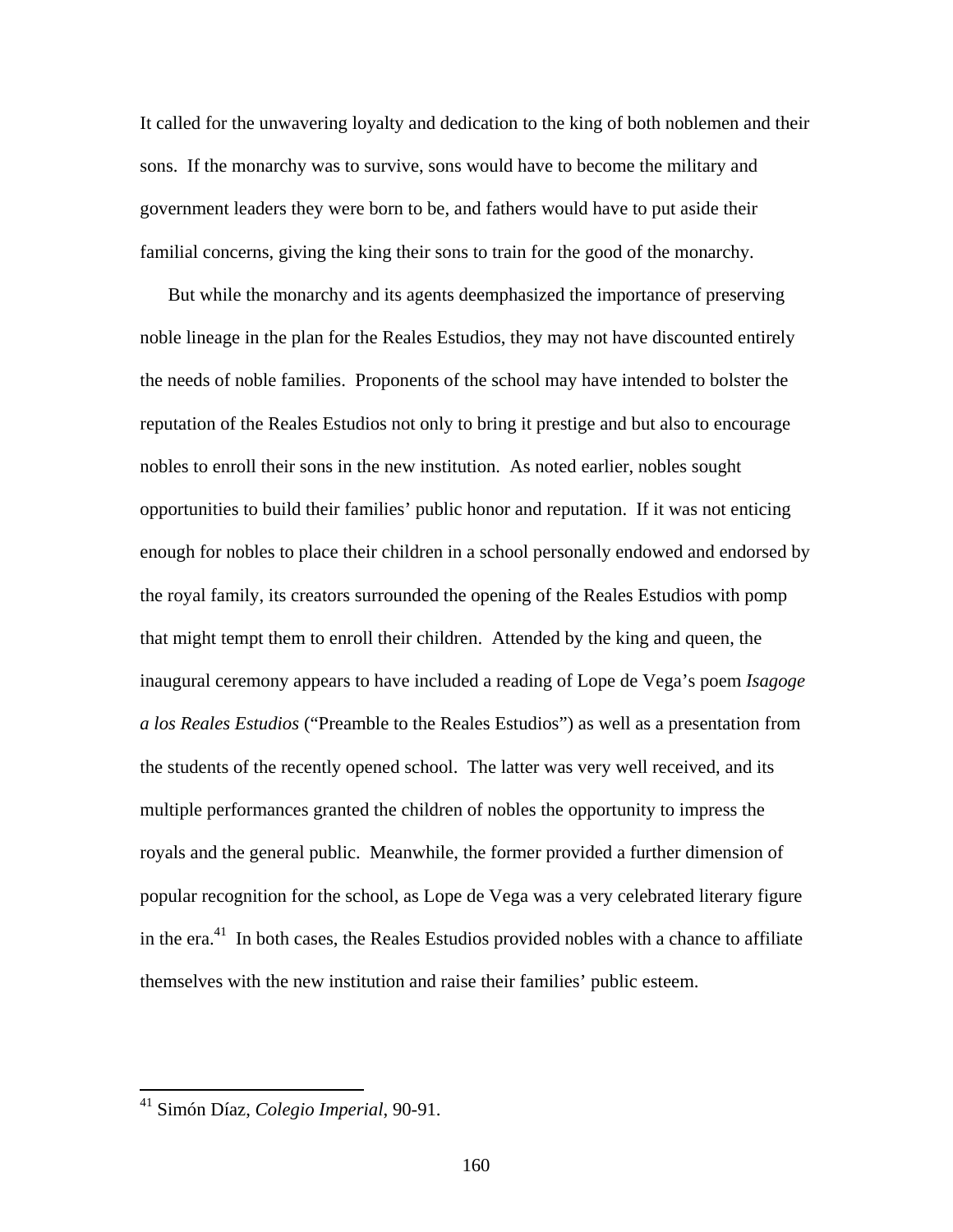The king's attempts to hire renowned scholars to teach at the school served similar purposes. Correspondence from the late 1620s relates the king's negotiations over the appointment of academic chairs. In 1628, Father Francisco Aguado and Philip IV communicated about who to hire for the remaining teaching positions. The king obdurately resisted Aguado's suggestions to hire certain instructors, holding out for the appointment of some of Europe's most prestigious Jesuit scholars. When in December 1628, the Jesuit administrator informed the monarch of the poor health of Juan de Matos, who held the chair in politics, the king responded, "I have to insist that Sirmond come to teach this course…tell the Count-Duke what it will take so that I know and it gets done."42 Philip IV certainly hoped to provide a top-shelf education for the pupils at the Reales Estudios. However, his demand for the Frenchman Jacques Sirmond, a renowned Jesuit professor of ecclesiastical history, was also a move to give the school noteworthiness.43 In another December 1628 memorandum, the king again insisted that Aguado get Sirmond on faculty. "For as soon as that vine is planted," argued the king, "the resulting fruit will be extremely reputable for this foundation, to see the prime subjects from every land coming to serve in this school."<sup>44</sup> After all, Philip intended this

 $42$  "Tengo de insistir en que venga a leerla Sirmundo, y diréis al Conde Duque cuantas diligencias fuere menester para que venga, para me de cuenta de ellas, y se hagan." See Philip IV's response to the December 12, 1628 memorial from Father Francisco Aguado in the packet titled "Habiendo propuesto al Rey Felipe Cuarto algunas personas aficionadas a las buenas letras muy grandes utilidades y conveniencias en que hubiese en Madrid unos estudios públicos." AGS, Gracia y Justicia 972, 21-22.

<sup>&</sup>lt;sup>43</sup> For more on Sirmond and the other scholars selected, see José Martínez de la Escalera. "Felipe IV: Fundador de los Reales Estudios" in *Anales del Instituto de Estudios Madrileños*, Tomo XXIII, (Madrid: Consejo Superior de Investigaciones Científicas, 1986), 175-97.

<sup>&</sup>lt;sup>44</sup> AGS, Gracia y Justicia 972, 22.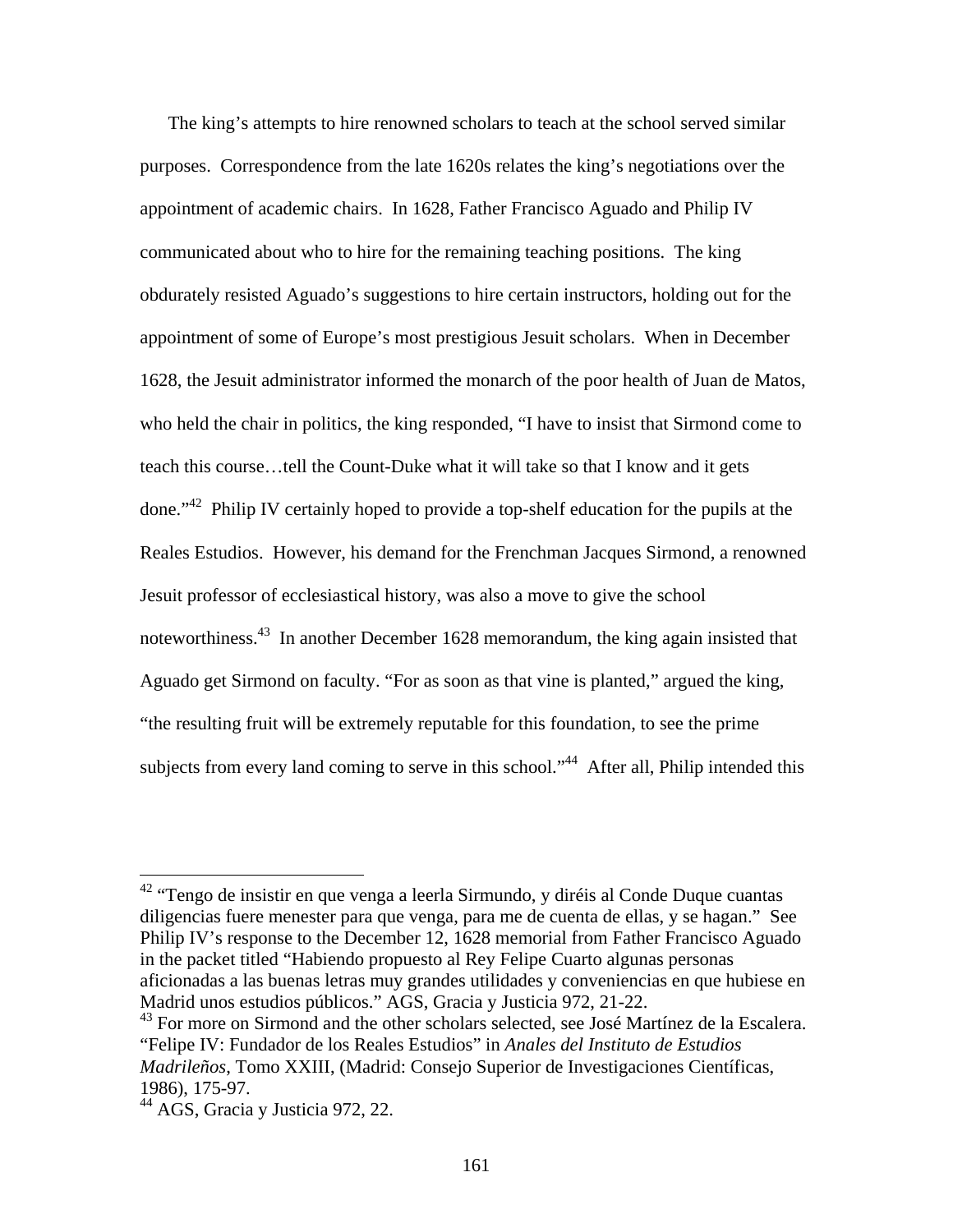school to be "the best in the world to be at and attend…[a] seminary like none seen before by the world's most prominent men."<sup>45</sup>

To be sure, the king was attuned to the effect that the school could have on his own reputation and on the political and military acuity of Spain's nobles. Yet it seems likely that he also hoped that the reputation of the Reales Estudios would entice nobles to enroll their sons. If this was his intention, it was a maneuver that contradicted the monarchy's attempts to deemphasize duty to family and conflicted with royal reformers' criticisms throughout the era of "effeminate" Spaniards, who put reputation and self-promotion before the common good. By taking this approach, however, the king and his ministers might convince nobles to entrust the education and formation of their sons to the state, permitting it to mold them into the statesmen and soldiers that Spain needed.

Despite the monarchy's great efforts, the Reales Estudios met with severely limited success. Within a few years of opening in 1629, the school's failure became evident. The school had mustered neither the number of students nor the kind of social status the king had desired. By 1634, attendance was as low as 60 students in the school's upper division. Eventually, government support for the project began to dry up. In 1634, the Royal Council of Castile suggested closing the Reales Estudios.46

With the enrollment of nobles in certain universities on the rise during this time, the lack of students enrolled in the Reales Estudios certainly reflected recalcitrance among

<sup>45</sup> "que verdaderamente conforme se plantase esta viña, así será el fruto de grande reputación para esta fundación, ver venir a servir en ella a los primeros sujetos de todas naciones," and "yo los erigí para que fuesen seminario nunca visto de los primeros hombres del mundo." Ibid., 28-29.

 $46$  Ibid., 228.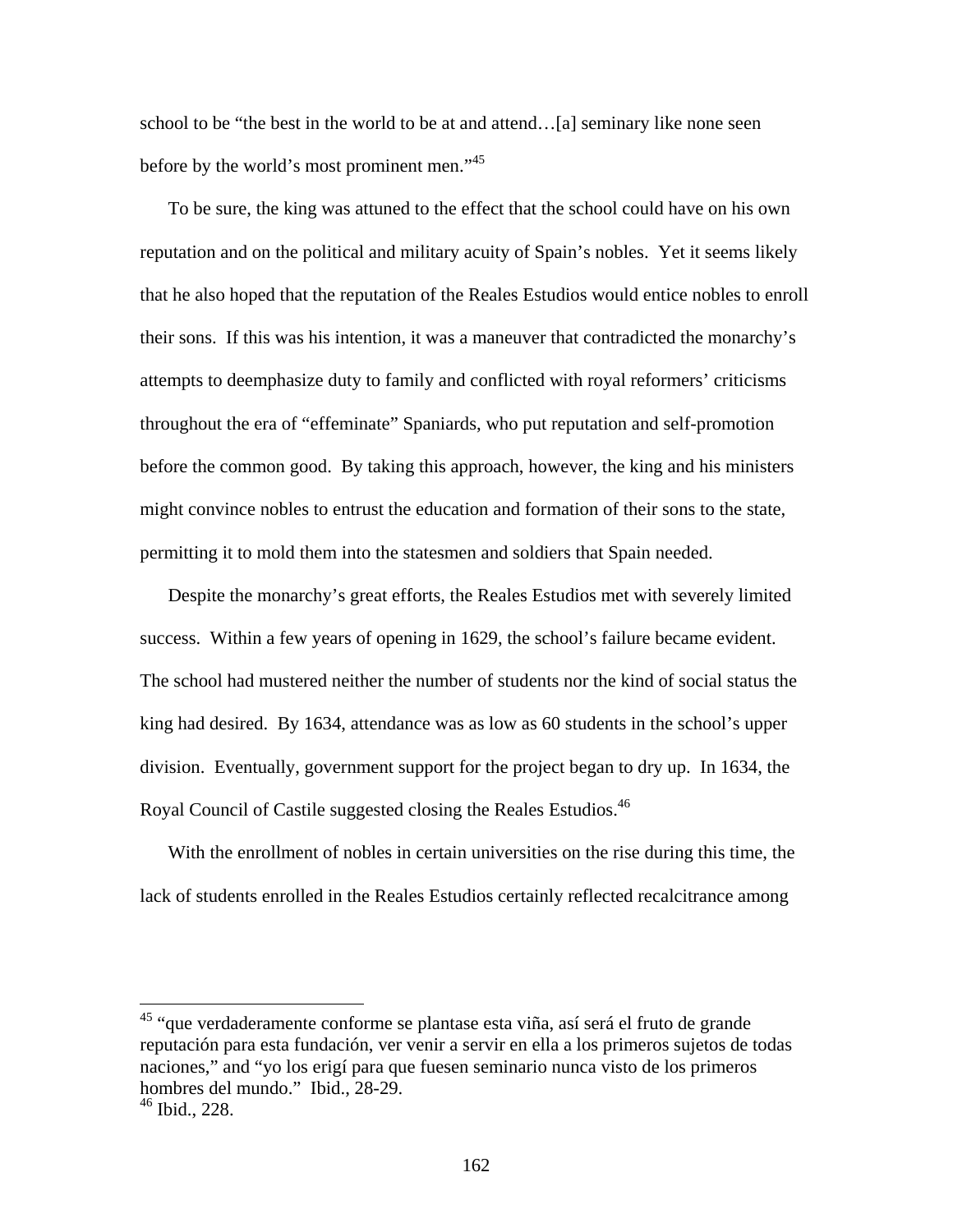nobles.<sup>47</sup> Quite simply, noblemen may have sought to educate their children and operate their families as they saw fit. The monarchy was asking for great sacrifice. It was not enough for noble families to devote their younger sons to the king's service. Villela and other representatives of Philip IV were asking for nobles to contribute all of their sons, risking the very extinction of their lineage. This was apparently a sacrifice they were unwilling to make.

## **(En)gendering a Rebuttal**

The vehement protests of those Castilian universities closest to Madrid against the Reales Estudios also may have dulled its luster and contributed to its failure.<sup>48</sup> The University of Alcalá de Henares, a short distance to the east of Madrid, and the University of Salamanca in western Castile had waged a vicious campaign against the school, publishing papers respectively in late 1626 and early the next year.<sup>49</sup> While it is most probable that universities feared for their own power and survival, they offered criticisms and reasons for the abandonment of the plan, ranging from the belief in the corrupting influence of the court on impressionable, young men to the need to "bleed the court of people" [desangrarla de tanta gente] – a tactic cleverly taken from the monarchy's own reform agenda.<sup>50</sup>

<sup>47</sup> Kagan, *Nobleza*, 235.

<sup>48</sup> Elliott, *Count-Duke*, 188.

<sup>49</sup> Simón Díaz, *Colegio Imperial*, 158.

 $50$  Using a familiar view of the court, the authors writing for the universities asserted that Madrid was filled with depravity, ambition and ruthlessness, and predicted a "total downfall and perdition of the youth of Spain" [total estrago y perdición de la juventud de España] if they conducted studies there; see the memoranda from the Universities of Alcalá de Henares and Salamanca written in protest to the formation of the Estudios Reales appearing in AGS, Gracia y Justicia, 972. As these documents do not bear the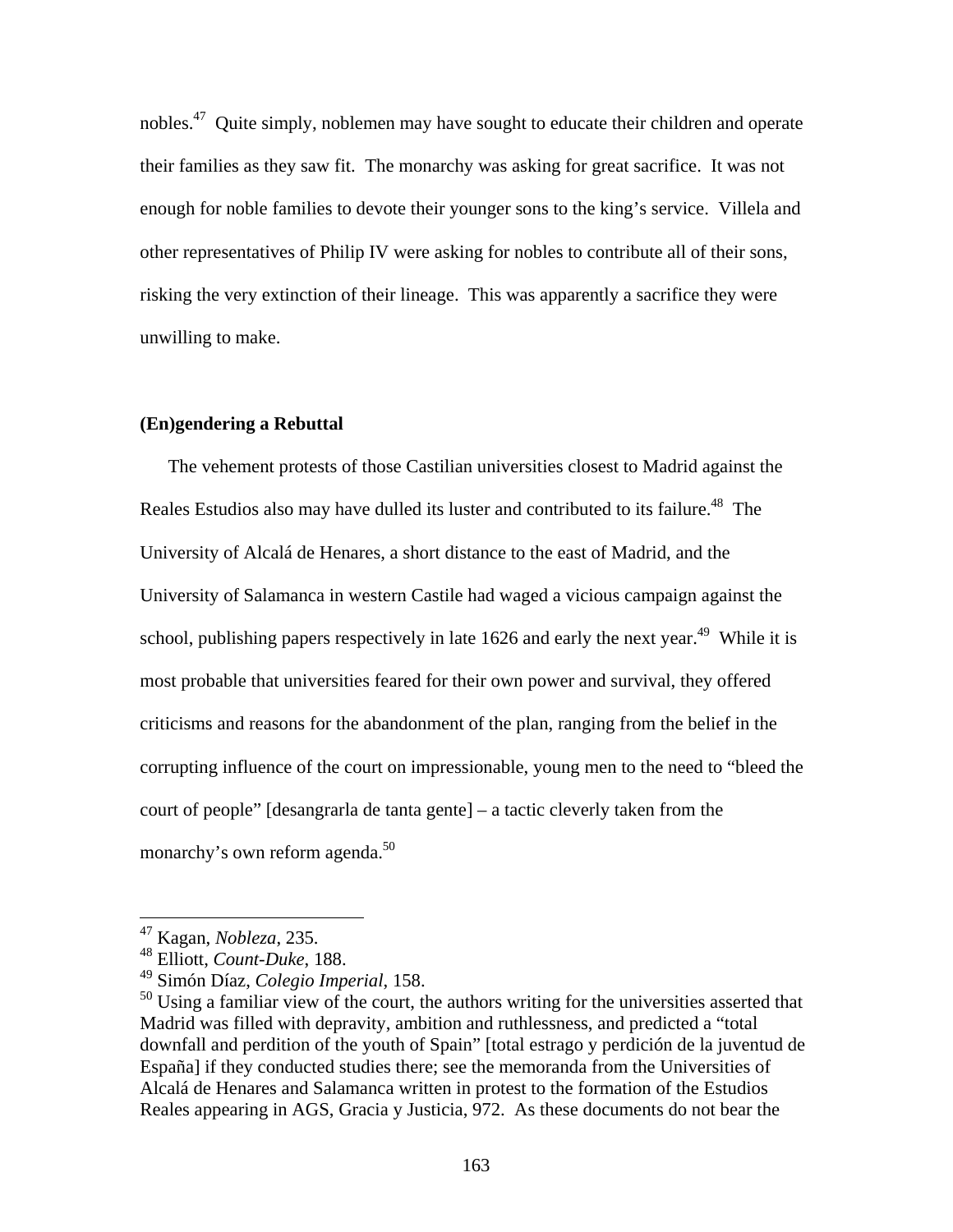Perhaps most interesting was the claim by the authors from University of Salamanca, alleged to be the professors Juan de Balboa and Basilio de León, that it was "neither decent nor licit" for Jesuits to teach the secular courses included in the curriculum.<sup>51</sup> Appealing to the papal acts from the Council of Trent on clerical and lay education, these authors asserted that publicly teaching "profane" or non-spiritual courses, such as astrology, mathematics, and classes on navigation and warfare, was outside the allowance of the Jesuits and other religious orders. Not only was astrology was a stone's throw away from superstition, but allowing the Jesuits to teach "military arts," as the unnamed authors called them, was certain to cause scandal and endanger the Jesuits, their students, and Spain as a whole.

They argued that Jesuits were exemplars of spirituality, and their piety would be ruined by entering into these fields. After all, why had God prohibited David from laying a single stone for the temple that he intended to build? This was because David was a soldier, whose greatest triumphs and honors had come at the slaughter of his enemies. The universities exclaimed, "How marvelous that canon law prohibits priests and monks from being teachers in the military arts in which the major science is to know how to spill the most blood and cause the greatest destruction."<sup>52</sup> Thus, these professors reasoned that from a divine point of view the training of soldiers and priests must be incompatible, a

names of authors, and the authors are only suspected for the latter, from this point on these documents will be referred to as "Alcalá" and "Salamanca;" Salamanca, 41; Alcalá, 6.

<sup>51 &</sup>quot;como es posible no se repare en que leer y enseñar con publica profesión cosas tan profanas como son matemáticas, astrología, arte de marear y de rebellica ni es decente ni licito ni seguro en personas religiosas y tan religiosos y ejemplares." Salamanca, 24. <sup>52</sup> "que maravilla que las leyes canónicas prohíban a sacerdotes y a religiosos, que no sean maestros de arte militar, adonde la mayor ciencia es saber derramar mas sangre, y

hacer mayores estragos." Salamanca, 33.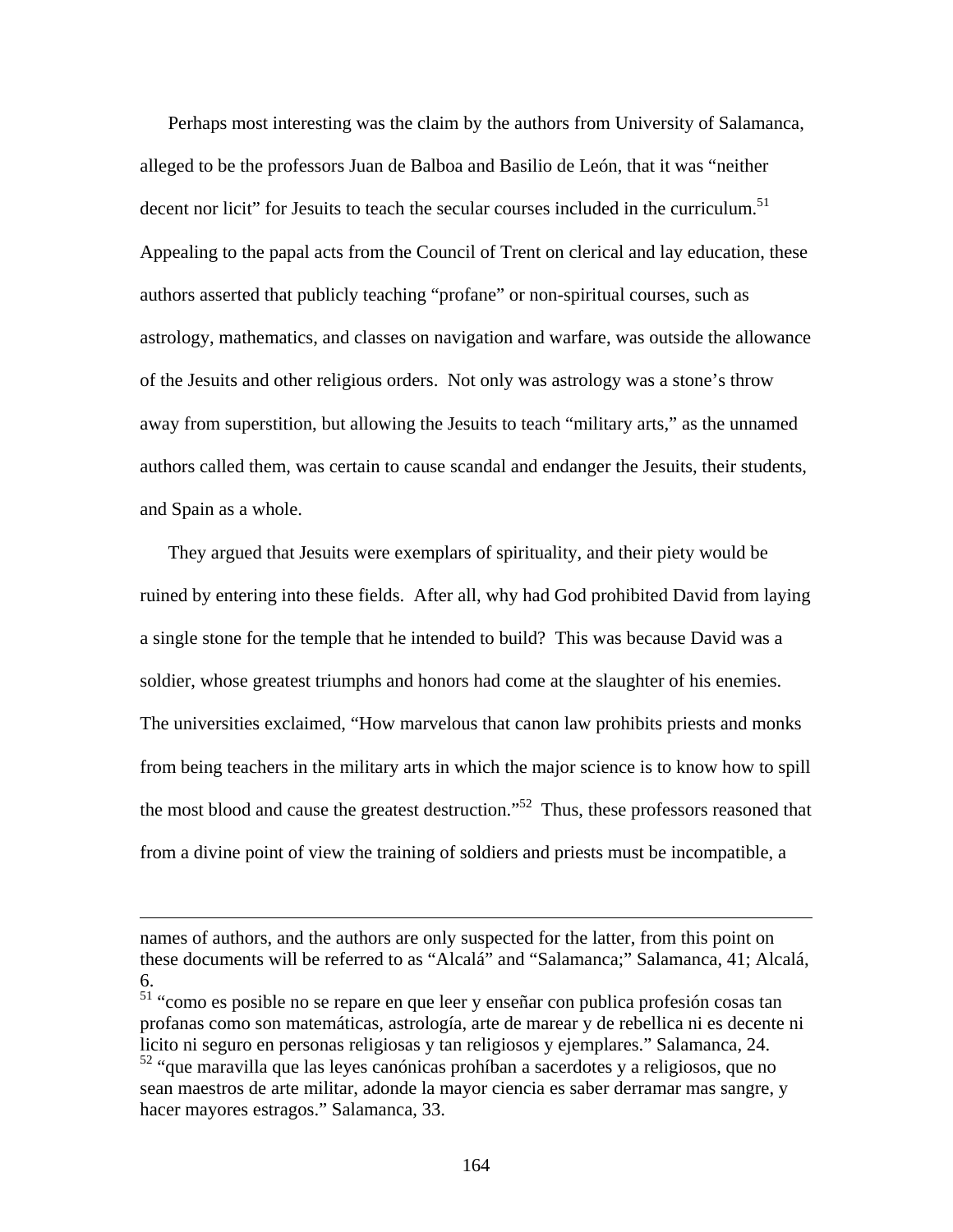view shared by the authors from Alcalá, who claimed that permitting priests to train soldiers would result only in the teaching of peaceful doctrine and the formation of cowardly military personnel.<sup>53</sup>

As so often seen in the writings of the era's reform authors, critics from the universities called on notions of gender to make their argument. They juxtaposed two concepts of manliness – the man of God and the military man - hoping to show their incompatibly. As demarcated by León and Balboa the two could not be mixed without jeopardizing both. The piety of Spain would be tainted at its source, as the Jesuits were its spiritual beacon and educators. At the same time, laymen, especially nobles-turnedsoldiers, would suffer the effects of a "crianza blanda" or soft upbringing, the type that authors like Mariana had said would prevent the proper and manly formation of men.<sup>54</sup>

It is hard to say the extent of the damage done by these publications to the reputation of the Reales Estudios. On March 30, 1627, the king passed the Society's complaints about these papers onto the President of the Council of Castile, Cardenal Trejo, who ordered the collection and destruction of the memorial from Salamanca. He feared that the memorial presented the monarchy and the Jesuits in a bad light and that some copies might cross the borders into foreign lands, where they would damage the reputation of both institutions. Only 439 copies were confiscated. A second effort to round up the memorials was spearheaded by the Count-Duke of Olivares, Cardenal Trejo and the Inquisitorial General, which sought to collect the remainder of the more than 1,000 copies that had been distributed as a result of two separate printings of the memorial.<sup>55</sup>

<sup>53</sup> Alcalá, 25.

<sup>54</sup> Mariana, *Dignidad Real*, 140.

<sup>55</sup> Simón Díaz, "Colegio Imperial," 176-177.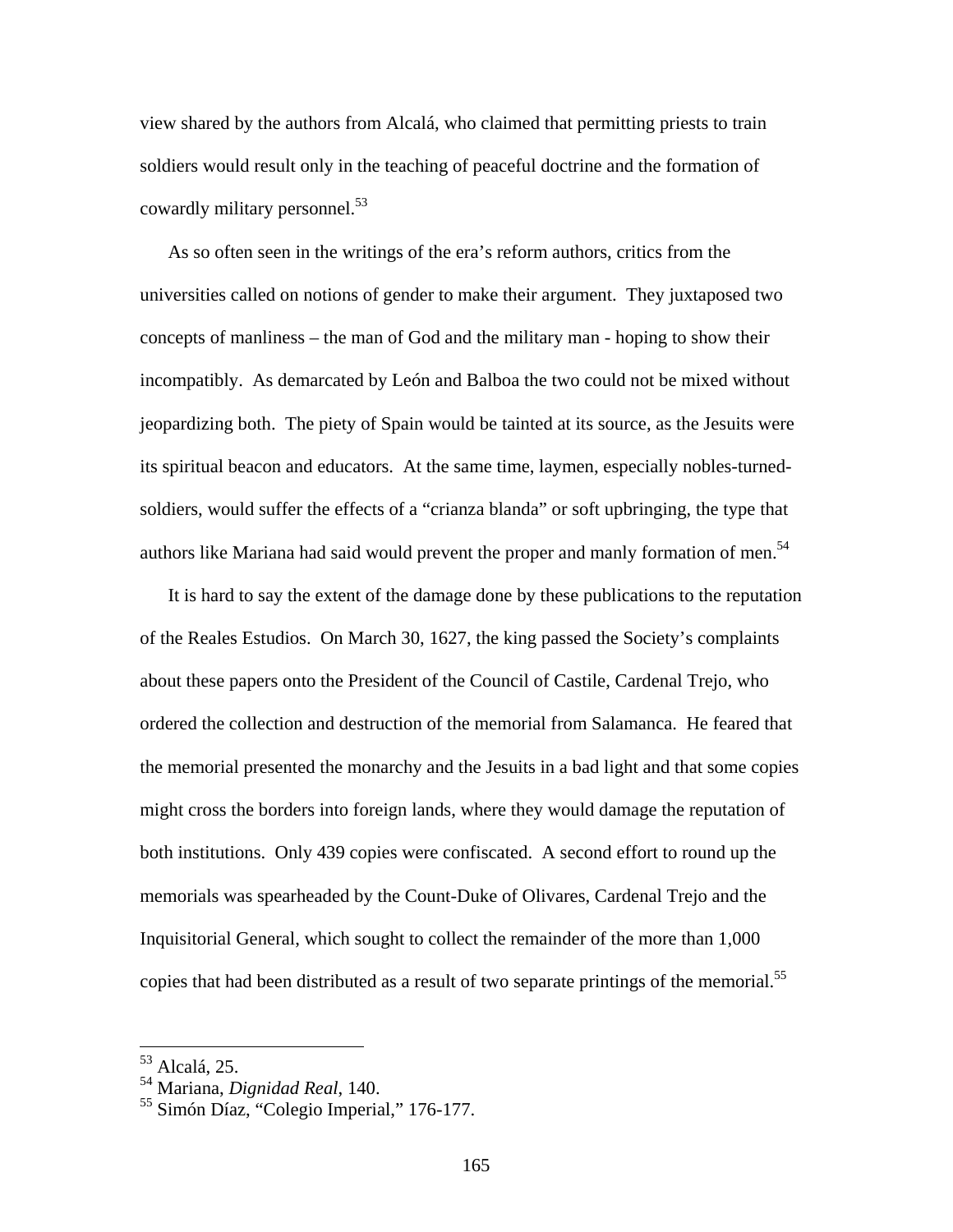Although these views of the Estudios Reales may have discouraged some from enrolling their sons, it is quite plausible that the families of nobles or other viable candidates for admission into the school and service to the crown sent their sons instead to one of Spain's universities, where they could carry on family legacy gain membership in a Colegio Mayor, one of the smaller colleges that facilitated access to government posts.<sup>56</sup> Whatever the reason, the Reales Estudios, the monarchy's attempt to turn nobles into the "fathers of their people" rather than just fathers, faded away as quickly as it had appeared.<sup>57</sup>

# **The Academies**

 $\overline{a}$ 

Before the Reales Estudios had even closed its doors, the Count-Duke of Olivares had begun to put together another educational program. The new plan consisted of a peninsula-wide educational system and a series of public exams by which students gained admission into an elite military academy and trained to become royal pages.<sup>58</sup> In  $1632$ and again in 1635, Olivares, who was no novice to advising on matters of education, produced memoranda supporting and describing the network of schools.<sup>59</sup>

This new educational program started with early education and tended to its pupils well into their twenties. The plan consisted of four stages. The first three focused on

<sup>&</sup>lt;sup>56</sup> For more on the Colegios Mayores in Spanish universities, see Richard Kagan, *Students and Society in Early Modern Spain* (Baltimore: The Johns Hopkins University Press, 1974), especially chapter 7.

 $<sup>57</sup>$  This view of nobles as the father of their people appears throughout the writings of</sup> royal reform committees during the last years of Philip III's reign and the first years of his son's rule. See chapter 4 for more on the assignment of this paternal role. 58 AHN, Consejos, 50113.

<sup>&</sup>lt;sup>59</sup> Olivares played at least a nominal role in the formation of the Reales Estudios. Kagan also offers evidence of Olivares' efforts to write a curriculum in 1624 for his twelve year old brother-in-law, the Marqués de Toral. Kagan, *Nobleza*, 227.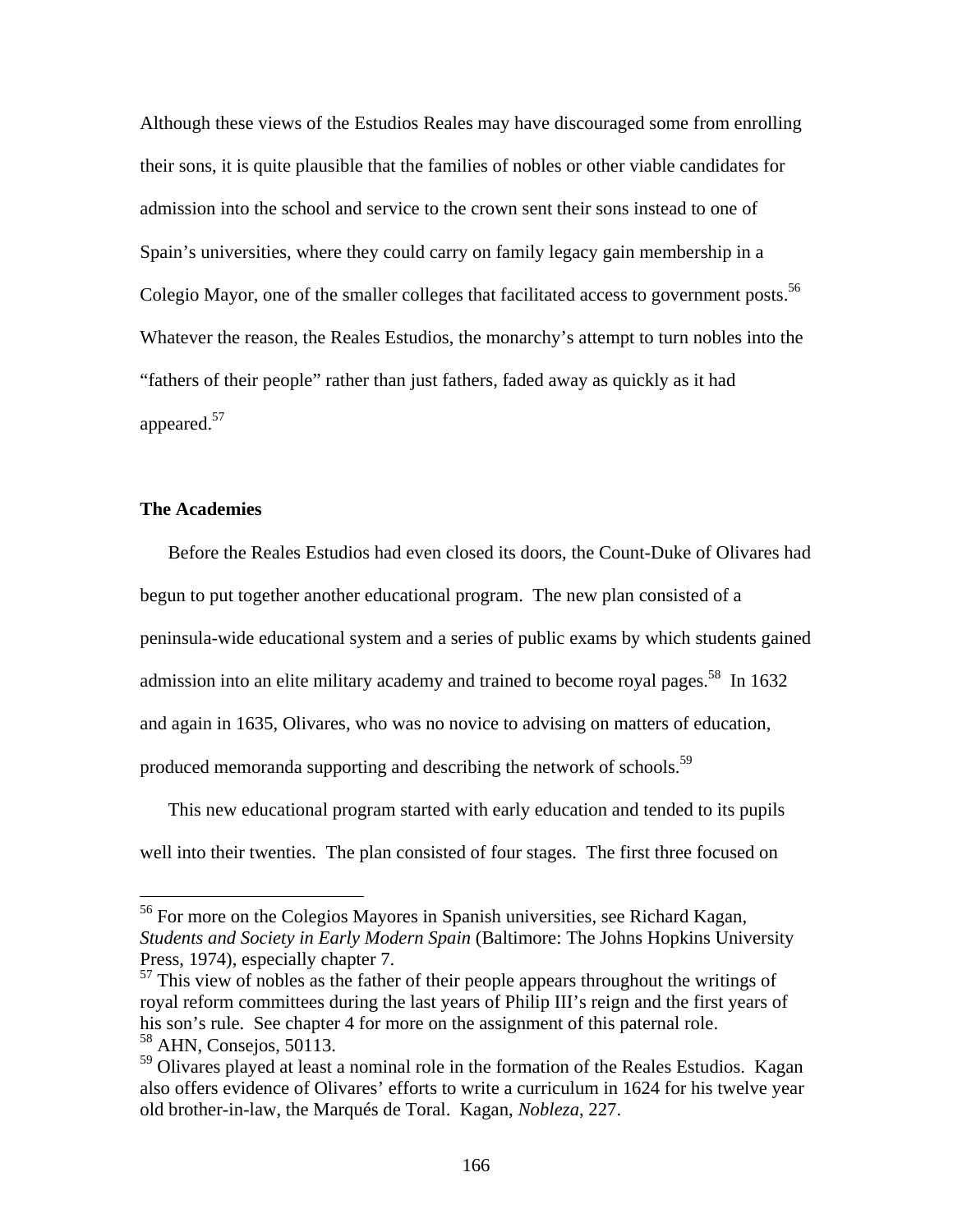formal schooling and corresponded fairly closely with Spain's existing educational divisions.<sup>60</sup> The first stage targeted the development of children three to five years of age. Like most early education, it focused on basic literacy and church teachings, hoping to influence the spirit and habits of children. The second phase included students six to fourteen, the ages of students attending grammar schools or *colegios*. This stage included lessons in writing and mathematics. Olivares also expected students to obtain reading proficiency in Latin during this stage. For the first fourteen years or during these initial two stages, students could receive their education from local educators or clergy in preparation for entrance into an academy. Municipal leaders, diocesan clergy or figures such as the Royal Chaplain, for those living in Madrid, could test students and vouch for the quality of their education. Students wanting to enter into the "pages' academy" – as Olivares had termed it – had to receive certification for each completed level. At the age of fourteen, students could opt to enter into vocational training or the universities as desired, or they could apply to enter into one of the academies. At this point, they entered the third stage of Olivares' plan.

Planned for Madrid and a few other Spanish cities, the academies were the centerpiece of his program. Hosting students for a period of five years – beginning around the age of 14 and ending by the age of  $20$  – the academies would teach students from a curriculum that included both academic and military exercises. Their goal was to form *pajes* and *meninos*. The former served as pages for the king and the latter tended to the queen and the rest of the royal family. Highly coveted for their prestige and placement in the king's inner circle, these positions had traditionally been the preserve of

<sup>60</sup> For more on the stages of education in early-modern Spain, see Kagan, *Students*.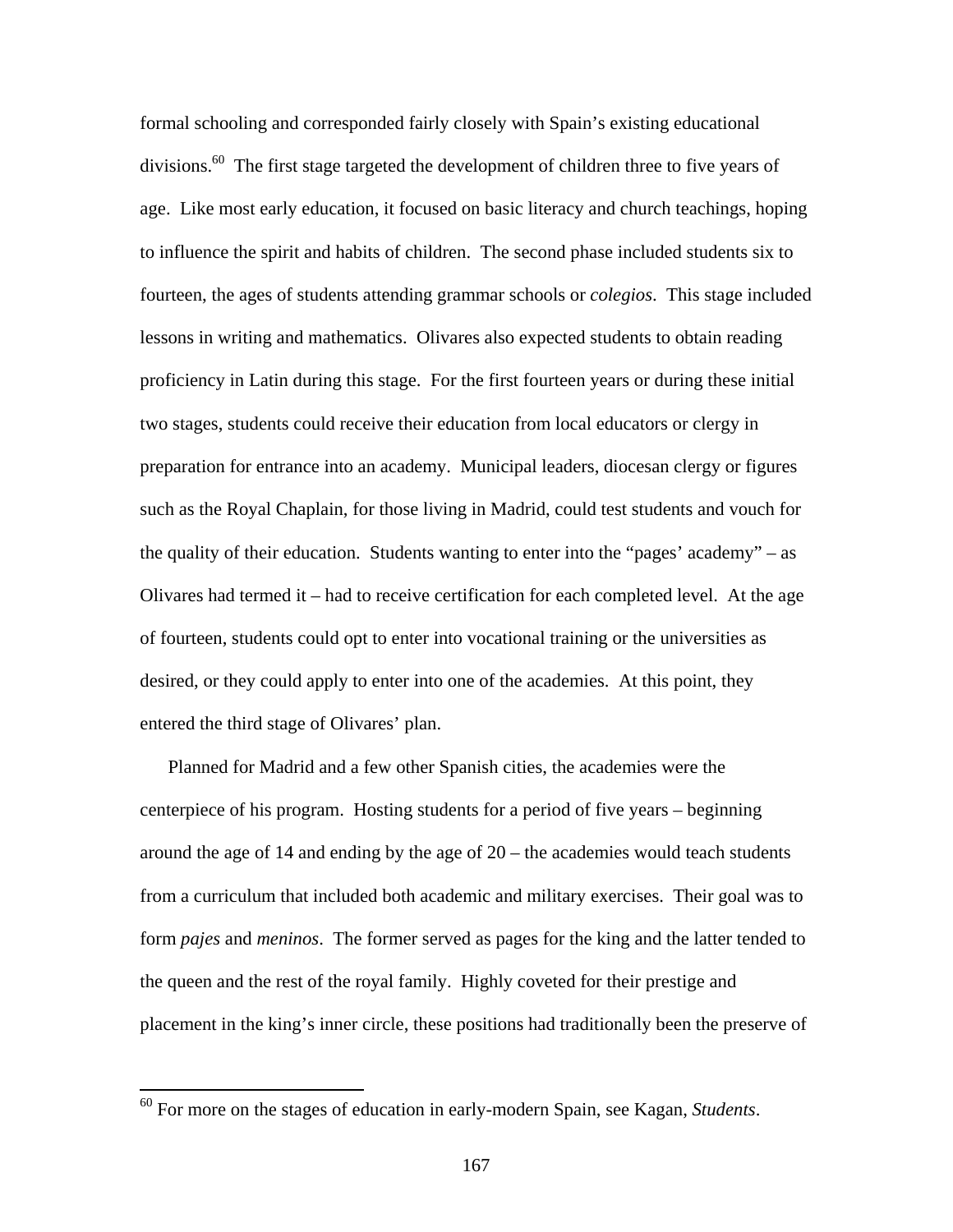the nobility. As with the Reales Estudios, Olivares once again intended to train those that surrounded the king and reverse what he saw as a lack of service in government and military. Summing up the description of his program, Olivares boasted that the plan was neither impractical nor costly. It was, in his estimation, the perfect plan to "reestablish the nobility" (*recrecer a la nobleza*).<sup>61</sup>

His reasons for reforming the nobility differed little from those given by Villela in the plan for the Reales Estudios. Olivares cited the neglected education of young nobles as justification for enacting the proposal.<sup>62</sup> He expressed similar views in a letter written to the President of Castile, Miguel Santos de San Pedro, on September 18, 1632. "Few noblemen," complained Olivares, "the masters of minor and major households, deal with the study of the good letters that add luster and are irreplaceable in preparing [young nobles] for a career."<sup>63</sup> Asked to review Olivares' proposal by Philip IV in the summer of 1635, the *Junta de Educación* reached the same conclusion.<sup>64</sup> In their assessment, the education provided for the children of nobles was "short and careless."65 Both called for the monarchy to act paternally and compensate for the neglectful nobles, who had failed to educate their children and deprived the monarchy of men trained to carry out traditional noble duties. "Without a good upbringing and education [*crianza*]," Olivares maintained in his proposal, "there are no good subjects, just as it is impossible without a

 $<sup>61</sup>$  This phrase appears in the plan for the academies in AHN, Consejos, 50113.</sup>  $62$  Ibid.

 $63$  "hallárse...que raros hombres nobles, principalmente dueños de casas mayores y menores, tartan del estudio de las buenas letras que tanto ilustran y tan inescusables son a toda profesión." Elliott and Peña, *Memoriales*, Tomo 2, 81.

 $64$  For more on their ordered review of Olivares' plans for the academies, see Juan Francisco Baltar Rodríguez, *Las Juntas de Gobierno de la Monarquía Hispánica (siglos XVI-XVII)* (Madrid: Centro de Estudios Políticos y Constitucionales, 1998), 426-428. 65 "corto y descuidado." AHN, Consejos, 50113.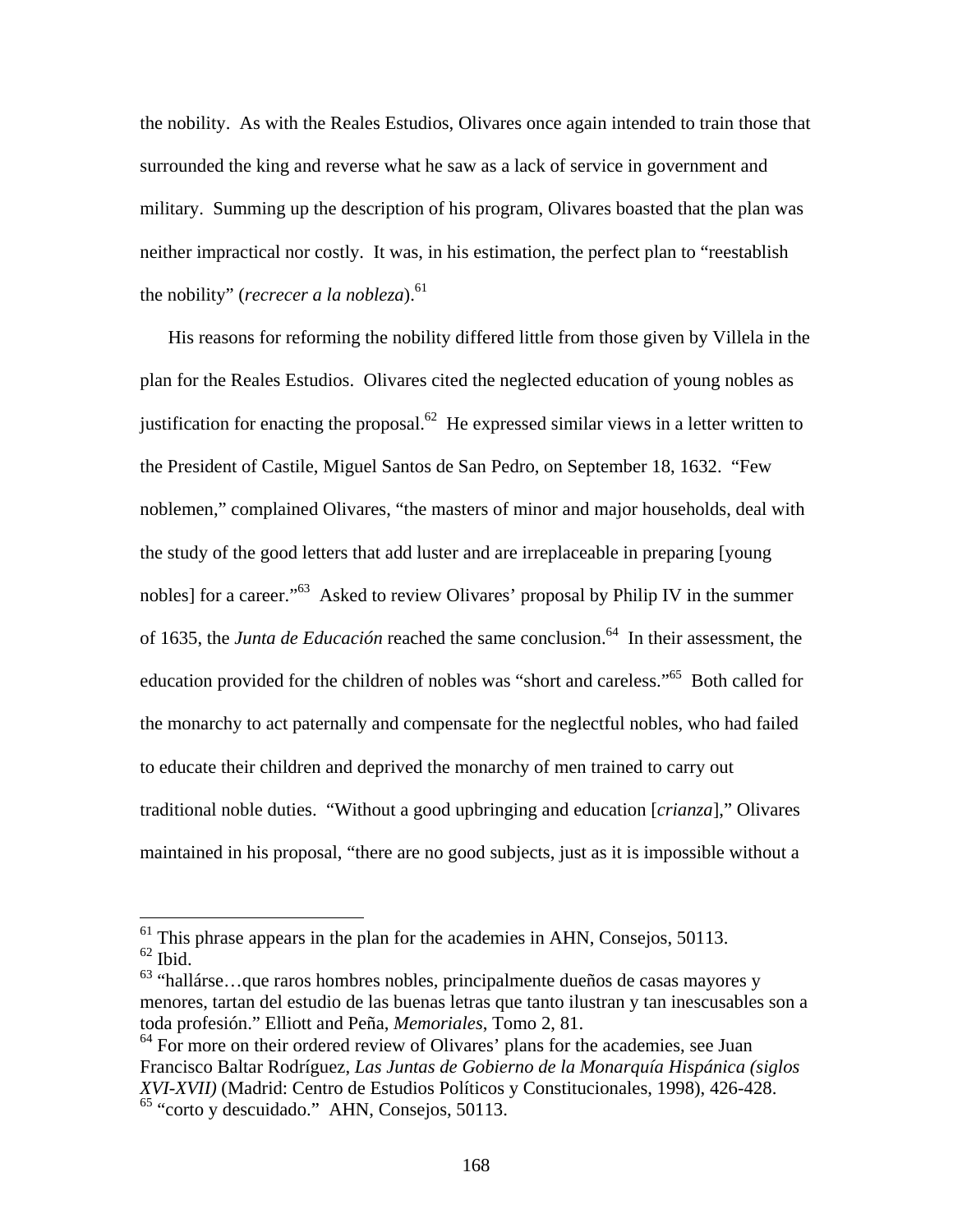miracle to have the ideal people in the government, the state, and the military without a good education."<sup>66</sup>

Olivares and the members of the Junta de Educación felt confident that the academies could prepare young men to fulfill these roles successfully. The Junta anticipated that the proposed academies would "instruct the spirit for public and domestic governance."<sup>67</sup> This reference to gaining knowledge in "domestic governance" was most likely meant to accentuate the overall leadership qualities that pupils stood to gain. Throughout earlymodern Europe, the household was often conceived of as a scale model of the state. Placed in control of this idealized view, men were to order and rule the household with the same firmness and fairness as a good monarch would his people.<sup>68</sup> Since the ability to effectively govern a household mirrored the ability to govern a larger body of people it may have translated to better leadership in the minds of the Junta's members. This claim may also have reflected the need to govern one's self or control one's desires. Advocates of noble education writing in France at this time called for lessons in ethics and politics to teach young nobles how to govern themselves and others.<sup>69</sup> Proponents of the Reales Estudios had also promoted self-control and resistance to temptation as critical to greater focus and efficiency as a leader.

For Olivares, the development of these leadership qualities came not only from formal studies but also from travel, which he proposed students take after graduation as

 $66$  "sin buena crianza no hay buen sujeto, y así imposible sin milagro haber sin la buena instrucción personas idoneas para el gobierno, ni para el estado, ni para la guerra." Ibid. 67 "instruyen el ánimo para el gobierno público y doméstico." Ibid.

<sup>68</sup> For two brief reflections on this comparison, see Merry Wiesner, *Women and Gender in Early Modern Europe*, 2<sup>nd</sup> ed. (New York: Cambridge, 2000), 293; and Gisela Bock, *Women in European History* (Oxford: Blackwell, 2002), 27.

<sup>69</sup> Dewald, *Experience*, 58-60, 80.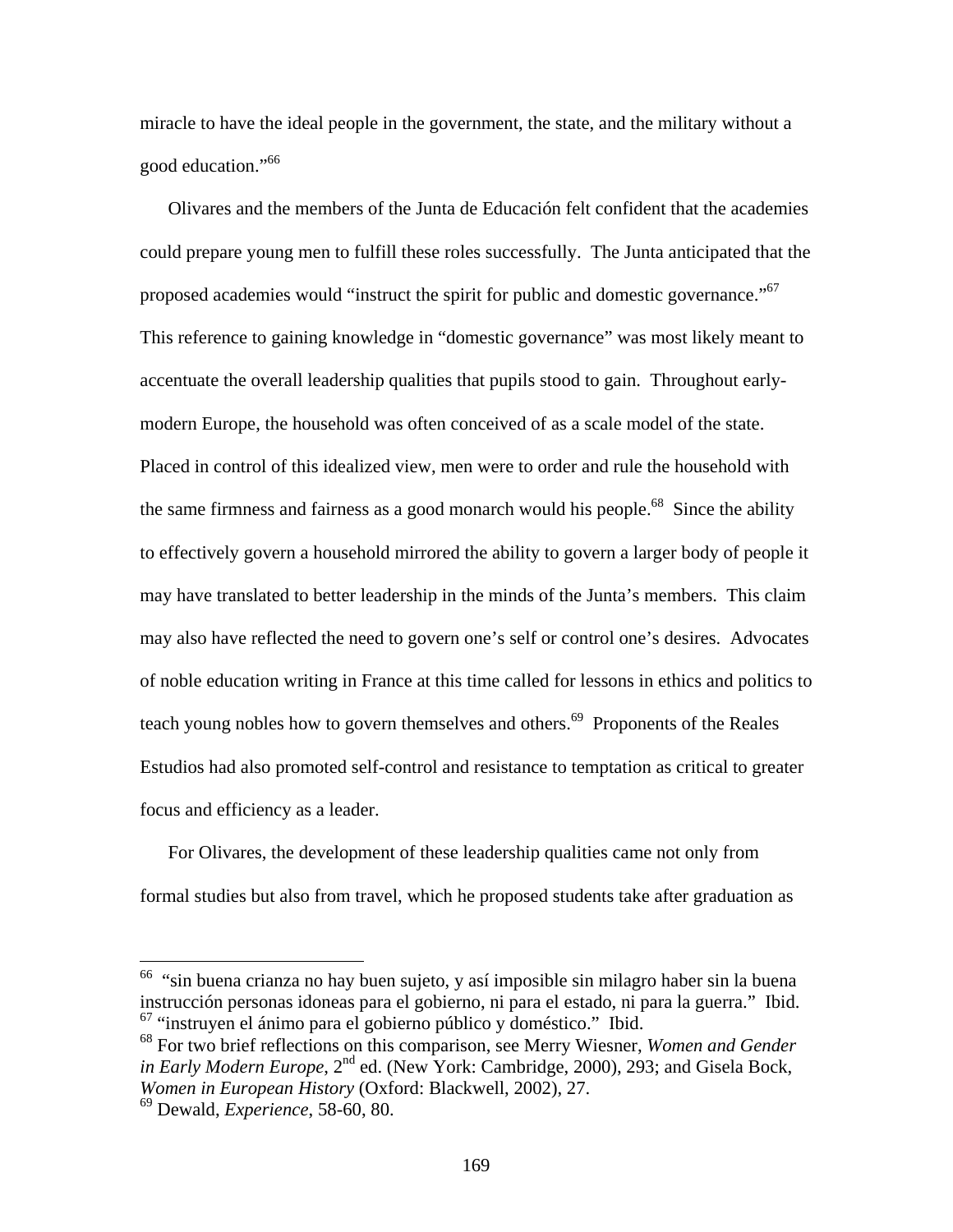the fourth phase of the education. The son of the Spanish ambassador to Rome, Olivares' worldview had been forged in part by experiences abroad.<sup>70</sup> Consequently, he regarded highly the pedagogical value of experiences obtained outside the classroom. Olivares maintained that exposure to the lands inside and outside of Spain would help students build on the education they received in the academies. Embracing a belief expressed by many authors of the era, Olivares felt a combination of travel and study would reveal to graduates the nature of certain people as well as the proclivities of mankind in general, facilitating their understanding of the people they would later govern.<sup>71</sup> The common behaviors and inclinations observed comprised a "political science" that could be applied by those in power. $^{72}$ 

There was no doubt that the academies could remedy a shortage of "ideal people" in military positions. The curriculum for the academies reflected a substantial commitment to military training. In fact, this was its greatest difference from the Reales Estudios. Rather than relying solely on texts to educate students on military situations, Olivares

<sup>70</sup> Elliott, *Count-Duke*, 15.

 $71$  AHN, Consejos, 50113.

 $72$  This call for a "political science" appears in the work of the professor of theology, Sancho de Moncada. See his *Restauración Política de España* (1619), ed. Jean Vilar Berrogain (Madrid: Instituto de Estudios Fiscales, 1974), 229-230. For other examples of this view, see Baltasar Álamos de Barrientos, *Aforismos al Tácito Español* (1614), (Madrid: Centro de Estudios Constitucionales, 1987); and Antonio de Herrera, "Discurso y Tratado que la Felicísima Monarquía Castellana Fue Acrecentando su Imperio por los Mismos Modos que la República Romana," in *De las Varias Epístolas Discursos y Tratados de Antonio de Herrera* (Madrid, 1622). These views can be seen in more detail in chapter 2 of this dissertation.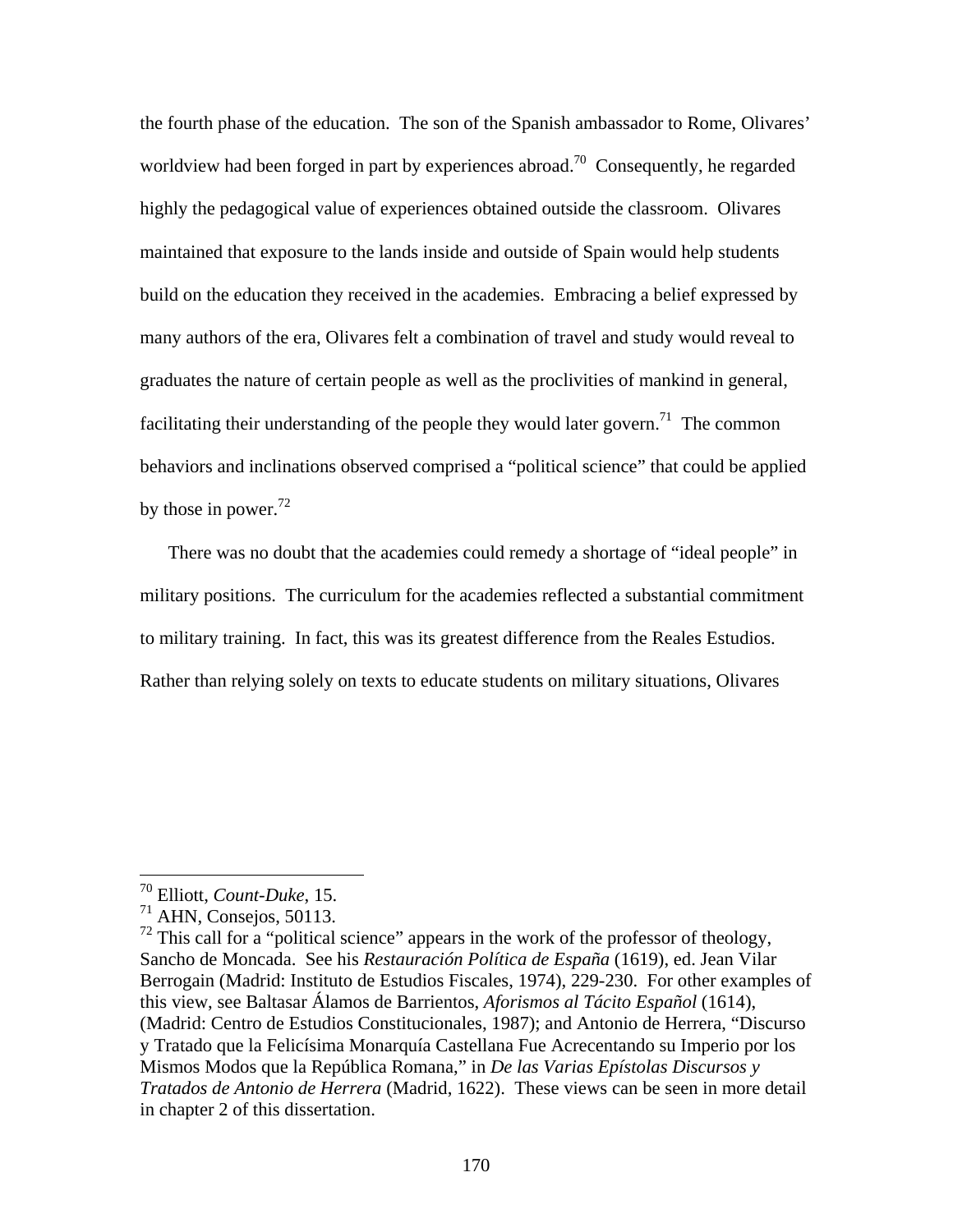focused his academies on military skills both "theoretical and practical" [*teórica y práctica*] stressing physical activity much more than Villela had.<sup>73</sup>

The list of proposed exercises included a variety of activities meant to form an elite corps of physically and military trained young men. When not training, students should play games with a ball. Admitting a personal fondness for such activities, Olivares also clarified that passing recreational time in sport would strengthen students' bodies. Otherwise, students would practice riding horses and using a lance, as well as learn to fence and dance.<sup>74</sup> In a schedule drawn up by Olivares for the house of pages in 1639, he lists fencing and dancing courses, as well as their exams, adjacent to one another, suggesting perhaps a connection between dancing and developing footwork in fencing.<sup>75</sup> His insistence on teaching dancing also may have indicated a desire to groom pages for formal social interaction at court and temper their combat training. Dancing was part of the curricula in French academies for this very reason; courtly conduct promoted grace and self-control.<sup>76</sup> Whatever the reason, Olivares saw fencing and these other lessons as critical to the formation of the pages and of the Spanish nobility. In his September 18, 1632 letter to Santos de San Pedro, Olivares declared the need to master these skills, adding in particular that without learning military arts "one cannot be a nobleman."<sup>77</sup>

Although it did not hash out the curriculum in the same detail as Olivares, the Junta de Educación imagined the academies having the same effect. They wrote the king that

 $73$  See pages 97v-98r in the Count-Duke of Olivares' 1639 plan for the house of pages titled "Representación del Conde-Duque de Olivares hecha al Rey don Felipe IV sobre la educación de los caballeros pajes de SM," BNE mss. 10994.

<sup>74</sup> AHN, Consejos, 50113.

<sup>75</sup> BNE mss. 10994, 98r, 99r.

<sup>76</sup> Schalk, *Valor*, 180.

<sup>77 &</sup>quot;no puede constar un hombre noble." Elliott and Peña, *Memoriales*, Tomo 2, 81.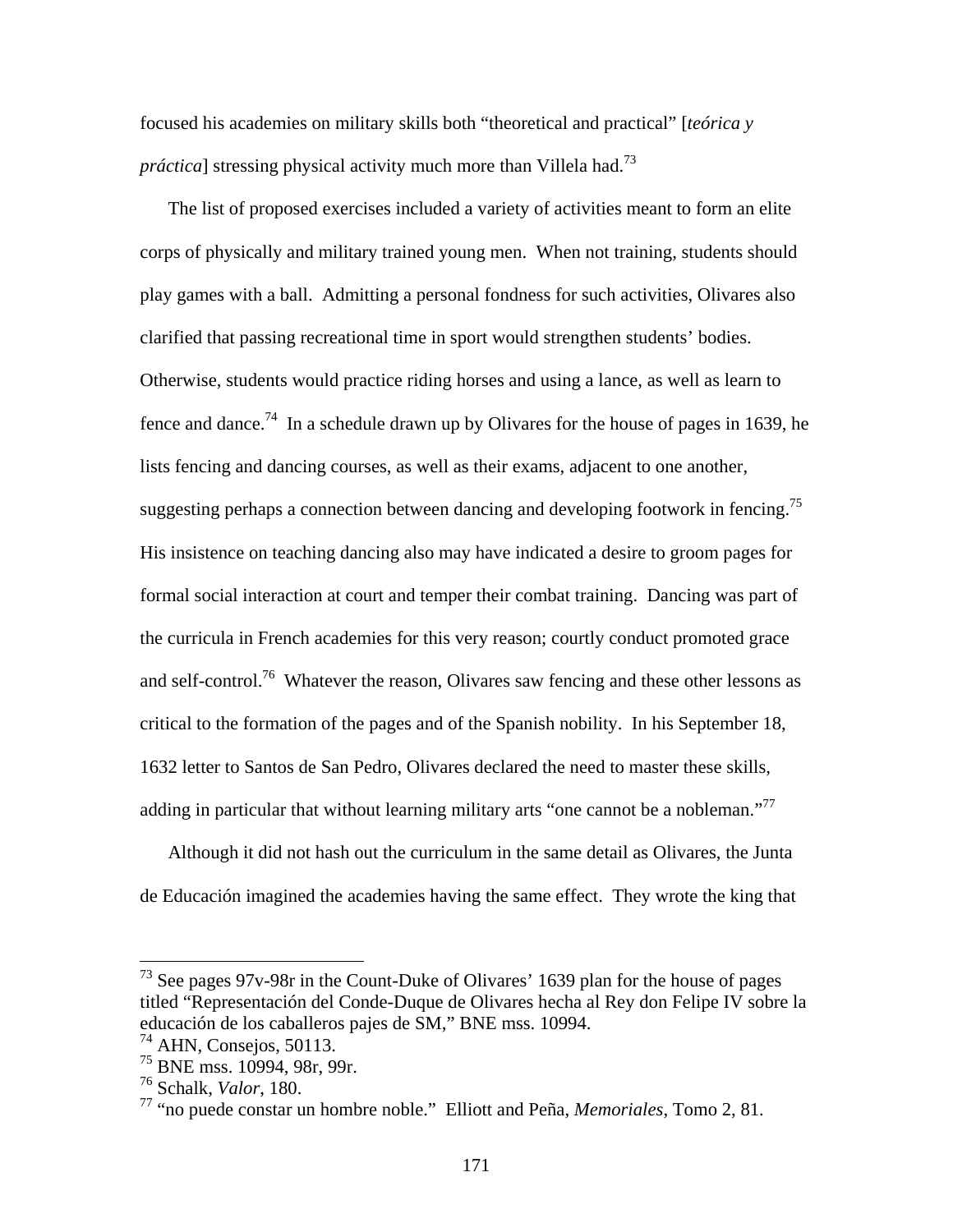the academies could become a "university of cavalry" [*universidad de caballería*] clearly reflecting a desire to craft a well disciplined and martially spirited group of men that could carry out the traditional military roles of the nobility. The quest to "reestablish the nobility," it seems, meant the revival of a corps of battle-ready men prepared to serve the king and imbued with an active, martial spirit through rigorous physically training.<sup>78</sup>

Through his proposals, Olivares made clear that this increased emphasis on physical training and actual military drill was a response to Spain's involvement in the Thirty Years' War.<sup>79</sup> Toward the end of the 1620s, Spain's initial success in the war had faded, and as the conflict progressed into the next decade, Spain faced new battlefronts and continued difficulties in marshalling resources.<sup>80</sup> Undoubtedly frustrated by the turn of events, Olivares declared that Spain had lost its martial spirit. Of course, in his mind the most culpable were the nobles. He offered proof of their recent abandonment of duty. In the spring of 1633, the brother of the king, the Cardinal-Infante Ferdinand, received orders to lead Habsburg troops out of Italy and into the Netherlands. Reflecting on this assignment, Olivares sourly wrote that "With the passage of the king's brother *in person* to Flanders neither a single high-ranking nobleman nor gentleman [*caballero*] budged to accompany him, showing quite clearly the state to which the martial spirit of our people has been reduced as a result of neglect and disregard."<sup>81</sup> Through an education replete

 $78$  AHN, Consejos, 50113.

<sup>79</sup> Kagan, *Nobleza*, 231.

<sup>80</sup> John Elliott, "Spain and the War," in *The Thirty Years' War*, 2nd ed., ed. Geoffrey Parker (New York: Routledge, 1997), 92-8.

<sup>81 &</sup>quot;Con pasar un hermano de Su Majestad en persona a los estados de Flandes no se a movido una persona señalada de España ni un caballero particular a irle acompañando, cosa cierta que muestra bien claramente el último estado por lo menos descuido y olvido, a que se han los espíritus armígeros de nuestra nación." AHN, Consejos, 50113.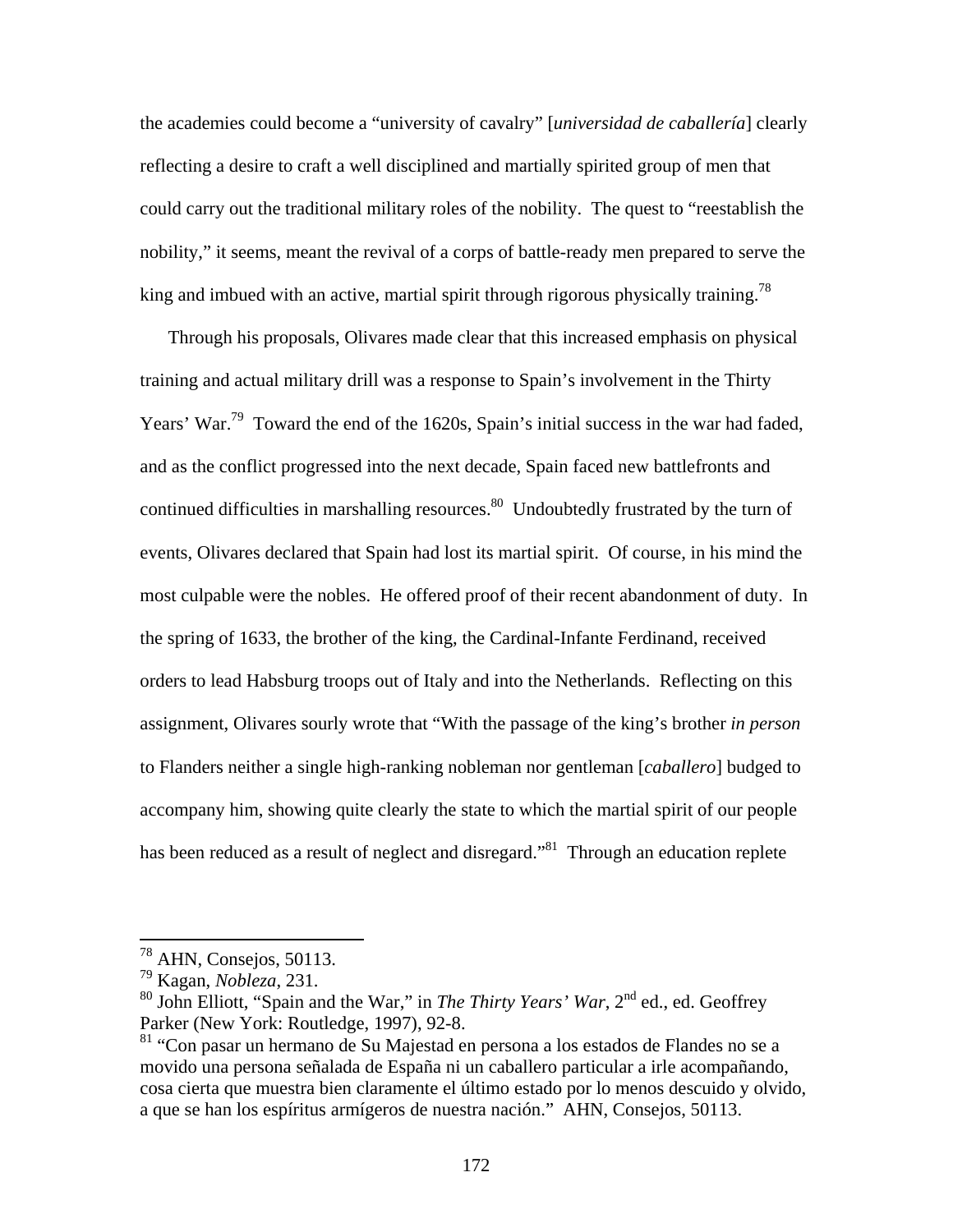with military exercises, Olivares hoped to rekindle an "inclination for military endeavors" – the virtuous and manly conduct that made up the social responsibilities of the nobility. $82$ 

Olivares also proposed another way to attract young men into the military. He offered an alternative to an education in the academies for those hoping to become pages. After reaching the age of fourteen and completing the second phase of education, students could opt to serve in the king's army for five years instead of training in an academy. Undergoing evaluation by their superiors and receiving certification of this alternative form of education, these young men could then petition to become pages.<sup>83</sup> This option corresponded to Olivares' view on experience as a critical part of education. Through their service in the military these young men would gain first-hand knowledge of combat, and introduced into the ranks of the court, they might later serve as advisors on military issues. A clever enticement, this alternative path would not only endow future leaders with military knowledge but also bolster the numbers of men serving the king in his armies.

For Olivares and the Junta de Educación, the academies seemed also to have diplomatic connotations. This too may have resulted from the tensions on the continent. With the king's troops overextended and notoriously underpaid, diplomacy might necessarily resolve some conflict, saving the monarchy some expense and preserving the lives of Spain's undermanned military. Olivares and the Junta alluded to this goal through repeated admiration of the diplomacy prompted by military academies in France.<sup>84</sup> They pointed out that these academies not only drew the best students from

<sup>&</sup>lt;sup>82</sup> "mover la inclinación al ejercicio militar." Ibid.

<sup>83</sup> Ibid.

 $84$  Ibid.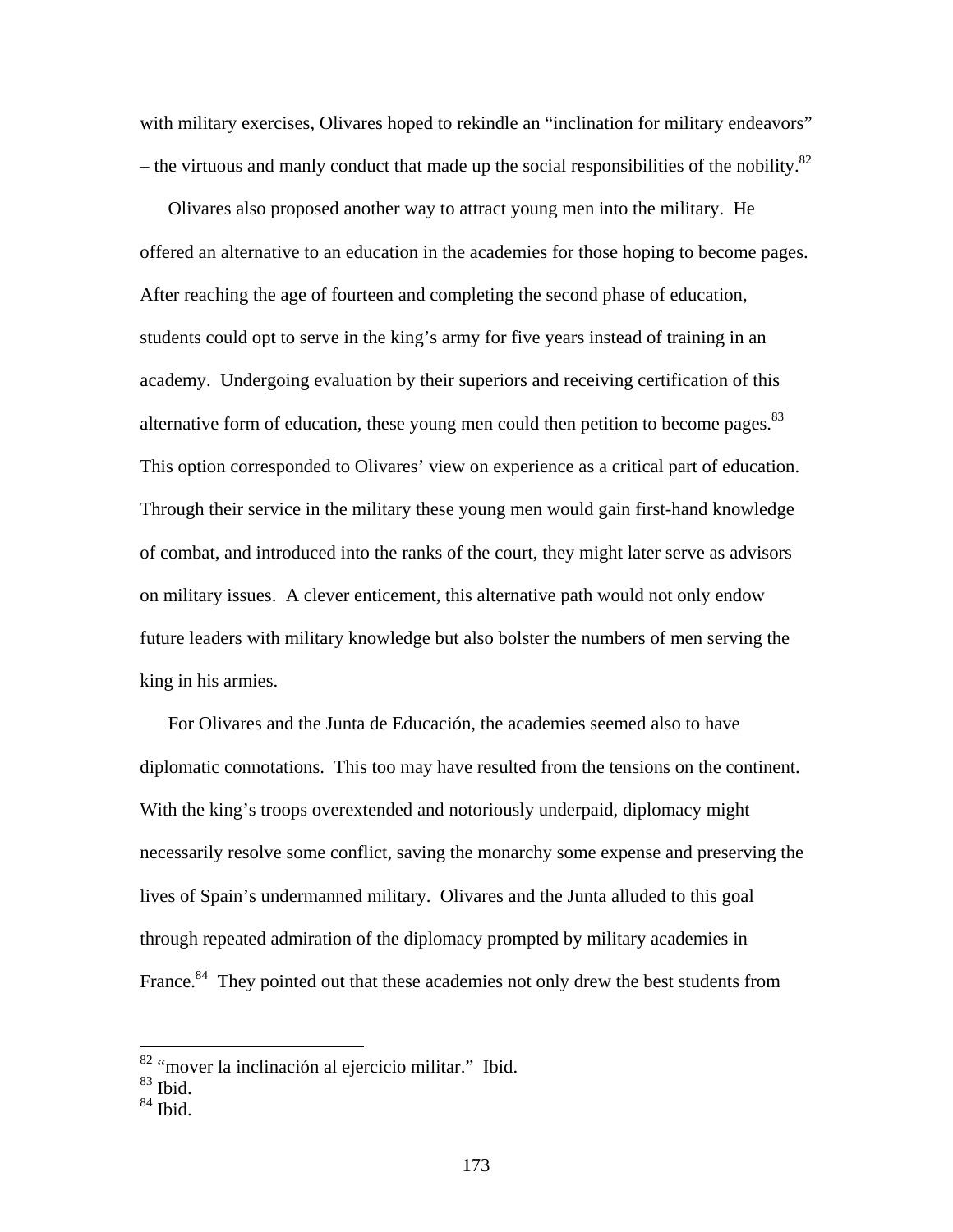France but also from Germany and Italy; the exchange had improved diplomatic relations between these countries. Perhaps anticipating similar results in Spain, the Junta saw the enrollment of foreign students in Spanish academies as an opportunity for them to "drink in the customs and affection for the people." "With good training," its members continued, "they will develop an affinity to and inclination toward [Spanish] things and lose the fear gained from looking at Spain from a distance.<sup>885</sup> The Junta believed that the academies could foster good rapport with neighboring lands and even win their allegiance.<sup>86</sup> Perhaps endearing the future generations of foreign lands to Spain and its people might decrease their military obligations, a trouble which had consistently plagued the Spanish Habsburgs.

While the shift toward diplomacy was a new addition to the educational reforms, Olivares proposed another significant change from the program implemented in the Reales Estudios. He proposed to open his entire network of schools to children of all social strata. His academies, Olivares boasted, would give "a path to anything, for anyone" [*da camino a todo, y a todos*] 87 One would earn admission to the academies and appointment to the esteemed position of page based solely on merit.

It should be understood that Olivares was not seeking to overturn the established social order. In fact, he claimed that his educational plan would not offend subjects of any social class. This claim was debatable, but his stated plans made clear that he did not

<sup>&</sup>lt;sup>85</sup> "bebe las costumbres y el afecto a la gente" and "con la Buena crianza recibirán la afición y inclinación a nuestras cosas y perderán el horror que les hacen miradas desde lejos." Ibid.

<sup>&</sup>lt;sup>86</sup> Some French authors believed that studying in France maintained cultural identity and allegiance. Studying in Italy, where many academies had been established, taught young nobles the perspectives of and loyalty to Italy and Spain. Schalk, *Valor*, 184, 189-190. 87 AHN, Consejos, 50113.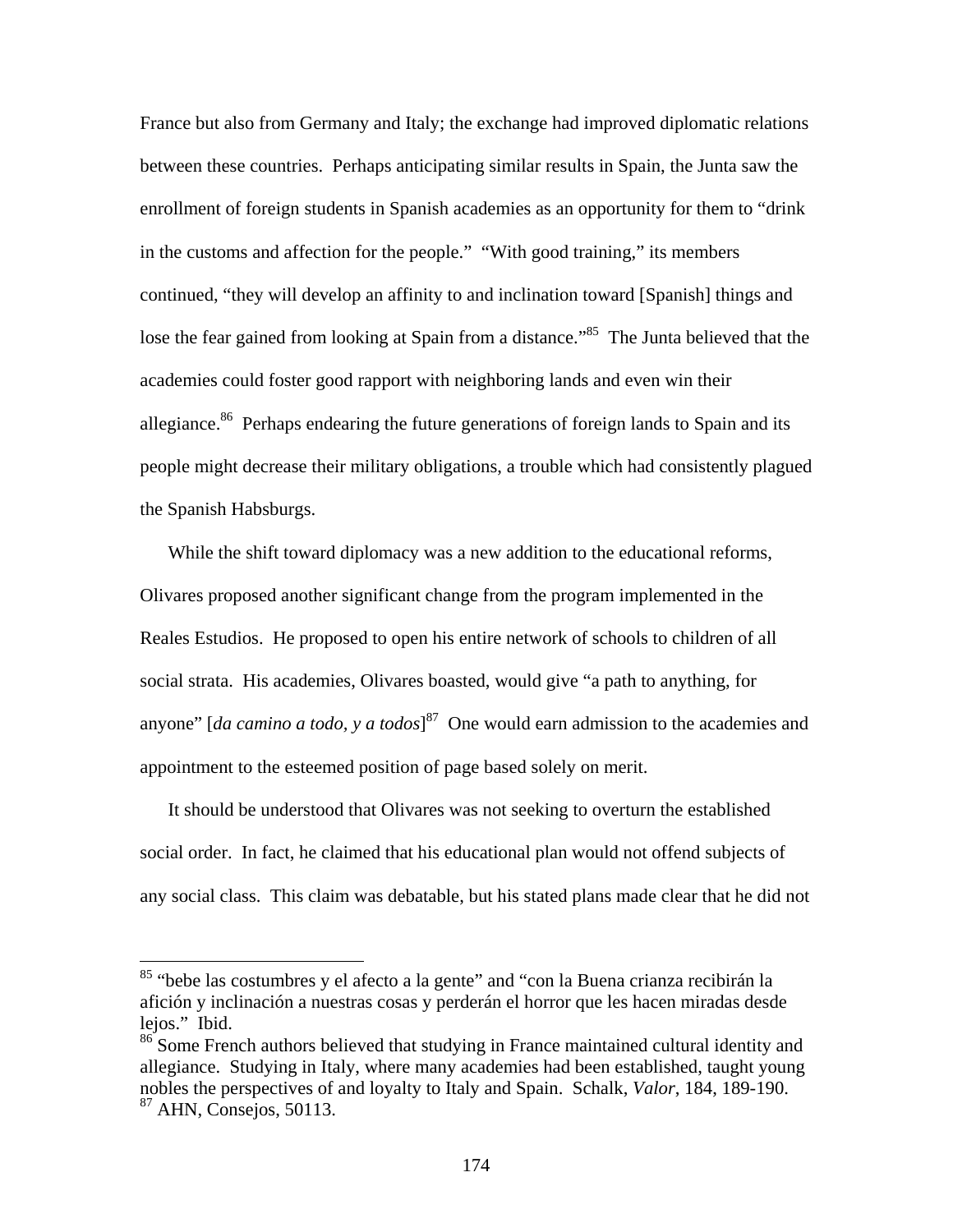intend to introduce a great number of non-nobles into these prestigious positions.

Olivares remained certain that the rigorous curriculum leading into the academies would separate the chaff from the wheat, but would incorporate at least a modicum of common Spaniards. Non-noble children living in rural areas would never have to sever ties with the farm. With a school in close proximity, he imagined they could conduct their early studies "without the hoe leaving their hand." In the instance that they failed to advance to an academy, these students could undertake an agricultural or artisanal career. They would be none the worse for their experience, returning to cultivating the land but having been taught better customs and given a primary education.<sup>88</sup>

Olivares had many possible motivations for this decision. It has been suggested that he intended to put haughty nobles in their place.<sup>89</sup> Truly, his relationship to Spain's highest-ranking nobles was tense. As one of the leading members of the Junta Grande de Reformación, Olivares had taken steps to remind them of their subordination to him and the king, including in its reform articles a clarification of the hierarchy of titles at court and the proper titles by which noble courtiers should be addressed.<sup>90</sup> It is quite possible that this struggle for power may have crossed the privado's mind, but it is most likely that he intended his programs to improve the quality of military and government leaders and revive the nobility by infusing it with loyal subjects committed to serving the monarchy. This had been the impulse behind the efforts to start the Reales Estudios, and was an urge that could only have grown stronger with the reversal of fortunes in the Thirty Years' War.

<sup>&</sup>lt;sup>88</sup> "sin que aya de dejar la reja de la mano." Ibid.

<sup>89</sup> Kagan, *Nobleza*, 231.

<sup>90</sup> This reform was a repetition of an order issued in 1611. See González Palencia, *La Junta de Reformación*, 434-440.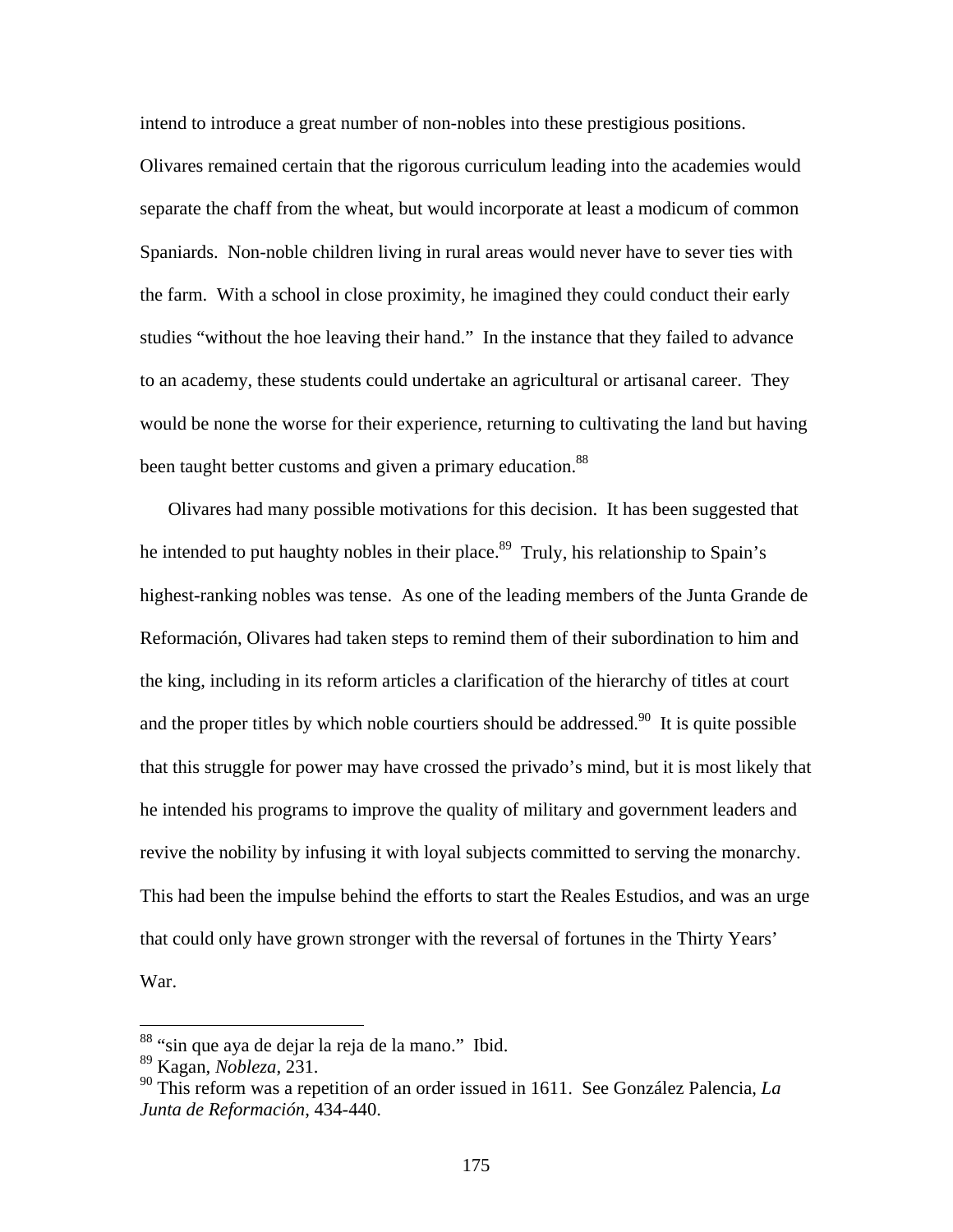It is also probable that Olivares intended to incite competition within the nobility. He was certainly mindful of the benefits such competition could bring to Spain. In his 1624 *Gran Memorial* (Great Memorandum) he had encouraged Philip IV to foster a competitive environment among Spain's notables and to rely on what he termed "emulation" (*emulación*). This is to say that by offering opportunities for service and honors to lower-ranking nobles, the monarchy would prompt them to compete with their social superiors for honors and esteem and to fulfill the political and military roles needed by the king.<sup>91</sup> It seems that Olivares' plan for the academies once again counted on social competition to restore the nobility's sense of service to the king. He recognized the tremendous social promotion he was offering non-nobles and claimed that their inclusion in a social circle traditionally preserved for nobles would have the "greatest effect and public benefit." $^{92}$ 

In his plan for the academies, Olivares made clear his belief that Spain's nobility had lost its motivation and loyalty to the crown. He claimed that nobles sought prestige only through the actions of their ancestors. To use his words, audacious nobles felt as if with "the greatest vice, the loosest lifestyle and most repugnant behavior they can obtain the highest rewards and request them only to complain if they do not receive them."<sup>93</sup> Turning to a merit-based system would hopefully reverse these trends. Awards and

<sup>91</sup> Elliott and Peña, *Memoriales*, Tomo 1, 61.

 $92$  This statement finished out the Count-Duke of Olivares' statement about giving all a "path" to anything. The entire passage reads: "da camino a todo, y a todos...para un fin tan grande y útil al bien público." AHN, Consejos, 50113.

<sup>&</sup>lt;sup>93</sup> "pareciendo que del vicio mayor, y de la más suelta vida, y costumbres estragadas pueden conseguir los mayores premios, y pretenderlos, y quejarse si no los alcanzan." Ibid.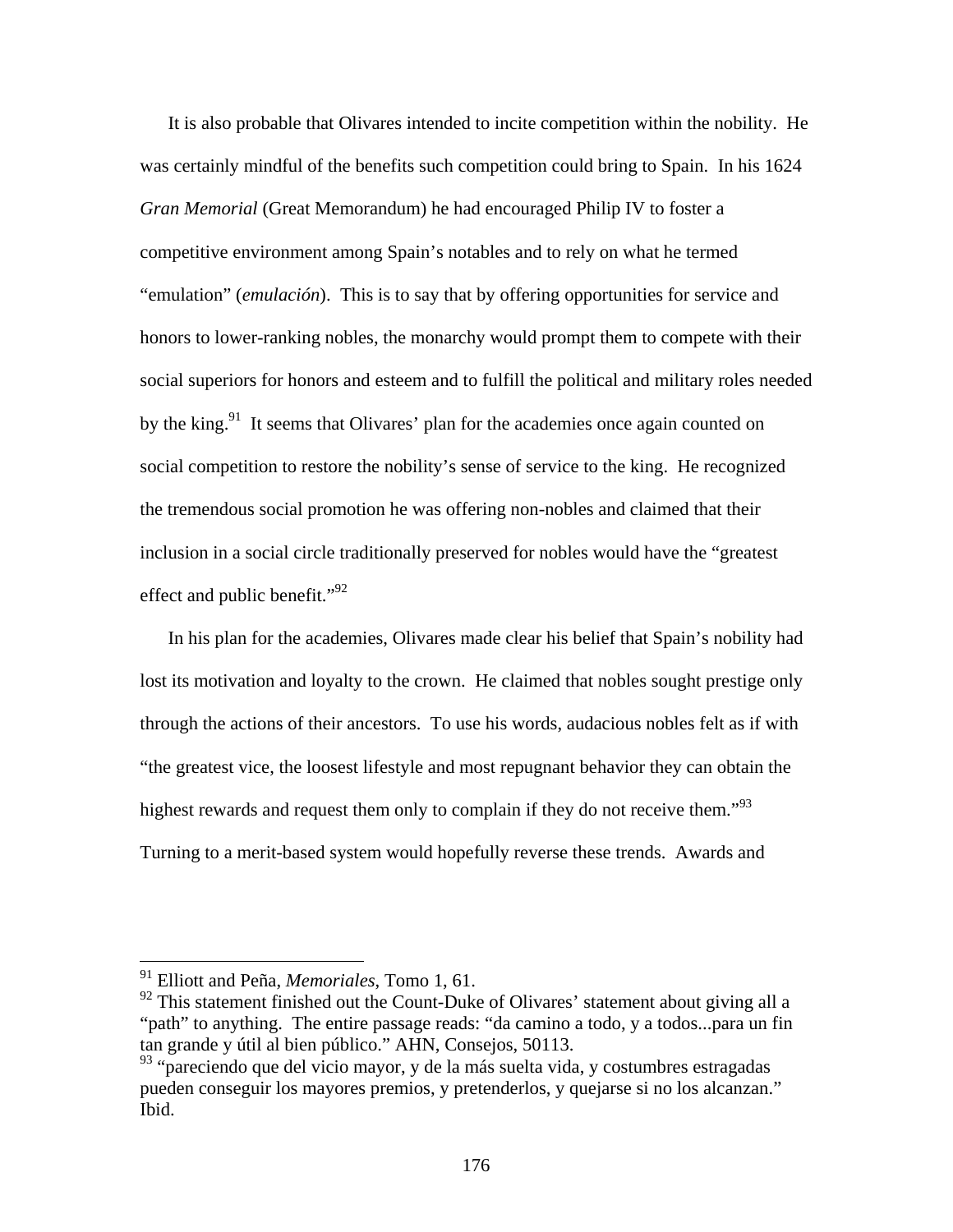offices would regain their value, motivating men – noble or common – to serve the king in order to receive these honors.

The Junta de Educación agreed with this view. Its members complained that many honors were being given to undeserving recipients, stripping these rewards of their true significance and depriving the monarchy of the brave actions which merited reward. In their estimation, this was especially true of the habits awarded as recognition into one of Spain's prestigious military orders. The Junta argued that they no longer represented military prowess and service as they had in past eras. Now entrance into the military orders was being granted indiscriminately. Even the daughters of deceased officials, the Junta complained, received habits, offering these titles to suitors as part of their dowries.94 Members of the Junta saw the need to restore the true meaning of Spain's honors in order to stimulate virtuous service to the monarchy. To solve this problem, they delved into Spain's ancient past and to its shared history with the Roman Empire, proposing the revival of the "knighthood of the band" [*Caballería de la banda*]. Its members would consist of military heroes, who would be distinguished by a gold collar that only they would be allowed to wear. By resurrecting this honor, the king would not have to remove unmerited members of the military orders, but could elevate an elite class of warriors above those wearing the habit of one of the orders. The urge to belong to such an elite group could reignite the virtuous, martial spirit that had brought Spain to the same imperial heights as its Roman predecessor. $^{95}$ 

In their writings on the academies, Olivares and the Junta de Educación even called into question blood purity (*limpieza de sangre*) as a determining factor for some honors.

<sup>94</sup> Ibid.

 $95$  Ibid.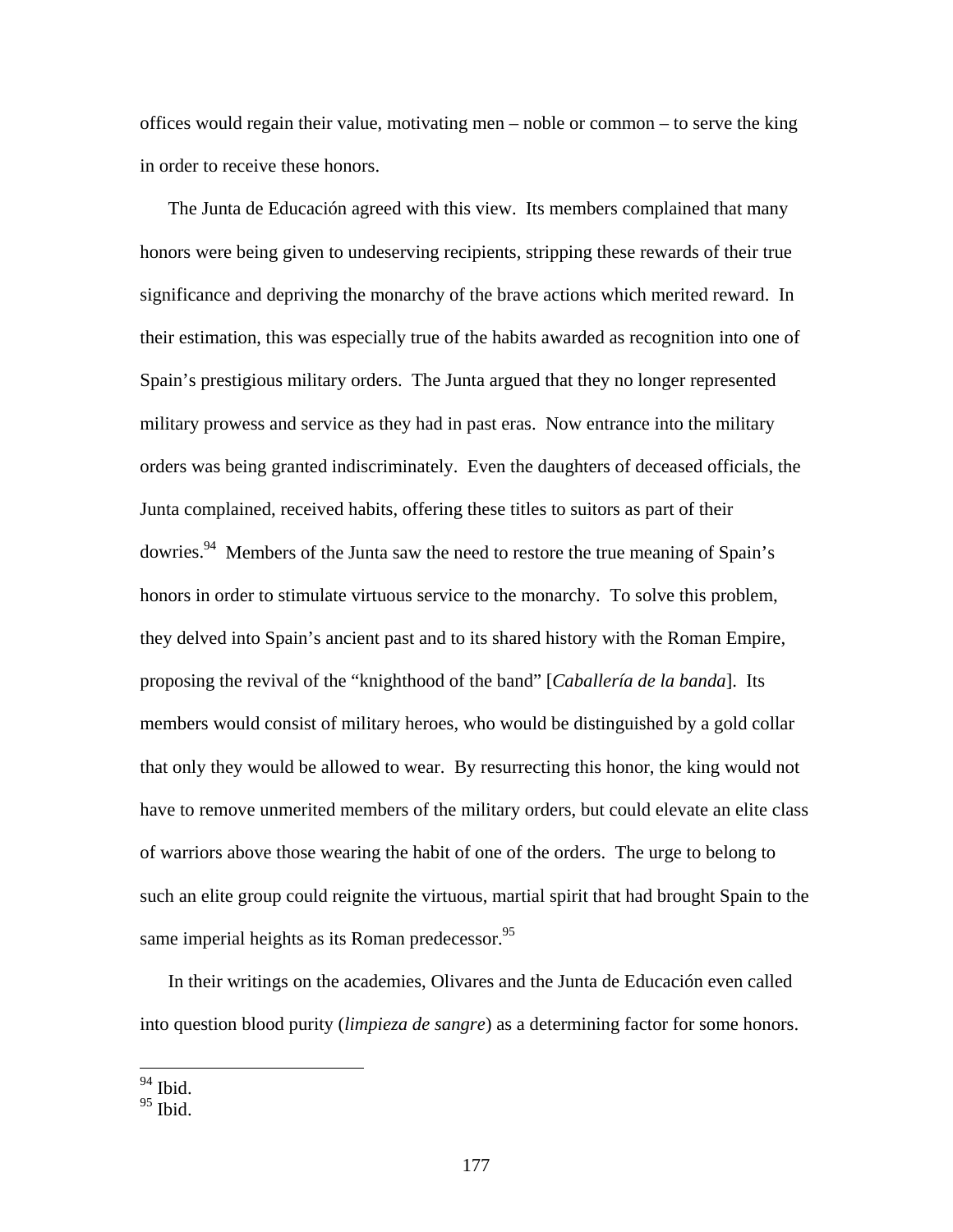As with opening the academies to Spaniards of all social ranks, these discussions shook one of the foundations of noble superiority. In most cases, having "pure" blood meant that one could prove that his or her lineage consisted for several generations of only Christians. In some instances, this was also extended to questions of non-Spanish heritage. Having pure blood was a distinction enjoyed by the nobility. As one author of the era put it, those with nobility always had pure blood, but the reverse was not always true.<sup>96</sup> Because many of the era's prestigious institutions and organizations accepted members only if they could prove the purity of their blood, nobles became the nearly exclusive recipients of certain honors and awards. Deviating from these traditions, Olivares and the Junta proposed that habits for the military orders be given automatically to soldiers serving in an active war for sixteen to twenty years, regardless of the candidate's *limpieza*. 97 This proposal not only stripped nobles of an elevating social distinction, but as with the decision to open the academies to all Spaniards, it privileged service and merit over considerations of lineage.

#### **Conclusion**

The plans drawn up by Olivares and the Junta de Educación for the academies paralleled the educational reforms of the previous decade. The plans for the Reales Estudios had prioritized noblemen's obligations to family below their duty to their king. Olivares' program targeted noble families in a slightly different way. With merit as the sole source of promotion, lineage and blood purity, two of the nobility's preserves, became increasingly irrelevant. Young nobles could no longer depend on heritage and

<sup>96</sup> Castro, *Conclusiones*. 97 AHN, Consejos, 50113.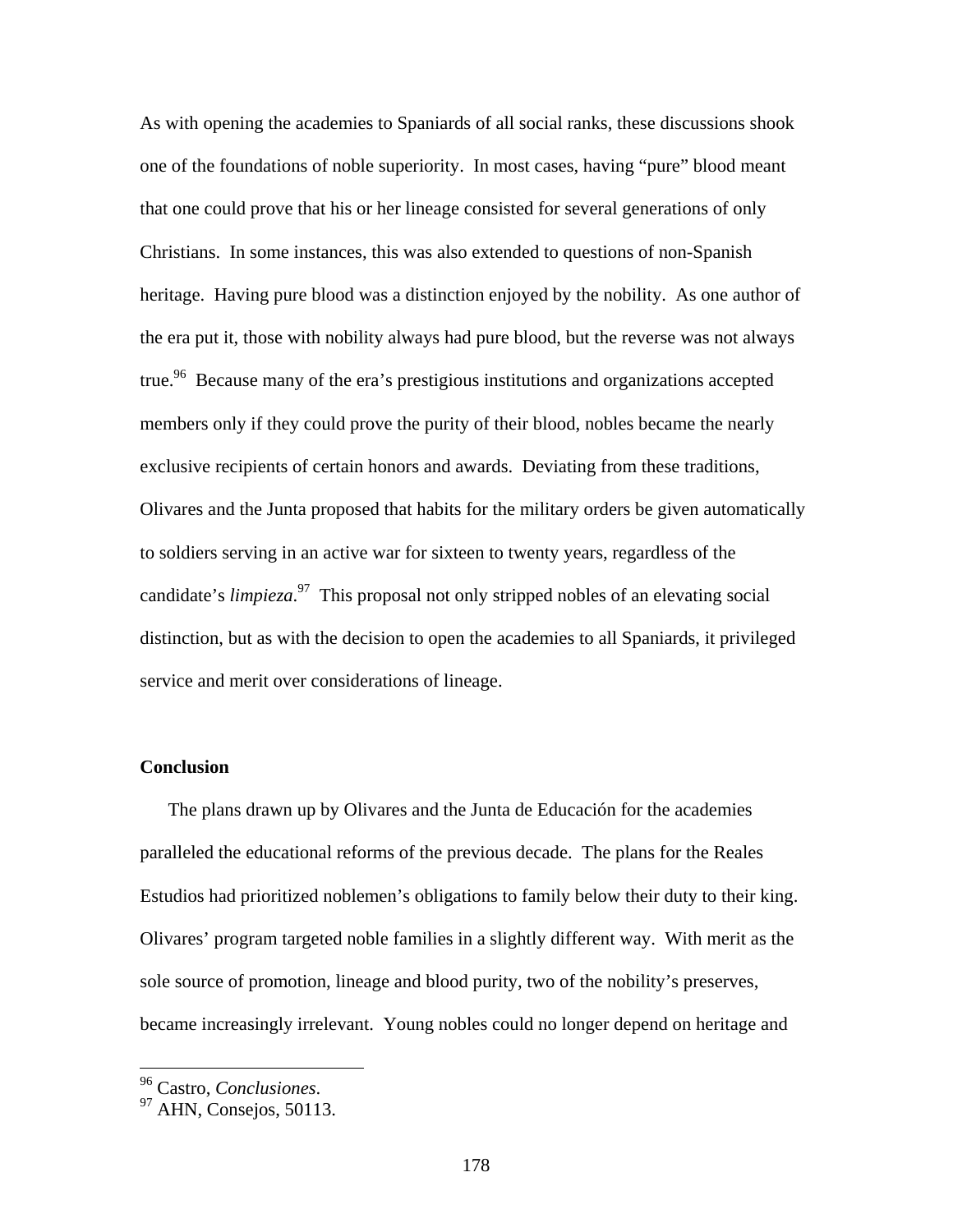inheritance to gain public esteem. It was up to them to establish their name and advance family reputation by performing honorable deeds to the benefit of king and kingdom. Even with these subtle differences, the educational reforms emphasized service as the basis for the nobility and relegated issues of lineage and family to a position of near insignificance. All that mattered was the conservation of the Spanish Monarchy, which in their minds was predicated on service to the king.

The educational reforms of these two decades also sought similarly to restore Spain's nobility and fulfill the much needed roles traditionally held by nobles. Again, there were shifts in policy over the two decades. While proponents of the Reales Estudios turned to existing nobles to carry out their natural roles in society, Olivares and his cohort considered the possibility of talented non-nobles holding posts and honors commonly granted to nobles. Indeed, Olivares made no mention of granting titles of nobility to meritorious non-nobles, but implied in his plan was the view expressed the previous decade by Moreno de Vargas. The plans for the academy allowed for anyone to show their inherent noble qualities and to strive for the honors that distinguished nobles. Valued for their ability and their service to the monarchy, those of humble origin selected to become pages would be part of the "reestablished nobility."

The subtle differences that distinguished the plan for the academies from the era's earlier educational reforms exposed the malleability of gender. Expression of gender had been distinguished along social lines. This was true in terms of social station, that which delineated nobles from non-nobles, as well as professions, such as the clergy. In this case, by destabilizing the social order, Olivares also destabilized these notions of gender. Just as nobility could be found in the spirit of any Spaniard, earning him a position as one

179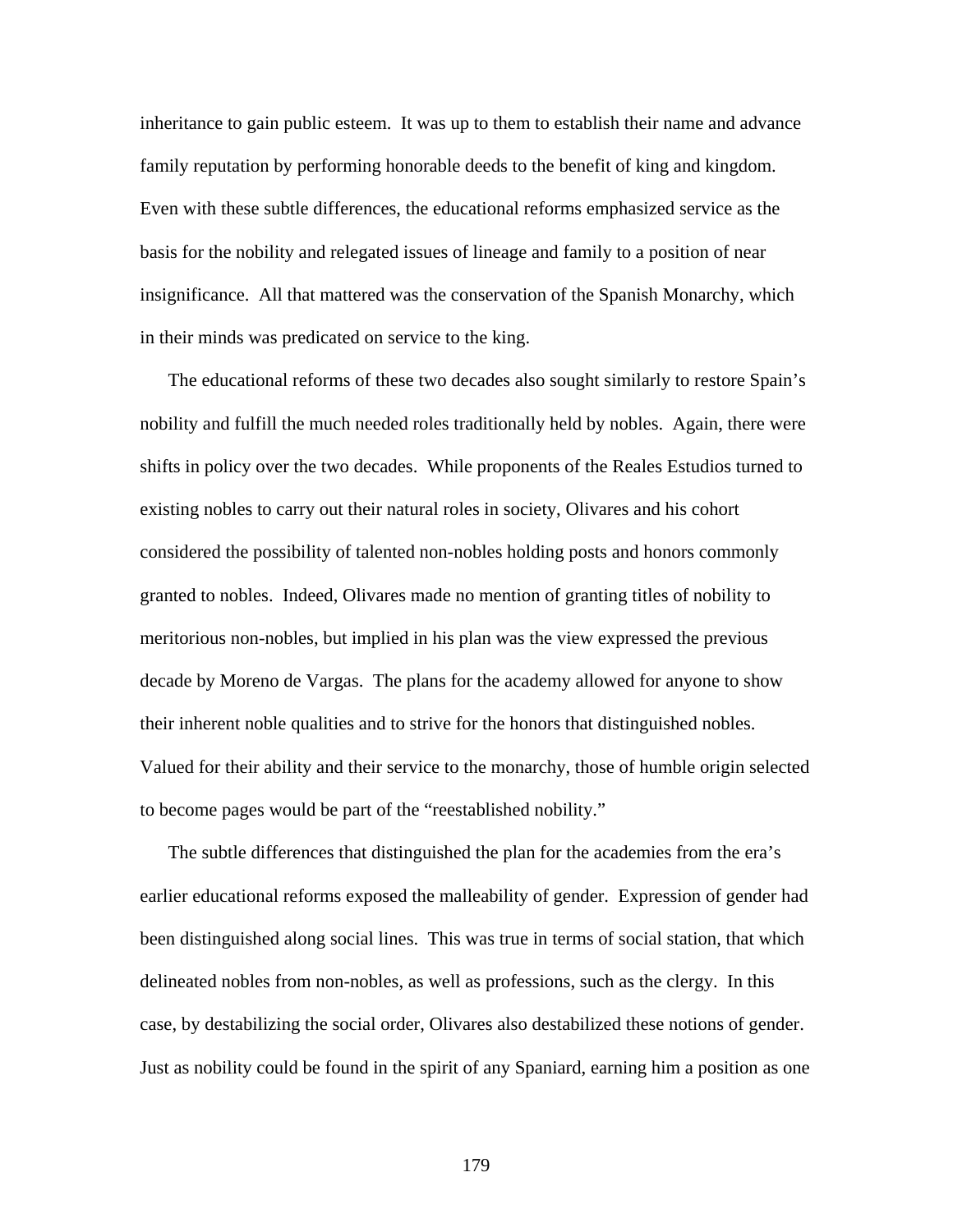of the king's pages, the manliness of commoners not longer took root in the physical labor of the shops or the fields. They could, instead, invest their physical strength in and express their loyalty to the king through military and government service. Seemingly established, these lines could be redrawn to meet the needs of the monarchy and to conserve Spain, its monarchy and its empire.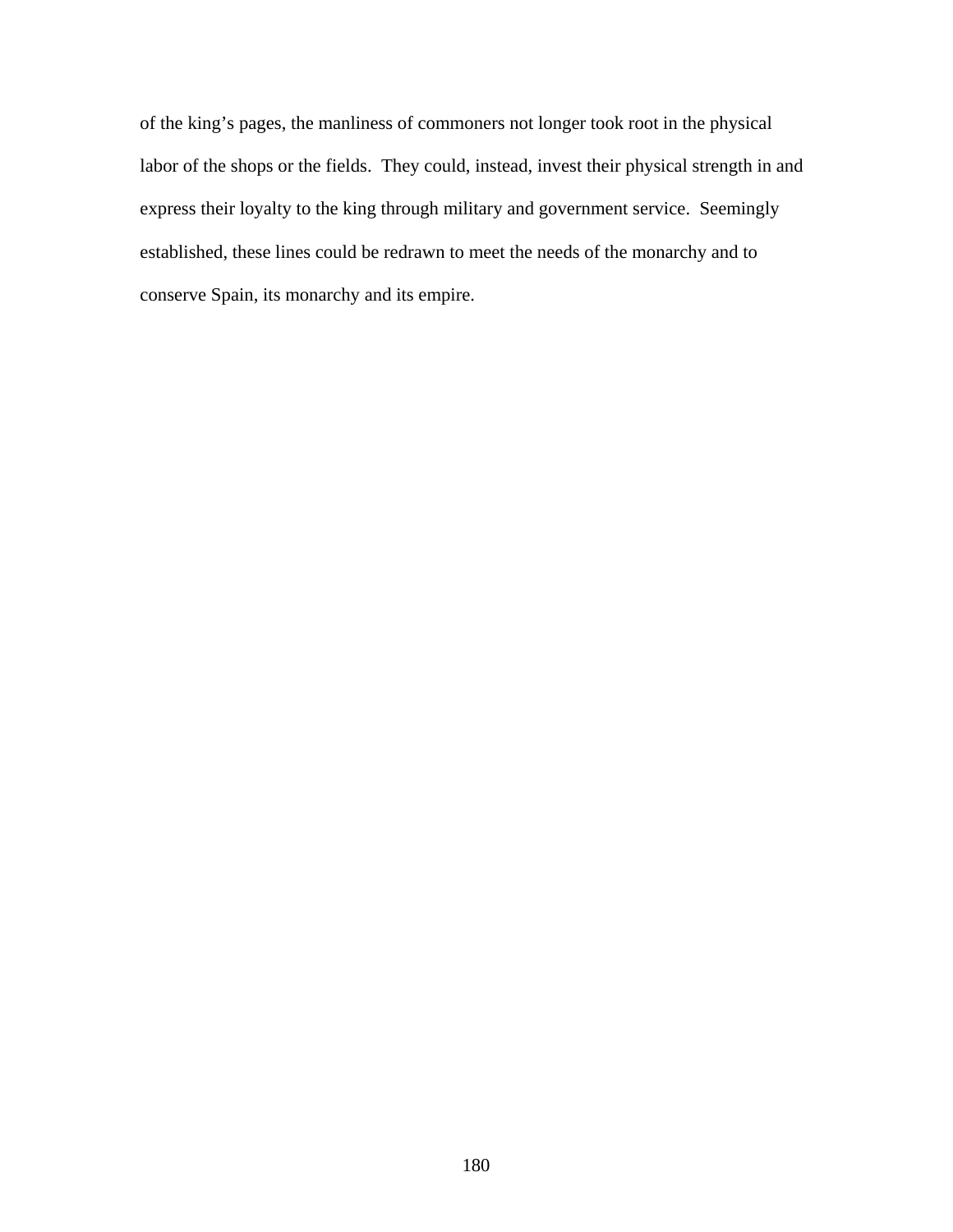### **Chapter 6 – Conclusion: Breaking with Customs**

With the first quarter of the century drawing to a close, the intense focus on reforming customs as a way to restore Spain's former virtue and power was also coming to its end. The Junta Grande de Reformación, the monarchy's greatest effort to rehabilitate Spanish customs disbanded, having succumbed to its political opponent, the Cortes de Castilla. The responsibilities of the Junta Grande were divvied up among a number of other committees and councils. The Junta de Comercio (Junta of Commerce) and Junta del Almirantazgo (Junta of the Admiralty), for instance, took over issues related to importation, aggressively combating the flow of contraband into Spain starting in the mid 1620s. Committees such as the Junta de Población (Junta of Population) or Junta de Minas (Junta of Mines) received the other responsibilities of the Junta Grande.<sup>1</sup> Thus, the monarchy's reform strategy shifted generally toward particular issues of military, economic or political significance, which were tended to by specialized committees.

The spirit of the Junta Grande and its predecessors in the reform of customs did not die immediately. Some of the duties of the Junta Grande passed on to its successor, a much more modest committee operating once again under the name the Junta de Reformación. On January 26, 1624, Philip IV activated this committee, which continued to assess the conduct of Spaniards – if only in a limited capacity – and placed a greater emphasis on popular morality. Among a reduced number of issues, it targeted homosexual activity and allegedly lewd and inappropriate theatre productions. In particular, the Junta found fault with the work of popular playwright, Tirso de Molina, whose plays it deemed immoral and overly secular. In 1625, its members suggested that

<sup>1</sup> Juan Francisco Baltar Rodríguez, *Las Juntas de Gobierno en la Monarquía Hispánica, Siglos XVI-XVII* (Madrid: Centro de Estudios Políticos y Constitucionales, 1998), 187.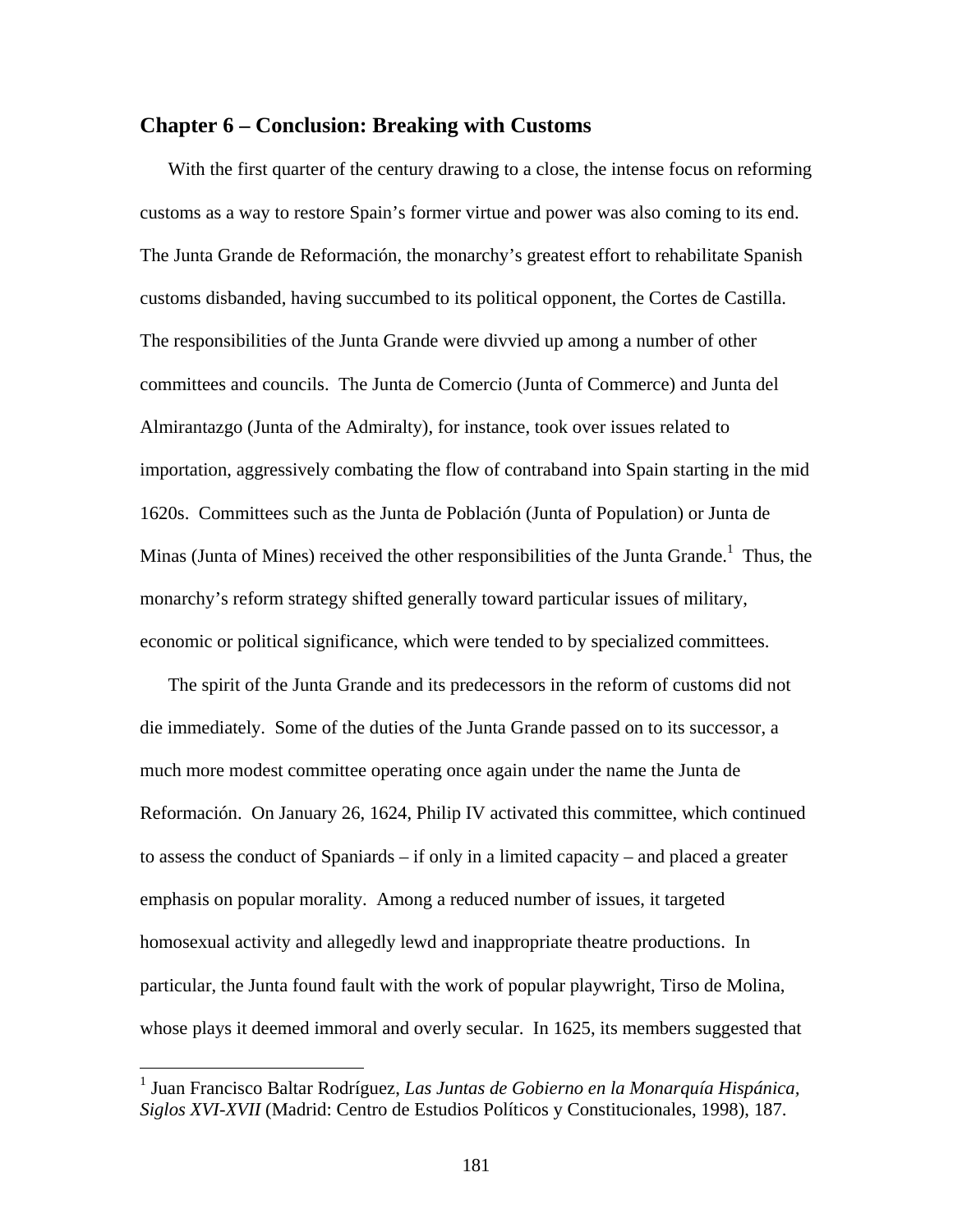the playwright be exiled from Madrid and sent to a monastery. It also suggested that licenses to publish plays (*comedias*) be banned indefinitely. A prohibition would be placed on the publication of these works for the next ten years. However, this action would be taken by the Council of Castile. The monarchy had not invested the same power in its newest committee as it had in the Junta Grande of 1622, making it impossible for it to act on its own.<sup>2</sup>

Although the inclination to reform customs slowly grew fainter among the arbitristas and took up less space in the reform plans drawn up by royal officials, the Count-Duke of Olivares continued to embrace the belief that an internal reform of conduct could result in success both inside and outside Spain. As seen in chapter five, he crafted his ambitious plans for the formation of a network of military academies and public schools, hoping to create a cadre of virtuous men to lead Spain out of troubled times. He proposed training that would ensure the bravery and physical strength of pages, and teach them to lead as virtuous models for all of society to emulate. Like calls for renewed productivity and self-sufficiency among laborers, these were manly traits that Spain's elite could take on to conserve Spain; that is, to stabilize it at home and to return it to a place of prominence in the world. While his quest to shape the conduct of Spain's finest young men, instilling them with an active dedication to king and kingdom, made him one of the last champions of the reform of customs, his plans also served an indicator of the new and changing reform perspective.

 $2$  Ángel González Palencia. "Quevedo, Tirso y las comedias ante la Junta de Reformación." *Boletín de la Real Academia Española* 25 (1946): 43-84; see also Jodi Campbell, *Monarchy, Political Culture and Drama in Seventeenth-Century Madrid* (Burlington, VT: Ashgate, 2006), 58.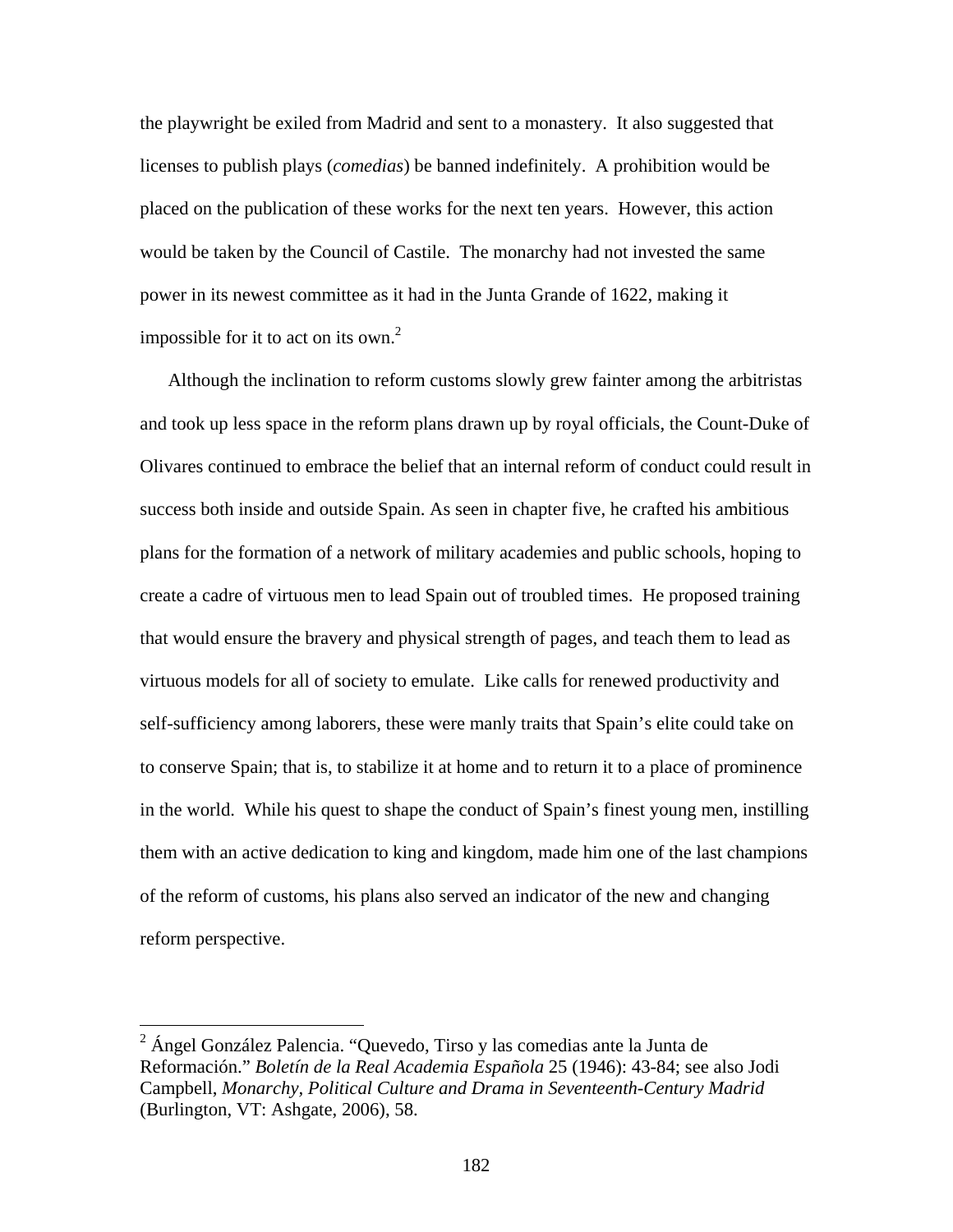That is to say, his plans for the academies also pointed to an increased emphasis on foreign policy, stressing travel as part of the education and diplomacy as a skill for pages to learn.<sup>3</sup> In other words, Olivares recognized the shifting circumstances in Europe and altered his reforms to meet Spain's needs. In order to meet with the demands of the Thirty Years' War, Olivares also began to look at new options that deviated from the much touted social order of the past. That his academies offered at least a limited number of non-nobles the opportunity to take their place among Spain's elite as pages to the king exemplified the monarchy's continued quest to find solutions to its problems.

To be sure, Spain's growing external challenges forced the monarchy to alter its reform strategies. The Thirty Years' War had brought the monarchy pressing financial and military concerns. Aware that Castile could not bear these continued expenses, Olivares designed in 1624 a plan to gather military contributions from its various kingdoms both in the form of taxes and manpower. Unveiling the *Unión de Armas* (Union of Arms) in December 1625, he proposed to form a reserve army comprised of troops raised and paid for by each of the empire's territories. The plan stated that Castile would lead the way with 44,000 troops contributed, but that Cataluña, Portugal and Naples would each add 16,000 and Flanders and Aragón would commit 12,000 and 10,000 respectively. Together Spain's imperial territories would raise an army of 140,000 men to defend Spain, allowing the king to deploy his other armies to various

<sup>&</sup>lt;sup>3</sup> Baltar Rodríguez argues for a shift toward external, foreign concerns over the previously emphasized domestic reforms; see Baltar Rodríguez, *Juntas*, 185-186.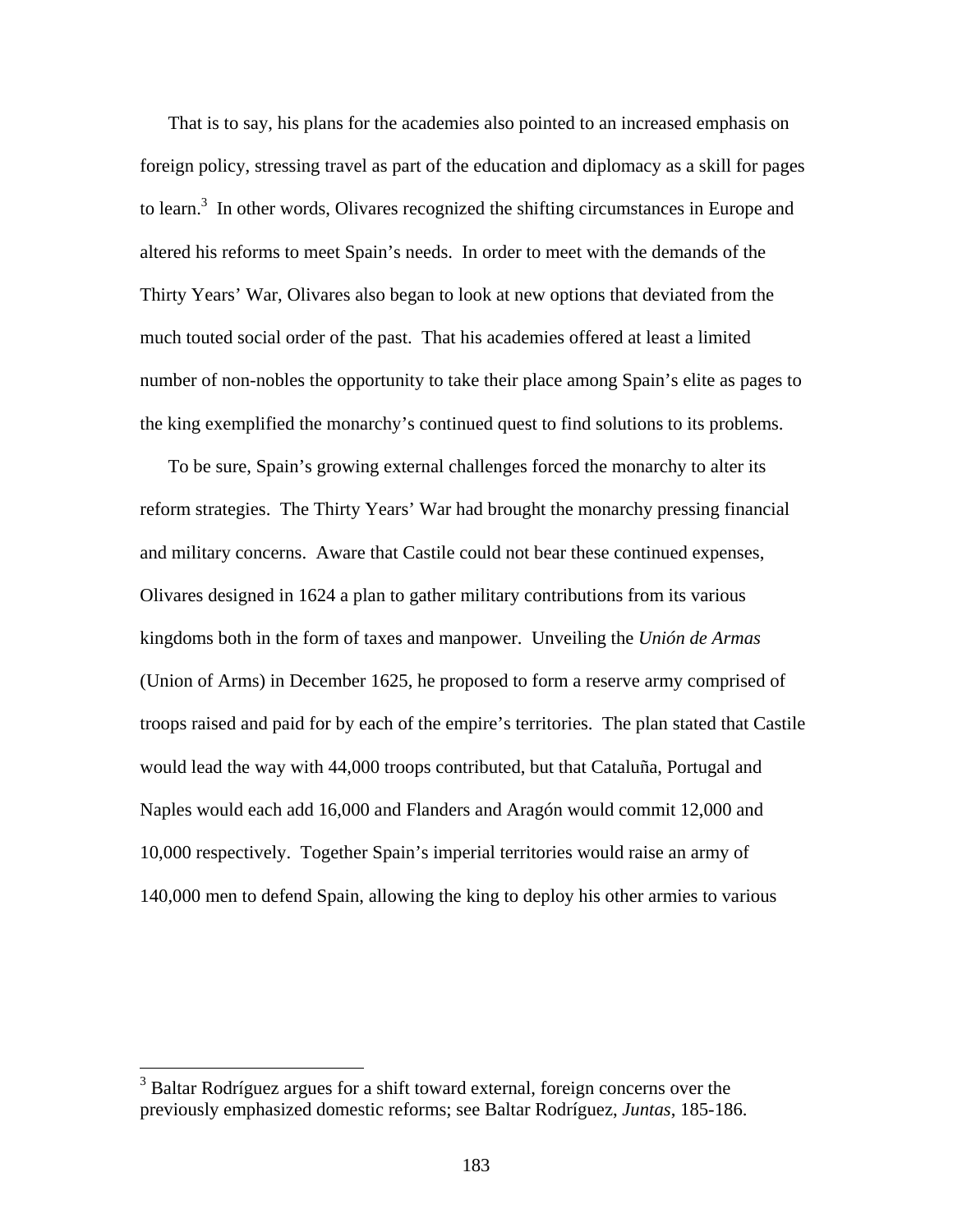fronts throughout Europe.<sup>4</sup> Perhaps too grandiose in its scale, the plan for the Union of Arms was unsuccessful.

Although the Union of Arms failed, the monarchy continued to turn to its kingdoms and territories outside of Castile for necessary assistance. The demands placed on the crown far outweighed its financial means. The monarchy, which had declared bankruptcy once again in 1627, suffered a devastating blow as a result of the Dutch capture of the treasure fleet (*flota*) carrying silver from the Americas to Spain in 1628. The loss of the flota worsened Spain's financial woes and contributed to its failed attempt to seize control of the Italian city of Mantua, the site of a proxy war between the Spanish and the French.<sup>5</sup> Such financial difficulties also delayed efforts to secure Brazil, part of the Portuguese empire, which had also been the focus of Dutch military depredations for some time. On more than one occasion the monarchy attempted to raise Portuguese taxes to amass monies necessary for the conquest and preservation of Brazil. In each instance, riots ensued.<sup>6</sup> In 1640, three years before the Count-Duke of Olivares would step down from his post as the king's favorite, Portugal declared its independence from Spain in a *coup d'état* led by the Duke of Braganza.7

But if the Count-Duke's educational reforms revealed the new style of reform, these other new policies were not entirely devoid of the old sentiments. They put greater emphasis on issues of foreign policy, but Spain still faced immense crisis and as the calls for contributions from its subjects in Portugal and other territories suggest, royal officials

 4 See especially chapter 7 in John Elliott, *The Count-Duke of Olivares: The Statesman in an Age of Decline* (New Haven: Yale University, 1986), 244-277.

<sup>5</sup> R.A. Stradling, *Spain's Struggle for Europe, 1598-1668* (London: Hambledon Press, 1994), 65-66.

<sup>6</sup> Elliott, *Count-Duke*, 519-532.

 $<sup>7</sup>$  Ibid., 597.</sup>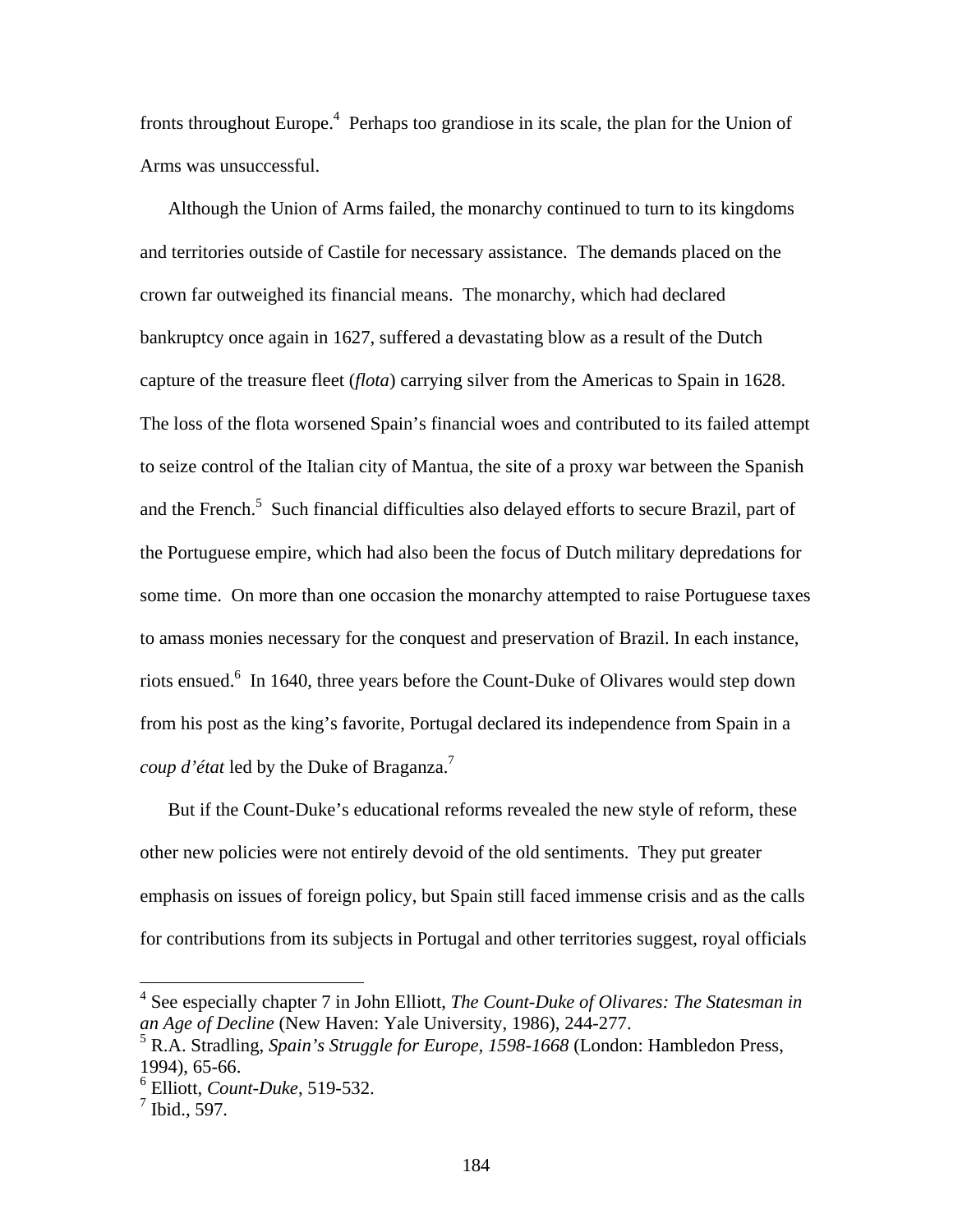were no less concerned with the issues of contribution and common good. How gender weighed into attempts to implement the Union of Arms or to justify contributions from other Spanish-ruled lands has yet to be studied. Given the centrality of gender in social structures, it is not altogether inconceivable that royal officials played on notions of manhood in these instances also. They may have called for the outlying kingdoms to contribute to the empire in the same way that a man assures the good of his community, or they may have referenced the loyalty of good sons to convey the need for their contributions. Perhaps instead officials tapped into the rhetoric of brotherhood (*hermandad*), as Alberto Struzzi did in his 1624 *Diálogo sobre Comercio de estos Reinos de Castilla* [Dialogue on Commerce in Castile] when trying to convince Philip IV that trade should be renewed with the Dutch. Struzzi informed the king that the sharing of goods between distinct lands was brotherly, hinting that the embargo against the Dutch should be lifted to allow Spain's Flemish subjects to receive from their neighbors goods sorely needed.<sup>8</sup>

After all, this study has shown that such understandings of family, which were inextricably linked to notions of gender, were embedded in the thoughts and perceptions of Spaniards of the era. Early modern Spaniards had vast networks of blood relatives, distant kin and acquaintances that they considered family, and they extended financial and social support in all possible ways to those included in these networks. <sup>9</sup> These may have been the same bonds and sentiments that reformers relied on to guide the political interactions of Spanish imperial territories, especially in this time of crisis. Just as

<sup>8</sup> Alberto Struzzi, *Dialogo sobre el Comercio de estos Reinos de Castilla* (Madrid: Luis Sánchez, 1624), 1r.

<sup>&</sup>lt;sup>9</sup> James Casey, Family and Community in Early Modern Spain: The Citizens of Granada, 1570-1739 (New York: Cambridge University Press, 2007), 246-256.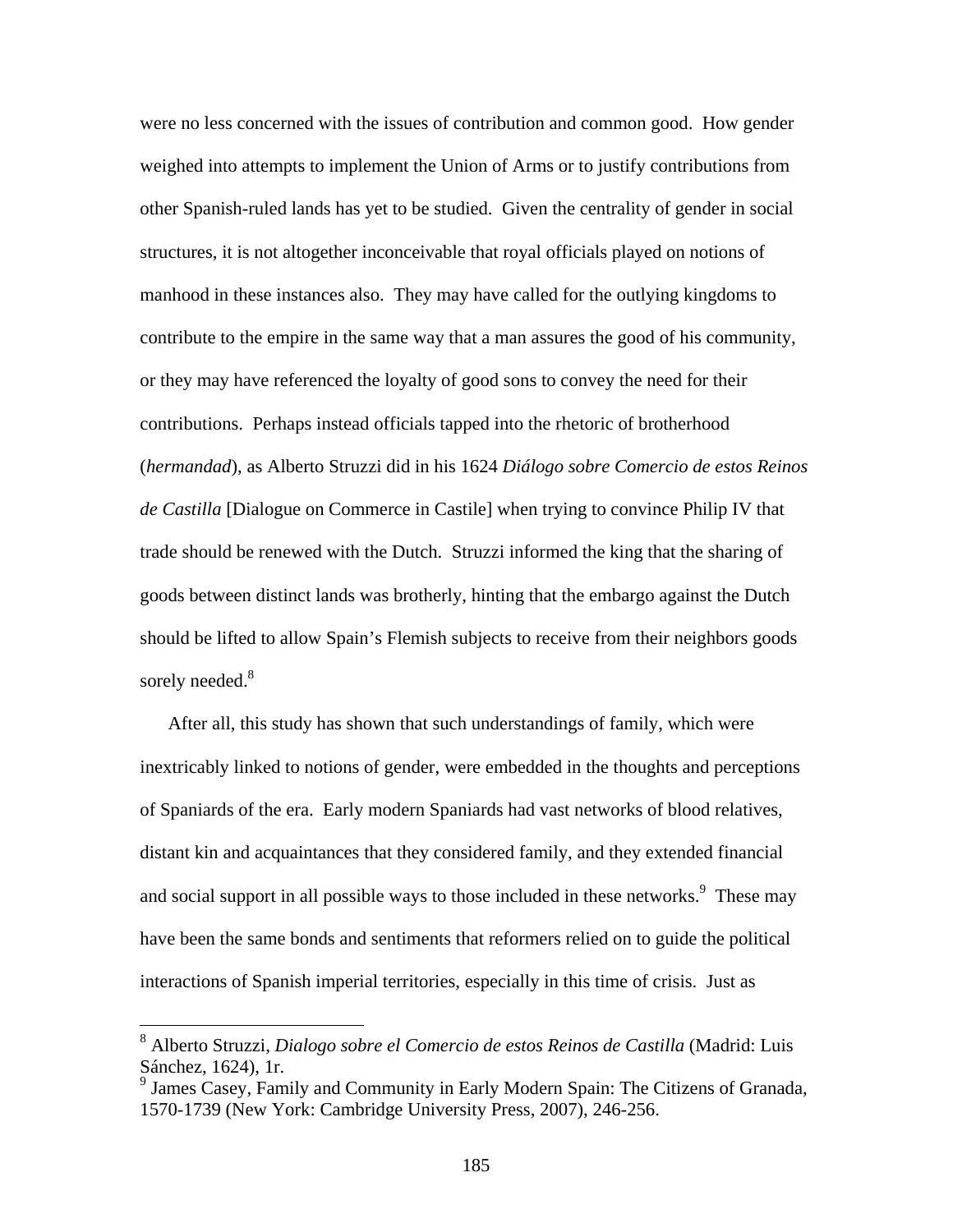Spaniards cared for one another, they and their imperial brethren should offer the same support to their king, making sacrifices for and absorbing the troubles of the endangered monarchy. Just as the gender analyses undertaken in this study reveal the political relationships that reformers hoped to foster within early seventeenth-century Spain, an analysis of the gendered ideas employed to convey these political connections can reveal the nature of the relationships the monarchy hoped to foster with its imperial territories.

For these kinds of reasons, Joan Scott has charged scholars with the careful study of gendered symbols and rhetoric appearing in the political realm, arguing that these gendered expressions and representations permit us a deeper understanding of political actions and motivations. Guided by this challenge, this dissertation looks at the gendered discourse created by Spanish reformers, deriving from the representations of fathers and sons, farmers and merchants a clearer understanding of the perceived failures of the Spanish empire and the reasons for the political measures crafted to bring about its recovery. Rather than study of the material world or statistical realities, it takes as its focus investigations of the perception of decline as betrayed by the notions of gender invoked and applied by reformers. As this study has demonstrated, by calling on such gendered models, reformers revealed the kinds of virtuous behaviors and critical bonds that they believed had to be restored in order to save Spain from collapse.

The focus on reformers' gendered language has also laid bare some of the era's gender assumptions and shown their regular consideration in the interpretation of the early modern political realm. This study makes clear their influence in the formation of political reform policy, but it also alludes to a further implication: the structure lent by gender to the political relationships not only within Spain but between the Spanish

186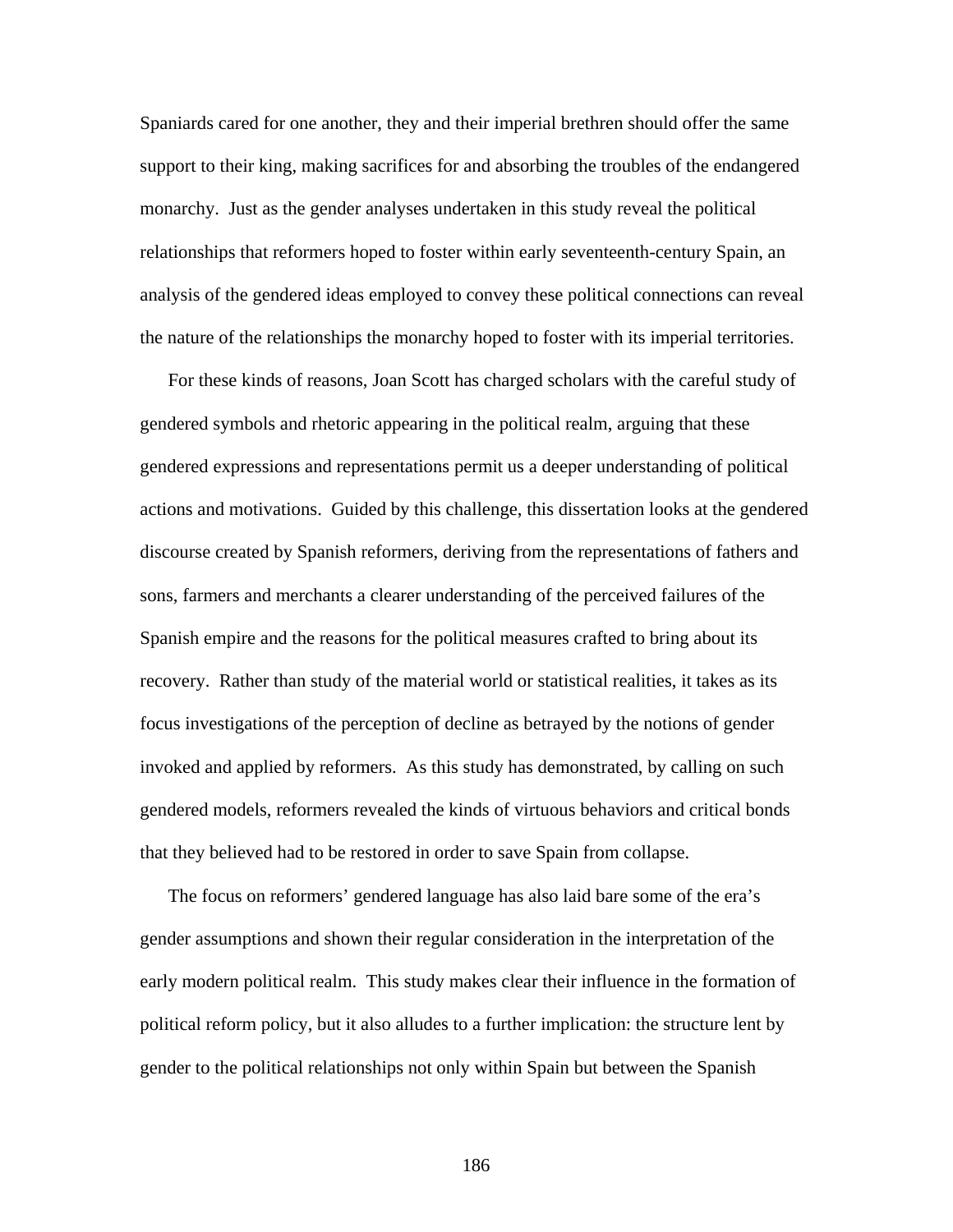empire and its continental rivals. The study of the bond between ruler and ruled has been clearly delineated along gendered lines both by the era's reformers and modern scholars, but persistent concerns with the king's public image also imply that gender also factors into understandings of international politics. Persistent references to reputation (*reputación*) in the era's writings draw our attention to the parallels between the challenges of sustaining social worth in the everyday realm of early seventeenth-century and the struggle of kings to maintain international standing. In this way, this study has pointed to potential expansions upon Scott's article, which is painted necessarily in broad brushstrokes and can only hint at the possible benefits of gender analysis. Modestly admitted, this study has only scratched the surface in this area, noting that the king, like his people, was required to actively maintain his reputation through recognized expressions of strength and provision – in other words, expressions of manliness. Continuing this line of inquiry may tell us more about how continental politics operated in the early modern period, and may help us to grasp how gender guides international relations and conflict both in the seventeenth century and in other eras.

In particular, the analysis of keywords such as *reputación* has been critical to gaining insight into the reforms of early seventeenth-century Spain. The use of the terms *efeminación* and *efeminados* (effemination and effeminate) to describe popular conduct and mentalities clarifies the kinds of behavior condemned by reformers. However, studying these gendered terms in conjunction with related keywords sheds light on the issues at the root of reformers' concerns, as well as the reasons for the selection of particular solutions. Reformers further castigated allegedly effeminate men and products for being useless (*inútil*), a criticism that clarified the desire to excise foreign goods and

187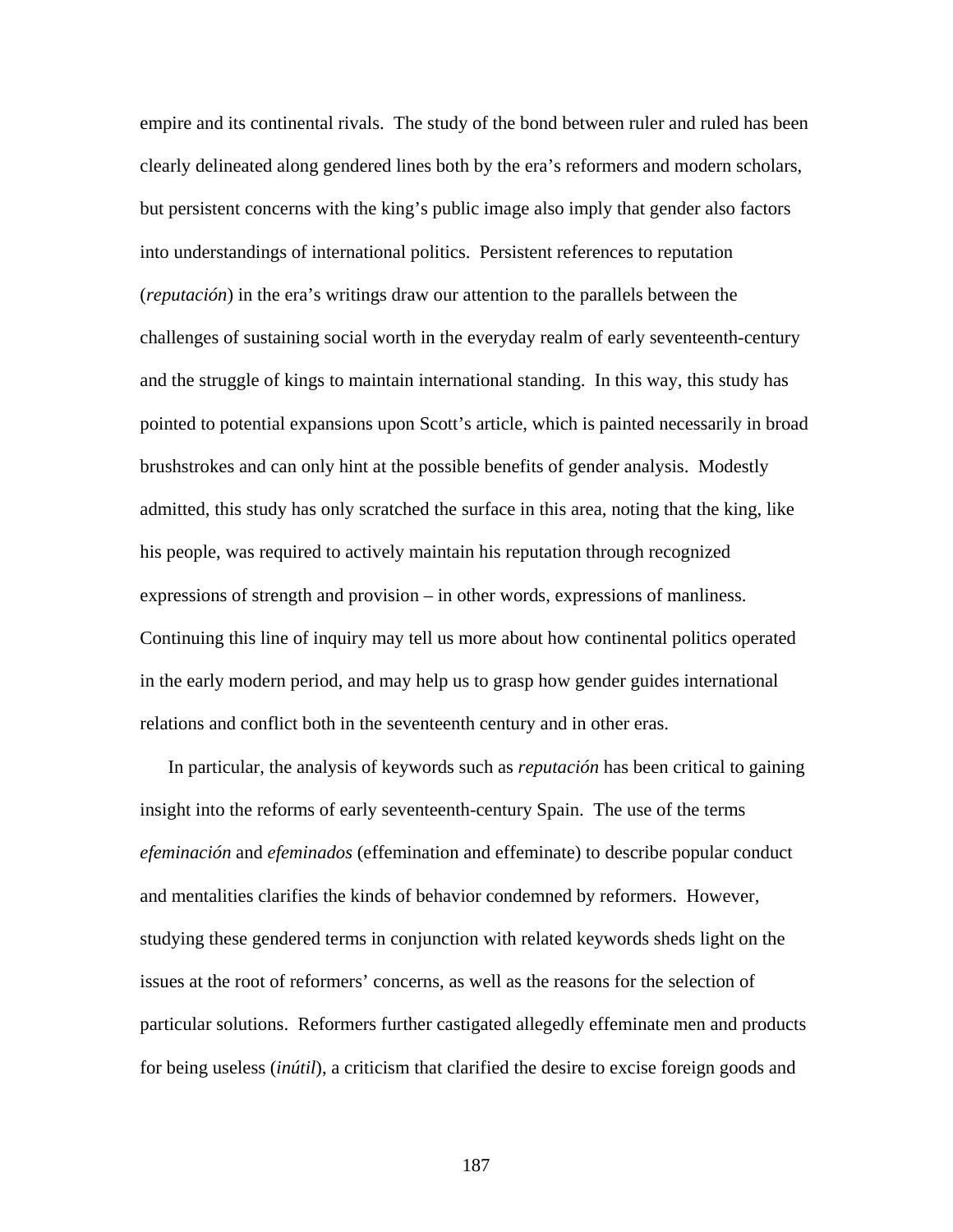rebuild Spanish commerce and industry. Similar critiques about these men's faltering governance (*gobierno*) touted the virtue of fathers, nobles and kings, who provided sustenance and order for those under their care. Analyzing or "unpacking" these terms not only elucidates the era's gender assumptions but also reveals reformers' deepest objectives. It was more than the creation of a successful navy or banks that could fund business ventures that Spain needed to bring about its recovery, Spain's conservation (*conservación*) depended upon the revival and maintenance of productivity, communitymindedness and other virtues that dated in the minds of reformers to the empire's recent past.

By studying the gender discourse of this crisis-filled era, this dissertation has also served as a reminder of the malleability of gender. It has pointed to varied expression of gender based on class and profession, and has touched on the shifts in gender caused by religion. Yet a great deal of investigation remains to be done in these areas. For instance, it is clear that noblemen met gendered expectations in different ways than their social subordinates. However, it seems also that the gendered hierarchies which made nobles the fathers of their people placed them, at times, as the pinnacle of manly virtue. This view implied that laborers, considered manly and virtuous in their own right, were less manly than the nobles that presided over them. Did early modern Spaniards consider non-nobles to be less manly than nobles? Given their noble lineage and thus their superiority to non-nobles, were noble women considered manlier than Spain's commoners? For that matter, what does this imply for sons, who were made to be obedient to their fathers *and* their mothers? Was it that Spaniards once again embraced the lessons of the ancient Romans, recognizing a son's manhood only once he became a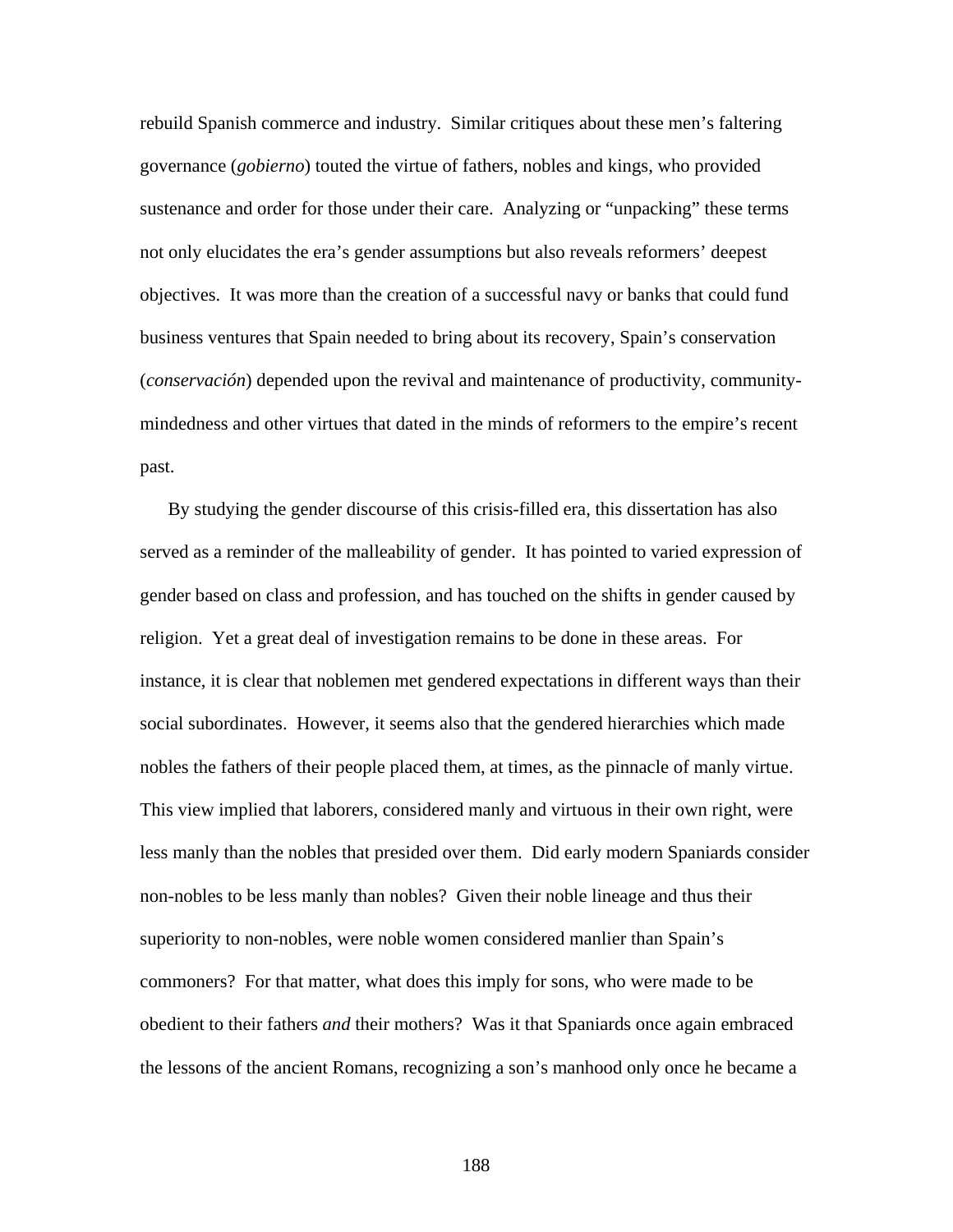contributing member of society? $10$  These types of questions are critical to comprehending more than the social and political environments of early modern Spain. They also demonstrate the fluidity of gendered concepts which often gets lost in the seemingly fixed notions of masculinity and femininity used to describe the early modern and modern worlds.

At the same time, the monarchy's reforms raise questions about the perception of pregnant women in this era, as well as about the relationship between the state and its people on matters of reproduction. Called to marry and have children, these women were still largely absent from the policies that sought to shape their lives. What was the view of these women? Were women seen as active participants in the revitalization of Spain? Published originally in 1575 and frequently reprinted during the late sixteenth and early seventeenth centuries, Juan Huarte de San Juan's popular medical treatise *Examen de Ingenios para las Ciencias* [A Review of Scientific Ingenuities] held that both women and men contributed "seed" in the creation of a child, granting agency to women and acknowledging their own physical investment in the process of repopulation.<sup>11</sup> Were these women seen by reformers as active participants? If so, how did their physical investments compare to the bodily sacrifices made by men on the battlefield for the good of king and kingdom? All were aware of the risk involved in childbirth during this era. Did this knowledge and the call for women to devote themselves to repopulate Castile grant women a new form of agency or does their absence from the monarchy's pronatalist policies imply that women were still held to be passive vessels of reproduction? The

<sup>&</sup>lt;sup>10</sup> Myles McDonnell, *Roman Manliness: Virtus and the Roman Republic* (New York: Cambridge University Press, 2006), 173-180.

<sup>11</sup> Juan Huarte de San Juan, *Examen de ingenios para las ciencias, vol. II*, ed. Rodrigo Sanz, (Madrid: La Rafa, 1930), 368-369.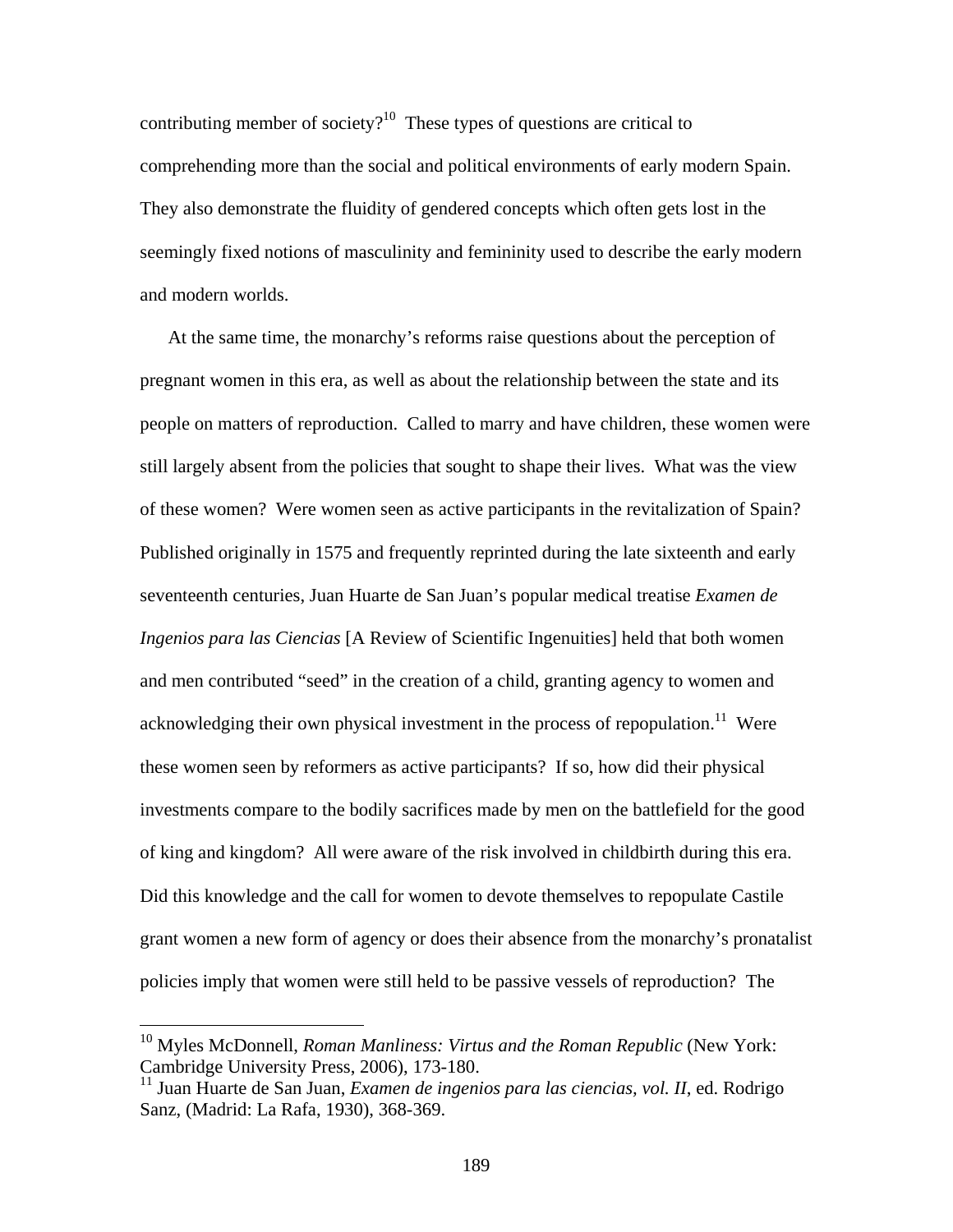perception of pregnant women, their bodies and the state's relationship to them and their reproductive partners are all still valid areas of inquiry, especially in parts of the western world troubled with a lack of population growth and seeking ways to encourage procreation among their people.

As a final note, this study also points to a need for clearer understandings of alternative expressions of gender and sexuality in this era. Efforts have been made to understand homosexuality in Spain leading up to this era or to comprehend popular notions of gender in other early modern lands.<sup>12</sup> Similar efforts need to be made for practical expressions lost in the shadow of the idealized, hegemonic gender representations generated by reformers with a particular agenda. One example that stands out in this study is the understanding of gender held by nobles. Keeping their sons at home instead of educating them and dedicating them to the service of the crown, they received tremendous criticism from the monarchy. However, the actual perspectives of nobles who chose to do so are missing. A look at the correspondence of nobles or of treatises written from this perspective might provide valuable insight into their own justifications for these actions, and as a result their own understanding of gender and its proper expression.

Although these and many other questions remain, this study makes clear that gender is and has been a ubiquitous and influential force in society; the realm of politics is no exception. As a constant reference in daily life, it seeps into the way we conceive of and

<sup>12</sup> See Josiah Blackmore and Gregory Hutcheson, eds. *Queer Iberia: Sexualities, Cultures, and Crossings from the Middle Ages to the Renaissance* (Durham, NC: Duke University Press, 1999); see also Elizabeth Foyster, *Manhood in Early Modern England: Honour, Sex and Marriage* (New York: Longman, 1999), and Alexandra Shepard, *Meanings of Manhood in Early Modern England* (New York: Oxford University Press, 2003).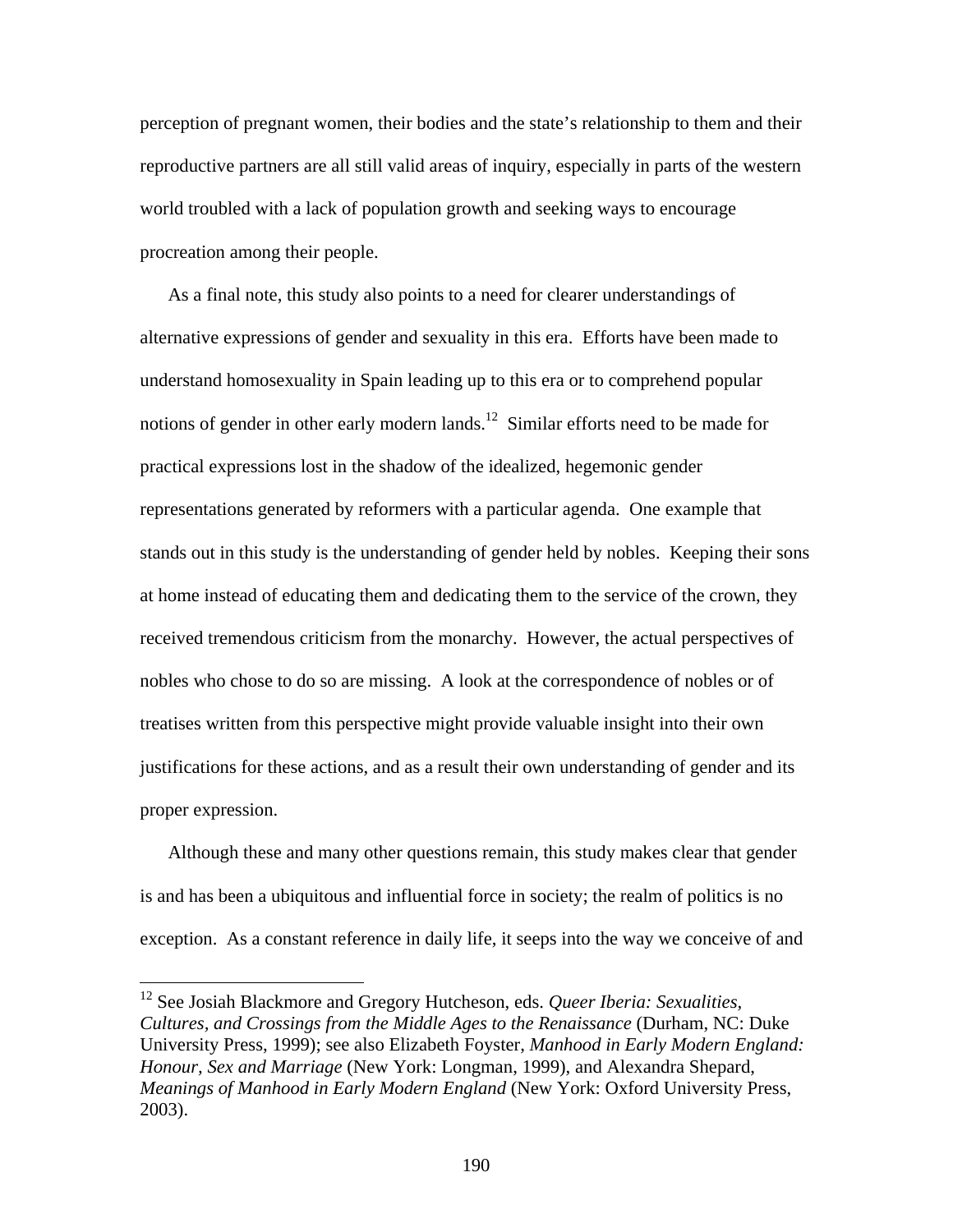convey social and political relationships. It was in this way that gender guided both Spanish authorities and their reforms as they attempted to reshape customs and get people to assume their roles.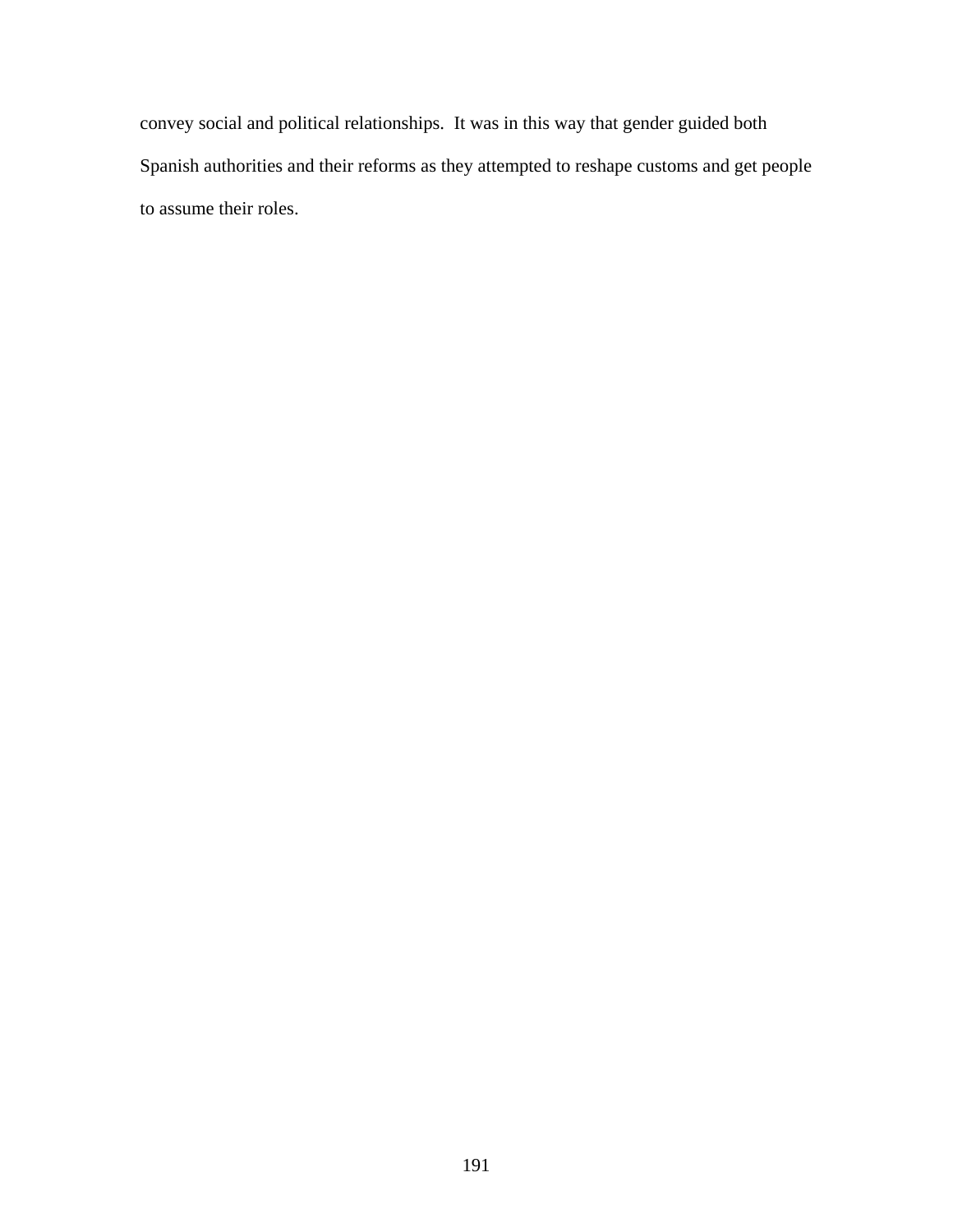# **Bibliography**

# **Archives and Libraries**

AGI – Archivo General de las Indias (Seville) AGS – Archivo General de Simancas AHN – Archivo Histórico Nacional (Madrid) BNE – Biblioteca Nacional de España (Madrid)

## **Primary Sources and Documentary Collections:**

*Actas de las Cortes de Castilla, Publicadas por Acuerdo del Congreso de los Diputados a Propuesta de su Comisión de Gobierno Interior. Cortes Celebradas en Madrid desde el Día 4 de Febrero de 1617 al 28 de Marzo de 1620. Tomo XXVIII*. Madrid: La Real Casa, 1908.

Álamos de Barrientos, Baltasar. *Aforismos al Tácito Español*, ed. José Fernández-Santamaria. Madrid: Centro de Estudios Constitucionales, 1987.

Almansa y Mendoza, Andrés. "A la Villa de Madrid Cabeza del Mundo" (1623) BNE R/30371.

\_\_\_\_\_. *Cartas de Andrés Almansa y Mendoza: Novedades de esta Corte y Avisos Recibidos de otras Partes* (1621-1626). Madrid: Miguel Ginesta, 1886.

Anonymous. "Advertencias del Estado en que están el Patrimonio Real, y el Reino, y de los Medios por donde Se Podría Tratar de su Reparo." (1622) BNE mss. 17468.

\_\_\_\_\_. *Cláusulas y Mandas Notables del Testamento que antes de su Muerte Hizo el muy Católico y Religiosísimo Rey Don Felipe Tercero Nuestro Señor, que Goza de Dios, con los Cristianísimos Actos, y Platicas Espirituales, que Tuvo con su Confesor, y con el Padre Jerónimo de Florencia de la Compañía de Jesús, Confesor de los Señores Infantes, en su Transito. Y Cosas muy Notables, que su Majestad Hizo y Dispuso Personalmente en este dicho Tiempo, Es Traslado de una Carta, que Escribió y Envió a su Amigo de esta ciudad de Sevilla, una Persona muy Grave, que Se Halló Presente a Todo* (Sevilla: Juan Serrano de Vargas, 1621).

\_\_\_\_\_. *Relación de las Causas del Empeño del Reino y su Remedio* (1618) AGS, Patronato, legajo 15, documento 9.

*\_\_\_\_\_. Sucesos del año 1619*. BNE mss. 2350.

*\_\_\_\_\_. Sucesos del año 1621*, BNE mss. 2352.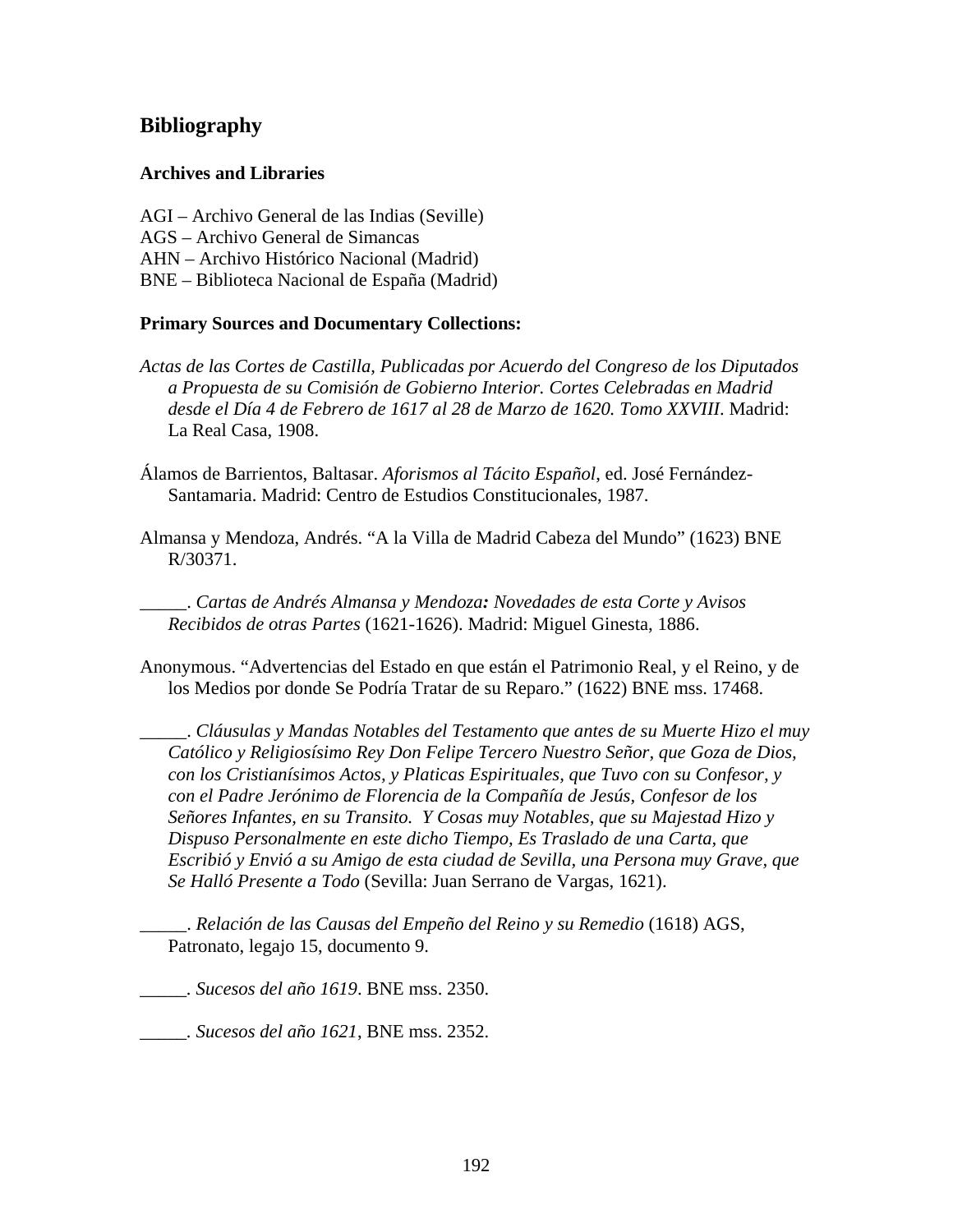- Barbón y Castañeda, Guillén de. *Provechos Arbitrios al Consumo de Vellón, Conservación de Plata, Población de España, y Relación de Avisos Importantes a las Cosas que en ella Necesitan de Remedio*. Madrid: Juan González, 1632.
- Bodin, Jean. *Six Books of the Commonwealth*, ed. and trans. M.J. Tooley. London: Oxford University Press, 1955.
- Botero, Giovanni. *The Reason of State*, trans. P.J. and D.P Whaley. London: Routledge, 1956.
- Caja y Leruela, Miguel de. *Discurso Sobre la Principal Causa y Reparo de la Necesidad*. Madrid: 1623.
- Castro, Agustín. "Conclusiones Políticas...Defendiéndose en los Reales Estudios de Colegio Imperial de la Compañía de Jesús." (Madrid, no date) BNE VE/12/5.
- Ceballos, Jerónimo de. *El Arte Real para el Buen Gobierno de los Reyes, y Príncipes, y de sus Vassallos*. Toledo, 1623.
- Céspedes y Meneses, Gonzalo. *Historia de don Felipe IIII, Rey de las Españas***.**  Barcelona: Sebastián de Cormellas, 1634.
- Covarrubias Orozco, Sebastián de. *Tesoro de la Lengua Castellana o Española: Según la Impresión de 1611, con las Adiciones de Benito Remigio Noydens Publicadas en la de 1674*, Martín de Riquer, ed. Barcelona: S.A. Horta, 1943.
- Deza, Lope de. *Gobierno Político de Agricultura* (1618), ed. Ángel García Sanz. Madrid: Comprint, S.A., 1991.
- Elliott, John and José de la Peña, eds. *Memoriales y Cartas del Conde Duque de Olivares*, Tomo II. Madrid: Editoriales Alfaguara, 1978.
- Fernández de Navarrete, Pedro. *Discursos Políticos*. Barcelona, 1621.
- González de Cellorigo, Martín. *Memorial de la Política Necesaria y Útil Restauración a la República de España* (1600), ed. José L. Perez de Ayala. Madrid: Instituto de Cooperación Iberoamericana, 1991.
- González Dávila, Gil. *Teatro de las Grandezas de la Villa de Madrid* (1623) Valladolid: Ediciones Maxtor, 2003.
- González Palencia, Ángel, ed. *La Junta de Reformación: Documentos procedentes del Archivo Histórico Nacional y del General de Simancas, 1618-1625*. Valladolid: Academia de Estudios Histórico-Sociales de Valladolid, 1932.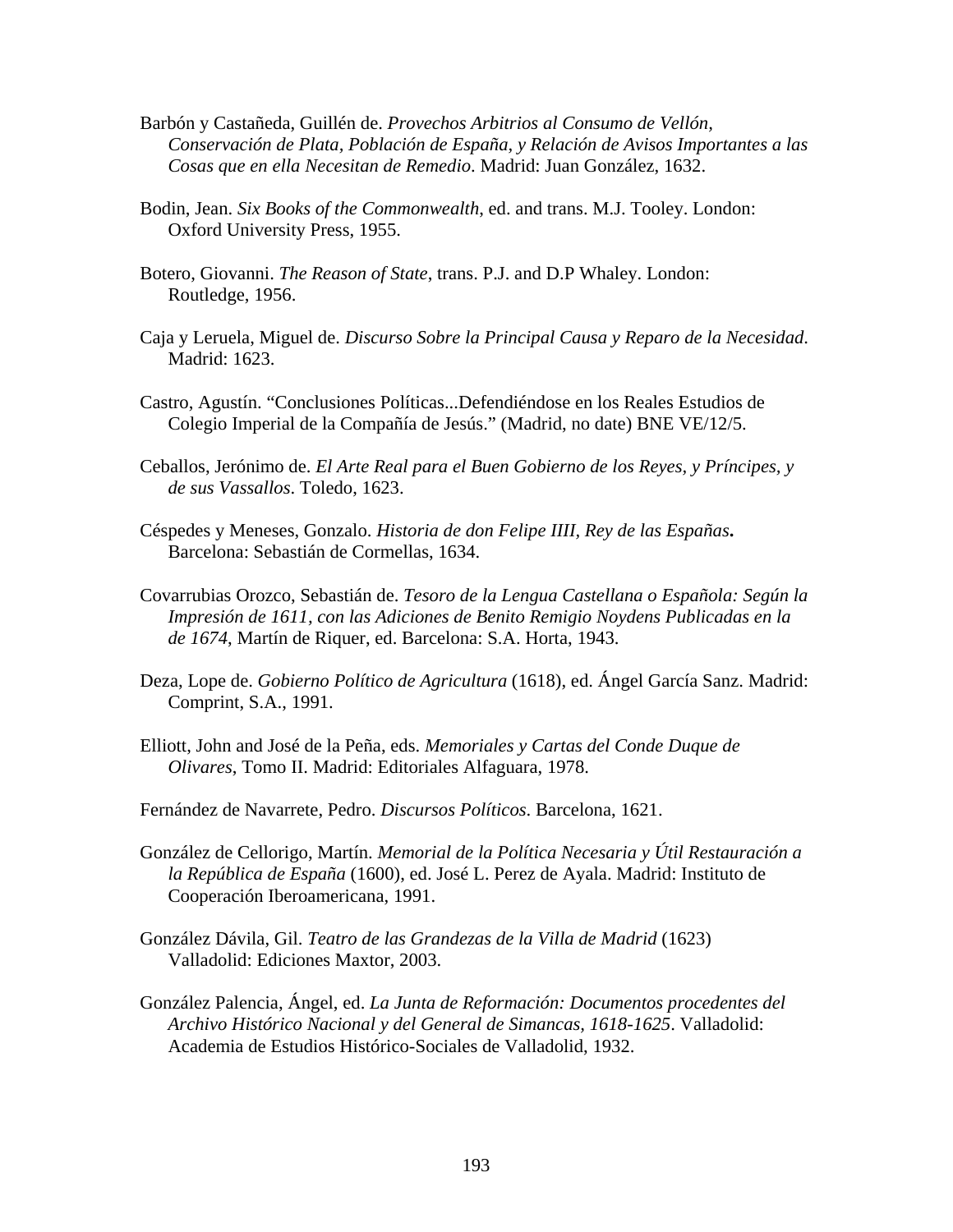\_\_\_\_\_. *Noticias de Madrid, 1621-1627*. Ayuntamiento de Madrid, Publicaciones de la Sección de Cultura E Información, Madrid, 1942.

- Guzmán, Gaspar de. "Representación del Conde-Duque de Olivares hecha al Rey don Felipe IV sobre la educación de los caballeros pajes de SM," (March 5, 1637) in *Papeles Varios*, BNE mss. 10994.
- Herrera, Antonio de. *De las Varias Epístolas, Discursos y Tratados de Antonio de Herrera Diversos Claros Varones las cuales Contienen Muchas Materias Útiles para el Gobierno Político y Militar. Con un Elogio de la Vida y Hechos del Licenciado Cristóbal Vaca de Castro del Consejo Supremo y Gobernador de los Reinos de Perú. Dirigidas al Rey nuestro señor Don Felipe IV*. Madrid, 1622.
- Huarte de San Juan, Juan. *Examen de ingenios para las ciencias,* vol. II, ed. Rodrigo Sanz, Madrid: La Rafa, 1930.
- León, Luis de. *La Perfecta Casada*. Madrid: Biblioteca Austral, 2002.
- Lisón y Viedma, Mateo. *Discursos y apuntamientos de don Mateo de Lisón y Viedma ...en que se trata materias importantes del gobierno de la monarquía, y de algunos daños que padece, y de su remedio*. Madrid, 1622.
- Márquez, Juan. *El Gobernador Christiano: Deducido de las Vidas de Moysen y Josue*. Madrid: Teresa Justi, 1625.
- Mariana, Juan de. *Historia General de España*, 5th ed. Zaragoza: Editorial Ebro, 1972.

\_\_\_\_\_. *La Dignidad Real y la Educación del Rey*. Madrid: Centro de Estudios Constitucionales, 1981.

- Moncada, Sancho de. *Restauración Política de España* (1619), ed. Jean Vilar Berrogain. Madrid: Instituto de Estudios Fiscales, 1974.
- Moreno de Vargas, Bernabé. *Discursos de la nobleza de España*. Madrid: Viuda de Alonso Martín, 1622.
- Ocampo, Manuel de. *Breves Definiciones y Discursos Morales sobre las Acciones y Costumbres del Hombre; al excelentísimo señor Gaspar de Guzmán.* Madrid, J. González, 1624.
- Olivares, Damián de. *Memorial de Damián de Olivares*, *Para* A*clarar Más la Cuenta del que Hizo a 27 de Julio de 1620 para la Junta que Su Majestad que Está en el Cielo, Nombró. Y para Responder a Algunas Dudas a este Ultimo que Hizo a 24 de Octubre, de este Presente año de 1621. Dirigido al Excelentísimo señor Conde Duque de Olivares*. Madrid: November 26, 1621.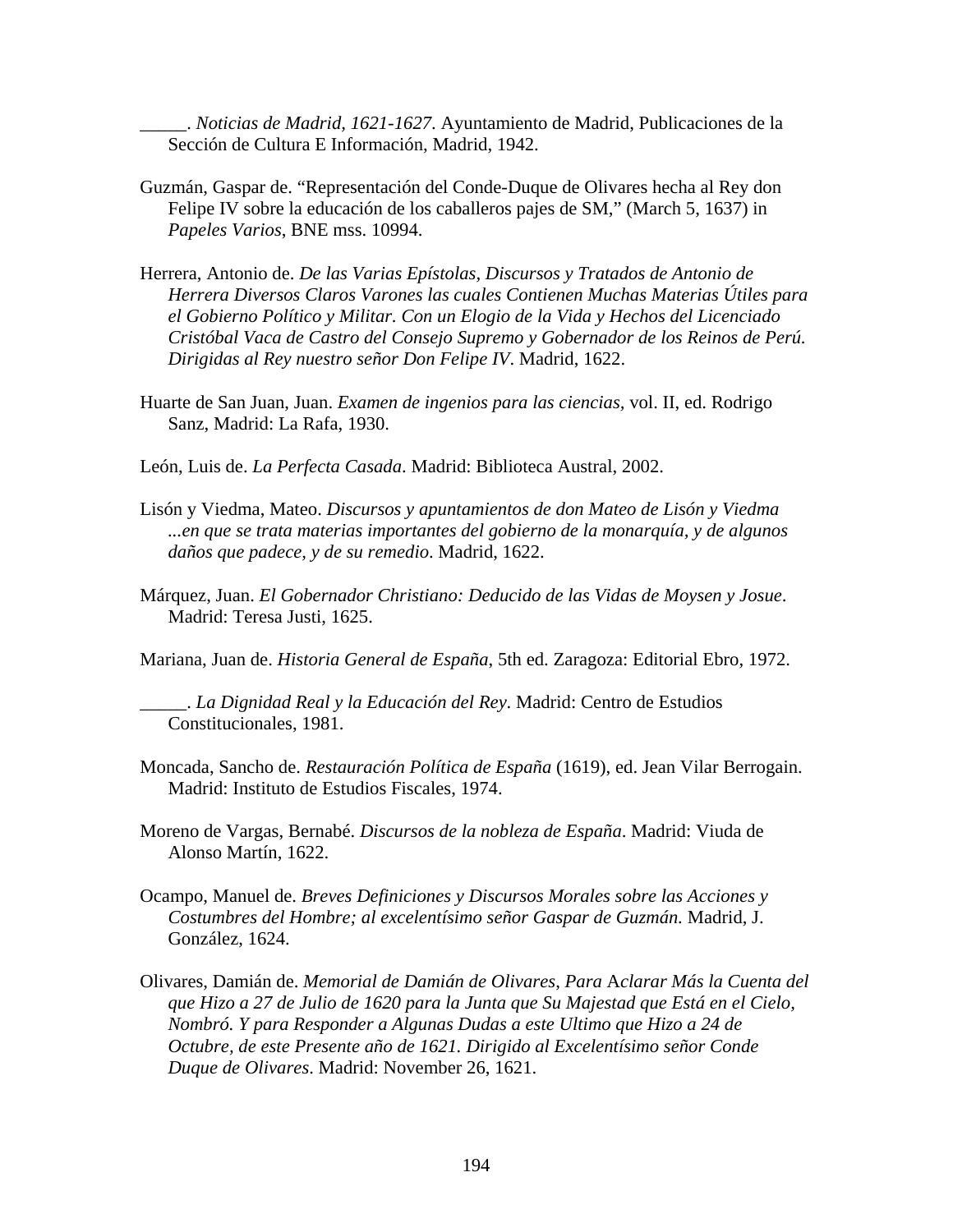\_\_\_\_\_. *Respuesta de Damián de Olivares, a un Papel que Ha Salido sin Autor, que Se Intitula Advertencias para la Prohibición de Las Mercaderías Extrajeras, que Dice Da Causas porque no Se Deben Prohibir por Ley Absoluta, y Pregón Escandaloso.*  Madrid: February 20, 1622.

- Salas Barbadillo, Alonso Jerónimo de. *El Caballero Perfecto*, ed. Pauline Marshall. Boulder: University of Colorado Press, 1949.
- Struzzi, Alberto. *Dialogo sobre el Comercio de estos Reinos de Castilla*. Madrid: Luis Sánchez, 1624.
- Valle de la Cerda, Luis. *Desempeño del Patrimonio de su Majestad y de los Reinos sin Daño del Rey y Vasallos y con Descanso y Aliuio de Todos por Medio de los Erarios Públicos y Montes de Piedad.* Madrid: Luis Sánchez, 1618.
- Vives, Juan Luis. *Tratado del Socorro de Pobres: Traducción Inédita del Siglo XVI de Bernardo Pérez de Chinchón*, ed., Joaquim Parellada. Valencia: Biblioteca Valenciana, 2006.

#### **Secondary Sources:**

- Baltar Rodríguez, Juan Francisco. *Las Juntas de Gobierno en la Monarquía Hispánica, Siglos XVI-XVII*. Madrid: Centro de Estudios Políticos y Constitucionales, 1998.
- Blackmore, Josiah and Gregory Hutcheson, eds. *Queer Iberia: Sexualities, Cultures, and Crossings from the Middle Ages to the Renaissance*. Durham, NC: Duke University Press, 1999.
- Bock, Gisela. *Women in European History*. Oxford: Blackwell, 2002.
- Campbell, Jodi. *Monarchy, Political Culture and Drama in Seventeenth-Century Madrid*. Burlington, VT: Ashgate, 2006.
- Casey, James. *Early Modern Spain: A Social History*. New York: Routledge, 1999.

\_\_\_\_\_. *Family and Community in Early Modern Spain: The Citizens of Granada, 1570- 1739*. New York: Cambridge University Press, 2007.

- Corteguera, Luis. "King as Father in Early Modern Spain," *Memoria y Civilización*, 12 (2009): 49-69.
- Dewald, Jonathan. *Aristocratic Experience and the Origins of Modern Culture: France, 1570-1715*. Los Angeles: University of California Press, 1993.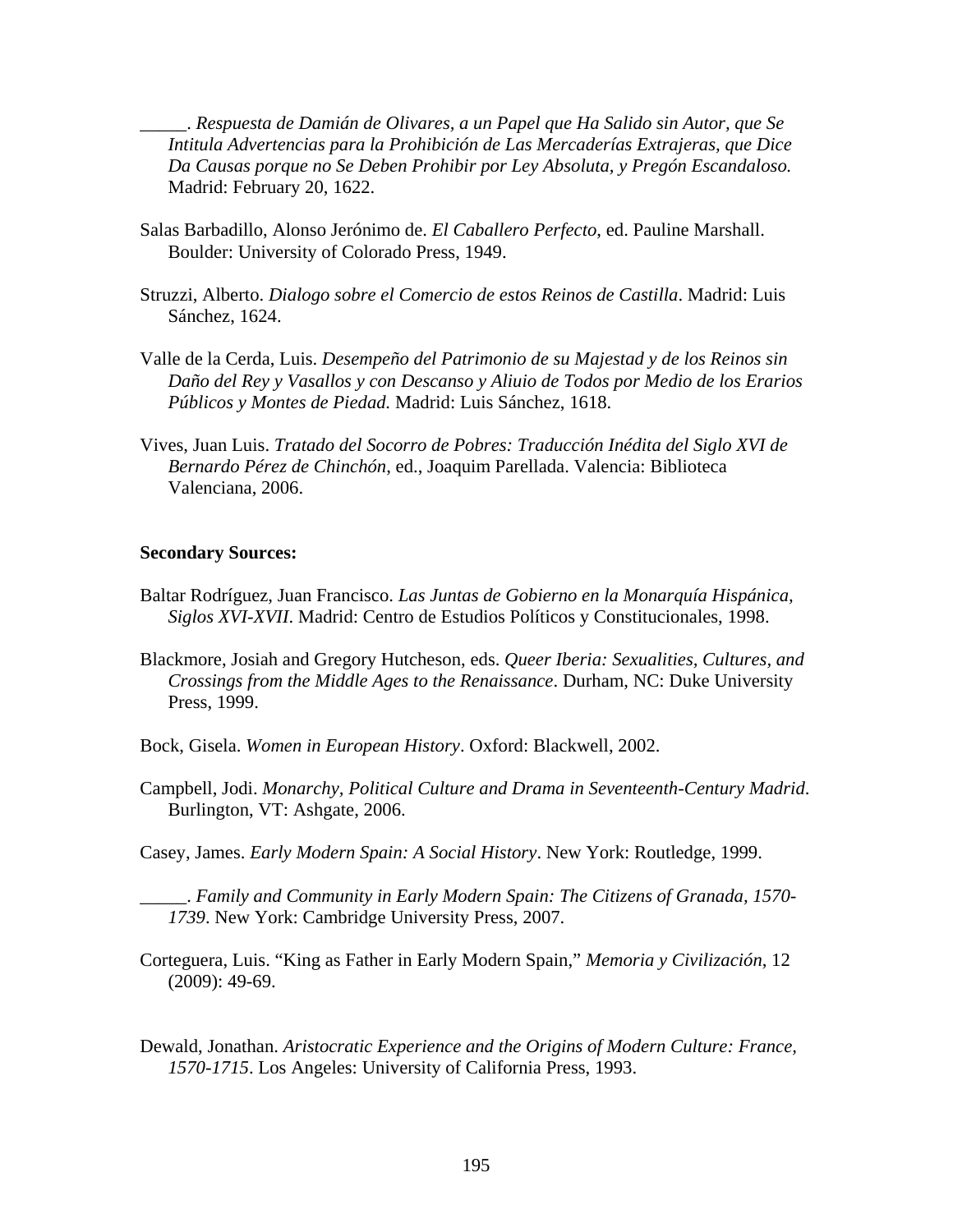- Díaz, José Simón. *Historia del Colegio Imperial de Madrid*, 2ª ed. Madrid: Instituto de Estudios Madrileños, 1992.
- Domínguez Ortiz, Antonio. "Guerra Económica y Comercio Extranjero en el Reinado de Felipe IV," *Hispania*, LXXXIX (1963): 3-42.

\_\_\_\_\_. *La sociedad española en el siglo XVII*. Madrid: Consejo Superior de Investigaciones Científicas, Instituto "Balmes" de Sociología, 1963.

Dopico Black, Georgina. *Perfect Wives, Other Women: Adultery and Inquisition in Early Modern Spain*. Durham, NC: Duke University Press, 2001.

- Dubet, Anne. *Hacienda, Arbitrismo y Negociación Política: El Proyecto de los Erarios Públicos y Montes de Piedad en los Siglos XVI y XVII.* Valladolid: Secretariado de Publicaciones e Intercambio Editorial, Universidad de Valladolid, 2003.
- Elliott, John. *The Count-Duke of Olivares: A Statesman in an Age of Decline*. New Haven: Yale University Press, 1986.

\_\_\_\_\_. *Imperial Spain, 1496-1716*. New York: Penguin Books, 1990.

\_\_\_\_\_. "Self-Perception and Decline in Early Seventeenth-Century Spain," in *Spain and Its World, 1500-1700*. New Haven: Yale University Press, 1989.

\_\_\_\_\_. "Spain and the War," in *The Thirty Years' War*, 2nd ed., ed. Geoffrey Parker. New York: Routledge, 1997.

- Ezquerra Revilla, Ignacio. "La reforma de las costumbres en tiempo de Felipe II: Las 'Juntas de Reformación' (1574-1583)," in *Congreso Internacional "Felipe II*,*"* ed. Ernest Belenguer Cebrià. Madrid: Sociedad Estatal para la Conmemoración de los Centenarios de Felipe II y Carlos V, 1999.
- Feros, Antonio. *Kingship and Favoritism in the Spain of Philip III, 1598-1621*. New York: Cambridge University Press, 2000.
- Foyster, Elizabeth. *Manhood in Early Modern England: Honour, Sex and Marriage*. New York: Longman, 1999.
- González Palencia, Ángel. "Quevedo, Tirso y las comedias ante la Junta de Reformación." *Boletín de la Real Academia Española* 25 (1946): 43-84.
- Hanley, Sarah. "Engendering the State: Family Formation and State Building in Early Modern France." *French Historical Studies*, Vol. 16, No. 1 (Spring 1989): 4-27.
- Israel, Jonathan. *The Dutch Republic and the Hispanic World, 1606-1611*. Oxford: Clarendon Press, 1982.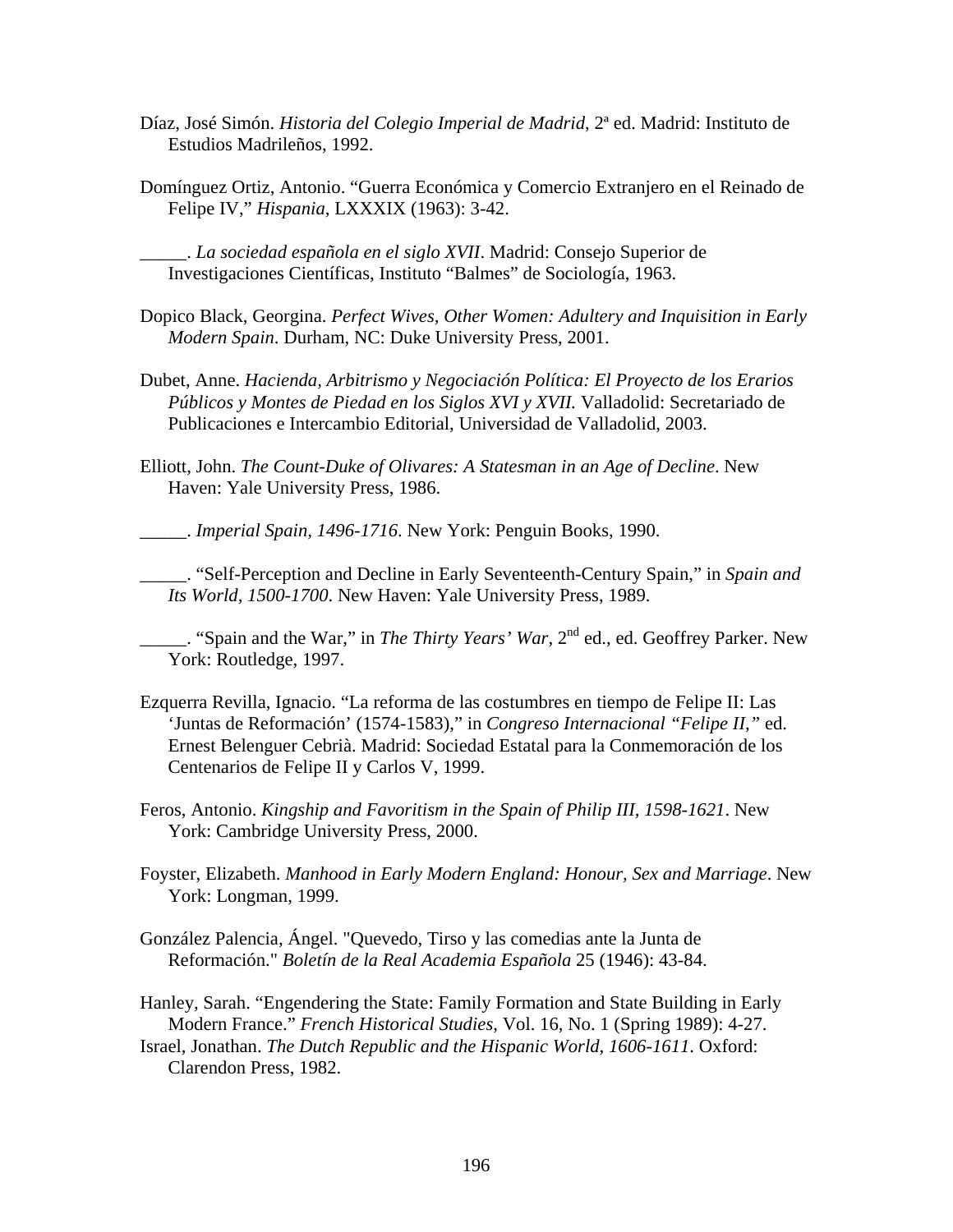*\_\_\_\_\_. Empires and Entrepôts: the Dutch, the Spanish monarchy, and the Jews, 1585- 1713*. London: Hambledon Press, 1990.

- Jacobs, Auke Pieter. "Legal and Illegal Emigration from Seville," in *"To Make America": European Emigration in the Early Modern Period*, eds., Ida Altman and James Horn. Los Angeles: University of California Press, 1991.
- Jones, Rosalind and Peter Stallybrass. *Renaissance Clothing and the Materials of Memory*. New York: Cambridge University Press, 2000.
- Kagan, Richard. "Olivares y la Educación de la Nobleza Española," in *La España del Conde Duque de Olivares: Encuentro Internacional sobre la España del Conde Duque de Olivares celebrado en Toro los días 15-18 de septiembre de 1987*, eds. John Elliott and Ángel García Sanz. Valladolid: Universidad de Valladolid, 1990.

\_\_\_\_\_. *Students and Society in Early Modern Spain*. Baltimore: The Johns Hopkins University Press, 1974.

Kamen, Henry. *Spain, 1469-1714*, 2nd ed. New York: Longman, 1991.

- Klapisch-Zuber, Christiane. "The Griselda Complex: Dowry and Wedding Gifts in the Quattrocento," in *Women, Family and Ritual in Renaissance Italy*, trans. Lydia Cochrane. Chicago: University of Chicago Press, 1987.
- Lehfeldt, Elizabeth. "Ideal Men: Masculinity and Decline in Seventeenth-Century Spain," *Renaissance Quarterly* Vol. 61, Number 2 (Summer 2008): 463-494.
- Lynch, John. *The Hispanic world in crisis and change, 1598-1700*. Cambridge, MA: Blackwell, 1992.
- Martínez de la Escalera, José. "Felipe IV: Fundador de los Reales Estudios," in *Anales del Instituto de Estudios Madrileños*, Tomo XXIII, (Madrid: Consejo Superior de Investigaciones Científicas, 1986): 175-97.
- McCullough, Anna. "Female Gladiators in Imperial Rome," *Classical World*, Volume 101, Number 2 (Winter 2008): 197-209.
- McDonnell, Myles. *Roman Manliness: Virtus and the Roman Republic*. New York: Cambridge University Press, 2006.
- Mills, John. *A Critical History of Economics*. New York: Palgrave, 2002.
- Nader, Helen. *Liberty in Absolutist Spain: The Habsburg Sale of Towns, 1516-1700*. Baltimore: The Johns Hopkins University Press, 1990.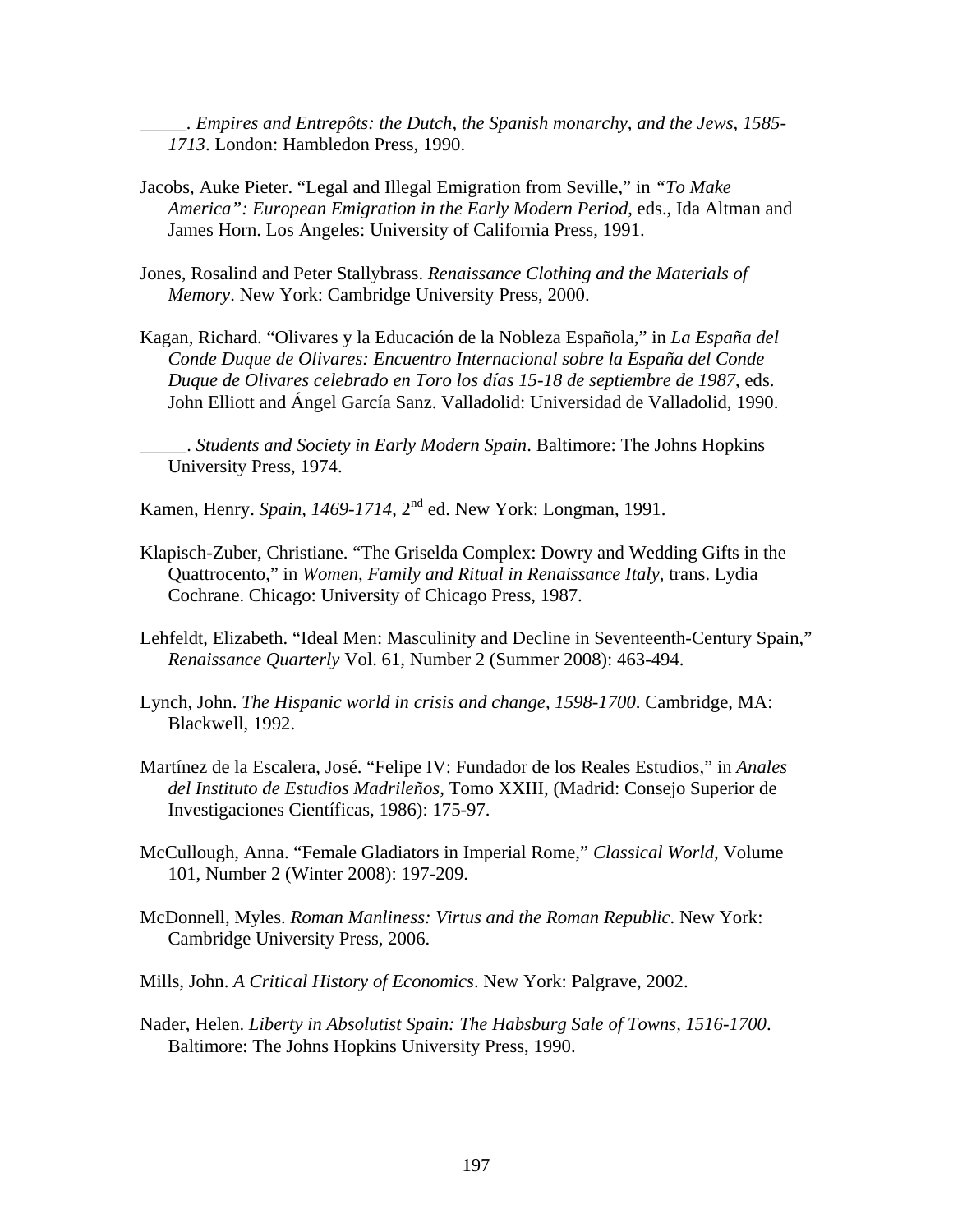- Pagden, Anthony. *Lords of All the World: Ideologies of Empire in Spain, Britain and France, c. 1500-c.1800*. New Haven: Yale University Press, 1995.
- Parker, Geoffrey. *Spain and the Netherlands, 1559-1659: Ten Studies*. London: Collins, 1979.
- Perry, Mary Elizabeth. "Deviant Insiders: Legalized Prostitutes and a Consciousness of Women in Early Modern Seville," *Comparative Studies in Society and History*, Vol. 27, No. 1 (Jan., 1985): 138-158
- Pescador, Juan Javier. *The New World Inside a Basque Village: The Oiartzun Valley and its Atlantic Emigrants*. Las Vegas: University of Nevada Press, 2004.
- Poska, Allyson. "When Bigamy is the Charge: Gallegan Women and the Holy Office." In *Women in the Inquisition: Spain and the New World*, ed., Mary E. Giles. Baltimore: Johns Hopkins University Press, 1999.
- Schalk, Ellery. *From Valor to Pedigree: Ideas of Nobility in France in the Sixteenth and Seventeenth Centuries.* Princeton: Princeton University Press, 1986.
- Scott, Joan. *Gender and the Politics of History*, 2<sup>nd</sup> ed. New York: Columbia University Press, 1999.
- Shepard, Alexandra. *Meanings of Manhood in Early Modern England*. New York: Oxford University Press, 2003.
- Stradling, R.A. *Spain's Struggle for Europe, 1598-1668*. London: Hambledon Press, 1994.
- Taylor, Bruce. "The Enemy Within and Without: An Anatomy of Fear on the Spanish Mediterranean Littoral." In *Fear in Early Modern Society*, eds. William Naphy and Penny Roberts. New York: Manchester University Press, 1997.
- Thompson, I.A.A. and Bartolomé Yun Casalilla, eds. *The Castilian Crisis of the Seventeenth Century: New Perspectives on the Economic and Social History of Seventeenth-Century Spain*. New York: Cambridge University Press, 1994.
- Úbeda de los Cobos, Andrés, ed. *Paintings for the Planet King: Philip IV and the Buen Retiro Palace*. Madrid: Paul Holberton Publishing, 2005.
- Vilar Berrogain, Jean, "Introducción," in Sancho de Moncada, *Restauración Política de España* (1619). Madrid: Instituto de Estudios Fiscales, 1974.
- Vicente, Marta. "The Popular Fable of Sex Change: The Medical Analysis of Sex and Gender in Early Modern Spain," presented at Hall Center for the Humanities, University of Kansas, October 2009.